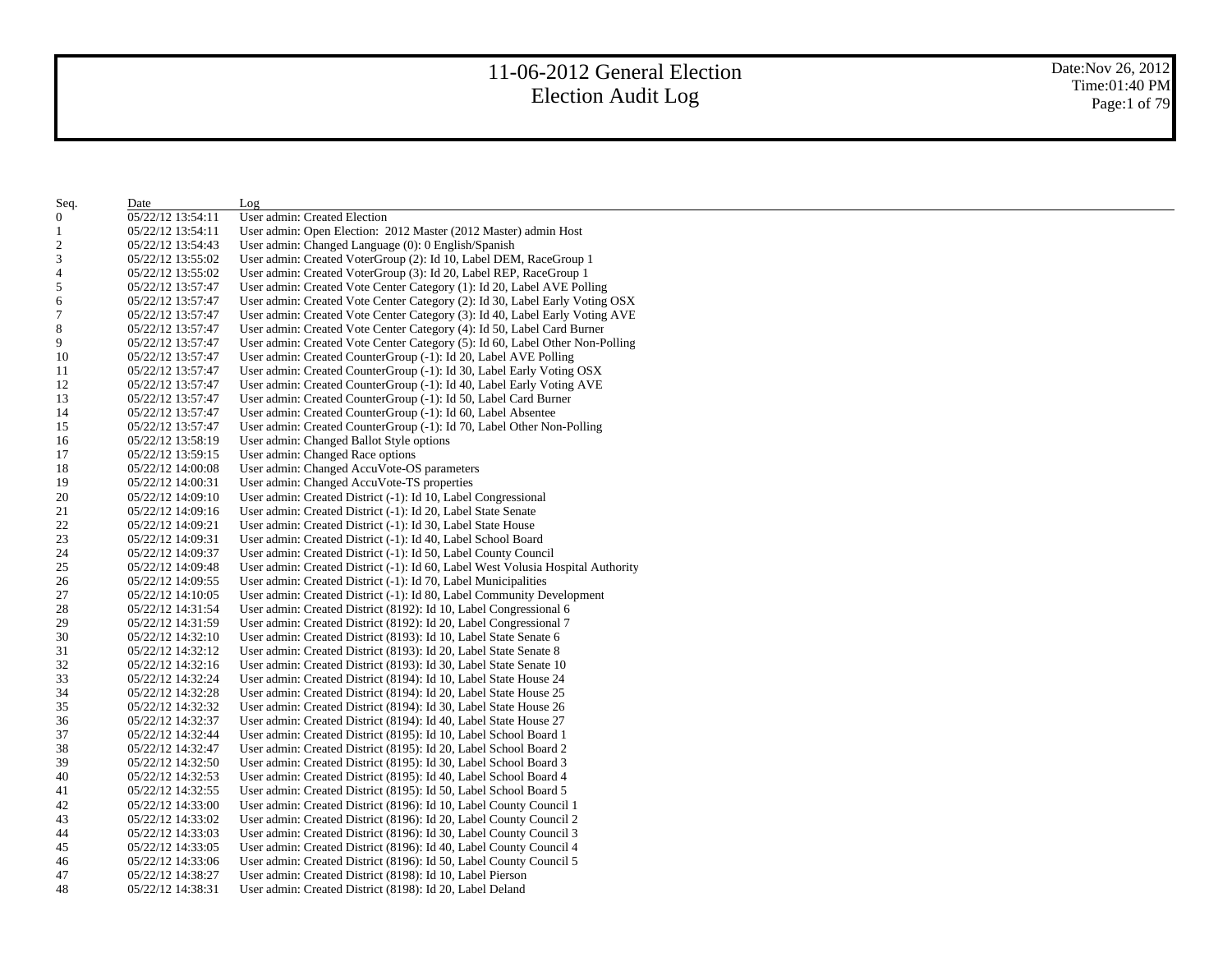Date:Nov 26, 2012 Time:01:40 PM Page:2 of 79

| Seq. | Date              | Log                                                                      |
|------|-------------------|--------------------------------------------------------------------------|
| 49   | 05/22/12 14:38:35 | User admin: Created District (8198): Id 30, Label Lake Helen             |
| 50   | 05/22/12 14:38:41 | User admin: Created District (8198): Id 40, Label Orange City            |
| 51   | 05/22/12 14:38:45 | User admin: Created District (8198): Id 50, Label Debary                 |
| 52   | 05/22/12 14:38:49 | User admin: Created District (8198): Id 60, Label Deltona                |
| 53   | 05/22/12 14:38:54 | User admin: Created District (8198): Id 70, Label Ormond Beach           |
| 54   | 05/22/12 14:38:58 | User admin: Created District (8198): Id 80, Label Holly Hill             |
| 55   | 05/22/12 14:39:03 | User admin: Created District (8198): Id 90, Label Daytona Beach          |
| 56   | 05/22/12 14:39:09 | User admin: Created District (8198): Id 100, Label Daytona Beach Shores  |
| 57   | 05/22/12 14:39:15 | User admin: Created District (8198): Id 110, Label South Daytona         |
| 58   | 05/22/12 14:39:20 | User admin: Created District (8198): Id 120, Label Port Orange           |
| 59   | 05/22/12 14:39:23 | User admin: Created District (8198): Id 130, Label Ponce Inlet           |
| 60   | 05/22/12 14:39:30 | User admin: Created District (8198): Id 140, Label New Smyrna Beach      |
| 61   | 05/22/12 14:39:34 | User admin: Created District (8198): Id 150, Label Edgewater             |
| 62   | 05/22/12 14:39:38 | User admin: Created District (8198): Id 160, Label Oak Hill              |
| 63   | 05/22/12 14:40:08 | User admin: Created District (8222): Id 10, Label Orange City District 1 |
| 64   | 05/22/12 14:40:11 | User admin: Created District (8222): Id 20, Label Orange City District 2 |
| 65   | 05/22/12 14:40:14 | User admin: Created District (8222): Id 30, Label Orange City District 3 |
| 66   | 05/22/12 14:40:17 | User admin: Created District (8222): Id 40, Label Orange City District 4 |
| 67   | 05/22/12 14:40:20 | User admin: Created District (8222): Id 50, Label Orange City District 5 |
| 68   | 05/22/12 14:40:39 | User admin: Created District (8224): Id 10, Label Deltona District 1     |
| 69   | 05/22/12 14:40:42 | User admin: Created District (8224): Id 20, Label Deltona District 2     |
| 70   | 05/22/12 14:40:44 | User admin: Created District (8224): Id 30, Label Deltona District 3     |
| 71   | 05/22/12 14:40:46 | User admin: Created District (8224): Id 40, Label Deltona District 4     |
| 72   | 05/22/12 14:40:49 | User admin: Created District (8224): Id 50, Label Deltona District 5     |
| 73   | 05/22/12 14:40:51 | User admin: Created District (8224): Id 60, Label Deltona District 6     |
| 74   | 05/22/12 14:41:05 | User admin: Created District (8225): Id 10, Label Ormond Beach Zone 1    |
| 75   | 05/22/12 14:41:09 | User admin: Created District (8225): Id 20, Label Ormond Beach Zone 2    |
| 76   | 05/22/12 14:41:12 | User admin: Created District (8225): Id 30, Label Ormond Beach Zone 3    |
| 77   | 05/22/12 14:41:15 | User admin: Created District (8225): Id 40, Label Ormond Beach Zone 4    |
| 78   | 05/22/12 14:41:29 | User admin: Created District (8227): Id 10, Label Daytona Beach Zone 1   |
| 79   | 05/22/12 14:41:33 | User admin: Created District (8227): Id 20, Label Daytona Beach Zone 2   |
| 80   | 05/22/12 14:41:35 | User admin: Created District (8227): Id 30, Label Daytona Beach Zone 3   |
| 81   | 05/22/12 14:41:37 | User admin: Created District (8227): Id 40, Label Daytona Beach Zone 4   |
| 82   | 05/22/12 14:41:39 | User admin: Created District (8227): Id 50, Label Daytona Beach Zone 5   |
| 83   | 05/22/12 14:41:42 | User admin: Created District (8227): Id 60, Label Daytona Beach Zone 6   |
| 84   | 05/22/12 14:42:24 | User admin: Created Report Precinct (4): Id 101, Label 101, Cat. -3      |
| 85   | 05/22/12 14:42:27 | User admin: Created Report Precinct (5): Id 105, Label 105, Cat. -3      |
| 86   | 05/22/12 14:42:30 | User admin: Created Report Precinct (6): Id 107, Label 107, Cat. -3      |
| 87   | 05/22/12 14:42:33 | User admin: Created Report Precinct (7): Id 201, Label 201, Cat. -3      |
| 88   | 05/22/12 14:42:37 | User admin: Created Report Precinct (8): Id 202, Label 202, Cat. -3      |
| 89   | 05/22/12 14:42:39 | User admin: Created Report Precinct (9): Id 203, Label 203, Cat. -3      |
| 90   | 05/22/12 14:42:42 | User admin: Created Report Precinct (10): Id 204, Label 204, Cat. -3     |
| 91   | 05/22/12 14:42:44 | User admin: Created Report Precinct (11): Id 205, Label 205, Cat. -3     |
| 92   | 05/22/12 14:42:47 | User admin: Created Report Precinct (12): Id 206, Label 206, Cat. -3     |
| 93   | 05/22/12 14:42:50 | User admin: Created Report Precinct (13): Id 207, Label 207, Cat. -3     |
| 94   | 05/22/12 14:42:53 | User admin: Created Report Precinct (14): Id 208, Label 208, Cat. -3     |
| 95   | 05/22/12 14:42:57 | User admin: Created Report Precinct (15): Id 212, Label 212, Cat. -3     |
| 96   | 05/22/12 14:43:01 | User admin: Created Report Precinct (16): Id 215, Label 215, Cat. -3     |
| 97   | 05/22/12 14:43:03 | User admin: Created Report Precinct (17): Id 216, Label 216, Cat. -3     |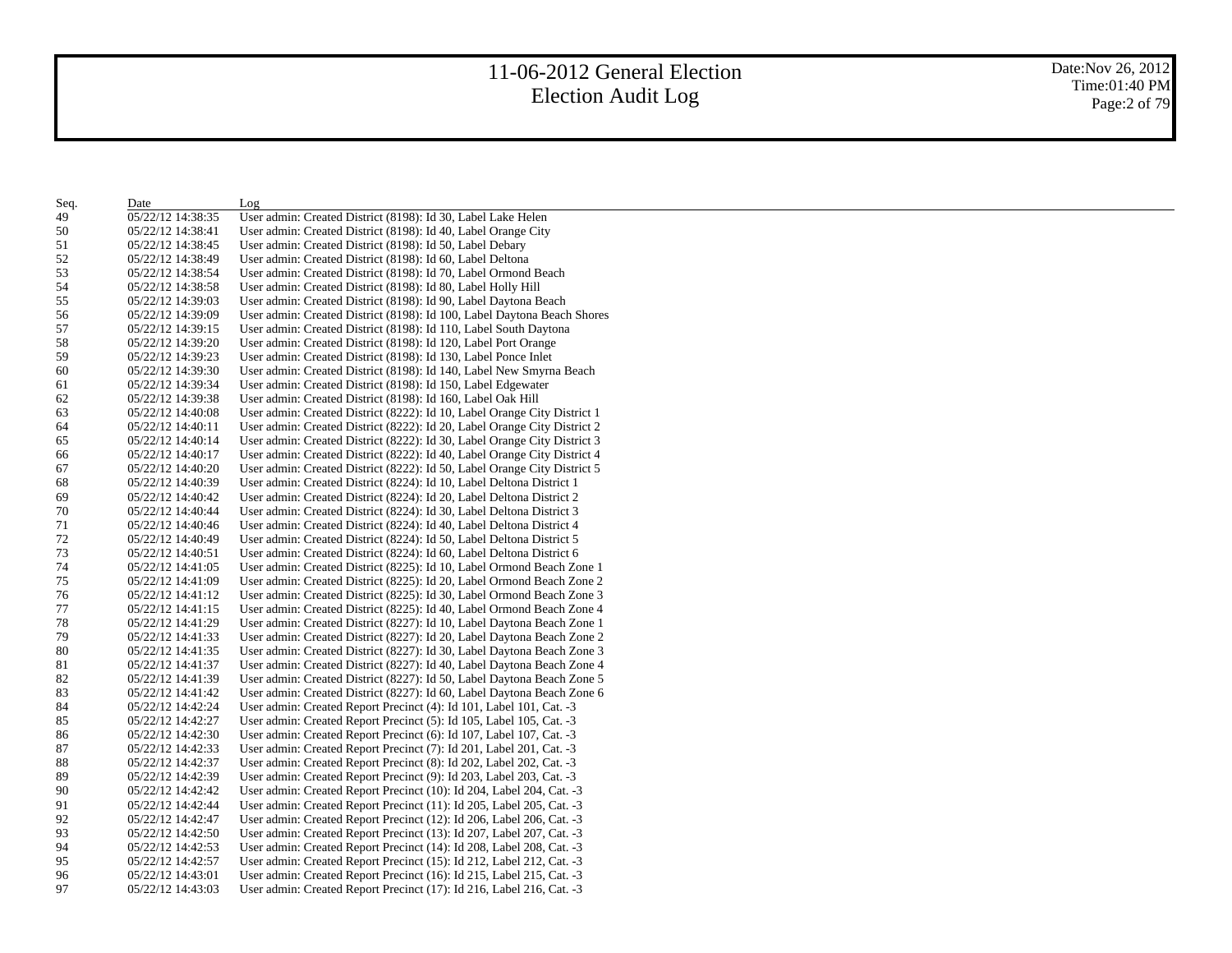| Seq. | Date              | Log                                                                  |
|------|-------------------|----------------------------------------------------------------------|
| 98   | 05/22/12 14:43:06 | User admin: Created Report Precinct (18): Id 217, Label 217, Cat. -3 |
| 99   | 05/22/12 14:43:09 | User admin: Created Report Precinct (19): Id 218, Label 218, Cat. -3 |
| 100  | 05/22/12 14:43:12 | User admin: Created Report Precinct (20): Id 220, Label 220, Cat. -3 |
| 101  | 05/22/12 14:43:15 | User admin: Created Report Precinct (21): Id 222, Label 222, Cat. -3 |
| 102  | 05/22/12 14:43:18 | User admin: Created Report Precinct (22): Id 223, Label 223, Cat. -3 |
| 103  | 05/22/12 14:43:21 | User admin: Created Report Precinct (23): Id 224, Label 224, Cat. -3 |
| 104  | 05/22/12 14:43:24 | User admin: Created Report Precinct (24): Id 301, Label 301, Cat. -3 |
| 105  | 05/22/12 14:43:27 | User admin: Created Report Precinct (25): Id 303, Label 303, Cat. -3 |
| 106  | 05/22/12 14:43:30 | User admin: Created Report Precinct (26): Id 304, Label 304, Cat. -3 |
| 107  | 05/22/12 14:43:33 | User admin: Created Report Precinct (27): Id 305, Label 305, Cat. -3 |
| 108  | 05/22/12 14:43:36 | User admin: Created Report Precinct (28): Id 306, Label 306, Cat. -3 |
| 109  | 05/22/12 14:43:39 | User admin: Created Report Precinct (29): Id 307, Label 307, Cat. -3 |
| 110  | 05/22/12 14:43:42 | User admin: Created Report Precinct (30): Id 308, Label 308, Cat. -3 |
| 111  | 05/22/12 14:43:45 | User admin: Created Report Precinct (31): Id 309, Label 309, Cat. -3 |
| 112  | 05/22/12 14:43:48 | User admin: Created Report Precinct (32): Id 401, Label 401, Cat. -3 |
| 113  | 05/22/12 14:43:51 | User admin: Created Report Precinct (33): Id 403, Label 403, Cat. -3 |
| 114  | 05/22/12 14:43:54 | User admin: Created Report Precinct (34): Id 404, Label 404, Cat. -3 |
| 115  | 05/22/12 14:43:57 | User admin: Created Report Precinct (35): Id 405, Label 405, Cat. -3 |
| 116  | 05/22/12 14:43:59 | User admin: Created Report Precinct (36): Id 406, Label 406, Cat. -3 |
| 117  | 05/22/12 14:44:02 | User admin: Created Report Precinct (37): Id 407, Label 407, Cat. -3 |
| 118  | 05/22/12 14:44:06 | User admin: Created Report Precinct (38): Id 410, Label 410, Cat. -3 |
| 119  | 05/22/12 14:44:09 | User admin: Created Report Precinct (39): Id 411, Label 411, Cat. -3 |
| 120  | 05/22/12 14:44:12 | User admin: Created Report Precinct (40): Id 412, Label 412, Cat. -3 |
| 121  | 05/22/12 14:44:14 | User admin: Created Report Precinct (41): Id 413, Label 413, Cat. -3 |
| 122  | 05/22/12 14:44:17 | User admin: Created Report Precinct (42): Id 414, Label 414, Cat. -3 |
| 123  | 05/22/12 14:44:20 | User admin: Created Report Precinct (43): Id 415, Label 415, Cat. -3 |
| 124  | 05/22/12 14:44:23 | User admin: Created Report Precinct (44): Id 416, Label 416, Cat. -3 |
| 125  | 05/22/12 14:44:26 | User admin: Created Report Precinct (45): Id 417, Label 417, Cat. -3 |
| 126  | 05/22/12 14:44:30 | User admin: Created Report Precinct (46): Id 419, Label 419, Cat. -3 |
| 127  | 05/22/12 14:44:33 | User admin: Created Report Precinct (47): Id 420, Label 420, Cat. -3 |
| 128  | 05/22/12 14:44:36 | User admin: Created Report Precinct (48): Id 421, Label 421, Cat. -3 |
| 129  | 05/22/12 14:44:39 | User admin: Created Report Precinct (49): Id 422, Label 422, Cat. -3 |
| 130  | 05/22/12 14:44:42 | User admin: Created Report Precinct (50): Id 423, Label 423, Cat. -3 |
| 131  | 05/22/12 14:44:45 | User admin: Created Report Precinct (51): Id 425, Label 425, Cat. -3 |
| 132  | 05/22/12 14:44:49 | User admin: Created Report Precinct (52): Id 427, Label 427, Cat. -3 |
| 133  | 05/22/12 14:44:53 | User admin: Created Report Precinct (53): Id 429, Label 429, Cat. -3 |
| 134  | 05/22/12 14:45:00 | User admin: Created Report Precinct (54): Id 501, Label 501, Cat. -3 |
| 135  | 05/22/12 14:45:03 | User admin: Created Report Precinct (55): Id 502, Label 502, Cat. -3 |
| 136  | 05/22/12 14:45:07 | User admin: Created Report Precinct (56): Id 504, Label 504, Cat. -3 |
| 137  | 05/22/12 14:45:10 | User admin: Created Report Precinct (57): Id 506, Label 506, Cat. -3 |
| 138  | 05/22/12 14:45:13 | User admin: Created Report Precinct (58): Id 508, Label 508, Cat. -3 |
| 139  | 05/22/12 14:45:15 | User admin: Created Report Precinct (59): Id 509, Label 509, Cat. -3 |
| 140  | 05/22/12 14:45:17 | User admin: Created Report Precinct (60): Id 510, Label 510, Cat. -3 |
| 141  | 05/22/12 14:45:20 | User admin: Created Report Precinct (61): Id 511, Label 511, Cat. -3 |
| 142  | 05/22/12 14:45:23 | User admin: Created Report Precinct (62): Id 512, Label 512, Cat. -3 |
| 143  | 05/22/12 14:45:26 | User admin: Created Report Precinct (63): Id 515, Label 515, Cat. -3 |
| 144  | 05/22/12 14:45:29 | User admin: Created Report Precinct (64): Id 516, Label 516, Cat. -3 |
| 145  | 05/22/12 14:45:32 | User admin: Created Report Precinct (65): Id 517, Label 517, Cat. -3 |
| 146  | 05/22/12 14:45:35 | User admin: Created Report Precinct (66): Id 519, Label 519, Cat. -3 |
|      |                   |                                                                      |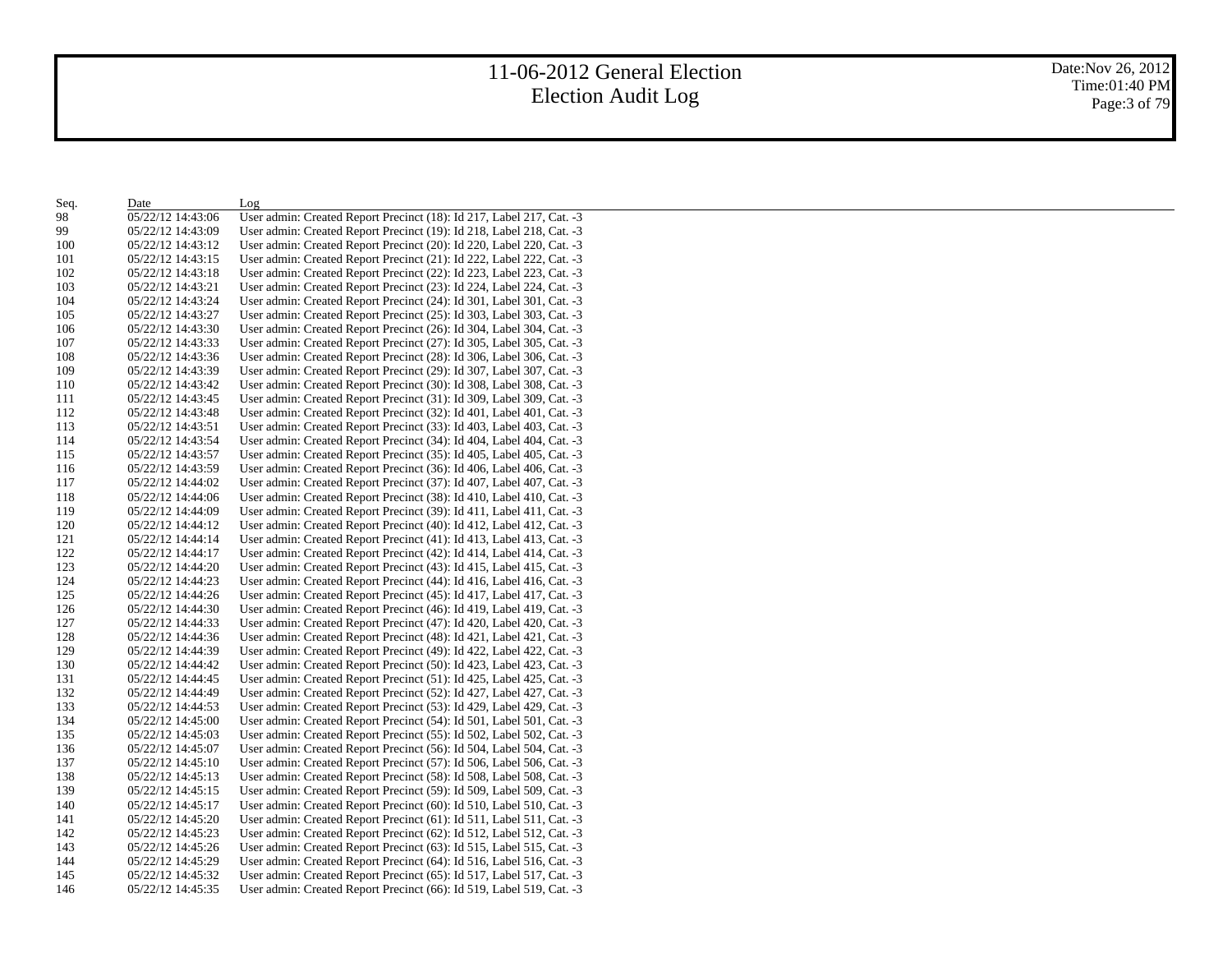| Seq. | Date              | Log                                                                   |
|------|-------------------|-----------------------------------------------------------------------|
| 147  | 05/22/12 14:45:38 | User admin: Created Report Precinct (67): Id 521, Label 521, Cat. -3  |
| 148  | 05/22/12 14:45:41 | User admin: Created Report Precinct (68): Id 522, Label 522, Cat. -3  |
| 149  | 05/22/12 14:45:44 | User admin: Created Report Precinct (69): Id 523, Label 523, Cat. -3  |
| 150  | 05/22/12 14:45:47 | User admin: Created Report Precinct (70): Id 526, Label 526, Cat. -3  |
| 151  | 05/22/12 14:45:50 | User admin: Created Report Precinct (71): Id 527, Label 527, Cat. -3  |
| 152  | 05/22/12 14:45:53 | User admin: Created Report Precinct (72): Id 528, Label 528, Cat. -3  |
| 153  | 05/22/12 14:45:56 | User admin: Created Report Precinct (73): Id 529, Label 529, Cat. -3  |
| 154  | 05/22/12 14:45:59 | User admin: Created Report Precinct (74): Id 530, Label 530, Cat. -3  |
| 155  | 05/22/12 14:46:03 | User admin: Created Report Precinct (75): Id 532, Label 532, Cat. -3  |
| 156  | 05/22/12 14:46:06 | User admin: Created Report Precinct (76): Id 602, Label 602, Cat. -3  |
| 157  | 05/22/12 14:46:09 | User admin: Created Report Precinct (77): Id 603, Label 603, Cat. -3  |
| 158  | 05/22/12 14:46:12 | User admin: Created Report Precinct (78): Id 607, Label 607, Cat. -3  |
| 159  | 05/22/12 14:46:15 | User admin: Created Report Precinct (79): Id 614, Label 614, Cat. -3  |
| 160  | 05/22/12 14:46:18 | User admin: Created Report Precinct (80): Id 619, Label 619, Cat. -3  |
| 161  | 05/22/12 14:46:20 | User admin: Created Report Precinct (81): Id 620, Label 620, Cat. -3  |
| 162  | 05/22/12 14:46:23 | User admin: Created Report Precinct (82): Id 621, Label 621, Cat. -3  |
| 163  | 05/22/12 14:46:26 | User admin: Created Report Precinct (83): Id 622, Label 622, Cat. -3  |
| 164  | 05/22/12 14:46:30 | User admin: Created Report Precinct (84): Id 623, Label 623, Cat. -3  |
| 165  | 05/22/12 14:46:33 | User admin: Created Report Precinct (85): Id 625, Label 625, Cat. -3  |
| 166  | 05/22/12 14:46:36 | User admin: Created Report Precinct (86): Id 626, Label 626, Cat. -3  |
| 167  | 05/22/12 14:46:39 | User admin: Created Report Precinct (87): Id 628, Label 628, Cat. -3  |
| 168  | 05/22/12 14:46:42 | User admin: Created Report Precinct (88): Id 633, Label 633, Cat. -3  |
| 169  | 05/22/12 14:46:45 | User admin: Created Report Precinct (89): Id 638, Label 638, Cat. -3  |
| 170  | 05/22/12 14:46:49 | User admin: Created Report Precinct (90): Id 641, Label 641, Cat. -3  |
| 171  | 05/22/12 14:46:52 | User admin: Created Report Precinct (91): Id 701, Label 701, Cat. -3  |
| 172  | 05/22/12 14:46:55 | User admin: Created Report Precinct (92): Id 703, Label 703, Cat. -3  |
| 173  | 05/22/12 14:46:58 | User admin: Created Report Precinct (93): Id 705, Label 705, Cat. -3  |
| 174  | 05/22/12 14:47:01 | User admin: Created Report Precinct (94): Id 706, Label 706, Cat. -3  |
| 175  | 05/22/12 14:47:04 | User admin: Created Report Precinct (95): Id 709, Label 709, Cat. -3  |
| 176  | 05/22/12 14:47:07 | User admin: Created Report Precinct (96): Id 711, Label 711, Cat. -3  |
| 177  | 05/22/12 14:47:11 | User admin: Created Report Precinct (97): Id 712, Label 712, Cat. -3  |
| 178  | 05/22/12 14:47:14 | User admin: Created Report Precinct (98): Id 714, Label 714, Cat. -3  |
| 179  | 05/22/12 14:47:17 | User admin: Created Report Precinct (99): Id 716, Label 716, Cat. -3  |
| 180  | 05/22/12 14:47:21 | User admin: Created Report Precinct (100): Id 717, Label 717, Cat. -3 |
| 181  | 05/22/12 14:47:24 | User admin: Created Report Precinct (101): Id 718, Label 718, Cat. -3 |
| 182  | 05/22/12 14:47:27 | User admin: Created Report Precinct (102): Id 719, Label 719, Cat. -3 |
| 183  | 05/22/12 14:47:30 | User admin: Created Report Precinct (103): Id 720, Label 720, Cat. -3 |
| 184  | 05/22/12 14:47:36 | User admin: Created Report Precinct (104): Id 722, Label 722, Cat. -3 |
| 185  | 05/22/12 14:47:38 | User admin: Created Report Precinct (105): Id 725, Label 725, Cat. -3 |
| 186  | 05/22/12 14:47:42 | User admin: Created Report Precinct (106): Id 726, Label 726, Cat. -3 |
| 187  | 05/22/12 14:47:45 | User admin: Created Report Precinct (107): Id 728, Label 728, Cat. -3 |
| 188  | 05/22/12 14:47:51 | User admin: Created Report Precinct (108): Id 729, Label 729, Cat. -3 |
| 189  | 05/22/12 14:47:55 | User admin: Created Report Precinct (109): Id 732, Label 732, Cat. -3 |
| 190  | 05/22/12 14:47:58 | User admin: Created Report Precinct (110): Id 733, Label 733, Cat. -3 |
| 191  | 05/22/12 14:48:01 | User admin: Created Report Precinct (111): Id 803, Label 803, Cat. -3 |
| 192  | 05/22/12 14:48:04 | User admin: Created Report Precinct (112): Id 804, Label 804, Cat. -3 |
| 193  | 05/22/12 14:48:06 | User admin: Created Report Precinct (113): Id 805, Label 805, Cat. -3 |
| 194  | 05/22/12 14:48:10 | User admin: Created Report Precinct (114): Id 807, Label 807, Cat. -3 |
| 195  | 05/22/12 14:48:12 | User admin: Created Report Precinct (115): Id 808, Label 808, Cat. -3 |
|      |                   |                                                                       |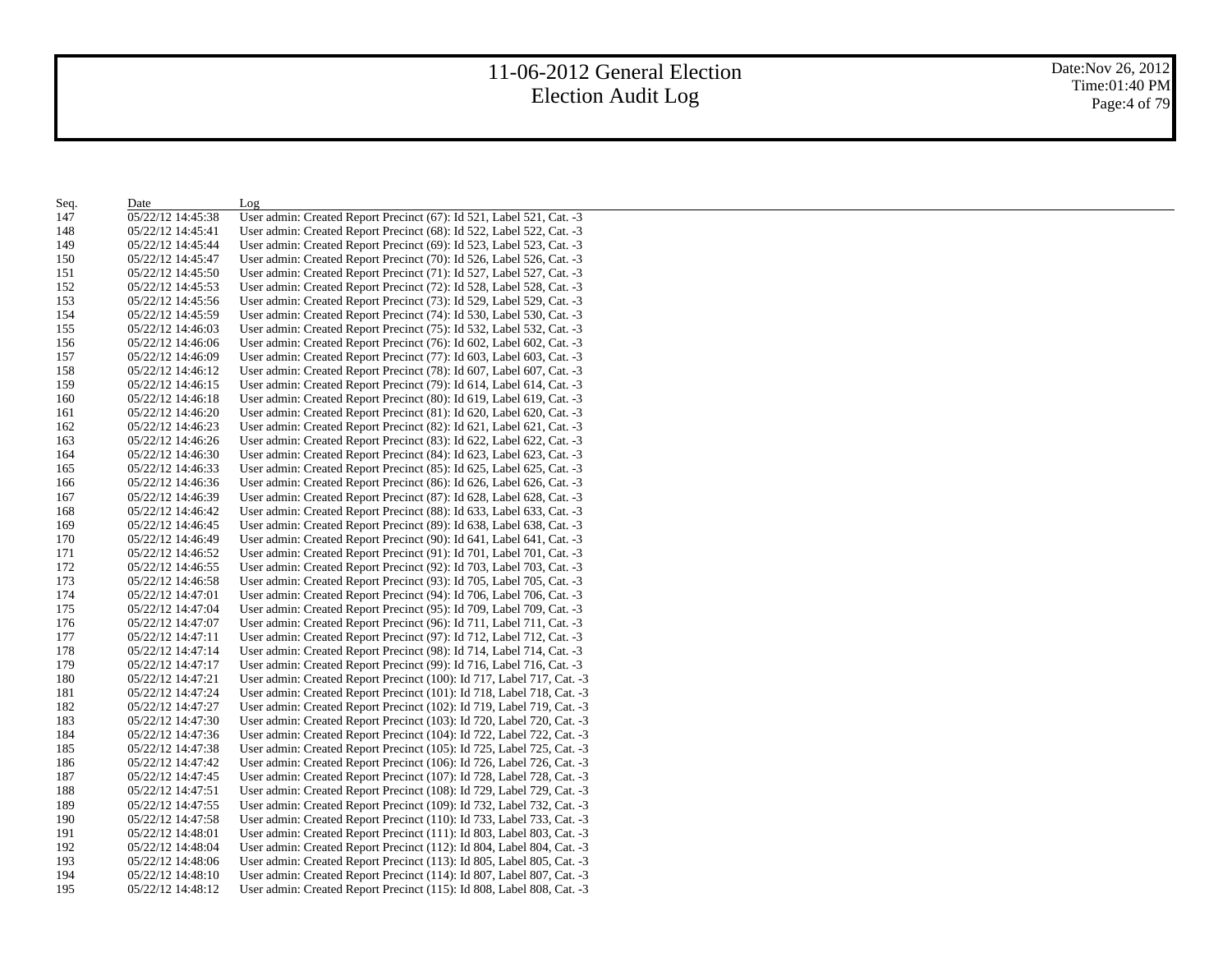| Seq. | Date              | Log                                                                   |
|------|-------------------|-----------------------------------------------------------------------|
| 196  | 05/22/12 14:48:15 | User admin: Created Report Precinct (116): Id 809, Label 809, Cat. -3 |
| 197  | 05/22/12 14:48:18 | User admin: Created Report Precinct (117): Id 810, Label 810, Cat. -3 |
| 198  | 05/22/12 14:48:22 | User admin: Created Report Precinct (118): Id 812, Label 812, Cat. -3 |
| 199  | 05/22/12 14:48:25 | User admin: Created Report Precinct (119): Id 813, Label 813, Cat. -3 |
| 200  | 05/22/12 14:48:28 | User admin: Created Report Precinct (120): Id 814, Label 814, Cat. -3 |
| 201  | 05/22/12 14:48:31 | User admin: Created Report Precinct (121): Id 816, Label 816, Cat. -3 |
| 202  | 05/22/12 14:48:34 | User admin: Created Report Precinct (122): Id 901, Label 901, Cat. -3 |
| 203  | 05/22/12 14:48:36 | User admin: Created Report Precinct (123): Id 902, Label 902, Cat. -3 |
| 204  | 05/22/12 14:48:40 | User admin: Created Report Precinct (124): Id 903, Label 903, Cat. -3 |
| 205  | 05/22/12 14:48:43 | User admin: Created Report Precinct (125): Id 904, Label 904, Cat. -3 |
| 206  | 05/22/12 14:48:47 | User admin: Created Report Precinct (126): Id 907, Label 907, Cat. -3 |
| 207  | 05/22/12 14:48:50 | User admin: Created Report Precinct (127): Id 909, Label 909, Cat. -3 |
| 208  | 05/22/12 14:48:52 | User admin: Created Report Precinct (128): Id 910, Label 910, Cat. -3 |
| 209  | 05/22/12 14:49:37 | User admin: Created Base Precinct (16): Id 20, Label 215 - B          |
| 210  | 05/22/12 14:49:39 | User admin: Created Base Precinct (16): Id 30, Label 215 - C          |
| 211  | 05/22/12 14:49:45 | User admin: Changed Base Precinct (8268): Id 10, Label 215 - A        |
| 212  | 05/22/12 14:49:53 | User admin: Created Base Precinct (21): Id 20, Label 222 - B          |
| 213  | 05/22/12 14:49:55 | User admin: Created Base Precinct (21): Id 30, Label 222 - C          |
| 214  | 05/22/12 14:49:57 | User admin: Created Base Precinct (21): Id 40, Label 222 - D          |
| 215  | 05/22/12 14:49:59 | User admin: Created Base Precinct (21): Id 50, Label 222 - E          |
| 216  | 05/22/12 14:50:02 | User admin: Created Base Precinct (21): Id 60, Label 222 - F          |
| 217  | 05/22/12 14:50:07 | User admin: Changed Base Precinct (8273): Id 10, Label 222 - A        |
| 218  | 05/22/12 14:50:12 | User admin: Created Base Precinct (22): Id 20, Label 223 - B          |
| 219  | 05/22/12 14:50:15 | User admin: Created Base Precinct (22): Id 30, Label 223 - C          |
| 220  | 05/22/12 14:50:19 | User admin: Changed Base Precinct (8274): Id 10, Label 223 - A        |
| 221  | 05/22/12 14:50:24 | User admin: Created Base Precinct (25): Id 20, Label 303 - B          |
| 222  | 05/22/12 14:50:27 | User admin: Created Base Precinct (25): Id 30, Label 303 - C          |
| 223  | 05/22/12 14:50:29 | User admin: Created Base Precinct (25): Id 40, Label 303 - D          |
| 224  | 05/22/12 14:50:33 | User admin: Changed Base Precinct (8277): Id 10, Label 303 - A        |
| 225  | 05/22/12 14:50:42 | User admin: Created Base Precinct (31): Id 20, Label 309 - B          |
| 226  | 05/22/12 14:50:44 | User admin: Created Base Precinct (31): Id 30, Label 309 - C          |
| 227  |                   | User admin: Created Base Precinct (31): Id 40, Label 309 - D          |
|      | 05/22/12 14:50:46 |                                                                       |
| 228  | 05/22/12 14:50:48 | User admin: Created Base Precinct (31): Id 50, Label 309 - E          |
| 229  | 05/22/12 14:50:52 | User admin: Changed Base Precinct (8283): Id 10, Label 309 - A        |
| 230  | 05/22/12 14:50:59 | User admin: Created Base Precinct (34): Id 20, Label 404 - B          |
| 231  | 05/22/12 14:51:02 | User admin: Created Base Precinct (34): Id 30, Label 404 - C          |
| 232  | 05/22/12 14:51:07 | User admin: Changed Base Precinct (8286): Id 10, Label 404 - A        |
| 233  | 05/22/12 14:51:13 | User admin: Created Base Precinct (35): Id 20, Label 405 - B          |
| 234  | 05/22/12 14:51:17 | User admin: Changed Base Precinct (8287): Id 10, Label 405 - A        |
| 235  | 05/22/12 14:51:25 | User admin: Created Base Precinct (40): Id 20, Label 412 - B          |
| 236  | 05/22/12 14:51:27 | User admin: Created Base Precinct (40): Id 30, Label 412 - C          |
| 237  | 05/22/12 14:51:30 | User admin: Created Base Precinct (40): Id 40, Label 412 - D          |
| 238  | 05/22/12 14:51:36 | User admin: Changed Base Precinct (8292): Id 10, Label 412 - A        |
| 239  | 05/22/12 14:51:49 | User admin: Created Base Precinct (42): Id 20, Label 414 - B          |
| 240  | 05/22/12 14:51:56 | User admin: Changed Base Precinct (8294): Id 10, Label 414 - A        |
| 241  | 05/22/12 14:52:03 | User admin: Created Base Precinct (48): Id 20, Label 421 - B          |
| 242  | 05/22/12 14:52:07 | User admin: Changed Base Precinct (8300): Id 10, Label 421 - A        |
| 243  | 05/22/12 14:52:14 | User admin: Created Base Precinct (54): Id 20, Label 501 - B          |
| 244  | 05/22/12 14:52:19 | User admin: Changed Base Precinct (8306): Id 10, Label 501 - A        |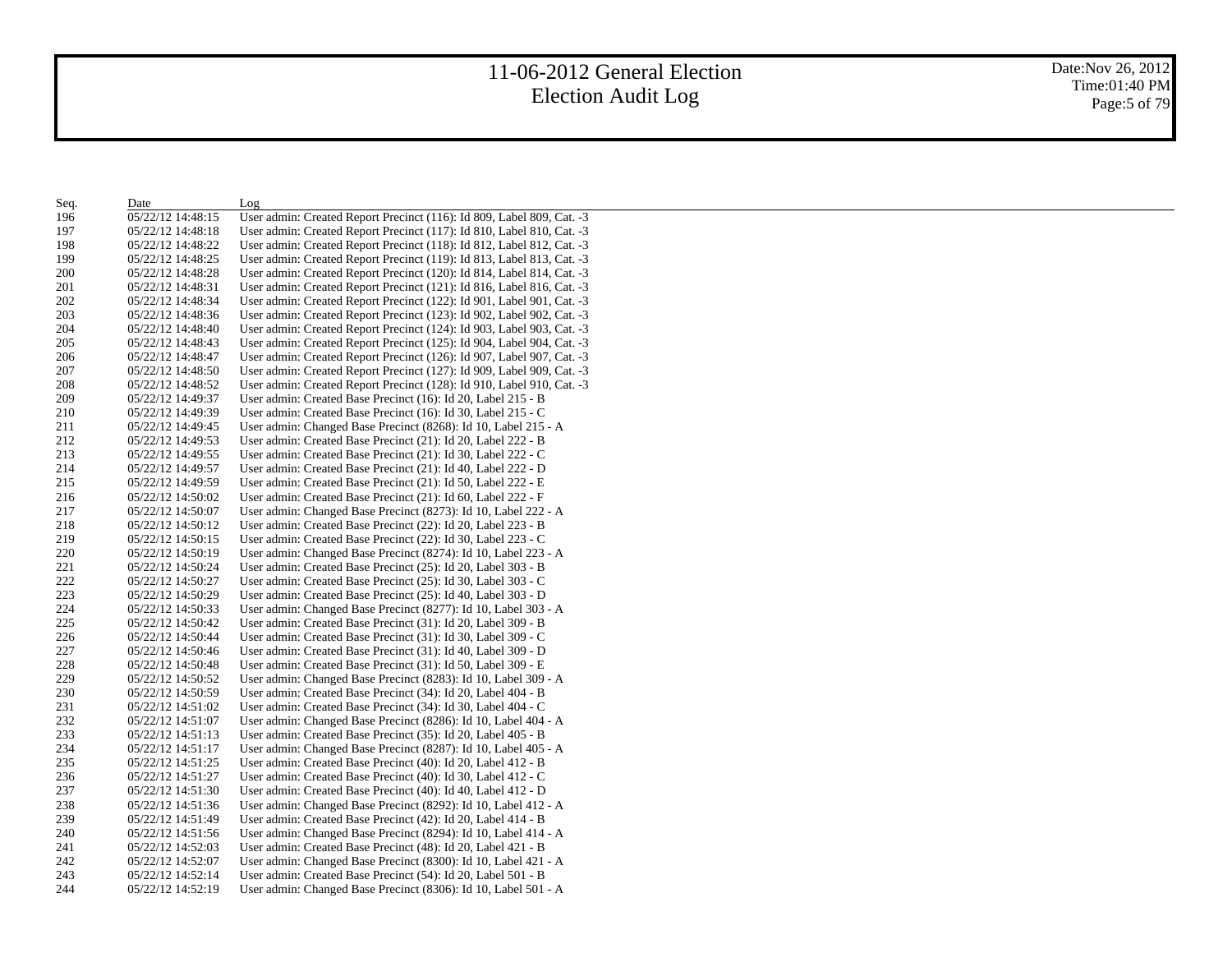Date:Nov 26, 2012 Time:01:40 PM Page:6 of 79

| Seq. | Date              | Log                                                            |
|------|-------------------|----------------------------------------------------------------|
| 245  | 05/22/12 14:52:33 | User admin: Created Base Precinct (55): Id 20, Label 502 - B   |
| 246  | 05/22/12 14:52:37 | User admin: Changed Base Precinct (8307): Id 10, Label 502 - A |
| 247  | 05/22/12 14:52:45 | User admin: Created Base Precinct (57): Id 20, Label 506 - B   |
| 248  | 05/22/12 14:52:49 | User admin: Changed Base Precinct (8309): Id 10, Label 506 - A |
| 249  | 05/22/12 14:52:57 | User admin: Created Base Precinct (59): Id 20, Label 509 - B   |
| 250  | 05/22/12 14:53:01 | User admin: Changed Base Precinct (8311): Id 10, Label 509 - A |
| 251  | 05/22/12 14:53:06 | User admin: Created Base Precinct (61): Id 20, Label 511 - B   |
| 252  | 05/22/12 14:53:10 | User admin: Changed Base Precinct (8313): Id 10, Label 511 - A |
| 253  | 05/22/12 14:53:17 | User admin: Created Base Precinct (68): Id 20, Label 522 - B   |
| 254  | 05/22/12 14:53:22 | User admin: Changed Base Precinct (8320): Id 10, Label 522 - A |
| 255  | 05/22/12 14:53:33 | User admin: Created Base Precinct (76): Id 20, Label 602 - B   |
| 256  | 05/22/12 14:53:35 | User admin: Created Base Precinct (76): Id 30, Label 602 - C   |
| 257  | 05/22/12 14:53:37 | User admin: Created Base Precinct (76): Id 40, Label 602 - D   |
| 258  | 05/22/12 14:53:39 | User admin: Created Base Precinct (76): Id 50, Label 602 - E   |
| 259  | 05/22/12 14:53:41 | User admin: Created Base Precinct (76): Id 60, Label 602 - F   |
| 260  | 05/22/12 14:53:44 | User admin: Created Base Precinct (76): Id 70, Label 602 - G   |
| 261  | 05/22/12 14:53:46 | User admin: Created Base Precinct (76): Id 80, Label 602 - H   |
| 262  | 05/22/12 14:53:50 | User admin: Changed Base Precinct (8328): Id 10, Label 602 - A |
| 263  | 05/22/12 14:53:56 | User admin: Created Base Precinct (77): Id 20, Label 603 - B   |
| 264  | 05/22/12 14:54:00 | User admin: Changed Base Precinct (8329): Id 10, Label 603 - A |
| 265  | 05/22/12 14:54:05 | User admin: Created Base Precinct (78): Id 20, Label 607 - B   |
| 266  | 05/22/12 14:54:10 | User admin: Changed Base Precinct (8330): Id 10, Label 607 - A |
| 267  | 05/22/12 14:54:16 | User admin: Created Base Precinct (79): Id 20, Label 614 - B   |
| 268  | 05/22/12 14:54:20 | User admin: Changed Base Precinct (8331): Id 10, Label 614 - A |
| 269  | 05/22/12 14:54:26 | User admin: Created Base Precinct (84): Id 20, Label 623 - B   |
| 270  | 05/22/12 14:54:30 | User admin: Changed Base Precinct (8336): Id 10, Label 623 - A |
| 271  | 05/22/12 14:54:37 | User admin: Created Base Precinct (89): Id 20, Label 638 - B   |
| 272  | 05/22/12 14:54:41 | User admin: Changed Base Precinct (8341): Id 10, Label 638 - A |
| 273  | 05/22/12 14:54:46 | User admin: Created Base Precinct (90): Id 20, Label 641 - B   |
| 274  | 05/22/12 14:54:50 | User admin: Changed Base Precinct (8342): Id 10, Label 641 - A |
| 275  | 05/22/12 14:54:56 | User admin: Created Base Precinct (96): Id 20, Label 711 - B   |
| 276  | 05/22/12 14:55:01 | User admin: Changed Base Precinct (8348): Id 10, Label 711 - A |
| 277  | 05/22/12 14:55:10 | User admin: Created Base Precinct (98): Id 20, Label 714 - B   |
| 278  | 05/22/12 14:55:15 | User admin: Changed Base Precinct (8350): Id 10, Label 714 - A |
| 279  | 05/22/12 14:55:22 | User admin: Created Base Precinct (101): Id 20, Label 718 - B  |
| 280  | 05/22/12 14:55:26 | User admin: Changed Base Precinct (8353): Id 10, Label 718 - A |
| 281  | 05/22/12 14:55:31 | User admin: Created Base Precinct (103): Id 20, Label 720 - B  |
| 282  | 05/22/12 14:55:35 | User admin: Changed Base Precinct (8355): Id 10, Label 720 - A |
| 283  | 05/22/12 14:55:41 | User admin: Created Base Precinct (107): Id 20, Label 728 - B  |
| 284  | 05/22/12 14:55:45 | User admin: Changed Base Precinct (8359): Id 10, Label 728 - A |
| 285  | 05/22/12 14:55:51 | User admin: Created Base Precinct (109): Id 20, Label 732 - B  |
| 286  | 05/22/12 14:55:56 | User admin: Changed Base Precinct (8361): Id 10, Label 732 - A |
| 287  | 05/22/12 14:56:03 | User admin: Created Base Precinct (118): Id 20, Label 812 - B  |
| 288  | 05/22/12 14:56:08 | User admin: Changed Base Precinct (8370): Id 10, Label 812 - A |
| 289  | 05/22/12 14:56:15 | User admin: Created Base Precinct (121): Id 20, Label 816 - B  |
| 290  | 05/22/12 14:56:17 | User admin: Created Base Precinct (121): Id 30, Label 816 - C  |
| 291  | 05/22/12 14:56:21 | User admin: Changed Base Precinct (8373): Id 10, Label 816 - A |
| 292  | 05/22/12 14:56:28 | User admin: Created Base Precinct (123): Id 20, Label 902 - B  |
| 293  | 05/22/12 14:56:34 | User admin: Changed Base Precinct (8375): Id 10, Label 902 - A |
|      |                   |                                                                |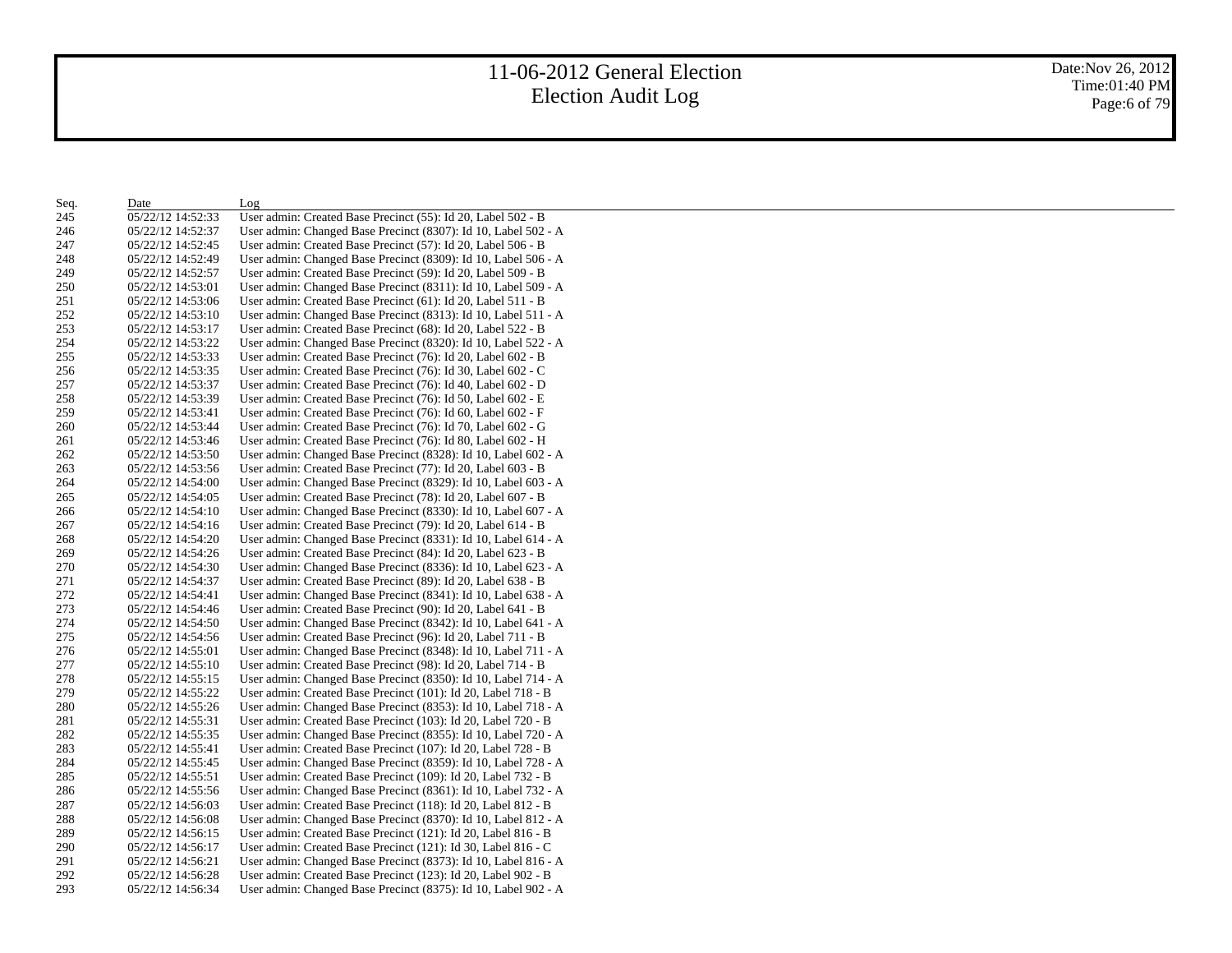Date:Nov 26, 2012 Time:01:40 PM Page:7 of 79

| Seq. | Date              | Log                                                                                                           |
|------|-------------------|---------------------------------------------------------------------------------------------------------------|
| 294  | 05/22/12 15:02:00 | User admin: Backed up election to C:\Documents and Settings\All Users\Documents\GEMS Backups\2012\2012 Master |
| 295  | 05/22/12 15:03:07 | User admin: Backed up election to $H:\2012\2012$ Master.gbf                                                   |
| 296  | 05/22/12 15:03:14 | User admin: Closing GEMS                                                                                      |
| 297  | 05/23/12 09:30:28 | User admin: User Login                                                                                        |
| 298  | 05/23/12 09:30:28 | User admin: Open Election: 2012 Master (2012 Master) admin Host                                               |
| 299  | 05/23/12 09:35:57 | User admin: Changed Base Precinct (8256): Id 0, Label 101 - A                                                 |
| 300  | 05/23/12 09:36:03 | User admin: Changed Base Precinct (8257): Id 0, Label 105 - A                                                 |
| 301  | 05/23/12 09:36:08 | User admin: Changed Base Precinct (8258): Id 0, Label 107 - A                                                 |
| 302  | 05/23/12 09:36:12 | User admin: Changed Base Precinct (8259): Id 0, Label 201 - A                                                 |
| 303  | 05/23/12 09:36:17 | User admin: Changed Base Precinct (8260): Id 0, Label 202 - A                                                 |
| 304  | 05/23/12 09:36:20 | User admin: Changed Base Precinct (8261): Id 0, Label 203 - A                                                 |
| 305  | 05/23/12 09:36:24 | User admin: Changed Base Precinct (8262): Id 0, Label 204 - A                                                 |
| 306  | 05/23/12 09:36:29 | User admin: Changed Base Precinct (8263): Id 0, Label 205 - A                                                 |
| 307  | 05/23/12 09:36:33 | User admin: Changed Base Precinct (8264): Id 0, Label 206 - A                                                 |
| 308  | 05/23/12 09:36:37 | User admin: Changed Base Precinct (8265): Id 0, Label 207 - A                                                 |
| 309  | 05/23/12 09:36:40 | User admin: Changed Base Precinct (8266): Id 0, Label 208 - A                                                 |
| 310  | 05/23/12 09:36:44 | User admin: Changed Base Precinct (8267): Id 0, Label 212 - A                                                 |
| 311  | 05/23/12 09:36:48 | User admin: Changed Base Precinct (8269): Id 0, Label 216 - A                                                 |
| 312  | 05/23/12 09:36:51 | User admin: Changed Base Precinct (8270): Id 0, Label 217 - A                                                 |
| 313  | 05/23/12 09:36:55 | User admin: Changed Base Precinct (8271): Id 0, Label 218 - A                                                 |
| 314  | 05/23/12 09:36:59 | User admin: Changed Base Precinct (8272): Id 0, Label 220 - A                                                 |
| 315  | 05/23/12 09:37:04 | User admin: Changed Base Precinct (8275): Id 0, Label 224 - A                                                 |
| 316  | 05/23/12 09:37:08 | User admin: Changed Base Precinct (8276): Id 0, Label 301 - A                                                 |
| 317  | 05/23/12 09:37:12 | User admin: Changed Base Precinct (8278): Id 0, Label 304 - A                                                 |
| 318  | 05/23/12 09:37:16 | User admin: Changed Base Precinct (8279): Id 0, Label 305 - A                                                 |
| 319  | 05/23/12 09:37:20 | User admin: Changed Base Precinct (8280): Id 0, Label 306 - A                                                 |
| 320  | 05/23/12 09:37:24 | User admin: Changed Base Precinct (8281): Id 0, Label 307 - A                                                 |
| 321  | 05/23/12 09:37:28 | User admin: Changed Base Precinct (8282): Id 0, Label 308 - A                                                 |
| 322  | 05/23/12 09:37:33 | User admin: Changed Base Precinct (8284): Id 0, Label 401 - A                                                 |
| 323  | 05/23/12 09:37:37 | User admin: Changed Base Precinct (8285): Id 0, Label 403 - A                                                 |
| 324  | 05/23/12 09:37:41 | User admin: Changed Base Precinct (8288): Id 0, Label 406 - A                                                 |
| 325  | 05/23/12 09:37:46 | User admin: Changed Base Precinct (8289): Id 0, Label 407 - A                                                 |
| 326  | 05/23/12 09:37:49 | User admin: Changed Base Precinct (8290): Id 0, Label 410 - A                                                 |
| 327  | 05/23/12 09:37:53 | User admin: Changed Base Precinct (8291): Id 0, Label 411 - A                                                 |
| 328  | 05/23/12 09:37:58 | User admin: Changed Base Precinct (8293): Id 0, Label 413 - A                                                 |
| 329  | 05/23/12 09:38:02 | User admin: Changed Base Precinct (8295): Id 0, Label 415 - A                                                 |
| 330  | 05/23/12 09:38:06 | User admin: Changed Base Precinct (8296): Id 0, Label 416 - A                                                 |
| 331  | 05/23/12 09:38:09 | User admin: Changed Base Precinct (8297): Id 0, Label 417 - A                                                 |
| 332  | 05/23/12 09:38:13 | User admin: Changed Base Precinct (8298): Id 0, Label 419 - A                                                 |
| 333  | 05/23/12 09:38:17 | User admin: Changed Base Precinct (8299): Id 0, Label 420 - A                                                 |
| 334  | 05/23/12 09:38:21 | User admin: Changed Base Precinct (8301): Id 0, Label 422 - A                                                 |
| 335  | 05/23/12 09:38:25 | User admin: Changed Base Precinct (8302): Id 0, Label 423 - A                                                 |
| 336  | 05/23/12 09:38:29 | User admin: Changed Base Precinct (8303): Id 0, Label 425 - A                                                 |
| 337  | 05/23/12 09:38:33 | User admin: Changed Base Precinct (8304): Id 0, Label 427 - A                                                 |
| 338  | 05/23/12 09:38:36 | User admin: Changed Base Precinct (8305): Id 0, Label 429 - A                                                 |
| 339  | 05/23/12 09:38:41 | User admin: Changed Base Precinct (8308): Id 0, Label 504 - A                                                 |
| 340  | 05/23/12 09:38:45 | User admin: Changed Base Precinct (8310): Id 0, Label 508 - A                                                 |
| 341  | 05/23/12 09:38:49 | User admin: Changed Base Precinct (8312): Id 0, Label 510 - A                                                 |
| 342  | 05/23/12 09:38:52 | User admin: Changed Base Precinct (8314): Id 0, Label 512 - A                                                 |
|      |                   |                                                                                                               |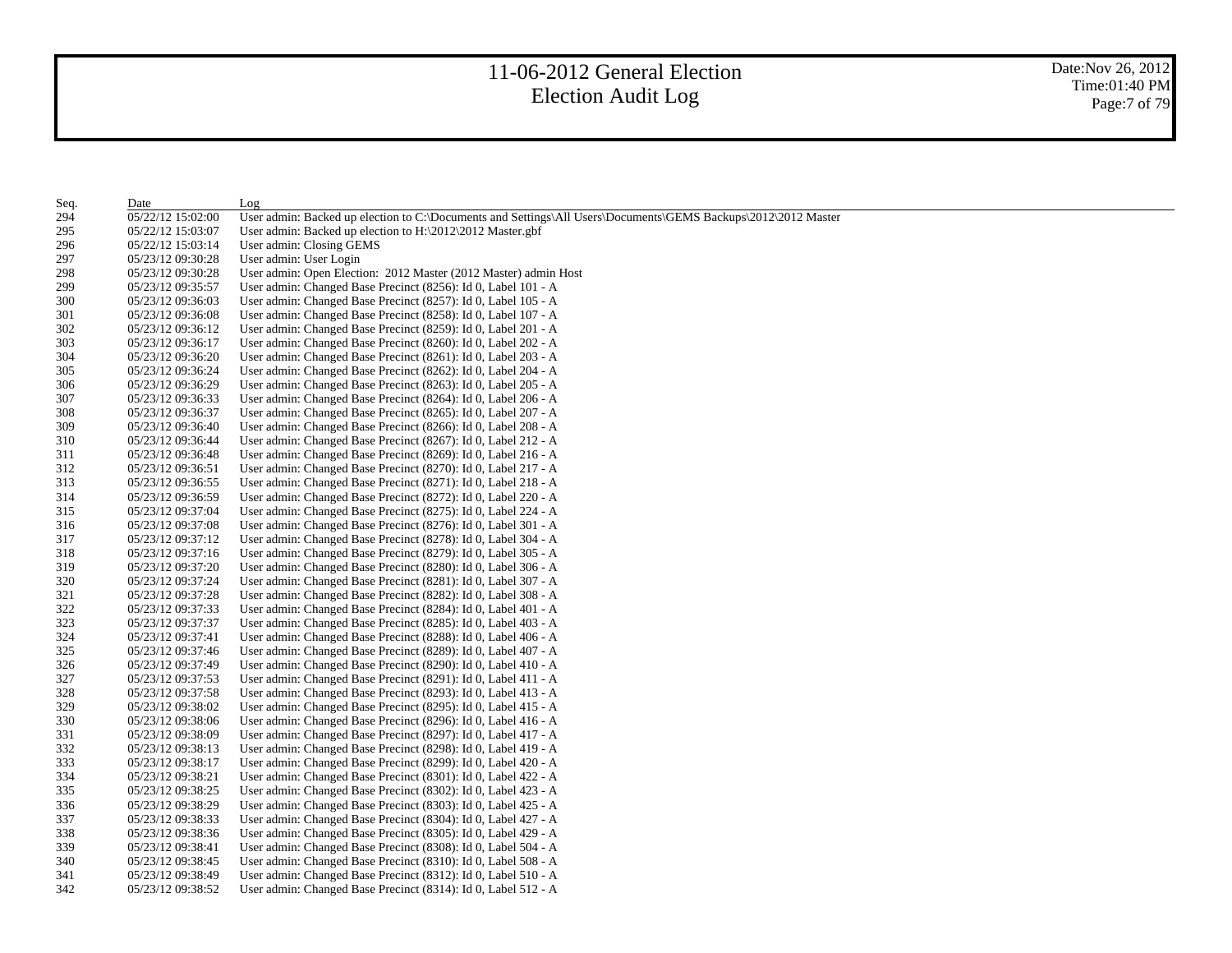| Seq. | Date              | Log                                                           |
|------|-------------------|---------------------------------------------------------------|
| 343  | 05/23/12 09:38:57 | User admin: Changed Base Precinct (8315): Id 0, Label 515 - A |
| 344  | 05/23/12 09:39:01 | User admin: Changed Base Precinct (8316): Id 0, Label 516 - A |
| 345  | 05/23/12 09:39:05 | User admin: Changed Base Precinct (8317): Id 0, Label 517 - A |
| 346  | 05/23/12 09:39:08 | User admin: Changed Base Precinct (8318): Id 0, Label 519 - A |
| 347  | 05/23/12 09:39:12 | User admin: Changed Base Precinct (8319): Id 0, Label 521 - A |
| 348  | 05/23/12 09:39:15 | User admin: Changed Base Precinct (8321): Id 0, Label 523 - A |
| 349  | 05/23/12 09:39:20 | User admin: Changed Base Precinct (8322): Id 0, Label 526 - A |
| 350  | 05/23/12 09:39:25 | User admin: Changed Base Precinct (8323): Id 0, Label 527 - A |
| 351  | 05/23/12 09:39:28 | User admin: Changed Base Precinct (8324): Id 0, Label 528 - A |
| 352  | 05/23/12 09:39:32 | User admin: Changed Base Precinct (8325): Id 0, Label 529 - A |
| 353  | 05/23/12 09:39:36 | User admin: Changed Base Precinct (8326): Id 0, Label 530 - A |
| 354  | 05/23/12 09:39:40 | User admin: Changed Base Precinct (8327): Id 0, Label 532 - A |
| 355  | 05/23/12 09:39:45 | User admin: Changed Base Precinct (8332): Id 0, Label 619 - A |
| 356  | 05/23/12 09:39:49 | User admin: Changed Base Precinct (8333): Id 0, Label 620 - A |
| 357  | 05/23/12 09:39:54 | User admin: Changed Base Precinct (8334): Id 0, Label 621 - A |
| 358  | 05/23/12 09:39:58 | User admin: Changed Base Precinct (8335): Id 0, Label 622 - A |
| 359  | 05/23/12 09:40:02 | User admin: Changed Base Precinct (8337): Id 0, Label 625 - A |
| 360  | 05/23/12 09:40:06 | User admin: Changed Base Precinct (8338): Id 0, Label 626 - A |
| 361  | 05/23/12 09:40:09 | User admin: Changed Base Precinct (8339): Id 0, Label 628 - A |
| 362  | 05/23/12 09:40:13 | User admin: Changed Base Precinct (8340): Id 0, Label 633 - A |
| 363  | 05/23/12 09:40:18 | User admin: Changed Base Precinct (8343): Id 0, Label 701 - A |
| 364  | 05/23/12 09:40:22 | User admin: Changed Base Precinct (8344): Id 0, Label 703 - A |
| 365  | 05/23/12 09:40:26 | User admin: Changed Base Precinct (8345): Id 0, Label 705 - A |
| 366  | 05/23/12 09:40:29 | User admin: Changed Base Precinct (8346): Id 0, Label 706 - A |
| 367  | 05/23/12 09:40:33 | User admin: Changed Base Precinct (8347): Id 0, Label 709 - A |
| 368  | 05/23/12 09:40:37 | User admin: Changed Base Precinct (8349): Id 0, Label 712 - A |
| 369  | 05/23/12 09:40:41 | User admin: Changed Base Precinct (8351): Id 0, Label 716 - A |
| 370  | 05/23/12 09:40:45 | User admin: Changed Base Precinct (8352): Id 0, Label 717 - A |
| 371  | 05/23/12 09:40:49 | User admin: Changed Base Precinct (8354): Id 0, Label 719 - A |
| 372  | 05/23/12 09:40:52 | User admin: Changed Base Precinct (8356): Id 0, Label 722 - A |
| 373  | 05/23/12 09:40:56 | User admin: Changed Base Precinct (8357): Id 0, Label 725 - A |
| 374  | 05/23/12 09:41:00 | User admin: Changed Base Precinct (8358): Id 0, Label 726 - A |
| 375  | 05/23/12 09:41:04 | User admin: Changed Base Precinct (8360): Id 0, Label 729 - A |
| 376  | 05/23/12 09:41:09 | User admin: Changed Base Precinct (8362): Id 0, Label 733 - A |
| 377  | 05/23/12 09:41:13 | User admin: Changed Base Precinct (8363): Id 0, Label 803 - A |
| 378  | 05/23/12 09:41:17 | User admin: Changed Base Precinct (8364): Id 0, Label 804 - A |
| 379  | 05/23/12 09:41:21 | User admin: Changed Base Precinct (8365): Id 0, Label 805 - A |
| 380  | 05/23/12 09:41:25 | User admin: Changed Base Precinct (8366): Id 0, Label 807 - A |
| 381  | 05/23/12 09:41:29 | User admin: Changed Base Precinct (8367): Id 0, Label 808 - A |
| 382  | 05/23/12 09:41:33 | User admin: Changed Base Precinct (8368): Id 0, Label 809 - A |
| 383  | 05/23/12 09:41:37 | User admin: Changed Base Precinct (8369): Id 0, Label 810 - A |
| 384  | 05/23/12 09:41:41 | User admin: Changed Base Precinct (8371): Id 0, Label 813 - A |
| 385  | 05/23/12 09:41:45 | User admin: Changed Base Precinct (8372): Id 0, Label 814 - A |
| 386  | 05/23/12 09:41:50 | User admin: Changed Base Precinct (8374): Id 0, Label 901 - A |
| 387  | 05/23/12 09:41:54 | User admin: Changed Base Precinct (8376): Id 0, Label 903 - A |
| 388  | 05/23/12 09:41:57 | User admin: Changed Base Precinct (8377): Id 0, Label 904 - A |
| 389  | 05/23/12 09:42:01 | User admin: Changed Base Precinct (8378): Id 0, Label 907 - A |
| 390  | 05/23/12 09:42:04 | User admin: Changed Base Precinct (8379): Id 0, Label 909 - A |
| 391  | 05/23/12 09:42:09 | User admin: Changed Base Precinct (8380): Id 0, Label 910 - A |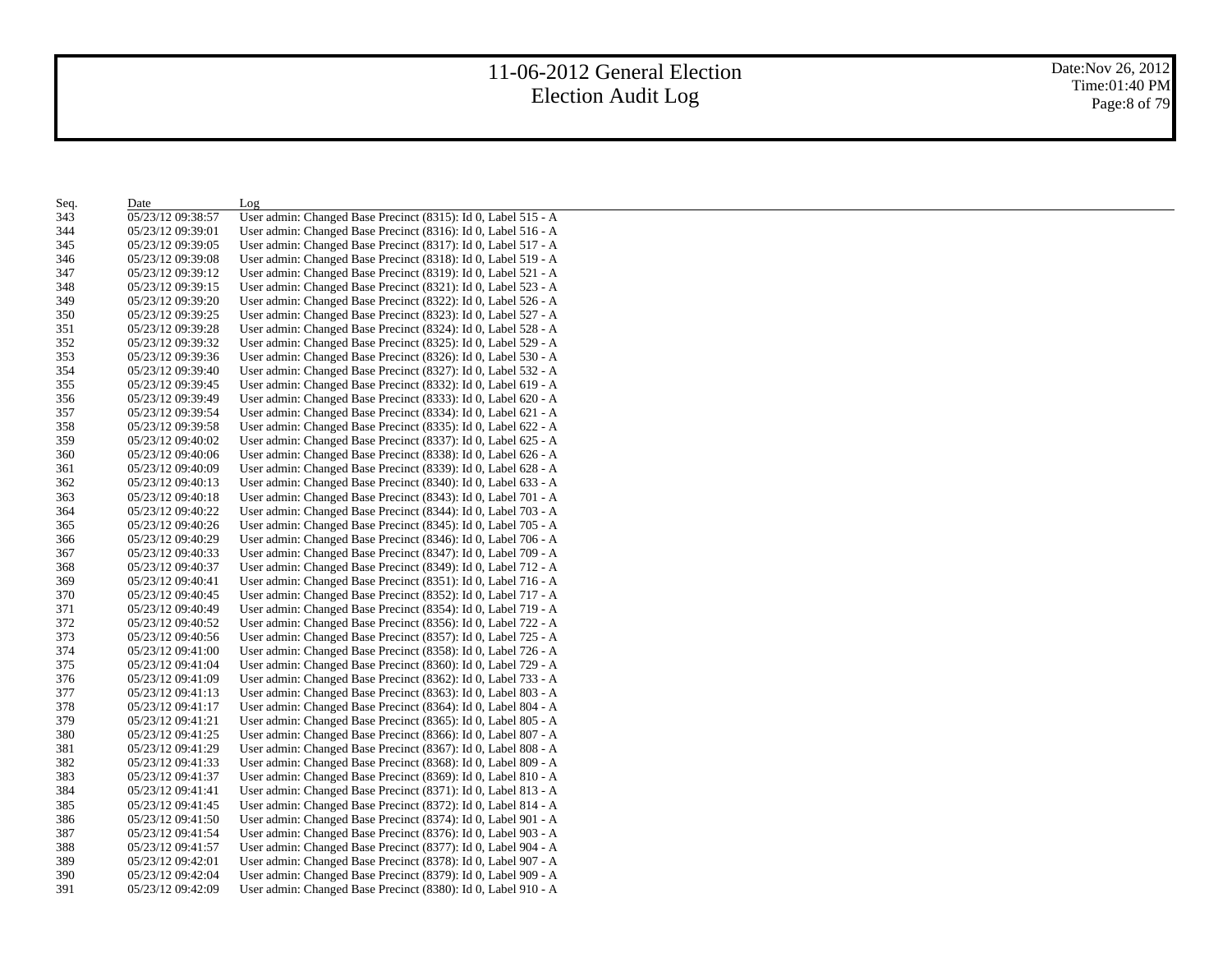| Seq. | Date              | Log                                                                                                                                         |
|------|-------------------|---------------------------------------------------------------------------------------------------------------------------------------------|
| 392  | 05/23/12 09:47:09 | User admin: Created Base Precinct (87): Id 20, Label 628 - B                                                                                |
| 393  | 05/23/12 09:49:14 | User admin: Changed VoteCenter (7): Id 1001, Label 1001, Cat. 0, NumOSMemCards 1, NumTSMemCards 0, NumOSXMemCards 0, CountMethod "Polling"  |
| 394  | 05/23/12 09:49:30 | User admin: Save changes to Vote Center Editor?: User pressed - No                                                                          |
| 395  | 05/23/12 09:49:39 | User admin: Changed VoteCenter (8): Id 1002, Label 1002, Cat. 0, NumOSMemCards 1, NumTSMemCards 0, NumOSXMemCards 0, CountMethod "Polling'  |
| 396  | 05/23/12 09:49:49 | User admin: Save changes to Vote Center Editor?: User pressed - No                                                                          |
| 397  | 05/23/12 09:49:56 | User admin: Changed VoteCenter (9): Id 1003, Label 1003, Cat. 0, NumOSMemCards 1, NumTSMemCards 0, NumOSXMemCards 0, CountMethod "Polling'  |
| 398  | 05/23/12 09:50:04 | User admin: Changed VoteCenter (10): Id 2001, Label 2001, Cat. 0, NumOSMemCards 1, NumTSMemCards 0, NumOSXMemCards 0, CountMethod "Polling' |
| 399  | 05/23/12 09:50:11 | User admin: Changed VoteCenter (11): Id 2002, Label 2002, Cat. 0, NumOSMemCards 1, NumTSMemCards 0, NumOSXMemCards 0, CountMethod "Polling" |
| 400  | 05/23/12 09:50:15 | User admin: Dragging Report Precinct(s) $(203)$ to Vote Center $(11)$ Label: 2002, Id: 2002                                                 |
| 401  | 05/23/12 09:50:20 | User admin: Are you sure you want to delete 203?: User pressed - Yes                                                                        |
| 402  | 05/23/12 09:50:20 | User admin: Deleted Vote Center (12): Id 110 Label 203                                                                                      |
| 403  | 05/23/12 09:50:27 | User admin: Changed VoteCenter (13): Id 2003, Label 2003, Cat. 0, NumOSMemCards 1, NumTSMemCards 0, NumOSXMemCards 0, CountMethod "Polling' |
| 404  | 05/23/12 09:50:33 | User admin: Dragging Report Precinct(s) (205) to Vote Center (13) Label: 2003, Id: 2003                                                     |
| 405  | 05/23/12 09:50:38 | User admin: Are you sure you want to delete 205?: User pressed - Yes                                                                        |
| 406  | 05/23/12 09:50:38 | User admin: Deleted Vote Center (14): Id 130 Label 205                                                                                      |
| 407  | 05/23/12 09:50:47 | User admin: Changed VoteCenter (15): Id 2004, Label 2004, Cat. 0, NumOSMemCards 1, NumTSMemCards 0, NumOSXMemCards 0, CountMethod "Polling' |
| 408  | 05/23/12 09:50:57 | User admin: Changed VoteCenter (16): Id 2005, Label 2005, Cat. 0, NumOSMemCards 1, NumTSMemCards 0, NumOSXMemCards 0, CountMethod "Polling" |
| 409  | 05/23/12 09:51:05 | User admin: Changed VoteCenter (17): Id 2006, Label 2006, Cat. 0, NumOSMemCards 1, NumTSMemCards 0, NumOSXMemCards 0, CountMethod "Polling" |
| 410  | 05/23/12 09:51:12 | User admin: Changed VoteCenter (18): Id 2007, Label 2007, Cat. 0, NumOSMemCards 1, NumTSMemCards 0, NumOSXMemCards 0, CountMethod "Polling" |
| 411  | 05/23/12 09:51:19 | User admin: Changed VoteCenter (19): Id 2008, Label 2008, Cat. 0, NumOSMemCards 1, NumTSMemCards 0, NumOSXMemCards 0, CountMethod "Polling  |
| 412  | 05/23/12 09:51:30 | User admin: Changed VoteCenter (20): Id 2009, Label 2009, Cat. 0, NumOSMemCards 1, NumTSMemCards 0, NumOSXMemCards 0, CountMethod "Polling" |
| 413  | 05/23/12 09:51:53 | User admin: Changed VoteCenter (21): Id 2010, Label 2010, Cat. 0, NumOSMemCards 1, NumTSMemCards 0, NumOSXMemCards 0, CountMethod "Polling" |
| 414  | 05/23/12 09:51:57 | User admin: Dragging Report Precinct(s) $(220)$ to Vote Center $(21)$ Label: 2010, Id: 2010                                                 |
| 415  | 05/23/12 09:52:00 | User admin: Dragging Report Precinct(s) (224) to Vote Center (21) Label: 2010, Id: 2010                                                     |
| 416  | 05/23/12 09:52:03 | User admin: Are you sure you want to delete 220?: User pressed - Yes                                                                        |
| 417  | 05/23/12 09:52:03 | User admin: Deleted Vote Center (23): Id 220 Label 220                                                                                      |
| 418  | 05/23/12 09:52:07 | User admin: Are you sure you want to delete 224?: User pressed - Yes                                                                        |
| 419  | 05/23/12 09:52:07 | User admin: Deleted Vote Center (26): Id 250 Label 224                                                                                      |
| 420  | 05/23/12 09:52:16 | User admin: Changed VoteCenter (22): Id 2011, Label 2011, Cat. 0, NumOSMemCards 1, NumTSMemCards 0, NumOSXMemCards 0, CountMethod "Polling' |
| 421  | 05/23/12 09:52:24 | User admin: Changed VoteCenter (24): Id 2012, Label 2012, Cat. 0, NumOSMemCards 1, NumTSMemCards 0, NumOSXMemCards 0, CountMethod "Polling' |
| 422  | 05/23/12 09:52:29 | User admin: Dragging Report Precinct(s) (223) to Vote Center (24) Label: 2012, Id: 2012                                                     |
| 423  | 05/23/12 09:52:31 | User admin: Are you sure you want to delete 223?: User pressed - Yes                                                                        |
| 424  | 05/23/12 09:52:31 | User admin: Deleted Vote Center (25): Id 240 Label 223                                                                                      |
| 425  | 05/23/12 09:52:36 | User admin: Changed VoteCenter (27): Id 3001, Label 3001, Cat. 0, NumOSMemCards 1, NumTSMemCards 0, NumOSXMemCards 0, CountMethod "Polling" |
| 426  | 05/23/12 09:52:43 | User admin: Changed VoteCenter (28): Id 3002, Label 3002, Cat. 0, NumOSMemCards 1, NumTSMemCards 0, NumOSXMemCards 0, CountMethod "Polling' |
| 427  | 05/23/12 09:52:51 | User admin: Changed VoteCenter (29): Id 3003, Label 3003, Cat. 0, NumOSMemCards 1, NumTSMemCards 0, NumOSXMemCards 0, CountMethod "Polling" |
| 428  | 05/23/12 09:52:55 | User admin: Dragging Report Precinct(s) (306) to Vote Center (29) Label: 3003, Id: 3003                                                     |
| 429  | 05/23/12 09:52:57 | User admin: Are you sure you want to delete 306?: User pressed - Yes                                                                        |
| 430  | 05/23/12 09:52:57 | User admin: Deleted Vote Center (31): Id 300 Label 306                                                                                      |
| 431  | 05/23/12 09:53:03 | User admin: Changed VoteCenter (30): Id 3004, Label 3004, Cat. 0, NumOSMemCards 1, NumTSMemCards 0, NumOSXMemCards 0, CountMethod "Polling" |
| 432  | 05/23/12 09:53:09 | User admin: Changed VoteCenter (32): Id 3005, Label 3005, Cat. 0, NumOSMemCards 1, NumTSMemCards 0, NumOSXMemCards 0, CountMethod "Polling" |
| 433  | 05/23/12 09:53:15 | User admin: Changed VoteCenter (33): Id 3006, Label 3006, Cat. 0, NumOSMemCards 1, NumTSMemCards 0, NumOSXMemCards 0, CountMethod "Polling" |
| 434  | 05/23/12 09:53:22 | User admin: Changed VoteCenter (34): Id 3007, Label 3007, Cat. 0, NumOSMemCards 1, NumTSMemCards 0, NumOSXMemCards 0, CountMethod "Polling" |
| 435  | 05/23/12 09:53:27 | User admin: Changed VoteCenter (35): Id 4001, Label 4001, Cat. 0, NumOSMemCards 1, NumTSMemCards 0, NumOSXMemCards 0, CountMethod "Polling  |
| 436  | 05/23/12 09:53:33 | User admin: Changed VoteCenter (36): Id 4002, Label 4002, Cat. 0, NumOSMemCards 1, NumTSMemCards 0, NumOSXMemCards 0, CountMethod "Polling" |
| 437  | 05/23/12 09:53:39 | User admin: Changed VoteCenter (37): Id 4003, Label 4003, Cat. 0, NumOSMemCards 1, NumTSMemCards 0, NumOSXMemCards 0, CountMethod "Polling" |
| 438  | 05/23/12 09:53:43 | User admin: Dragging Report Precinct(s) $(412)$ to Vote Center $(37)$ Label: $4003$ , Id: $4003$                                            |
| 439  | 05/23/12 09:53:47 | User admin: Are you sure you want to delete 412?: User pressed - Yes                                                                        |
| 440  | 05/23/12 09:53:47 | User admin: Deleted Vote Center (43): Id 420 Label 412                                                                                      |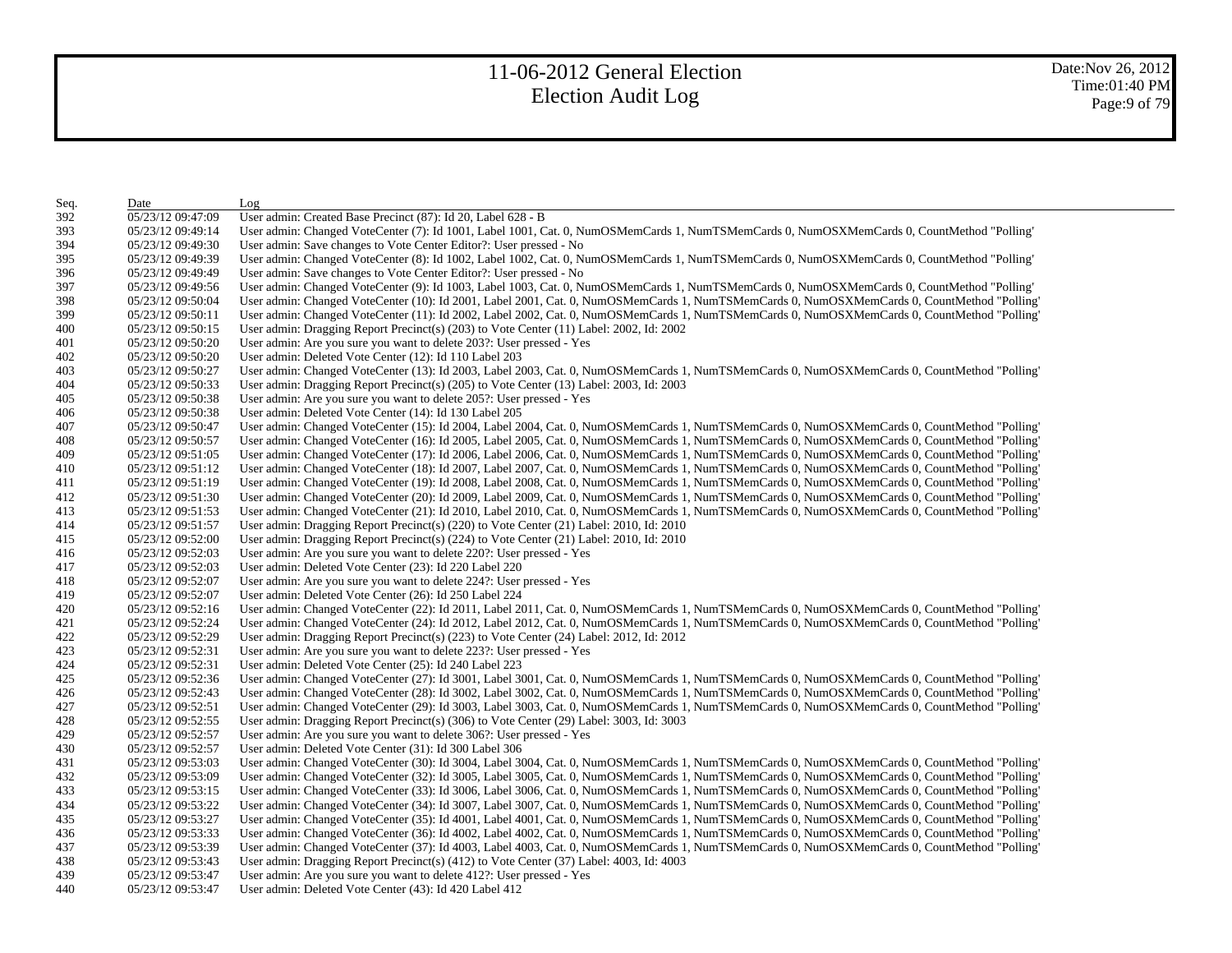| Seq. | Date              | Log                                                                                                                                         |
|------|-------------------|---------------------------------------------------------------------------------------------------------------------------------------------|
| 441  | 05/23/12 09:53:53 | User admin: Changed VoteCenter (38): Id 4004, Label 4004, Cat. 0, NumOSMemCards 1, NumTSMemCards 0, NumOSXMemCards 0, CountMethod "Polling" |
| 442  | 05/23/12 09:53:59 | User admin: Dragging Report Precinct(s) (427) to Vote Center (38) Label: 4004, Id: 4004                                                     |
| 443  | 05/23/12 09:54:03 | User admin: Are you sure you want to delete 427?: User pressed - Yes                                                                        |
| 444  | 05/23/12 09:54:03 | User admin: Deleted Vote Center (55): Id 540 Label 427                                                                                      |
| 445  | 05/23/12 09:54:09 | User admin: Changed VoteCenter (39): Id 4005, Label 4005, Cat. 0, NumOSMemCards 1, NumTSMemCards 0, NumOSXMemCards 0, CountMethod "Polling" |
| 446  | 05/23/12 09:54:16 | User admin: Changed VoteCenter (40): Id 4006, Label 4006, Cat. 0, NumOSMemCards 1, NumTSMemCards 0, NumOSXMemCards 0, CountMethod "Polling" |
| 447  | 05/23/12 09:54:20 | User admin: Dragging Report Precinct(s) $(417)$ to Vote Center $(40)$ Label: 4006, Id: 4006                                                 |
| 448  | 05/23/12 09:54:23 | User admin: Are you sure you want to delete 417?: User pressed - Yes                                                                        |
| 449  | 05/23/12 09:54:23 | User admin: Deleted Vote Center (48): Id 470 Label 417                                                                                      |
| 450  | 05/23/12 09:54:31 | User admin: Changed VoteCenter (41): Id 4007, Label 4007, Cat. 0, NumOSMemCards 1, NumTSMemCards 0, NumOSXMemCards 0, CountMethod "Polling" |
| 451  | 05/23/12 09:54:36 | User admin: Changed VoteCenter (42): Id 4008, Label 4008, Cat. 0, NumOSMemCards 1, NumTSMemCards 0, NumOSXMemCards 0, CountMethod "Polling" |
| 452  | 05/23/12 09:54:41 | User admin: Changed VoteCenter (44): Id 4009, Label 4009, Cat. 0, NumOSMemCards 1, NumTSMemCards 0, NumOSXMemCards 0, CountMethod "Polling" |
| 453  | 05/23/12 09:54:48 | User admin: Changed VoteCenter (45): Id 4010, Label 4010, Cat. 0, NumOSMemCards 1, NumTSMemCards 0, NumOSXMemCards 0, CountMethod "Polling" |
| 454  | 05/23/12 09:54:54 | User admin: Changed VoteCenter (46): Id 4011, Label 4011, Cat. 0, NumOSMemCards 1, NumTSMemCards 0, NumOSXMemCards 0, CountMethod "Polling" |
| 455  | 05/23/12 09:55:00 | User admin: Changed VoteCenter (47): Id 4012, Label 4012, Cat. 0, NumOSMemCards 1, NumTSMemCards 0, NumOSXMemCards 0, CountMethod "Polling" |
| 456  | 05/23/12 09:55:09 | User admin: Changed VoteCenter (49): Id 4013, Label 4013, Cat. 0, NumOSMemCards 1, NumTSMemCards 0, NumOSXMemCards 0, CountMethod "Polling" |
| 457  | 05/23/12 09:55:13 | User admin: Dragging Report Precinct(s) $(421)$ to Vote Center $(49)$ Label: $4013$ , Id: $4013$                                            |
| 458  | 05/23/12 09:55:16 | User admin: Are you sure you want to delete 421?: User pressed - Yes                                                                        |
| 459  | 05/23/12 09:55:16 | User admin: Deleted Vote Center (51): Id 500 Label 421                                                                                      |
| 460  | 05/23/12 09:55:19 | User admin: Dragging Report Precinct(s) $(429)$ to Vote Center $(49)$ Label: $4013$ , Id: $4013$                                            |
| 461  | 05/23/12 09:55:22 | User admin: Are you sure you want to delete 429?: User pressed - Yes                                                                        |
| 462  | 05/23/12 09:55:22 | User admin: Deleted Vote Center (56): Id 550 Label 429                                                                                      |
| 463  | 05/23/12 09:55:28 | User admin: Changed VoteCenter (50): Id 4014, Label 4014, Cat. 0, NumOSMemCards 1, NumTSMemCards 0, NumOSXMemCards 0, CountMethod "Polling" |
| 464  | 05/23/12 09:55:37 | User admin: Changed VoteCenter (52): Id 4015, Label 4015, Cat. 0, NumOSMemCards 1, NumTSMemCards 0, NumOSXMemCards 0, CountMethod "Polling" |
| 465  | 05/23/12 09:55:42 | User admin: Changed VoteCenter (53): Id 4016, Label 4016, Cat. 0, NumOSMemCards 1, NumTSMemCards 0, NumOSXMemCards 0, CountMethod "Polling" |
| 466  | 05/23/12 09:55:47 | User admin: Changed VoteCenter (54): Id 4017, Label 4017, Cat. 0, NumOSMemCards 1, NumTSMemCards 0, NumOSXMemCards 0, CountMethod "Polling" |
| 467  | 05/23/12 09:55:52 | User admin: Changed VoteCenter (57): Id 5001, Label 5001, Cat. 0, NumOSMemCards 1, NumTSMemCards 0, NumOSXMemCards 0, CountMethod "Polling" |
| 468  | 05/23/12 09:55:58 | User admin: Changed VoteCenter (58): Id 5002, Label 5002, Cat. 0, NumOSMemCards 1, NumTSMemCards 0, NumOSXMemCards 0, CountMethod "Polling" |
| 469  | 05/23/12 09:56:03 | User admin: Changed VoteCenter (59): Id 5003, Label 5003, Cat. 0, NumOSMemCards 1, NumTSMemCards 0, NumOSXMemCards 0, CountMethod "Polling" |
| 470  | 05/23/12 09:56:09 | User admin: Changed VoteCenter (60): Id 5004, Label 5004, Cat. 0, NumOSMemCards 1, NumTSMemCards 0, NumOSXMemCards 0, CountMethod "Polling" |
| 471  | 05/23/12 09:56:14 | User admin: Changed VoteCenter (61): Id 5005, Label 5005, Cat. 0, NumOSMemCards 1, NumTSMemCards 0, NumOSXMemCards 0, CountMethod "Polling" |
| 472  | 05/23/12 09:56:18 | User admin: Dragging Report Precinct(s) $(509)$ to Vote Center $(61)$ Label: 5005, Id: 5005                                                 |
| 473  | 05/23/12 09:56:20 | User admin: Are you sure you want to delete 509?: User pressed - Yes                                                                        |
| 474  | 05/23/12 09:56:20 | User admin: Deleted Vote Center (62): Id 610 Label 509                                                                                      |
| 475  | 05/23/12 09:56:23 | User admin: Dragging Report Precinct(s) $(511)$ to Vote Center $(61)$ Label: 5005, Id: 5005                                                 |
| 476  | 05/23/12 09:56:25 | User admin: Are you sure you want to delete 511?: User pressed - Yes                                                                        |
| 477  | 05/23/12 09:56:25 | User admin: Deleted Vote Center (64): Id 630 Label 511                                                                                      |
| 478  | 05/23/12 09:56:30 | User admin: Changed VoteCenter (63): Id 5006, Label 5006, Cat. 0, NumOSMemCards 1, NumTSMemCards 0, NumOSXMemCards 0, CountMethod "Polling" |
| 479  | 05/23/12 09:56:37 | User admin: Changed VoteCenter (65): Id 5007, Label 5007, Cat. 0, NumOSMemCards 1, NumTSMemCards 0, NumOSXMemCards 0, CountMethod "Polling" |
| 480  | 05/23/12 09:56:42 | User admin: Changed VoteCenter (66): Id 5008, Label 5008, Cat. 0, NumOSMemCards 1, NumTSMemCards 0, NumOSXMemCards 0, CountMethod "Polling" |
| 481  | 05/23/12 09:56:47 | User admin: Changed VoteCenter (67): Id 5009, Label 5009, Cat. 0, NumOSMemCards 1, NumTSMemCards 0, NumOSXMemCards 0, CountMethod "Polling" |
| 482  | 05/23/12 09:56:54 | User admin: Changed VoteCenter (68): Id 5010, Label 5010, Cat. 0, NumOSMemCards 1, NumTSMemCards 0, NumOSXMemCards 0, CountMethod "Polling" |
| 483  | 05/23/12 09:56:56 | User admin: Dragging Report Precinct(s) (519) to Vote Center (68) Label: 5010, Id: 5010                                                     |
| 484  | 05/23/12 09:56:59 | User admin: Are you sure you want to delete 519?: User pressed - Yes                                                                        |
| 485  | 05/23/12 09:56:59 | User admin: Deleted Vote Center (69): Id 680 Label 519                                                                                      |
| 486  | 05/23/12 09:57:04 | User admin: Changed VoteCenter (70): Id 5011, Label 5011, Cat. 0, NumOSMemCards 1, NumTSMemCards 0, NumOSXMemCards 0, CountMethod "Polling" |
| 487  | 05/23/12 09:57:12 | User admin: Changed VoteCenter (71): Id 5012, Label 5012, Cat. 0, NumOSMemCards 1, NumTSMemCards 0, NumOSXMemCards 0, CountMethod "Polling" |
| 488  | 05/23/12 09:57:14 | User admin: Dragging Report Precinct(s) (523) to Vote Center (71) Label: 5012, Id: 5012                                                     |
| 489  | 05/23/12 09:57:17 | User admin: Are you sure you want to delete 523?: User pressed - Yes                                                                        |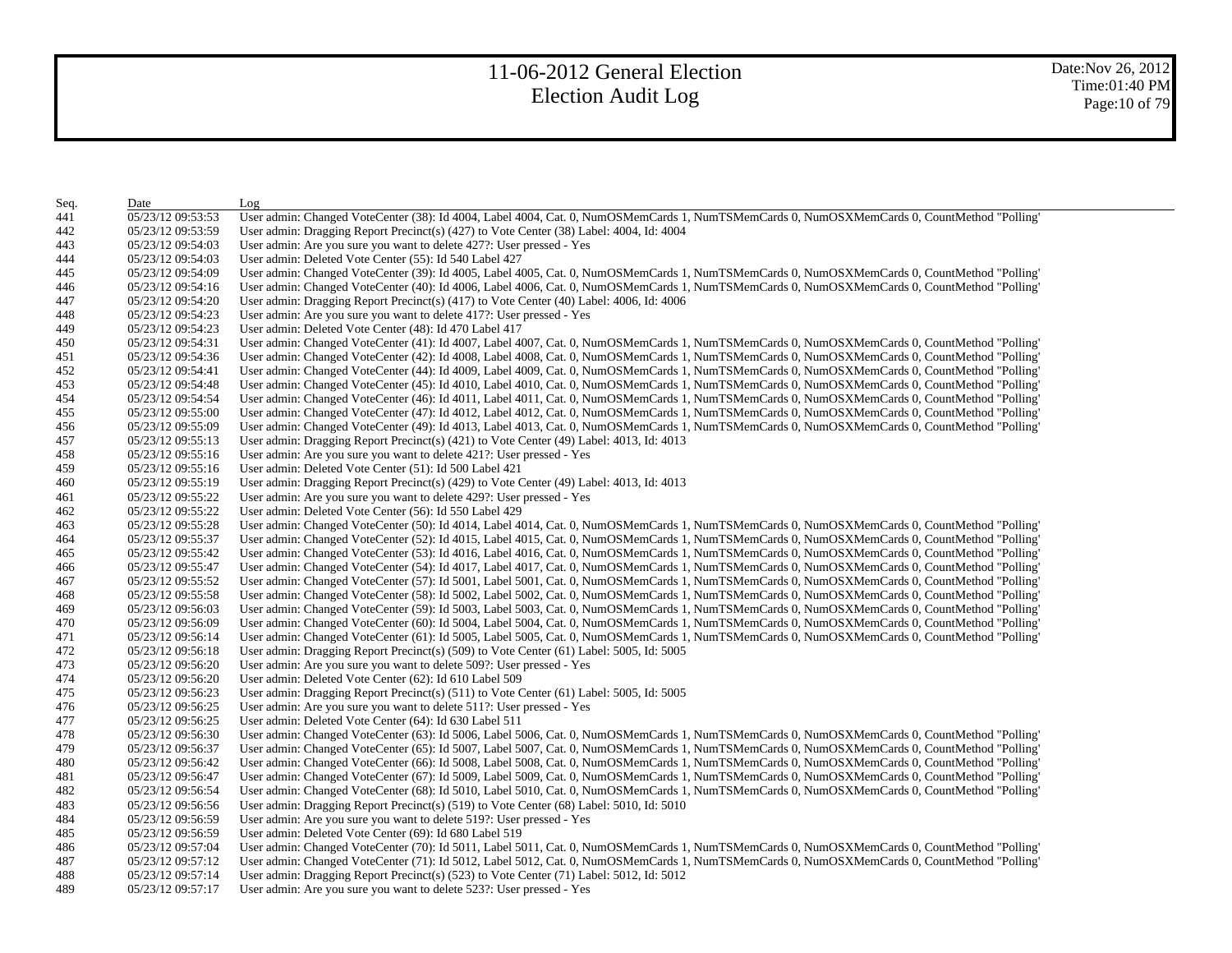| Seq. | Date              | Log                                                                                                                                          |
|------|-------------------|----------------------------------------------------------------------------------------------------------------------------------------------|
| 490  | 05/23/12 09:57:17 | User admin: Deleted Vote Center (72): Id 710 Label 523                                                                                       |
| 491  | 05/23/12 09:57:22 | User admin: Changed VoteCenter (73): Id 5013, Label 5013, Cat. 0, NumOSMemCards 1, NumTSMemCards 0, NumOSXMemCards 0, CountMethod "Polling'  |
| 492  | 05/23/12 09:57:28 | User admin: Changed VoteCenter (74): Id 5014, Label 5014, Cat. 0, NumOSMemCards 1, NumTSMemCards 0, NumOSXMemCards 0, CountMethod "Polling'  |
| 493  | 05/23/12 09:57:32 | User admin: Dragging Report Precinct(s) (528) to Vote Center (74) Label: 5014, Id: 5014                                                      |
| 494  | 05/23/12 09:57:34 | User admin: Are you sure you want to delete 528?: User pressed - Yes                                                                         |
| 495  | 05/23/12 09:57:34 | User admin: Deleted Vote Center (75): Id 740 Label 528                                                                                       |
| 496  | 05/23/12 09:57:37 | User admin: Dragging Report Precinct(s) (529) to Vote Center (74) Label: 5014, Id: 5014                                                      |
| 497  | 05/23/12 09:57:39 | User admin: Are you sure you want to delete 529?: User pressed - Yes                                                                         |
| 498  | 05/23/12 09:57:39 | User admin: Deleted Vote Center (76): Id 750 Label 529                                                                                       |
| 499  | 05/23/12 09:57:45 | User admin: Changed VoteCenter (77): Id 5015, Label 5015, Cat. 0, NumOSMemCards 1, NumTSMemCards 0, NumOSXMemCards 0, CountMethod "Polling"  |
| 500  | 05/23/12 09:57:50 | User admin: Changed VoteCenter (78): Id 5016, Label 5016, Cat. 0, NumOSMemCards 1, NumTSMemCards 0, NumOSXMemCards 0, CountMethod "Polling"  |
| 501  | 05/23/12 09:57:55 | User admin: Changed VoteCenter (79): Id 6001, Label 6001, Cat. 0, NumOSMemCards 1, NumTSMemCards 0, NumOSXMemCards 0, CountMethod "Polling"  |
| 502  | 05/23/12 09:58:01 | User admin: Changed VoteCenter (80): Id 6002, Label 6002, Cat. 0, NumOSMemCards 1, NumTSMemCards 0, NumOSXMemCards 0, CountMethod "Polling"  |
| 503  | 05/23/12 09:58:08 | User admin: Changed VoteCenter (81): Id 6003, Label 6003, Cat. 0, NumOSMemCards 1, NumTSMemCards 0, NumOSXMemCards 0, CountMethod "Polling"  |
| 504  | 05/23/12 09:58:14 | User admin: Changed VoteCenter (82): Id 6004, Label 6004, Cat. 0, NumOSMemCards 1, NumTSMemCards 0, NumOSXMemCards 0, CountMethod "Polling"  |
| 505  | 05/23/12 09:58:19 | User admin: Changed VoteCenter (83): Id 6005, Label 6005, Cat. 0, NumOSMemCards 1, NumTSMemCards 0, NumOSXMemCards 0, CountMethod "Polling   |
| 506  | 05/23/12 09:58:24 | User admin: Changed VoteCenter (84): Id 6006, Label 6006, Cat. 0, NumOSMemCards 1, NumTSMemCards 0, NumOSXMemCards 0, CountMethod "Polling   |
| 507  | 05/23/12 09:58:27 | User admin: Dragging Report Precinct(s) (621) to Vote Center (84) Label: 6006, Id: 6006                                                      |
| 508  | 05/23/12 09:58:29 | User admin: Are you sure you want to delete 621?: User pressed - Yes                                                                         |
| 509  | 05/23/12 09:58:29 | User admin: Deleted Vote Center (85): Id 840 Label 621                                                                                       |
| 510  | 05/23/12 09:58:34 | User admin: Changed VoteCenter (86): Id 6007, Label 6007, Cat. 0, NumOSMemCards 1, NumTSMemCards 0, NumOSXMemCards 0, CountMethod "Polling'  |
| 511  | 05/23/12 09:58:37 | User admin: Dragging Report Precinct(s) (625) to Vote Center (86) Label: 6007, Id: 6007                                                      |
| 512  | 05/23/12 09:58:40 | User admin: Are you sure you want to delete 625?: User pressed - Yes                                                                         |
| 513  | 05/23/12 09:58:40 | User admin: Deleted Vote Center (88): Id 870 Label 625                                                                                       |
| 514  | 05/23/12 09:58:46 | User admin: Changed VoteCenter (87): Id 6008, Label 6008, Cat. 0, NumOSMemCards 1, NumTSMemCards 0, NumOSXMemCards 0, CountMethod "Polling"  |
| 515  | 05/23/12 09:58:50 | User admin: Changed VoteCenter (89): Id 6009, Label 6009, Cat. 0, NumOSMemCards 1, NumTSMemCards 0, NumOSXMemCards 0, CountMethod "Polling"  |
| 516  | 05/23/12 09:58:55 | User admin: Changed VoteCenter (90): Id 6010, Label 6010, Cat. 0, NumOSMemCards 1, NumTSMemCards 0, NumOSXMemCards 0, CountMethod "Polling"  |
| 517  | 05/23/12 09:59:01 | User admin: Changed VoteCenter (91): Id 6011, Label 6011, Cat. 0, NumOSMemCards 1, NumTSMemCards 0, NumOSXMemCards 0, CountMethod "Polling"  |
| 518  | 05/23/12 09:59:07 | User admin: Changed VoteCenter (92): Id 6012, Label 6012, Cat. 0, NumOSMemCards 1, NumTSMemCards 0, NumOSXMemCards 0, CountMethod "Polling"  |
| 519  | 05/23/12 09:59:13 | User admin: Changed VoteCenter (93): Id 6013, Label 6013, Cat. 0, NumOSMemCards 1, NumTSMemCards 0, NumOSXMemCards 0, CountMethod "Polling"  |
| 520  | 05/23/12 09:59:20 | User admin: Changed VoteCenter (94): Id 7001, Label 7001, Cat. 0, NumOSMemCards 1, NumTSMemCards 0, NumOSXMemCards 0, CountMethod "Polling"  |
| 521  | 05/23/12 09:59:26 | User admin: Changed VoteCenter (95): Id 7002, Label 7002, Cat. 0, NumOSMemCards 1, NumTSMemCards 0, NumOSXMemCards 0, CountMethod "Polling"  |
| 522  | 05/23/12 09:59:31 | User admin: Changed VoteCenter (96): Id 7003, Label 7003, Cat. 0, NumOSMemCards 1, NumTSMemCards 0, NumOSXMemCards 0, CountMethod "Polling   |
| 523  | 05/23/12 09:59:37 | User admin: Changed VoteCenter (97): Id 7004, Label 7004, Cat. 0, NumOSMemCards 1, NumTSMemCards 0, NumOSXMemCards 0, CountMethod "Polling'  |
| 524  | 05/23/12 09:59:42 | User admin: Changed VoteCenter (98): Id 7005, Label 7005, Cat. 0, NumOSMemCards 1, NumTSMemCards 0, NumOSXMemCards 0, CountMethod "Polling'  |
| 525  | 05/23/12 09:59:46 | User admin: Dragging Report Precinct(s) (720) to Vote Center (98) Label: 7005, Id: 7005                                                      |
| 526  | 05/23/12 09:59:49 | User admin: Are you sure you want to delete 720?: User pressed - Yes                                                                         |
| 527  | 05/23/12 09:59:49 | User admin: Deleted Vote Center (106): Id 1050 Label 720                                                                                     |
| 528  | 05/23/12 09:59:54 | User admin: Changed VoteCenter (99): Id 7006, Label 7006, Cat. 0, NumOSMemCards 1, NumTSMemCards 0, NumOSXMemCards 0, CountMethod "Polling"  |
| 529  | 05/23/12 09:59:59 | User admin: Changed VoteCenter (100): Id 7007, Label 7007, Cat. 0, NumOSMemCards 1, NumTSMemCards 0, NumOSXMemCards 0, CountMethod "Polling" |
| 530  | 05/23/12 10:00:04 | User admin: Changed VoteCenter (101): Id 7008, Label 7008, Cat. 0, NumOSMemCards 1, NumTSMemCards 0, NumOSXMemCards 0, CountMethod "Polling" |
| 531  | 05/23/12 10:00:09 | User admin: Dragging Report Precinct(s) $(717)$ to Vote Center $(101)$ Label: 7008, Id: 7008                                                 |
| 532  | 05/23/12 10:00:11 | User admin: Are you sure you want to delete 717?: User pressed - Yes                                                                         |
| 533  | 05/23/12 10:00:11 | User admin: Deleted Vote Center (103): Id 1020 Label 717                                                                                     |
| 534  | 05/23/12 10:00:17 | User admin: Changed VoteCenter (102): Id 7009, Label 7009, Cat. 0, NumOSMemCards 1, NumTSMemCards 0, NumOSXMemCards 0, CountMethod "Polling" |
| 535  | 05/23/12 10:00:22 | User admin: Changed VoteCenter (104): Id 7010, Label 7010, Cat. 0, NumOSMemCards 1, NumTSMemCards 0, NumOSXMemCards 0, CountMethod "Polling" |
| 536  | 05/23/12 10:00:29 | User admin: Changed VoteCenter (105): Id 7011, Label 7011, Cat. 0, NumOSMemCards 1, NumTSMemCards 0, NumOSXMemCards 0, CountMethod "Polling" |
| 537  | 05/23/12 10:00:35 | User admin: Changed VoteCenter (107): Id 7012, Label 7012, Cat. 0, NumOSMemCards 1, NumTSMemCards 0, NumOSXMemCards 0, CountMethod "Polling" |
| 538  | 05/23/12 10:00:39 | User admin: Changed VoteCenter (108): Id 7013, Label 7013, Cat. 0, NumOSMemCards 1, NumTSMemCards 0, NumOSXMemCards 0, CountMethod "Polling" |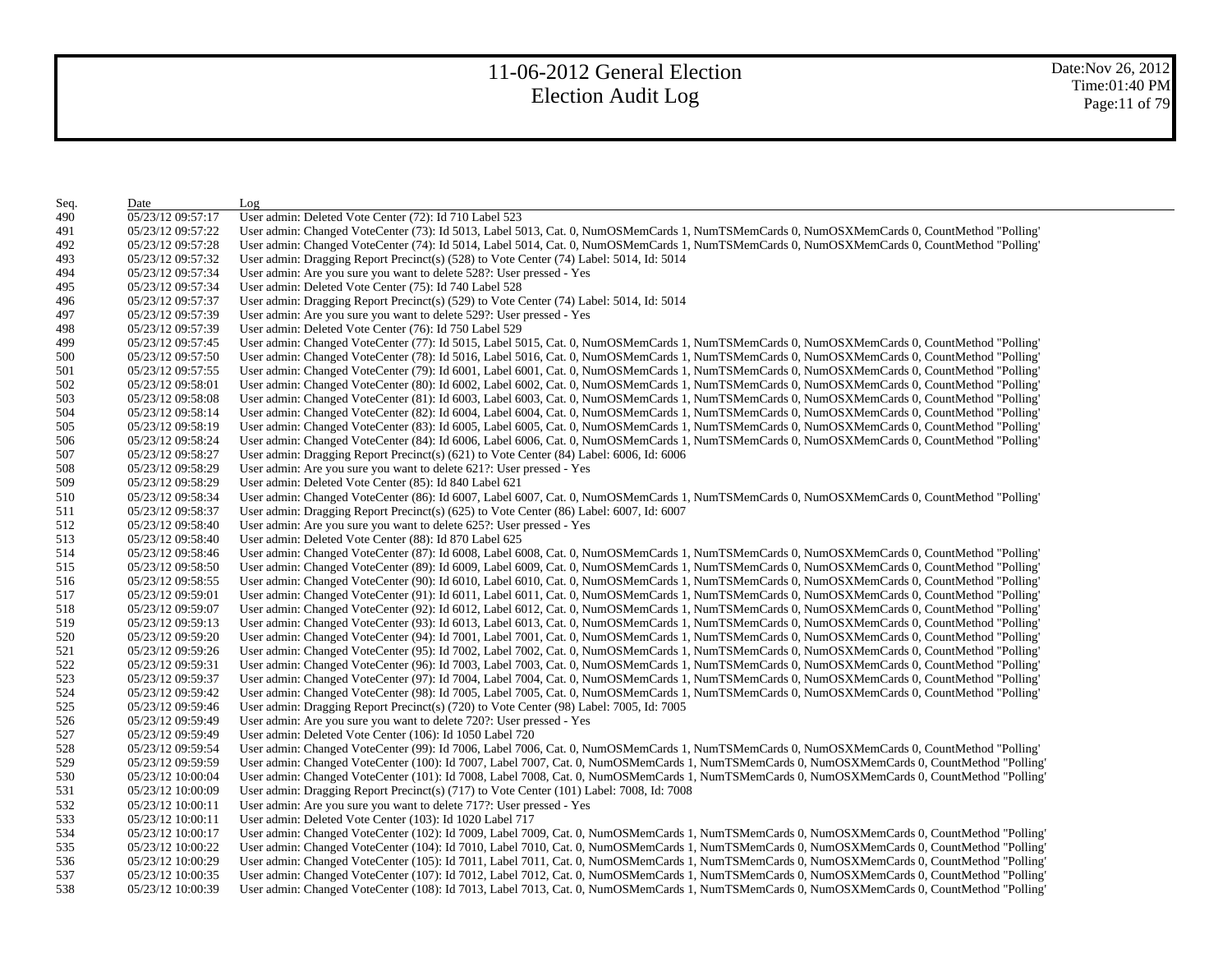| Seq. | Date              | Log                                                                                                                                               |
|------|-------------------|---------------------------------------------------------------------------------------------------------------------------------------------------|
| 539  | 05/23/12 10:00:44 | User admin: Changed VoteCenter (109): Id 7014, Label 7014, Cat. 0, NumOSMemCards 1, NumTSMemCards 0, NumOSXMemCards 0, CountMethod "Polling"      |
| 540  | 05/23/12 10:00:49 | User admin: Changed VoteCenter (110): Id 7015, Label 7015, Cat. 0, NumOSMemCards 1, NumTSMemCards 0, NumOSXMemCards 0, CountMethod "Polling"      |
| 541  | 05/23/12 10:00:54 | User admin: Changed VoteCenter (111): Id 7016, Label 7016, Cat. 0, NumOSMemCards 1, NumTSMemCards 0, NumOSXMemCards 0, CountMethod "Polling"      |
| 542  | 05/23/12 10:00:59 | User admin: Changed VoteCenter (112): Id 7017, Label 7017, Cat. 0, NumOSMemCards 1, NumTSMemCards 0, NumOSXMemCards 0, CountMethod "Polling"      |
| 543  | 05/23/12 10:01:05 | User admin: Changed VoteCenter (113): Id 7018, Label 7018, Cat. 0, NumOSMemCards 1, NumTSMemCards 0, NumOSXMemCards 0, CountMethod "Polling"      |
| 544  | 05/23/12 10:01:10 | User admin: Changed VoteCenter (114): Id 8001, Label 8001, Cat. 0, NumOSMemCards 1, NumTSMemCards 0, NumOSXMemCards 0, CountMethod "Polling"      |
| 545  | 05/23/12 10:01:14 | User admin: Changed VoteCenter (115): Id 8002, Label 8002, Cat. 0, NumOSMemCards 1, NumTSMemCards 0, NumOSXMemCards 0, CountMethod "Polling"      |
| 546  | 05/23/12 10:01:20 | User admin: Changed VoteCenter (116): Id 8003, Label 8003, Cat. 0, NumOSMemCards 1, NumTSMemCards 0, NumOSXMemCards 0, CountMethod "Polling"      |
| 547  | 05/23/12 10:01:24 | User admin: Changed VoteCenter (117): Id 8004, Label 8004, Cat. 0, NumOSMemCards 1, NumTSMemCards 0, NumOSXMemCards 0, CountMethod "Polling"      |
| 548  | 05/23/12 10:01:28 | User admin: Changed VoteCenter (118): Id 8005, Label 8005, Cat. 0, NumOSMemCards 1, NumTSMemCards 0, NumOSXMemCards 0, CountMethod "Polling"      |
| 549  | 05/23/12 10:01:33 | User admin: Changed VoteCenter (119): Id 8006, Label 8006, Cat. 0, NumOSMemCards 1, NumTSMemCards 0, NumOSXMemCards 0, CountMethod "Polling"      |
| 550  | 05/23/12 10:01:37 | User admin: Dragging Report Precinct(s) (810) to Vote Center (119) Label: 8006, Id: 8006                                                          |
| 551  | 05/23/12 10:01:39 | User admin: Are you sure you want to delete 810?: User pressed - Yes                                                                              |
| 552  | 05/23/12 10:01:39 | User admin: Deleted Vote Center (120): Id 1190 Label 810                                                                                          |
| 553  | 05/23/12 10:01:44 | User admin: Changed VoteCenter (121): Id 8007, Label 8007, Cat. 0, NumOSMemCards 1, NumTSMemCards 0, NumOSXMemCards 0, CountMethod "Polling'      |
| 554  | 05/23/12 10:01:48 | User admin: Changed VoteCenter (122): Id 8008, Label 8008, Cat. 0, NumOSMemCards 1, NumTSMemCards 0, NumOSXMemCards 0, CountMethod "Polling'      |
| 555  | 05/23/12 10:01:53 | User admin: Changed VoteCenter (123): Id 8009, Label 8009, Cat. 0, NumOSMemCards 1, NumTSMemCards 0, NumOSXMemCards 0, CountMethod "Polling"      |
| 556  | 05/23/12 10:01:58 | User admin: Changed VoteCenter (124): Id 8010, Label 8010, Cat. 0, NumOSMemCards 1, NumTSMemCards 0, NumOSXMemCards 0, CountMethod "Polling"      |
| 557  | 05/23/12 10:02:03 | User admin: Changed VoteCenter (125): Id 9001, Label 9001, Cat. 0, NumOSMemCards 1, NumTSMemCards 0, NumOSXMemCards 0, CountMethod "Polling"      |
| 558  | 05/23/12 10:02:07 | User admin: Dragging Report Precinct(s) $(910)$ to Vote Center (125) Label: 9001, Id: 9001                                                        |
| 559  | 05/23/12 10:02:10 | User admin: Are you sure you want to delete 910?: User pressed - Yes                                                                              |
| 560  | 05/23/12 10:02:10 | User admin: Deleted Vote Center (131): Id 1300 Label 910                                                                                          |
| 561  | 05/23/12 10:02:15 | User admin: Changed VoteCenter (126): Id 9002, Label 9002, Cat. 0, NumOSMemCards 1, NumTSMemCards 0, NumOSXMemCards 0, CountMethod "Polling"      |
| 562  | 05/23/12 10:02:19 | User admin: Changed VoteCenter (127): Id 9003, Label 9003, Cat. 0, NumOSMemCards 1, NumTSMemCards 0, NumOSXMemCards 0, CountMethod "Polling"      |
| 563  | 05/23/12 10:02:24 | User admin: Changed VoteCenter (128): Id 9004, Label 9004, Cat. 0, NumOSMemCards 1, NumTSMemCards 0, NumOSXMemCards 0, CountMethod "Polling"      |
| 564  | 05/23/12 10:02:29 | User admin: Changed VoteCenter (129): Id 9005, Label 9005, Cat. 0, NumOSMemCards 1, NumTSMemCards 0, NumOSXMemCards 0, CountMethod "Polling"      |
| 565  | 05/23/12 10:02:33 | User admin: Changed VoteCenter (130): Id 9006, Label 9006, Cat. 0, NumOSMemCards 1, NumTSMemCards 0, NumOSXMemCards 0, CountMethod "Polling"      |
| 566  | 05/23/12 10:04:09 | User admin: Created VoteCenter (132): Id 11001, Label AVE 1001, Cat. 1, NumOSMemCards 0, NumTSMemCards 1, NumOSXMemCards 0, CountMethod "Polling" |
| 567  | 05/23/12 10:04:13 | User admin: Dragging Report Precinct(s) (101) to Vote Center (132) Label: AVE 1001, Id: 11001                                                     |
| 568  | 05/23/12 10:04:25 | User admin: Created VoteCenter (133): Id 11010, Label AVE 1002, Cat. 1, NumOSMemCards 0, NumTSMemCards 1, NumOSXMemCards 0, CountMethod "Polling" |
| 569  | 05/23/12 10:04:36 | User admin: Created VoteCenter (134): Id 11003, Label AVE 1003, Cat. 1, NumOSMemCards 0, NumTSMemCards 1, NumOSXMemCards 0, CountMethod "Polling" |
| 570  | 05/23/12 10:04:41 | User admin: Changed VoteCenter (133): Id 11002, Label AVE 1002, Cat. 1, NumOSMemCards 0, NumTSMemCards 1, NumOSXMemCards 0, CountMethod "Polling" |
| 571  | 05/23/12 10:04:49 | User admin: Created VoteCenter (135): Id 12001, Label AVE 2001, Cat. 1, NumOSMemCards 0, NumTSMemCards 1, NumOSXMemCards 0, CountMethod "Polling" |
| 572  | 05/23/12 10:04:52 | User admin: Created VoteCenter (136): Id 12002, Label AVE 2002, Cat. 1, NumOSMemCards 0, NumTSMemCards 1, NumOSXMemCards 0, CountMethod "Polling" |
| 573  | 05/23/12 10:04:57 | User admin: Created VoteCenter (137): Id 12003, Label AVE 2003, Cat. 1, NumOSMemCards 0, NumTSMemCards 1, NumOSXMemCards 0, CountMethod "Polling" |
| 574  | 05/23/12 10:05:01 | User admin: Created VoteCenter (138): Id 12004, Label AVE 2004, Cat. 1, NumOSMemCards 0, NumTSMemCards 1, NumOSXMemCards 0, CountMethod "Polling" |
| 575  | 05/23/12 10:05:05 | User admin: Created VoteCenter (139): Id 12005, Label AVE 2005, Cat. 1, NumOSMemCards 0, NumTSMemCards 1, NumOSXMemCards 0, CountMethod "Polling" |
| 576  | 05/23/12 10:05:10 | User admin: Created VoteCenter (140): Id 12006, Label AVE 2006, Cat. 1, NumOSMemCards 0, NumTSMemCards 1, NumOSXMemCards 0, CountMethod "Polling" |
| 577  | 05/23/12 10:05:13 | User admin: Created VoteCenter (141): Id 12007, Label AVE 2007, Cat. 1, NumOSMemCards 0, NumTSMemCards 1, NumOSXMemCards 0, CountMethod "Polling" |
| 578  | 05/23/12 10:05:17 | User admin: Created VoteCenter (142): Id 12008, Label AVE 2008, Cat. 1, NumOSMemCards 0, NumTSMemCards 1, NumOSXMemCards 0, CountMethod "Polling" |
| 579  | 05/23/12 10:05:21 | User admin: Created VoteCenter (143): Id 12009, Label AVE 2009, Cat. 1, NumOSMemCards 0, NumTSMemCards 1, NumOSXMemCards 0, CountMethod "Polling" |
| 580  | 05/23/12 10:05:26 | User admin: Created VoteCenter (144): Id 12010, Label AVE 2010, Cat. 1, NumOSMemCards 0, NumTSMemCards 1, NumOSXMemCards 0, CountMethod "Polling" |
| 581  | 05/23/12 10:05:36 | User admin: Created VoteCenter (145): Id 12011, Label AVE 2011, Cat. 1, NumOSMemCards 0, NumTSMemCards 1, NumOSXMemCards 0, CountMethod "Polling" |
| 582  | 05/23/12 10:05:40 | User admin: Created VoteCenter (146): Id 12012, Label AVE 2012, Cat. 1, NumOSMemCards 0, NumTSMemCards 1, NumOSXMemCards 0, CountMethod "Polling" |
| 583  | 05/23/12 10:05:44 | User admin: Created VoteCenter (147): Id 13001, Label AVE 3001, Cat. 1, NumOSMemCards 0, NumTSMemCards 1, NumOSXMemCards 0, CountMethod "Polling" |
| 584  | 05/23/12 10:05:47 | User admin: Created VoteCenter (148): Id 13002, Label AVE 3002, Cat. 1, NumOSMemCards 0, NumTSMemCards 1, NumOSXMemCards 0, CountMethod "Polling" |
| 585  | 05/23/12 10:05:51 | User admin: Created VoteCenter (149): Id 13003, Label AVE 3003, Cat. 1, NumOSMemCards 0, NumTSMemCards 1, NumOSXMemCards 0, CountMethod "Polling' |
| 586  | 05/23/12 10:05:54 | User admin: Created VoteCenter (150): Id 13004, Label AVE 3004, Cat. 1, NumOSMemCards 0, NumTSMemCards 1, NumOSXMemCards 0, CountMethod "Polling" |
| 587  | 05/23/12 10:05:58 | User admin: Created VoteCenter (151): Id 13005, Label AVE 3005, Cat. 1, NumOSMemCards 0, NumTSMemCards 1, NumOSXMemCards 0, CountMethod "Polling" |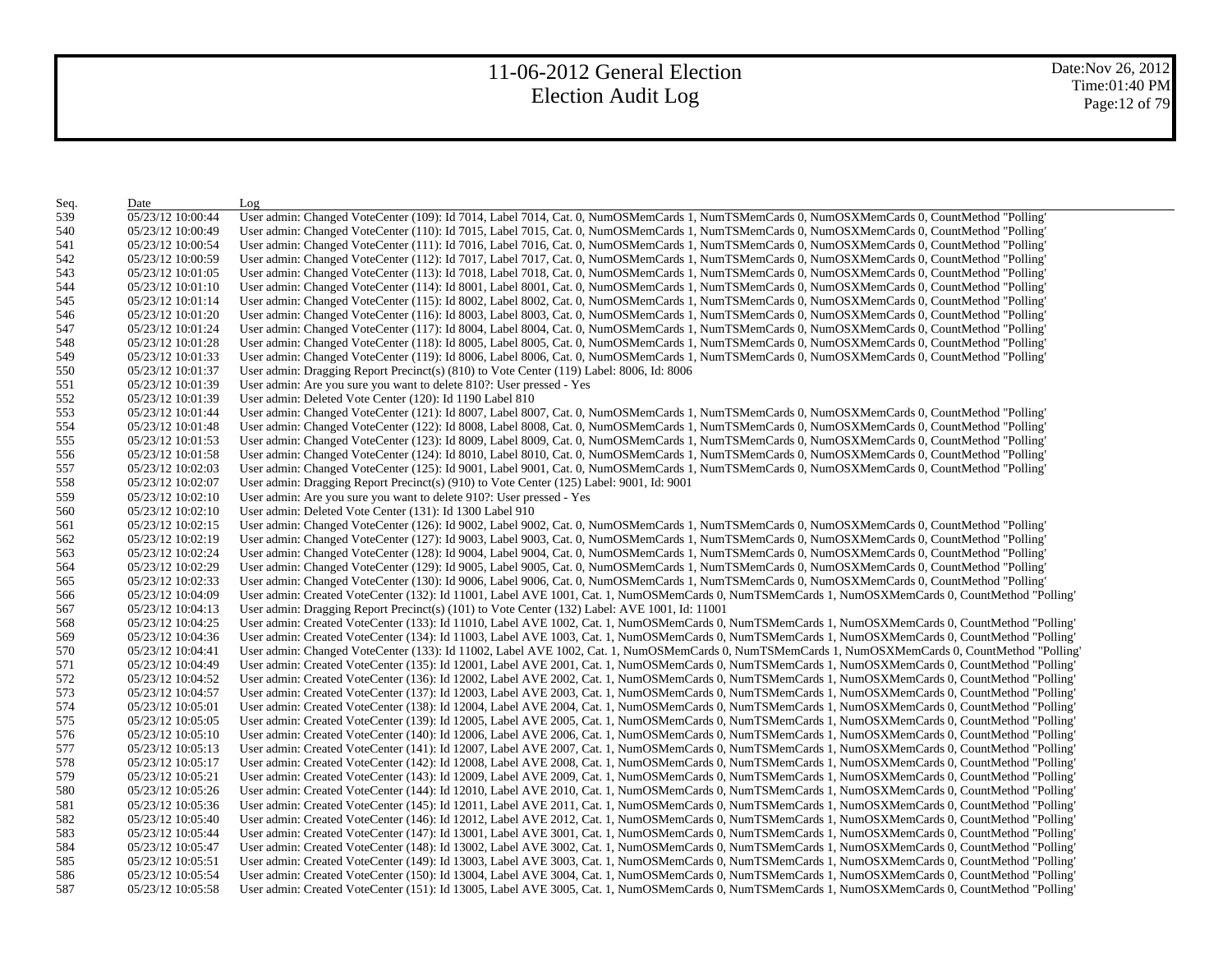Date:Nov 26, 2012 Time:01:40 PM Page:13 of 79

| Seq. | Date              | Log                                                                                                                                               |
|------|-------------------|---------------------------------------------------------------------------------------------------------------------------------------------------|
| 588  | 05/23/12 10:06:02 | User admin: Created VoteCenter (152): Id 13006, Label AVE 3006, Cat. 1, NumOSMemCards 0, NumTSMemCards 1, NumOSXMemCards 0, CountMethod "Polling" |
| 589  | 05/23/12 10:06:05 | User admin: Created VoteCenter (153): Id 13007, Label AVE 3007, Cat. 1, NumOSMemCards 0, NumTSMemCards 1, NumOSXMemCards 0, CountMethod "Polling" |
| 590  | 05/23/12 10:06:10 | User admin: Created VoteCenter (154): Id 14001, Label AVE 4001, Cat. 1, NumOSMemCards 0, NumTSMemCards 1, NumOSXMemCards 0, CountMethod "Polling' |
| 591  | 05/23/12 10:06:22 | User admin: Created VoteCenter (155): Id 14002, Label AVE 4002, Cat. 1, NumOSMemCards 0, NumTSMemCards 1, NumOSXMemCards 0, CountMethod "Polling" |
| 592  | 05/23/12 10:06:27 | User admin: Created VoteCenter (156): Id 14003, Label AVE 4003, Cat. 1, NumOSMemCards 0, NumTSMemCards 1, NumOSXMemCards 0, CountMethod "Polling' |
| 593  | 05/23/12 10:06:31 | User admin: Created VoteCenter (157): Id 14004, Label AVE 4004, Cat. 1, NumOSMemCards 0, NumTSMemCards 1, NumOSXMemCards 0, CountMethod "Polling' |
| 594  | 05/23/12 10:06:34 | User admin: Created VoteCenter (158): Id 14005, Label AVE 4005, Cat. 1, NumOSMemCards 0, NumTSMemCards 1, NumOSXMemCards 0, CountMethod "Polling" |
| 595  | 05/23/12 10:06:39 | User admin: Created VoteCenter (159): Id 14006, Label AVE 4006, Cat. 1, NumOSMemCards 0, NumTSMemCards 1, NumOSXMemCards 0, CountMethod "Polling' |
| 596  | 05/23/12 10:06:44 | User admin: Created VoteCenter (160): Id 14007, Label AVE 4007, Cat. 1, NumOSMemCards 0, NumTSMemCards 1, NumOSXMemCards 0, CountMethod "Polling" |
| 597  | 05/23/12 10:06:47 | User admin: Created VoteCenter (161): Id 14008, Label AVE 4008, Cat. 1, NumOSMemCards 0, NumTSMemCards 1, NumOSXMemCards 0, CountMethod "Polling" |
| 598  | 05/23/12 10:06:52 | User admin: Created VoteCenter (162): Id 14009, Label AVE 4009, Cat. 1, NumOSMemCards 0, NumTSMemCards 1, NumOSXMemCards 0, CountMethod "Polling" |
| 599  | 05/23/12 10:06:55 | User admin: Created VoteCenter (163): Id 14010, Label AVE 4010, Cat. 1, NumOSMemCards 0, NumTSMemCards 1, NumOSXMemCards 0, CountMethod "Polling" |
| 600  | 05/23/12 10:07:00 | User admin: Created VoteCenter (164): Id 14011, Label AVE 4011, Cat. 1, NumOSMemCards 0, NumTSMemCards 1, NumOSXMemCards 0, CountMethod "Polling" |
| 601  | 05/23/12 10:07:07 | User admin: Created VoteCenter (165): Id 14012, Label AVE 4012, Cat. 1, NumOSMemCards 0, NumTSMemCards 1, NumOSXMemCards 0, CountMethod "Polling" |
| 602  | 05/23/12 10:07:11 | User admin: Created VoteCenter (166): Id 14013, Label AVE 4013, Cat. 1, NumOSMemCards 0, NumTSMemCards 1, NumOSXMemCards 0, CountMethod "Polling" |
| 603  | 05/23/12 10:07:18 | User admin: Created VoteCenter (167): Id 14014, Label AVE 4014, Cat. 1, NumOSMemCards 0, NumTSMemCards 1, NumOSXMemCards 0, CountMethod "Polling" |
| 604  | 05/23/12 10:07:23 | User admin: Created VoteCenter (168): Id 14015, Label AVE 4015, Cat. 1, NumOSMemCards 0, NumTSMemCards 1, NumOSXMemCards 0, CountMethod "Polling" |
| 605  | 05/23/12 10:07:27 | User admin: Created VoteCenter (169): Id 14016, Label AVE 4016, Cat. 1, NumOSMemCards 0, NumTSMemCards 1, NumOSXMemCards 0, CountMethod "Polling" |
| 606  | 05/23/12 10:07:33 | User admin: Created VoteCenter (170): Id 14017, Label AVE 4017, Cat. 1, NumOSMemCards 0, NumTSMemCards 1, NumOSXMemCards 0, CountMethod "Polling" |
| 607  | 05/23/12 10:07:38 | User admin: Created VoteCenter (171): Id 15001, Label AVE 5001, Cat. 1, NumOSMemCards 0, NumTSMemCards 1, NumOSXMemCards 0, CountMethod "Polling" |
| 608  | 05/23/12 10:07:42 | User admin: Created VoteCenter (172): Id 15002, Label AVE 5002, Cat. 1, NumOSMemCards 0, NumTSMemCards 1, NumOSXMemCards 0, CountMethod "Polling" |
| 609  | 05/23/12 10:07:45 | User admin: Created VoteCenter (173): Id 15003, Label AVE 5003, Cat. 1, NumOSMemCards 0, NumTSMemCards 1, NumOSXMemCards 0, CountMethod "Polling" |
| 610  | 05/23/12 10:08:06 | User admin: Created VoteCenter (174): Id 15004, Label AVE 5004, Cat. 1, NumOSMemCards 0, NumTSMemCards 1, NumOSXMemCards 0, CountMethod "Polling" |
| 611  | 05/23/12 10:08:10 | User admin: Created VoteCenter (175): Id 15005, Label AVE 5005, Cat. 1, NumOSMemCards 0, NumTSMemCards 1, NumOSXMemCards 0, CountMethod "Polling" |
| 612  | 05/23/12 10:08:15 | User admin: Created VoteCenter (176): Id 15006, Label AVE 5006, Cat. 1, NumOSMemCards 0, NumTSMemCards 1, NumOSXMemCards 0, CountMethod "Polling" |
| 613  | 05/23/12 10:08:19 | User admin: Created VoteCenter (177): Id 15007, Label AVE 5007, Cat. 1, NumOSMemCards 0, NumTSMemCards 1, NumOSXMemCards 0, CountMethod "Polling" |
| 614  | 05/23/12 10:08:25 | User admin: Created VoteCenter (178): Id 15008, Label AVE 5008, Cat. 1, NumOSMemCards 0, NumTSMemCards 1, NumOSXMemCards 0, CountMethod "Polling" |
| 615  | 05/23/12 10:08:30 | User admin: Created VoteCenter (179): Id 15009, Label AVE 5009, Cat. 1, NumOSMemCards 0, NumTSMemCards 1, NumOSXMemCards 0, CountMethod "Polling" |
| 616  | 05/23/12 10:08:33 | User admin: Created VoteCenter (180): Id 15010, Label AVE 5010, Cat. 1, NumOSMemCards 0, NumTSMemCards 1, NumOSXMemCards 0, CountMethod "Polling" |
| 617  | 05/23/12 10:08:38 | User admin: Created VoteCenter (181): Id 15011, Label AVE 5011, Cat. 1, NumOSMemCards 0, NumTSMemCards 1, NumOSXMemCards 0, CountMethod "Polling" |
| 618  | 05/23/12 10:08:42 | User admin: Created VoteCenter (182): Id 15012, Label AVE 5012, Cat. 1, NumOSMemCards 0, NumTSMemCards 1, NumOSXMemCards 0, CountMethod "Polling" |
| 619  | 05/23/12 10:08:46 | User admin: Created VoteCenter (183): Id 15013, Label AVE 5013, Cat. 1, NumOSMemCards 0, NumTSMemCards 1, NumOSXMemCards 0, CountMethod "Polling" |
| 620  | 05/23/12 10:08:51 | User admin: Created VoteCenter (184): Id 15014, Label AVE 5014, Cat. 1, NumOSMemCards 0, NumTSMemCards 1, NumOSXMemCards 0, CountMethod "Polling  |
| 621  | 05/23/12 10:08:59 | User admin: Created VoteCenter (185): Id 15015, Label AVE 5015, Cat. 1, NumOSMemCards 0, NumTSMemCards 1, NumOSXMemCards 0, CountMethod "Polling" |
| 622  | 05/23/12 10:09:03 | User admin: Created VoteCenter (186): Id 15016, Label AVE 5016, Cat. 1, NumOSMemCards 0, NumTSMemCards 1, NumOSXMemCards 0, CountMethod "Polling" |
| 623  | 05/23/12 10:09:08 | User admin: Created VoteCenter (187): Id 16001, Label AVE 6001, Cat. 1, NumOSMemCards 0, NumTSMemCards 1, NumOSXMemCards 0, CountMethod "Polling" |
| 624  | 05/23/12 10:09:12 | User admin: Created VoteCenter (188): Id 16002, Label AVE 6002, Cat. 1, NumOSMemCards 0, NumTSMemCards 1, NumOSXMemCards 0, CountMethod "Polling" |
| 625  | 05/23/12 10:09:15 | User admin: Created VoteCenter (189): Id 16003, Label AVE 6003, Cat. 1, NumOSMemCards 0, NumTSMemCards 1, NumOSXMemCards 0, CountMethod "Polling" |
| 626  | 05/23/12 10:09:19 | User admin: Created VoteCenter (190): Id 16004, Label AVE 6004, Cat. 1, NumOSMemCards 0, NumTSMemCards 1, NumOSXMemCards 0, CountMethod "Polling" |
| 627  | 05/23/12 10:09:23 | User admin: Created VoteCenter (191): Id 16005, Label AVE 6005, Cat. 1, NumOSMemCards 0, NumTSMemCards 1, NumOSXMemCards 0, CountMethod "Polling" |
| 628  | 05/23/12 10:09:27 | User admin: Created VoteCenter (192): Id 16006, Label AVE 6006, Cat. 1, NumOSMemCards 0, NumTSMemCards 1, NumOSXMemCards 0, CountMethod "Polling" |
| 629  | 05/23/12 10:09:32 | User admin: Created VoteCenter (193): Id 16007, Label AVE 6007, Cat. 1, NumOSMemCards 0, NumTSMemCards 1, NumOSXMemCards 0, CountMethod "Polling" |
| 630  | 05/23/12 10:09:35 | User admin: Created VoteCenter (194): Id 16008, Label AVE 6008, Cat. 1, NumOSMemCards 0, NumTSMemCards 1, NumOSXMemCards 0, CountMethod "Polling" |
| 631  | 05/23/12 10:09:39 | User admin: Created VoteCenter (195): Id 16009, Label AVE 6009, Cat. 1, NumOSMemCards 0, NumTSMemCards 1, NumOSXMemCards 0, CountMethod "Polling" |
| 632  | 05/23/12 10:09:42 | User admin: Created VoteCenter (196): Id 16010, Label AVE 6010, Cat. 1, NumOSMemCards 0, NumTSMemCards 1, NumOSXMemCards 0, CountMethod "Polling" |
| 633  | 05/23/12 10:09:48 | User admin: Created VoteCenter (197): Id 16011, Label AVE 6011, Cat. 1, NumOSMemCards 0, NumTSMemCards 1, NumOSXMemCards 0, CountMethod "Polling" |
| 634  | 05/23/12 10:09:53 | User admin: Created VoteCenter (198): Id 16012, Label AVE 6012, Cat. 1, NumOSMemCards 0, NumTSMemCards 1, NumOSXMemCards 0, CountMethod "Polling" |
| 635  | 05/23/12 10:09:56 | User admin: Created VoteCenter (199): Id 16013, Label AVE 6013, Cat. 1, NumOSMemCards 0, NumTSMemCards 1, NumOSXMemCards 0, CountMethod "Polling" |
| 636  | 05/23/12 10:10:00 | User admin: Created VoteCenter (200): Id 17001, Label AVE 7001, Cat. 1, NumOSMemCards 0, NumTSMemCards 1, NumOSXMemCards 0, CountMethod "Polling" |
|      |                   |                                                                                                                                                   |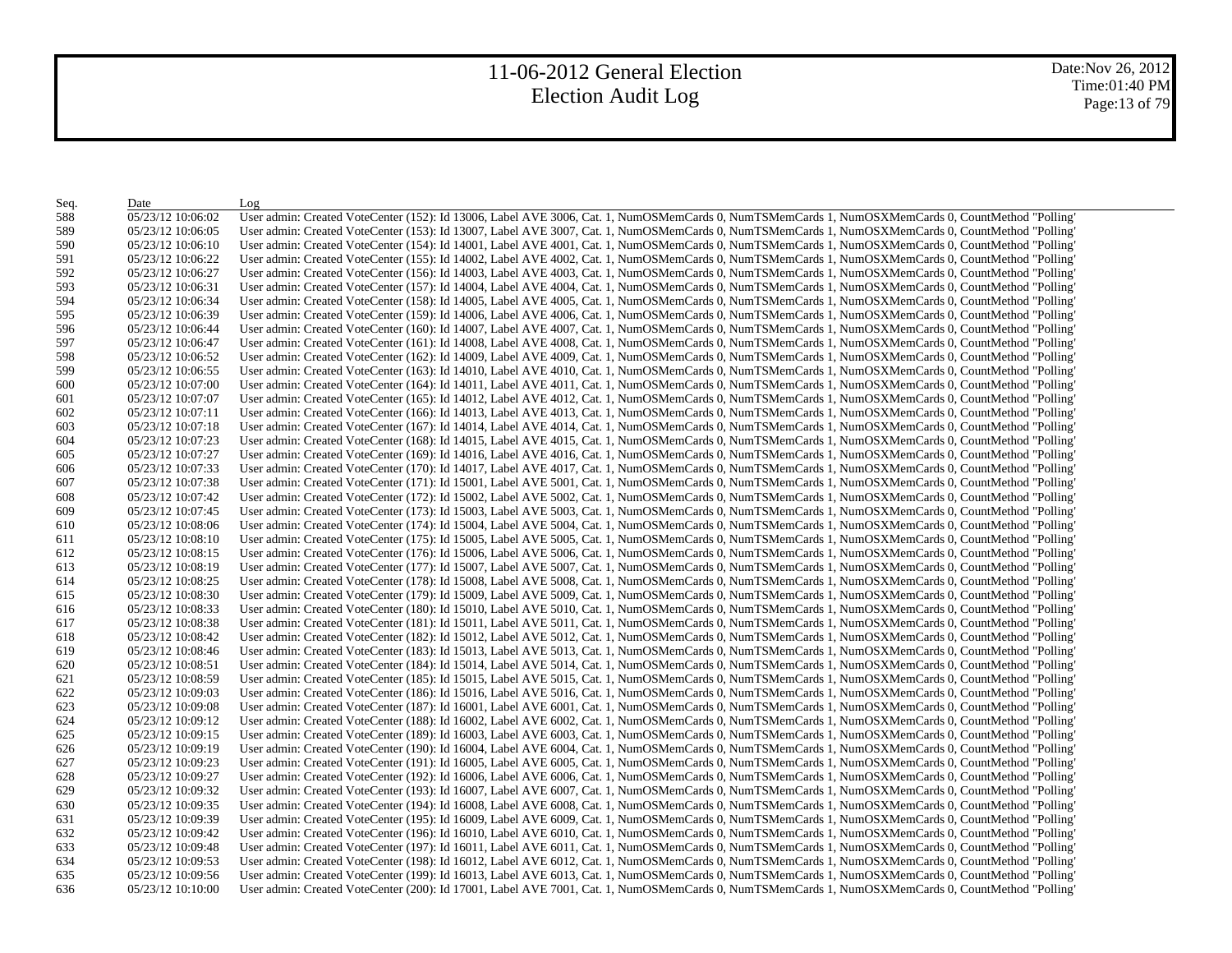Date:Nov 26, 2012 Time:01:40 PM Page:14 of 79

| Seq. | Date              | Log                                                                                                                                               |
|------|-------------------|---------------------------------------------------------------------------------------------------------------------------------------------------|
| 637  | 05/23/12 10:10:05 | User admin: Created VoteCenter (201): Id 17002, Label AVE 7002, Cat. 1, NumOSMemCards 0, NumTSMemCards 1, NumOSXMemCards 0, CountMethod "Polling" |
| 638  | 05/23/12 10:10:09 | User admin: Created VoteCenter (202): Id 17003, Label AVE 7003, Cat. 1, NumOSMemCards 0, NumTSMemCards 1, NumOSXMemCards 0, CountMethod "Polling" |
| 639  | 05/23/12 10:10:12 | User admin: Created VoteCenter (203): Id 17004, Label AVE 7004, Cat. 1, NumOSMemCards 0, NumTSMemCards 1, NumOSXMemCards 0, CountMethod "Polling  |
| 640  | 05/23/12 10:10:16 | User admin: Created VoteCenter (204): Id 17005, Label AVE 7005, Cat. 1, NumOSMemCards 0, NumTSMemCards 1, NumOSXMemCards 0, CountMethod "Polling  |
| 641  | 05/23/12 10:10:21 | User admin: Created VoteCenter (205): Id 17006, Label AVE 7006, Cat. 1, NumOSMemCards 0, NumTSMemCards 1, NumOSXMemCards 0, CountMethod "Polling" |
| 642  | 05/23/12 10:10:25 | User admin: Created VoteCenter (206): Id 17007, Label AVE 7007, Cat. 1, NumOSMemCards 0, NumTSMemCards 1, NumOSXMemCards 0, CountMethod "Polling" |
| 643  | 05/23/12 10:10:29 | User admin: Created VoteCenter (207): Id 17008, Label AVE 7008, Cat. 1, NumOSMemCards 0, NumTSMemCards 1, NumOSXMemCards 0, CountMethod "Polling" |
| 644  | 05/23/12 10:10:33 | User admin: Created VoteCenter (208): Id 17009, Label AVE 7009, Cat. 1, NumOSMemCards 0, NumTSMemCards 1, NumOSXMemCards 0, CountMethod "Polling  |
| 645  | 05/23/12 10:10:36 | User admin: Created VoteCenter (209): Id 17010, Label AVE 7010, Cat. 1, NumOSMemCards 0, NumTSMemCards 1, NumOSXMemCards 0, CountMethod "Polling" |
| 646  | 05/23/12 10:10:44 | User admin: Created VoteCenter (210): Id 17011, Label AVE 7011, Cat. 1, NumOSMemCards 0, NumTSMemCards 1, NumOSXMemCards 0, CountMethod "Polling" |
| 647  | 05/23/12 10:10:47 | User admin: Created VoteCenter (211): Id 17012, Label AVE 7012, Cat. 1, NumOSMemCards 0, NumTSMemCards 1, NumOSXMemCards 0, CountMethod "Polling" |
| 648  | 05/23/12 10:10:55 | User admin: Created VoteCenter (212): Id 17013, Label AVE 7013, Cat. 1, NumOSMemCards 0, NumTSMemCards 1, NumOSXMemCards 0, CountMethod "Polling" |
| 649  | 05/23/12 10:10:59 | User admin: Created VoteCenter (213): Id 17014, Label AVE 7014, Cat. 1, NumOSMemCards 0, NumTSMemCards 1, NumOSXMemCards 0, CountMethod "Polling" |
| 650  | 05/23/12 10:11:02 | User admin: Created VoteCenter (214): Id 17015, Label AVE 7015, Cat. 1, NumOSMemCards 0, NumTSMemCards 1, NumOSXMemCards 0, CountMethod "Polling" |
| 651  | 05/23/12 10:11:07 | User admin: Created VoteCenter (215): Id 17016, Label AVE 7016, Cat. 1, NumOSMemCards 0, NumTSMemCards 1, NumOSXMemCards 0, CountMethod "Polling" |
| 652  | 05/23/12 10:11:30 | User admin: Created VoteCenter (216): Id 17017, Label AVE 7017, Cat. 1, NumOSMemCards 0, NumTSMemCards 1, NumOSXMemCards 0, CountMethod "Polling" |
| 653  | 05/23/12 10:11:39 | User admin: Created VoteCenter (217): Id 17018, Label AVE 7018, Cat. 1, NumOSMemCards 0, NumTSMemCards 1, NumOSXMemCards 0, CountMethod "Polling" |
| 654  | 05/23/12 10:11:44 | User admin: Created VoteCenter (218): Id 18001, Label AVE 8001, Cat. 1, NumOSMemCards 0, NumTSMemCards 1, NumOSXMemCards 0, CountMethod "Polling" |
| 655  | 05/23/12 10:11:47 | User admin: Created VoteCenter (219): Id 18002, Label AVE 8002, Cat. 1, NumOSMemCards 0, NumTSMemCards 1, NumOSXMemCards 0, CountMethod "Polling" |
| 656  | 05/23/12 10:11:51 | User admin: Created VoteCenter (220): Id 18003, Label AVE 8003, Cat. 1, NumOSMemCards 0, NumTSMemCards 1, NumOSXMemCards 0, CountMethod "Polling" |
| 657  | 05/23/12 10:11:55 | User admin: Created VoteCenter (221): Id 18004, Label AVE 8004, Cat. 1, NumOSMemCards 0, NumTSMemCards 1, NumOSXMemCards 0, CountMethod "Polling" |
| 658  | 05/23/12 10:11:59 | User admin: Created VoteCenter (222): Id 18005, Label AVE 8005, Cat. 1, NumOSMemCards 0, NumTSMemCards 1, NumOSXMemCards 0, CountMethod "Polling" |
| 659  | 05/23/12 10:12:04 | User admin: Created VoteCenter (223): Id 18006, Label AVE 8006, Cat. 1, NumOSMemCards 0, NumTSMemCards 1, NumOSXMemCards 0, CountMethod "Polling" |
| 660  | 05/23/12 10:12:08 | User admin: Created VoteCenter (224): Id 18007, Label AVE 8007, Cat. 1, NumOSMemCards 0, NumTSMemCards 1, NumOSXMemCards 0, CountMethod "Polling" |
| 661  | 05/23/12 10:12:12 | User admin: Created VoteCenter (225): Id 18008, Label AVE 8008, Cat. 1, NumOSMemCards 0, NumTSMemCards 1, NumOSXMemCards 0, CountMethod "Polling" |
| 662  | 05/23/12 10:12:16 | User admin: Created VoteCenter (226): Id 18009, Label AVE 8009, Cat. 1, NumOSMemCards 0, NumTSMemCards 1, NumOSXMemCards 0, CountMethod "Polling  |
| 663  | 05/23/12 10:12:21 | User admin: Created VoteCenter (227): Id 18010, Label AVE 8010, Cat. 1, NumOSMemCards 0, NumTSMemCards 1, NumOSXMemCards 0, CountMethod "Polling  |
| 664  | 05/23/12 10:12:25 | User admin: Created VoteCenter (228): Id 19001, Label AVE 9001, Cat. 1, NumOSMemCards 0, NumTSMemCards 1, NumOSXMemCards 0, CountMethod "Polling" |
| 665  | 05/23/12 10:12:28 | User admin: Created VoteCenter (229): Id 19002, Label AVE 9002, Cat. 1, NumOSMemCards 0, NumTSMemCards 1, NumOSXMemCards 0, CountMethod "Polling" |
| 666  | 05/23/12 10:12:32 | User admin: Created VoteCenter (230): Id 19003, Label AVE 9003, Cat. 1, NumOSMemCards 0, NumTSMemCards 1, NumOSXMemCards 0, CountMethod "Polling" |
| 667  | 05/23/12 10:12:35 | User admin: Created VoteCenter (231): Id 19004, Label AVE 9004, Cat. 1, NumOSMemCards 0, NumTSMemCards 1, NumOSXMemCards 0, CountMethod "Polling" |
| 668  | 05/23/12 10:12:39 | User admin: Created VoteCenter (232): Id 19005, Label AVE 9005, Cat. 1, NumOSMemCards 0, NumTSMemCards 1, NumOSXMemCards 0, CountMethod "Polling" |
| 669  | 05/23/12 10:12:44 | User admin: Created VoteCenter (233): Id 19006, Label AVE 9006, Cat. 1, NumOSMemCards 0, NumTSMemCards 1, NumOSXMemCards 0, CountMethod "Polling" |
| 670. | 05/23/12 10:13:03 | User admin: Dragging Report Precinct(s) $(105)$ to Vote Center $(133)$ Label: AVE 1002, Id: 11002                                                 |
| 671  | 05/23/12 10:13:05 | User admin: Dragging Report Precinct(s) $(107)$ to Vote Center $(134)$ Label: AVE 1003, Id: 11003                                                 |
| 672  | 05/23/12 10:13:09 | User admin: Dragging Report Precinct(s) (201) to Vote Center (135) Label: AVE 2001, Id: 12001                                                     |
| 673  | 05/23/12 10:13:25 | User admin: Dragging Report Precinct(s) (202,203) to Vote Center (136) Label: AVE 2002, Id: 12002                                                 |
| 674  | 05/23/12 10:13:33 | User admin: Dragging Report Precinct(s) (204,205) to Vote Center (137) Label: AVE 2003, Id: 12003                                                 |
| 675  | 05/23/12 10:13:38 | User admin: Dragging Report Precinct(s) (206) to Vote Center (138) Label: AVE 2004, Id: 12004                                                     |
| 676  | 05/23/12 10:13:44 | User admin: Dragging Report Precinct(s) (207) to Vote Center (139) Label: AVE 2005, Id: 12005                                                     |
| 677  | 05/23/12 10:13:49 | User admin: Dragging Report Precinct(s) (208) to Vote Center (140) Label: AVE 2006, Id: 12006                                                     |
| 678  | 05/23/12 10:13:55 | User admin: Dragging Report Precinct(s) $(212)$ to Vote Center $(141)$ Label: AVE 2007, Id: 12007                                                 |
| 679  | 05/23/12 10:14:00 | User admin: Dragging Report Precinct(s) (215) to Vote Center (142) Label: AVE 2008, Id: 12008                                                     |
| 680  | 05/23/12 10:14:03 | User admin: Dragging Report Precinct(s) (216) to Vote Center (143) Label: AVE 2009, Id: 12009                                                     |
| 681  | 05/23/12 10:14:14 | User admin: Dragging Report Precinct(s) (217,220,224) to Vote Center (144) Label: AVE 2010, Id: 12010                                             |
| 682  | 05/23/12 10:14:18 | User admin: Dragging Report Precinct(s) (218) to Vote Center (145) Label: AVE 2011, Id: 12011                                                     |
| 683  | 05/23/12 10:14:28 | User admin: Dragging Report Precinct(s) (222,223) to Vote Center (146) Label: AVE 2012, Id: 12012                                                 |
| 684  | 05/23/12 10:14:31 | User admin: Dragging Report Precinct(s) (301) to Vote Center (147) Label: AVE 3001, Id: 13001                                                     |
| 685  | 05/23/12 10:14:37 | User admin: Dragging Report Precinct(s) (303) to Vote Center (148) Label: AVE 3002, Id: 13002                                                     |
|      |                   |                                                                                                                                                   |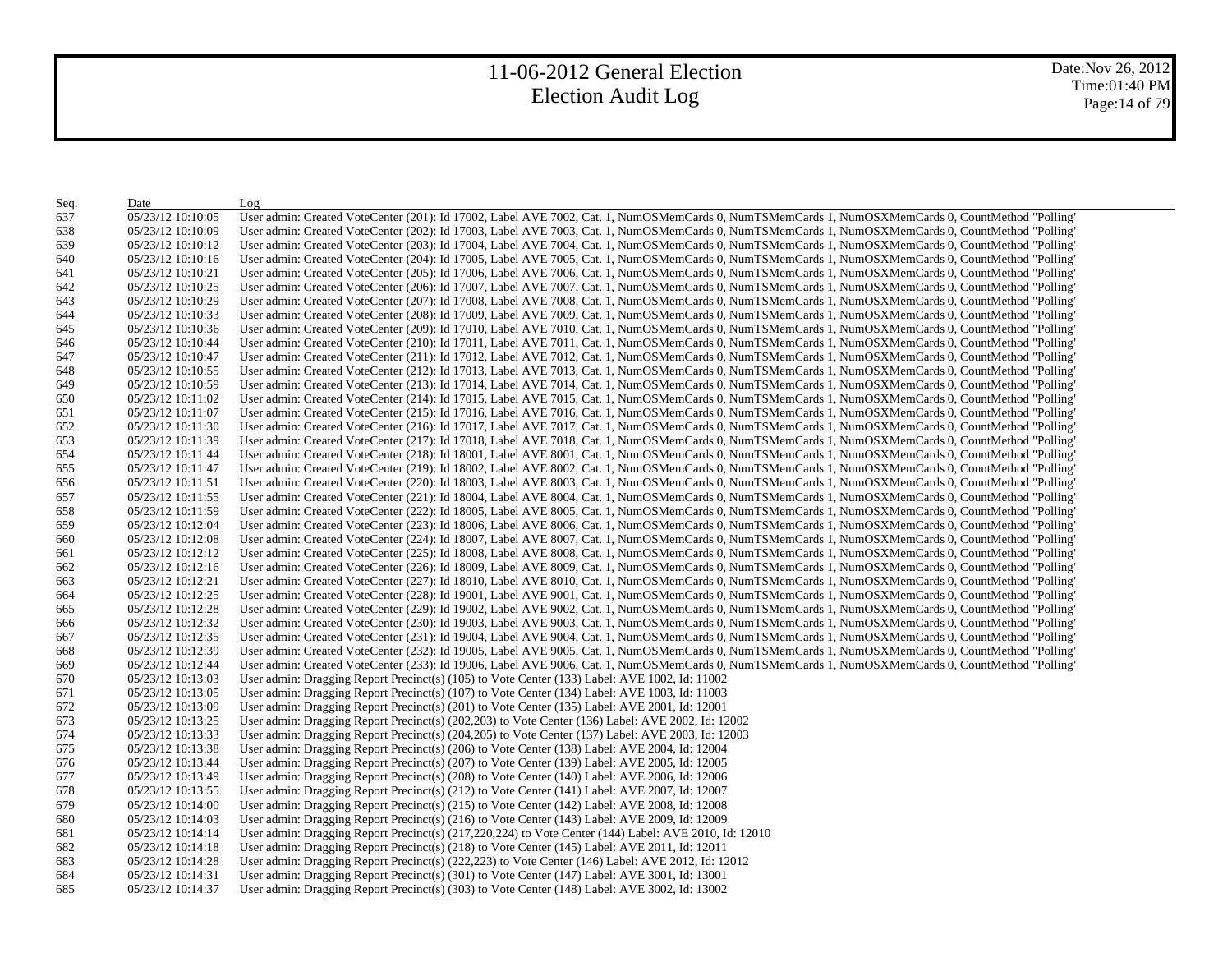Date:Nov 26, 2012 Time:01:40 PM Page:15 of 79

| Seq. | Date              | Log                                                                                                   |
|------|-------------------|-------------------------------------------------------------------------------------------------------|
| 686  | 05/23/12 10:14:42 | User admin: Dragging Report Precinct(s) (304) to Vote Center (149) Label: AVE 3003, Id: 13003         |
| 687  | 05/23/12 10:14:44 | User admin: Dragging Report Precinct(s) (306) to Vote Center (149) Label: AVE 3003, Id: 13003         |
| 688  | 05/23/12 10:14:48 | User admin: Dragging Report Precinct(s) (305) to Vote Center (150) Label: AVE 3004, Id: 13004         |
| 689  | 05/23/12 10:14:55 | User admin: Dragging Report Precinct(s) (307) to Vote Center (151) Label: AVE 3005, Id: 13005         |
| 690  | 05/23/12 10:15:14 | User admin: Dragging Report Precinct(s) (308) to Vote Center (152) Label: AVE 3006, Id: 13006         |
| 691  | 05/23/12 10:15:17 | User admin: Dragging Report Precinct(s) (309) to Vote Center (153) Label: AVE 3007, Id: 13007         |
| 692  | 05/23/12 10:15:21 | User admin: Dragging Report Precinct(s) (401) to Vote Center (154) Label: AVE 4001, Id: 14001         |
| 693  | 05/23/12 10:15:26 | User admin: Dragging Report Precinct(s) (403) to Vote Center (155) Label: AVE 4002, Id: 14002         |
| 694  | 05/23/12 10:15:33 | User admin: Dragging Report Precinct(s) (404,412) to Vote Center (156) Label: AVE 4003, Id: 14003     |
| 695  | 05/23/12 10:15:40 | User admin: Dragging Report Precinct(s) (405,427) to Vote Center (157) Label: AVE 4004, Id: 14004     |
| 696  | 05/23/12 10:15:43 | User admin: Dragging Report Precinct(s) (406) to Vote Center (158) Label: AVE 4005, Id: 14005         |
| 697  | 05/23/12 10:15:49 | User admin: Dragging Report Precinct(s) (407,417) to Vote Center (159) Label: AVE 4006, Id: 14006     |
| 698  | 05/23/12 10:15:56 | User admin: Dragging Report Precinct(s) (410) to Vote Center (160) Label: AVE 4007, Id: 14007         |
| 699  | 05/23/12 10:16:00 | User admin: Dragging Report Precinct(s) (411) to Vote Center (161) Label: AVE 4008, Id: 14008         |
| 700  | 05/23/12 10:16:03 | User admin: Dragging Report Precinct(s) (413) to Vote Center (162) Label: AVE 4009, Id: 14009         |
| 701  | 05/23/12 10:16:07 | User admin: Dragging Report Precinct(s) $(414)$ to Vote Center (163) Label: AVE 4010, Id: 14010       |
| 702  | 05/23/12 10:16:11 | User admin: Dragging Report Precinct(s) (415) to Vote Center (164) Label: AVE 4011, Id: 14011         |
| 703  | 05/23/12 10:16:14 | User admin: Dragging Report Precinct(s) $(416)$ to Vote Center (165) Label: AVE 4012, Id: 14012       |
| 704  | 05/23/12 10:16:24 | User admin: Dragging Report Precinct(s) (419,421,429) to Vote Center (166) Label: AVE 4013, Id: 14013 |
| 705  | 05/23/12 10:16:29 | User admin: Dragging Report Precinct(s) $(420)$ to Vote Center $(167)$ Label: AVE 4014, Id: 14014     |
| 706  | 05/23/12 10:16:32 | User admin: Dragging Report Precinct(s) $(422)$ to Vote Center (168) Label: AVE 4015, Id: 14015       |
| 707  | 05/23/12 10:16:37 | User admin: Dragging Report Precinct(s) $(423)$ to Vote Center (169) Label: AVE 4016, Id: 14016       |
| 708  | 05/23/12 10:16:39 | User admin: Dragging Report Precinct(s) $(425)$ to Vote Center $(170)$ Label: AVE 4017, Id: 14017     |
| 709  | 05/23/12 10:16:43 | User admin: Dragging Report Precinct(s) (501) to Vote Center (171) Label: AVE 5001, Id: 15001         |
| 710  | 05/23/12 10:16:46 | User admin: Dragging Report Precinct(s) (502) to Vote Center (172) Label: AVE 5002, Id: 15002         |
| 711  | 05/23/12 10:16:50 | User admin: Dragging Report Precinct(s) (504) to Vote Center (173) Label: AVE 5003, Id: 15003         |
| 712  | 05/23/12 10:16:53 | User admin: Dragging Report Precinct(s) (506) to Vote Center (174) Label: AVE 5004, Id: 15004         |
| 713  | 05/23/12 10:17:01 | User admin: Dragging Report Precinct(s) (508,509,511) to Vote Center (175) Label: AVE 5005, Id: 15005 |
| 714  | 05/23/12 10:17:05 | User admin: Dragging Report Precinct(s) (510) to Vote Center (176) Label: AVE 5006, Id: 15006         |
| 715  | 05/23/12 10:17:09 | User admin: Dragging Report Precinct(s) $(512)$ to Vote Center (177) Label: AVE 5007, Id: 15007       |
| 716  | 05/23/12 10:17:14 | User admin: Dragging Report Precinct(s) $(515)$ to Vote Center (178) Label: AVE 5008, Id: 15008       |
| 717  | 05/23/12 10:17:16 | User admin: Dragging Report Precinct(s) (516) to Vote Center (179) Label: AVE 5009, Id: 15009         |
| 718  | 05/23/12 10:17:21 | User admin: Dragging Report Precinct(s) (517,519) to Vote Center (180) Label: AVE 5010, Id: 15010     |
| 719  | 05/23/12 10:17:29 | User admin: Dragging Report Precinct(s) $(521)$ to Vote Center $(181)$ Label: AVE 5011, Id: 15011     |
| 720  | 05/23/12 10:17:39 | User admin: Dragging Report Precinct(s) (522,523) to Vote Center (182) Label: AVE 5012, Id: 15012     |
| 721  | 05/23/12 10:17:43 | User admin: Dragging Report Precinct(s) (526) to Vote Center (183) Label: AVE 5013, Id: 15013         |
| 722  | 05/23/12 10:17:51 | User admin: Dragging Report Precinct(s) (527,528,529) to Vote Center (184) Label: AVE 5014, Id: 15014 |
| 723  | 05/23/12 10:17:56 | User admin: Dragging Report Precinct(s) (530) to Vote Center (185) Label: AVE 5015, Id: 15015         |
| 724  | 05/23/12 10:18:00 | User admin: Dragging Report Precinct(s) (532) to Vote Center (186) Label: AVE 5016, Id: 15016         |
| 725  | 05/23/12 10:18:05 | User admin: Dragging Report Precinct(s) $(602)$ to Vote Center (187) Label: AVE 6001, Id: 16001       |
| 726  | 05/23/12 10:18:09 | User admin: Dragging Report Precinct(s) (603) to Vote Center (188) Label: AVE 6002, Id: 16002         |
| 727  | 05/23/12 10:18:13 | User admin: Dragging Report Precinct(s) (607) to Vote Center (189) Label: AVE 6003, Id: 16003         |
| 728  | 05/23/12 10:18:16 | User admin: Dragging Report Precinct(s) (614) to Vote Center (190) Label: AVE 6004, Id: 16004         |
| 729  | 05/23/12 10:18:21 | User admin: Dragging Report Precinct(s) (619) to Vote Center (191) Label: AVE 6005, Id: 16005         |
| 730  | 05/23/12 10:18:26 | User admin: Dragging Report Precinct(s) (620,621) to Vote Center (192) Label: AVE 6006, Id: 16006     |
| 731  | 05/23/12 10:18:33 | User admin: Dragging Report Precinct(s) (622,625) to Vote Center (193) Label: AVE 6007, Id: 16007     |
| 732  | 05/23/12 10:18:38 | User admin: Dragging Report Precinct(s) (623) to Vote Center (194) Label: AVE 6008, Id: 16008         |
| 733  | 05/23/12 10:18:42 | User admin: Dragging Report Precinct(s) (626) to Vote Center (195) Label: AVE 6009, Id: 16009         |
| 734  | 05/23/12 10:18:47 | User admin: Dragging Report Precinct(s) (628) to Vote Center (196) Label: AVE 6010, Id: 16010         |
|      |                   |                                                                                                       |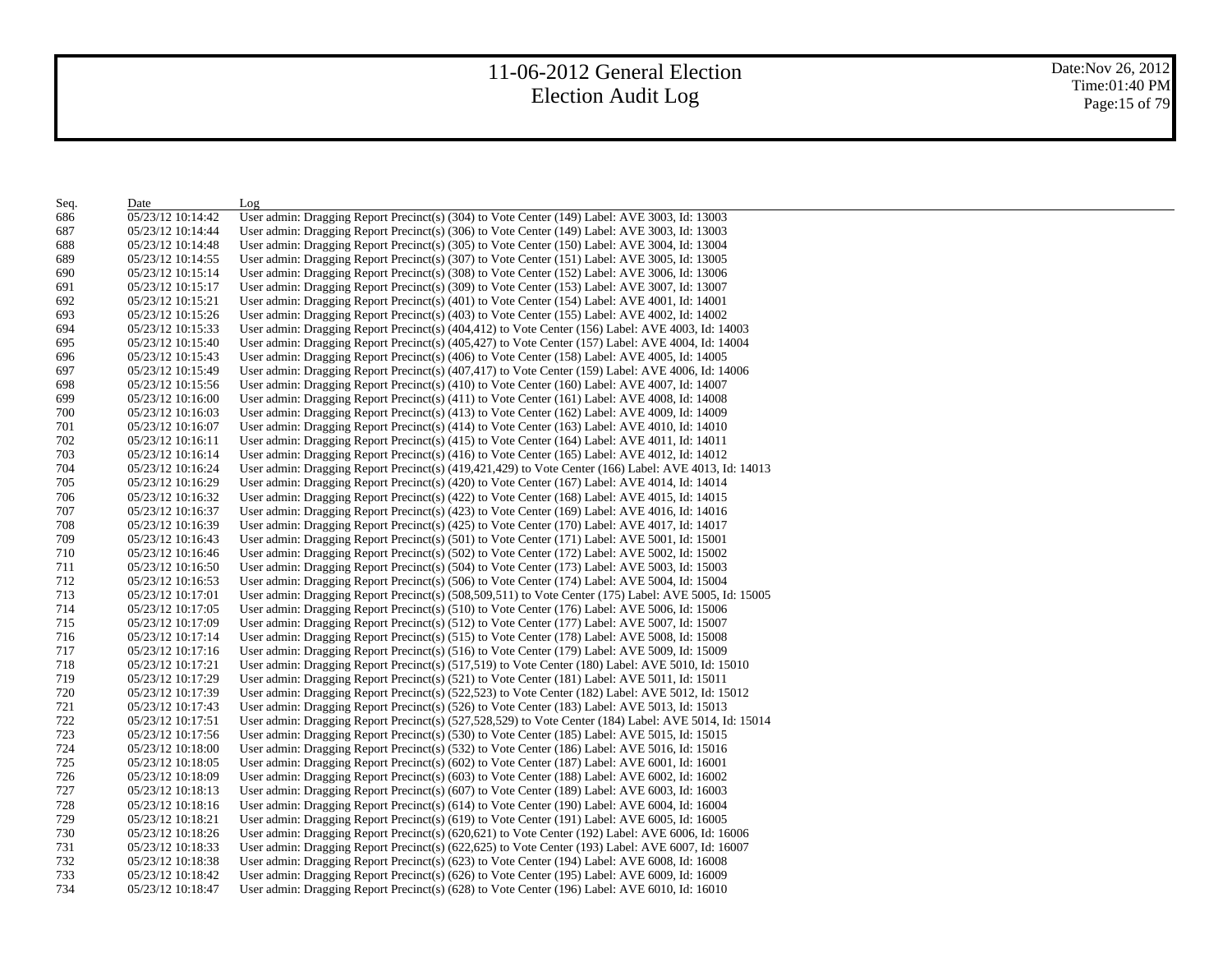Date:Nov 26, 2012 Time:01:40 PM Page:16 of 79

| Seq. | Date              | Log                                                                                                                                                                              |
|------|-------------------|----------------------------------------------------------------------------------------------------------------------------------------------------------------------------------|
| 735  | 05/23/12 10:18:50 | User admin: Dragging Report Precinct(s) (633) to Vote Center (197) Label: AVE 6011, Id: 16011                                                                                    |
| 736  | 05/23/12 10:18:53 | User admin: Dragging Report Precinct(s) (638) to Vote Center (198) Label: AVE 6012, Id: 16012                                                                                    |
| 737  | 05/23/12 10:18:56 | User admin: Dragging Report Precinct(s) (641) to Vote Center (199) Label: AVE 6013, Id: 16013                                                                                    |
| 738  | 05/23/12 10:19:00 | User admin: Dragging Report Precinct(s) (701) to Vote Center (200) Label: AVE 7001, Id: 17001                                                                                    |
| 739  | 05/23/12 10:19:03 | User admin: Dragging Report Precinct(s) (703) to Vote Center (201) Label: AVE 7002, Id: 17002                                                                                    |
| 740  | 05/23/12 10:19:07 | User admin: Dragging Report Precinct(s) (705) to Vote Center (202) Label: AVE 7003, Id: 17003                                                                                    |
| 741  | 05/23/12 10:19:10 | User admin: Dragging Report Precinct(s) (706) to Vote Center (203) Label: AVE 7004, Id: 17004                                                                                    |
| 742  | 05/23/12 10:19:16 | User admin: Dragging Report Precinct(s) (709,720) to Vote Center (204) Label: AVE 7005, Id: 17005                                                                                |
| 743  | 05/23/12 10:19:20 | User admin: Dragging Report Precinct(s) (711) to Vote Center (205) Label: AVE 7006, Id: 17006                                                                                    |
| 744  | 05/23/12 10:19:24 | User admin: Dragging Report Precinct(s) $(712)$ to Vote Center (206) Label: AVE 7007, Id: 17007                                                                                  |
| 745  | 05/23/12 10:19:30 | User admin: Dragging Report Precinct(s) (714,717) to Vote Center (207) Label: AVE 7008, Id: 17008                                                                                |
| 746  | 05/23/12 10:19:34 | User admin: Dragging Report Precinct(s) (716) to Vote Center (208) Label: AVE 7009, Id: 17009                                                                                    |
| 747  | 05/23/12 10:19:37 | User admin: Dragging Report Precinct(s) (718) to Vote Center (209) Label: AVE 7010, Id: 17010                                                                                    |
| 748  | 05/23/12 10:19:42 | User admin: Dragging Report Precinct(s) $(719)$ to Vote Center $(210)$ Label: AVE 7011, Id: 17011                                                                                |
| 749  | 05/23/12 10:19:46 | User admin: Dragging Report Precinct(s) (722) to Vote Center (211) Label: AVE 7012, Id: 17012                                                                                    |
| 750  | 05/23/12 10:19:50 | User admin: Dragging Report Precinct(s) $(725)$ to Vote Center $(212)$ Label: AVE 7013, Id: 17013                                                                                |
| 751  | 05/23/12 10:19:53 | User admin: Dragging Report Precinct(s) (726) to Vote Center (213) Label: AVE 7014, Id: 17014                                                                                    |
| 752  | 05/23/12 10:19:58 | User admin: Dragging Report Precinct(s) $(728)$ to Vote Center $(214)$ Label: AVE 7015, Id: 17015                                                                                |
| 753  | 05/23/12 10:20:03 | User admin: Dragging Report Precinct(s) (729) to Vote Center (215) Label: AVE 7016, Id: 17016                                                                                    |
| 754  | 05/23/12 10:20:06 | User admin: Dragging Report Precinct(s) (732) to Vote Center (216) Label: AVE 7017, Id: 17017                                                                                    |
| 755  | 05/23/12 10:20:12 | User admin: Dragging Report Precinct(s) (733) to Vote Center (217) Label: AVE 7018, Id: 17018                                                                                    |
| 756  | 05/23/12 10:20:17 | User admin: Dragging Report Precinct(s) (803) to Vote Center (218) Label: AVE 8001, Id: 18001                                                                                    |
| 757  | 05/23/12 10:20:20 | User admin: Dragging Report Precinct(s) (804) to Vote Center (219) Label: AVE 8002, Id: 18002                                                                                    |
| 758  | 05/23/12 10:20:23 | User admin: Dragging Report Precinct(s) (805) to Vote Center (220) Label: AVE 8003, Id: 18003                                                                                    |
| 759  | 05/23/12 10:20:27 | User admin: Dragging Report Precinct(s) (807) to Vote Center (221) Label: AVE 8004, Id: 18004                                                                                    |
| 760  | 05/23/12 10:20:30 | User admin: Dragging Report Precinct(s) (808) to Vote Center (222) Label: AVE 8005, Id: 18005                                                                                    |
| 761  | 05/23/12 10:20:37 | User admin: Dragging Report Precinct(s) (809,810) to Vote Center (223) Label: AVE 8006, Id: 18006                                                                                |
| 762  | 05/23/12 10:20:40 | User admin: Dragging Report Precinct(s) (812) to Vote Center (224) Label: AVE 8007, Id: 18007                                                                                    |
| 763  | 05/23/12 10:20:43 | User admin: Dragging Report Precinct(s) (813) to Vote Center (225) Label: AVE 8008, Id: 18008                                                                                    |
| 764  | 05/23/12 10:20:46 | User admin: Dragging Report Precinct(s) (814) to Vote Center (226) Label: AVE 8009, Id: 18009                                                                                    |
| 765  | 05/23/12 10:20:49 | User admin: Dragging Report Precinct(s) (816) to Vote Center (227) Label: AVE 8010, Id: 18010                                                                                    |
| 766  | 05/23/12 10:20:54 | User admin: Dragging Report Precinct(s) (901,910) to Vote Center (228) Label: AVE 9001, Id: 19001                                                                                |
| 767  | 05/23/12 10:20:56 | User admin: Dragging Report Precinct(s) (902) to Vote Center (229) Label: AVE 9002, Id: 19002                                                                                    |
| 768  | 05/23/12 10:20:58 | User admin: Dragging Report Precinct(s) (903) to Vote Center (230) Label: AVE 9003, Id: 19003                                                                                    |
| 769  | 05/23/12 10:21:01 | User admin: Dragging Report Precinct(s) (904) to Vote Center (231) Label: AVE 9004, Id: 19004                                                                                    |
| 770  | 05/23/12 10:21:04 | User admin: Dragging Report Precinct(s) (907) to Vote Center (232) Label: AVE 9005, Id: 19005                                                                                    |
| 771  | 05/23/12 10:21:06 | User admin: Dragging Report Precinct(s) (909) to Vote Center (233) Label: AVE 9006, Id: 19006                                                                                    |
| 772  | 05/23/12 10:21:15 | User admin: Changed VoteCenter (2): Id 10, Label AVE Polling <default vc="">, Cat. 1, NumOSMemCards 0, NumTSMemCards 0, NumOSXMemCards 0, CountMethod "Manual Entry (</default>  |
| 773  | 05/23/12 10:21:20 | User admin: Changed VoteCenter (1): Id 0, Label Polling Vote Center <default vc="">, Cat. 0, NumOSMemCards 0, NumTSMemCards 0, NumOSXMemCards 0, CountMethod "Manual E</default> |
| 774  | 05/23/12 10:45:14 | User admin: Dragging Base Precinct(s) (101) to District (8214) Label: County Council 1, Id: 10                                                                                   |
| 775  | 05/23/12 10:45:19 | User admin: Dragging Base Precinct(s) $(101)$ to District (8200) Label: Congressional 6, Id: 10                                                                                  |
| 776  | 05/23/12 10:45:25 | User admin: Dragging Base Precinct(s) (101) to District (8197) Label: West Volusia Hospital Authority, Id: 60                                                                    |
| 777  | 05/23/12 10:45:30 | User admin: Dragging Base Precinct(s) $(101)$ to District (8205) Label: State House 24, Id: 10                                                                                   |
| 778  | 05/23/12 10:45:33 | User admin: Dragging Base Precinct(s) (101) to District (8209) Label: School Board 1, Id: 10                                                                                     |
| 779  | 05/23/12 10:45:36 | User admin: Dragging Base Precinct(s) (101) to District (8203) Label: State Senate 8, Id: 20                                                                                     |
| 780  | 05/23/12 10:45:48 | User admin: Dragging Base Precinct(s) (105) to District (8214) Label: County Council 1, Id: 10                                                                                   |
| 781  | 05/23/12 10:45:51 | User admin: Dragging Base Precinct(s) $(105)$ to District $(8200)$ Label: Congressional 6, Id: 10                                                                                |
| 782  | 05/23/12 10:45:58 | User admin: Dragging Base Precinct(s) $(105)$ to District $(8219)$ Label: Pierson, Id: 10                                                                                        |
| 783  | 05/23/12 10:46:01 | User admin: Dragging Base Precinct(s) (105) to District (8197) Label: West Volusia Hospital Authority, Id: 60                                                                    |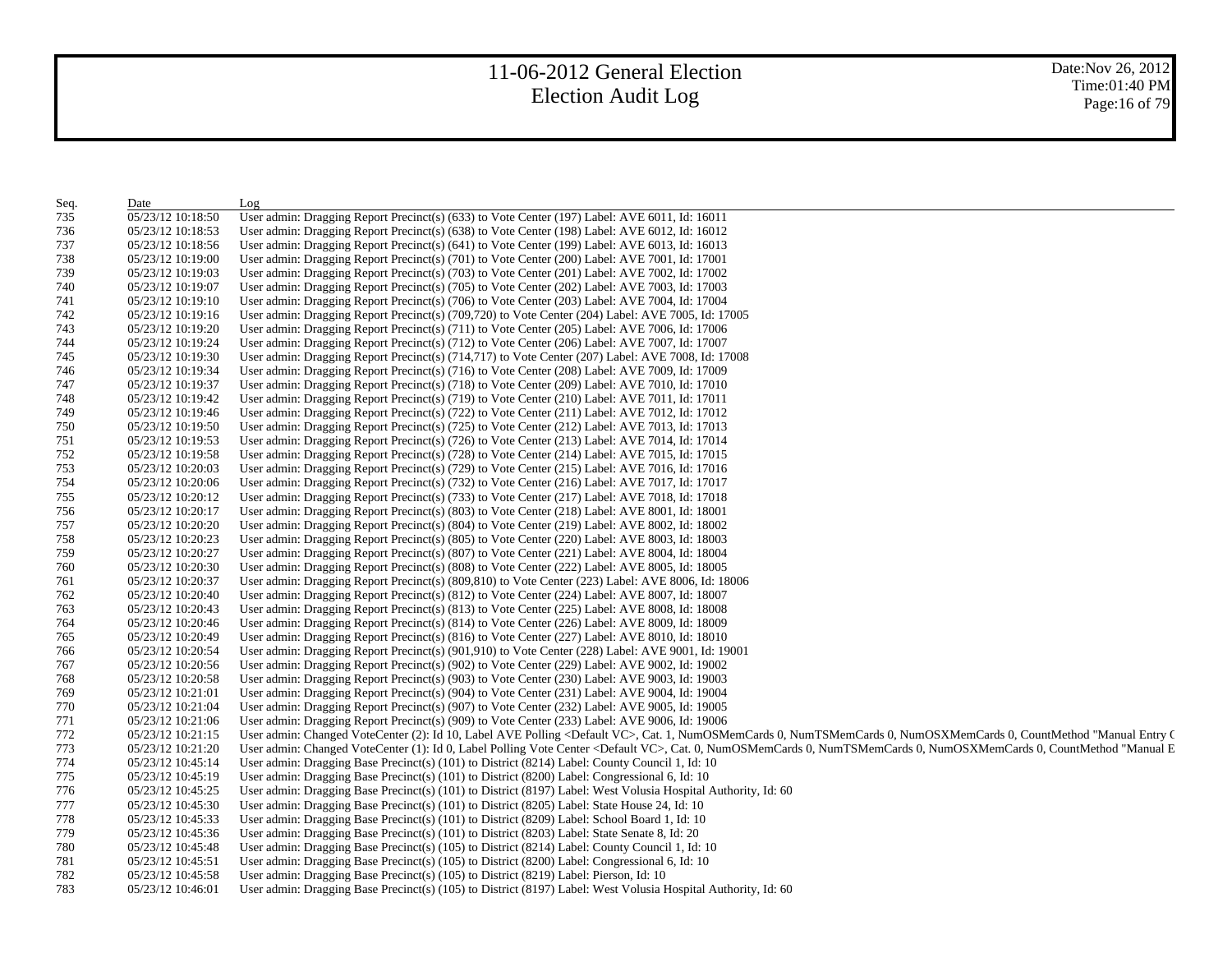| Seq.       | Date                                   | Log                                                                                                                                                                                                                            |
|------------|----------------------------------------|--------------------------------------------------------------------------------------------------------------------------------------------------------------------------------------------------------------------------------|
| 784        | 05/23/12 10:46:04                      | User admin: Dragging Base Precinct(s) (105) to District (8205) Label: State House 24, Id: 10                                                                                                                                   |
| 785        | 05/23/12 10:46:08                      | User admin: Dragging Base Precinct(s) (105) to District (8209) Label: School Board 1, Id: 10                                                                                                                                   |
| 786        | 05/23/12 10:46:11                      | User admin: Dragging Base Precinct(s) (105) to District (8203) Label: State Senate 8, Id: 20                                                                                                                                   |
| 787        | 05/23/12 14:52:33                      | User admin: Closing GEMS                                                                                                                                                                                                       |
| 788        | 05/24/12 08:31:03                      | User admin: User Login                                                                                                                                                                                                         |
| 789        | 05/24/12 08:31:03                      | User admin: Open Election: 2012 Master (2012 Master) admin Host                                                                                                                                                                |
| 790        | 05/24/12 08:36:28                      |                                                                                                                                                                                                                                |
| 791        | 05/24/12 08:36:30                      | User admin: District Congressional 6 already in Precinct 105 - A: User pressed - OK                                                                                                                                            |
| 792        | 05/24/12 08:38:36                      | User admin: Dragging Base Precinct(s) (215,223,223,223,301,303,303,303,304,305,306,307,308,309,309,309,309,309,309,401,403,404,404,404,404,405,405,405,407,410,411,413,414,414,415,41                                          |
| 793        | 05/24/12 08:40:12                      | User admin: Dragging Base Precinct(s) (501,501,502,502,504,506,506,508,509,509,510,511,511,512,515,516,517,519,521,522,522,522,523,526,527,528,529,530,532,602,602,602,602,603,60                                              |
| 794        | 05/24/12 08:43:49                      |                                                                                                                                                                                                                                |
| 795        | 05/24/12 08:43:51                      | User admin: District State Senate 8 already in Precinct 101 - A: User pressed - OK                                                                                                                                             |
| 796        | 05/24/12 08:43:52                      | User admin: District State Senate 8 already in Precinct 105 - A: User pressed - OK                                                                                                                                             |
| 797        | 05/24/12 08:44:42                      | User admin: Dragging Base Precinct(s) (304,305,306,307,404,404,412,413,414,417,419,420,421,423,425,429) to District (8204) Label: State Senate 10, Id: 30                                                                      |
| 798        | 05/24/12 08:45:26                      | User admin: Dragging Base Precinct(s) (101,105,107,201,202,203,501,502,502,506,532) to District (8205) Label: State House 24, Id: 10                                                                                           |
| 799        | 05/24/12 08:45:27                      | User admin: District State House 24 already in Precinct 101 - A: User pressed - OK                                                                                                                                             |
| 800        | 05/24/12 08:45:28                      | User admin: District State House 24 already in Precinct 105 - A: User pressed - OK                                                                                                                                             |
| 801        | 05/24/12 08:47:11                      | User admin: Dragging Base Precinct(s) (501,504,506,508,509,510,512,515,516,517,521,522,603,607,607,623,623,625,641,705,706,709,711,711,712,714,716,717,118,718,719,720,720,72                                                  |
| 802        | 05/24/12 08:48:58                      | User admin: Dragging Base Precinct(s) (204,205,206,207,208,212,215,215,215,215,215,217,218,220,222,222,223,224,301,303,303,303,309,309,509,511,519,522,523,526,527,528,529,53                                                  |
| 803        | 05/24/12 08:50:32                      |                                                                                                                                                                                                                                |
| 804        | 05/24/12 08:51:54                      |                                                                                                                                                                                                                                |
| 805        | 05/24/12 08:51:55                      | User admin: District School Board 1 already in Precinct 101 - A: User pressed - OK                                                                                                                                             |
| 806        | 05/24/12 08:51:56                      | User admin: District School Board 1 already in Precinct 105 - A: User pressed - OK                                                                                                                                             |
| 807        | 05/24/12 08:52:56                      | User admin: Dragging Base Precinct(s) (602,607,614,614,619,620,621,622,623,623,623,625,626,628,628,633,638,638,641,641,701,703,705,706,709,711,711,712,714,714,717,720,720,726 to                                              |
| 808        | 05/24/12 08:54:02                      | User admin: Dragging Base Precinct(s) (602,716,718,718,719,722,725,728,728,729,732,733,803,804,805,807,808,809,810,812,812,812,813,814,816,816,816,901,902,902,903,904,907,90                                                  |
| 809        | 05/24/12 08:55:06                      | User admin: Dragging Base Precinct(s) (202,203,204,501,501,502,502,504,506,506,508,509,509,510,511,511,512,515,516,517,519,521,522,522,522,523,526,527,528,529,530,532,602,602,602,602,60                                      |
| 810        | 05/24/12 08:56:05                      | User admin: Dragging Base Precinct(s) (205,215,222,222,223,223,401,403,404,404,404,404,404,405,405,405,406,407,410,411,412,412,412,412,412,412,414,414,415,416,417,419,420,421,422,423,423,42                                  |
| 811        | 05/24/12 08:57:59                      |                                                                                                                                                                                                                                |
| 812        | 05/24/12 08:58:00                      | User admin: District County Council 1 already in Precinct 101 - A: User pressed - OK                                                                                                                                           |
| 813        | 05/24/12 08:58:01                      | User admin: District County Council 1 already in Precinct 105 - A: User pressed - OK                                                                                                                                           |
| 814        | 05/24/12 08:58:57                      | User admin: Dragging Base Precinct(s) (602,607,614,619,620,621,622,623,623,625,626,628,633,638,641,641,701,703,705,706,709,711,711,712,714,714,717,19,726,732,732) to Dis                                                      |
| 815        | 05/24/12 09:00:35                      | User admin: Dragging Base Precinct(s) (205,215,222,404,404,405,412,412,425,716,718,718,720,722,725,728,728,728,728,728,804,805,807,808,809,810,812,812,812,813,814,816,816,81                                                  |
| 816        | 05/24/12 09:01:55                      |                                                                                                                                                                                                                                |
| 817        | 05/24/12 09:02:18                      | User admin: Dragging Base Precinct(s) (203,204,501,501,501,502,502,504,506,508,509,509,510,511,512,515,516,517,519,521,522,522,522,523,526,527,528,529,530,532,602,602,602,602,602,602,602,602,7528,529,530,532,602,602,602,60 |
| 818        | 05/24/12 09:02:20                      | User admin: Replace Sibling of district County Council 4 already in Precinct 203 - A: User pressed - Yes                                                                                                                       |
| 819        | 05/24/12 09:02:21                      | User admin: Replace Sibling of district County Council 4 already in Precinct 204 - A: User pressed - Yes                                                                                                                       |
| 820        | 05/24/12 09:02:22                      | User admin: Replace Sibling of district County Council 4 already in Precinct 501 - A: User pressed - Yes                                                                                                                       |
| 821        | 05/24/12 09:02:25                      | User admin: Replace Sibling of district County Council 4 already in Precinct 501 - B: User pressed - Yes                                                                                                                       |
| 822        | 05/24/12 09:02:26                      | User admin: Replace Sibling of district County Council 4 already in Precinct 502 - A: User pressed - Yes                                                                                                                       |
|            | 05/24/12 09:02:26                      | User admin: Replace Sibling of district County Council 4 already in Precinct 502 - B: User pressed - Yes                                                                                                                       |
| 823<br>824 | 05/24/12 09:02:27                      | User admin: Replace Sibling of district County Council 4 already in Precinct 504 - A: User pressed - Yes                                                                                                                       |
| 825        |                                        |                                                                                                                                                                                                                                |
| 826        | 05/24/12 09:02:27<br>05/24/12 09:02:28 | User admin: Replace Sibling of district County Council 4 already in Precinct 506 - A: User pressed - Yes<br>User admin: Replace Sibling of district County Council 4 already in Precinct 506 - B: User pressed - Yes           |
| 827        |                                        | User admin: Replace Sibling of district County Council 4 already in Precinct 508 - A: User pressed - Yes                                                                                                                       |
|            | 05/24/12 09:02:28                      |                                                                                                                                                                                                                                |
| 828        | 05/24/12 09:02:28                      | User admin: Replace Sibling of district County Council 4 already in Precinct 509 - A: User pressed - Yes                                                                                                                       |
| 829        | 05/24/12 09:02:29                      | User admin: Replace Sibling of district County Council 4 already in Precinct 509 - B: User pressed - Yes                                                                                                                       |
| 830        | 05/24/12 09:02:29                      | User admin: Replace Sibling of district County Council 4 already in Precinct 510 - A: User pressed - Yes                                                                                                                       |
| 831        | 05/24/12 09:02:29                      | User admin: Replace Sibling of district County Council 4 already in Precinct 511 - A: User pressed - Yes                                                                                                                       |
| 832        | 05/24/12 09:02:29                      | User admin: Replace Sibling of district County Council 4 already in Precinct 511 - B: User pressed - Yes                                                                                                                       |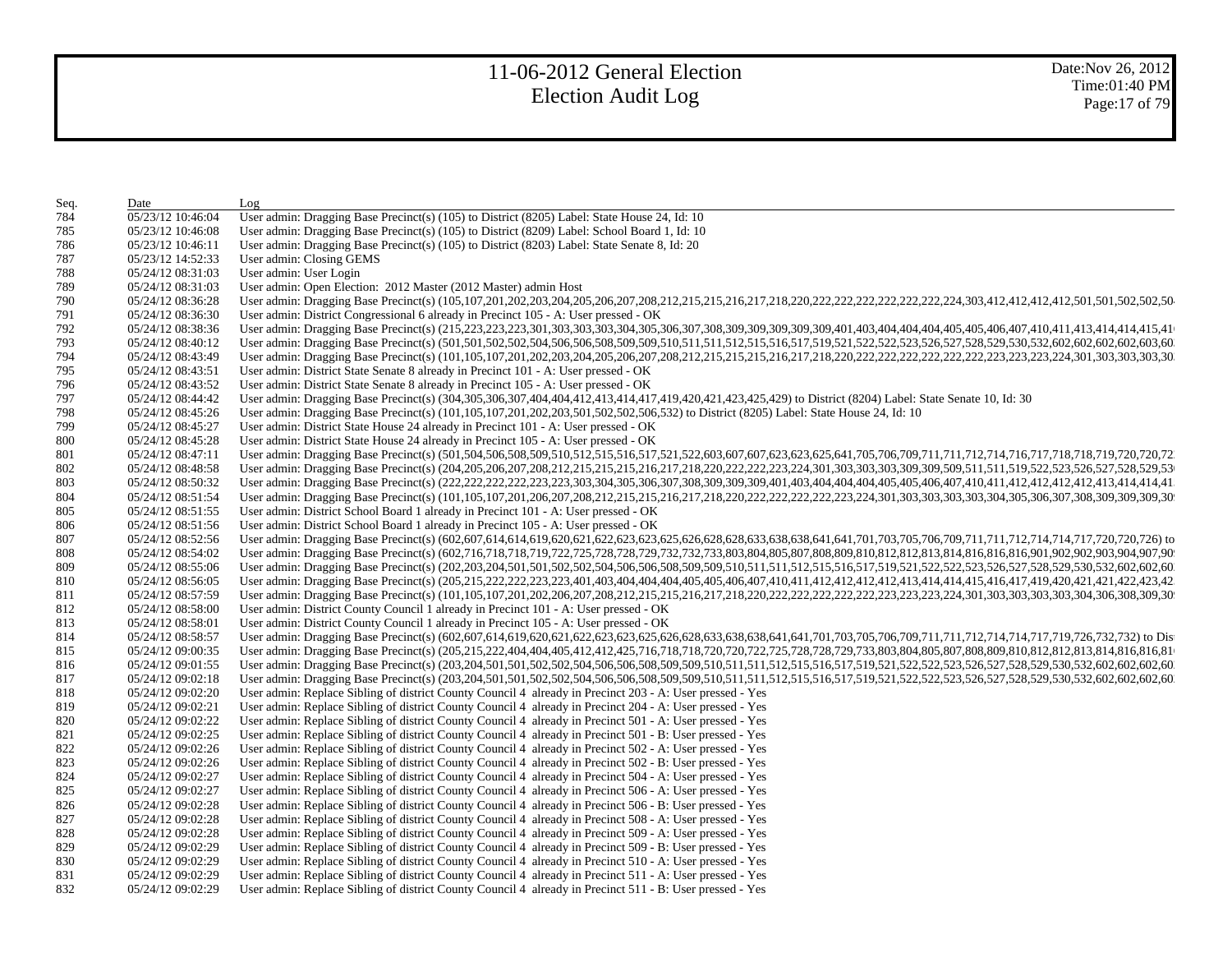| Seq. | Date              | Log                                                                                                                                                                              |
|------|-------------------|----------------------------------------------------------------------------------------------------------------------------------------------------------------------------------|
| 833  | 05/24/12 09:02:30 | User admin: Replace Sibling of district County Council 4 already in Precinct 512 - A: User pressed - Yes                                                                         |
| 834  | 05/24/12 09:02:30 | User admin: Replace Sibling of district County Council 4 already in Precinct 515 - A: User pressed - Yes                                                                         |
| 835  | 05/24/12 09:02:31 | User admin: Replace Sibling of district County Council 4 already in Precinct 516 - A: User pressed - Yes                                                                         |
| 836  | 05/24/12 09:02:31 | User admin: Replace Sibling of district County Council 4 already in Precinct 517 - A: User pressed - Yes                                                                         |
| 837  | 05/24/12 09:02:31 | User admin: Replace Sibling of district County Council 4 already in Precinct 519 - A: User pressed - Yes                                                                         |
| 838  | 05/24/12 09:02:32 | User admin: Replace Sibling of district County Council 4 already in Precinct 521 - A: User pressed - Yes                                                                         |
| 839  | 05/24/12 09:02:32 | User admin: Replace Sibling of district County Council 4 already in Precinct 522 - A: User pressed - Yes                                                                         |
| 840  | 05/24/12 09:02:32 | User admin: Replace Sibling of district County Council 4 already in Precinct 522 - B: User pressed - Yes                                                                         |
| 841  | 05/24/12 09:02:33 | User admin: Replace Sibling of district County Council 4 already in Precinct 523 - A: User pressed - Yes                                                                         |
| 842  | 05/24/12 09:02:33 | User admin: Replace Sibling of district County Council 4 already in Precinct 526 - A: User pressed - Yes                                                                         |
| 843  | 05/24/12 09:02:33 | User admin: Replace Sibling of district County Council 4 already in Precinct 527 - A: User pressed - Yes                                                                         |
| 844  | 05/24/12 09:02:34 | User admin: Replace Sibling of district County Council 4 already in Precinct 528 - A: User pressed - Yes                                                                         |
| 845  | 05/24/12 09:02:34 | User admin: Replace Sibling of district County Council 4 already in Precinct 529 - A: User pressed - Yes                                                                         |
| 846  | 05/24/12 09:02:35 | User admin: Replace Sibling of district County Council 4 already in Precinct 530 - A: User pressed - Yes                                                                         |
| 847  | 05/24/12 09:02:35 | User admin: Replace Sibling of district County Council 4 already in Precinct 532 - A: User pressed - Yes                                                                         |
| 848  | 05/24/12 09:02:35 | User admin: Replace Sibling of district County Council 4 already in Precinct 602 - A: User pressed - Yes                                                                         |
| 849  | 05/24/12 09:02:36 | User admin: Replace Sibling of district County Council 4 already in Precinct 602 - B: User pressed - Yes                                                                         |
| 850  | 05/24/12 09:02:37 | User admin: Replace Sibling of district County Council 4 already in Precinct 602 - C: User pressed - Yes                                                                         |
| 851  | 05/24/12 09:02:37 | User admin: Replace Sibling of district County Council 4 already in Precinct 602 - D: User pressed - Yes                                                                         |
| 852  | 05/24/12 09:02:37 | User admin: Replace Sibling of district County Council 4 already in Precinct 602 - E: User pressed - Yes                                                                         |
| 853  | 05/24/12 09:02:38 | User admin: Replace Sibling of district County Council 4 already in Precinct 602 - F: User pressed - Yes                                                                         |
| 854  | 05/24/12 09:02:38 | User admin: Replace Sibling of district County Council 4 already in Precinct 602 - H: User pressed - Yes                                                                         |
| 855  | 05/24/12 09:02:38 | User admin: Replace Sibling of district County Council 4 already in Precinct 603 - A: User pressed - Yes                                                                         |
| 856  | 05/24/12 09:02:38 | User admin: Replace Sibling of district County Council 4 already in Precinct 603 - B: User pressed - Yes                                                                         |
| 857  | 05/24/12 09:02:39 | User admin: Replace Sibling of district County Council 4 already in Precinct 607 - B: User pressed - Yes                                                                         |
| 858  | 05/24/12 09:02:39 | User admin: Replace Sibling of district County Council 4 already in Precinct 614 - A: User pressed - Yes                                                                         |
| 859  | 05/24/12 09:02:40 | User admin: Replace Sibling of district County Council 4 already in Precinct 628 - B: User pressed - Yes                                                                         |
| 860  | 05/24/12 09:04:25 | User admin: Dragging Base Precinct(s) (305,307,401,403,404,405,406,407,410,411,412,412,413,414,414,415,416,417,419,420,421,421,422,423,427,429) to District (8218) Label: County |
| 861  | 05/24/12 09:06:16 |                                                                                                                                                                                  |
| 862  | 05/24/12 09:06:18 | User admin: District West Volusia Hospital Authority already in Precinct 101 - A: User pressed - OK                                                                              |
| 863  | 05/24/12 09:06:18 | User admin: District West Volusia Hospital Authority already in Precinct 105 - A: User pressed - OK                                                                              |
| 864  | 05/24/12 09:07:10 | User admin: Dragging Base Precinct(s) (212,215,215,215,216,217,218) to District (8220) Label: Deland, Id: 20                                                                     |
| 865  | 05/24/12 09:07:25 | User admin: Dragging Base Precinct(s) (222,222) to District (8221) Label: Lake Helen, Id: 30                                                                                     |
| 866  | 05/24/12 09:08:09 | User admin: Dragging Base Precinct(s) (303) to District (8238) Label: Orange City District 4, Id: 40                                                                             |
| 867  | 05/24/12 09:08:11 | User admin: Dragging Base Precinct(s) (303) to District (8238) Label: Orange City District 4, Id: 40                                                                             |
| 868  | 05/24/12 09:08:22 | User admin: Dragging Base Precinct(s) $(303,303)$ to District $(8239)$ Label: Orange City District 5, Id: 50                                                                     |
| 869  | 05/24/12 09:08:36 | User admin: Dragging Base Precinct(s) (309) to District (8235) Label: Orange City District 1, Id: 10                                                                             |
| 870  | 05/24/12 09:08:42 | User admin: Dragging Base Precinct(s) (309) to District (8236) Label: Orange City District 2, Id: 20                                                                             |
| 871  | 05/24/12 09:08:47 | User admin: Dragging Base Precinct(s) (309) to District (8237) Label: Orange City District 3, Id: 30                                                                             |
| 872  | 05/24/12 09:08:53 | User admin: Dragging Base Precinct(s) (309) to District (8237) Label: Orange City District 3, Id: 30                                                                             |
| 873  | 05/24/12 09:09:13 | User admin: Dragging Base Precinct(s) (309) to District (8236) Label: Orange City District 2, Id: 20                                                                             |
| 874  | 05/24/12 09:09:16 | User admin: Replace Sibling of district Orange City District 2 already in Precinct 309 - D: User pressed - Yes                                                                   |
| 875  | 05/24/12 09:09:32 | User admin: Dragging Base Precinct(s) (309) to District (8237) Label: Orange City District 3, Id: 30                                                                             |
| 876  | 05/24/12 09:10:39 | User admin: Dragging Base Precinct(s) (304,305,306,307) to District (8223) Label: Debary, Id: 50                                                                                 |
| 877  | 05/24/12 09:11:17 | User admin: Dragging Base Precinct(s) (401) to District (8241) Label: Deltona District 2, Id: 20                                                                                 |
| 878  | 05/24/12 09:11:26 | User admin: Dragging Base Precinct(s) (403) to District (8240) Label: Deltona District 1, Id: 10                                                                                 |
| 879  | 05/24/12 09:11:33 | User admin: Dragging Base Precinct(s) (405) to District (8240) Label: Deltona District 1, Id: 10                                                                                 |
| 880  | 05/24/12 09:11:38 | User admin: Dragging Base Precinct(s) (406) to District (8241) Label: Deltona District 2, Id: 20                                                                                 |
| 881  | 05/24/12 09:11:44 | User admin: Dragging Base Precinct(s) (407) to District (8242) Label: Deltona District 3, Id: 30                                                                                 |
|      |                   |                                                                                                                                                                                  |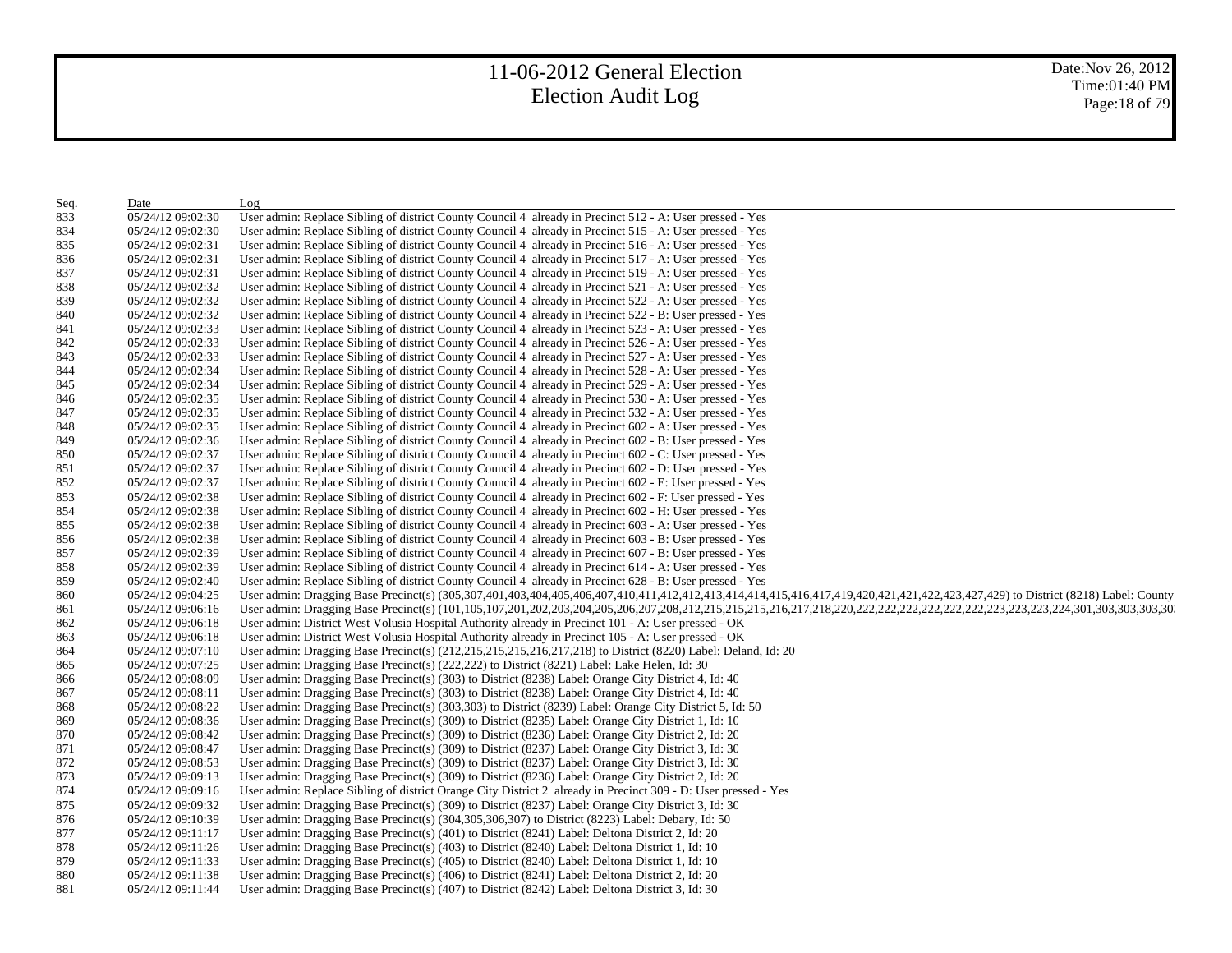| Seq. | Date              | Log                                                                                                      |
|------|-------------------|----------------------------------------------------------------------------------------------------------|
| 882  | 05/24/12 09:11:51 | User admin: Dragging Base Precinct(s) (410) to District (8244) Label: Deltona District 5, Id: 50         |
| 883  | 05/24/12 09:11:58 | User admin: Dragging Base Precinct(s) (411) to District (8245) Label: Deltona District 6, Id: 60         |
| 884  | 05/24/12 09:12:06 | User admin: Dragging Base Precinct(s) (413) to District (8245) Label: Deltona District 6, Id: 60         |
| 885  | 05/24/12 09:12:12 | User admin: Dragging Base Precinct(s) $(414)$ to District (8244) Label: Deltona District 5, Id: 50       |
| 886  | 05/24/12 09:12:15 | User admin: Dragging Base Precinct(s) (414) to District (8244) Label: Deltona District 5, Id: 50         |
| 887  | 05/24/12 09:12:20 | User admin: Dragging Base Precinct(s) $(415)$ to District $(8243)$ Label: Deltona District 4, Id: 40     |
| 888  | 05/24/12 09:12:25 | User admin: Dragging Base Precinct(s) (416) to District (8243) Label: Deltona District 4, Id: 40         |
| 889  | 05/24/12 09:12:31 | User admin: Dragging Base Precinct(s) $(417)$ to District $(8242)$ Label: Deltona District 3, Id: 30     |
| 890  | 05/24/12 09:12:35 | User admin: Dragging Base Precinct(s) (419) to District (8242) Label: Deltona District 3, Id: 30         |
| 891  | 05/24/12 09:12:40 | User admin: Dragging Base Precinct(s) (420) to District (8245) Label: Deltona District 6, Id: 60         |
| 892  | 05/24/12 09:12:52 | User admin: Dragging Base Precinct(s) $(422)$ to District $(8240)$ Label: Deltona District 1, Id: 10     |
| 893  | 05/24/12 09:12:58 | User admin: Dragging Base Precinct(s) $(423)$ to District $(8242)$ Label: Deltona District 3, Id: 30     |
| 894  | 05/24/12 09:13:04 | User admin: Dragging Base Precinct(s) (427) to District (8244) Label: Deltona District 5, Id: 50         |
| 895  | 05/24/12 09:13:08 | User admin: Dragging Base Precinct(s) (429) to District (8243) Label: Deltona District 4, Id: 40         |
| 896  | 05/24/12 09:14:03 | User admin: Dragging Base Precinct(s) (506,506) to District (8246) Label: Ormond Beach Zone 1, Id: 10    |
| 897  | 05/24/12 09:14:06 | User admin: Dragging Base Precinct(s) (508) to District (8246) Label: Ormond Beach Zone 1, Id: 10        |
| 898  | 05/24/12 09:14:14 | User admin: Dragging Base Precinct(s) (510) to District (8248) Label: Ormond Beach Zone 3, Id: 30        |
| 899  | 05/24/12 09:14:19 | User admin: Dragging Base Precinct(s) (512) to District (8248) Label: Ormond Beach Zone 3, Id: 30        |
| 900  | 05/24/12 09:14:24 | User admin: Dragging Base Precinct(s) (515) to District (8247) Label: Ormond Beach Zone 2, Id: 20        |
| 901  | 05/24/12 09:14:27 | User admin: Dragging Base Precinct(s) (516) to District (8246) Label: Ormond Beach Zone 1, Id: 10        |
| 902  | 05/24/12 09:14:29 | User admin: Dragging Base Precinct(s) (517) to District (8247) Label: Ormond Beach Zone 2, Id: 20        |
| 903  | 05/24/12 09:14:33 | User admin: Dragging Base Precinct(s) (519) to District (8247) Label: Ormond Beach Zone 2, Id: 20        |
| 904  | 05/24/12 09:14:37 | User admin: Dragging Base Precinct(s) (521) to District (8249) Label: Ormond Beach Zone 4, Id: 40        |
| 905  | 05/24/12 09:14:41 | User admin: Dragging Base Precinct(s) (522) to District (8249) Label: Ormond Beach Zone 4, Id: 40        |
| 906  | 05/24/12 09:14:43 | User admin: Dragging Base Precinct(s) (522) to District (8249) Label: Ormond Beach Zone 4, Id: 40        |
| 907  | 05/24/12 09:15:38 | User admin: Dragging Base Precinct(s) $(526,527,528,529)$ to District $(8226)$ Label: Holly Hill, Id: 80 |
| 908  | 05/24/12 09:16:32 | User admin: Dragging Base Precinct(s) (602) to District (8253) Label: Daytona Beach Zone 4, Id: 40       |
| 909  | 05/24/12 09:16:39 | User admin: Dragging Base Precinct(s) (602) to District (8253) Label: Daytona Beach Zone 4, Id: 40       |
| 910  | 05/24/12 09:16:45 | User admin: Dragging Base Precinct(s) (602) to District (8253) Label: Daytona Beach Zone 4, Id: 40       |
| 911  | 05/24/12 09:16:49 | User admin: Dragging Base Precinct(s) (602) to District (8253) Label: Daytona Beach Zone 4, Id: 40       |
| 912  | 05/24/12 09:16:55 | User admin: Dragging Base Precinct(s) (602) to District (8253) Label: Daytona Beach Zone 4, Id: 40       |
| 913  | 05/24/12 09:17:00 | User admin: Dragging Base Precinct(s) (603) to District (8254) Label: Daytona Beach Zone 5, Id: 50       |
| 914  | 05/24/12 09:17:06 | User admin: Dragging Base Precinct(s) (603) to District (8254) Label: Daytona Beach Zone 5, Id: 50       |
| 915  | 05/24/12 09:17:10 | User admin: Dragging Base Precinct(s) (607) to District (8251) Label: Daytona Beach Zone 2, Id: 20       |
| 916  | 05/24/12 09:17:15 | User admin: Dragging Base Precinct(s) (607) to District (8251) Label: Daytona Beach Zone 2, Id: 20       |
| 917  | 05/24/12 09:17:19 | User admin: Dragging Base Precinct(s) (614) to District (8254) Label: Daytona Beach Zone 5, Id: 50       |
| 918  | 05/24/12 09:17:22 | User admin: Dragging Base Precinct(s) (614) to District (8254) Label: Daytona Beach Zone 5, Id: 50       |
| 919  | 05/24/12 09:17:26 | User admin: Dragging Base Precinct(s) (619) to District (8251) Label: Daytona Beach Zone 2, Id: 20       |
| 920  | 05/24/12 09:17:30 | User admin: Dragging Base Precinct(s) (620) to District (8252) Label: Daytona Beach Zone 3, Id: 30       |
| 921  | 05/24/12 09:17:49 | User admin: Dragging Base Precinct(s) $(621)$ to District $(8255)$ Label: Daytona Beach Zone 6, Id: 60   |
| 922  | 05/24/12 09:17:52 | User admin: Dragging Base Precinct(s) (622) to District (8252) Label: Daytona Beach Zone 3, Id: 30       |
| 923  | 05/24/12 09:17:55 | User admin: Dragging Base Precinct(s) (623) to District (8252) Label: Daytona Beach Zone 3, Id: 30       |
| 924  | 05/24/12 09:17:59 | User admin: Dragging Base Precinct(s) (623) to District (8252) Label: Daytona Beach Zone 3, Id: 30       |
| 925  | 05/24/12 09:18:02 | User admin: Dragging Base Precinct(s) $(625)$ to District $(8250)$ Label: Daytona Beach Zone 1, Id: 10   |
| 926  | 05/24/12 09:18:06 | User admin: Dragging Base Precinct(s) (626) to District (8252) Label: Daytona Beach Zone 3, Id: 30       |
| 927  | 05/24/12 09:18:09 | User admin: Dragging Base Precinct(s) (628) to District (8255) Label: Daytona Beach Zone 6, Id: 60       |
| 928  | 05/24/12 09:18:13 | User admin: Dragging Base Precinct(s) (628) to District (8255) Label: Daytona Beach Zone 6, Id: 60       |
| 929  | 05/24/12 09:18:17 | User admin: Dragging Base Precinct(s) (633) to District (8250) Label: Daytona Beach Zone 1, Id: 10       |
| 930  | 05/24/12 09:18:21 | User admin: Dragging Base Precinct(s) (638) to District (8250) Label: Daytona Beach Zone 1, Id: 10       |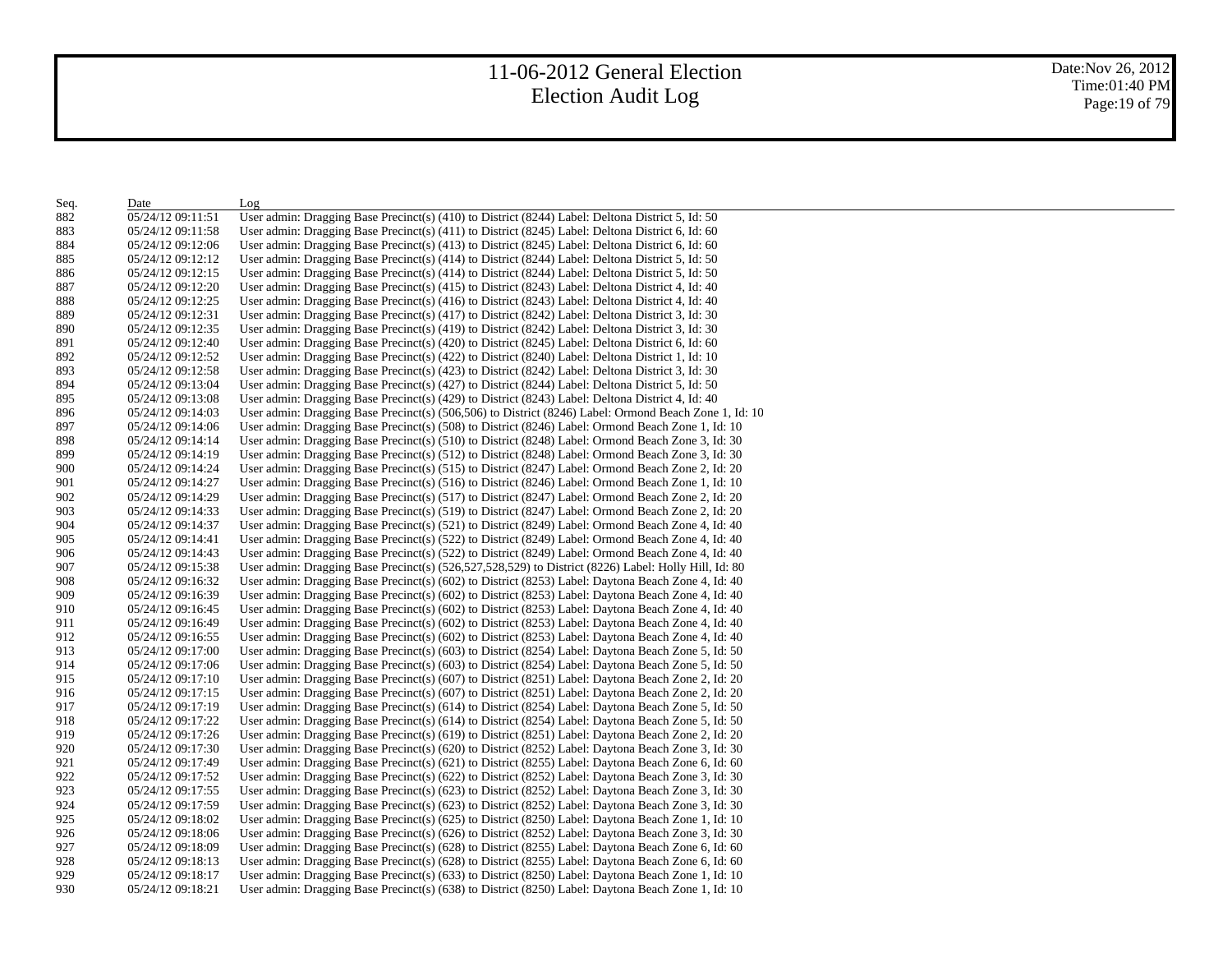| Seq. | Date              | Log                                                                                                                                                                                      |
|------|-------------------|------------------------------------------------------------------------------------------------------------------------------------------------------------------------------------------|
| 931  | 05/24/12 09:18:26 | User admin: Dragging Base Precinct(s) (641) to District (8253) Label: Daytona Beach Zone 4, Id: 40                                                                                       |
| 932  | 05/24/12 09:18:29 | User admin: Dragging Base Precinct(s) (641) to District (8253) Label: Daytona Beach Zone 4, Id: 40                                                                                       |
| 933  | 05/24/12 09:18:48 | User admin: Dragging Base Precinct(s) (706) to District (8228) Label: Daytona Beach Shores, Id: 100                                                                                      |
| 934  | 05/24/12 09:19:04 | User admin: Dragging Base Precinct(s) (701,703) to District (8229) Label: South Daytona, Id: 110                                                                                         |
| 935  | 05/24/12 09:19:45 | User admin: Dragging Base Precinct(s) (709,711,712,714,714,717,718,718,719,720,722,725,728,729,732,733) to District (8230) Label: Port Orange, Id: 120                                   |
| 936  | 05/24/12 09:20:07 | User admin: Dragging Base Precinct(s) (726) to District (8231) Label: Ponce Inlet, Id: 130                                                                                               |
| 937  | 05/24/12 09:20:28 | User admin: Dragging Base Precinct(s) (803,804,805,808,809,810,812,812) to District (8232) Label: New Smyrna Beach, Id: 140                                                              |
| 938  | 05/24/12 09:20:46 | User admin: Dragging Base Precinct(s) (901,902,902,903,904,910) to District (8233) Label: Edgewater, Id: 150                                                                             |
| 939  | 05/24/12 09:21:01 | User admin: Dragging Base Precinct(s) (909) to District (8234) Label: Oak Hill, Id: 160                                                                                                  |
| 940  | 05/24/12 09:22:26 | User admin: Previewing Report: Districts With Base Precincts                                                                                                                             |
| 941  | 05/24/12 09:23:02 | User admin: Previewing Report: Base Precincts With Districts                                                                                                                             |
| 942  | 05/24/12 09:24:24 | User admin: Printing Report: Base Precincts With Districts                                                                                                                               |
| 943  | 05/24/12 09:24:35 | User admin: Failed to Start Printing or Viewing Report Pct.PortionsWithDistricts.rpt Error(545) Error in File C:\Program Files\Premier Election Solutions\GEMS 1.21\Reports\Pct.Portions |
| 944  | 05/24/12 09:24:38 | User admin: Previewing Report: Base Precincts With Districts                                                                                                                             |
| 945  | 05/24/12 09:26:19 | User admin: Printing Report: Base Precincts With Districts                                                                                                                               |
| 946  | 05/24/12 09:26:21 | User admin: Failed to Start Printing or Viewing Report Pct.PortionsWithDistricts.rpt Error(545) Error in File C:\Program Files\Premier Election Solutions\GEMS 1.21\Reports\Pct.Portions |
| 947  | 05/24/12 09:26:21 | User admin: Previewing Report: Base Precincts With Districts                                                                                                                             |
| 948  | 05/24/12 09:35:13 | User admin: Previewing Report: Base Precincts With Districts                                                                                                                             |
| 949  | 05/24/12 09:46:24 | User admin: Previewing Report: Districts With Base Precincts                                                                                                                             |
| 950  | 05/24/12 09:47:28 | User admin: Previewing Report: Districts With Base Precincts                                                                                                                             |
| 951  | 05/24/12 09:47:35 | User admin: Previewing Report: Base Precincts With Districts                                                                                                                             |
| 952  | 05/24/12 09:49:46 | User admin: Printing Report: Base Precincts With Districts                                                                                                                               |
| 953  | 05/24/12 09:49:47 | User admin: Failed to Start Printing or Viewing Report Pct.PortionsWithDistricts.rpt Error(545) Error in File C:\Program Files\Premier Election Solutions\GEMS 1.21\Reports\Pct.Portion: |
| 954  | 05/24/12 09:49:51 | User admin: Previewing Report: Base Precincts With Districts                                                                                                                             |
| 955  | 05/24/12 09:51:34 | User admin: Printing Report: Base Precincts With Districts                                                                                                                               |
| 956  | 05/24/12 09:52:04 | User admin: Previewing Report: Base Precincts With Districts                                                                                                                             |
| 957  | 05/24/12 09:52:42 | User admin: Printing Report: Base Precincts With Districts                                                                                                                               |
| 958  | 05/24/12 09:53:45 | User admin: Printing Report: Base Precincts With Districts                                                                                                                               |
| 959  | 05/24/12 09:57:28 | User admin: Printing Report: Base Precincts With Districts                                                                                                                               |
| 960  | 05/24/12 09:59:46 | User admin: Previewing Report: Base Precincts With Districts                                                                                                                             |
| 961  | 05/24/12 10:02:48 | User admin: Previewing Report: Report Precincts With Base Precincts (ID)                                                                                                                 |
| 962  | 05/24/12 10:04:05 | User admin: Printing Report: Report Precincts With Base Precincts (ID)                                                                                                                   |
| 963  | 05/24/12 10:05:02 | User admin: Previewing Report: Vote Centers With Report Precincts By ID                                                                                                                  |
| 964  | 05/24/12 10:05:48 | User admin: Printing Report: Vote Centers With Report Precincts By ID                                                                                                                    |
| 965  | 05/24/12 16:45:44 | User admin: Backed up election to C:\Documents and Settings\All Users\Documents\GEMS Backups\2012\2012 Master                                                                            |
| 966  | 05/24/12 16:45:47 | User admin: Closing GEMS                                                                                                                                                                 |
| 967  | 05/29/12 10:40:49 | User admin: User Login                                                                                                                                                                   |
| 968  | 05/29/12 10:40:49 | User admin: Open Election: 2012 Master (2012 Master) admin Host                                                                                                                          |
| 969  | 05/29/12 10:41:56 | User admin: Backed up election to G:\2012\2012-08-14 Primary Election.gbf                                                                                                                |
| 970  | 05/29/12 10:41:58 | User admin: Closing GEMS                                                                                                                                                                 |
| 971  | 07/24/12 09:30:24 | User admin: User Login                                                                                                                                                                   |
| 972  | 07/24/12 09:30:24 | User admin: Open Election: 2012 Master (2012 Master) admin Host                                                                                                                          |
| 973  | 08/20/12 10:50:24 | User anewton: Login attempt failed: invalid credentials.                                                                                                                                 |
| 974  | 08/20/12 10:50:25 | User: User Verification Failed.: User pressed - OK                                                                                                                                       |
| 975  | 08/20/12 10:50:31 | User admin: Loaded Election                                                                                                                                                              |
| 976  | 08/20/12 10:50:31 | User admin: Open Election: 2012 Master (2012-11-06 General Election Master) admin Host                                                                                                   |
| 977  | 08/20/12 10:50:52 | User admin: Created User (1): Name anewton, Access 0, Region 0                                                                                                                           |
| 978  | 08/20/12 11:00:02 | User admin: Created User (2): Name gbuchanan, Access 0, Region 0                                                                                                                         |
| 979  | 08/20/12 11:27:33 | User admin: Are you sure you want to delete State House 26?: User pressed - Yes                                                                                                          |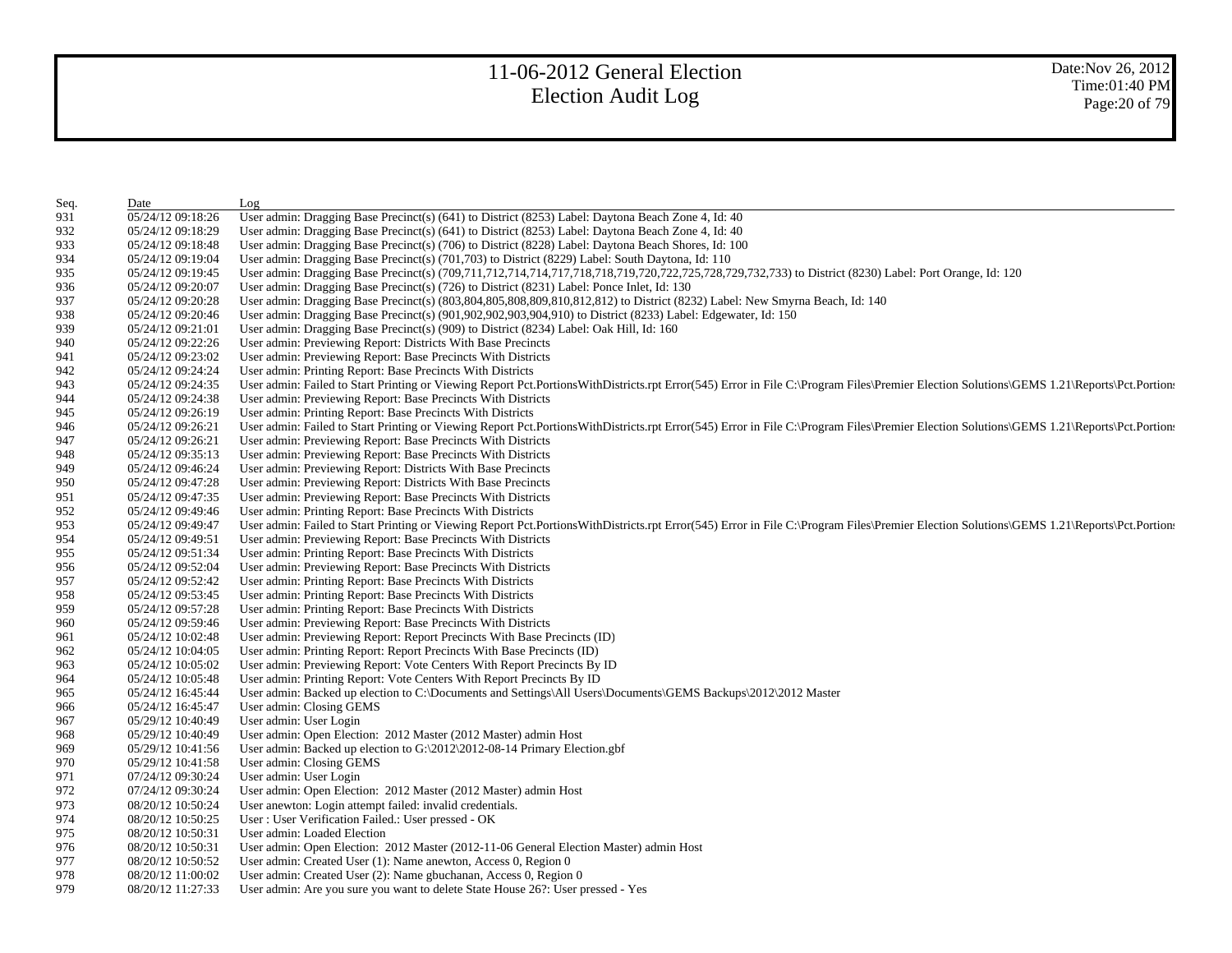| Seq. | Date              | Log                                                                                            |
|------|-------------------|------------------------------------------------------------------------------------------------|
| 980  | 08/20/12 11:27:33 | User admin: Deleted District (8207): Id 30 Label State House 26                                |
| 981  | 08/20/12 11:28:20 | User admin: Are you sure you want to delete School Board 1?: User pressed - Yes                |
| 982  | 08/20/12 11:28:20 | User admin: Deleted District (8209): Id 10 Label School Board 1                                |
| 983  | 08/20/12 11:28:23 | User admin: Are you sure you want to delete School Board 2?: User pressed - Yes                |
| 984  | 08/20/12 11:28:23 | User admin: Deleted District (8210): Id 20 Label School Board 2                                |
| 985  | 08/20/12 11:28:26 | User admin: Are you sure you want to delete School Board 3?: User pressed - Yes                |
| 986  | 08/20/12 11:28:26 | User admin: Deleted District (8211): Id 30 Label School Board 3                                |
| 987  | 08/20/12 11:28:28 | User admin: Are you sure you want to delete School Board 5?: User pressed - Yes                |
| 988  | 08/20/12 11:28:28 | User admin: Deleted District (8213): Id 50 Label School Board 5                                |
| 989  | 08/20/12 11:29:13 | User admin: Created District (8199): Id 10, Label Indigo Community Development District Seat 2 |
| 990  | 08/20/12 11:29:25 | User admin: Created District (8199): Id 20, Label Indigo CDD Seat 4                            |
| 991  | 08/20/12 11:29:32 | User admin: Changed District (8435): Id 10, Label Indigo CDDt Seat 2                           |
| 992  | 08/20/12 11:29:38 | User admin: Changed District (8435): Id 10, Label Indigo CDD Seat 2                            |
| 993  | 08/20/12 11:29:52 | User admin: Are you sure you want to delete Pierson?: User pressed - Yes                       |
| 994  | 08/20/12 11:29:52 | User admin: Deleted District (8219): Id 10 Label Pierson                                       |
| 995  | 08/20/12 11:29:55 | User admin: Are you sure you want to delete Deland?: User pressed - Yes                        |
| 996  | 08/20/12 11:29:55 | User admin: Deleted District (8220): Id 20 Label Deland                                        |
| 997  | 08/20/12 11:29:58 | User admin: Are you sure you want to delete Lake Helen?: User pressed - Yes                    |
| 998  | 08/20/12 11:29:58 | User admin: Deleted District (8221): Id 30 Label Lake Helen                                    |
| 999  | 08/20/12 11:30:04 | User admin: Are you sure you want to delete Orange City District 1?: User pressed - Yes        |
| 1000 | 08/20/12 11:30:04 | User admin: Deleted District (8235): Id 10 Label Orange City District 1                        |
| 1001 | 08/20/12 11:30:07 | User admin: Are you sure you want to delete Orange City District 2?: User pressed - Yes        |
| 1002 | 08/20/12 11:30:07 | User admin: Deleted District (8236): Id 20 Label Orange City District 2                        |
| 1003 | 08/20/12 11:30:10 | User admin: Are you sure you want to delete Orange City District 3?: User pressed - Yes        |
| 1004 | 08/20/12 11:30:10 | User admin: Deleted District (8237): Id 30 Label Orange City District 3                        |
| 1005 | 08/20/12 11:30:12 | User admin: Are you sure you want to delete Orange City District 4?: User pressed - Yes        |
| 1006 | 08/20/12 11:30:12 | User admin: Deleted District (8238): Id 40 Label Orange City District 4                        |
| 1007 | 08/20/12 11:30:14 | User admin: Are you sure you want to delete Orange City District 5?: User pressed - Yes        |
| 1008 | 08/20/12 11:30:14 | User admin: Deleted District (8239): Id 50 Label Orange City District 5                        |
| 1009 | 08/20/12 11:30:26 | User admin: Are you sure you want to delete Debary?: User pressed - Yes                        |
| 1010 | 08/20/12 11:30:26 | User admin: Deleted District (8223): Id 50 Label Debary                                        |
| 1011 | 08/20/12 11:30:38 | User admin: Are you sure you want to delete Deltona District 1?: User pressed - Yes            |
| 1012 | 08/20/12 11:30:38 | User admin: Deleted District (8240): Id 70 Label Deltona District 1                            |
| 1013 | 08/20/12 11:30:40 | User admin: Are you sure you want to delete Deltona District 2?: User pressed - Yes            |
| 1014 | 08/20/12 11:30:40 | User admin: Deleted District (8241): Id 70 Label Deltona District 2                            |
| 1015 | 08/20/12 11:30:43 | User admin: Are you sure you want to delete Deltona District 3?: User pressed - Yes            |
| 1016 | 08/20/12 11:30:43 | User admin: Deleted District (8242): Id 70 Label Deltona District 3                            |
| 1017 | 08/20/12 11:30:59 | User admin: Are you sure you want to delete Deltona District 4?: User pressed - Yes            |
| 1018 | 08/20/12 11:30:59 | User admin: Deleted District (8243): Id 70 Label Deltona District 4                            |
| 1019 | 08/20/12 11:31:01 | User admin: Are you sure you want to delete Deltona District 5?: User pressed - Yes            |
| 1020 | 08/20/12 11:31:01 | User admin: Deleted District (8244): Id 70 Label Deltona District 5                            |
| 1021 | 08/20/12 11:31:04 | User admin: Are you sure you want to delete Deltona District 6?: User pressed - Yes            |
| 1022 | 08/20/12 11:31:04 | User admin: Deleted District (8245): Id 70 Label Deltona District 6                            |
| 1023 | 08/20/12 11:31:19 | User admin: Created District (8224): Id 20, Label Deltona District 2                           |
| 1024 | 08/20/12 11:31:30 | User admin: Created District (8224): Id 40, Label Deltona District 4                           |
| 1025 | 08/20/12 11:31:43 | User admin: Created District (8224): Id 60, Label Deltona District 6                           |
| 1026 | 08/20/12 11:32:06 | User admin: Are you sure you want to delete Ormond Beach Zone 2?: User pressed - Yes           |
| 1027 | 08/20/12 11:32:06 | User admin: Deleted District (8247): Id 20 Label Ormond Beach Zone 2                           |
| 1028 | 08/20/12 11:32:09 | User admin: Are you sure you want to delete Ormond Beach Zone 3?: User pressed - Yes           |
|      |                   |                                                                                                |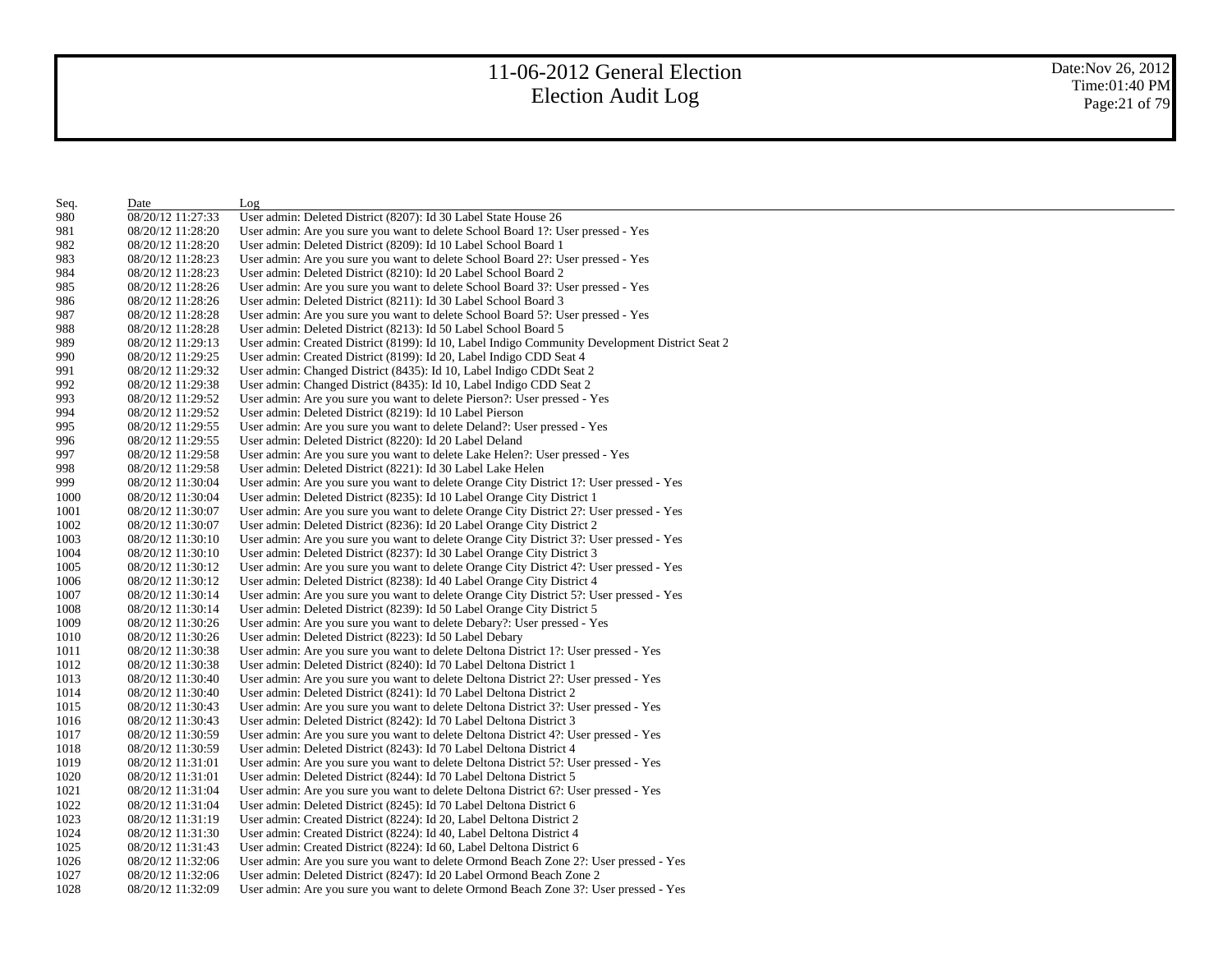| Seq. | Date              | Log                                                                                                                                                          |
|------|-------------------|--------------------------------------------------------------------------------------------------------------------------------------------------------------|
| 1029 | 08/20/12 11:32:09 | User admin: Deleted District (8248): Id 30 Label Ormond Beach Zone 3                                                                                         |
| 1030 | 08/20/12 11:32:11 | User admin: Are you sure you want to delete Ormond Beach Zone 4?: User pressed - Yes                                                                         |
| 1031 | 08/20/12 11:32:11 | User admin: Deleted District (8249): Id 40 Label Ormond Beach Zone 4                                                                                         |
| 1032 | 08/20/12 11:32:41 | User admin: Are you sure you want to delete Daytona Beach Zone 2?: User pressed - Yes                                                                        |
| 1033 | 08/20/12 11:32:41 | User admin: Deleted District (8251): Id 70 Label Daytona Beach Zone 2                                                                                        |
| 1034 | 08/20/12 11:32:44 | User admin: Are you sure you want to delete Daytona Beach Zone 3?: User pressed - Yes                                                                        |
| 1035 | 08/20/12 11:32:44 | User admin: Deleted District (8252): Id 70 Label Daytona Beach Zone 3                                                                                        |
| 1036 | 08/20/12 11:32:46 | User admin: Are you sure you want to delete Daytona Beach Zone 5?: User pressed - Yes                                                                        |
| 1037 | 08/20/12 11:32:46 | User admin: Deleted District (8254): Id 70 Label Daytona Beach Zone 5                                                                                        |
| 1038 | 08/20/12 11:33:27 | User admin: Are you sure you want to delete Ponce Inlet?: User pressed - Yes                                                                                 |
| 1039 | 08/20/12 11:33:27 | User admin: Deleted District (8231): Id 130 Label Ponce Inlet                                                                                                |
| 1040 | 08/20/12 11:33:31 | User admin: Are you sure you want to delete New Smyrna Beach?: User pressed - Yes                                                                            |
| 1041 | 08/20/12 11:33:31 | User admin: Deleted District (8232): Id 140 Label New Smyrna Beach                                                                                           |
| 1042 | 08/20/12 11:33:52 | User admin: Save changes to District Editor?: User pressed - No                                                                                              |
| 1043 | 08/20/12 11:34:16 | User admin: Changed District (8227): Id 10, Label Daytona Beach                                                                                              |
| 1044 | 08/20/12 11:34:31 | User admin: Changed District (8228): Id 20, Label Daytona Beach Shores                                                                                       |
| 1045 | 08/20/12 11:34:42 | User admin: Changed District (8224): Id 50, Label Deltona                                                                                                    |
| 1046 | 08/20/12 11:34:54 | User admin: Changed District (8233): Id 60, Label Edgewater                                                                                                  |
| 1047 | 08/20/12 11:35:04 | User admin: Changed District (8226): Id 70, Label Holly Hill                                                                                                 |
| 1048 | 08/20/12 11:35:14 | User admin: Changed District (8234): Id 100, Label Oak Hill                                                                                                  |
| 1049 | 08/20/12 11:35:27 | User admin: Changed District (8225): Id 120, Label Ormond Beach                                                                                              |
| 1050 | 08/20/12 11:35:46 | User admin: Changed District (8230): Id 150, Label Port Orange                                                                                               |
| 1051 | 08/20/12 11:36:05 | User admin: Changed District (8229): Id 160, Label South Daytona                                                                                             |
| 1052 | 08/20/12 11:36:30 | User admin: Changed District (8222): Id 110, Label Orange City                                                                                               |
| 1053 | 08/20/12 11:37:09 | User admin: Changed District (8197): Id 75, Label West Volusia Hospital Authority                                                                            |
| 1054 | 08/20/12 11:37:18 | User admin: Changed District (8198): Id 60, Label Municipalities                                                                                             |
| 1055 | 08/20/12 11:37:30 | User admin: Changed District (8197): Id 70, Label West Volusia Hospital Authority                                                                            |
| 1056 | 08/20/12 11:38:48 | User admin: Are you sure you want to delete Card Burner <default vc="">?: User pressed - Yes</default>                                                       |
| 1057 | 08/20/12 11:38:51 | User admin: This is the Default Vote Center for it's Category cannot delete: User pressed - OK                                                               |
| 1058 | 08/20/12 11:39:22 | User admin: Delete Vote Center Category (4): Id 50, Label Card Burner                                                                                        |
| 1059 | 08/20/12 11:39:22 | User admin: Delete CounterGroup (4): Id 50, Label Card Burner                                                                                                |
| 1060 | 08/20/12 11:39:22 | User admin: Changed CounterGroup (5): Id 50, Label Absentee                                                                                                  |
| 1061 | 08/20/12 11:39:22 | User admin: Changed CounterGroup (6): Id 60, Label Other Non-Polling                                                                                         |
| 1062 | 08/20/12 11:39:54 | User admin: Election title changed                                                                                                                           |
| 1063 | 08/20/12 11:40:36 | User admin: Created VoteCenter (234): Id 19010, Label EVDOE, Cat. 2, NumOSMemCards 0, NumTSMemCards 0, NumOSXMemCards 2, CountMethod "Polling"               |
| 1064 | 08/20/12 11:40:44 | User admin: Created VoteCenter (235): Id 19020, Label EVDLT OSX, Cat. 2, NumOSMemCards 0, NumTSMemCards 0, NumOSXMemCards 2, CountMethod "Polling"           |
| 1065 | 08/20/12 11:40:54 | User admin: Created VoteCenter (236): Id 19030, Label EV OB OSX, Cat. 2, NumOSMemCards 0, NumTSMemCards 0, NumOSXMemCards 2, CountMethod "Polling"           |
| 1066 | 08/20/12 11:41:00 | User admin: Created VoteCenter (237): Id 19040, Label EV DB OSX, Cat. 2, NumOSMemCards 0, NumTSMemCards 0, NumOSXMemCards 2, CountMethod "Polling"           |
| 1067 | 08/20/12 11:41:06 | User admin: Created VoteCenter (238): Id 19050, Label EV NSB OSX, Cat. 2, NumOSMemCards 0, NumTSMemCards 0, NumOSXMemCards 2, CountMethod "Polling"          |
| 1068 | 08/20/12 11:41:11 | User admin: Changed VoteCenter (235): Id 19020, Label EV DLT OSX, Cat. 2, NumOSMemCards 0, NumTSMemCards 0, NumOSXMemCards 2, CountMethod "Polling"          |
| 1069 | 08/20/12 11:41:17 | User admin: Changed VoteCenter (234): Id 19010, Label EV DOE OSX, Cat. 2, NumOSMemCards 0, NumTSMemCards 0, NumOSXMemCards 2, CountMethod "Polling"          |
| 1070 | 08/20/12 11:41:35 | User admin: Created VoteCenter (239): Id 19060, Label EV DOE AVE, Cat. 3, NumOSMemCards 0, NumTSMemCards 2, NumOSXMemCards 0, CountMethod "Polling"          |
| 1071 | 08/20/12 11:41:43 | User admin: Created VoteCenter (240): Id 19070, Label EV DLT AVE, Cat. 3, NumOSMemCards 0, NumTSMemCards 2, NumOSXMemCards 0, CountMethod "Polling"          |
| 1072 | 08/20/12 11:41:47 | User admin: Created VoteCenter (241): Id 19080, Label EV OB AVE, Cat. 3, NumOSMemCards 0, NumTSMemCards 2, NumOSXMemCards 0, CountMethod "Polling"           |
| 1073 | 08/20/12 11:41:52 | User admin: Created VoteCenter (242): Id 19090, Label EV DB AVE, Cat. 3, NumOSMemCards 0, NumTSMemCards 2, NumOSXMemCards 0, CountMethod "Polling"           |
| 1074 | 08/20/12 11:41:57 | User admin: Created VoteCenter (243): Id 19100, Label EV NSB AVE, Cat. 3, NumOSMemCards 0, NumTSMemCards 2, NumOSXMemCards 0, CountMethod "Polling"          |
| 1075 | 08/20/12 11:42:05 | User admin: Created VoteCenter (244): Id 19110, Label Unscanned, Cat. 5, NumOSMemCards 0, NumTSMemCards 0, NumOSXMemCards 1, CountMethod "Polling"           |
| 1076 | 08/20/12 11:42:10 | User admin: Created VoteCenter (245): Id 19120, Label Provisional, Cat. 5, NumOSMemCards 0, NumTSMemCards 0, NumOSXMemCards 1, CountMethod "Polling"         |
| 1077 | 08/20/12 11:42:15 | User admin: Created VoteCenter (246): Id 19130, Label Provisional After 7, Cat. 5, NumOSMemCards 0, NumTSMemCards 0, NumOSXMemCards 1, CountMethod "Polling" |
|      |                   |                                                                                                                                                              |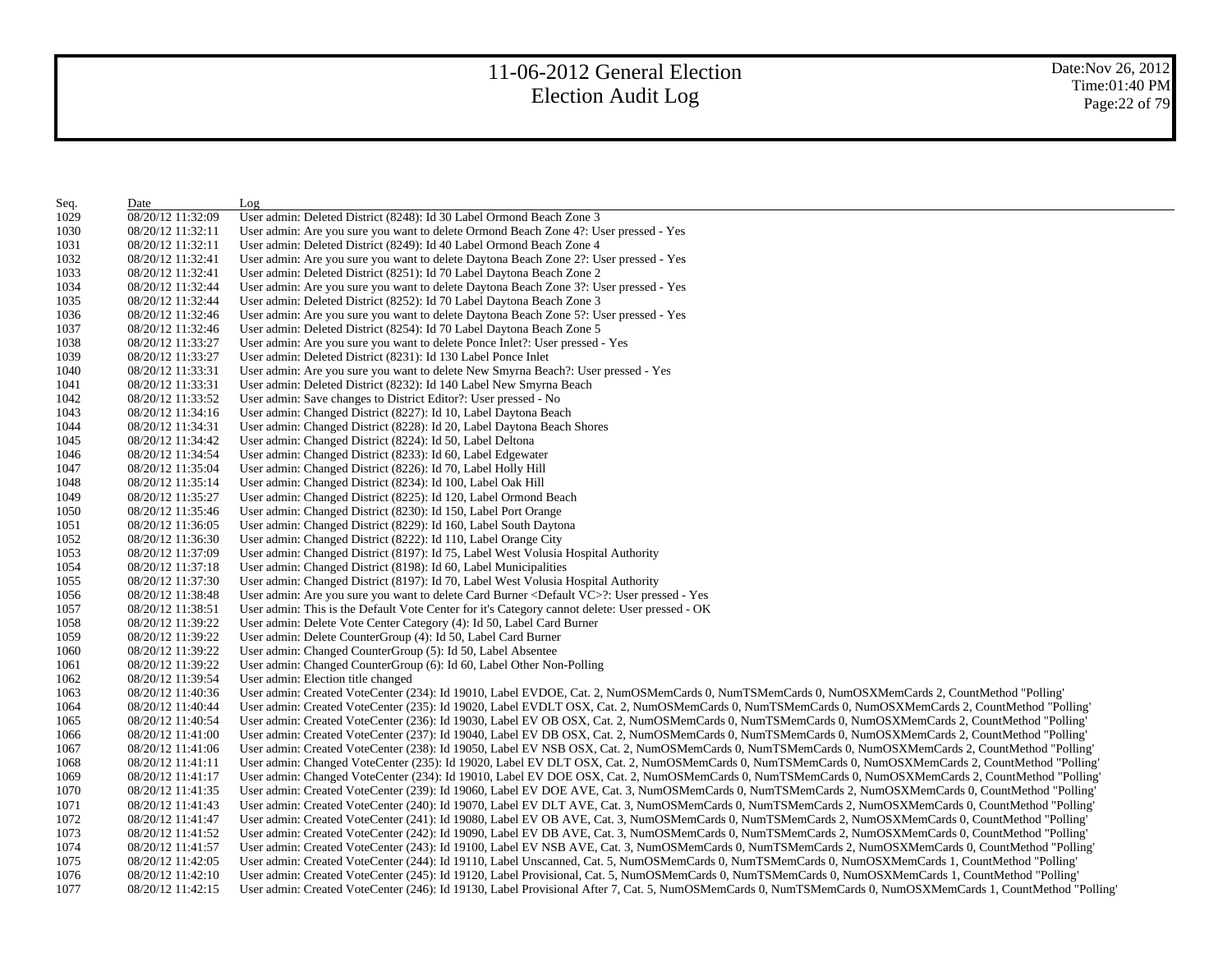| Seq. | Date              | Log                                                                                                                                                                             |
|------|-------------------|---------------------------------------------------------------------------------------------------------------------------------------------------------------------------------|
| 1078 | 08/20/12 11:42:37 | User admin: Created VoteCenter (247): Id 19140, Label 10 Day AB, Cat. 5, NumOSMemCards 0, NumTSMemCards 0, NumOSXMemCards 1, CountMethod "Polling'                              |
| 1079 | 08/20/12 11:43:25 | User admin: Created Vote Center Category (6): Id 70, Label Absentee                                                                                                             |
| 1080 | 08/20/12 11:43:25 | User admin: Changed CounterGroup (5): Id 50, Label Absentee                                                                                                                     |
| 1081 | 08/20/12 11:44:46 | User admin: Changed Vote Center Category (5): Id 60, Label Other Non-Polling                                                                                                    |
| 1082 | 08/20/12 11:44:46 | User admin: Changed Vote Center Category (6): Id 50, Label Absentee                                                                                                             |
| 1083 | 08/20/12 11:44:46 | User admin: Changed CounterGroup (5): Id 50, Label Absentee                                                                                                                     |
| 1084 | 08/20/12 11:44:46 | User admin: Changed CounterGroup (6): Id 60, Label Other Non-Polling                                                                                                            |
| 1085 | 08/20/12 11:45:10 | User admin: Created VoteCenter (249): Id 19160, Label Absentee 1, Cat. 6, NumOSMemCards 0, NumTSMemCards 0, NumOSXMemCards 1, CountMethod "Polling'                             |
| 1086 | 08/20/12 11:45:16 | User admin: Created VoteCenter (250): Id 19170, Label Absentee 2, Cat. 6, NumOSMemCards 0, NumTSMemCards 0, NumOSXMemCards 1, CountMethod "Polling"                             |
| 1087 | 08/20/12 11:45:20 | User admin: Created VoteCenter (251): Id 19180, Label Absentee 3, Cat. 6, NumOSMemCards 0, NumTSMemCards 0, NumOSXMemCards 1, CountMethod "Polling"                             |
| 1088 | 08/20/12 11:45:24 | User admin: Created VoteCenter (252): Id 19190, Label Absentee 4, Cat. 6, NumOSMemCards 0, NumTSMemCards 0, NumOSXMemCards 1, CountMethod "Polling"                             |
| 1089 | 08/20/12 11:45:28 | User admin: Created VoteCenter (253): Id 19200, Label Absentee 5, Cat. 6, NumOSMemCards 0, NumTSMemCards 0, NumOSXMemCards 1, CountMethod "Polling"                             |
| 1090 | 08/20/12 11:46:08 | User admin: Changed VoteCenter (244): Id 19210, Label Unscanned, Cat. 5, NumOSMemCards 0, NumTSMemCards 0, NumOSXMemCards 1, CountMethod "Polling"                              |
| 1091 | 08/20/12 11:46:13 | User admin: Changed VoteCenter (245): Id 19220, Label Provisional, Cat. 5, NumOSMemCards 0, NumTSMemCards 0, NumOSXMemCards 1, CountMethod "Polling"                            |
| 1092 | 08/20/12 11:46:17 | User admin: Changed VoteCenter (246): Id 19230, Label Provisional After 7, Cat. 5, NumOSMemCards 0, NumTSMemCards 0, NumOSXMemCards 1, CountMethod "Polling"                    |
| 1093 | 08/20/12 11:46:23 | User admin: Changed VoteCenter (247): Id 19240, Label 10 Day AB, Cat. 5, NumOSMemCards 0, NumTSMemCards 0, NumOSXMemCards 1, CountMethod "Polling"                              |
| 1094 | 08/20/12 11:46:30 | User admin: Changed VoteCenter (249): Id 19110, Label Absentee 1, Cat. 6, NumOSMemCards 0, NumTSMemCards 0, NumOSXMemCards 1, CountMethod "Polling"                             |
| 1095 | 08/20/12 11:46:34 | User admin: Changed VoteCenter (250): Id 19120, Label Absentee 2, Cat. 6, NumOSMemCards 0, NumTSMemCards 0, NumOSXMemCards 1, CountMethod "Polling                              |
| 1096 | 08/20/12 11:46:39 | User admin: Changed VoteCenter (251): Id 19130, Label Absentee 3, Cat. 6, NumOSMemCards 0, NumTSMemCards 0, NumOSXMemCards 1, CountMethod "Polling"                             |
| 1097 | 08/20/12 11:46:45 | User admin: Changed VoteCenter (252): Id 19140, Label Absentee 4, Cat. 6, NumOSMemCards 0, NumTSMemCards 0, NumOSXMemCards 1, CountMethod "Polling"                             |
| 1098 | 08/20/12 11:46:59 | User admin: Save changes to Vote Center Editor?: User pressed - No                                                                                                              |
| 1099 | 08/20/12 11:47:09 | User admin: Changed VoteCenter (253): Id 19160, Label Absentee 5, Cat. 6, NumOSMemCards 0, NumTSMemCards 0, NumOSXMemCards 1, CountMethod "Polling'                             |
| 1100 | 08/20/12 11:47:28 | User admin: Changed VoteCenter (248): Id 19101, Label Absentee <default vc="">, Cat. 6, NumOSMemCards 1, NumTSMemCards 0, NumOSXMemCards 0, CountMethod "Polling"</default>     |
| 1101 | 08/20/12 11:47:39 | User admin: Changed VoteCenter (253): Id 19150, Label Absentee 5, Cat. 6, NumOSMemCards 0, NumTSMemCards 0, NumOSXMemCards 1, CountMethod "Polling"                             |
| 1102 | 08/20/12 11:48:06 | User admin: Changed VoteCenter (248): Id 60, Label Absentee <default vc="">, Cat. 6, NumOSMemCards 1, NumTSMemCards 0, NumOSXMemCards 0, CountMethod "Polling"</default>        |
| 1103 | 08/20/12 11:48:15 | User admin: Changed VoteCenter (6): Id 70, Label Other Non-Polling <default vc="">, Cat. 5, NumOSMemCards 1, NumTSMemCards 0, NumOSXMemCards 0, CountMethod "Polling"</default> |
| 1104 | 08/20/12 11:48:21 | User admin: Changed VoteCenter (248): Id 50, Label Absentee <default vc="">, Cat. 6, NumOSMemCards 1, NumTSMemCards 0, NumOSXMemCards 0, CountMethod "Polling'</default>        |
| 1105 | 08/20/12 11:48:25 | User admin: Changed VoteCenter (6): Id 60, Label Other Non-Polling <default vc="">, Cat. 5, NumOSMemCards 1, NumTSMemCards 0, NumOSXMemCards 0, CountMethod "Polling"</default> |
| 1106 | 08/20/12 11:48:43 | User admin: Changed VoteCenter (248): Id 40, Label Absentee <default vc="">, Cat. 6, NumOSMemCards 1, NumTSMemCards 0, NumOSXMemCards 0, CountMethod "Polling'</default>        |
| 1107 | 08/20/12 11:48:52 | User admin: Changed VoteCenter (6): Id 50, Label Other Non-Polling <default vc="">, Cat. 5, NumOSMemCards 1, NumTSMemCards 0, NumOSXMemCards 0, CountMethod "Polling"</default> |
| 1108 | 08/20/12 11:49:26 | User admin: Changed VoteCenter (234): Id 20010, Label EV DOE OSX, Cat. 2, NumOSMemCards 0, NumTSMemCards 0, NumOSXMemCards 2, CountMethod "Polling"                             |
| 1109 | 08/20/12 11:49:30 | User admin: Changed VoteCenter (235): Id 20020, Label EV DLT OSX, Cat. 2, NumOSMemCards 0, NumTSMemCards 0, NumOSXMemCards 2, CountMethod "Polling"                             |
| 1110 | 08/20/12 11:49:34 | User admin: Changed VoteCenter (236): Id 20030, Label EV OB OSX, Cat. 2, NumOSMemCards 0, NumTSMemCards 0, NumOSXMemCards 2, CountMethod "Polling"                              |
| 1111 | 08/20/12 11:49:39 | User admin: Changed VoteCenter (237): Id 20040, Label EV DB OSX, Cat. 2, NumOSMemCards 0, NumTSMemCards 0, NumOSXMemCards 2, CountMethod "Polling"                              |
| 1112 | 08/20/12 11:49:43 | User admin: Save changes to Vote Center Editor?: User pressed - No                                                                                                              |
| 1113 | 08/20/12 11:49:47 | User admin: Changed VoteCenter (238): Id 20050, Label EV NSB OSX, Cat. 2, NumOSMemCards 0, NumTSMemCards 0, NumOSXMemCards 2, CountMethod "Polling"                             |
| 1114 | 08/20/12 11:49:52 | User admin: Changed VoteCenter (239): Id 30010, Label EV DOE AVE, Cat. 3, NumOSMemCards 0, NumTSMemCards 2, NumOSXMemCards 0, CountMethod "Polling"                             |
| 1115 | 08/20/12 11:50:01 | User admin: Changed VoteCenter (240): Id 30020, Label EV DLT AVE, Cat. 3, NumOSMemCards 0, NumTSMemCards 2, NumOSXMemCards 0, CountMethod "Polling'                             |
| 1116 | 08/20/12 11:50:07 | User admin: Changed VoteCenter (241): Id 30030, Label EV OB AVE, Cat. 3, NumOSMemCards 0, NumTSMemCards 2, NumOSXMemCards 0, CountMethod "Polling"                              |
| 1117 | 08/20/12 11:50:11 | User admin: Save changes to Vote Center Editor?: User pressed - No                                                                                                              |
| 1118 | 08/20/12 11:50:19 | User admin: Changed VoteCenter (242): Id 30040, Label EV DB AVE, Cat. 3, NumOSMemCards 0, NumTSMemCards 2, NumOSXMemCards 0, CountMethod "Polling"                              |
| 1119 | 08/20/12 11:50:23 | User admin: Changed VoteCenter (243): Id 30050, Label EV NSB AVE, Cat. 3, NumOSMemCards 0, NumTSMemCards 2, NumOSXMemCards 0, CountMethod "Polling"                             |
| 1120 | 08/20/12 11:50:42 | User admin: Changed VoteCenter (249): Id 40010, Label Absentee 1, Cat. 6, NumOSMemCards 0, NumTSMemCards 0, NumOSXMemCards 1, CountMethod "Polling"                             |
| 1121 | 08/20/12 11:50:47 | User admin: Changed VoteCenter (250): Id 40020, Label Absentee 2, Cat. 6, NumOSMemCards 0, NumTSMemCards 0, NumOSXMemCards 1, CountMethod "Polling"                             |
| 1122 | 08/20/12 11:50:52 | User admin: Changed VoteCenter (251): Id 40030, Label Absentee 3, Cat. 6, NumOSMemCards 0, NumTSMemCards 0, NumOSXMemCards 1, CountMethod "Polling"                             |
| 1123 | 08/20/12 11:50:57 | User admin: Changed VoteCenter (252): Id 40040, Label Absentee 4, Cat. 6, NumOSMemCards 0, NumTSMemCards 0, NumOSXMemCards 1, CountMethod "Polling"                             |
| 1124 | 08/20/12 11:51:03 | User admin: Changed VoteCenter (253): Id 40050, Label Absentee 5, Cat. 6, NumOSMemCards 0, NumTSMemCards 0, NumOSXMemCards 1, CountMethod "Polling"                             |
| 1125 | 08/20/12 11:51:10 | User admin: Changed VoteCenter (244): Id 50010, Label Unscanned, Cat. 5, NumOSMemCards 0, NumTSMemCards 0, NumOSXMemCards 1, CountMethod "Polling"                              |
| 1126 | 08/20/12 11:51:17 | User admin: Changed VoteCenter (245): Id 50020, Label Provisional, Cat. 5, NumOSMemCards 0, NumTSMemCards 0, NumOSXMemCards 1, CountMethod "Polling"                            |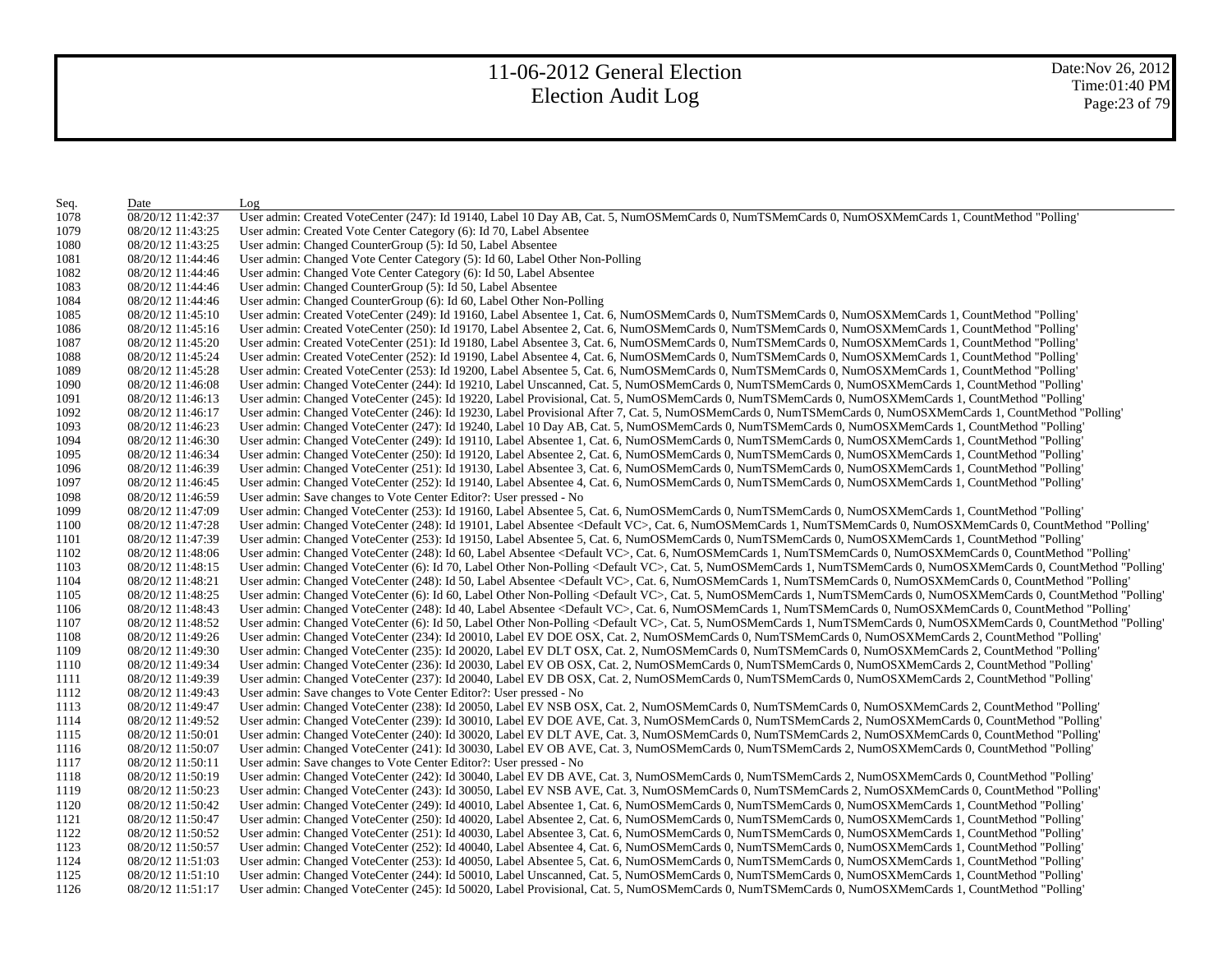| Seq. | Date              | Log                                                                                                                                                         |
|------|-------------------|-------------------------------------------------------------------------------------------------------------------------------------------------------------|
| 1127 | 08/20/12 11:51:22 | User admin: Changed VoteCenter (246): Id 50030, Label Provisional After 7, Cat. 5, NumOSMemCards 0, NumTSMemCards 0, NumOSXMemCards 1, CountMethod "Polling |
| 1128 | 08/20/12 11:51:28 | User admin: Changed VoteCenter (247): Id 50040, Label 10 Day AB, Cat. 5, NumOSMemCards 0, NumTSMemCards 0, NumOSXMemCards 1, CountMethod "Polling'          |
| 1129 | 08/20/12 11:51:37 | User admin: Are you sure you want to delete 10 Day AB?: User pressed - Yes                                                                                  |
| 1130 | 08/20/12 11:51:37 | User admin: Deleted Vote Center (247): Id 50040 Label 10 Day AB                                                                                             |
| 1131 | 08/20/12 11:51:55 | User admin: Created VoteCenter (254): Id 40060, Label 10 Day AB, Cat. 6, NumOSMemCards 0, NumTSMemCards 0, NumOSXMemCards 1, CountMethod "Polling'          |
| 1132 | 08/20/12 11:51:55 | User admin: Created VoteCenter (255): Id 50040, Label Vote Center 50040, Cat. 6, NumOSMemCards 0, NumTSMemCards 0, NumOSXMemCards 1, CountMethod "Polling'  |
| 1133 | 08/20/12 11:51:59 | User admin: Are you sure you want to delete Vote Center 50040?: User pressed - Yes                                                                          |
| 1134 | 08/20/12 11:51:59 | User admin: Deleted Vote Center (255): Id 50040 Label Vote Center 50040                                                                                     |
| 1135 | 08/20/12 11:52:27 | User admin: Backed up election to F:\2012\2012-11-06 General\2012-11-06 General Election MASTER.gbf                                                         |
| 1136 | 08/20/12 11:52:31 | User admin: Closing GEMS                                                                                                                                    |
| 1137 | 08/22/12 09:19:09 | User anewton: User Login                                                                                                                                    |
| 1138 | 08/22/12 09:19:10 | User anewton: Open Election: 11-06-2012 General Election (2012-11-06 General Election Master) anewton Host                                                  |
| 1139 | 08/22/12 09:21:13 | User anewton: Dragging Base Precinct(s) $(415)$ to District $(8253)$ Label: Daytona Beach Zone 4, Id: 40                                                    |
| 1140 | 08/22/12 09:21:14 | User anewton: Dragging Base Precinct(s) (416) to District (8253) Label: Daytona Beach Zone 4, Id: 40                                                        |
| 1141 | 08/22/12 09:21:17 | User anewton: Dragging Base Precinct(s) (429) to District (8253) Label: Daytona Beach Zone 4, Id: 40                                                        |
| 1142 | 08/22/12 09:21:29 | User anewton: Dragging Base Precinct(s) (415,416,429) to District (8438) Label: Deltona District 4, Id: 40                                                  |
| 1143 | 08/22/12 09:21:31 | User anewton: Replace Sibling of district Deltona District 4 already in Precinct 415 - A: User pressed - Yes                                                |
| 1144 | 08/22/12 09:21:32 | User anewton: Replace Sibling of district Deltona District 4 already in Precinct 416 - A: User pressed - Yes                                                |
| 1145 | 08/22/12 09:21:33 | User anewton: Replace Sibling of district Deltona District 4 already in Precinct 429 - A: User pressed - Yes                                                |
| 1146 | 08/22/12 09:22:06 | User anewton: Dragging Base Precinct(s) (411) to District (8439) Label: Deltona District 6, Id: 60                                                          |
| 1147 | 08/22/12 09:22:07 | User anewton: Replace Sibling of district Deltona District 6 already in Precinct 411 - A: User pressed - Yes                                                |
| 1148 | 08/22/12 09:22:10 | User anewton: Dragging Base Precinct(s) (413) to District (8439) Label: Deltona District 6, Id: 60                                                          |
| 1149 | 08/22/12 09:22:11 | User anewton: Replace Sibling of district Deltona District 6 already in Precinct 413 - A: User pressed - Yes                                                |
| 1150 | 08/22/12 09:22:15 | User anewton: Dragging Base Precinct(s) $(420)$ to District $(8439)$ Label: Deltona District 6, Id: 60                                                      |
| 1151 | 08/22/12 09:22:20 | User anewton: Replace Sibling of district Deltona District 6 already in Precinct 420 - A: User pressed - Yes                                                |
| 1152 | 08/22/12 09:22:58 | User anewton: Dragging Base Precinct(s) (401,406) to District (8437) Label: Deltona District 2, Id: 20                                                      |
| 1153 | 08/22/12 09:24:03 | User anewton: Dragging Base Precinct(s) (303,303,303,303,309,309,309,309,309) to District (8222) Label: Orange City, Id: 110                                |
| 1154 | 08/22/12 09:24:04 | User anewton: District Orange City already in Precinct 303 - C: User pressed - OK                                                                           |
| 1155 | 08/22/12 09:24:05 | User anewton: District Orange City already in Precinct 303 - D: User pressed - OK                                                                           |
| 1156 | 08/22/12 09:25:16 | User anewton: Dragging Base Precinct(s) (506,506,508,510,512,515,516,517,519,521,522,522) to District (8225) Label: Ormond Beach, Id: 120                   |
| 1157 | 08/22/12 09:25:24 | User anewton: District Ormond Beach has sub districts Must add leaf districts only: User pressed - OK                                                       |
| 1158 | 08/22/12 09:25:25 | User anewton: District Ormond Beach has sub districts Must add leaf districts only: User pressed - OK                                                       |
| 1159 | 08/22/12 09:25:26 | User anewton: District Ormond Beach has sub districts Must add leaf districts only: User pressed - OK                                                       |
| 1160 | 08/22/12 09:25:26 | User anewton: District Ormond Beach has sub districts Must add leaf districts only: User pressed - OK                                                       |
| 1161 | 08/22/12 09:25:26 | User anewton: District Ormond Beach has sub districts Must add leaf districts only: User pressed - OK                                                       |
| 1162 | 08/22/12 09:25:26 | User anewton: District Ormond Beach has sub districts Must add leaf districts only: User pressed - OK                                                       |
| 1163 | 08/22/12 09:25:27 | User anewton: District Ormond Beach has sub districts Must add leaf districts only: User pressed - OK                                                       |
| 1164 | 08/22/12 09:25:27 | User anewton: District Ormond Beach has sub districts Must add leaf districts only: User pressed - OK                                                       |
| 1165 | 08/22/12 09:25:27 | User anewton: District Ormond Beach has sub districts Must add leaf districts only: User pressed - OK                                                       |
| 1166 | 08/22/12 09:25:27 | User anewton: District Ormond Beach has sub districts Must add leaf districts only: User pressed - OK                                                       |
| 1167 | 08/22/12 09:25:27 | User anewton: District Ormond Beach has sub districts Must add leaf districts only: User pressed - OK                                                       |
| 1168 | 08/22/12 09:25:28 | User anewton: District Ormond Beach has sub districts Must add leaf districts only: User pressed - OK                                                       |
| 1169 | 08/22/12 09:26:01 | User anewton: Save changes to District Editor?: User pressed - No                                                                                           |
| 1170 | 08/22/12 09:26:19 | User anewton: Created District (8225): Id 20, Label Ormond Beach Zone 2                                                                                     |
| 1171 | 08/22/12 09:26:25 | User anewton: Created District (8225): Id 30, Label Ormond Beach Zone 3                                                                                     |
| 1172 | 08/22/12 09:26:33 | User anewton: Created District (8225): Id 40, Label Ormond Beach Zone 4                                                                                     |
| 1173 | 08/22/12 09:27:24 | User anewton: Dragging Base Precinct(s) (515,517,519) to District (8440) Label: Ormond Beach Zone 2, Id: 20                                                 |
| 1174 | 08/22/12 09:27:50 | User anewton: Dragging Base Precinct(s) (510,512) to District (8441) Label: Ormond Beach Zone 3, Id: 30                                                     |
| 1175 | 08/22/12 09:28:09 | User anewton: Dragging Base Precinct(s) (521,522,522) to District (8442) Label: Ormond Beach Zone 4, Id: 40                                                 |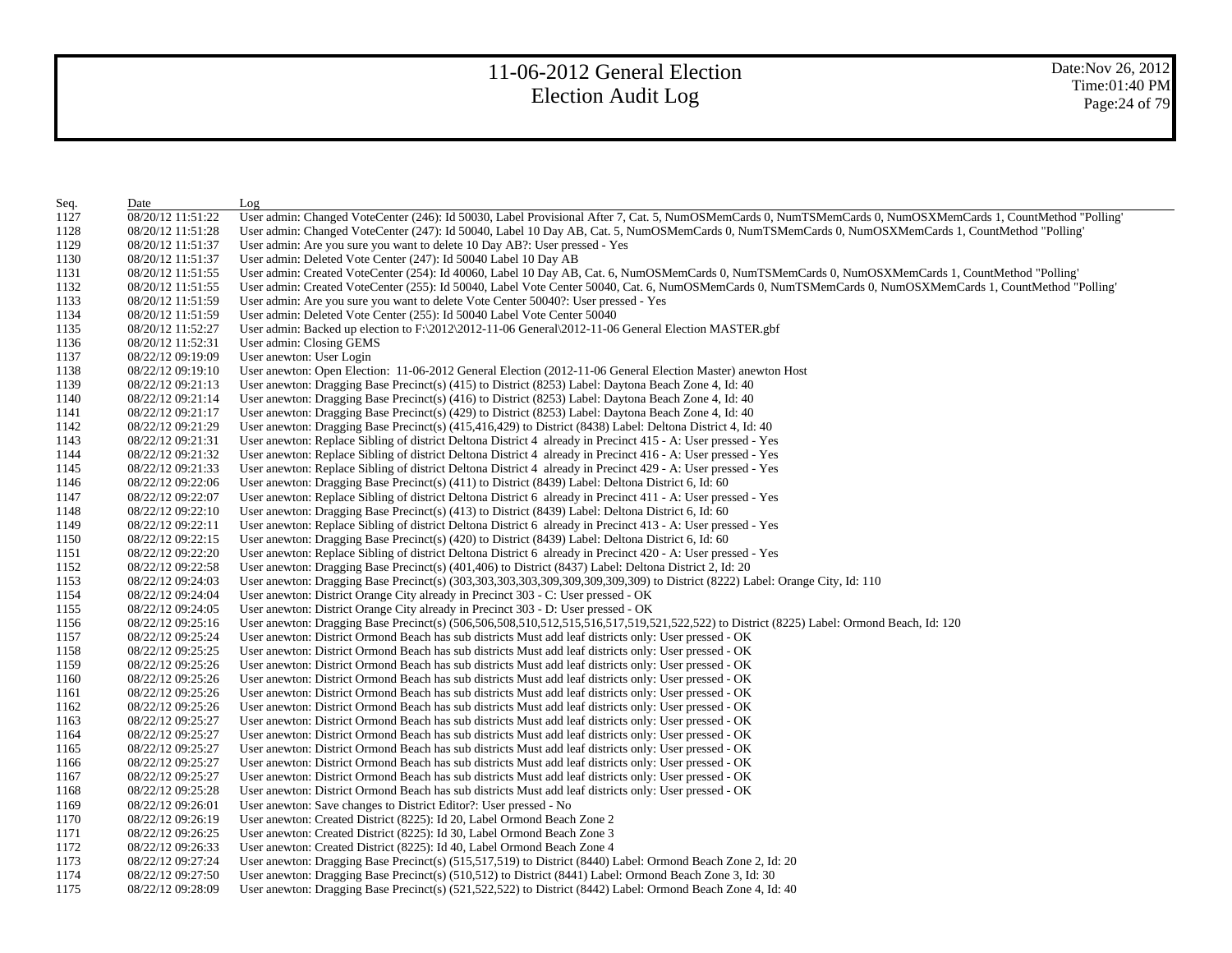| Seq. | Date              | Log                                                                                                                                                                                        |
|------|-------------------|--------------------------------------------------------------------------------------------------------------------------------------------------------------------------------------------|
| 1176 | 08/22/12 09:30:46 | User anewton: Dragging Base Precinct(s) (602) to District (8435) Label: Indigo CDD Seat 2, Id: 10                                                                                          |
| 1177 | 08/22/12 09:30:48 | User anewton: Dragging Base Precinct(s) (602) to District (8436) Label: Indigo CDD Seat 4, Id: 20                                                                                          |
| 1178 | 08/22/12 09:30:52 | User anewton: Replace Sibling of district Indigo CDD Seat 4 already in Precinct 602 - B: User pressed - No                                                                                 |
| 1179 | 08/22/12 09:31:29 | User anewton: Are you sure you want to delete Indigo CDD Seat 4?: User pressed - Yes                                                                                                       |
| 1180 | 08/22/12 09:31:29 | User anewton: Deleted District (8436): Id 20 Label Indigo CDD Seat 4                                                                                                                       |
| 1181 | 08/22/12 09:31:37 | User anewton: Changed District (8435): Id 10, Label Indigo CDD                                                                                                                             |
| 1182 | 08/22/12 09:31:59 | User anewton: Changed District (8435): Id 10, Label Indigo Community Development Dist                                                                                                      |
| 1183 | 08/22/12 09:34:17 | User anewton: Previewing Report: Base Precincts With Districts                                                                                                                             |
| 1184 | 08/22/12 09:34:42 | User anewton: Printing Report: Base Precincts With Districts                                                                                                                               |
| 1185 | 08/22/12 09:34:43 | User anewton: Failed to Start Printing or Viewing Report Pct.PortionsWithDistricts.rpt Error(545) Error in File C:\Program Files\Premier Election Solutions\GEMS 1.21\Reports\Pct.Portions |
| 1186 | 08/22/12 09:34:47 | User anewton: Previewing Report: Base Precincts With Districts                                                                                                                             |
| 1187 | 08/22/12 09:37:04 | User anewton: Previewing Report: Vote Centers With Report Precincts By ID                                                                                                                  |
| 1188 | 08/22/12 09:37:33 | User anewton: Previewing Report: Vote Centers With Report Precincts By Label                                                                                                               |
| 1189 | 08/22/12 09:38:03 | User anewton: Previewing Report: Vote Center Summary                                                                                                                                       |
| 1190 | 08/22/12 09:38:19 | User anewton: Previewing Report: Vote Centers With Report Precincts By Label                                                                                                               |
| 1191 | 08/22/12 09:38:40 | User anewton: Previewing Report: Vote Center Summary                                                                                                                                       |
| 1192 | 08/22/12 09:39:00 | User anewton: Previewing Report: Vote Centers With Report Precincts By Label                                                                                                               |
| 1193 | 08/22/12 09:47:04 | User anewton: Created Header (1): Id 10, Label Official                                                                                                                                    |
| 1194 | 08/22/12 09:50:17 | User anewton: User Login                                                                                                                                                                   |
| 1195 | 08/22/12 09:50:18 | User anewton: An election with same identifier is already opened.: User pressed - OK                                                                                                       |
| 1196 | 08/22/12 09:50:18 | User anewton: Closing GEMS                                                                                                                                                                 |
| 1197 | 08/22/12 09:51:32 | User anewton: Changed Header (1): Id 10, Label Official                                                                                                                                    |
| 1198 | 08/22/12 09:53:11 | User anewton: Created Header (2): Id 20, Label Instructions                                                                                                                                |
| 1199 | 08/22/12 09:54:08 | User anewton: Created Header (3): Id 30, Label Vote Both Sides                                                                                                                             |
| 1200 | 08/22/12 09:54:14 | User anewton: Changed Header (3): Id 30, Label Vote Both Sides                                                                                                                             |
| 1201 | 08/22/12 09:54:27 | User anewton: Generated All Ballots                                                                                                                                                        |
| 1202 | 08/22/12 09:54:28 | User anewton: Ballots not generated for some precincts: User pressed - OK                                                                                                                  |
| 1203 | 08/22/12 09:54:41 | User anewton: Reset Artwork?: User pressed - OK                                                                                                                                            |
| 1204 | 08/22/12 09:54:41 | User anewton: Reset Ballot Artwork                                                                                                                                                         |
| 1205 | 08/22/12 09:56:48 | User anewton: Created Race (2): Id 10, Label President/Vice-President, Type 1, VoteFor 1, District 1, VGroup1 0, VGroup2 0                                                                 |
| 1206 | 08/22/12 09:57:31 | User anewton: Changed Race (2): Id 10, Label President/Vice-President, Type 1, VoteFor 1, District 1, VGroup1 0, VGroup2 0                                                                 |
| 1207 | 08/22/12 09:57:35 | User anewton: Generated All Ballots                                                                                                                                                        |
| 1208 | 08/22/12 09:58:04 | User anewton: Changed Header (1): Id 10, Label Official                                                                                                                                    |
| 1209 | 08/22/12 09:58:12 | User anewton: Reset Artwork?: User pressed - OK                                                                                                                                            |
| 1210 | 08/22/12 09:58:12 | User anewton: Reset Ballot Artwork                                                                                                                                                         |
| 1211 | 08/22/12 09:58:15 | User anewton: Generated All Ballots                                                                                                                                                        |
| 1212 | 08/22/12 09:59:43 | User anewton: The changes will affect ballots. Continue?: User pressed - Yes                                                                                                               |
| 1213 | 08/22/12 09:59:43 | User anewton: Set Cards not Laid Out for some Ballots                                                                                                                                      |
| 1214 | 08/22/12 09:59:43 | User anewton: Changed Header (1): Id 10, Label Official                                                                                                                                    |
| 1215 | 08/22/12 09:59:48 | User anewton: Reset Artwork?: User pressed - OK                                                                                                                                            |
| 1216 | 08/22/12 09:59:48 | User anewton: Reset Ballot Artwork                                                                                                                                                         |
| 1217 | 08/22/12 09:59:52 | User anewton: Generated All Ballots                                                                                                                                                        |
| 1218 | 08/22/12 10:00:02 | User anewton: The changes will affect ballots. Continue?: User pressed - Yes                                                                                                               |
| 1219 | 08/22/12 10:00:02 | User anewton: Set Cards not Laid Out for some Ballots                                                                                                                                      |
| 1220 | 08/22/12 10:00:02 | User anewton: Changed Header (1): Id 10, Label Official                                                                                                                                    |
| 1221 | 08/22/12 10:00:05 | User anewton: Reset Artwork?: User pressed - OK                                                                                                                                            |
| 1222 | 08/22/12 10:00:05 | User anewton: Reset Ballot Artwork                                                                                                                                                         |
| 1223 | 08/22/12 10:00:09 | User anewton: Generated All Ballots                                                                                                                                                        |
| 1224 | 08/22/12 10:00:32 | User anewton: The changes will affect ballots. Continue?: User pressed - Yes                                                                                                               |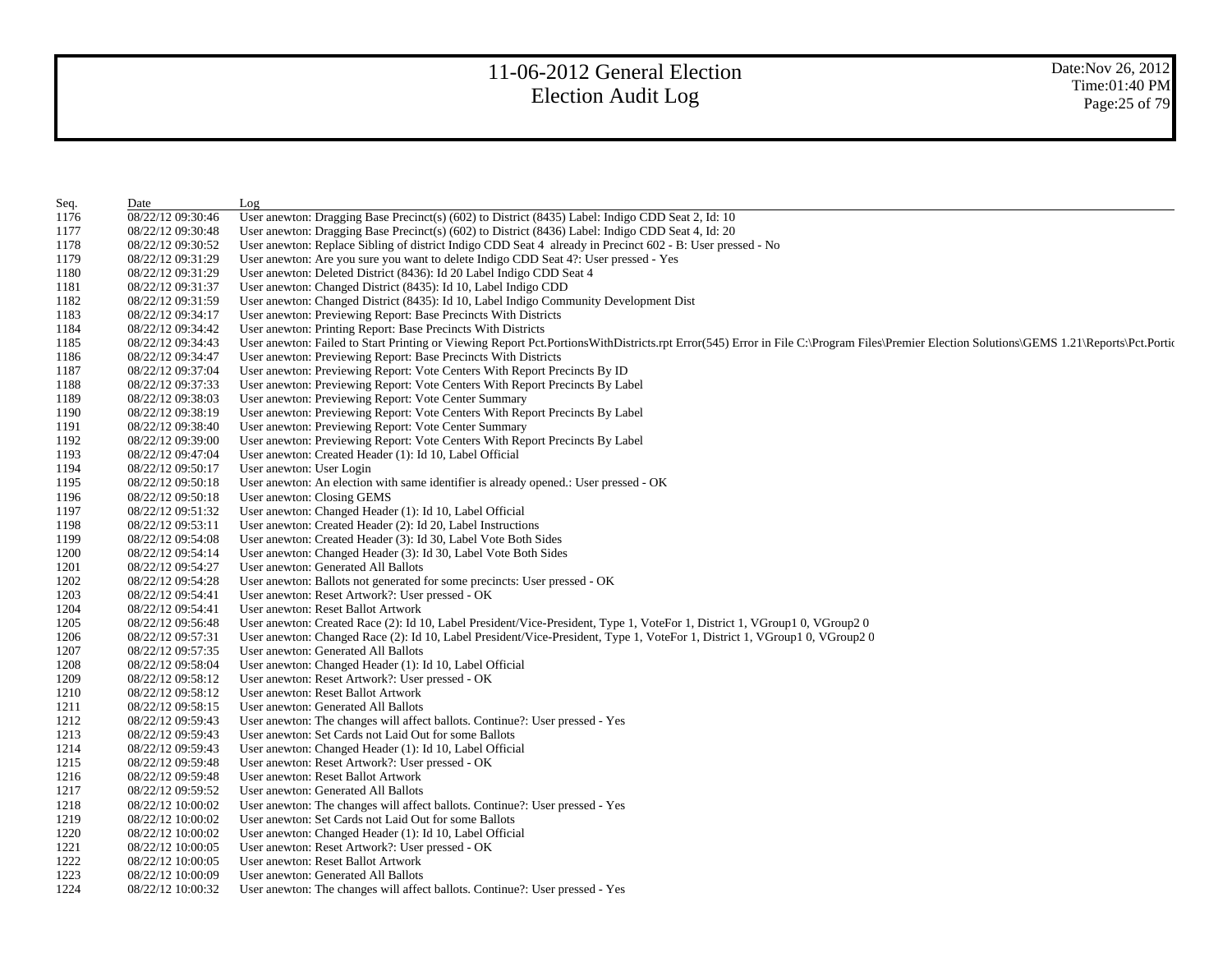Date:Nov 26, 2012 Time:01:40 PM Page:26 of 79

| Seq. | Date              | Log                                                                                                                        |
|------|-------------------|----------------------------------------------------------------------------------------------------------------------------|
| 1225 | 08/22/12 10:00:32 | User anewton: Set Cards not Laid Out for some Ballots                                                                      |
| 1226 | 08/22/12 10:00:32 | User anewton: Changed Ballot Style options                                                                                 |
| 1227 | 08/22/12 10:00:36 | User anewton: Reset Artwork?: User pressed - OK                                                                            |
| 1228 | 08/22/12 10:00:36 | User anewton: Reset Ballot Artwork                                                                                         |
| 1229 | 08/22/12 10:00:42 | User anewton: Generated All Ballots                                                                                        |
| 1230 | 08/22/12 10:01:17 | User anewton: Reset Artwork?: User pressed - OK                                                                            |
| 1231 | 08/22/12 10:01:17 | User anewton: Reset Ballot Artwork                                                                                         |
| 1232 | 08/22/12 10:04:52 | User anewton: Created Header (4): Id 40, Label The City of Daytona Beach                                                   |
| 1233 | 08/22/12 10:05:36 | User anewton: Created Header (5): Id 50, Label City of Daytona Beach Shores                                                |
| 1234 | 08/22/12 10:06:14 | User anewton: Created Header (6): Id 60, Label City of Deltona                                                             |
| 1235 | 08/22/12 10:07:05 | User anewton: Created Header (7): Id 70, Label City of Edgewater                                                           |
| 1236 | 08/22/12 10:09:39 | User anewton: Created Header (8): Id 80, Label City of Holly Hill                                                          |
| 1237 | 08/22/12 10:10:15 | User anewton: Created Header (9): Id 90, Label City of Oak Hill                                                            |
| 1238 | 08/22/12 10:11:02 | User anewton: Created Header (10): Id 100, Label City of Ormond Beach                                                      |
| 1239 | 08/22/12 10:11:26 | User anewton: Created Header (11): Id 110, Label City of Port Orange                                                       |
| 1240 | 08/22/12 10:13:11 | User anewton: Created Header (12): Id 120, Label Consitutional Amendments                                                  |
| 1241 | 08/22/12 10:14:56 | User anewton: Created Header (13): Id 130, Label Volusia County School Board                                               |
| 1242 | 08/22/12 10:16:56 | User anewton: Created Header (14): Id 140, Label Orange City Charter Amendments                                            |
| 1243 | 08/22/12 10:18:00 | User anewton: Created Header (15): Id 150, Label Ormond Beach Municipal Referenda                                          |
| 1244 | 08/22/12 10:19:15 | User anewton: Created Header (16): Id 160, Label South Daytona Referendum                                                  |
| 1245 | 08/22/12 10:19:26 | User anewton: Changed Header (5): Id 50, Label City of Daytona Beach Shores                                                |
| 1246 | 08/22/12 10:19:41 | User anewton: Changed Header (9): Id 90, Label City of Oak Hill                                                            |
| 1247 | 08/22/12 10:20:28 | User anewton: Generated All Ballots                                                                                        |
| 1248 | 08/22/12 10:20:51 | User anewton: Previewing Ballot Text Report                                                                                |
| 1249 | 08/22/12 10:24:56 | User anewton: Are you sure you want to delete President/Vice-President?: User pressed - Yes                                |
| 1250 | 08/22/12 10:24:57 | User anewton: Deleted Race (2): Id 10 Label President/Vice-President                                                       |
| 1251 | 08/22/12 10:25:01 | User anewton: Reset Artwork?: User pressed - OK                                                                            |
| 1252 | 08/22/12 10:25:01 | User anewton: Reset Ballot Artwork                                                                                         |
| 1253 | 08/22/12 10:25:27 | User anewton: Previewing Ballot Text Report                                                                                |
| 1254 | 08/22/12 10:26:24 | User anewton: Printing Ballot Text Report                                                                                  |
| 1255 | 08/22/12 10:27:07 | User anewton: Closing GEMS                                                                                                 |
| 1256 | 08/23/12 09:58:37 | User anewton: User Login                                                                                                   |
| 1257 | 08/23/12 09:58:37 | User anewton: Open Election: 11-06-2012 General Election (2012-11-06 General Election Master) anewton Host                 |
| 1258 | 08/23/12 09:59:19 | User anewton: Created District (-1): Id 13, Label Pierson                                                                  |
| 1259 | 08/23/12 09:59:42 | User anewton: Are you sure you want to delete Pierson?: User pressed - Yes                                                 |
| 1260 | 08/23/12 09:59:42 | User anewton: Deleted District (8443): Id 13 Label Pierson                                                                 |
| 1261 | 08/23/12 09:59:52 | User anewton: Created District (8198): Id 130, Label Pierson                                                               |
| 1262 | 08/23/12 10:10:37 | User anewton: Created Race (3): Id 10, Label President/Vice-President, Type 1, VoteFor 1, District 1, VGroup1 0, VGroup2 0 |
| 1263 | 08/23/12 10:10:37 | User anewton: Created Candidate (1): Id 10, Label Romney/Ryan, Type Candidate                                              |
| 1264 | 08/23/12 10:10:37 | User anewton: Created Candidate (2): Id 20, Label Obama/Biden, Type Candidate                                              |
| 1265 | 08/23/12 10:10:37 | User anewton: Created Candidate (3): Id 30, Label Goode/Clymer, Type Candidate                                             |
| 1266 | 08/23/12 10:10:37 | User anewton: Adding CandVGroup (1): Id 10 Voter Group REP (20), to Candidate Romney/Ryan (10)                             |
| 1267 | 08/23/12 10:10:37 | User anewton: Adding CandVGroup (2): Id 20 Voter Group DEM (10), to Candidate Obama/Biden (20)                             |
| 1268 | 08/23/12 10:10:37 | User anewton: Adding CandVGroup (3): Id 30 Voter Group <n.p.> (0), to Candidate Goode/Clymer (30)</n.p.>                   |
| 1269 | 08/23/12 10:11:21 | User anewton: Created VoterGroup (4): Id 30, Label CPF, RaceGroup 1                                                        |
| 1270 | 08/23/12 10:11:21 | User anewton: Created VoterGroup (5): Id 40, Label LIB, RaceGroup 1                                                        |
| 1271 | 08/23/12 10:11:21 | User anewton: Created VoterGroup (6): Id 50, Label OBJ, RaceGroup 1                                                        |
| 1272 | 08/23/12 10:16:23 | User anewton: Changed Race (3): Id 10, Label President/Vice-President, Type 1, VoteFor 1, District 1, VGroup1 0, VGroup2 0 |
| 1273 | 08/23/12 10:16:23 | User anewton: Changed Candidate (3): Id 40, Label Goode/Clymer, Type Candidate                                             |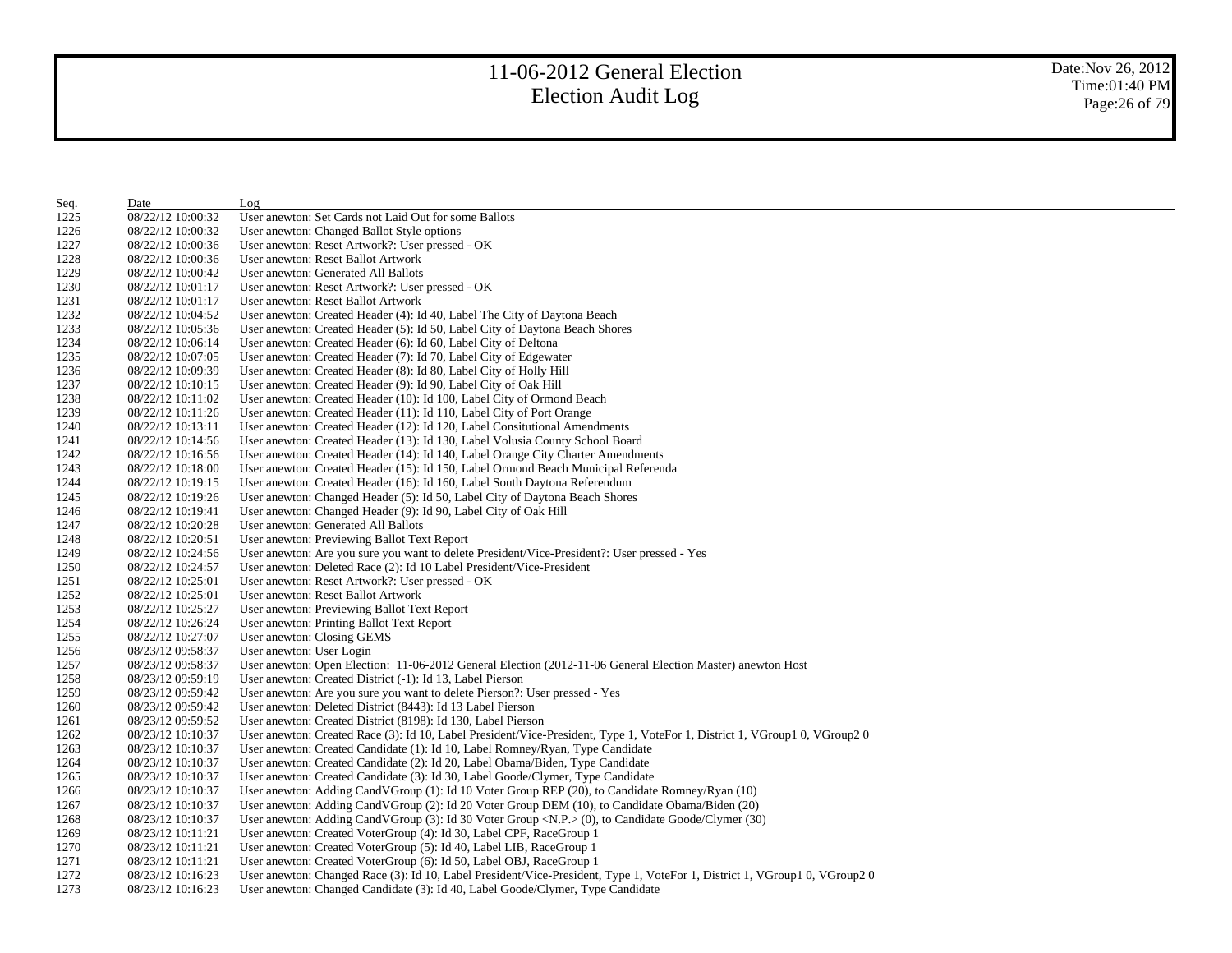| Seq. | Date              | Log                                                                                                                        |
|------|-------------------|----------------------------------------------------------------------------------------------------------------------------|
| 1274 | 08/23/12 10:16:23 | User anewton: Created Candidate (4): Id 30, Label Johnson/Gray, Type Candidate                                             |
| 1275 | 08/23/12 10:16:23 | User anewton: Created Candidate (5): Id 50, Label Stevens/Link, Type Candidate                                             |
| 1276 | 08/23/12 10:16:23 | User anewton: Updating CandVGroup (3): Id 40 Voter Group CPF (30), from Candidate Goode/Clymer (40)                        |
| 1277 | 08/23/12 10:16:23 | User anewton: Adding CandVGroup (4): Id 30 Voter Group LIB (40), to Candidate Johnson/Gray (30)                            |
| 1278 | 08/23/12 10:16:23 | User anewton: Adding CandVGroup (5): Id 50 Voter Group OBJ (50), to Candidate Stevens/Link (50)                            |
| 1279 | 08/23/12 10:17:11 | User anewton: Changed Race (3): Id 10, Label President/Vice-President, Type 1, VoteFor 1, District 1, VGroup1 0, VGroup2 0 |
| 1280 | 08/23/12 10:17:11 | User anewton: Created Candidate (6): Id 60, Label Write-in, Type Write-in                                                  |
| 1281 | 08/23/12 10:17:11 | User anewton: Adding CandVGroup (6): Id 60 Voter Group < $N.P$ > (0), to Candidate Write-in (60)                           |
| 1282 | 08/23/12 10:20:36 | User anewton: Created Race (4): Id 20, Label US Senator, Type 1, VoteFor 1, District 1, VGroup1 0, VGroup2 0               |
| 1283 | 08/23/12 10:20:36 | User anewton: Created Candidate (7): Id 10, Label Connie Mack, Type Candidate                                              |
| 1284 | 08/23/12 10:20:36 | User anewton: Created Candidate (8): Id 20, Label Bill Nelson, Type Candidate                                              |
| 1285 | 08/23/12 10:20:36 | User anewton: Created Candidate (9): Id 30, Label Chris Borgia, Type Candidate                                             |
| 1286 | 08/23/12 10:20:36 | User anewton: Created Candidate (10): Id 40, Label Bill Gaylor, Type Candidate                                             |
| 1287 | 08/23/12 10:20:36 | User anewton: Created Candidate (11): Id 50, Label Write-in, Type Write-in                                                 |
| 1288 | 08/23/12 10:20:36 | User anewton: Adding CandVGroup (7): Id 10 Voter Group REP (20), to Candidate Connie Mack (10)                             |
| 1289 | 08/23/12 10:20:36 | User anewton: Adding CandVGroup (8): Id 20 Voter Group DEM (10), to Candidate Bill Nelson (20)                             |
| 1290 | 08/23/12 10:20:36 | User anewton: Adding CandVGroup (9): Id 30 Voter Group $\langle N.P. \rangle$ (0), to Candidate Chris Borgia (30)          |
| 1291 | 08/23/12 10:20:36 | User anewton: Adding CandVGroup $(10)$ : Id 40 Voter Group <n.p.<math>&gt; (0), to Candidate Bill Gaylor (40)</n.p.<math>  |
| 1292 | 08/23/12 10:20:36 | User anewton: Adding CandVGroup $(11)$ : Id 50 Voter Group <n.p.><math>(0)</math>, to Candidate Write-in (50)</n.p.>       |
| 1293 | 08/23/12 10:21:55 | User anewton: Created Race (5): Id 30, Label US Rep Dist 6, Type 1, VoteFor 1, District 1, VGroup1 0, VGroup2 0            |
| 1294 | 08/23/12 10:21:55 | User anewton: Created Candidate (12): Id 10, Label Ron Desantis, Type Candidate                                            |
| 1295 | 08/23/12 10:21:55 | User anewton: Created Candidate (13): Id 20, Label Heather Beaven, Type Candidate                                          |
| 1296 | 08/23/12 10:21:55 | User anewton: Adding CandVGroup (12): Id 10 Voter Group REP (20), to Candidate Ron Desantis (10)                           |
| 1297 | 08/23/12 10:21:55 | User anewton: Adding CandVGroup (13): Id 20 Voter Group DEM (10), to Candidate Heather Beaven (20)                         |
| 1298 | 08/23/12 10:23:29 | User anewton: Created Race (6): Id 40, Label US Rep Dist 7, Type 1, VoteFor 1, District 1, VGroup1 0, VGroup2 0            |
| 1299 | 08/23/12 10:23:29 | User anewton: Created Candidate (14): Id 10, Label John Mica, Type Candidate                                               |
| 1300 | 08/23/12 10:23:29 | User anewton: Created Candidate (15): Id 20, Label Jason H. Kendall, Type Candidate                                        |
| 1301 | 08/23/12 10:23:29 | User anewton: Created Candidate (16): Id 30, Label Write-in, Type Write-in                                                 |
| 1302 | 08/23/12 10:23:29 | User anewton: Adding CandVGroup (14): Id 10 Voter Group REP (20), to Candidate John Mica (10)                              |
| 1303 | 08/23/12 10:23:29 | User anewton: Adding CandVGroup (15): Id 20 Voter Group DEM (10), to Candidate Jason H. Kendall (20)                       |
| 1304 | 08/23/12 10:23:29 | User anewton: Adding CandVGroup (16): Id 30 Voter Group < $N.P.$ > (0), to Candidate Write-in (30)                         |
| 1305 | 08/23/12 10:23:33 | User anewton: Changed Race (3): Id 10, Label President/Vice-President, Type 1, VoteFor 1, District 1, VGroup1 0, VGroup2 0 |
| 1306 | 08/23/12 10:23:37 | User anewton: Changed Race (4): Id 20, Label US Senator, Type 1, VoteFor 1, District 1, VGroup1 0, VGroup2 0               |
| 1307 | 08/23/12 10:23:41 | User anewton: Changed Race (5): Id 30, Label US Rep Dist 6, Type 1, VoteFor 1, District 1, VGroup1 0, VGroup2 0            |
| 1308 | 08/23/12 10:24:34 | User anewton: Created Race (7): Id 50, Label State Senate Dist 6, Type 1, VoteFor 1, District 8202, VGroup1 0, VGroup2 0   |
| 1309 | 08/23/12 10:24:37 | User anewton: Changed Race (5): Id 30, Label US Rep Dist 6, Type 1, VoteFor 1, District 8200, VGroup1 0, VGroup2 0         |
| 1310 | 08/23/12 10:24:43 | User anewton: Changed Race (6): Id 40, Label US Rep Dist 7, Type 1, VoteFor 1, District 8201, VGroup1 0, VGroup2 0         |
| 1311 | 08/23/12 10:26:48 | User anewton: Changed Race (7): Id 50, Label State Senate Dist 6, Type 1, VoteFor 1, District 8202, VGroup1 0, VGroup2 0   |
| 1312 | 08/23/12 10:26:48 | User anewton: Created Candidate (17): Id 10, Label John Thrasher, Type Candidate                                           |
| 1313 | 08/23/12 10:26:48 | User anewton: Created Candidate (18): Id 20, Label Kathleen Trued, Type Candidate                                          |
| 1314 | 08/23/12 10:26:48 | User anewton: Adding CandVGroup (17): Id 10 Voter Group REP (20), to Candidate John Thrasher (10)                          |
| 1315 | 08/23/12 10:26:48 | User anewton: Adding CandVGroup (18): Id 20 Voter Group DEM (10), to Candidate Kathleen Trued (20)                         |
| 1316 | 08/23/12 10:28:09 | User anewton: Created Race (8): Id 60, Label State Senate Dist 8, Type 1, VoteFor 1, District 8203, VGroup1 0, VGroup2 0   |
| 1317 | 08/23/12 10:28:09 | User anewton: Created Candidate (19): Id 10, Label Dorothy L. Hukill, Type Candidate                                       |
| 1318 | 08/23/12 10:28:09 | User anewton: Created Candidate (20): Id 20, Label Frank T. Bruno, Jr., Type Candidate                                     |
| 1319 | 08/23/12 10:28:09 | User anewton: Adding CandVGroup (19): Id 10 Voter Group REP (20), to Candidate Dorothy L. Hukill (10)                      |
| 1320 | 08/23/12 10:28:09 | User anewton: Adding CandVGroup (20): Id 20 Voter Group DEM (10), to Candidate Frank T. Bruno, Jr. (20)                    |
| 1321 | 08/23/12 10:29:26 | User anewton: Created Race (9): Id 70, Label State Senate Dist 10, Type 1, VoteFor 1, District 8204, VGroup1 0, VGroup2 0  |
| 1322 | 08/23/12 10:29:26 | User anewton: Created Candidate (21): Id 10, Label David Simmons, Type Candidate                                           |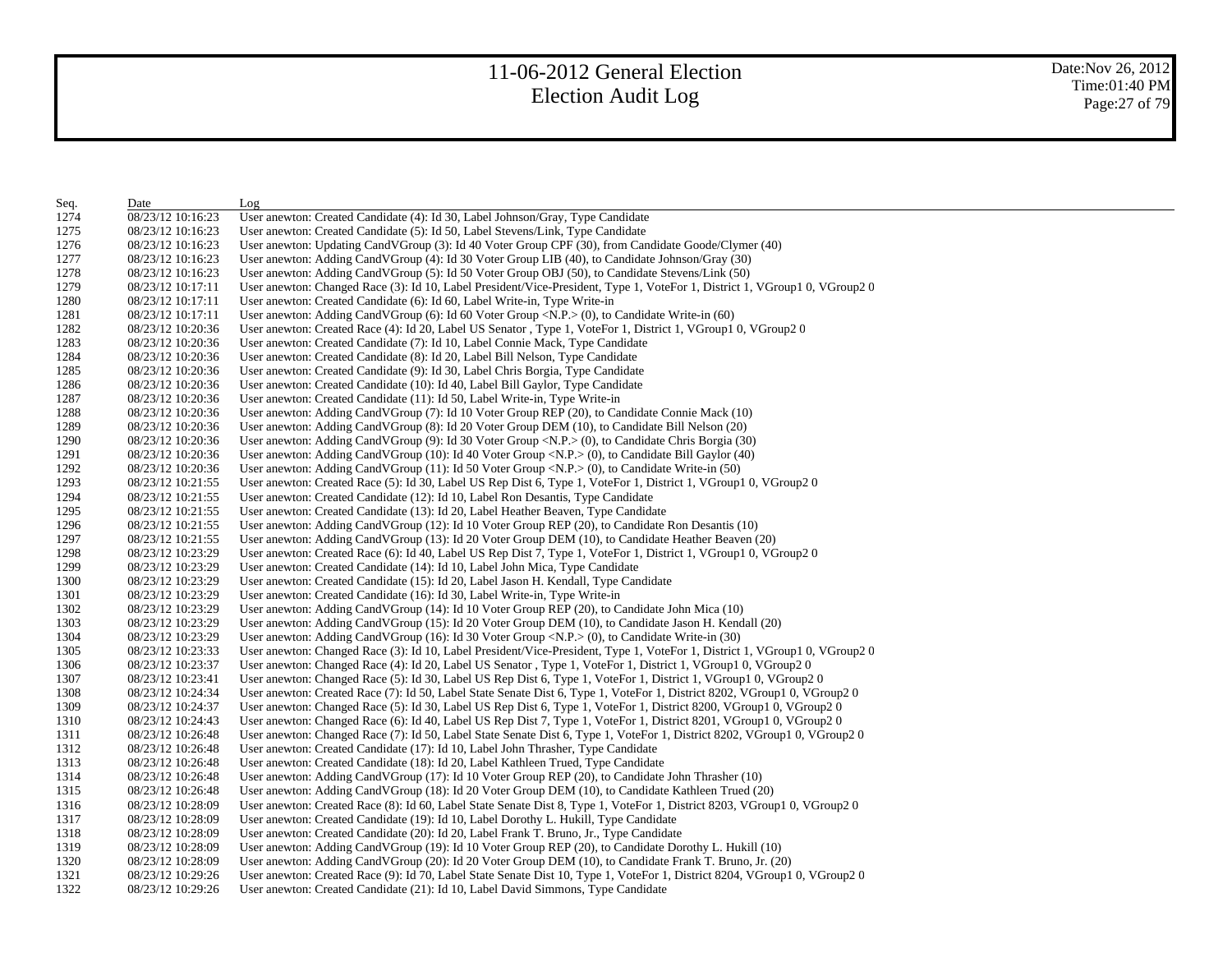| Seq. | Date              | Log                                                                                                                                        |
|------|-------------------|--------------------------------------------------------------------------------------------------------------------------------------------|
| 1323 | 08/23/12 10:29:26 | User anewton: Created Candidate (22): Id 20, Label Leo Cruz, Type Candidate                                                                |
| 1324 | 08/23/12 10:29:26 | User anewton: Created Candidate (23): Id 30, Label Write-in, Type Write-in                                                                 |
| 1325 | 08/23/12 10:29:26 | User anewton: Adding CandVGroup (21): Id 10 Voter Group REP (20), to Candidate David Simmons (10)                                          |
| 1326 | 08/23/12 10:29:26 | User anewton: Adding CandVGroup (22): Id 20 Voter Group DEM (10), to Candidate Leo Cruz (20)                                               |
| 1327 | 08/23/12 10:29:26 | User anewton: Adding CandVGroup (23): Id 30 Voter Group <n.p.> (0), to Candidate Write-in (30)</n.p.>                                      |
| 1328 | 08/23/12 10:30:57 | User anewton: Created Race (10): Id 80, Label State Rep Dist 24, Type 1, VoteFor 1, District 8205, VGroup1 0, VGroup2 0                    |
| 1329 | 08/23/12 10:30:57 | User anewton: Created Candidate (24): Id 10, Label Travis Hutson, Type Candidate                                                           |
| 1330 | 08/23/12 10:30:57 | User anewton: Created Candidate (25): Id 20, Label Milissa Holland, Type Candidate                                                         |
| 1331 | 08/23/12 10:30:57 | User anewton: Created Candidate (26): Id 30, Label Michael Cornish, Type Candidate                                                         |
| 1332 | 08/23/12 10:30:57 | User anewton: Adding Cand V Group (24): Id 10 Voter Group REP (20), to Candidate Travis Hutson (10)                                        |
| 1333 | 08/23/12 10:30:57 | User anewton: Adding CandVGroup (25): Id 20 Voter Group DEM (10), to Candidate Milissa Holland (20)                                        |
| 1334 | 08/23/12 10:30:57 | User anewton: Adding CandVGroup (26): Id 30 Voter Group <n.p.> (0), to Candidate Michael Cornish (30)</n.p.>                               |
| 1335 | 08/23/12 10:32:20 | User anewton: Created Race (11): Id 90, Label State Rep Dist 25, Type 1, VoteFor 1, District 8206, VGroup1 0, VGroup2 0                    |
| 1336 | 08/23/12 10:32:20 | User anewton: Created Candidate (27): Id 10, Label Dave Hood, Type Candidate                                                               |
| 1337 | 08/23/12 10:32:20 | User anewton: Created Candidate (28): Id 20, Label Christina Spencer-Ke, Type Candidate                                                    |
| 1338 | 08/23/12 10:32:20 | User anewton: Adding CandVGroup (27): Id 10 Voter Group REP (20), to Candidate Dave Hood (10)                                              |
| 1339 | 08/23/12 10:32:20 | User anewton: Adding CandVGroup (28): Id 20 Voter Group <n.p.> (0), to Candidate Christina Spencer-Ke (20)</n.p.>                          |
| 1340 | 08/23/12 10:33:33 | User anewton: Created Race (12): Id 100, Label State Rep Dist 27, Type 1, VoteFor 1, District 8208, VGroup1 0, VGroup2 0                   |
| 1341 | 08/23/12 10:33:33 | User anewton: Created Candidate (29): Id 10, Label David Santiago, Type Candidate                                                          |
| 1342 | 08/23/12 10:33:33 | User anewton: Created Candidate (30): Id 20, Label Dennis Mulder, Type Candidate                                                           |
| 1343 | 08/23/12 10:33:33 | User anewton: Adding CandVGroup (29): Id 10 Voter Group REP (20), to Candidate David Santiago (10)                                         |
| 1344 | 08/23/12 10:33:33 | User anewton: Adding CandVGroup (30): Id 20 Voter Group DEM (10), to Candidate Dennis Mulder (20)                                          |
| 1345 | 08/23/12 10:35:16 | User anewton: Created Race (13): Id 110, Label Clerk of Circuit Court, Type 1, VoteFor 1, District 1, VGroup1 0, VGroup2 0                 |
| 1346 | 08/23/12 10:35:16 | User anewton: Created Candidate (31): Id 20, Label Christine Sanders, Type Candidate                                                       |
| 1347 | 08/23/12 10:35:16 | User anewton: Created Candidate (32): Id 10, Label Diane M. Matousek, Type Candidate                                                       |
| 1348 | 08/23/12 10:35:16 | User anewton: Adding CandVGroup (31): Id 20 Voter Group <n.p.> (0), to Candidate Christine Sanders (20)</n.p.>                             |
| 1349 | 08/23/12 10:35:16 | User anewton: Adding CandVGroup $(32)$ : Id 10 Voter Group <n.p.><math>(0)</math>, to Candidate Diane M. Matousek <math>(10)</math></n.p.> |
| 1350 | 08/23/12 10:38:55 | User anewton: Created Race (14): Id 120, Label Supreme Court - Lewis, Type 2, VoteFor 1, District 1, VGroup1 0, VGroup2 0                  |
| 1351 | 08/23/12 10:38:55 | User anewton: Created Candidate (33): Id 10, Label YES, Type Candidate                                                                     |
| 1352 | 08/23/12 10:38:55 | User anewton: Created Candidate (34): Id 20, Label NO, Type Candidate                                                                      |
| 1353 | 08/23/12 10:38:55 | User anewton: Adding CandVGroup $(33)$ : Id 10 Voter Group <n.p.><math>(0)</math>, to Candidate YES <math>(10)</math></n.p.>               |
| 1354 | 08/23/12 10:38:55 | User anewton: Adding CandVGroup $(34)$ : Id 20 Voter Group <n.p.<math>&gt; (0), to Candidate NO <math>(20)</math></n.p.<math>              |
| 1355 | 08/23/12 10:40:04 | User anewton: Created Race (15): Id 130, Label Supreme Court - Pariente, Type 2, VoteFor 1, District 1, VGroup1 0, VGroup2 0               |
| 1356 | 08/23/12 10:40:04 | User anewton: Created Candidate (35): Id 10, Label YES, Type Candidate                                                                     |
| 1357 | 08/23/12 10:40:04 | User anewton: Created Candidate (36): Id 20, Label NO, Type Candidate                                                                      |
| 1358 | 08/23/12 10:40:04 | User anewton: Adding CandVGroup $(35)$ : Id 10 Voter Group <n.p.><math>(0)</math>, to Candidate YES <math>(10)</math></n.p.>               |
| 1359 | 08/23/12 10:40:04 | User anewton: Adding CandVGroup (36): Id 20 Voter Group $\langle N.P. \rangle$ (0), to Candidate NO (20)                                   |
| 1360 | 08/23/12 10:40:59 | User anewton: Created Race (16): Id 140, Label Supreme Court - Quince, Type 2, VoteFor 1, District 1, VGroup1 0, VGroup2 0                 |
| 1361 | 08/23/12 10:40:59 | User anewton: Created Candidate (37): Id 10, Label YES, Type Candidate                                                                     |
| 1362 | 08/23/12 10:40:59 | User anewton: Created Candidate (38): Id 20, Label NO, Type Candidate                                                                      |
| 1363 | 08/23/12 10:40:59 | User anewton: Adding CandVGroup $(37)$ : Id 10 Voter Group <n.p.><math>(0)</math>, to Candidate YES <math>(10)</math></n.p.>               |
| 1364 | 08/23/12 10:40:59 | User anewton: Adding CandVGroup (38): Id 20 Voter Group $\langle N.P. \rangle$ (0), to Candidate NO (20)                                   |
| 1365 | 08/23/12 10:42:21 | User anewton: Created Race (17): Id 150, Label County Court Judge 4, Type 1, VoteFor 1, District 1, VGroup1 0, VGroup2 0                   |
| 1366 | 08/23/12 10:42:21 | User anewton: Created Candidate (39): Id 10, Label Christopher Kelly, Type Candidate                                                       |
| 1367 | 08/23/12 10:42:21 | User anewton: Created Candidate (40): Id 20, Label Adam Warren, Type Candidate                                                             |
| 1368 | 08/23/12 10:42:21 | User anewton: Adding CandVGroup (39): Id 10 Voter Group < $N.P$ > (0), to Candidate Christopher Kelly (10)                                 |
| 1369 | 08/23/12 10:42:21 | User anewton: Adding CandVGroup (40): Id 20 Voter Group <n.p.> (0), to Candidate Adam Warren (20)</n.p.>                                   |
| 1370 | 08/23/12 10:43:08 | User anewton: Created Race (18): Id 160, Label School Board 4, Type 1, VoteFor 1, District 8212, VGroup1 0, VGroup2 0                      |
| 1371 | 08/23/12 10:43:08 | User anewton: Created Candidate (41): Id 10, Label Judy Conte, Type Candidate                                                              |
|      |                   |                                                                                                                                            |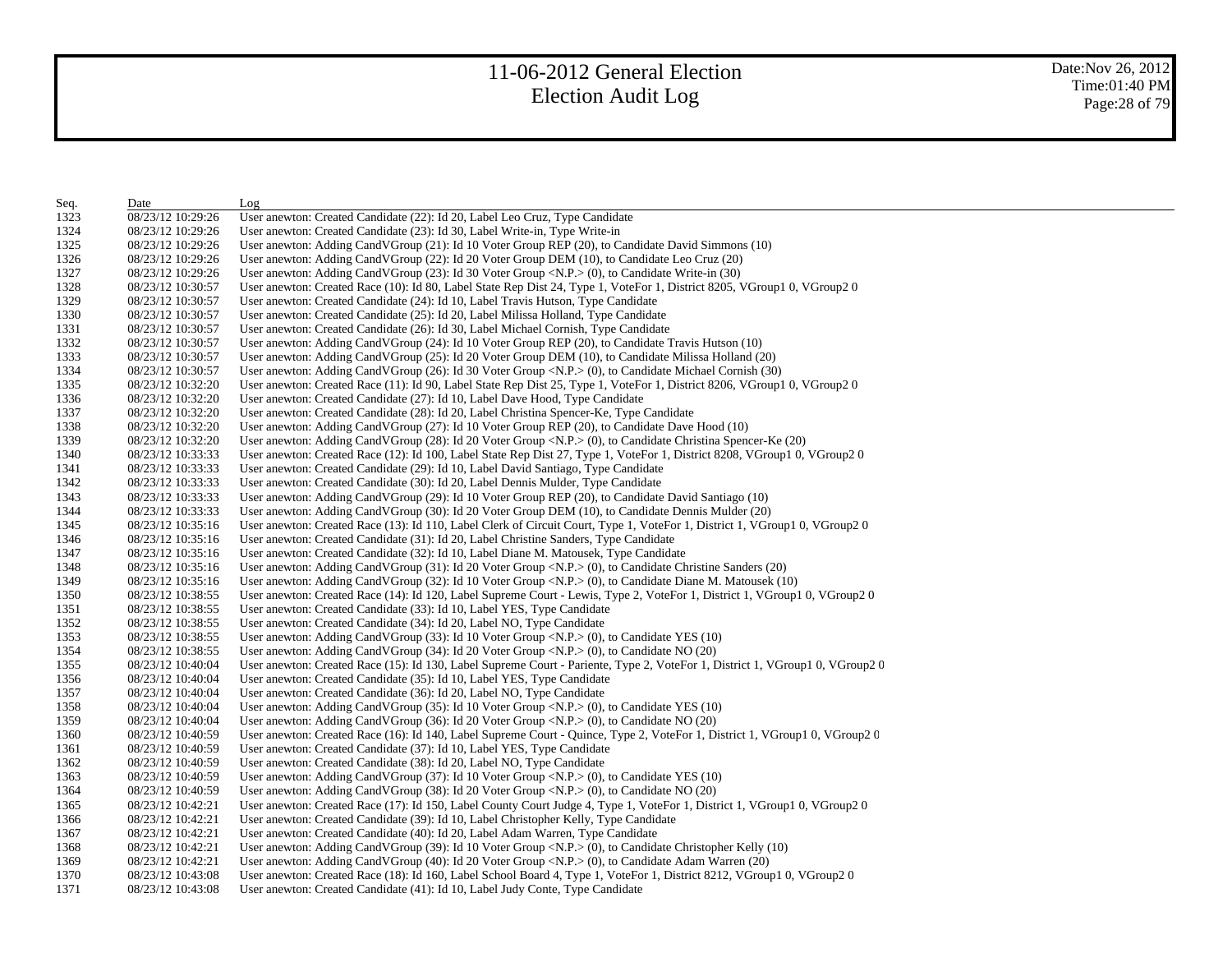| Seq. | Date              | Log                                                                                                                                 |
|------|-------------------|-------------------------------------------------------------------------------------------------------------------------------------|
| 1372 | 08/23/12 10:43:08 | User anewton: Created Candidate (42): Id 20, Label Linda Costello, Type Candidate                                                   |
| 1373 | 08/23/12 10:43:08 | User anewton: Adding CandVGroup $(41)$ : Id 10 Voter Group <n.p.><math>(0)</math>, to Candidate Judy Conte <math>(10)</math></n.p.> |
| 1374 | 08/23/12 10:43:08 | User anewton: Adding CandVGroup (42): Id 20 Voter Group <n.p.> (0), to Candidate Linda Costello (20)</n.p.>                         |
| 1375 | 08/23/12 10:44:22 | User anewton: Created Race (19): Id 170, Label Sheriff, Type 1, VoteFor 1, District 1, VGroup1 0, VGroup2 0                         |
| 1376 | 08/23/12 10:44:22 | User anewton: Created Candidate (43): Id 10, Label Wendell C. Bradford, Type Candidate                                              |
| 1377 | 08/23/12 10:44:22 | User anewton: Created Candidate (44): Id 20, Label Ben F. Johnson, Type Candidate                                                   |
| 1378 | 08/23/12 10:44:22 | User anewton: Adding CandVGroup (43): Id 10 Voter Group <n.p.> (0), to Candidate Wendell C. Bradford (10)</n.p.>                    |
| 1379 | 08/23/12 10:44:22 | User anewton: Adding CandVGroup (44): Id 20 Voter Group <n.p.> (0), to Candidate Ben F. Johnson (20)</n.p.>                         |
| 1380 | 08/23/12 10:45:10 | User anewton: Created Race (20): Id 180, Label County Council Chair, Type 1, VoteFor 1, District 1, VGroup1 0, VGroup2 0            |
| 1381 | 08/23/12 10:45:10 | User anewton: Created Candidate (45): Id 10, Label Jason Davis, Type Candidate                                                      |
| 1382 | 08/23/12 10:45:10 | User anewton: Created Candidate (46): Id 20, Label Carl Persis, Type Candidate                                                      |
| 1383 | 08/23/12 10:45:10 | User anewton: Adding CandVGroup $(45)$ : Id 10 Voter Group <n.p.<math>&gt; (0), to Candidate Jason Davis (10)</n.p.<math>           |
| 1384 | 08/23/12 10:45:10 | User anewton: Adding CandVGroup (46): Id 20 Voter Group <n.p.> (0), to Candidate Carl Persis (20)</n.p.>                            |
| 1385 | 08/23/12 10:46:03 | User anewton: Created Race (21): Id 190, Label County Council 1, Type 1, VoteFor 1, District 8214, VGroup1 0, VGroup2 0             |
| 1386 | 08/23/12 10:46:03 | User anewton: Created Candidate (47): Id 10, Label Jeff Allebach, Type Candidate                                                    |
| 1387 | 08/23/12 10:46:03 | User anewton: Created Candidate (48): Id 20, Label Pat Patterson, Type Candidate                                                    |
| 1388 | 08/23/12 10:46:03 | User anewton: Adding CandVGroup (47): Id 10 Voter Group <n.p.> (0), to Candidate Jeff Allebach (10)</n.p.>                          |
| 1389 | 08/23/12 10:46:03 | User anewton: Adding CandVGroup (48): Id 20 Voter Group <n.p.> (0), to Candidate Pat Patterson (20)</n.p.>                          |
| 1390 | 08/23/12 10:46:48 | User anewton: Created Race (22): Id 200, Label County Council 2, Type 1, VoteFor 1, District 8215, VGroup1 0, VGroup2 0             |
| 1391 | 08/23/12 10:46:48 | User anewton: Created Candidate (49): Id 10, Label Nancy Epps, Type Candidate                                                       |
| 1392 | 08/23/12 10:46:48 | User anewton: Created Candidate (50): Id 20, Label Joshua Wagner, Type Candidate                                                    |
| 1393 | 08/23/12 10:46:48 | User anewton: Adding CandVGroup (49): Id 10 Voter Group < $N.P.$ > (0), to Candidate Nancy Epps (10)                                |
| 1394 | 08/23/12 10:46:48 | User anewton: Adding CandVGroup (50): Id 20 Voter Group <n.p.> (0), to Candidate Joshua Wagner (20)</n.p.>                          |
| 1395 | 08/23/12 10:48:25 | User anewton: Created Race (23): Id 210, Label County Council 3, Type 1, VoteFor 1, District 8216, VGroup1 0, VGroup2 0             |
| 1396 | 08/23/12 10:48:25 | User anewton: Created Candidate (51): Id 10, Label Deborah A. Denys, Type Candidate                                                 |
| 1397 | 08/23/12 10:48:25 | User anewton: Created Candidate (52): Id 20, Label James W. Hathaway, Type Candidate                                                |
| 1398 | 08/23/12 10:48:25 | User anewton: Adding CandVGroup (51): Id 10 Voter Group <n.p.> (0), to Candidate Deborah A. Denys (10)</n.p.>                       |
| 1399 | 08/23/12 10:48:25 | User anewton: Adding CandVGroup (52): Id 20 Voter Group <n.p.> (0), to Candidate James W. Hathaway (20)</n.p.>                      |
| 1400 | 08/23/12 10:49:22 | User anewton: Created Race (24): Id 220, Label County Council 4, Type 1, VoteFor 1, District 8217, VGroup1 0, VGroup2 0             |
| 1401 | 08/23/12 10:49:22 | User anewton: Created Candidate (53): Id 10, Label Doug Daniels, Type Candidate                                                     |
| 1402 | 08/23/12 10:49:22 | User anewton: Created Candidate (54): Id 20, Label Shannon McLeish, Type Candidate                                                  |
| 1403 | 08/23/12 10:49:22 | User anewton: Adding CandVGroup (53): Id 10 Voter Group <n.p.> (0), to Candidate Doug Daniels (10)</n.p.>                           |
| 1404 | 08/23/12 10:49:22 | User anewton: Adding CandVGroup (54): Id 20 Voter Group <n.p.> (0), to Candidate Shannon McLeish (20)</n.p.>                        |
| 1405 | 08/23/12 10:50:19 | User anewton: Created Race (25): Id 230, Label County Council 5, Type 1, VoteFor 1, District 8218, VGroup1 0, VGroup2 0             |
| 1406 | 08/23/12 10:50:19 | User anewton: Created Candidate (55): Id 10, Label Rich Gailey, Type Candidate                                                      |
| 1407 | 08/23/12 10:50:19 | User anewton: Created Candidate (56): Id 20, Label Patricia Northey, Type Candidate                                                 |
| 1408 | 08/23/12 10:50:19 | User anewton: Adding CandVGroup (55): Id 10 Voter Group <n.p.> (0), to Candidate Rich Gailey (10)</n.p.>                            |
| 1409 | 08/23/12 10:50:19 | User anewton: Adding CandVGroup (56): Id 20 Voter Group <n.p.> (0), to Candidate Patricia Northey (20)</n.p.>                       |
| 1410 | 08/23/12 10:51:05 | User anewton: Created Race (26): Id 240, Label Daytona Beach Mayor, Type 1, VoteFor 1, District 8227, VGroup1 0, VGroup2 0          |
| 1411 | 08/23/12 10:51:05 | User anewton: Created Candidate (57): Id 10, Label Derek L. Henry, Type Candidate                                                   |
| 1412 | 08/23/12 10:51:05 | User anewton: Created Candidate (58): Id 20, Label Edith Shelley, Type Candidate                                                    |
| 1413 | 08/23/12 10:51:05 | User anewton: Adding CandVGroup (57): Id 10 Voter Group <n.p.> (0), to Candidate Derek L. Henry (10)</n.p.>                         |
| 1414 | 08/23/12 10:51:05 | User anewton: Adding CandVGroup (58): Id 20 Voter Group <n.p.> (0), to Candidate Edith Shelley (20)</n.p.>                          |
| 1415 | 08/23/12 10:51:55 | User anewton: Created Race (27): Id 250, Label Daytona Beach Comm 1, Type 1, VoteFor 1, District 8250, VGroup1 0, VGroup2 0         |
| 1416 | 08/23/12 10:51:55 | User anewton: Created Candidate (59): Id 10, Label Carl Lentz, IV, Type Candidate                                                   |
| 1417 | 08/23/12 10:51:55 | User anewton: Created Candidate (60): Id 20, Label Ruth Trager, Type Candidate                                                      |
| 1418 | 08/23/12 10:51:55 | User anewton: Adding CandVGroup (59): Id 10 Voter Group < $N.P.$ > (0), to Candidate Carl Lentz, IV (10)                            |
| 1419 | 08/23/12 10:51:55 | User anewton: Adding Cand V Group (60): Id 20 V oter Group < $N.P.$ > (0), to Candidate Ruth Trager (20)                            |
| 1420 | 08/23/12 10:52:41 | User anewton: Created Race (28): Id 260, Label Daytona Beach Comm 4, Type 1, VoteFor 1, District 8253, VGroup1 0, VGroup2 0         |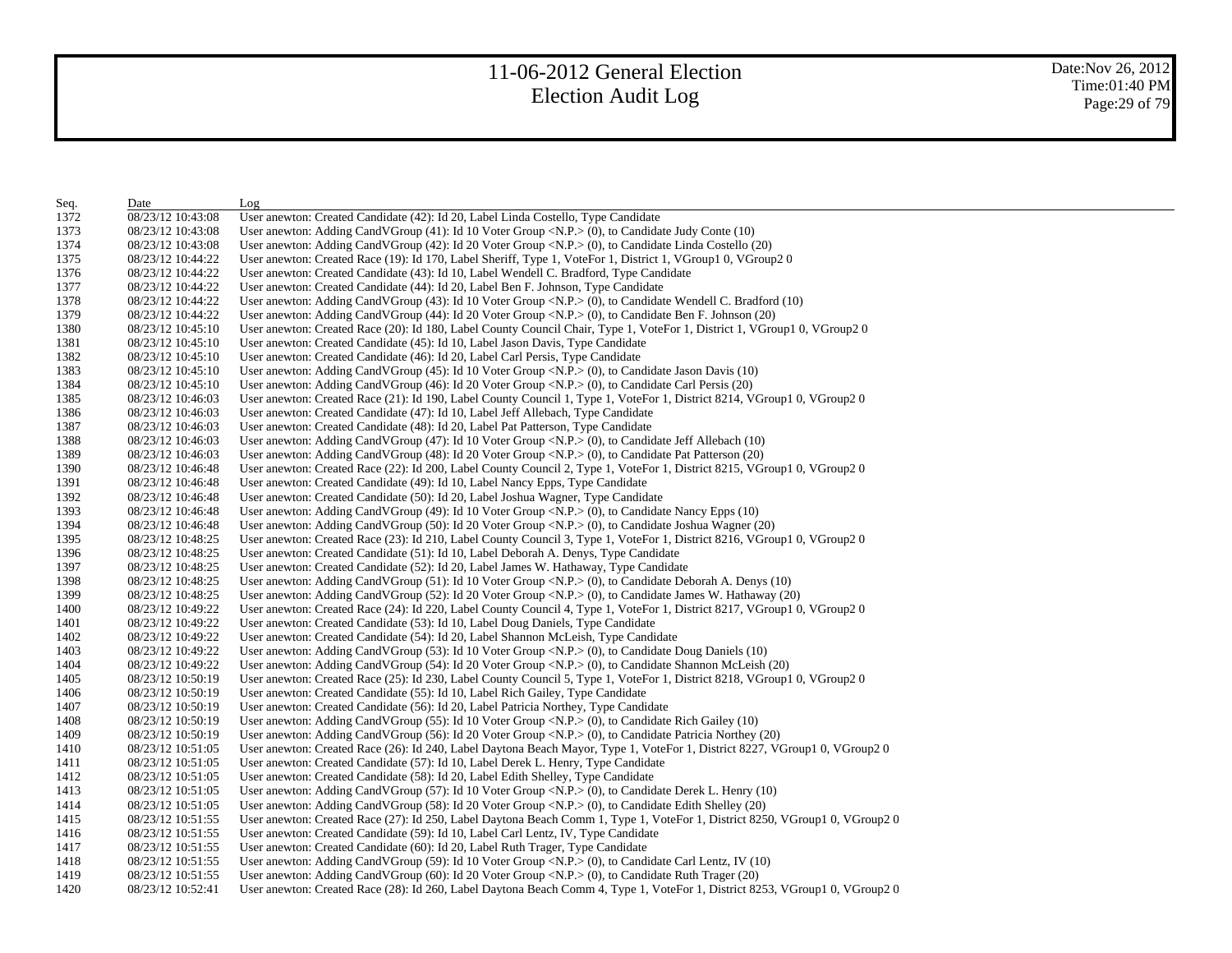| Seq. | Date              | Log                                                                                                                                   |
|------|-------------------|---------------------------------------------------------------------------------------------------------------------------------------|
| 1421 | 08/23/12 10:52:41 | User anewton: Created Candidate (61): Id 10, Label Robert Gilliland, Type Candidate                                                   |
| 1422 | 08/23/12 10:52:41 | User anewton: Created Candidate (62): Id 20, Label Thomas A. Kaczka, Type Candidate                                                   |
| 1423 | 08/23/12 10:52:41 | User anewton: Adding CandVGroup (61): Id 10 Voter Group <n.p.> (0), to Candidate Robert Gilliland (10)</n.p.>                         |
| 1424 | 08/23/12 10:52:41 | User anewton: Adding CandVGroup (62): Id 20 Voter Group <n.p.> (0), to Candidate Thomas A. Kaczka (20)</n.p.>                         |
| 1425 | 08/23/12 10:53:23 | User anewton: Created Race (29): Id 270, Label Daytona Beach Comm 6, Type 1, VoteFor 1, District 8255, VGroup1 0, VGroup2 0           |
| 1426 | 08/23/12 10:53:23 | User anewton: Created Candidate (63): Id 10, Label Paula R. Reed, Type Candidate                                                      |
| 1427 | 08/23/12 10:53:23 | User anewton: Created Candidate (64): Id 20, Label Cathy Washington, Type Candidate                                                   |
| 1428 | 08/23/12 10:53:23 | User anewton: Adding CandVGroup (63): Id 10 Voter Group <n.p.> (0), to Candidate Paula R. Reed (10)</n.p.>                            |
| 1429 | 08/23/12 10:53:23 | User anewton: Adding CandVGroup (64): Id 20 Voter Group <n.p.> (0), to Candidate Cathy Washington (20)</n.p.>                         |
| 1430 | 08/23/12 10:54:42 | User anewton: Created Race (30): Id 280, Label Deltona Commission 2, Type 1, VoteFor 1, District 8437, VGroup1 0, VGroup2 0           |
| 1431 | 08/23/12 10:54:42 | User anewton: Created Candidate (65): Id 10, Label Webster Barnaby, Type Candidate                                                    |
| 1432 | 08/23/12 10:54:42 | User anewton: Created Candidate (66): Id 20, Label Rob Field, Type Candidate                                                          |
| 1433 | 08/23/12 10:54:42 | User anewton: Adding CandVGroup $(65)$ : Id 10 Voter Group <n.p.<math>&gt; (0), to Candidate Webster Barnaby (10)</n.p.<math>         |
| 1434 | 08/23/12 10:54:42 | User anewton: Adding CandVGroup (66): Id 20 Voter Group <n.p.> (0), to Candidate Rob Field (20)</n.p.>                                |
| 1435 | 08/23/12 10:55:33 | User anewton: Created Race (31): Id 290, Label Deltona Commission 4, Type 1, VoteFor 1, District 8438, VGroup1 0, VGroup2 0           |
| 1436 | 08/23/12 10:55:33 | User anewton: Created Candidate (67): Id 10, Label Tom Premo, Type Candidate                                                          |
| 1437 | 08/23/12 10:55:33 | User anewton: Created Candidate (68): Id 20, Label Nancy Schleicher, Type Candidate                                                   |
| 1438 | 08/23/12 10:55:33 | User anewton: Adding CandVGroup $(67)$ : Id 10 Voter Group <n.p.><math>(0)</math>, to Candidate Tom Premo <math>(10)</math></n.p.>    |
| 1439 | 08/23/12 10:55:33 | User anewton: Adding CandVGroup (68): Id 20 Voter Group <n.p.> (0), to Candidate Nancy Schleicher (20)</n.p.>                         |
| 1440 | 08/23/12 10:56:07 | User anewton: Created Race (32): Id 300, Label Deltona Commission 6, Type 1, VoteFor 1, District 8439, VGroup1 0, VGroup2 0           |
| 1441 | 08/23/12 10:56:07 | User anewton: Created Candidate (69): Id 10, Label Christopher Nabicht, Type Candidate                                                |
| 1442 | 08/23/12 10:56:07 | User anewton: Created Candidate (70): Id 20, Label Michael Wycuff, Type Candidate                                                     |
| 1443 | 08/23/12 10:56:07 | User anewton: Adding CandVGroup $(69)$ : Id 10 Voter Group <n.p.><math>(0)</math>, to Candidate Christopher Nabicht (10)</n.p.>       |
| 1444 | 08/23/12 10:56:07 | User anewton: Adding CandVGroup (70): Id 20 Voter Group < $N.P.$ > (0), to Candidate Michael Wycuff (20)                              |
| 1445 | 08/23/12 10:56:48 | User anewton: Save changes to Race Editor?: User pressed - No                                                                         |
| 1446 | 08/23/12 10:57:07 | User anewton: Changed Race (32): Id 310, Label Deltona Commission 6, Type 1, VoteFor 1, District 8439, VGroup1 0, VGroup2 0           |
| 1447 | 08/23/12 10:57:12 | User anewton: Changed Race (32): Id 320, Label Deltona Commission 6, Type 1, VoteFor 1, District 8439, VGroup1 0, VGroup2 0           |
| 1448 | 08/23/12 10:57:16 | User anewton: Changed Race (31): Id 310, Label Deltona Commission 4, Type 1, VoteFor 1, District 8438, VGroup1 0, VGroup2 0           |
| 1449 | 08/23/12 10:57:20 | User anewton: Changed Race (30): Id 300, Label Deltona Commission 2, Type 1, VoteFor 1, District 8437, VGroup1 0, VGroup2 0           |
| 1450 | 08/23/12 10:59:30 | User anewton: Created Race (33): Id 280, Label Daytona Beach Shores Council 2, Type 1, VoteFor 1, District 8228, VGroup1 0, VGroup2 0 |
| 1451 | 08/23/12 10:59:30 | User anewton: Created Candidate (71): Id 10, Label Jennie Celona, Type Candidate                                                      |
| 1452 | 08/23/12 10:59:30 | User anewton: Created Candidate (72): Id 20, Label Donald F. Large, Type Candidate                                                    |
| 1453 | 08/23/12 10:59:30 | User anewton: Adding CandVGroup (71): Id 10 Voter Group <n.p.> (0), to Candidate Jennie Celona (10)</n.p.>                            |
| 1454 | 08/23/12 10:59:30 | User anewton: Adding CandVGroup (72): Id 20 Voter Group <n.p.> (0), to Candidate Donald F. Large (20)</n.p.>                          |
| 1455 | 08/23/12 11:01:04 | User anewton: Created Race (34): Id 290, Label Daytona Beach Shores Council 4, Type 1, VoteFor 1, District 8228, VGroup1 0, VGroup2 0 |
| 1456 | 08/23/12 11:01:04 | User anewton: Created Candidate (73): Id 10, Label Paul deMange, Type Candidate                                                       |
| 1457 | 08/23/12 11:01:04 | User anewton: Created Candidate (74): Id 20, Label Henry Fehrmann, Type Candidate                                                     |
| 1458 | 08/23/12 11:01:04 | User anewton: Created Candidate (75): Id 30, Label Greg Northrup, Type Candidate                                                      |
| 1459 | 08/23/12 11:01:04 | User anewton: Adding CandVGroup (73): Id 10 Voter Group < $N.P.$ > (0), to Candidate Paul deMange (10)                                |
| 1460 | 08/23/12 11:01:04 | User anewton: Adding CandVGroup (74): Id 20 Voter Group <n.p.> (0), to Candidate Henry Fehrmann (20)</n.p.>                           |
| 1461 | 08/23/12 11:01:04 | User anewton: Adding CandVGroup (75): Id 30 Voter Group < $N.P.$ > (0), to Candidate Greg Northrup (30)                               |
| 1462 | 08/23/12 11:01:08 | User anewton: Save changes to Race Editor?: User pressed - No                                                                         |
| 1463 | 08/23/12 11:01:59 | User anewton: Changed Race (27): Id 250, Label Daytona Beach Commission 1, Type 1, VoteFor 1, District 8250, VGroup1 0, VGroup2 0     |
| 1464 | 08/23/12 11:02:05 | User anewton: Changed Race (28): Id 260, Label Daytona Beach Commission 4, Type 1, VoteFor 1, District 8253, VGroup1 0, VGroup2 0     |
| 1465 | 08/23/12 11:02:10 | User anewton: Changed Race (29): Id 270, Label Daytona Beach Commission 6, Type 1, VoteFor 1, District 8255, VGroup1 0, VGroup2 0     |
| 1466 | 08/23/12 11:03:28 | User anewton: Created Race (35): Id 330, Label Edgewater Council 1, Type 1, VoteFor 1, District 8233, VGroup1 0, VGroup2 0            |
| 1467 | 08/23/12 11:03:28 | User anewton: Created Candidate (76): Id 10, Label Christine Power, Type Candidate                                                    |
| 1468 | 08/23/12 11:03:28 | User anewton: Created Candidate (77): Id 20, Label James Paul Brown, Type Candidate                                                   |
| 1469 | 08/23/12 11:03:28 | User anewton: Adding CandVGroup (76): Id 10 Voter Group <n.p.<math>&gt; (0), to Candidate Christine Power (10)</n.p.<math>            |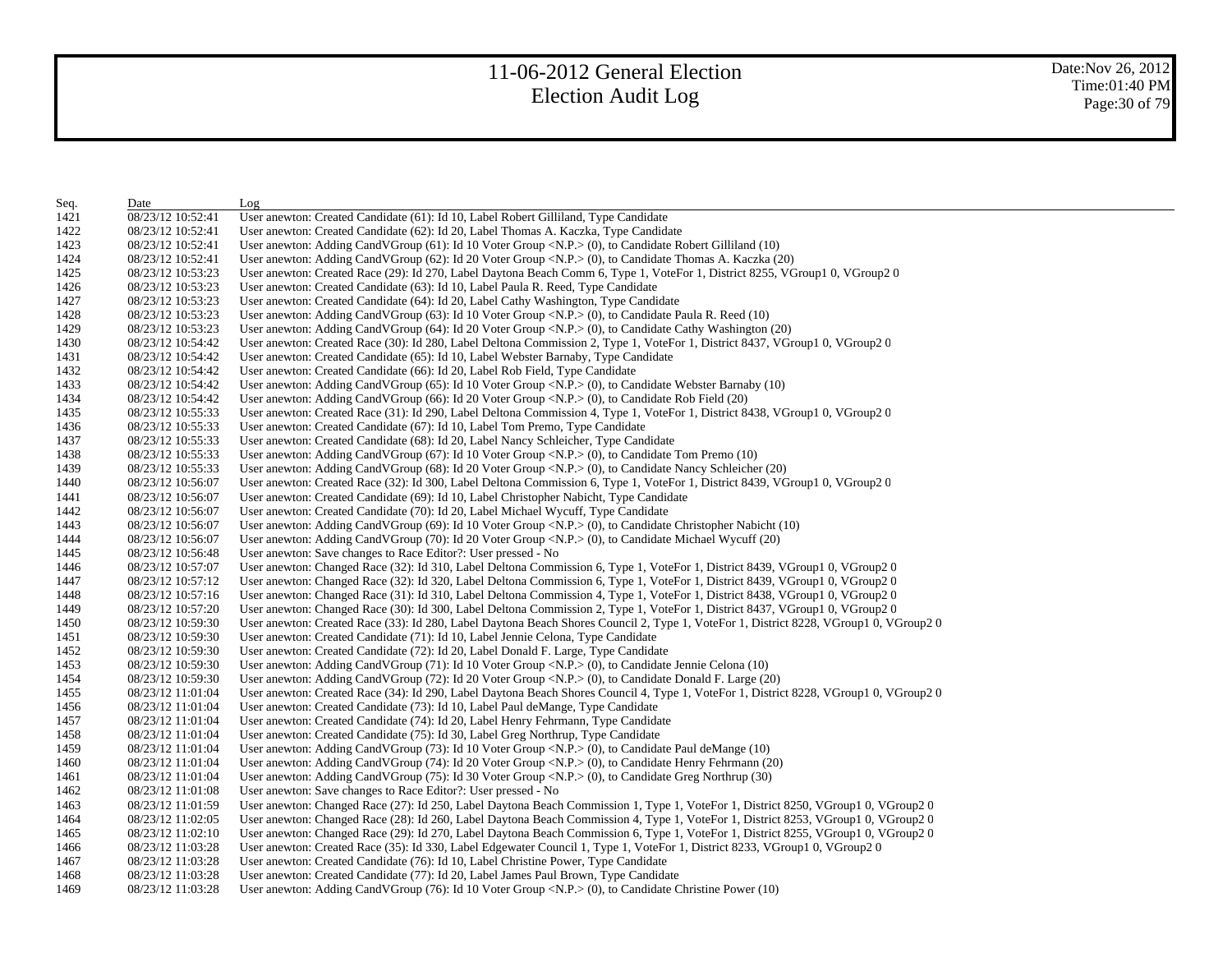| Seq. | Date              | Log                                                                                                                                        |
|------|-------------------|--------------------------------------------------------------------------------------------------------------------------------------------|
| 1470 | 08/23/12 11:03:28 | User anewton: Adding CandVGroup (77): Id 20 Voter Group <n.p.> (0), to Candidate James Paul Brown (20)</n.p.>                              |
| 1471 | 08/23/12 11:04:35 | User anewton: Created Race (36): Id 340, Label Holly Hill Mayor, Type 1, VoteFor 1, District 8226, VGroup1 0, VGroup2 0                    |
| 1472 | 08/23/12 11:04:35 | User anewton: Created Candidate (78): Id 10, Label Roy Johnson, Type Candidate                                                             |
| 1473 | 08/23/12 11:04:35 | User anewton: Created Candidate (79): Id 20, Label Roland Via, Type Candidate                                                              |
| 1474 | 08/23/12 11:04:35 | User anewton: Adding CandVGroup (78): Id 10 Voter Group <n.p.<math>&gt; (0), to Candidate Roy Johnson (10)</n.p.<math>                     |
| 1475 | 08/23/12 11:04:35 | User anewton: Adding CandVGroup (79): Id 20 Voter Group <n.p.> (0), to Candidate Roland Via (20)</n.p.>                                    |
| 1476 | 08/23/12 11:05:30 | User anewton: Created Race (37): Id 350, Label Oak Hill Mayor, Type 1, VoteFor 1, District 8234, VGroup1 0, VGroup2 0                      |
| 1477 | 08/23/12 11:05:30 | User anewton: Created Candidate (80): Id 10, Label Douglas A. Gibson, Type Candidate                                                       |
| 1478 | 08/23/12 11:05:30 | User anewton: Created Candidate (81): Id 20, Label Linda C. Hyatt, Type Candidate                                                          |
| 1479 | 08/23/12 11:05:30 | User anewton: Adding CandVGroup (80): Id 10 Voter Group <n.p.> (0), to Candidate Douglas A. Gibson (10)</n.p.>                             |
| 1480 | 08/23/12 11:05:30 | User anewton: Adding CandVGroup (81): Id 20 Voter Group <n.p.> (0), to Candidate Linda C. Hyatt (20)</n.p.>                                |
| 1481 | 08/23/12 11:06:53 | User anewton: Created Race (38): Id 360, Label Oak Hill Commission 2, Type 1, VoteFor 1, District 8234, VGroup1 0, VGroup2 0               |
| 1482 | 08/23/12 11:06:53 | User anewton: Created Candidate (82): Id 10, Label Robert Livingston, Type Candidate                                                       |
| 1483 | 08/23/12 11:06:53 | User anewton: Created Candidate (83): Id 20, Label Danielle Larkowski, Type Candidate                                                      |
| 1484 | 08/23/12 11:06:53 | User anewton: Adding CandVGroup $(82)$ : Id 10 Voter Group <n.p.><math>(0)</math>, to Candidate Robert Livingston <math>(10)</math></n.p.> |
| 1485 | 08/23/12 11:06:53 | User anewton: Adding CandVGroup $(83)$ : Id 20 Voter Group <n.p.<math>&gt; (0), to Candidate Danielle Larkowski (20)</n.p.<math>           |
| 1486 | 08/23/12 11:07:09 | User anewton: Created Race (39): Id 370, Label Oak Hill Commission 4, Type 1, VoteFor 1, District 8234, VGroup1 0, VGroup2 0               |
| 1487 | 08/23/12 11:07:46 | User anewton: Changed Race (39): Id 370, Label Oak Hill Commission 4, Type 1, VoteFor 1, District 8234, VGroup1 0, VGroup2 0               |
| 1488 | 08/23/12 11:07:46 | User anewton: Created Candidate (84): Id 10, Label Jeffrey E. Bracy, Type Candidate                                                        |
| 1489 | 08/23/12 11:07:46 | User anewton: Created Candidate (85): Id 20, Label Lyn Seaward, Type Candidate                                                             |
| 1490 | 08/23/12 11:07:46 | User anewton: Adding CandVGroup (84): Id 10 Voter Group <n.p.> (0), to Candidate Jeffrey E. Bracy (10)</n.p.>                              |
| 1491 | 08/23/12 11:07:46 | User anewton: Adding CandVGroup (85): Id 20 Voter Group <n.p.> (0), to Candidate Lyn Seaward (20)</n.p.>                                   |
| 1492 | 08/23/12 11:09:35 | User anewton: Created Race (40): Id 380, Label Ormond Beach Commissioner 1, Type 1, VoteFor 1, District 8246, VGroup1 0, VGroup2 0         |
| 1493 | 08/23/12 11:09:35 | User anewton: Created Candidate (86): Id 10, Label Alan H. Burton, Type Candidate                                                          |
| 1494 | 08/23/12 11:09:35 | User anewton: Created Candidate (87): Id 20, Label James Stowers, Type Candidate                                                           |
| 1495 | 08/23/12 11:09:35 | User anewton: Adding CandVGroup (86): Id 10 Voter Group <n.p.> (0), to Candidate Alan H. Burton (10)</n.p.>                                |
| 1496 | 08/23/12 11:09:35 | User anewton: Adding CandVGroup (87): Id 20 Voter Group <n.p.> (0), to Candidate James Stowers (20)</n.p.>                                 |
| 1497 | 08/23/12 11:10:30 | User anewton: Created Race (41): Id 390, Label Port Orange Council 3, Type 1, VoteFor 1, District 8230, VGroup1 0, VGroup2 0               |
| 1498 | 08/23/12 11:10:30 | User anewton: Created Candidate (88): Id 10, Label Drew J. Bastian, Type Candidate                                                         |
| 1499 | 08/23/12 11:10:30 | User anewton: Created Candidate (89): Id 20, Label Bob Pohlmann, Type Candidate                                                            |
| 1500 | 08/23/12 11:10:30 | User anewton: Adding CandVGroup (88): Id 10 Voter Group <n.p.> (0), to Candidate Drew J. Bastian (10)</n.p.>                               |
| 1501 | 08/23/12 11:10:30 | User anewton: Adding CandVGroup (89): Id 20 Voter Group <n.p.> (0), to Candidate Bob Pohlmann (20)</n.p.>                                  |
| 1502 | 08/23/12 11:11:27 | User anewton: Save changes to Race Editor?: User pressed - No                                                                              |
| 1503 | 08/23/12 11:17:23 | User anewton: Created Race (42): Id 400, Label Indigo CDD Seat 2, Type 1, VoteFor 1, District 8435, VGroup1 0, VGroup2 0                   |
| 1504 | 08/23/12 11:17:23 | User anewton: Created Candidate (90): Id 10, Label Donald E. Parks, Type Candidate                                                         |
| 1505 | 08/23/12 11:17:23 | User anewton: Created Candidate (91): Id 20, Label George Rauscher, Type Candidate                                                         |
| 1506 | 08/23/12 11:17:23 | User anewton: Adding CandVGroup (90): Id 10 Voter Group <n.p.> (0), to Candidate Donald E. Parks (10)</n.p.>                               |
| 1507 | 08/23/12 11:17:23 | User anewton: Adding CandVGroup $(91)$ : Id 20 Voter Group <n.p.<math>&gt; (0), to Candidate George Rauscher (20)</n.p.<math>              |
| 1508 | 08/23/12 11:18:23 | User anewton: Created Race (43): Id 410, Label Indigo CDD Seat 4, Type 1, VoteFor 1, District 8435, VGroup1 0, VGroup2 0                   |
| 1509 | 08/23/12 11:18:23 | User anewton: Created Candidate (92): Id 10, Label James V. Cratty, Type Candidate                                                         |
| 1510 | 08/23/12 11:18:23 | User anewton: Created Candidate (93): Id 20, Label Thomas G. Leek, Type Candidate                                                          |
| 1511 | 08/23/12 11:18:23 | User anewton: Adding CandVGroup (92): Id 10 Voter Group <n.p.> (0), to Candidate James V. Cratty (10)</n.p.>                               |
| 1512 | 08/23/12 11:18:23 | User anewton: Adding CandVGroup (93): Id 20 Voter Group <n.p.> (0), to Candidate Thomas G. Leek (20)</n.p.>                                |
| 1513 | 08/23/12 11:20:15 | User anewton: Created Race (44): Id 420, Label Hosp Auth Group A, Seat 2, Type 1, VoteFor 1, District 8197, VGroup1 0, VGroup2 0           |
| 1514 | 08/23/12 11:20:15 | User anewton: Created Candidate (94): Id 10, Label Andy Ferrari, Type Candidate                                                            |
| 1515 | 08/23/12 11:20:15 | User anewton: Created Candidate (95): Id 20, Label Don Kanfer, Type Candidate                                                              |
| 1516 | 08/23/12 11:20:15 | User anewton: Adding CandVGroup (94): Id 10 Voter Group <n.p.<math>&gt; (0), to Candidate Andy Ferrari (10)</n.p.<math>                    |
| 1517 | 08/23/12 11:20:15 | User anewton: Adding Cand V Group $(95)$ : Id 20 V oter Group < N.P. > $(0)$ , to Candidate Don Kanfer $(20)$                              |
| 1518 | 08/23/12 11:24:36 | User anewton: Created Race (45): Id 430, Label Amendment 1, Type 2, VoteFor 1, District 1, VGroup1 0, VGroup2 0                            |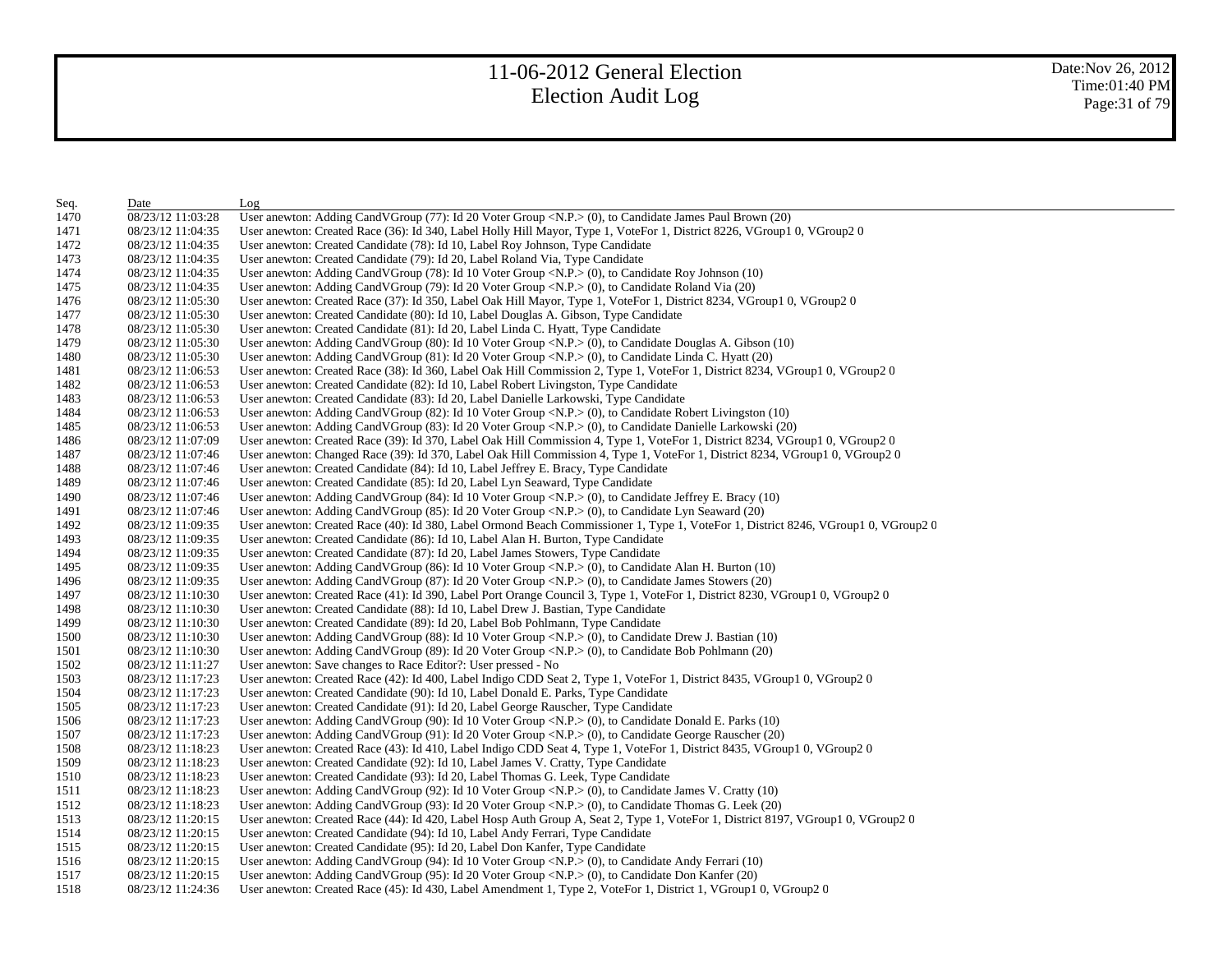| Seq. | Date              | Log                                                                                                                              |
|------|-------------------|----------------------------------------------------------------------------------------------------------------------------------|
| 1519 | 08/23/12 11:24:36 | User anewton: Created Candidate (96): Id 10, Label YES, Type Candidate                                                           |
| 1520 | 08/23/12 11:24:36 | User anewton: Created Candidate (97): Id 20, Label NO, Type Candidate                                                            |
| 1521 | 08/23/12 11:24:36 | User anewton: Adding CandVGroup (96): Id 10 Voter Group <n.p.> (0), to Candidate YES (10)</n.p.>                                 |
| 1522 | 08/23/12 11:24:36 | User anewton: Adding CandVGroup (97): Id 20 Voter Group <n.p.<math>&gt; (0), to Candidate NO (20)</n.p.<math>                    |
| 1523 | 08/23/12 11:27:02 | User anewton: Created Race (46): Id 440, Label Amendment 2, Type 2, VoteFor 1, District 1, VGroup1 0, VGroup2 0                  |
| 1524 | 08/23/12 11:27:02 | User anewton: Created Candidate (98): Id 10, Label YES, Type Candidate                                                           |
| 1525 | 08/23/12 11:27:02 | User anewton: Created Candidate (99): Id 20, Label NO, Type Candidate                                                            |
| 1526 | 08/23/12 11:27:02 | User anewton: Adding CandVGroup (98): Id 10 Voter Group <n.p.> (0), to Candidate YES (10)</n.p.>                                 |
| 1527 | 08/23/12 11:27:02 | User anewton: Adding CandVGroup (99): Id 20 Voter Group $\langle N.P. \rangle$ (0), to Candidate NO (20)                         |
| 1528 | 08/23/12 11:27:20 | User anewton: Changed Race (46): Id 450, Label Amendment 2, Type 2, VoteFor 1, District 1, VGroup1 0, VGroup2 0                  |
| 1529 | 08/23/12 11:27:23 | User anewton: Changed Race (45): Id 440, Label Amendment 1, Type 2, VoteFor 1, District 1, VGroup1 0, VGroup2 0                  |
| 1530 | 08/23/12 11:27:28 | User anewton: Changed Race (44): Id 430, Label Hosp Auth Group A, Seat 2, Type 1, VoteFor 1, District 8197, VGroup1 0, VGroup2 0 |
| 1531 | 08/23/12 11:27:41 | User anewton: Changed Race (43): Id 420, Label Indigo CDD Seat 4, Type 1, VoteFor 1, District 8435, VGroup1 0, VGroup2 0         |
| 1532 | 08/23/12 11:27:45 | User anewton: Changed Race (42): Id 410, Label Indigo CDD Seat 2, Type 1, VoteFor 1, District 8435, VGroup1 0, VGroup2 0         |
| 1533 | 08/23/12 11:27:48 | User anewton: Changed Race (41): Id 400, Label Port Orange Council 3, Type 1, VoteFor 1, District 8230, VGroup1 0, VGroup2 0     |
| 1534 | 08/23/12 11:28:01 | User anewton: Save changes to Race Editor?: User pressed - No                                                                    |
| 1535 | 08/23/12 11:28:06 | User anewton: Changed Race (46): Id 460, Label Amendment 2, Type 2, VoteFor 1, District 1, VGroup1 0, VGroup2 0                  |
| 1536 | 08/23/12 11:28:09 | User anewton: Changed Race (45): Id 450, Label Amendment 1, Type 2, VoteFor 1, District 1, VGroup1 0, VGroup2 0                  |
| 1537 | 08/23/12 11:28:12 | User anewton: Changed Race (44): Id 440, Label Hosp Auth Group A, Seat 2, Type 1, VoteFor 1, District 8197, VGroup1 0, VGroup2 0 |
| 1538 | 08/23/12 11:28:16 | User anewton: Changed Race (43): Id 430, Label Indigo CDD Seat 4, Type 1, VoteFor 1, District 8435, VGroup1 0, VGroup2 0         |
| 1539 | 08/23/12 11:28:19 | User anewton: Changed Race (42): Id 420, Label Indigo CDD Seat 2, Type 1, VoteFor 1, District 8435, VGroup1 0, VGroup2 0         |
| 1540 | 08/23/12 11:28:22 | User anewton: Changed Race (41): Id 410, Label Port Orange Council 3, Type 1, VoteFor 1, District 8230, VGroup1 0, VGroup2 0     |
| 1541 | 08/23/12 11:29:46 | User anewton: Created Race (47): Id 390, Label Pierson Council 4, Type 1, VoteFor 1, District 8444, VGroup1 0, VGroup2 0         |
| 1542 | 08/23/12 11:29:46 | User anewton: Created Candidate (100): Id 10, Label Samuel G.S. Bennett, Type Candidate                                          |
| 1543 | 08/23/12 11:29:46 | User anewton: Created Candidate (101): Id 20, Label Maribel Martinez, Type Candidate                                             |
| 1544 | 08/23/12 11:29:46 | User anewton: Adding CandVGroup (100): Id 10 Voter Group <n.p.> (0), to Candidate Samuel G.S. Bennett (10)</n.p.>                |
| 1545 | 08/23/12 11:29:46 | User anewton: Adding CandVGroup (101): Id 20 Voter Group <n.p.> (0), to Candidate Maribel Martinez (20)</n.p.>                   |
| 1546 | 08/23/12 11:30:54 | User anewton: Created Race (48): Id 400, Label Pierson Council 5, Type 1, VoteFor 1, District 8444, VGroup1 0, VGroup2 0         |
| 1547 | 08/23/12 11:30:54 | User anewton: Created Candidate (102): Id 10, Label Herbert J. Bennett, Type Candidate                                           |
| 1548 | 08/23/12 11:30:54 | User anewton: Created Candidate (103): Id 20, Label Lidia Miranda, Type Candidate                                                |
| 1549 | 08/23/12 11:30:54 | User anewton: Adding CandVGroup (102): Id 10 Voter Group <n.p.> (0), to Candidate Herbert J. Bennett (10)</n.p.>                 |
| 1550 | 08/23/12 11:30:54 | User anewton: Adding CandVGroup (103): Id 20 Voter Group <n.p.> (0), to Candidate Lidia Miranda (20)</n.p.>                      |
| 1551 | 08/23/12 11:31:13 | User anewton: Changed Race (45): Id 450, Label Amendment 1, Type 2, VoteFor 1, District 1, VGroup1 0, VGroup2 0                  |
| 1552 | 08/23/12 11:31:20 | User anewton: Changed Race (46): Id 460, Label Amendment 2, Type 2, VoteFor 1, District 1, VGroup1 0, VGroup2 0                  |
| 1553 | 08/23/12 11:33:05 | User anewton: Created Race (49): Id 470, Label Amendment 3, Type 2, VoteFor 1, District 1, VGroup1 0, VGroup2 0                  |
| 1554 | 08/23/12 11:33:05 | User anewton: Created Candidate (104): Id 10, Label YES, Type Candidate                                                          |
| 1555 | 08/23/12 11:33:05 | User anewton: Created Candidate (105): Id 20, Label NO, Type Candidate                                                           |
| 1556 | 08/23/12 11:33:05 | User anewton: Adding CandVGroup (104): Id 10 Voter Group <n.p.<math>&gt; (0), to Candidate YES (10)</n.p.<math>                  |
| 1557 | 08/23/12 11:33:05 | User anewton: Adding CandVGroup (105): Id 20 Voter Group <n.p.> (0), to Candidate NO (20)</n.p.>                                 |
| 1558 | 08/23/12 11:35:42 | User anewton: Created Race (50): Id 480, Label Amendment 4, Type 2, VoteFor 1, District 1, VGroup1 0, VGroup2 0                  |
| 1559 | 08/23/12 11:35:42 | User anewton: Created Candidate (106): Id 10, Label YES, Type Candidate                                                          |
| 1560 | 08/23/12 11:35:42 | User anewton: Created Candidate (107): Id 20, Label NO, Type Candidate                                                           |
| 1561 | 08/23/12 11:35:42 | User anewton: Adding CandVGroup (106): Id 10 Voter Group < $N.P.$ > (0), to Candidate YES (10)                                   |
| 1562 | 08/23/12 11:35:42 | User anewton: Adding CandVGroup (107): Id 20 Voter Group $\langle N.P. \rangle$ (0), to Candidate NO (20)                        |
| 1563 | 08/23/12 11:37:14 | User anewton: Created Race (51): Id 490, Label Amendment 5, Type 2, VoteFor 1, District 1, VGroup1 0, VGroup2 0                  |
| 1564 | 08/23/12 11:37:14 | User anewton: Created Candidate (108): Id 10, Label YES, Type Candidate                                                          |
| 1565 | 08/23/12 11:37:14 | User anewton: Created Candidate (109): Id 20, Label NO, Type Candidate                                                           |
| 1566 | 08/23/12 11:37:14 | User anewton: Adding CandVGroup (108): Id 10 Voter Group < $N.P.$ > (0), to Candidate YES (10)                                   |
| 1567 | 08/23/12 11:37:14 | User anewton: Adding CandVGroup (109): Id 20 Voter Group < $N.P$ > (0), to Candidate NO (20)                                     |
|      |                   |                                                                                                                                  |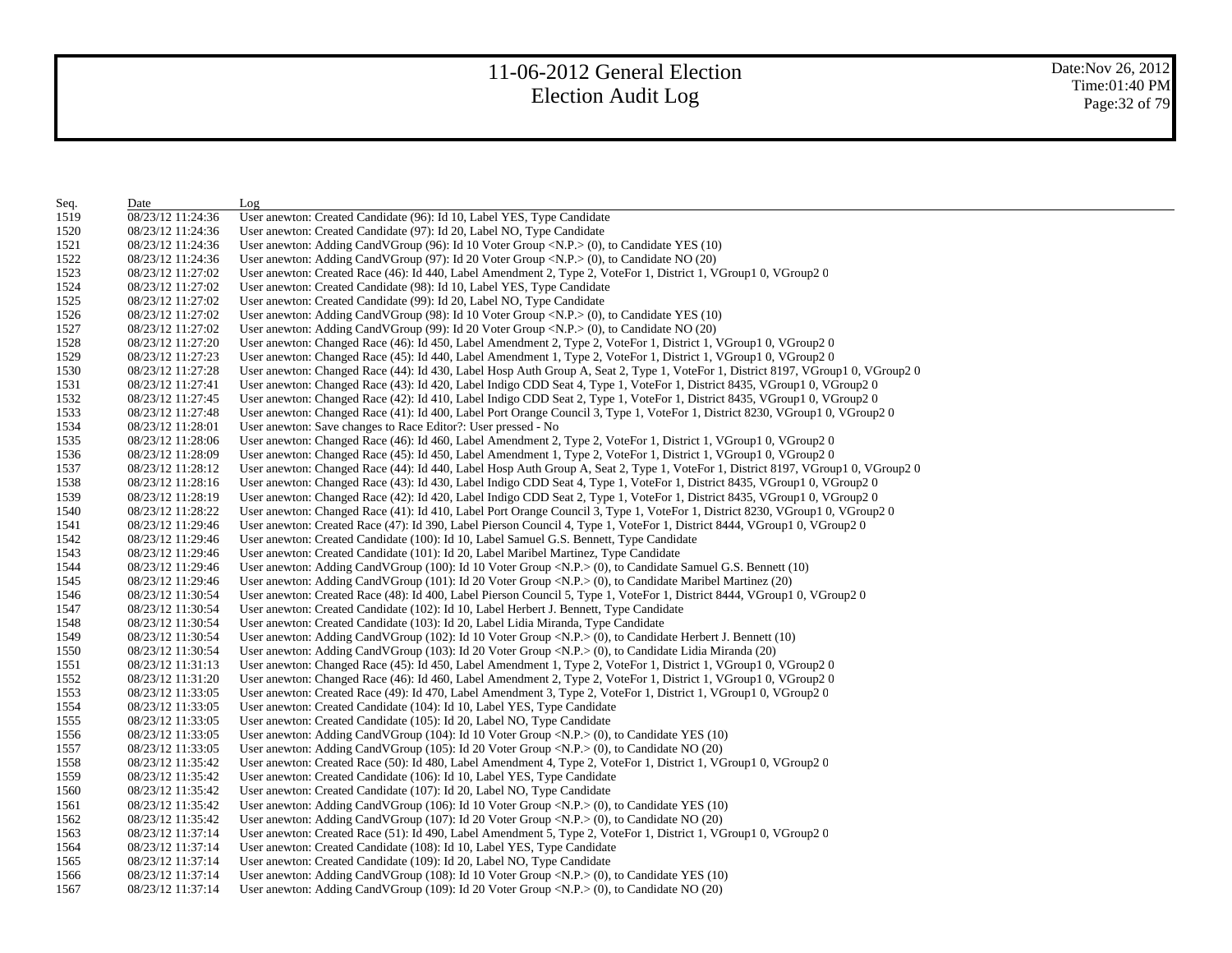| Seq. | Date              | Log                                                                                                                               |
|------|-------------------|-----------------------------------------------------------------------------------------------------------------------------------|
| 1568 | 08/23/12 11:39:03 | User anewton: Created Race (52): Id 500, Label Amendment 6, Type 2, VoteFor 1, District 1, VGroup1 0, VGroup2 0                   |
| 1569 | 08/23/12 11:39:03 | User anewton: Created Candidate (110): Id 10, Label YES, Type Candidate                                                           |
| 1570 | 08/23/12 11:39:03 | User anewton: Created Candidate (111): Id 20, Label NO, Type Candidate                                                            |
| 1571 | 08/23/12 11:39:03 | User anewton: Adding CandVGroup (110): Id 10 Voter Group < $N.P.$ > (0), to Candidate YES (10)                                    |
| 1572 | 08/23/12 11:39:03 | User anewton: Adding CandVGroup $(111)$ : Id 20 Voter Group <n.p.<math>&gt; (0), to Candidate NO (20)</n.p.<math>                 |
| 1573 | 08/23/12 11:39:37 | User anewton: Changed Race (52): Id 500, Label Amendment 6, Type 2, VoteFor 1, District 1, VGroup1 0, VGroup2 0                   |
| 1574 | 08/23/12 11:39:37 | User anewton: Changed Candidate (110): Id 10, Label YES, Type Candidate                                                           |
| 1575 | 08/23/12 11:39:37 | User anewton: Changed Candidate (111): Id 20, Label NO, Type Candidate                                                            |
| 1576 | 08/23/12 11:39:37 | User anewton: Updating CandVGroup $(110)$ : Id 10 Voter Group <n.p.><math>(0)</math>, from Candidate YES <math>(10)</math></n.p.> |
| 1577 | 08/23/12 11:39:37 | User anewton: Updating CandVGroup (111): Id 20 Voter Group <n.p.> (0), from Candidate NO (20)</n.p.>                              |
| 1578 | 08/23/12 11:41:37 | User anewton: Created Race (53): Id 510, Label Amendment 8, Type 2, VoteFor 1, District 1, VGroup1 0, VGroup2 0                   |
| 1579 | 08/23/12 11:41:37 | User anewton: Created Candidate (112): Id 10, Label YES, Type Candidate                                                           |
| 1580 | 08/23/12 11:41:37 | User anewton: Created Candidate (113): Id 20, Label NO, Type Candidate                                                            |
| 1581 | 08/23/12 11:41:37 | User anewton: Adding CandVGroup (112): Id 10 Voter Group < $N.P.$ > (0), to Candidate YES (10)                                    |
| 1582 | 08/23/12 11:41:37 | User anewton: Adding CandVGroup $(113)$ : Id 20 Voter Group <n.p.<math>&gt; (0), to Candidate NO (20)</n.p.<math>                 |
| 1583 | 08/23/12 11:42:43 | User anewton: Created Race (54): Id 520, Label Amendment 9, Type 2, VoteFor 1, District 1, VGroup1 0, VGroup2 0                   |
| 1584 | 08/23/12 11:42:43 | User anewton: Created Candidate (114): Id 10, Label YES, Type Candidate                                                           |
| 1585 | 08/23/12 11:42:43 | User anewton: Created Candidate (115): Id 20, Label NO, Type Candidate                                                            |
| 1586 | 08/23/12 11:42:43 | User anewton: Adding CandVGroup (114): Id 10 Voter Group < $N.P.$ > (0), to Candidate YES (10)                                    |
| 1587 | 08/23/12 11:42:43 | User anewton: Adding CandVGroup (115): Id 20 Voter Group <n.p.> (0), to Candidate NO (20)</n.p.>                                  |
| 1588 | 08/23/12 11:43:26 | User anewton: Changed Race (54): Id 520, Label Amendment 9, Type 2, VoteFor 1, District 1, VGroup1 0, VGroup2 0                   |
| 1589 | 08/23/12 11:43:26 | User anewton: Changed Candidate (114): Id 10, Label YES, Type Candidate                                                           |
| 1590 | 08/23/12 11:43:26 | User anewton: Changed Candidate (115): Id 20, Label NO, Type Candidate                                                            |
| 1591 | 08/23/12 11:43:26 | User anewton: Updating CandVGroup $(114)$ : Id 10 Voter Group <n.p.><math>(0)</math>, from Candidate YES <math>(10)</math></n.p.> |
| 1592 | 08/23/12 11:43:26 | User anewton: Updating CandVGroup $(115)$ : Id 20 Voter Group <n.p.<math>&gt; (0), from Candidate NO (20)</n.p.<math>             |
| 1593 | 08/23/12 11:44:57 | User anewton: Created Race (55): Id 530, Label Amendment 10, Type 2, VoteFor 1, District 1, VGroup1 0, VGroup2 0                  |
| 1594 | 08/23/12 11:44:57 | User anewton: Created Candidate (116): Id 10, Label YES, Type Candidate                                                           |
| 1595 | 08/23/12 11:44:57 | User anewton: Created Candidate (117): Id 20, Label NO, Type Candidate                                                            |
| 1596 | 08/23/12 11:44:57 | User anewton: Adding CandVGroup (116): Id 10 Voter Group < $N.P.$ > (0), to Candidate YES (10)                                    |
| 1597 | 08/23/12 11:44:57 | User anewton: Adding CandVGroup (117): Id 20 Voter Group <n.p.> (0), to Candidate NO (20)</n.p.>                                  |
| 1598 | 08/23/12 11:46:14 | User anewton: Created Race (56): Id 540, Label Amendment 11, Type 2, VoteFor 1, District 1, VGroup1 0, VGroup2 0                  |
| 1599 | 08/23/12 11:46:14 | User anewton: Created Candidate (118): Id 10, Label YES, Type Candidate                                                           |
| 1600 | 08/23/12 11:46:14 | User anewton: Created Candidate (119): Id 20, Label NO, Type Candidate                                                            |
| 1601 | 08/23/12 11:46:14 | User anewton: Adding CandVGroup (118): Id 10 Voter Group < $N.P.$ > (0), to Candidate YES (10)                                    |
| 1602 | 08/23/12 11:46:14 | User anewton: Adding CandVGroup $(119)$ : Id 20 Voter Group <n.p.><math>(0)</math>, to Candidate NO <math>(20)</math></n.p.>      |
| 1603 | 08/23/12 11:47:09 | User anewton: Changed Race (56): Id 540, Label Amendment 11, Type 2, VoteFor 1, District 1, VGroup1 0, VGroup2 0                  |
| 1604 | 08/23/12 11:47:09 | User anewton: Changed Candidate (118): Id 10, Label YES, Type Candidate                                                           |
| 1605 | 08/23/12 11:47:09 | User anewton: Changed Candidate (119): Id 20, Label NO, Type Candidate                                                            |
| 1606 | 08/23/12 11:47:09 | User anewton: Updating CandVGroup (118): Id 10 Voter Group < $N.P$ > (0), from Candidate YES (10)                                 |
| 1607 | 08/23/12 11:47:09 | User anewton: Updating CandVGroup (119): Id 20 Voter Group < $N.P.$ > (0), from Candidate NO (20)                                 |
| 1608 | 08/23/12 11:48:40 | User anewton: Created Race (57): Id 550, Label Amendment 12, Type 2, VoteFor 1, District 1, VGroup1 0, VGroup2 0                  |
| 1609 | 08/23/12 11:48:40 | User anewton: Created Candidate (120): Id 10, Label YES, Type Candidate                                                           |
| 1610 | 08/23/12 11:48:40 | User anewton: Created Candidate (121): Id 20, Label NO, Type Candidate                                                            |
| 1611 | 08/23/12 11:48:40 | User anewton: Adding CandVGroup $(120)$ : Id 10 Voter Group <n.p.<math>&gt; (0), to Candidate YES <math>(10)</math></n.p.<math>   |
| 1612 | 08/23/12 11:48:40 | User anewton: Adding CandVGroup $(121)$ : Id 20 Voter Group <n.p.<math>&gt; (0), to Candidate NO <math>(20)</math></n.p.<math>    |
| 1613 | 08/23/12 11:53:13 | User anewton: Created Race (58): Id 560, Label School Board Referendum, Type 2, VoteFor 1, District 1, VGroup1 0, VGroup2 0       |
| 1614 | 08/23/12 11:53:13 | User anewton: Created Candidate (122): Id 10, Label YES, Type Candidate                                                           |
| 1615 | 08/23/12 11:53:13 | User anewton: Created Candidate (123): Id 20, Label NO, Type Candidate                                                            |
| 1616 | 08/23/12 11:53:13 | User anewton: Adding CandVGroup $(122)$ : Id 10 Voter Group <n.p.<math>&gt; (0), to Candidate YES (10)</n.p.<math>                |
|      |                   |                                                                                                                                   |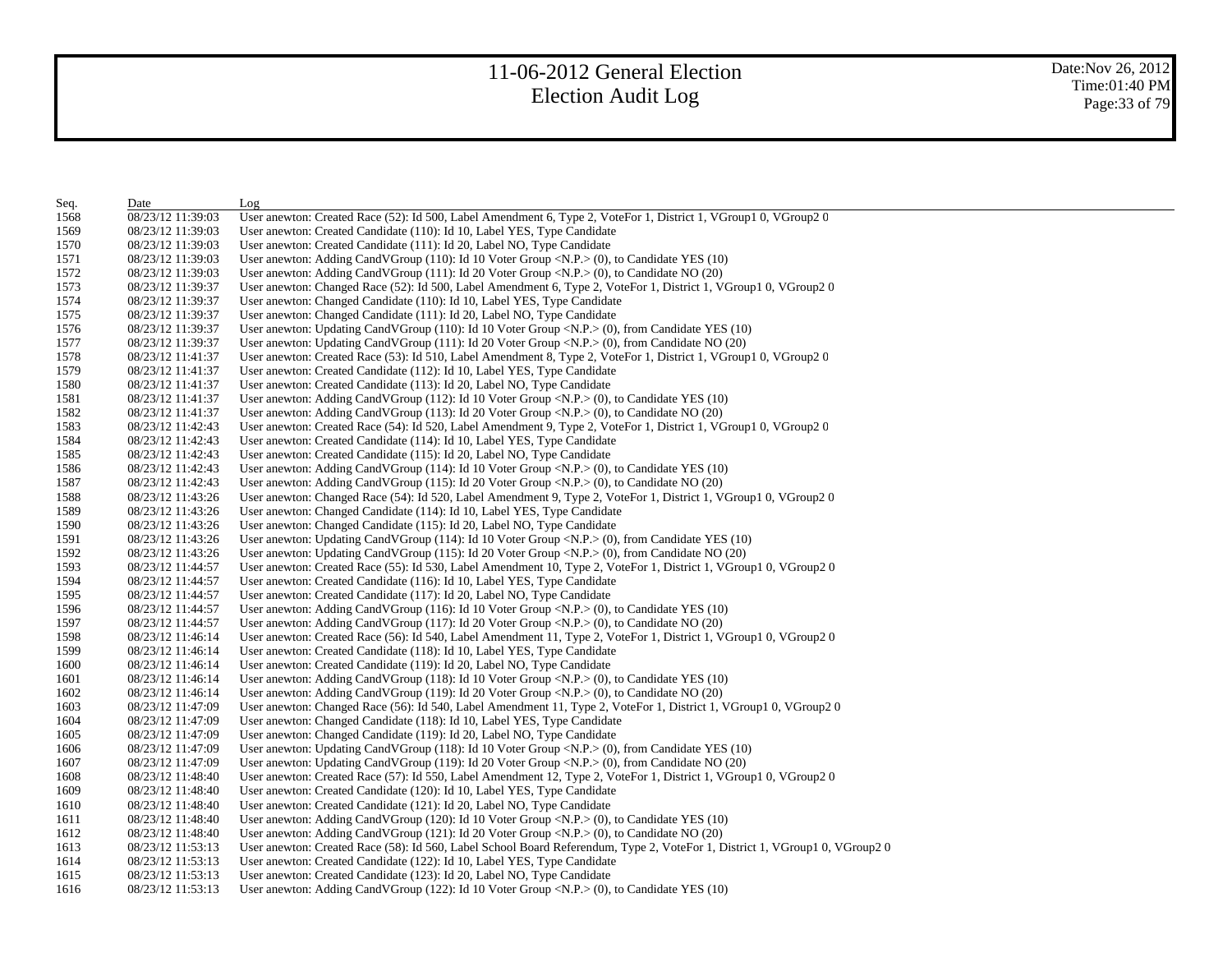| Seq. | Date              | Log                                                                                                                                                                                        |
|------|-------------------|--------------------------------------------------------------------------------------------------------------------------------------------------------------------------------------------|
| 1617 | 08/23/12 11:53:13 | User anewton: Adding CandVGroup (123): Id 20 Voter Group <n.p.> (0), to Candidate NO (20)</n.p.>                                                                                           |
| 1618 | 08/23/12 12:02:22 | User anewton: Created Race (59): Id 570, Label Orange City Amendment 1, Type 2, VoteFor 1, District 8222, VGroup1 0, VGroup2 0                                                             |
| 1619 | 08/23/12 12:02:22 | User anewton: Created Candidate (124): Id 10, Label YES, Type Candidate                                                                                                                    |
| 1620 | 08/23/12 12:02:22 | User anewton: Created Candidate (125): Id 20, Label NO, Type Candidate                                                                                                                     |
| 1621 | 08/23/12 12:02:22 | User anewton: Adding CandVGroup (124): Id 10 Voter Group < $N.P.$ > (0), to Candidate YES (10)                                                                                             |
| 1622 | 08/23/12 12:02:22 | User anewton: Adding CandVGroup (125): Id 20 Voter Group <n.p.> (0), to Candidate NO (20)</n.p.>                                                                                           |
| 1623 | 08/23/12 12:05:51 | User anewton: Created Race (60): Id 580, Label Orange City Amendment 2, Type 2, VoteFor 1, District 8222, VGroup1 0, VGroup2 0                                                             |
| 1624 | 08/23/12 12:05:51 | User anewton: Created Candidate (126): Id 10, Label YES, Type Candidate                                                                                                                    |
| 1625 | 08/23/12 12:05:51 | User anewton: Created Candidate (127): Id 20, Label NO, Type Candidate                                                                                                                     |
| 1626 | 08/23/12 12:05:51 | User anewton: Adding CandVGroup (126): Id 10 Voter Group < $N.P.$ > (0), to Candidate YES (10)                                                                                             |
| 1627 | 08/23/12 12:05:51 | User anewton: Adding CandVGroup (127): Id 20 Voter Group <n.p.> (0), to Candidate NO (20)</n.p.>                                                                                           |
| 1628 | 08/23/12 12:09:42 | User anewton: Created Race (61): Id 590, Label Orange City Amendment 3, Type 2, VoteFor 1, District 8222, VGroup1 0, VGroup2 0                                                             |
| 1629 | 08/23/12 12:09:42 | User anewton: Created Candidate (128): Id 10, Label YES, Type Candidate                                                                                                                    |
| 1630 | 08/23/12 12:09:42 | User anewton: Created Candidate (129): Id 20, Label NO, Type Candidate                                                                                                                     |
| 1631 | 08/23/12 12:09:42 | User anewton: Adding CandVGroup (128): Id 10 Voter Group < $N.P.$ > (0), to Candidate YES (10)                                                                                             |
| 1632 | 08/23/12 12:09:42 | User anewton: Adding CandVGroup $(129)$ : Id 20 Voter Group <n.p.<math>&gt; (0), to Candidate NO <math>(20)</math></n.p.<math>                                                             |
| 1633 | 08/23/12 12:13:28 | User anewton: Created Race (62): Id 600, Label Ormond Beach Referendum 1, Type 2, VoteFor 1, District 8225, VGroup1 0, VGroup2 0                                                           |
| 1634 | 08/23/12 12:13:28 | User anewton: Created Candidate (130): Id 10, Label YES, Type Candidate                                                                                                                    |
| 1635 | 08/23/12 12:13:28 | User anewton: Created Candidate (131): Id 20, Label NO, Type Candidate                                                                                                                     |
| 1636 | 08/23/12 12:13:28 | User anewton: Adding CandVGroup (130): Id 10 Voter Group < $N.P.$ > (0), to Candidate YES (10)                                                                                             |
| 1637 | 08/23/12 12:13:28 | User anewton: Adding CandVGroup (131): Id 20 Voter Group <n.p.> (0), to Candidate NO (20)</n.p.>                                                                                           |
| 1638 | 08/23/12 12:16:07 | User anewton: Created Race (63): Id 610, Label Ormond Beach Referendum 2, Type 2, VoteFor 1, District 8225, VGroup1 0, VGroup2 0                                                           |
| 1639 | 08/23/12 12:16:07 | User anewton: Created Candidate (132): Id 10, Label YES, Type Candidate                                                                                                                    |
| 1640 | 08/23/12 12:16:07 | User anewton: Created Candidate (133): Id 20, Label NO, Type Candidate                                                                                                                     |
| 1641 | 08/23/12 12:16:07 | User anewton: Adding CandVGroup (132): Id 10 Voter Group < $N.P.$ > (0), to Candidate YES (10)                                                                                             |
| 1642 | 08/23/12 12:16:07 | User anewton: Adding CandVGroup (133): Id 20 Voter Group <n.p.> (0), to Candidate NO (20)</n.p.>                                                                                           |
| 1643 | 08/23/12 12:20:00 | User anewton: Created Race (64): Id 620, Label South Daytona Referendum 1, Type 2, VoteFor 1, District 8229, VGroup1 0, VGroup2 0                                                          |
| 1644 | 08/23/12 12:20:00 | User anewton: Created Candidate (134): Id 10, Label YES, Type Candidate                                                                                                                    |
| 1645 | 08/23/12 12:20:00 | User anewton: Created Candidate (135): Id 20, Label NO, Type Candidate                                                                                                                     |
| 1646 | 08/23/12 12:20:00 | User anewton: Adding CandVGroup (134): Id 10 Voter Group < $N.P.$ > (0), to Candidate YES (10)                                                                                             |
| 1647 | 08/23/12 12:20:00 | User anewton: Adding CandVGroup (135): Id 20 Voter Group <n.p.> (0), to Candidate NO (20)</n.p.>                                                                                           |
| 1648 | 08/23/12 12:20:15 | User anewton: Changed Race (63): Id 610, Label Ormond Beach Referendum 2, Type 2, VoteFor 1, District 8225, VGroup1 0, VGroup2 0                                                           |
| 1649 | 08/23/12 12:20:21 | User anewton: Changed Race (62): Id 600, Label Ormond Beach Referendum 1, Type 2, VoteFor 1, District 8225, VGroup1 0, VGroup2 0                                                           |
| 1650 | 08/23/12 12:20:38 | User anewton: Changed Race (61): Id 590, Label Orange City Amendment 3, Type 2, VoteFor 1, District 8222, VGroup1 0, VGroup2 0                                                             |
| 1651 | 08/23/12 12:20:50 | User anewton: Changed Race (60): Id 580, Label Orange City Amendment 2, Type 2, VoteFor 1, District 8222, VGroup1 0, VGroup2 0                                                             |
| 1652 | 08/23/12 12:21:09 | User anewton: Changed Race (59): Id 570, Label Orange City Amendment 1, Type 2, VoteFor 1, District 8222, VGroup1 0, VGroup2 0                                                             |
| 1653 | 08/23/12 12:21:19 | User anewton: Changed Race (60): Id 580, Label Orange City Amendment 2, Type 2, VoteFor 1, District 8222, VGroup1 0, VGroup2 0                                                             |
| 1654 | 08/23/12 12:21:27 | User anewton: Changed Race (61): Id 590, Label Orange City Amendment 3, Type 2, VoteFor 1, District 8222, VGroup1 0, VGroup2 0                                                             |
| 1655 | 08/23/12 12:22:02 | User anewton: Cannot fit race 'Amendment 4'(Id 480:0) on NP NP Ballot. Check the layout options for the race against the column definition in Ballot Option, or any associated headers.: I |
| 1656 | 08/23/12 12:22:20 | User anewton: Changed Race (46): Id 460, Label Amendment 2, Type 2, VoteFor 1, District 1, VGroup1 0, VGroup2 0                                                                            |
| 1657 | 08/23/12 12:22:25 | User anewton: Changed Race (49): Id 470, Label Amendment 3, Type 2, VoteFor 1, District 1, VGroup1 0, VGroup2 0                                                                            |
| 1658 | 08/23/12 12:22:29 | User anewton: Changed Race (50): Id 480, Label Amendment 4, Type 2, VoteFor 1, District 1, VGroup1 0, VGroup2 0                                                                            |
| 1659 | 08/23/12 12:22:33 | User anewton: Changed Race (51): Id 490, Label Amendment 5, Type 2, VoteFor 1, District 1, VGroup1 0, VGroup2 0                                                                            |
| 1660 | 08/23/12 12:22:37 | User anewton: Changed Race (52): Id 500, Label Amendment 6, Type 2, VoteFor 1, District 1, VGroup1 0, VGroup2 0                                                                            |
| 1661 | 08/23/12 12:22:42 | User anewton: Changed Race (53): Id 510, Label Amendment 8, Type 2, VoteFor 1, District 1, VGroup1 0, VGroup2 0                                                                            |
| 1662 | 08/23/12 12:22:47 | User anewton: Changed Race (54): Id 520, Label Amendment 9, Type 2, VoteFor 1, District 1, VGroup1 0, VGroup2 0                                                                            |
| 1663 | 08/23/12 12:22:52 | User anewton: Changed Race (55): Id 530, Label Amendment 10, Type 2, VoteFor 1, District 1, VGroup1 0, VGroup2 0                                                                           |
| 1664 | 08/23/12 12:22:59 | User anewton: Changed Race (56): Id 540, Label Amendment 11, Type 2, VoteFor 1, District 1, VGroup1 0, VGroup2 0                                                                           |
| 1665 | 08/23/12 12:23:03 | User anewton: Changed Race (57): Id 550, Label Amendment 12, Type 2, VoteFor 1, District 1, VGroup1 0, VGroup2 0                                                                           |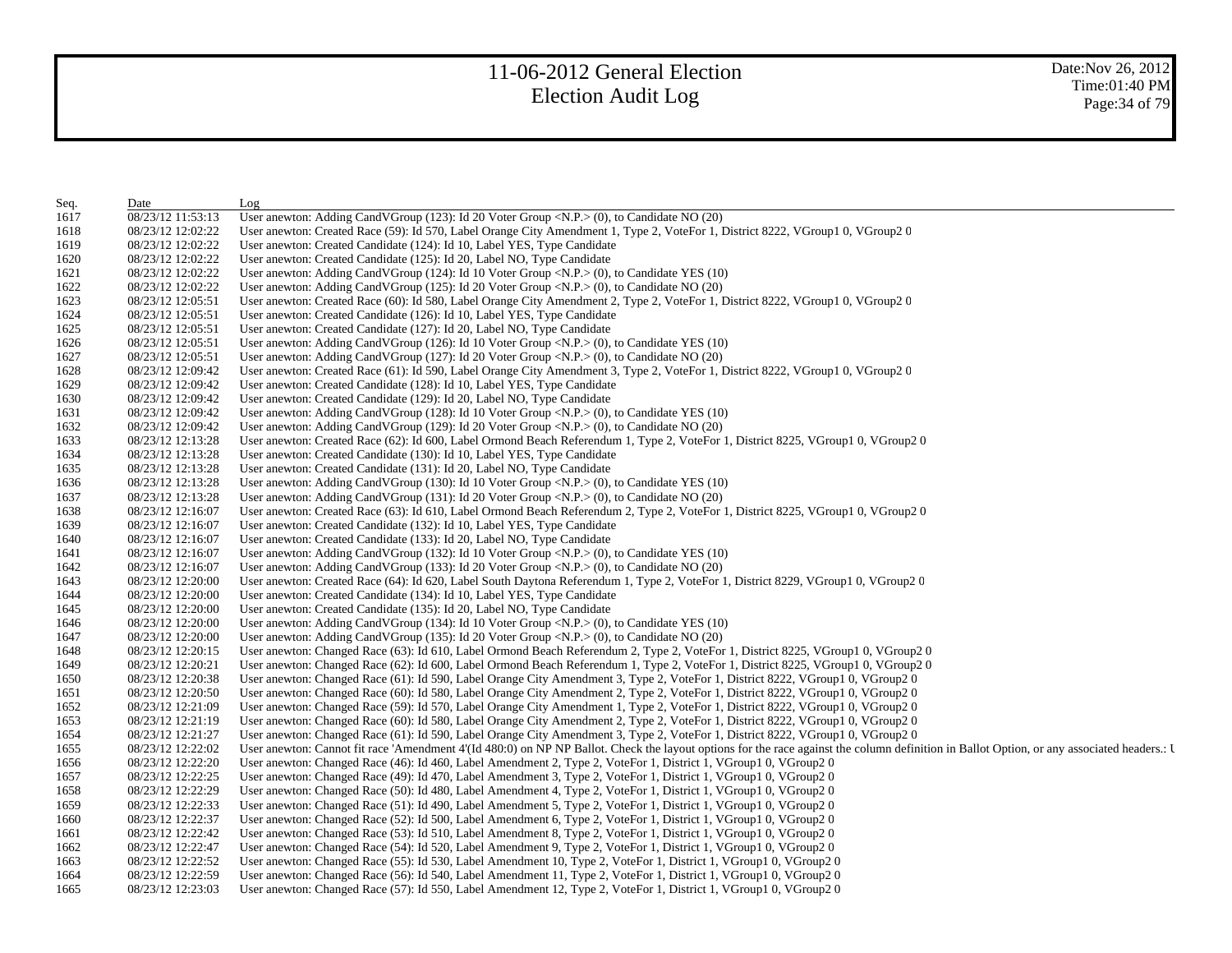| Seq. | Date              | Log                                                                                                                                                                                        |
|------|-------------------|--------------------------------------------------------------------------------------------------------------------------------------------------------------------------------------------|
| 1666 | 08/23/12 12:23:10 | User anewton: Changed Race (58): Id 560, Label School Board Referendum, Type 2, VoteFor 1, District 1, VGroup1 0, VGroup2 0                                                                |
| 1667 | 08/23/12 12:23:14 | User anewton: Changed Race (59): Id 570, Label Orange City Amendment 1, Type 2, VoteFor 1, District 8222, VGroup1 0, VGroup2 0                                                             |
| 1668 | 08/23/12 12:23:18 | User anewton: Changed Race (60): Id 580, Label Orange City Amendment 2, Type 2, VoteFor 1, District 8222, VGroup1 0, VGroup2 0                                                             |
| 1669 | 08/23/12 12:23:23 | User anewton: Changed Race (61): Id 590, Label Orange City Amendment 3, Type 2, VoteFor 1, District 8222, VGroup1 0, VGroup2 0                                                             |
| 1670 | 08/23/12 12:23:27 | User anewton: Changed Race (62): Id 600, Label Ormond Beach Referendum 1, Type 2, VoteFor 1, District 8225, VGroup1 0, VGroup2 0                                                           |
| 1671 | 08/23/12 12:23:31 | User anewton: Changed Race (63): Id 610, Label Ormond Beach Referendum 2, Type 2, VoteFor 1, District 8225, VGroup1 0, VGroup2 0                                                           |
| 1672 | 08/23/12 12:23:35 | User anewton: Changed Race (64): Id 620, Label South Daytona Referendum 1, Type 2, VoteFor 1, District 8229, VGroup1 0, VGroup2 0                                                          |
| 1673 | 08/23/12 12:24:35 | User anewton: Save changes to District Editor?: User pressed - No                                                                                                                          |
| 1674 | 08/23/12 12:24:47 | User anewton: Created District (8227): Id 20, Label Daytona Beach Zone 2                                                                                                                   |
| 1675 | 08/23/12 12:24:56 | User anewton: Created District (8227): Id 30, Label Daytona Beach Zone 3                                                                                                                   |
| 1676 | 08/23/12 12:25:16 | User anewton: Created District (8227): Id 50, Label Daytona Beach Zone 5                                                                                                                   |
| 1677 | 08/23/12 12:25:40 | User anewton: Dragging Base Precinct(s) (607,607) to District (8445) Label: Daytona Beach Zone 2, Id: 20                                                                                   |
| 1678 | 08/23/12 12:25:42 | User anewton: Dragging Base Precinct(s) (619) to District (8445) Label: Daytona Beach Zone 2, Id: 20                                                                                       |
| 1679 | 08/23/12 12:26:07 | User anewton: Dragging Base Precinct(s) (620,622,623,623,626) to District (8446) Label: Daytona Beach Zone 3, Id: 30                                                                       |
| 1680 | 08/23/12 12:26:28 | User anewton: Dragging Base Precinct(s) (603,603,614,614) to District (8447) Label: Daytona Beach Zone 5, Id: 50                                                                           |
| 1681 | 08/23/12 12:29:45 | User anewton: Changed Header (4): Id 40, Label The City of Daytona Beach                                                                                                                   |
| 1682 | 08/23/12 12:29:55 | User anewton: Changed Header (5): Id 50, Label City of Daytona Beach Shores                                                                                                                |
| 1683 | 08/23/12 12:30:01 | User anewton: Changed Header (6): Id 60, Label City of Deltona                                                                                                                             |
| 1684 | 08/23/12 12:30:08 | User anewton: Changed Header (7): Id 70, Label City of Edgewater                                                                                                                           |
| 1685 | 08/23/12 12:30:14 | User anewton: Changed Header (8): Id 80, Label City of Holly Hill                                                                                                                          |
| 1686 | 08/23/12 12:30:20 | User anewton: Changed Header (9): Id 90, Label City of Oak Hill                                                                                                                            |
| 1687 | 08/23/12 12:30:26 | User anewton: Changed Header (10): Id 100, Label City of Ormond Beach                                                                                                                      |
| 1688 | 08/23/12 12:30:36 | User anewton: Changed Header (11): Id 110, Label City of Port Orange                                                                                                                       |
| 1689 | 08/23/12 12:30:59 | User anewton: Created Header (17): Id 170, Label Header 170                                                                                                                                |
| 1690 | 08/23/12 12:31:20 | User anewton: Changed Header (17): Id 170, Label Town of Pierson                                                                                                                           |
| 1691 | 08/23/12 12:31:34 | User anewton: Changed Header (16): Id 180, Label South Daytona Referendum                                                                                                                  |
| 1692 | 08/23/12 12:31:39 | User anewton: Changed Header (15): Id 160, Label Ormond Beach Municipal Referenda                                                                                                          |
| 1693 | 08/23/12 12:31:42 | User anewton: Changed Header (14): Id 150, Label Orange City Charter Amendments                                                                                                            |
| 1694 | 08/23/12 12:31:46 | User anewton: Changed Header (13): Id 140, Label Volusia County School Board                                                                                                               |
| 1695 | 08/23/12 12:31:49 | User anewton: Changed Header (12): Id 130, Label Consitutional Amendments                                                                                                                  |
| 1696 | 08/23/12 12:31:53 | User anewton: Changed Header (17): Id 120, Label Town of Pierson                                                                                                                           |
| 1697 | 08/23/12 12:31:56 | User anewton: Changed Header (16): Id 170, Label South Daytona Referendum                                                                                                                  |
| 1698 | 08/23/12 12:32:10 | User anewton: Changed Header (17): Id 120, Label Town of Pierson                                                                                                                           |
| 1699 | 08/23/12 12:32:18 | User anewton: Changed Header (11): Id 110, Label City of Port Orange                                                                                                                       |
| 1700 | 08/23/12 12:32:25 | User anewton: Changed Header (17): Id 115, Label Town of Pierson                                                                                                                           |
| 1701 | 08/23/12 12:32:32 | User anewton: Changed Header (11): Id 120, Label City of Port Orange                                                                                                                       |
| 1702 | 08/23/12 12:32:36 | User anewton: Changed Header (17): Id 110, Label Town of Pierson                                                                                                                           |
| 1703 | 08/23/12 12:33:04 | User anewton: Changed Header (12): Id 130, Label Consitutional Amendments                                                                                                                  |
| 1704 | 08/23/12 12:33:13 | User anewton: Changed Header (13): Id 140, Label Volusia County School Board                                                                                                               |
| 1705 | 08/23/12 12:33:21 | User anewton: Changed Header (14): Id 150, Label Orange City Charter Amendments                                                                                                            |
| 1706 | 08/23/12 12:33:27 | User anewton: Changed Header (15): Id 160, Label Ormond Beach Municipal Referenda                                                                                                          |
| 1707 | 08/23/12 12:33:34 | User anewton: Changed Header (16): Id 170, Label South Daytona Referendum                                                                                                                  |
| 1708 | 08/23/12 12:33:50 | User anewton: Reset Artwork?: User pressed - OK                                                                                                                                            |
| 1709 | 08/23/12 12:33:50 | User anewton: Reset Ballot Artwork                                                                                                                                                         |
| 1710 | 08/23/12 12:34:05 | User anewton: Cannot fit race 'Amendment 4'(Id 480:0) on NP NP Ballot. Check the layout options for the race against the column definition in Ballot Option, or any associated headers.: I |
| 1711 | 08/23/12 12:34:40 | User anewton: Changed Ballot Style options                                                                                                                                                 |
| 1712 | 08/23/12 12:34:45 | User anewton: Reset Artwork?: User pressed - OK                                                                                                                                            |
| 1713 | 08/23/12 12:34:45 | User anewton: Reset Ballot Artwork                                                                                                                                                         |
| 1714 | 08/23/12 12:34:50 | User anewton: Cannot fit race 'Amendment 4'(Id 480:0) on NP NP Ballot. Check the layout options for the race against the column definition in Ballot Option, or any associated headers.: I |
|      |                   |                                                                                                                                                                                            |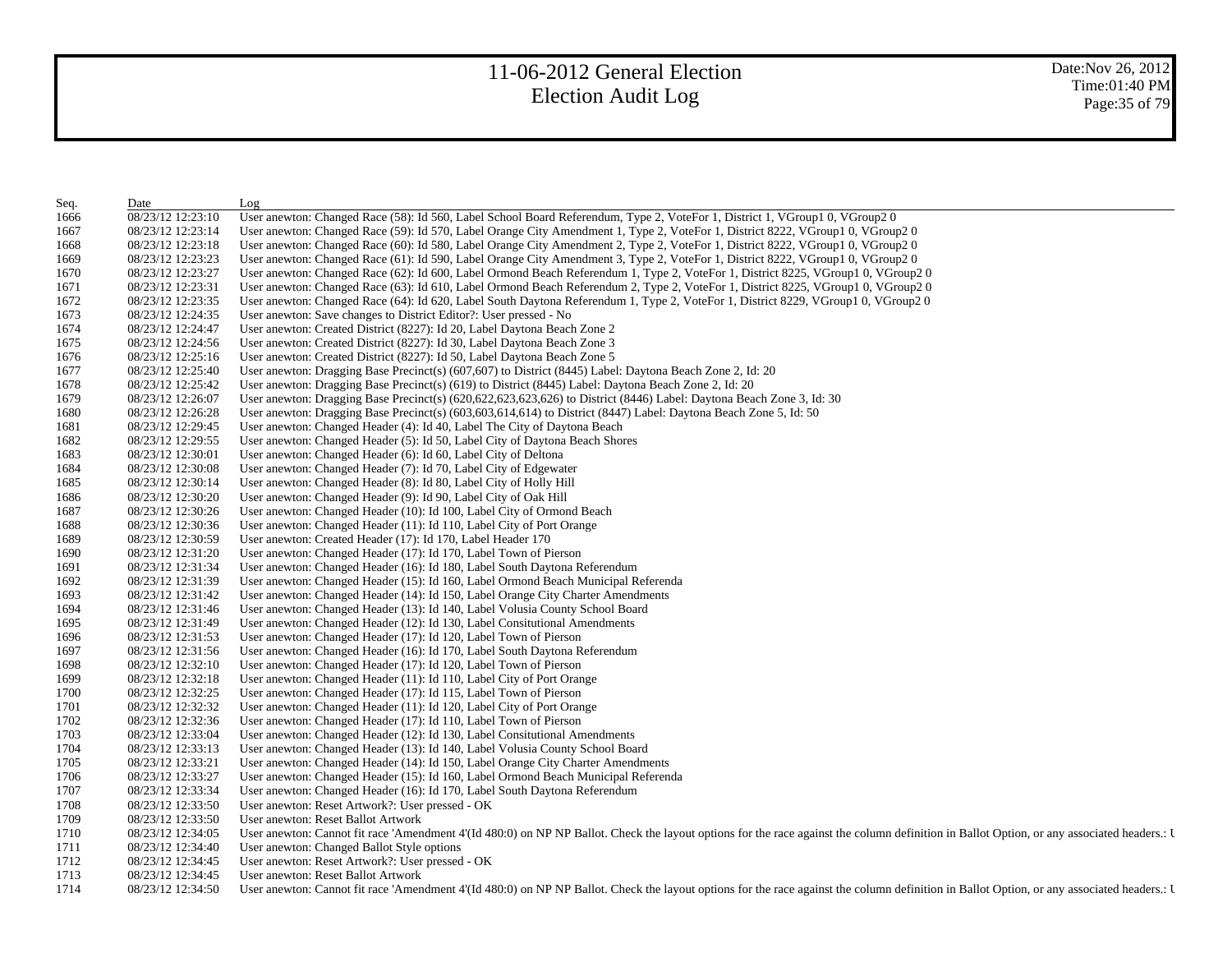| Seq. | Date              | Log                                                                                                                              |
|------|-------------------|----------------------------------------------------------------------------------------------------------------------------------|
| 1715 | 08/23/12 12:35:09 | User anewton: Are you sure you want to delete Consitutional Amendments?: User pressed - Yes                                      |
| 1716 | 08/23/12 12:35:09 | User anewton: Deleted Header (12): Id 130 Label Consitutional Amendments                                                         |
| 1717 | 08/23/12 12:35:15 | User anewton: Reset Artwork?: User pressed - OK                                                                                  |
| 1718 | 08/23/12 12:35:15 | User anewton: Reset Ballot Artwork                                                                                               |
| 1719 | 08/23/12 12:35:33 | User anewton: Generated All Ballots                                                                                              |
| 1720 | 08/23/12 12:36:23 | User anewton: Changed Header (1): Id 10, Label Official                                                                          |
| 1721 | 08/23/12 12:36:26 | User anewton: Reset Artwork?: User pressed - OK                                                                                  |
| 1722 | 08/23/12 12:36:26 | User anewton: Reset Ballot Artwork                                                                                               |
| 1723 | 08/23/12 12:36:45 | User anewton: Generated All Ballots                                                                                              |
| 1724 | 08/23/12 12:38:10 | User anewton: Changed Ballot Style options                                                                                       |
| 1725 | 08/23/12 12:38:13 | User anewton: Reset Artwork?: User pressed - OK                                                                                  |
| 1726 | 08/23/12 12:38:13 | User anewton: Reset Ballot Artwork                                                                                               |
| 1727 | 08/23/12 12:38:30 | User anewton: Generated All Ballots                                                                                              |
| 1728 | 08/23/12 12:39:32 | User anewton: Changed Race (44): Id 440, Label Hosp Auth Group A, Seat 2, Type 1, VoteFor 1, District 8197, VGroup1 0, VGroup2 0 |
| 1729 | 08/23/12 12:39:38 | User anewton: Save changes?: User pressed - Yes                                                                                  |
| 1730 | 08/23/12 12:39:38 | User anewton: Changed in Ballot Editor                                                                                           |
| 1731 | 08/23/12 12:40:02 | User anewton: Changed Ballot Style options                                                                                       |
| 1732 | 08/23/12 12:40:08 | User anewton: Reset Artwork?: User pressed - OK                                                                                  |
| 1733 | 08/23/12 12:40:08 | User anewton: Reset Ballot Artwork                                                                                               |
| 1734 | 08/23/12 12:42:21 | User anewton: Generated All Ballots                                                                                              |
| 1735 | 08/23/12 12:49:20 | User anewton: Reset Artwork?: User pressed - OK                                                                                  |
| 1736 | 08/23/12 12:49:20 | User anewton: Reset Ballot Artwork                                                                                               |
| 1737 | 08/23/12 12:49:47 | User anewton: Created VoterGroup (7): Id 60, Label NPA, RaceGroup 1                                                              |
| 1738 | 08/23/12 12:50:12 | User anewton: Closing GEMS                                                                                                       |
| 1739 | 08/27/12 09:36:24 | User anewton: User Login                                                                                                         |
| 1740 | 08/27/12 09:36:24 | User anewton: Open Election: 11-06-2012 General Election (2012-11-06 General Election Master) anewton Host                       |
| 1741 | 08/27/12 09:36:46 | User anewton: Changed VoterGroup (5): Id 40, Label LBT, RaceGroup 1                                                              |
| 1742 | 08/27/12 09:45:04 | User anewton: Changed VoterGroup (2): Id 20, Label DEMOCRAT, RaceGroup 1                                                         |
| 1743 | 08/27/12 09:45:04 | User anewton: Changed VoterGroup (3): Id 10, Label REPUBLICAN, RaceGroup 1                                                       |
| 1744 | 08/27/12 09:45:04 | User anewton: Changed VoterGroup (4): Id 40, Label CONSTITUTION PARTY OF FLORIDA, RaceGroup 1                                    |
| 1745 | 08/27/12 09:45:04 | User anewton: Changed VoterGroup (5): Id 50, Label LIBERTARIAN PARTY OF FLORIDA, RaceGroup 1                                     |
| 1746 | 08/27/12 09:45:04 | User anewton: Changed VoterGroup (6): Id 60, Label OBJECTIVIST PARTY OF FLORIDA, RaceGroup 1                                     |
| 1747 | 08/27/12 09:45:04 | User anewton: Changed VoterGroup (7): Id 30, Label NONPARTISAN, RaceGroup 1                                                      |
| 1748 | 08/27/12 09:45:34 | User anewton: Changed VoterGroup (4): Id 40, Label CONSTITUTION, RaceGroup 1                                                     |
| 1749 | 08/27/12 09:45:34 | User anewton: Changed VoterGroup (5): Id 50, Label LIBERTARIAN, RaceGroup 1                                                      |
| 1750 | 08/27/12 09:45:34 | User anewton: Changed VoterGroup (6): Id 60, Label OBJECTIVIST, RaceGroup 1                                                      |
| 1751 | 08/27/12 09:47:14 | User anewton: Changed Race (4): Id 20, Label US Senator , Type 1, VoteFor 1, District 1, VGroup1 0, VGroup2 0                    |
| 1752 | 08/27/12 09:47:14 | User anewton: Changed Candidate (9): Id 40, Label Chris Borgia, Type Candidate                                                   |
| 1753 | 08/27/12 09:47:14 | User anewton: Changed Candidate (10): Id 30, Label Bill Gaylor, Type Candidate                                                   |
| 1754 | 08/27/12 09:47:14 | User anewton: Updating CandVGroup (9): Id 40 Voter Group <n.p.> (0), from Candidate Chris Borgia (40)</n.p.>                     |
| 1755 | 08/27/12 09:47:14 | User anewton: Updating CandVGroup (10): Id 30 Voter Group <n.p.> (0), from Candidate Bill Gaylor (30)</n.p.>                     |
| 1756 | 08/27/12 09:47:30 | User anewton: Changed Race (4): Id 20, Label US Senator, Type 1, VoteFor 1, District 1, VGroup1 0, VGroup2 0                     |
| 1757 | 08/27/12 09:47:30 | User anewton: Changed Candidate (10): Id 30, Label Bill Gaylor, Type Candidate                                                   |
| 1758 | 08/27/12 09:47:30 | User anewton: Changed Candidate (9): Id 40, Label Chris Borgia, Type Candidate                                                   |
| 1759 | 08/27/12 09:47:30 | User anewton: Updating CandVGroup (10): Id 30 Voter Group NONPARTISAN (30), from Candidate Bill Gaylor (30)                      |
| 1760 | 08/27/12 09:47:30 | User anewton: Updating CandVGroup (9): Id 40 Voter Group NONPARTISAN (30), from Candidate Chris Borgia (40)                      |
| 1761 | 08/27/12 09:52:28 | User anewton: Changed Race (58): Id 560, Label School Board Referendum, Type 2, VoteFor 1, District 1, VGroup1 0, VGroup2 0      |
| 1762 | 08/27/12 09:52:59 | User anewton: Changed Race (59): Id 570, Label Orange City Amendment 1, Type 2, VoteFor 1, District 8222, VGroup1 0, VGroup2 0   |
| 1763 | 08/27/12 09:53:20 | User anewton: Changed Race (60): Id 580, Label Orange City Amendment 2, Type 2, VoteFor 1, District 8222, VGroup1 0, VGroup2 0   |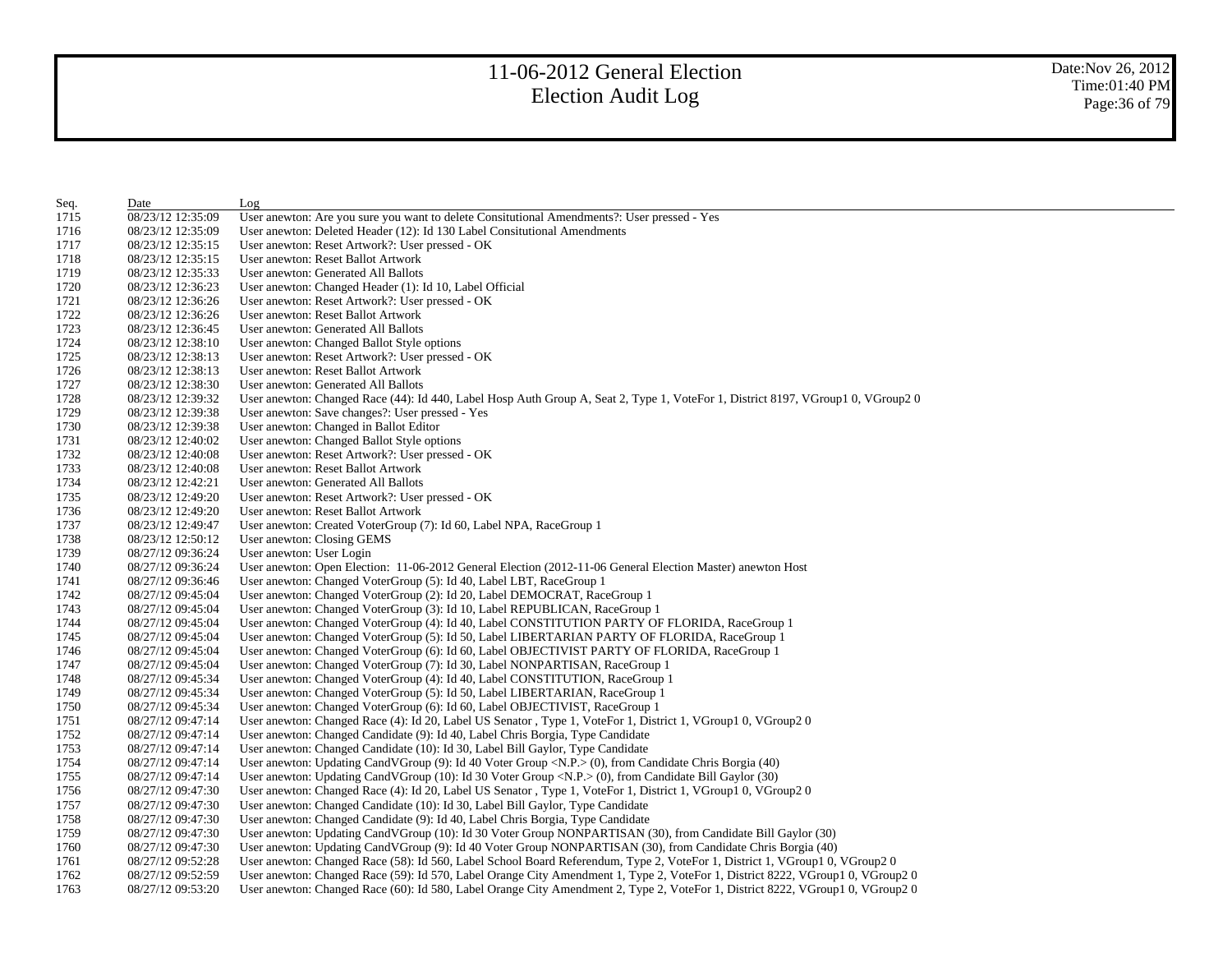| Seq. | Date              | Log                                                                                                                                                                                       |
|------|-------------------|-------------------------------------------------------------------------------------------------------------------------------------------------------------------------------------------|
| 1764 | 08/27/12 09:53:43 | User anewton: Changed Race (60): Id 580, Label Orange City Amendment 2, Type 2, VoteFor 1, District 8222, VGroup1 0, VGroup2 0                                                            |
| 1765 | 08/27/12 09:53:51 | User anewton: Changed Race (59): Id 570, Label Orange City Amendment 1, Type 2, VoteFor 1, District 8222, VGroup1 0, VGroup2 0                                                            |
| 1766 | 08/27/12 09:53:59 | User anewton: Changed Race (58): Id 560, Label School Board Referendum, Type 2, VoteFor 1, District 1, VGroup1 0, VGroup2 0                                                               |
| 1767 | 08/27/12 09:54:17 | User anewton: Changed Race (61): Id 590, Label Orange City Amendment 3, Type 2, VoteFor 1, District 8222, VGroup1 0, VGroup2 0                                                            |
| 1768 | 08/27/12 09:54:42 | User anewton: Changed Race (62): Id 600, Label Ormond Beach Referendum 1, Type 2, VoteFor 1, District 8225, VGroup1 0, VGroup2 0                                                          |
| 1769 | 08/27/12 09:54:52 | User anewton: Changed Race (63): Id 610, Label Ormond Beach Referendum 2, Type 2, VoteFor 1, District 8225, VGroup1 0, VGroup2 0                                                          |
| 1770 | 08/27/12 09:55:08 | User anewton: Changed Race (64): Id 620, Label South Daytona Referendum 1, Type 2, VoteFor 1, District 8229, VGroup1 0, VGroup2 0                                                         |
| 1771 | 08/27/12 09:59:46 | User anewton: Changed Race (58): Id 560, Label School Board Referendum, Type 2, VoteFor 1, District 1, VGroup1 0, VGroup2 0                                                               |
| 1772 | 08/27/12 09:59:46 | User anewton: Changed Candidate (122): Id 10, Label YES, Type Candidate                                                                                                                   |
| 1773 | 08/27/12 09:59:46 | User anewton: Changed Candidate (123): Id 20, Label NO, Type Candidate                                                                                                                    |
| 1774 | 08/27/12 09:59:46 | User anewton: Updating CandVGroup $(122)$ : Id 10 Voter Group <n.p.><math>(0)</math>, from Candidate YES <math>(10)</math></n.p.>                                                         |
| 1775 | 08/27/12 09:59:46 | User anewton: Updating CandVGroup (123): Id 20 Voter Group <n.p.> (0), from Candidate NO (20)</n.p.>                                                                                      |
| 1776 | 08/27/12 10:02:12 | User anewton: Changed Race (59): Id 570, Label Orange City Amendment 1, Type 2, VoteFor 1, District 8222, VGroup1 0, VGroup2 0                                                            |
| 1777 | 08/27/12 10:11:02 | User anewton: Changed Race (59): Id 570, Label Orange City Amendment 1, Type 2, VoteFor 1, District 8222, VGroup1 0, VGroup2 0                                                            |
| 1778 | 08/27/12 10:14:02 | User anewton: Changed Race (60): Id 580, Label Orange City Amendment 2, Type 2, VoteFor 1, District 8222, VGroup1 0, VGroup2 0                                                            |
| 1779 | 08/27/12 10:16:35 | User anewton: Changed Race (61): Id 590, Label Orange City Amendment 3, Type 2, VoteFor 1, District 8222, VGroup1 0, VGroup2 0                                                            |
| 1780 | 08/27/12 10:22:09 | User anewton: Changed Race (62): Id 600, Label Ormond Beach Referendum 1, Type 2, VoteFor 1, District 8225, VGroup1 0, VGroup2 0                                                          |
| 1781 | 08/27/12 10:26:02 | User anewton: Changed Race (63): Id 610, Label Ormond Beach Referendum 2, Type 2, VoteFor 1, District 8225, VGroup1 0, VGroup2 0                                                          |
| 1782 | 08/27/12 10:28:27 | User anewton: Changed Race (64): Id 620, Label South Daytona Referendum 1, Type 2, VoteFor 1, District 8229, VGroup1 0, VGroup2 0                                                         |
| 1783 | 08/27/12 10:28:31 | User anewton: Reset Artwork?: User pressed - OK                                                                                                                                           |
| 1784 | 08/27/12 10:28:31 | User anewton: Reset Ballot Artwork                                                                                                                                                        |
| 1785 | 08/27/12 10:29:03 | User anewton: Generated All Ballots                                                                                                                                                       |
| 1786 | 08/27/12 10:29:24 | User anewton: Previewing Report: Ballot Styles With Card Styles                                                                                                                           |
| 1787 | 08/27/12 10:29:59 | User anewton: Previewing Report: Ballots With Cards                                                                                                                                       |
| 1788 | 08/27/12 10:30:30 | User anewton: Previewing Report: Ballots With Cards                                                                                                                                       |
| 1789 | 08/27/12 10:30:48 | User anewton: Previewing Report: Ballots With Report Precincts                                                                                                                            |
| 1790 | 08/27/12 10:31:10 | User anewton: Previewing Report: Base Precincts With Cards                                                                                                                                |
| 1791 | 08/27/12 10:34:49 | User anewton: Previewing Ballot Text Report                                                                                                                                               |
| 1792 | 08/27/12 10:35:32 | User anewton: Printing Ballot Text Report                                                                                                                                                 |
| 1793 | 08/27/12 10:35:46 | User anewton: Previewing Report: Ballot Styles With Ballots                                                                                                                               |
| 1794 | 08/27/12 10:35:53 | User anewton: Previewing Report: Ballot Styles With Base Precincts                                                                                                                        |
| 1795 | 08/27/12 10:36:05 | User anewton: Previewing Report: Ballot Styles With Card Styles                                                                                                                           |
| 1796 | 08/27/12 10:36:11 | User anewton: Previewing Report: Ballot Styles With Races                                                                                                                                 |
| 1797 | 08/27/12 10:37:34 | User anewton: Previewing Report: Districts With Races                                                                                                                                     |
| 1798 | 08/27/12 10:38:28 | User anewton: Printing Report: Districts With Races                                                                                                                                       |
| 1799 | 08/27/12 10:38:30 | User anewton: Failed to Start Printing or Viewing Report DistrictsWithRaces.rpt Error(545) Error in File C:\Program Files\Premier Election Solutions\GEMS 1.21\Reports\DistrictsWithRaces |
| 1800 | 08/27/12 10:38:30 | User anewton: Previewing Report: Districts With Races                                                                                                                                     |
| 1801 | 08/27/12 10:39:01 | User anewton: Previewing Report: Cards With Report Precincts                                                                                                                              |
| 1802 | 08/27/12 10:39:32 | User anewton: Previewing Report: Cards With Races                                                                                                                                         |
| 1803 | 08/27/12 10:40:26 | User anewton: Changed Race (45): Id 450, Label Amendment 1, Type 2, VoteFor 1, District 1, VGroup1 0, VGroup2 0                                                                           |
| 1804 | 08/27/12 10:40:39 | User anewton: Previewing Report: Cards With Races                                                                                                                                         |
| 1805 | 08/27/12 10:41:14 | User anewton: Previewing Report: Districts With Races                                                                                                                                     |
| 1806 | 08/27/12 10:42:12 | User anewton: Previewing Report: Ballots With Report Precincts                                                                                                                            |
| 1807 | 08/27/12 10:43:23 | User anewton: Backed up election to $F:\2012\2012-11-06$ General $2012-11-06$ General Election Master.gbf                                                                                 |
| 1808 | 08/27/12 10:43:38 | User anewton: Changed User (0): Name admin, Access 0, Region 0                                                                                                                            |
| 1809 | 08/27/12 10:43:38 | User anewton: Changed User (0): Name admin, Access 0, Region 0                                                                                                                            |
| 1810 | 08/27/12 10:43:50 | User anewton: Backed up election to $F:\2012\2012-11-06$ General $\2012-11-06$ General Election Master.gbf                                                                                |
| 1811 | 08/27/12 10:43:53 | User anewton: Closing GEMS                                                                                                                                                                |
| 1812 | 08/27/12 10:58:52 | User anewton: User Login                                                                                                                                                                  |
|      |                   |                                                                                                                                                                                           |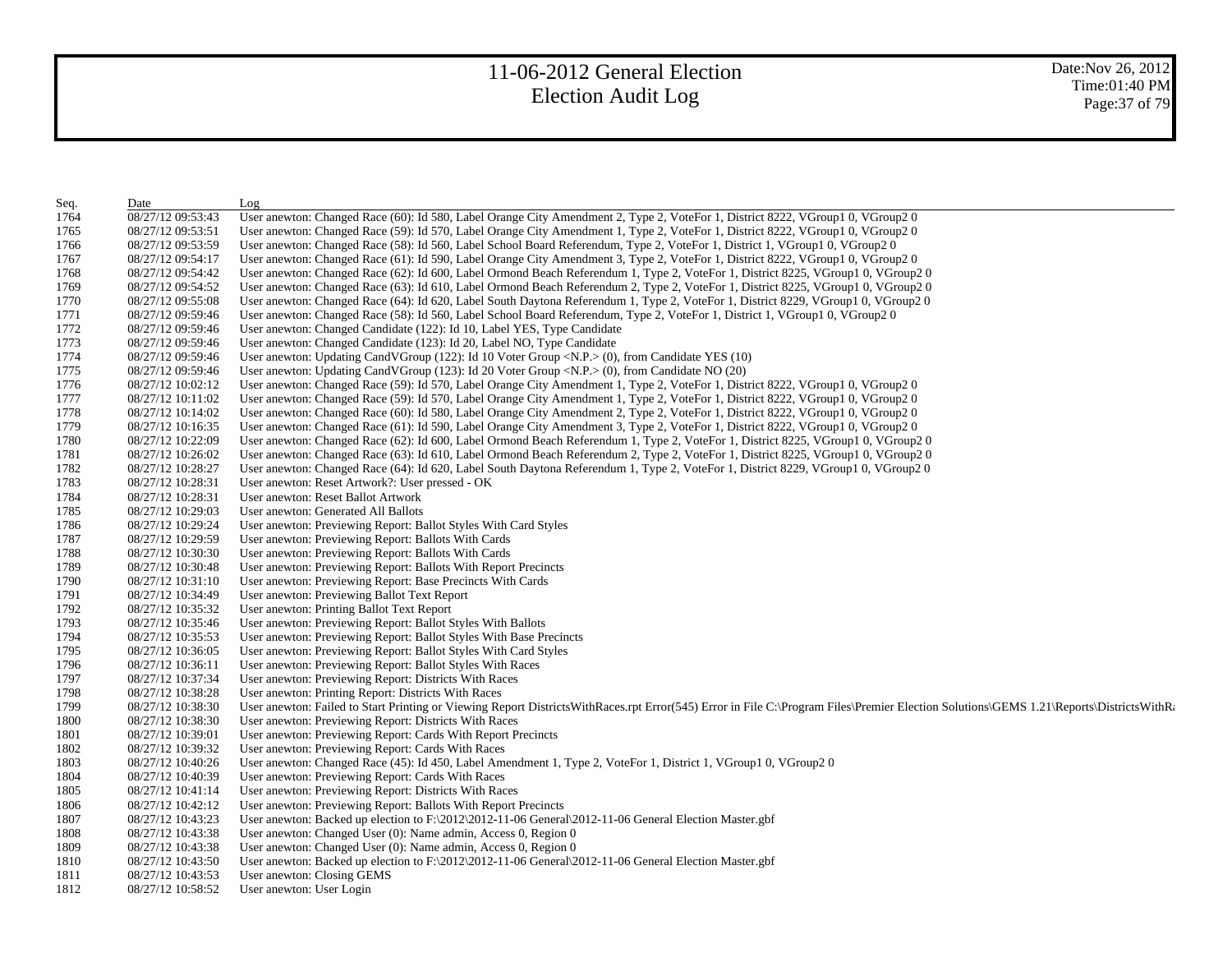| Seq. | Date              | Log                                                                                                                               |
|------|-------------------|-----------------------------------------------------------------------------------------------------------------------------------|
| 1813 | 08/27/12 10:58:52 | User anewton: Open Election: 11-06-2012 General Election (2012-11-06 General Election Master) anewton Host                        |
| 1814 | 08/27/12 10:59:11 | User anewton: Previewing Report: Base Precincts With Cards                                                                        |
| 1815 | 08/27/12 10:59:19 | User anewton: Previewing Report: Report Precincts With Cards                                                                      |
| 1816 | 08/27/12 11:01:10 | User anewton: Closing GEMS                                                                                                        |
| 1817 | 08/27/12 11:03:00 | User anewton: User Login                                                                                                          |
| 1818 | 08/27/12 11:03:00 | User anewton: Open Election: 11-06-2012 General Election (2012-11-06 General Election Master) anewton Host                        |
| 1819 | 08/27/12 11:07:18 | User anewton: Save changes?: User pressed - Yes                                                                                   |
| 1820 | 08/27/12 11:07:19 | User anewton: Changed in Card Editor                                                                                              |
| 1821 | 08/27/12 11:07:31 | User anewton: The changes will affect ballots. Continue?: User pressed - Yes                                                      |
| 1822 | 08/27/12 11:07:31 | User anewton: Set Cards not Laid Out for some Ballots                                                                             |
| 1823 | 08/27/12 11:07:31 | User anewton: Changed Header (3): Id 30, Label Vote Both Sides                                                                    |
| 1824 | 08/27/12 11:07:35 | User anewton: Reset Artwork?: User pressed - OK                                                                                   |
| 1825 | 08/27/12 11:07:35 | User anewton: Reset Ballot Artwork                                                                                                |
| 1826 | 08/27/12 11:07:55 | User anewton: Generated All Ballots                                                                                               |
| 1827 | 08/27/12 11:08:31 | User anewton: Previewing Report: Ballot Styles With Card Styles                                                                   |
| 1828 | 08/27/12 11:08:45 | User anewton: Previewing Report: Ballots With Report Precincts                                                                    |
| 1829 | 08/27/12 11:08:52 | User anewton: Previewing Report: Ballot Styles With Card Styles                                                                   |
| 1830 | 08/27/12 11:09:13 | User anewton: Previewing Report: Ballot Styles With Card Styles                                                                   |
| 1831 | 08/27/12 11:09:38 | User anewton: Previewing Report: Ballot Styles With Races                                                                         |
| 1832 | 08/27/12 11:09:55 | User anewton: Previewing Report: Ballots With Cards                                                                               |
| 1833 | 08/27/12 11:10:15 | User anewton: Previewing Report: Base Precincts With Districts                                                                    |
| 1834 | 08/27/12 11:10:45 | User anewton: Previewing Report: Cards With Races                                                                                 |
| 1835 | 08/27/12 11:11:04 | User anewton: Previewing Report: Cards With Report Precincts                                                                      |
| 1836 | 08/27/12 11:11:51 | User anewton: Previewing Report: Districts With Races                                                                             |
| 1837 | 08/27/12 11:12:08 | User anewton: Previewing Report: Districts With Base Precincts                                                                    |
| 1838 | 08/27/12 11:12:49 | User anewton: Previewing Report: Report Precincts With Cards                                                                      |
| 1839 | 08/27/12 11:13:33 | User anewton: Previewing Report: Base Precincts With Districts                                                                    |
| 1840 | 08/27/12 11:19:29 | User anewton: Changed Race (62): Id 600, Label Ormond Beach Referendum 1, Type 2, VoteFor 1, District 8225, VGroup1 0, VGroup2 0  |
| 1841 | 08/27/12 11:19:29 | User anewton: Changed Candidate (130): Id 10, Label YES, Type Candidate                                                           |
| 1842 | 08/27/12 11:19:29 | User anewton: Changed Candidate (131): Id 20, Label NO, Type Candidate                                                            |
| 1843 | 08/27/12 11:19:29 | User anewton: Updating CandVGroup (130): Id 10 Voter Group <n.p.<math>&gt; (0), from Candidate YES (10)</n.p.<math>               |
| 1844 | 08/27/12 11:19:29 | User anewton: Updating CandVGroup $(131)$ : Id 20 Voter Group <n.p.><math>(0)</math>, from Candidate NO <math>(20)</math></n.p.>  |
| 1845 | 08/27/12 11:19:30 | User anewton: The changes will affect ballots. Continue?: User pressed - Yes                                                      |
| 1846 | 08/27/12 11:19:30 | User anewton: Set Cards not Laid Out for some Ballots                                                                             |
| 1847 | 08/27/12 11:19:39 | User anewton: Generated All Ballots                                                                                               |
| 1848 | 08/27/12 11:20:10 | User anewton: Changed Race (63): Id 610, Label Ormond Beach Referendum 2, Type 2, VoteFor 1, District 8225, VGroup1 0, VGroup2 0  |
| 1849 | 08/27/12 11:20:10 | User anewton: Changed Candidate (132): Id 10, Label YES, Type Candidate                                                           |
| 1850 | 08/27/12 11:20:10 | User anewton: Changed Candidate (133): Id 20, Label NO, Type Candidate                                                            |
| 1851 | 08/27/12 11:20:10 | User anewton: Updating CandVGroup $(132)$ : Id 10 Voter Group <n.p.><math>(0)</math>, from Candidate YES <math>(10)</math></n.p.> |
| 1852 | 08/27/12 11:20:10 | User anewton: Updating CandVGroup (133): Id 20 Voter Group <n.p.> (0), from Candidate NO (20)</n.p.>                              |
| 1853 | 08/27/12 11:20:11 | User anewton: The changes will affect ballots. Continue?: User pressed - Yes                                                      |
| 1854 | 08/27/12 11:20:11 | User anewton: Set Cards not Laid Out for some Ballots                                                                             |
| 1855 | 08/27/12 11:20:21 | User anewton: Generated All Ballots                                                                                               |
| 1856 | 08/27/12 11:24:31 | User anewton: Closing GEMS                                                                                                        |
| 1857 | 08/27/12 11:27:34 | User anewton: User Login                                                                                                          |
| 1858 | 08/27/12 11:27:34 | User anewton: Open Election: 11-06-2012 General Election (2012-11-06 General Election Master) anewton Host                        |
| 1859 | 08/27/12 11:27:41 | User anewton: Printing Ballot Text Report                                                                                         |
| 1860 | 08/27/12 11:27:44 | User anewton: Previewing Ballot Text Report                                                                                       |
| 1861 | 08/27/12 11:27:55 | User anewton: Printing Ballot Text Report                                                                                         |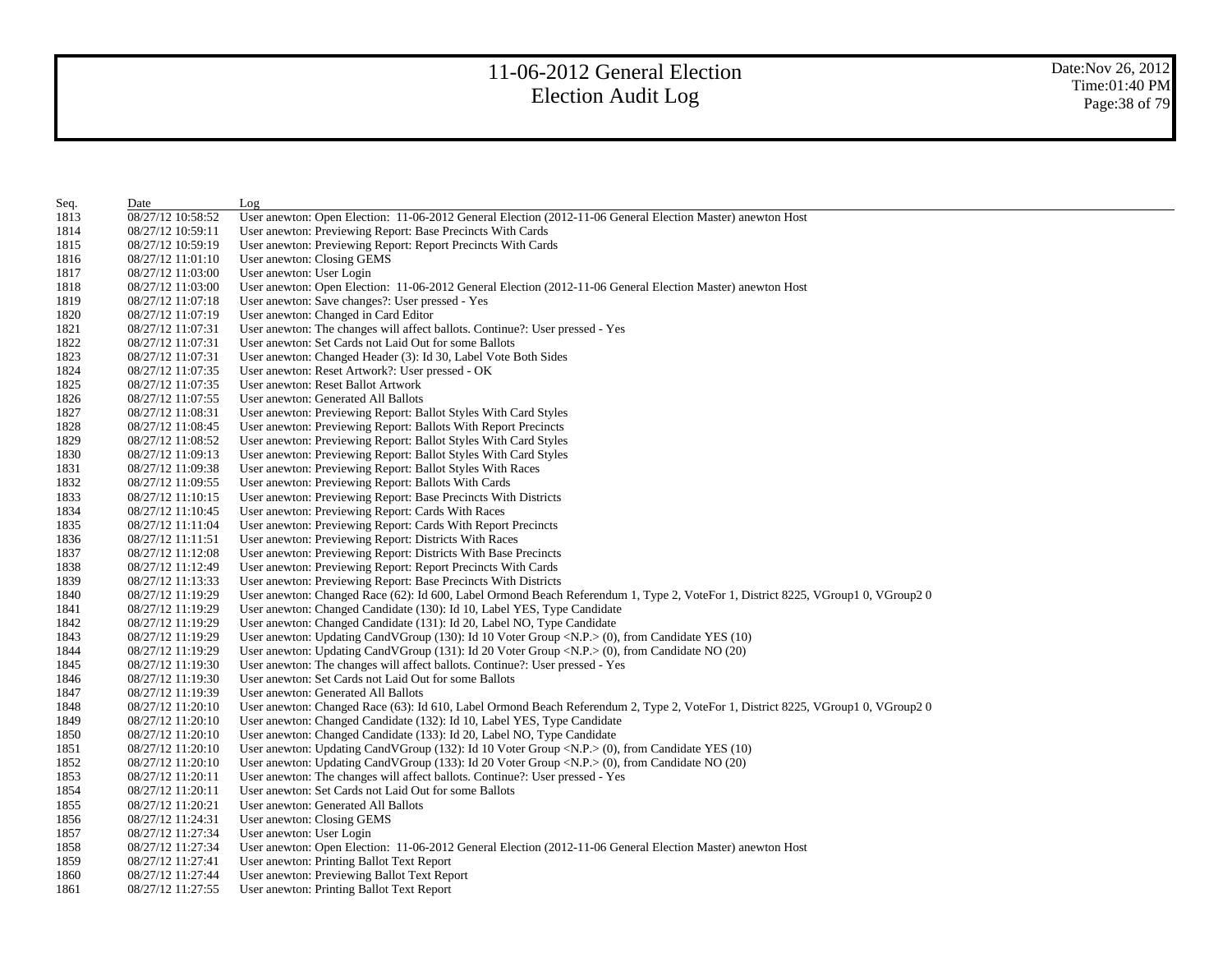| Seq. | Date              | Log                                                                                                                              |
|------|-------------------|----------------------------------------------------------------------------------------------------------------------------------|
| 1862 | 08/27/12 11:27:59 | User anewton: Closing GEMS                                                                                                       |
| 1863 | 08/27/12 15:08:29 | User anewton: User Login                                                                                                         |
| 1864 | 08/27/12 15:08:29 | User anewton: Open Election: 11-06-2012 General Election (2012-11-06 General Election Master) anewton Host                       |
| 1865 | 08/27/12 15:08:48 | User anewton: Dragging Report Precinct(s) (105) to District (8444) Label: Pierson, Id: 130                                       |
| 1866 | 08/27/12 15:09:53 | User anewton: Reset Artwork?: User pressed - OK                                                                                  |
| 1867 | 08/27/12 15:09:53 | User anewton: Reset Ballot Artwork                                                                                               |
| 1868 | 08/27/12 15:10:11 | User anewton: Generated All Ballots                                                                                              |
| 1869 | 08/27/12 15:10:27 | User anewton: Previewing Report: Ballot Styles With Card Styles                                                                  |
| 1870 | 08/27/12 15:10:43 | User anewton: Previewing Report: Ballot Styles With Races                                                                        |
| 1871 | 08/27/12 15:11:19 | User anewton: Previewing Report: Ballots With Cards                                                                              |
| 1872 | 08/27/12 15:11:39 | User anewton: Previewing Report: Base Precincts With Districts                                                                   |
| 1873 | 08/27/12 15:12:15 | User anewton: Previewing Report: Cards With Report Precincts                                                                     |
| 1874 | 08/27/12 15:12:36 | User anewton: Previewing Report: Cards With Races                                                                                |
| 1875 | 08/27/12 15:13:01 | User anewton: Previewing Report: Districts With Races                                                                            |
| 1876 | 08/27/12 15:13:32 | User anewton: Previewing Report: Report Precincts With Cards                                                                     |
| 1877 | 08/27/12 15:14:28 | User anewton: Closing GEMS                                                                                                       |
| 1878 | 08/29/12 10:59:53 | User anewton: User Login                                                                                                         |
| 1879 | 08/29/12 10:59:53 | User anewton: Open Election: 11-06-2012 General Election (2012-11-06 General Election Master) anewton Host                       |
| 1880 | 08/29/12 11:00:09 | User anewton: Backed up election to F:\2012\2012-11-06 General\2012-11-06 General Election Sample Ballot.gbf                     |
| 1881 | 08/29/12 11:00:10 | User anewton: Closing GEMS                                                                                                       |
| 1882 | 08/30/12 10:21:09 | User anewton: User Login                                                                                                         |
| 1883 | 08/30/12 10:21:09 | User anewton: Open Election: 11-06-2012 General Election (2012-11-06 General Election Master) anewton Host                       |
| 1884 | 08/30/12 10:24:59 | User anewton: Created VoterGroup (8): Id 70, Label GREEN, RaceGroup 1                                                            |
| 1885 | 08/30/12 10:25:34 | User anewton: Changed Race (3): Id 10, Label President/Vice-President, Type 1, VoteFor 1, District 1, VGroup1 0, VGroup2 0       |
| 1886 | 08/30/12 10:25:34 | User anewton: Changed Candidate (6): Id 70, Label Write-in, Type Write-in                                                        |
| 1887 | 08/30/12 10:25:34 | User anewton: Created Candidate (136): Id 60, Label Stein/Honkala, Type Candidate                                                |
| 1888 | 08/30/12 10:25:34 | User anewton: Updating CandVGroup $(6)$ : Id 70 Voter Group <n.p.<math>&gt; (0), from Candidate Write-in (70)</n.p.<math>        |
| 1889 | 08/30/12 10:25:34 | User anewton: Adding CandVGroup (136): Id 60 Voter Group GREEN (70), to Candidate Stein/Honkala (60)                             |
| 1890 | 08/30/12 10:25:36 | User anewton: The changes will affect ballots. Continue?: User pressed - Yes                                                     |
| 1891 | 08/30/12 10:25:36 | User anewton: Set Cards not Laid Out for some Ballots                                                                            |
| 1892 | 08/30/12 10:26:20 | User anewton: Changed Race (3): Id 10, Label President/Vice-President, Type 1, VoteFor 1, District 1, VGroup1 0, VGroup2 0       |
| 1893 | 08/30/12 10:26:20 | User anewton: Changed Candidate (136): Id 60, Label Stein/Honkala, Type Candidate                                                |
| 1894 | 08/30/12 10:26:20 | User anewton: Updating CandVGroup (136): Id 60 Voter Group GREEN (70), from Candidate Stein/Honkala (60)                         |
| 1895 | 08/30/12 10:26:57 | User anewton: Changed Race (10): Id 80, Label State Rep Dist 24, Type 1, VoteFor 1, District 8205, VGroup1 0, VGroup2 0          |
| 1896 | 08/30/12 10:26:57 | User anewton: Changed Candidate (26): Id 30, Label Michael Cornish, Type Candidate                                               |
| 1897 | 08/30/12 10:26:57 | User anewton: Updating CandVGroup (26): Id 30 Voter Group NONPARTISAN (30), from Candidate Michael Cornish (30)                  |
| 1898 | 08/30/12 10:27:07 | User anewton: Changed Race (11): Id 90, Label State Rep Dist 25, Type 1, VoteFor 1, District 8206, VGroup1 0, VGroup2 0          |
| 1899 | 08/30/12 10:27:07 | User anewton: Changed Candidate (28): Id 20, Label Christina Spencer-Ke, Type Candidate                                          |
| 1900 | 08/30/12 10:27:07 | User anewton: Updating CandVGroup (28): Id 20 Voter Group NONPARTISAN (30), from Candidate Christina Spencer-Ke (20)             |
| 1901 | 08/30/12 10:27:20 | User anewton: Changed Race (13): Id 110, Label Clerk of Circuit Court, Type 1, VoteFor 1, District 1, VGroup1 0, VGroup2 0       |
| 1902 | 08/30/12 10:27:20 | User anewton: Changed Candidate (32): Id 10, Label Diane M. Matousek, Type Candidate                                             |
| 1903 | 08/30/12 10:27:20 | User anewton: Changed Candidate (31): Id 20, Label Christine Sanders, Type Candidate                                             |
| 1904 | 08/30/12 10:27:20 | User anewton: Updating CandVGroup (32): Id 10 Voter Group REPUBLICAN (10), from Candidate Diane M. Matousek (10)                 |
| 1905 | 08/30/12 10:27:20 | User anewton: Updating CandVGroup (31): Id 20 Voter Group NONPARTISAN (30), from Candidate Christine Sanders (20)                |
| 1906 | 08/30/12 10:34:09 | User anewton: Changed Race (58): Id 560, Label School Board Referendum, Type 2, VoteFor 1, District 1, VGroup1 0, VGroup2 0      |
| 1907 | 08/30/12 10:36:03 | User anewton: Changed Race (59): Id 570, Label Orange City Amendment 1, Type 2, VoteFor 1, District 8222, VGroup1 0, VGroup2 0   |
| 1908 | 08/30/12 10:37:10 | User anewton: Changed Race (60): Id 580, Label Orange City Amendment 2, Type 2, VoteFor 1, District 8222, VGroup1 0, VGroup2 0   |
| 1909 | 08/30/12 10:38:31 | User anewton: Changed Race (61): Id 590, Label Orange City Amendment 3, Type 2, VoteFor 1, District 8222, VGroup1 0, VGroup2 0   |
| 1910 | 08/30/12 10:39:25 | User anewton: Changed Race (62): Id 600, Label Ormond Beach Referendum 1, Type 2, VoteFor 1, District 8225, VGroup1 0, VGroup2 0 |
|      |                   |                                                                                                                                  |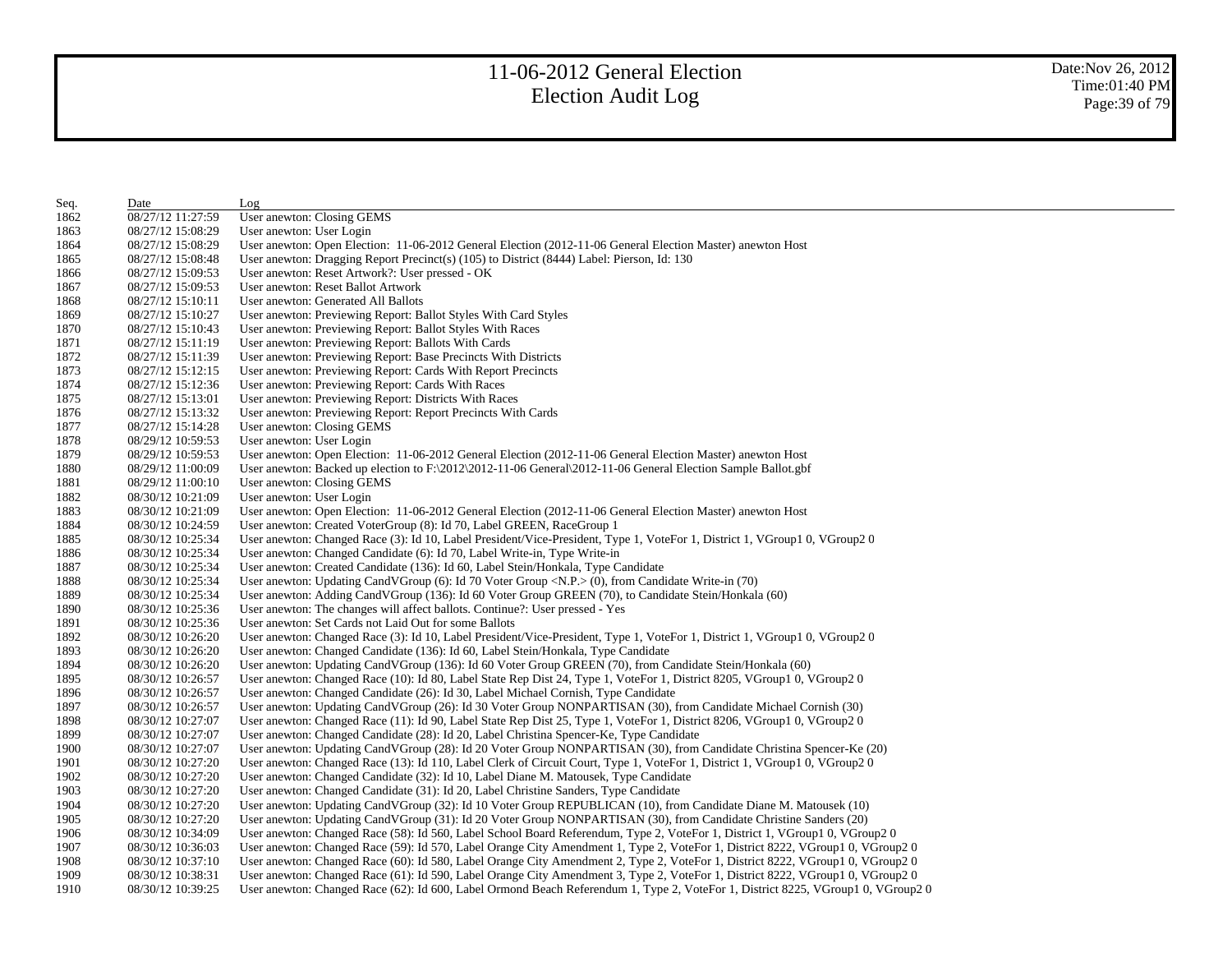| Seq. | Date              | Log                                                                                                                               |
|------|-------------------|-----------------------------------------------------------------------------------------------------------------------------------|
| 1911 | 08/30/12 10:40:08 | User anewton: Changed Race (63): Id 610, Label Ormond Beach Referendum 2, Type 2, VoteFor 1, District 8225, VGroup1 0, VGroup2 0  |
| 1912 | 08/30/12 10:41:14 | User anewton: Changed Race (64): Id 620, Label South Daytona Referendum 1, Type 2, VoteFor 1, District 8229, VGroup1 0, VGroup2 0 |
| 1913 | 08/30/12 10:41:46 | User anewton: Save changes to Race Editor?: User pressed - No                                                                     |
| 1914 | 08/30/12 10:42:25 | User anewton: Created Language (1): 10 English                                                                                    |
| 1915 | 08/30/12 10:42:25 | User anewton: Created Language (2): 20 Spanish                                                                                    |
| 1916 | 08/30/12 10:43:02 | User anewton: Save changes to Race Editor?: User pressed - Yes                                                                    |
| 1917 | 08/30/12 10:43:02 | User anewton: Changed Race (3): Id 10, Label President/Vice-President, Type 1, VoteFor 1, District 1, VGroup1 0, VGroup2 0        |
| 1918 | 08/30/12 10:43:22 | User anewton: Changed Race (3): Id 10, Label President/Vice-President, Type 1, VoteFor 1, District 1, VGroup1 0, VGroup2 0        |
| 1919 | 08/30/12 10:43:22 | User anewton: Changed Candidate (6): Id 70, Label Write-in, Type Write-in                                                         |
| 1920 | 08/30/12 10:43:22 | User anewton: Updating CandVGroup (6): Id 70 Voter Group <n.p.> (0), from Candidate Write-in (70)</n.p.>                          |
| 1921 | 08/30/12 10:43:49 | User anewton: Changed Race (4): Id 20, Label US Senator, Type 1, VoteFor 1, District 1, VGroup1 0, VGroup2 0                      |
| 1922 | 08/30/12 10:43:49 | User anewton: Changed Candidate (11): Id 50, Label Write-in, Type Write-in                                                        |
| 1923 | 08/30/12 10:43:49 | User anewton: Updating CandVGroup (11): Id 50 Voter Group <n.p.> (0), from Candidate Write-in (50)</n.p.>                         |
| 1924 | 08/30/12 10:44:04 | User anewton: Save changes to Race Editor?: User pressed - Yes                                                                    |
| 1925 | 08/30/12 10:44:04 | User anewton: Changed Race (5): Id 30, Label US Rep Dist 6, Type 1, VoteFor 1, District 8200, VGroup1 0, VGroup2 0                |
| 1926 | 08/30/12 10:44:28 | User anewton: Changed Race (6): Id 40, Label US Rep Dist 7, Type 1, VoteFor 1, District 8201, VGroup1 0, VGroup2 0                |
| 1927 | 08/30/12 10:44:28 | User anewton: Changed Candidate (16): Id 30, Label Write-in, Type Write-in                                                        |
| 1928 | 08/30/12 10:44:28 | User anewton: Updating CandVGroup $(16)$ : Id 30 Voter Group <n.p.<math>&gt; (0), from Candidate Write-in (30)</n.p.<math>        |
| 1929 | 08/30/12 10:44:44 | User anewton: Changed Race (7): Id 50, Label State Senate Dist 6, Type 1, VoteFor 1, District 8202, VGroup1 0, VGroup2 0          |
| 1930 | 08/30/12 10:45:05 | User anewton: Changed Race (8): Id 60, Label State Senate Dist 8, Type 1, VoteFor 1, District 8203, VGroup1 0, VGroup2 0          |
| 1931 | 08/30/12 10:45:32 | User anewton: Changed Race (9): Id 70, Label State Senate Dist 10, Type 1, VoteFor 1, District 8204, VGroup1 0, VGroup2 0         |
| 1932 | 08/30/12 10:45:32 | User anewton: Changed Candidate (23): Id 30, Label Write-in, Type Write-in                                                        |
| 1933 | 08/30/12 10:45:32 | User anewton: Updating CandVGroup (23): Id 30 Voter Group <n.p.> (0), from Candidate Write-in (30)</n.p.>                         |
| 1934 | 08/30/12 10:45:45 | User anewton: Changed Race (10): Id 80, Label State Rep Dist 24, Type 1, VoteFor 1, District 8205, VGroup1 0, VGroup2 0           |
| 1935 | 08/30/12 10:45:58 | User anewton: Changed Race (11): Id 90, Label State Rep Dist 25, Type 1, VoteFor 1, District 8206, VGroup1 0, VGroup2 0           |
| 1936 | 08/30/12 10:46:13 | User anewton: Changed Race (12): Id 100, Label State Rep Dist 27, Type 1, VoteFor 1, District 8208, VGroup1 0, VGroup2 0          |
| 1937 | 08/30/12 10:46:29 | User anewton: Changed Race (13): Id 110, Label Clerk of Circuit Court, Type 1, VoteFor 1, District 1, VGroup1 0, VGroup2 0        |
| 1938 | 08/30/12 10:47:43 | User anewton: Changed Race (14): Id 120, Label Supreme Court - Lewis, Type 2, VoteFor 1, District 1, VGroup1 0, VGroup2 0         |
| 1939 | 08/30/12 10:47:43 | User anewton: Changed Candidate (33): Id 10, Label YES, Type Candidate                                                            |
| 1940 | 08/30/12 10:47:43 | User anewton: Changed Candidate (34): Id 20, Label NO, Type Candidate                                                             |
| 1941 | 08/30/12 10:47:43 | User anewton: Updating CandVGroup $(33)$ : Id 10 Voter Group <n.p.><math>(0)</math>, from Candidate YES <math>(10)</math></n.p.>  |
| 1942 | 08/30/12 10:47:43 | User anewton: Updating CandVGroup $(34)$ : Id 20 Voter Group <n.p.><math>(0)</math>, from Candidate NO <math>(20)</math></n.p.>   |
| 1943 | 08/30/12 10:48:16 | User anewton: Changed Race (15): Id 130, Label Supreme Court - Pariente, Type 2, VoteFor 1, District 1, VGroup1 0, VGroup2 0      |
| 1944 | 08/30/12 10:48:16 | User anewton: Changed Candidate (35): Id 10, Label YES, Type Candidate                                                            |
| 1945 | 08/30/12 10:48:16 | User anewton: Changed Candidate (36): Id 20, Label NO, Type Candidate                                                             |
| 1946 | 08/30/12 10:48:16 | User anewton: Updating CandVGroup $(35)$ : Id 10 Voter Group <n.p.><math>(0)</math>, from Candidate YES <math>(10)</math></n.p.>  |
| 1947 | 08/30/12 10:48:16 | User anewton: Updating CandVGroup $(36)$ : Id 20 Voter Group <n.p.><math>(0)</math>, from Candidate NO <math>(20)</math></n.p.>   |
| 1948 | 08/30/12 10:48:46 | User anewton: Changed Race (16): Id 140, Label Supreme Court - Quince, Type 2, VoteFor 1, District 1, VGroup1 0, VGroup2 0        |
| 1949 | 08/30/12 10:48:46 | User anewton: Changed Candidate (37): Id 10, Label YES, Type Candidate                                                            |
| 1950 | 08/30/12 10:48:46 | User anewton: Changed Candidate (38): Id 20, Label NO, Type Candidate                                                             |
| 1951 | 08/30/12 10:48:46 | User anewton: Updating CandVGroup $(37)$ : Id 10 Voter Group <n.p.><math>(0)</math>, from Candidate YES <math>(10)</math></n.p.>  |
| 1952 | 08/30/12 10:48:46 | User anewton: Updating CandVGroup $(38)$ : Id 20 Voter Group <n.p.><math>(0)</math>, from Candidate NO <math>(20)</math></n.p.>   |
| 1953 | 08/30/12 10:49:00 | User anewton: Changed Race (17): Id 150, Label County Court Judge 4, Type 1, VoteFor 1, District 1, VGroup1 0, VGroup2 0          |
| 1954 | 08/30/12 10:49:12 | User anewton: Changed Race (18): Id 160, Label School Board 4, Type 1, VoteFor 1, District 8212, VGroup1 0, VGroup2 0             |
| 1955 | 08/30/12 10:49:23 | User anewton: Changed Race (19): Id 170, Label Sheriff, Type 1, VoteFor 1, District 1, VGroup1 0, VGroup2 0                       |
| 1956 | 08/30/12 10:49:36 | User anewton: Changed Race (20): Id 180, Label County Council Chair, Type 1, VoteFor 1, District 1, VGroup1 0, VGroup2 0          |
| 1957 | 08/30/12 10:49:51 | User anewton: Changed Race (21): Id 190, Label County Council 1, Type 1, VoteFor 1, District 8214, VGroup1 0, VGroup2 0           |
| 1958 | 08/30/12 10:50:03 | User anewton: Changed Race (22): Id 200, Label County Council 2, Type 1, VoteFor 1, District 8215, VGroup1 0, VGroup2 0           |
| 1959 | 08/30/12 10:50:15 | User anewton: Changed Race (23): Id 210, Label County Council 3, Type 1, VoteFor 1, District 8216, VGroup1 0, VGroup2 0           |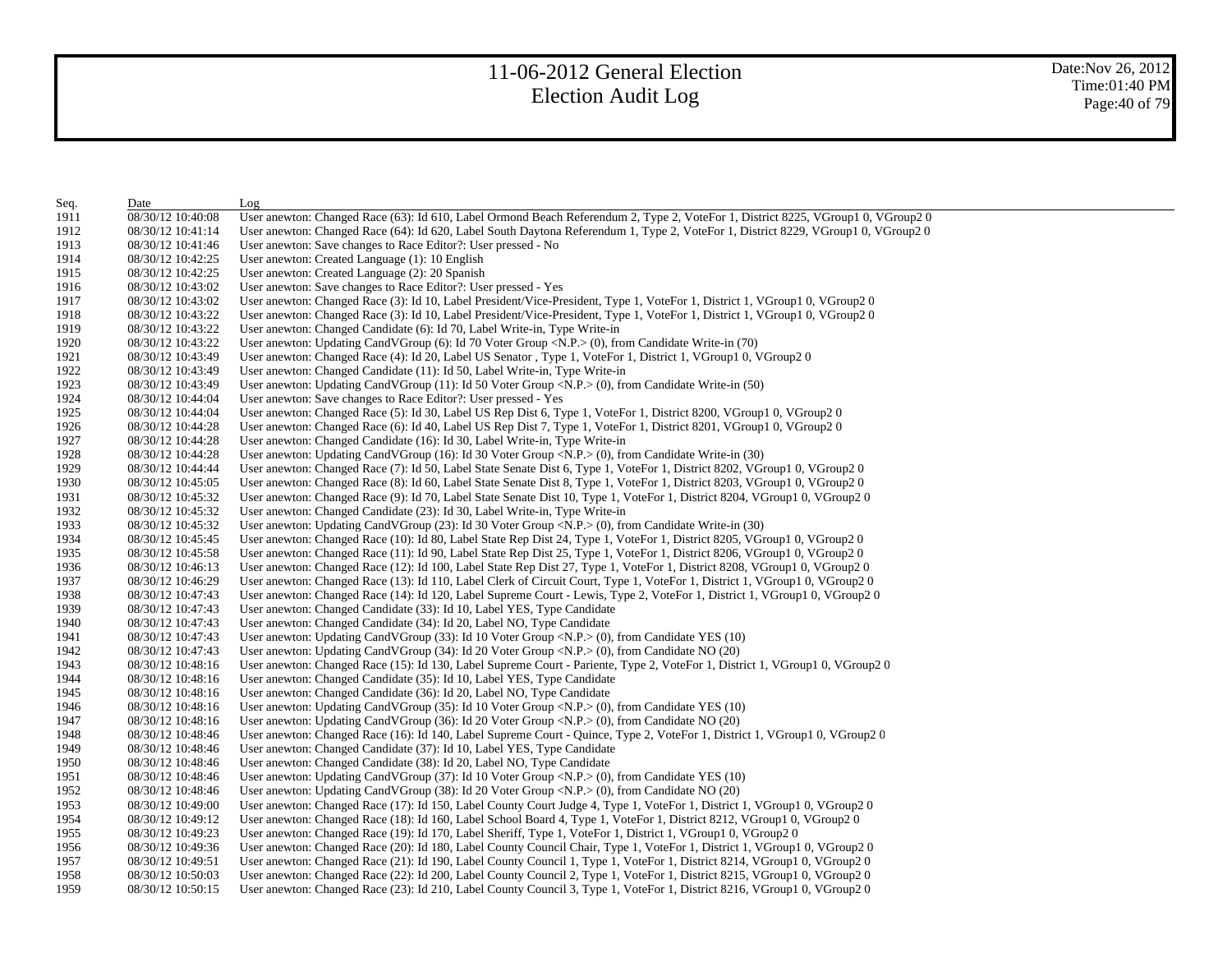| Seq. | Date              | Log                                                                                                                                   |
|------|-------------------|---------------------------------------------------------------------------------------------------------------------------------------|
| 1960 | 08/30/12 10:50:29 | User anewton: Changed Race (24): Id 220, Label County Council 4, Type 1, VoteFor 1, District 8217, VGroup1 0, VGroup2 0               |
| 1961 | 08/30/12 10:50:40 | User anewton: Changed Race (25): Id 230, Label County Council 5, Type 1, VoteFor 1, District 8218, VGroup1 0, VGroup2 0               |
| 1962 | 08/30/12 10:50:52 | User anewton: Changed Race (26): Id 240, Label Daytona Beach Mayor, Type 1, VoteFor 1, District 8227, VGroup1 0, VGroup2 0            |
| 1963 | 08/30/12 10:51:04 | User anewton: Changed Race (27): Id 250, Label Daytona Beach Commission 1, Type 1, VoteFor 1, District 8250, VGroup1 0, VGroup2 0     |
| 1964 | 08/30/12 10:51:15 | User anewton: Changed Race (28): Id 260, Label Daytona Beach Commission 4, Type 1, VoteFor 1, District 8253, VGroup1 0, VGroup2 0     |
| 1965 | 08/30/12 10:51:27 | User anewton: Changed Race (29): Id 270, Label Daytona Beach Commission 6, Type 1, VoteFor 1, District 8255, VGroup1 0, VGroup2 0     |
| 1966 | 08/30/12 10:51:37 | User anewton: Changed Race (33): Id 280, Label Daytona Beach Shores Council 2, Type 1, VoteFor 1, District 8228, VGroup1 0, VGroup2 0 |
| 1967 | 08/30/12 10:51:53 | User anewton: Changed Race (34): Id 290, Label Daytona Beach Shores Council 4, Type 1, VoteFor 1, District 8228, VGroup1 0, VGroup2 0 |
| 1968 | 08/30/12 10:52:05 | User anewton: Changed Race (30): Id 300, Label Deltona Commission 2, Type 1, VoteFor 1, District 8437, VGroup1 0, VGroup2 0           |
| 1969 | 08/30/12 10:52:16 | User anewton: Changed Race (31): Id 310, Label Deltona Commission 4, Type 1, VoteFor 1, District 8438, VGroup1 0, VGroup2 0           |
| 1970 | 08/30/12 10:52:30 | User anewton: Changed Race (32): Id 320, Label Deltona Commission 6, Type 1, VoteFor 1, District 8439, VGroup1 0, VGroup2 0           |
| 1971 | 08/30/12 10:52:41 | User anewton: Changed Race (35): Id 330, Label Edgewater Council 1, Type 1, VoteFor 1, District 8233, VGroup1 0, VGroup2 0            |
| 1972 | 08/30/12 10:52:55 | User anewton: Changed Race (36): Id 340, Label Holly Hill Mayor, Type 1, VoteFor 1, District 8226, VGroup1 0, VGroup2 0               |
| 1973 | 08/30/12 10:53:16 | User anewton: Changed Race (36): Id 340, Label Holly Hill Mayor, Type 1, VoteFor 1, District 8226, VGroup1 0, VGroup2 0               |
| 1974 | 08/30/12 10:53:32 | User anewton: Changed Race (37): Id 350, Label Oak Hill Mayor, Type 1, VoteFor 1, District 8234, VGroup1 0, VGroup2 0                 |
| 1975 | 08/30/12 10:54:00 | User anewton: Changed Race (38): Id 360, Label Oak Hill Commission 2, Type 1, VoteFor 1, District 8234, VGroup1 0, VGroup2 0          |
| 1976 | 08/30/12 10:54:14 | User anewton: Changed Race (39): Id 370, Label Oak Hill Commission 4, Type 1, VoteFor 1, District 8234, VGroup1 0, VGroup2 0          |
| 1977 | 08/30/12 10:54:28 | User anewton: Changed Race (40): Id 380, Label Ormond Beach Commissioner 1, Type 1, VoteFor 1, District 8246, VGroup1 0, VGroup2 0    |
| 1978 | 08/30/12 10:54:43 | User anewton: Changed Race (47): Id 390, Label Pierson Council 4, Type 1, VoteFor 1, District 8444, VGroup1 0, VGroup2 0              |
| 1979 | 08/30/12 10:55:03 | User anewton: Changed Race (48): Id 400, Label Pierson Council 5, Type 1, VoteFor 1, District 8444, VGroup1 0, VGroup2 0              |
| 1980 | 08/30/12 10:55:16 | User anewton: Changed Race (41): Id 410, Label Port Orange Council 3, Type 1, VoteFor 1, District 8230, VGroup1 0, VGroup2 0          |
| 1981 | 08/30/12 10:55:30 | User anewton: Changed Race (42): Id 420, Label Indigo CDD Seat 2, Type 1, VoteFor 1, District 8435, VGroup1 0, VGroup2 0              |
| 1982 | 08/30/12 10:55:47 | User anewton: Changed Race (43): Id 430, Label Indigo CDD Seat 4, Type 1, VoteFor 1, District 8435, VGroup1 0, VGroup2 0              |
| 1983 | 08/30/12 10:56:04 | User anewton: Changed Race (44): Id 440, Label Hosp Auth Group A, Seat 2, Type 1, VoteFor 1, District 8197, VGroup1 0, VGroup2 0      |
| 1984 | 08/30/12 10:56:50 | User anewton: Changed Race (45): Id 450, Label Amendment 1, Type 2, VoteFor 1, District 1, VGroup1 0, VGroup2 0                       |
| 1985 | 08/30/12 10:56:50 | User anewton: Changed Candidate (96): Id 10, Label YES, Type Candidate                                                                |
| 1986 | 08/30/12 10:56:50 | User anewton: Changed Candidate (97): Id 20, Label NO, Type Candidate                                                                 |
| 1987 | 08/30/12 10:56:50 | User anewton: Updating CandVGroup (96): Id 10 Voter Group <n.p.<math>&gt; (0), from Candidate YES (10)</n.p.<math>                    |
| 1988 | 08/30/12 10:56:50 | User anewton: Updating CandVGroup (97): Id 20 Voter Group < $N.P$ > (0), from Candidate NO (20)                                       |
| 1989 | 08/30/12 10:57:30 | User anewton: Changed Race (46): Id 460, Label Amendment 2, Type 2, VoteFor 1, District 1, VGroup1 0, VGroup2 0                       |
| 1990 | 08/30/12 10:57:30 | User anewton: Changed Candidate (98): Id 10, Label YES, Type Candidate                                                                |
| 1991 | 08/30/12 10:57:30 | User anewton: Changed Candidate (99): Id 20, Label NO, Type Candidate                                                                 |
| 1992 | 08/30/12 10:57:30 | User anewton: Updating CandVGroup (98): Id 10 Voter Group <n.p.<math>&gt; (0), from Candidate YES (10)</n.p.<math>                    |
| 1993 | 08/30/12 10:57:30 | User anewton: Updating CandVGroup (99): Id 20 Voter Group $\langle N.P. \rangle$ (0), from Candidate NO (20)                          |
| 1994 | 08/30/12 10:58:07 | User anewton: Changed Race (49): Id 470, Label Amendment 3, Type 2, VoteFor 1, District 1, VGroup1 0, VGroup2 0                       |
| 1995 | 08/30/12 10:58:07 | User anewton: Changed Candidate (104): Id 10, Label YES, Type Candidate                                                               |
| 1996 | 08/30/12 10:58:07 | User anewton: Changed Candidate (105): Id 20, Label NO, Type Candidate                                                                |
| 1997 | 08/30/12 10:58:07 | User anewton: Updating CandVGroup (104): Id 10 Voter Group < $N.P.$ > (0), from Candidate YES (10)                                    |
| 1998 | 08/30/12 10:58:07 | User anewton: Updating CandVGroup $(105)$ : Id 20 Voter Group <n.p.<math>&gt; (0), from Candidate NO (20)</n.p.<math>                 |
| 1999 | 08/30/12 10:58:49 | User anewton: Changed Race (50): Id 480, Label Amendment 4, Type 2, VoteFor 1, District 1, VGroup1 0, VGroup2 0                       |
| 2000 | 08/30/12 10:58:49 | User anewton: Changed Candidate (106): Id 10, Label YES, Type Candidate                                                               |
| 2001 | 08/30/12 10:58:49 | User anewton: Changed Candidate (107): Id 20, Label NO, Type Candidate                                                                |
| 2002 | 08/30/12 10:58:49 | User anewton: Updating CandVGroup (106): Id 10 Voter Group <n.p.<math>&gt; (0), from Candidate YES (10)</n.p.<math>                   |
| 2003 | 08/30/12 10:58:49 | User anewton: Updating CandVGroup $(107)$ : Id 20 Voter Group <n.p.<math>&gt; (0), from Candidate NO <math>(20)</math></n.p.<math>    |
| 2004 | 08/30/12 10:59:25 | User anewton: Changed Race (51): Id 490, Label Amendment 5, Type 2, VoteFor 1, District 1, VGroup1 0, VGroup2 0                       |
| 2005 | 08/30/12 10:59:25 | User anewton: Changed Candidate (108): Id 10, Label YES, Type Candidate                                                               |
| 2006 | 08/30/12 10:59:25 | User anewton: Changed Candidate (109): Id 20, Label NO, Type Candidate                                                                |
| 2007 | 08/30/12 10:59:25 | User anewton: Updating CandVGroup (108): Id 10 Voter Group $\langle N.P. \rangle$ (0), from Candidate YES (10)                        |
| 2008 | 08/30/12 10:59:25 | User anewton: Updating CandVGroup (109): Id 20 Voter Group <n.p.> (0), from Candidate NO (20)</n.p.>                                  |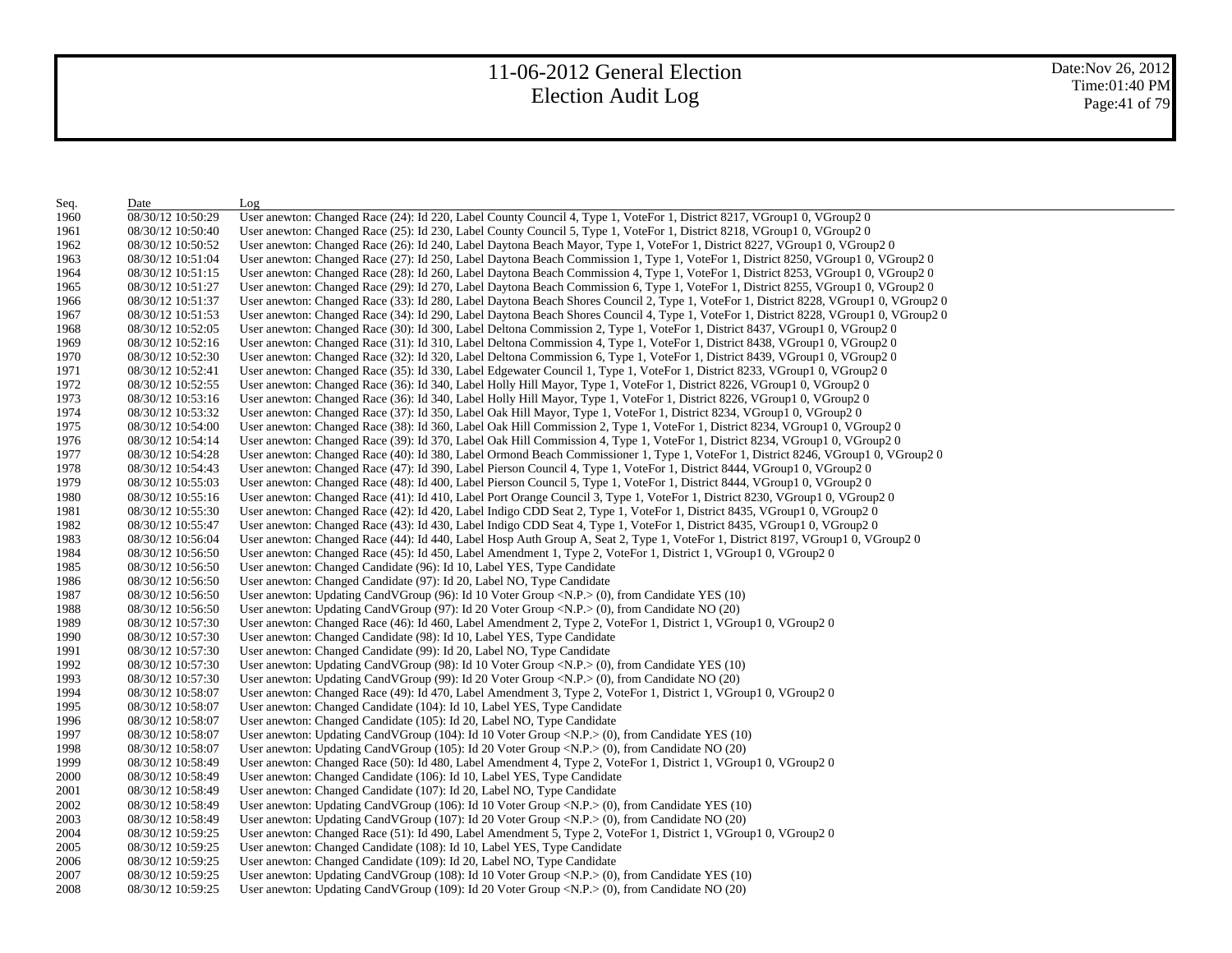| Seq. | Date              | Log                                                                                                                                 |
|------|-------------------|-------------------------------------------------------------------------------------------------------------------------------------|
| 2009 | 08/30/12 11:00:00 | User anewton: Changed Race (52): Id 500, Label Amendment 6, Type 2, VoteFor 1, District 1, VGroup1 0, VGroup2 0                     |
| 2010 | 08/30/12 11:00:00 | User anewton: Changed Candidate (110): Id 10, Label YES, Type Candidate                                                             |
| 2011 | 08/30/12 11:00:00 | User anewton: Changed Candidate (111): Id 20, Label NO, Type Candidate                                                              |
| 2012 | 08/30/12 11:00:00 | User anewton: Updating CandVGroup (110): Id 10 Voter Group < $N.P.$ > (0), from Candidate YES (10)                                  |
| 2013 | 08/30/12 11:00:00 | User anewton: Updating CandVGroup $(111)$ : Id 20 Voter Group <n.p.><math>(0)</math>, from Candidate NO <math>(20)</math></n.p.>    |
| 2014 | 08/30/12 11:00:36 | User anewton: Changed Race (53): Id 510, Label Amendment 8, Type 2, VoteFor 1, District 1, VGroup1 0, VGroup2 0                     |
| 2015 | 08/30/12 11:00:36 | User anewton: Changed Candidate (112): Id 10, Label YES, Type Candidate                                                             |
| 2016 | 08/30/12 11:00:36 | User anewton: Changed Candidate (113): Id 20, Label NO, Type Candidate                                                              |
| 2017 | 08/30/12 11:00:36 | User anewton: Updating CandVGroup $(112)$ : Id 10 Voter Group <n.p.<math>&gt; (0), from Candidate YES (10)</n.p.<math>              |
| 2018 | 08/30/12 11:00:36 | User anewton: Updating CandVGroup $(113)$ : Id 20 Voter Group <n.p.<math>&gt; (0), from Candidate NO (20)</n.p.<math>               |
| 2019 | 08/30/12 11:01:08 | User anewton: Changed Race (54): Id 520, Label Amendment 9, Type 2, VoteFor 1, District 1, VGroup1 0, VGroup2 0                     |
| 2020 | 08/30/12 11:01:08 | User anewton: Changed Candidate (114): Id 10, Label YES, Type Candidate                                                             |
| 2021 | 08/30/12 11:01:08 | User anewton: Changed Candidate (115): Id 20, Label NO, Type Candidate                                                              |
| 2022 | 08/30/12 11:01:08 | User anewton: Updating CandVGroup $(114)$ : Id 10 Voter Group <n.p.><math>(0)</math>, from Candidate YES <math>(10)</math></n.p.>   |
| 2023 | 08/30/12 11:01:08 | User anewton: Updating CandVGroup $(115)$ : Id 20 Voter Group <n.p.><math>(0)</math>, from Candidate NO <math>(20)</math></n.p.>    |
| 2024 | 08/30/12 11:01:46 | User anewton: Changed Race (55): Id 530, Label Amendment 10, Type 2, VoteFor 1, District 1, VGroup1 0, VGroup2 0                    |
| 2025 | 08/30/12 11:01:46 | User anewton: Changed Candidate (116): Id 10, Label YES, Type Candidate                                                             |
| 2026 | 08/30/12 11:01:46 | User anewton: Changed Candidate (117): Id 20, Label NO, Type Candidate                                                              |
| 2027 | 08/30/12 11:01:46 | User anewton: Updating CandVGroup (116): Id 10 Voter Group < $N.P.$ > (0), from Candidate YES (10)                                  |
| 2028 | 08/30/12 11:01:46 | User anewton: Updating CandVGroup $(117)$ : Id 20 Voter Group <n.p.><math>(0)</math>, from Candidate NO <math>(20)</math></n.p.>    |
| 2029 | 08/30/12 11:02:20 | User anewton: Changed Race (56): Id 540, Label Amendment 11, Type 2, VoteFor 1, District 1, VGroup1 0, VGroup2 0                    |
| 2030 | 08/30/12 11:02:20 | User anewton: Changed Candidate (118): Id 10, Label YES, Type Candidate                                                             |
| 2031 | 08/30/12 11:02:20 | User anewton: Changed Candidate (119): Id 20, Label NO, Type Candidate                                                              |
| 2032 | 08/30/12 11:02:20 | User anewton: Updating CandVGroup (118): Id 10 Voter Group <n.p.> (0), from Candidate YES (10)</n.p.>                               |
| 2033 | 08/30/12 11:02:20 | User anewton: Updating CandVGroup $(119)$ : Id 20 Voter Group <n.p.<math>&gt; (0), from Candidate NO <math>(20)</math></n.p.<math>  |
| 2034 | 08/30/12 11:02:56 | User anewton: Changed Race (57): Id 550, Label Amendment 12, Type 2, VoteFor 1, District 1, VGroup1 0, VGroup2 0                    |
| 2035 | 08/30/12 11:02:56 | User anewton: Changed Candidate (120): Id 10, Label YES, Type Candidate                                                             |
| 2036 | 08/30/12 11:02:56 | User anewton: Changed Candidate (121): Id 20, Label NO, Type Candidate                                                              |
| 2037 | 08/30/12 11:02:56 | User anewton: Updating CandVGroup (120): Id 10 Voter Group < $N.P.$ > (0), from Candidate YES (10)                                  |
| 2038 | 08/30/12 11:02:56 | User anewton: Updating CandVGroup $(121)$ : Id 20 Voter Group <n.p.<math>&gt; (0), from Candidate NO <math>(20)</math></n.p.<math>  |
| 2039 | 08/30/12 11:03:42 | User anewton: Changed Race (58): Id 560, Label School Board Referendum, Type 2, VoteFor 1, District 1, VGroup1 0, VGroup2 0         |
| 2040 | 08/30/12 11:03:42 | User anewton: Changed Candidate (122): Id 10, Label YES, Type Candidate                                                             |
| 2041 | 08/30/12 11:03:42 | User anewton: Changed Candidate (123): Id 20, Label NO, Type Candidate                                                              |
| 2042 | 08/30/12 11:03:42 | User anewton: Updating CandVGroup $(122)$ : Id 10 Voter Group <n.p.<math>&gt; (0), from Candidate YES <math>(10)</math></n.p.<math> |
| 2043 | 08/30/12 11:03:42 | User anewton: Updating CandVGroup $(123)$ : Id 20 Voter Group <n.p.><math>(0)</math>, from Candidate NO <math>(20)</math></n.p.>    |
| 2044 | 08/30/12 11:04:13 | User anewton: Changed Race (59): Id 570, Label Orange City Amendment 1, Type 2, VoteFor 1, District 8222, VGroup1 0, VGroup2 0      |
| 2045 | 08/30/12 11:04:13 | User anewton: Changed Candidate (124): Id 10, Label YES, Type Candidate                                                             |
| 2046 | 08/30/12 11:04:13 | User anewton: Changed Candidate (125): Id 20, Label NO, Type Candidate                                                              |
| 2047 | 08/30/12 11:04:13 | User anewton: Updating CandVGroup (124): Id 10 Voter Group < $N.P$ > (0), from Candidate YES (10)                                   |
| 2048 | 08/30/12 11:04:13 | User anewton: Updating CandVGroup $(125)$ : Id 20 Voter Group <n.p.<math>&gt; (0), from Candidate NO (20)</n.p.<math>               |
| 2049 | 08/30/12 11:04:56 | User anewton: Changed Race (60): Id 580, Label Orange City Amendment 2, Type 2, VoteFor 1, District 8222, VGroup1 0, VGroup2 0      |
| 2050 | 08/30/12 11:04:56 | User anewton: Changed Candidate (126): Id 10, Label YES, Type Candidate                                                             |
| 2051 | 08/30/12 11:04:56 | User anewton: Changed Candidate (127): Id 20, Label NO, Type Candidate                                                              |
| 2052 | 08/30/12 11:04:56 | User anewton: Updating CandVGroup (126): Id 10 Voter Group < $N.P.$ > (0), from Candidate YES (10)                                  |
| 2053 | 08/30/12 11:04:56 | User anewton: Updating CandVGroup (127): Id 20 Voter Group $\langle N.P. \rangle$ (0), from Candidate NO (20)                       |
| 2054 | 08/30/12 11:05:33 | User anewton: Changed Race (61): Id 590, Label Orange City Amendment 3, Type 2, VoteFor 1, District 8222, VGroup1 0, VGroup2 0      |
| 2055 | 08/30/12 11:05:33 | User anewton: Changed Candidate (128): Id 10, Label YES, Type Candidate                                                             |
| 2056 | 08/30/12 11:05:33 | User anewton: Changed Candidate (129): Id 20, Label NO, Type Candidate                                                              |
| 2057 | 08/30/12 11:05:33 | User anewton: Updating CandVGroup (128): Id 10 Voter Group <n.p.> (0), from Candidate YES (10)</n.p.>                               |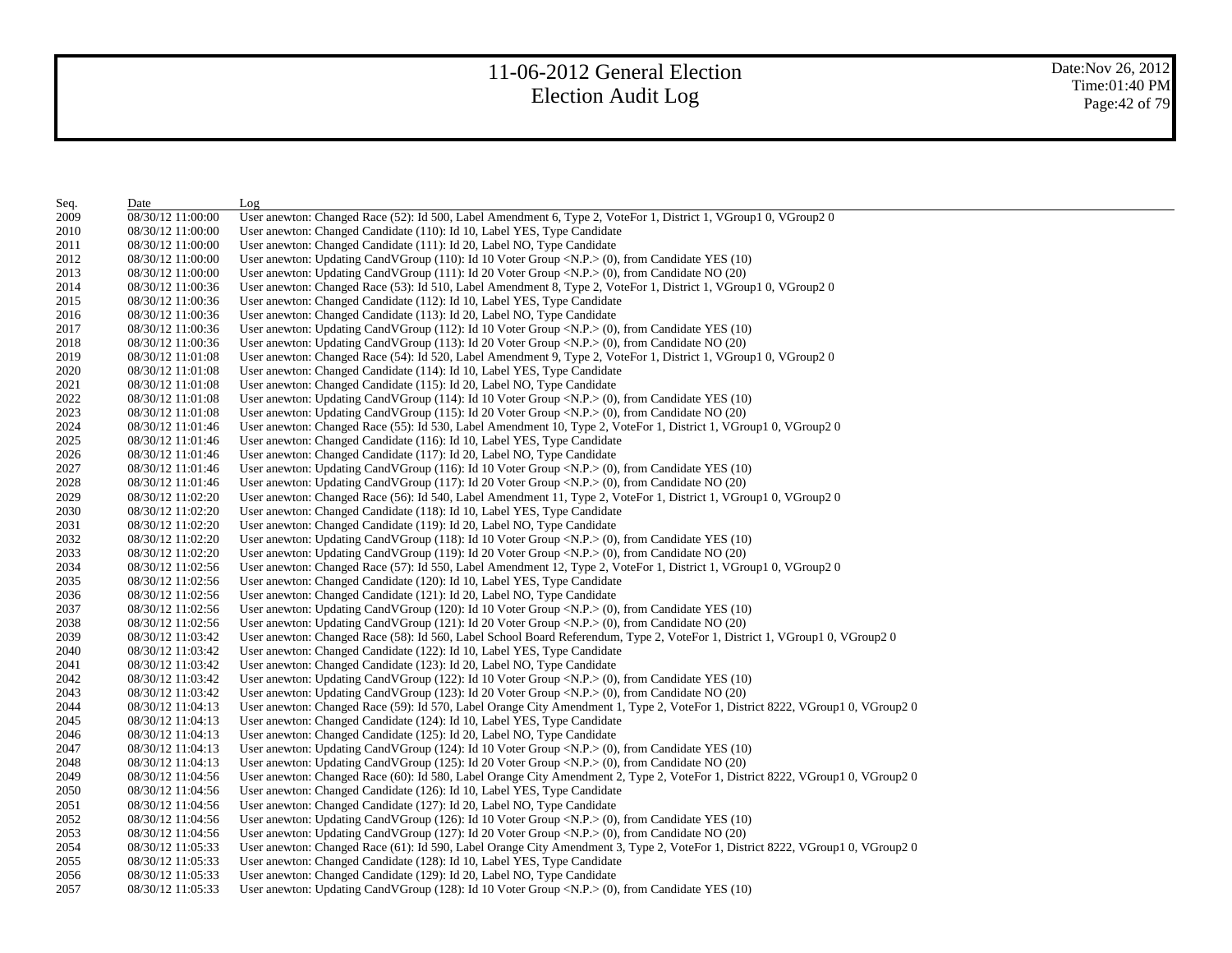| Seq. | Date              | Log                                                                                                                                                                                                                            |
|------|-------------------|--------------------------------------------------------------------------------------------------------------------------------------------------------------------------------------------------------------------------------|
| 2058 | 08/30/12 11:05:33 | User anewton: Updating CandVGroup (129): Id 20 Voter Group <n.p.> (0), from Candidate NO (20)</n.p.>                                                                                                                           |
| 2059 | 08/30/12 11:06:08 | User anewton: Changed Race (62): Id 600, Label Ormond Beach Referendum 1, Type 2, VoteFor 1, District 8225, VGroup1 0, VGroup2 0                                                                                               |
| 2060 | 08/30/12 11:06:08 | User anewton: Changed Candidate (130): Id 10, Label YES, Type Candidate                                                                                                                                                        |
| 2061 | 08/30/12 11:06:08 | User anewton: Changed Candidate (131): Id 20, Label NO, Type Candidate                                                                                                                                                         |
| 2062 | 08/30/12 11:06:08 | User anewton: Updating CandVGroup (130): Id 10 Voter Group <n.p.> (0), from Candidate YES (10)</n.p.>                                                                                                                          |
| 2063 | 08/30/12 11:06:08 | User anewton: Updating CandVGroup $(131)$ : Id 20 Voter Group <n.p.<math>&gt; (0), from Candidate NO <math>(20)</math></n.p.<math>                                                                                             |
| 2064 | 08/30/12 11:06:48 | User anewton: Changed Race (63): Id 610, Label Ormond Beach Referendum 2, Type 2, VoteFor 1, District 8225, VGroup1 0, VGroup2 0                                                                                               |
| 2065 | 08/30/12 11:06:49 | User anewton: Changed Candidate (132): Id 10, Label YES, Type Candidate                                                                                                                                                        |
| 2066 | 08/30/12 11:06:49 | User anewton: Changed Candidate (133): Id 20, Label NO, Type Candidate                                                                                                                                                         |
| 2067 | 08/30/12 11:06:49 | User anewton: Updating CandVGroup (132): Id 10 Voter Group <n.p.<math>&gt; (0), from Candidate YES (10)</n.p.<math>                                                                                                            |
| 2068 | 08/30/12 11:06:49 | User anewton: Updating CandVGroup $(133)$ : Id 20 Voter Group <n.p.<math>&gt; (0), from Candidate NO <math>(20)</math></n.p.<math>                                                                                             |
| 2069 | 08/30/12 11:07:30 | User anewton: Changed Race (64): Id 620, Label South Daytona Referendum 1, Type 2, VoteFor 1, District 8229, VGroup1 0, VGroup2 0                                                                                              |
| 2070 | 08/30/12 11:07:30 | User anewton: Changed Candidate (134): Id 10, Label YES, Type Candidate                                                                                                                                                        |
| 2071 | 08/30/12 11:07:30 | User anewton: Changed Candidate (135): Id 20, Label NO, Type Candidate                                                                                                                                                         |
| 2072 | 08/30/12 11:07:30 | User anewton: Updating CandVGroup $(134)$ : Id 10 Voter Group <n.p.><math>(0)</math>, from Candidate YES <math>(10)</math></n.p.>                                                                                              |
| 2073 | 08/30/12 11:07:30 | User anewton: Updating CandVGroup (135): Id 20 Voter Group <n.p.> (0), from Candidate NO (20)</n.p.>                                                                                                                           |
| 2074 | 08/30/12 11:07:43 | User anewton: Previewing Ballot Text Report                                                                                                                                                                                    |
| 2075 | 08/30/12 11:08:02 | User anewton: Changed Header (1): Id 10, Label Official                                                                                                                                                                        |
| 2076 | 08/30/12 11:08:30 | User anewton: Changed Header (4): Id 40, Label The City of Daytona Beach                                                                                                                                                       |
| 2077 | 08/30/12 11:08:42 | User anewton: Changed Header (5): Id 50, Label City of Daytona Beach Shores                                                                                                                                                    |
| 2078 | 08/30/12 11:08:54 | User anewton: Changed Header (6): Id 60, Label City of Deltona                                                                                                                                                                 |
| 2079 | 08/30/12 11:09:07 | User anewton: Changed Header (7): Id 70, Label City of Edgewater                                                                                                                                                               |
| 2080 | 08/30/12 11:09:19 | User anewton: Changed Header (8): Id 80, Label City of Holly Hill                                                                                                                                                              |
| 2081 | 08/30/12 11:09:33 | User anewton: Changed Header (9): Id 90, Label City of Oak Hill                                                                                                                                                                |
| 2082 | 08/30/12 11:09:45 | User anewton: Changed Header (10): Id 100, Label City of Ormond Beach                                                                                                                                                          |
| 2083 | 08/30/12 11:09:55 | User anewton: Changed Header (17): Id 110, Label Town of Pierson                                                                                                                                                               |
| 2084 | 08/30/12 11:10:11 | User anewton: Changed Header (11): Id 120, Label City of Port Orange                                                                                                                                                           |
| 2085 | 08/30/12 11:10:17 | User anewton: Changed Header (11): Id 120, Label City of Port Orange                                                                                                                                                           |
| 2086 | 08/30/12 11:10:57 | User anewton: Changed Header (13): Id 140, Label Volusia County School Board                                                                                                                                                   |
| 2087 | 08/30/12 11:11:17 | User anewton: Changed Header (14): Id 150, Label Orange City Charter Amendments                                                                                                                                                |
| 2088 | 08/30/12 11:11:29 | User anewton: Changed Header (15): Id 160, Label Ormond Beach Municipal Referenda                                                                                                                                              |
| 2089 | 08/30/12 11:11:47 | User anewton: Changed Header (16): Id 170, Label South Daytona Referendum                                                                                                                                                      |
| 2090 | 08/30/12 11:12:15 | User anewton: Previewing Ballot Text Report                                                                                                                                                                                    |
| 2091 | 08/30/12 11:13:35 | User anewton: Printing Ballot Text Report                                                                                                                                                                                      |
| 2092 | 08/30/12 11:13:59 | User anewton: Printing Ballot Text Report                                                                                                                                                                                      |
| 2093 | 08/30/12 11:14:15 | User anewton: Printing Ballot Text Report                                                                                                                                                                                      |
| 2094 | 08/30/12 11:14:51 | User anewton: Generated All Ballots                                                                                                                                                                                            |
| 2095 | 08/30/12 11:19:48 | User anewton: Printing Artwork: Printer: Device Adobe PDF, Driver winspool                                                                                                                                                     |
| 2096 | 08/30/12 11:19:48 | User anewton: Printing Artwork: Printer: Print to Directory=No, Path="", Separate Files=No, Extension=""                                                                                                                       |
| 2097 | 08/30/12 11:19:48 | User anewton: Printing Artwork: Offsets: Front Offsets: Position=Center Horz Offset=0, Vert Offset=0; Back Offsets: Position=Center Horz Offset=0, Vert Offset=0;                                                              |
| 2098 | 08/30/12 11:19:48 | User anewton: Printing Artwork: Ballot: Precinct Identifier=Precinct Number, Pct Id on back=No                                                                                                                                 |
| 2099 | 08/30/12 11:19:48 | User anewton: Printing Artwork: Options: Cut Marks=Off, Grid Lines=Off, Proof IDs=Off, Separate Ovals=Off, Thick Ovals=Off, Front=On, Back=On, PctIDs=On, Fully Marked=Off, P                                                  |
| 2100 | 08/30/12 11:19:54 | User anewton: Printing Artwork: Cards CD1-CS1-RU101-BU0,CD2-CS2-RU101-BU0,CD3-CS3-RU101-BU0,CD2-CS2-RU105-BU0,CD3-CS3-RU105-BU0,CD4-CS4-RU105-BU0,CD4-CS4-RU105-BU0,CD                                                         |
| 2101 | 08/30/12 11:20:01 | User anewton: Printing Artwork: Cards CD1-CS1-RU201-BU0,CD2-CS2-RU201-BU0,CD3-CS3-RU201-BU0,CD2-CS2-RU202-BU0,CD3-CS3-RU202-BU0,CD5-CS5-RU202-BU0,CD5-CS5-RU202-BU0,CD5                                                        |
| 2102 | 08/30/12 11:20:07 | User anewton: Printing Artwork: Cards CD2-CS2-RU204-BU0,CD3-CS3-RU204-BU0,CD7-CS7-RU204-BU0,CD2-CS2-RU205-BU0,CD3-CS3-RU205-BU0,CD8-CS8-RU205-BU0,CD8-CS8-RU205-BU0,CD8-CS8-RU205-BU0,CD8-CS8-RU205-BU0,CD8-CS8-RU205-BU0,CD8- |
| 2103 | 08/30/12 11:20:14 | User anewton: Printing Artwork: Cards CD2-CS2-RU207-BU0,CD3-CS3-RU207-BU0,CD9-CS9-RU207-BU0,CD2-CS2-RU208-BU0,CD3-CS3-RU208-BU0,CD9-CS9-RU208-BU0,CD9-CS9-RU208-BU0,CD9-CS9-RU208-BU0,CD9-CS9-RU208-BU0,CD9-CS9-RU208-BU0,CD9- |
| 2104 | 08/30/12 11:20:20 | User anewton: Printing Artwork: Cards CD2-CS2-RU215-BU10,CD3-CS3-RU215-BU10,CD8-CS8-RU215-BU30,CD9-CS9-RU215-BU10,CD10-CS10-RU215-BU20,CD2-CS2-RU216-                                                                          |
| 2105 | 08/30/12 11:20:27 | User anewton: Printing Artwork: Cards CD3-CS3-RU217-BU0,CD9-CS9-RU217-BU0,CD2-CS2-RU218-BU0,CD3-CS3-RU218-BU0,CD9-CS9-RU218-BU0,CD2-CS2-RU220-BU0,CD2-CS2-RU220-BU0,CD                                                         |
| 2106 | 08/30/12 11:20:33 | User anewton: Printing Artwork: Cards CD3-CS3-RU222-BU10,CD9-CS9-RU222-BU20,CD11-CS11-RU222-BU10,CD12-CS12-RU222-BU50,CD2-CS2-RU223-BU10,CD3-CS3-RU22                                                                          |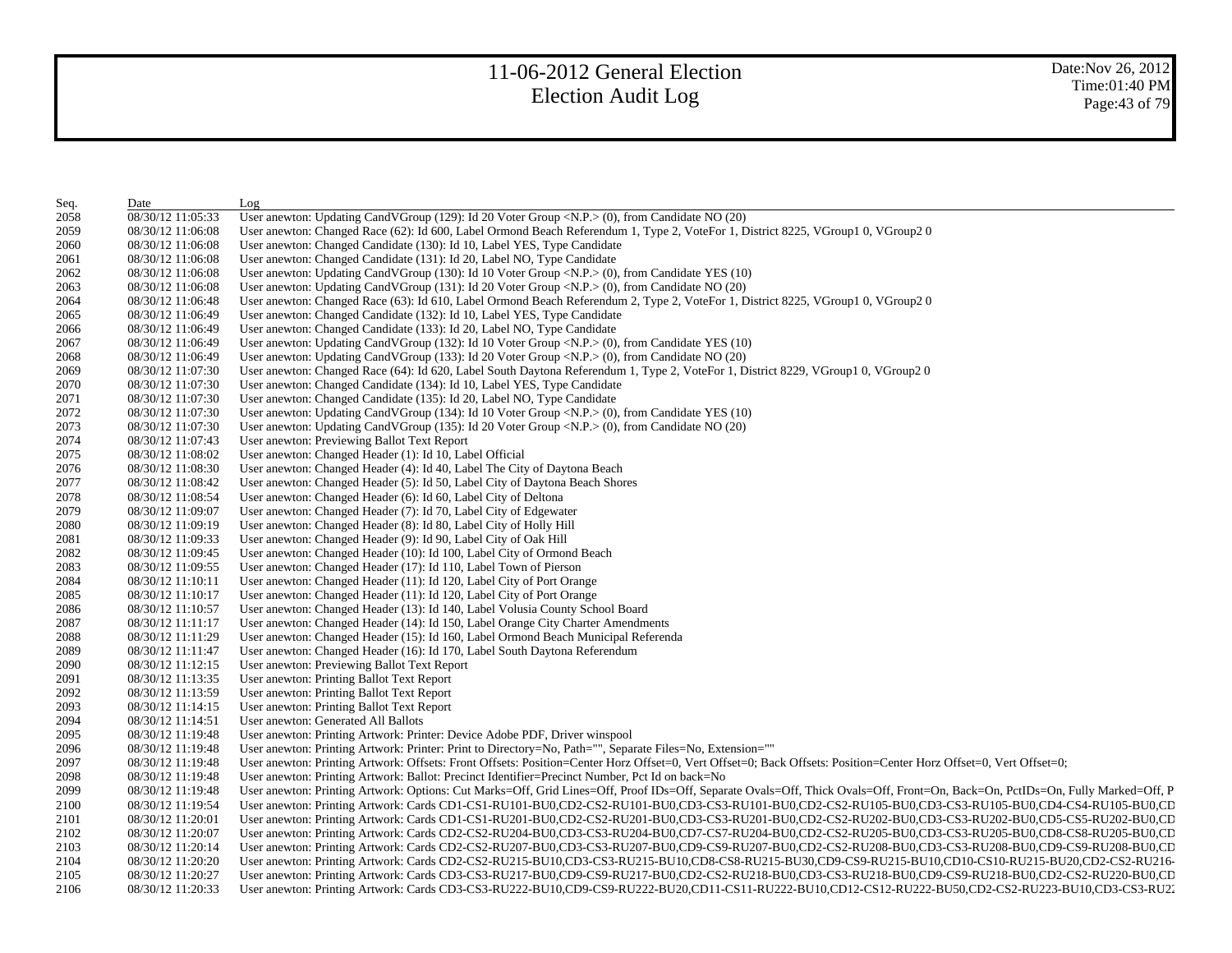Date:Nov 26, 2012 Time:01:40 PM Page:44 of 79

| Seq. | Date              | Log                                                                                                                                                                                                                            |
|------|-------------------|--------------------------------------------------------------------------------------------------------------------------------------------------------------------------------------------------------------------------------|
| 2107 | 08/30/12 11:20:39 | User anewton: Printing Artwork: Cards CD2-CS2-RU224-BU0,CD3-CS3-RU224-BU0,CD9-CS9-RU224-BU0,CD2-CS2-RU301-BU0,CD3-CS3-RU301-BU0,CD10-CS10-RU301-BU0,CD10-CS10-RU301-BU0,CD10-CS10-RU301-BU0,CD10-CS10-RU301-BU0,CD2-CS2-RU301- |
| 2108 | 08/30/12 11:20:46 | User anewton: Printing Artwork: Cards CD10-CS10-RU303-BU10,CD13-CS13-RU303-BU40,CD14-CS14-RU303-BU10,CD2-CS2-RU304-BU0,CD3-CS3-RU304-BU0,CD15-CS15-RU                                                                          |
| 2109 | 08/30/12 11:20:53 | User anewton: Printing Artwork: Cards CD2-CS2-RU306-BU0,CD3-CS3-RU306-BU0,CD15-CS15-RU306-BU0,CD2-CS2-RU307-BU0,CD3-CS3-RU307-BU0,CD16-CS16-RU307-BU                                                                           |
| 2110 | 08/30/12 11:20:59 | User anewton: Printing Artwork: Cards CD2-CS2-RU309-BU10,CD3-CS3-RU309-BU10,CD10-CS10-RU309-BU20,CD13-CS13-RU309-BU10,CD14-CS14-RU309-BU10,CD2-CS2-RU                                                                          |
| 2111 | 08/30/12 11:21:05 | User anewton: Printing Artwork: Cards CD3-CS3-RU403-BU0,CD18-CS18-RU403-BU0,CD2-CS2-RU404-BU10,CD3-CS3-RU404-BU10,CD16-CS16-RU404-BU10,CD19-CS19-RU404                                                                         |
| 2112 | 08/30/12 11:21:12 | User anewton: Printing Artwork: Cards CD18-CS18-RU405-BU10,CD20-CS20-RU405-BU20,CD2-CS2-RU406-BU0,CD3-CS3-RU406-BU0,CD17-CS17-RU406-BU0,CD2-CS2-RU407                                                                          |
| 2113 | 08/30/12 11:21:19 | User anewton: Printing Artwork: Cards CD3-CS3-RU410-BU0,CD18-CS18-RU410-BU0,CD2-CS2-RU411-BU0,CD3-CS3-RU411-BU0,CD21-CS21-RU411-BU0,CD2-CS2-RU411-BU0,CD2-CS2-RU412-BU                                                         |
| 2114 | 08/30/12 11:21:25 | User anewton: Printing Artwork: Cards CD23-CS23-RU412-BU30,CD24-CS24-RU412-BU40,CD2-CS2-RU413-BU0,CD3-CS3-RU413-BU0,CD25-CS25-RU413-BU0,CD25-CS25-RU413-BU0,CD2-CS2-RU414                                                      |
| 2115 | 08/30/12 11:21:32 | User anewton: Printing Artwork: Cards CD18-CS18-RU414-BU10,CD2-CS2-RU415-BU0,CD3-CS3-RU415-BU0,CD26-CS26-RU415-BU0,CD2-CS2-RU416-BU0,CD3-CS3-RU416-BU0,CD3-CS3-RU416-B                                                         |
| 2116 | 08/30/12 11:21:38 | User anewton: Printing Artwork: Cards CD16-CS16-RU417-BU0,CD2-CS2-RU419-BU0,CD3-CS3-RU419-BU0,CD16-CS16-RU419-BU0,CD2-CS2-RU420-BU0,CD3-CS3-RU420-BU0,CD3-CS3-RU420-BU                                                         |
| 2117 | 08/30/12 11:21:45 | User anewton: Printing Artwork: Cards CD16-CS16-RU421-BU10,CD18-CS18-RU421-BU20,CD2-CS2-RU422-BU0,CD3-CS3-RU422-BU0,CD18-CS18-RU422-BU0,CD2-CS2-RU422-BU0,CD2-CS2-RU422-BU0,CD2-CS2-RU422-BU0,CD2-CS2-RU423-BU0,CD2-CS2-RU423- |
| 2118 | 08/30/12 11:21:52 | User anewton: Printing Artwork: Cards CD3-CS3-RU425-BU0,CD19-CS19-RU425-BU0,CD2-CS2-RU427-BU0,CD3-CS3-RU427-BU0,CD18-CS18-RU427-BU0,CD2-CS2-RU429-BU                                                                           |
| 2119 | 08/30/12 11:21:58 | User anewton: Printing Artwork: Cards CD3-CS3-RU501-BU10,CD28-CS28-RU501-BU10,CD29-CS29-RU501-BU20,CD2-CS2-RU502-BU10,CD3-CS3-RU502-BU10,CD28-CS28-RU502-BU10,CD28-CS28-RU502-BU10,CD28-CS28-RU502-BU10,CD28-CS28-RU502-BU10,C |
| 2120 | 08/30/12 11:22:04 | User anewton: Printing Artwork: Cards CD2-CS2-RU506-BU10,CD3-CS3-RU506-BU10,CD30-CS30-RU506-BU10,CD31-CS31-RU506-BU10,CD32-CS32-RU506-BU20,CD2-CS2-RU                                                                          |
| 2121 | 08/30/12 11:22:11 | User anewton: Printing Artwork: Cards CD2-CS2-RU509-BU10,CD3-CS3-RU509-BU10,CD29-CS29-RU509-BU10,CD33-CS33-RU509-BU20,CD2-CS2-RU510-BU0,CD3-CS3-RU510                                                                          |
| 2122 | 08/30/12 11:22:17 | User anewton: Printing Artwork: Cards CD3-CS3-RU511-BU10,CD33-CS33-RU511-BU10,CD34-CS34-RU511-BU20,CD2-CS2-RU512-BU0,CD3-CS3-RU512-BU0,CD29-CS29-RU512-BU0,CD29-CS29-RU512-BU0,CD29-CS29-RU512-BU0,CD29-CS29-RU512-BU0,CD29-CS |
| 2123 | 08/30/12 11:22:24 | User anewton: Printing Artwork: Cards CD29-CS29-RU515-BU0,CD31-CS31-RU515-BU0,CD2-CS2-RU516-BU0,CD3-CS3-RU516-BU0,CD30-CS30-RU516-BU0,CD31-CS31-RU516                                                                          |
| 2124 | 08/30/12 11:22:30 | User anewton: Printing Artwork: Cards CD31-CS31-RU517-BU0,CD2-CS2-RU519-BU0,CD3-CS3-RU519-BU0,CD31-CS31-RU519-BU0,CD33-CS33-RU519-BU0,CD2-CS2-RU521-E                                                                          |
| 2125 | 08/30/12 11:22:36 | User anewton: Printing Artwork: Cards CD2-CS2-RU522-BU10,CD3-CS3-RU522-BU10,CD29-CS29-RU522-BU10,CD31-CS31-RU522-BU10,CD33-CS33-RU522-BU20,CD2-CS2-RU                                                                          |
| 2126 | 08/30/12 11:22:43 | User anewton: Printing Artwork: Cards CD3-CS3-RU526-BU0,CD35-CS35-RU526-BU0,CD2-CS2-RU527-BU0,CD3-CS3-RU527-BU0,CD35-CS35-RU527-BU0,CD2-CS2-RU528-BU                                                                           |
| 2127 | 08/30/12 11:22:49 | User anewton: Printing Artwork: Cards CD3-CS3-RU529-BU0,CD35-CS35-RU529-BU0,CD2-CS2-RU530-BU0,CD3-CS3-RU530-BU0,CD33-CS33-RU530-BU0,CD2-CS2-RU530-BU0,CD2-CS2-RU530-BU0,CD2-CS2-RU530-BU0,CD2-CS2-RU530-BU0,CD2-CS2-RU530-BU0, |
| 2128 | 08/30/12 11:22:56 | User anewton: Printing Artwork: Cards CD3-CS3-RU602-BU10,CD33-CS33-RU602-BU50,CD36-CS36-RU602-BU10,CD37-CS37-RU602-BU20,CD38-CS38-RU602-BU30,CD39-CS3                                                                          |
| 2129 | 08/30/12 11:23:02 | User anewton: Printing Artwork: Cards CD42-CS42-RU602-BU80,CD2-CS2-RU603-BU10,CD3-CS3-RU603-BU10,CD43-CS43-RU603-BU10,CD44-CS44-RU603-BU20,CD2-CS2-RU603-BU20,CD2-CS2-RU603-BU10,CD44-CS44-RU603-BU20,CD2-CS2-RU               |
| 2130 | 08/30/12 11:23:08 | User anewton: Printing Artwork: Cards CD45-CS45-RU607-BU10,CD2-CS2-RU614-BU10,CD3-CS3-RU614-BU10,CD46-CS46-RU614-BU10,CD47-CS47-RU614-BU20,CD2-CS2-RU514-BU20,CD2-CS2-RU514-BU10,CD47-CS47-RU514-BU20,CD2-CS2-RU514-BU20,CD2-C |
| 2131 | 08/30/12 11:23:15 | User anewton: Printing Artwork: Cards CD3-CS3-RU620-BU0,CD47-CS47-RU620-BU0,CD2-CS2-RU621-BU0,CD3-CS3-RU621-BU0,CD48-CS48-RU621-BU0,CD2-CS2-RU621-BU0,CD2-CS2-RU622-BU                                                         |
| 2132 | 08/30/12 11:23:22 | User anewton: Printing Artwork: Cards CD3-CS3-RU623-BU10,CD45-CS45-RU623-BU20,CD50-CS50-RU623-BU10,CD2-CS2-RU625-BU0,CD3-CS3-RU625-BU0,CD51-CS51-RU626                                                                         |
| 2133 | 08/30/12 11:23:28 | User anewton: Printing Artwork: Cards CD2-CS2-RU628-BU10,CD3-CS3-RU628-BU10,CD52-CS52-RU628-BU10,CD53-CS53-RU628-BU20,CD2-CS2-RU633-BU0,CD3-CS3-RU633                                                                          |
| 2134 | 08/30/12 11:23:34 | User anewton: Printing Artwork: Cards CD41-CS41-RU638-BU20,CD54-CS54-RU638-BU10,CD2-CS2-RU641-BU10,CD3-CS3-RU641-BU10,CD55-CS55-RU641-BU10,CD56-CS56-CS56-                                                                     |
| 2135 | 08/30/12 11:23:41 | User anewton: Printing Artwork: Cards CD41-CS41-RU701-BU0,CD57-CS57-RU701-BU0,CD2-CS2-RU703-BU0,CD3-CS3-RU703-BU0,CD41-CS41-RU703-BU0,CD57-CS57-RU703-BU0,CD41-CS41-RU703-BU0,CD57-CS57-RU703-BU0,CD41-CS41-RU703-BU0,CD57-CS5 |
| 2136 | 08/30/12 11:23:47 | User anewton: Printing Artwork: Cards CD2-CS2-RU706-BU0,CD3-CS3-RU706-BU0,CD59-CS59-RU706-BU0,CD2-CS2-RU709-BU0,CD3-CS3-RU709-BU0,CD60-CS60-RU709-BU                                                                           |
| 2137 | 08/30/12 11:23:54 | User anewton: Printing Artwork: Cards CD60-CS60-RU711-BU10,CD2-CS2-RU712-BU0,CD3-CS3-RU712-BU0,CD60-CS60-RU712-BU0,CD2-CS2-RU714-BU10,CD3-CS3-RU714-B                                                                          |
| 2138 | 08/30/12 11:24:00 | User anewton: Printing Artwork: Cards CD3-CS3-RU716-BU0,CD62-CS62-RU716-BU0,CD2-CS2-RU717-BU0,CD3-CS3-RU717-BU0,CD60-CS60-RU717-BU0,CD2-CS2-RU718-BU                                                                           |
| 2139 | 08/30/12 11:24:07 | User anewton: Printing Artwork: Cards CD3-CS3-RU719-BU0,CD60-CS60-RU719-BU0,CD2-CS2-RU720-BU10,CD3-CS3-RU720-BU10,CD62-CS62-RU720-BU20,CD63-CS63-RU720-BU20,CD63-CS63-RU720-BU20,CD63-CS63-RU720-BU20,CD63-CS63-RU720-BU20,CD6 |
| 2140 | 08/30/12 11:24:14 | User anewton: Printing Artwork: Cards CD2-CS2-RU725-BU0,CD3-CS3-RU725-BU0,CD63-CS63-RU725-BU0,CD2-CS2-RU726-BU0,CD3-CS3-RU726-BU0,CD58-CS58-RU726-BU0,CD58-CS58-RU726-BU                                                       |
| 2141 | 08/30/12 11:24:22 | User anewton: Printing Artwork: Cards CD63-CS63-RU728-BU10,CD2-CS2-RU729-BU0,CD3-CS3-RU729-BU0,CD63-CS63-RU729-BU0,CD2-CS2-RU732-BU10,CD3-CS3-RU732-BU10,CD3-CS3-RU732-BU10,CD3-CS3-RU732-BU10,CD3-CS3-RU732-BU10,CD3-CS3-RU73 |
| 2142 | 08/30/12 11:24:28 | User anewton: Printing Artwork: Cards CD3-CS3-RU733-BU0,CD63-CS63-RU733-BU0,CD2-CS2-RU803-BU0,CD3-CS3-RU803-BU0,CD62-CS62-RU803-BU0,CD2-CS2-RU803-BU0,CD2-CS2-RU804-BU                                                         |
| 2143 | 08/30/12 11:24:35 | User anewton: Printing Artwork: Cards CD3-CS3-RU805-BU0,CD62-CS62-RU805-BU0,CD2-CS2-RU807-BU0,CD3-CS3-RU807-BU0,CD62-CS62-RU807-BU0,CD2-CS2-RU807-BU0,CD2-CS2-RU808-BU                                                         |
| 2144 | 08/30/12 11:24:42 | User anewton: Printing Artwork: Cards CD3-CS3-RU809-BU0,CD62-CS62-RU809-BU0,CD2-CS2-RU810-BU0,CD3-CS3-RU810-BU0,CD62-CS62-RU810-BU0,CD2-CS2-RU810-BU0,CD2-CS2-RU812-BU                                                         |
| 2145 | 08/30/12 11:24:48 | User anewton: Printing Artwork: Cards CD2-CS2-RU813-BU0,CD3-CS3-RU813-BU0,CD23-CS23-RU813-BU0,CD2-CS2-RU814-BU0,CD3-CS3-RU814-BU0,CD62-CS62-RU814-BU0,CD62-CS62-RU814-BU0,CD62-CS62-RU814-BU0,CD62-CS62-RU814-BU0,CD62-CS62-RU |
| 2146 | 08/30/12 11:24:54 | User anewton: Printing Artwork: Cards CD62-CS62-RU816-BU10,CD64-CS64-RU816-BU30,CD2-CS2-RU901-BU0,CD3-CS3-RU901-BU0,CD65-CS65-RU901-BU0,CD2-CS2-RU902-CS2-RU902                                                                |
| 2147 | 08/30/12 11:25:01 | User anewton: Printing Artwork: Cards CD66-CS66-RU902-BU20,CD2-CS2-RU903-BU0,CD3-CS3-RU903-BU0,CD65-CS65-RU903-BU0,CD2-CS2-RU904-BU0,CD3-CS3-RU904-BU0,CD3-CS3-RU904-B                                                         |
| 2148 | 08/30/12 11:25:06 | User anewton: Printing Artwork: Cards CD23-CS23-RU907-BU0,CD2-CS2-RU909-BU0,CD3-CS3-RU909-BU0,CD67-CS67-RU909-BU0,CD2-CS2-RU910-BU0,CD3-CS3-RU910-BU0,CD3-CS3-RU910-BU                                                         |
| 2149 | 08/30/12 11:26:06 | User anewton: Printing Artwork: Printer: Device Adobe PDF, Driver winspool                                                                                                                                                     |
| 2150 | 08/30/12 11:26:06 | User anewton: Printing Artwork: Printer: Print to Directory=No, Path="", Separate Files=No, Extension=""                                                                                                                       |
| 2151 | 08/30/12 11:26:06 | User anewton: Printing Artwork: Offsets: Front Offsets: Position=Center Horz Offset=0, Vert Offset=0; Back Offsets: Position=Center Horz Offset=0, Vert Offset=0;                                                              |
| 2152 | 08/30/12 11:26:06 | User anewton: Printing Artwork: Ballot: Precinct Identifier=Precinct Number, Pct Id on back=No                                                                                                                                 |
| 2153 | 08/30/12 11:26:06 | User anewton: Printing Artwork: Options: Cut Marks=Off, Grid Lines=Off, Proof IDs=Off, Separate Ovals=Off, Thick Ovals=Off, Front=On, Back=On, PctIDs=Off, Fully Marked=Off, F                                                 |
| 2154 | 08/30/12 11:26:34 | User anewton: Printing Artwork: Card Styles CS1,CS2,CS3,CS4,CS5,CS6,CS7,CS8,CS9,CS10,CS11,CS12,CS13,CS14,CS15,CS16,CS17,CS18,CS19,CS20,CS21,CS22,CS23,CS24,CS22,                                                               |
| 2155 | 08/30/12 11:26:59 | User anewton: Printing Artwork: Card Styles CS37,CS38,CS39,CS40,CS41,CS42,CS43,CS44,CS45,CS46,CS47,CS48,CS49,CS50,CS51,CS52,CS53,CS54,CS55,CS56,CS57,CS58,CS59,                                                                |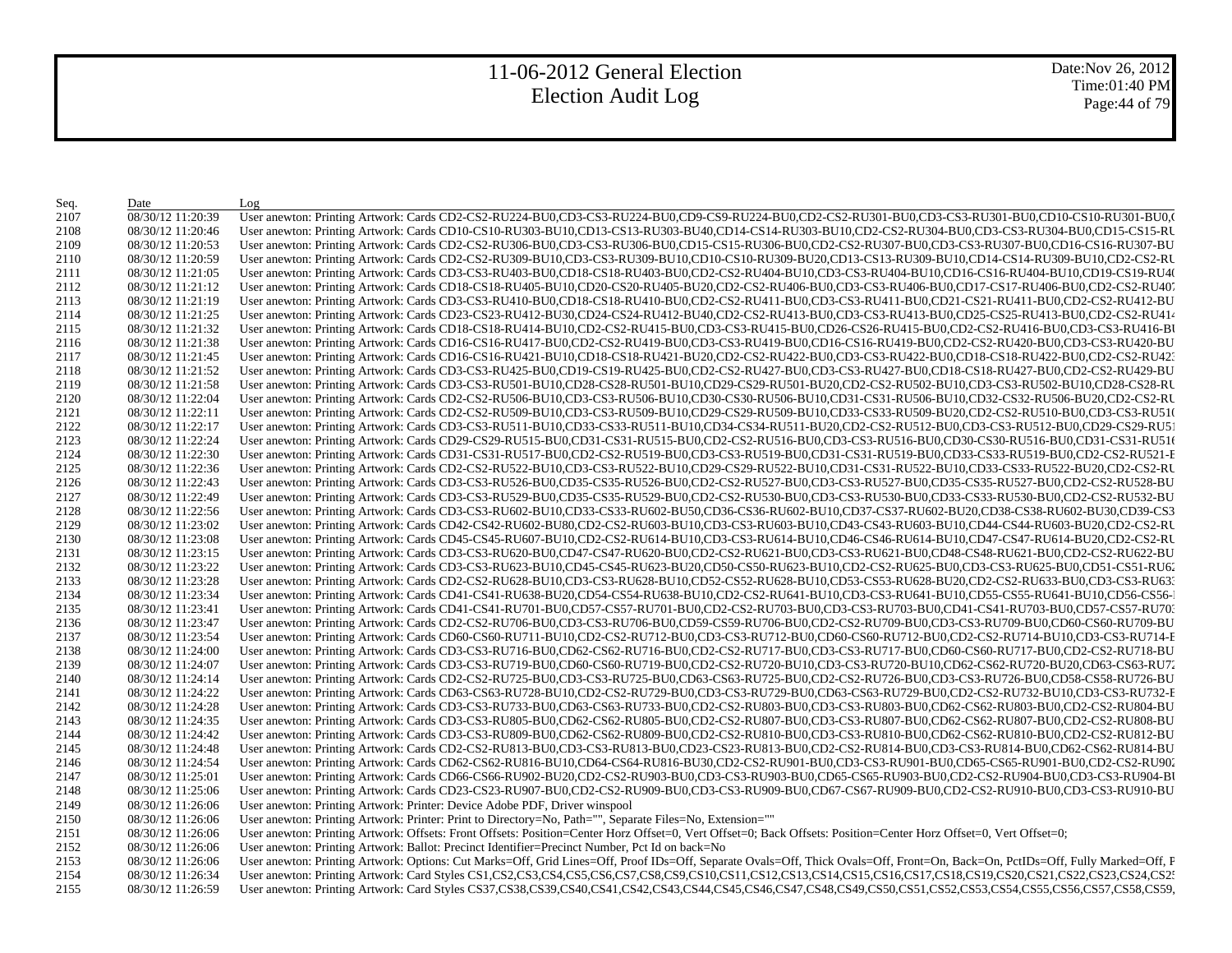| Seq. | Date              | Log                                                                                                                                                                                                                            |
|------|-------------------|--------------------------------------------------------------------------------------------------------------------------------------------------------------------------------------------------------------------------------|
| 2156 | 08/30/12 11:27:22 | User anewton: Backed up election to F:\2012\2012-11-06 General\2012-11-06 General Election Master Artwork Proof.gbf                                                                                                            |
| 2157 | 08/30/12 11:27:42 | User anewton: Backed up election to F:\2012\2012-11-06 General\2012-11-06 General Election Sample Ballot.gbf                                                                                                                   |
| 2158 | 08/30/12 11:27:44 | User anewton: Closing GEMS                                                                                                                                                                                                     |
| 2159 | 08/30/12 12:32:27 | User anewton: User Login                                                                                                                                                                                                       |
| 2160 | 08/30/12 12:32:27 | User anewton: Open Election: 11-06-2012 General Election (2012-11-06 General Election Master) anewton Host                                                                                                                     |
| 2161 | 08/30/12 12:32:52 | User anewton: Changed Race (59): Id 570, Label Orange City Amendment 1, Type 2, VoteFor 1, District 8222, VGroup1 0, VGroup2 0                                                                                                 |
| 2162 | 08/30/12 12:33:15 | User anewton: Changed Race (60): Id 580, Label Orange City Amendment 2, Type 2, VoteFor 1, District 8222, VGroup1 0, VGroup2 0                                                                                                 |
| 2163 | 08/30/12 12:33:51 | User anewton: Changed VoterGroup (8): Id 70, Label GREEN, RaceGroup 1                                                                                                                                                          |
| 2164 | 08/30/12 12:33:56 | User anewton: Generated All Ballots                                                                                                                                                                                            |
| 2165 | 08/30/12 12:35:43 | User anewton: Printing Artwork: Printer: Device Adobe PDF, Driver winspool                                                                                                                                                     |
| 2166 | 08/30/12 12:35:43 | User anewton: Printing Artwork: Printer: Print to Directory=No, Path="", Separate Files=No, Extension=""                                                                                                                       |
| 2167 | 08/30/12 12:35:43 | User anewton: Printing Artwork: Offsets: Front Offsets: Position=Center Horz Offset=0, Vert Offset=0; Back Offsets: Position=Center Horz Offset=0, Vert Offset=0;                                                              |
| 2168 | 08/30/12 12:35:43 | User anewton: Printing Artwork: Ballot: Precinct Identifier=Precinct Number, Pct Id on back=No                                                                                                                                 |
| 2169 | 08/30/12 12:35:43 | User anewton: Printing Artwork: Options: Cut Marks=Off, Grid Lines=Off, Proof IDs=Off, Separate Ovals=Off, Thick Ovals=Off, Front=On, Back=On, PctIDs=On, Fully Marked=Off, P.                                                 |
| 2170 | 08/30/12 12:35:50 | User anewton: Printing Artwork: Cards CD1-CS1-RU101-BU0,CD2-CS2-RU101-BU0,CD3-CS3-RU101-BU0,CD2-CS2-RU105-BU0,CD3-CS3-RU105-BU0,CD4-CS4-RU105-BU0,CD4-CS4-RU105-BU0,CD                                                         |
| 2171 | 08/30/12 12:35:57 | User anewton: Printing Artwork: Cards CD1-CS1-RU201-BU0,CD2-CS2-RU201-BU0,CD3-CS3-RU201-BU0,CD2-CS2-RU202-BU0,CD3-CS3-RU202-BU0,CD5-CS5-RU202-BU0,CD5-CS5-RU202-BU0,CD5                                                        |
| 2172 | 08/30/12 12:36:04 | User anewton: Printing Artwork: Cards CD2-CS2-RU204-BU0,CD3-CS3-RU204-BU0,CD7-CS7-RU204-BU0,CD2-CS2-RU205-BU0,CD3-CS3-RU205-BU0,CD8-CS8-RU205-BU0,CD8-CS8-RU205-BU0,CD8-CS8-RU205-BU0,CD8-CS8-RU205-BU0,CD8-CS8-RU205-BU0,CD8- |
| 2173 | 08/30/12 12:36:11 | User anewton: Printing Artwork: Cards CD2-CS2-RU207-BU0,CD3-CS3-RU207-BU0,CD9-CS9-RU207-BU0,CD2-CS2-RU208-BU0,CD3-CS3-RU208-BU0,CD9-CS9-RU208-BU0,CD9-CS9-RU208-BU0,CD9-CS9-RU208-BU0,CD9-CS9-RU208-BU0,CD9-CS9-RU208-BU0,CD9- |
| 2174 | 08/30/12 12:36:17 | User anewton: Printing Artwork: Cards CD2-CS2-RU215-BU10,CD3-CS3-RU215-BU10,CD8-CS8-RU215-BU30,CD9-CS9-RU215-BU10,CD10-CS10-RU215-BU20,CD2-CS2-RU216-                                                                          |
| 2175 | 08/30/12 12:36:24 | User anewton: Printing Artwork: Cards CD3-CS3-RU217-BU0,CD9-CS9-RU217-BU0,CD2-CS2-RU218-BU0,CD3-CS3-RU218-BU0,CD9-CS9-RU218-BU0,CD2-CS2-RU220-BU0,CD                                                                           |
| 2176 | 08/30/12 12:36:30 | User anewton: Printing Artwork: Cards CD3-CS3-RU222-BU10,CD9-CS9-RU222-BU20,CD11-CS11-RU222-BU10,CD12-CS12-RU222-BU50,CD2-CS2-RU223-BU10,CD3-CS3-RU22                                                                          |
| 2177 | 08/30/12 12:36:37 | User anewton: Printing Artwork: Cards CD2-CS2-RU224-BU0,CD3-CS3-RU224-BU0,CD9-CS9-RU224-BU0,CD2-CS2-RU301-BU0,CD3-CS3-RU301-BU0,CD10-CS10-RU301-BU0,CD10-CS10-RU301-BU0,CD2-CS2-RU301-BU0,CD10-CS10-RU301-BU0,CD2-CS2-RU301-BU |
| 2178 | 08/30/12 12:36:44 | User anewton: Printing Artwork: Cards CD10-CS10-RU303-BU10,CD13-CS13-RU303-BU40,CD14-CS14-RU303-BU10,CD2-CS2-RU304-BU0,CD3-CS3-RU304-BU0,CD15-CS15-RU                                                                          |
| 2179 | 08/30/12 12:36:50 | User anewton: Printing Artwork: Cards CD2-CS2-RU306-BU0,CD3-CS3-RU306-BU0,CD15-CS15-RU306-BU0,CD2-CS2-RU307-BU0,CD3-CS3-RU307-BU0,CD16-CS16-RU307-BU                                                                           |
| 2180 | 08/30/12 12:36:57 | User anewton: Printing Artwork: Cards CD2-CS2-RU309-BU10,CD3-CS3-RU309-BU10,CD10-CS10-RU309-BU20,CD13-CS13-RU309-BU10,CD14-CS14-RU309-BU10,CD2-CS2-RU                                                                          |
| 2181 | 08/30/12 12:37:03 | User anewton: Printing Artwork: Cards CD3-CS3-RU403-BU0,CD18-CS18-RU403-BU0,CD2-CS2-RU404-BU10,CD3-CS3-RU404-BU10,CD16-CS16-RU404-BU10,CD19-CS19-RU404-BU10,CD19-CS19-RU404-BU10,CD19-CS19-RU404-BU10,CD19-CS19-RU404-BU10,CD1 |
| 2182 | 08/30/12 12:37:11 | User anewton: Printing Artwork: Cards CD18-CS18-RU405-BU10,CD20-CS20-RU405-BU20,CD2-CS2-RU406-BU0,CD3-CS3-RU406-BU0,CD17-CS17-RU406-BU0,CD2-CS2-RU407-                                                                         |
| 2183 | 08/30/12 12:37:17 | User anewton: Printing Artwork: Cards CD3-CS3-RU410-BU0,CD18-CS18-RU410-BU0,CD2-CS2-RU411-BU0,CD3-CS3-RU411-BU0,CD21-CS21-RU411-BU0,CD2-CS2-RU411-BU0,CD2-CS2-RU412-BU                                                         |
| 2184 | 08/30/12 12:37:23 | User anewton: Printing Artwork: Cards CD23-CS23-RU412-BU30,CD24-CS24-RU412-BU40,CD2-CS2-RU413-BU0,CD3-CS3-RU413-BU0,CD25-CS25-RU413-BU0,CD2-CS2-RU413-BU0,CD2-CS2-RU413-BU0,CD25-CS25-RU413-BU0,CD2-CS2-RU414                  |
| 2185 | 08/30/12 12:37:30 | User anewton: Printing Artwork: Cards CD18-CS18-RU414-BU10,CD2-CS2-RU415-BU0,CD3-CS3-RU415-BU0,CD26-CS26-RU415-BU0,CD2-CS2-RU416-BU0,CD3-CS3-RU416-BU0,CD3-CS3-RU416-BU                                                        |
| 2186 | 08/30/12 12:37:37 | User anewton: Printing Artwork: Cards CD16-CS16-RU417-BU0,CD2-CS2-RU419-BU0,CD3-CS3-RU419-BU0,CD16-CS16-RU419-BU0,CD2-CS2-RU420-BU0,CD3-CS3-RU420-BU0,CD3-CS3-RU420-BU                                                         |
| 2187 | 08/30/12 12:37:44 | User anewton: Printing Artwork: Cards CD16-CS16-RU421-BU10,CD18-CS18-RU421-BU20,CD2-CS2-RU422-BU0,CD3-CS3-RU422-BU0,CD18-CS18-RU422-BU0,CD2-CS2-RU422-BU0,CD2-CS2-RU422-BU0,CD2-CS2-RU422-BU0,CD2-CS2-RU422-BU0,CD2-CS2-RU422- |
| 2188 | 08/30/12 12:37:51 | User anewton: Printing Artwork: Cards CD3-CS3-RU425-BU0,CD19-CS19-RU425-BU0,CD2-CS2-RU427-BU0,CD3-CS3-RU427-BU0,CD18-CS18-RU427-BU0,CD2-CS2-RU429-BU                                                                           |
| 2189 | 08/30/12 12:37:58 | User anewton: Printing Artwork: Cards CD3-CS3-RU501-BU10,CD28-CS28-RU501-BU10,CD29-CS29-RU501-BU20,CD2-CS2-RU502-BU10,CD3-CS3-RU502-BU10,CD28-CS28-RU502-BU10,CD28-CS28-RU502-BU10,CD28-CS28-RU502-BU10,CD28-CS28-RU502-BU10,C |
| 2190 | 08/30/12 12:38:04 | User anewton: Printing Artwork: Cards CD2-CS2-RU506-BU10,CD3-CS3-RU506-BU10,CD30-CS30-RU506-BU10,CD31-CS31-RU506-BU10,CD32-CS32-RU506-BU20,CD2-CS2-RU                                                                          |
| 2191 | 08/30/12 12:38:11 | User anewton: Printing Artwork: Cards CD2-CS2-RU509-BU10,CD3-CS3-RU509-BU10,CD29-CS29-RU509-BU10,CD33-CS33-RU509-BU20,CD2-CS2-RU510-BU0,CD3-CS3-RU510                                                                          |
| 2192 | 08/30/12 12:38:17 | User anewton: Printing Artwork: Cards CD3-CS3-RU511-BU10,CD33-CS33-RU511-BU10,CD34-CS34-RU511-BU20,CD2-CS2-RU512-BU0,CD3-CS3-RU512-BU0,CD29-CS29-RU512-BU0,CD29-CS29-RU512-BU0,CD29-CS29-RU512-BU0,CD29-CS29-RU512-BU0,CD29-CS |
| 2193 | 08/30/12 12:38:24 | User anewton: Printing Artwork: Cards CD29-CS29-RU515-BU0,CD31-CS31-RU515-BU0,CD2-CS2-RU516-BU0,CD3-CS3-RU516-BU0,CD30-CS30-RU516-BU0,CD31-CS31-RU516                                                                          |
| 2194 | 08/30/12 12:38:30 | User anewton: Printing Artwork: Cards CD31-CS31-RU517-BU0,CD2-CS2-RU519-BU0,CD3-CS3-RU519-BU0,CD31-CS31-RU519-BU0,CD33-CS33-RU519-BU0,CD2-CS2-RU521-E                                                                          |
| 2195 | 08/30/12 12:38:37 | User anewton: Printing Artwork: Cards CD2-CS2-RU522-BU10,CD3-CS3-RU522-BU10,CD29-CS29-RU522-BU10,CD31-CS31-RU522-BU10,CD33-CS33-RU522-BU20,CD2-CS2-RU                                                                          |
| 2196 | 08/30/12 12:38:43 | User anewton: Printing Artwork: Cards CD3-CS3-RU526-BU0,CD35-CS35-RU526-BU0,CD2-CS2-RU527-BU0,CD3-CS3-RU527-BU0,CD35-CS35-RU527-BU0,CD2-CS2-RU528-BU                                                                           |
| 2197 | 08/30/12 12:38:50 | User anewton: Printing Artwork: Cards CD3-CS3-RU529-BU0,CD35-CS35-RU529-BU0,CD2-CS2-RU530-BU0,CD3-CS3-RU530-BU0,CD33-CS33-RU530-BU0,CD2-CS2-RU530-BU0,CD2-CS2-RU530-BU0,CD2-CS2-RU530-BU0,CD2-CS2-RU530-BU0,CD2-CS2-RU530-BU0, |
| 2198 | 08/30/12 12:38:56 | User anewton: Printing Artwork: Cards CD3-CS3-RU602-BU10,CD33-CS33-RU602-BU50,CD36-CS36-RU602-BU10,CD37-CS37-RU602-BU20,CD38-CS38-RU602-BU30,CD39-CS3                                                                          |
| 2199 | 08/30/12 12:39:02 | User anewton: Printing Artwork: Cards CD42-CS42-RU602-BU80,CD2-CS2-RU603-BU10,CD3-CS3-RU603-BU10,CD43-CS43-RU603-BU10,CD44-CS44-RU603-BU20,CD2-CS2-RU                                                                          |
| 2200 | 08/30/12 12:39:09 | User anewton: Printing Artwork: Cards CD45-CS45-RU607-BU10,CD2-CS2-RU614-BU10,CD3-CS3-RU614-BU10,CD46-CS46-RU614-BU10,CD47-CS47-RU614-BU20,CD2-CS2-RU514-BU20,CD2-CS2-RU514-BU20,CD2-CS2-RU514-BU20,CD2-CS2-RU514-BU20,CD2-CS2 |
| 2201 | 08/30/12 12:39:16 | User anewton: Printing Artwork: Cards CD3-CS3-RU620-BU0,CD47-CS47-RU620-BU0,CD2-CS2-RU621-BU0,CD3-CS3-RU621-BU0,CD48-CS48-RU621-BU0,CD2-CS2-RU622-BU                                                                           |
| 2202 | 08/30/12 12:39:23 | User anewton: Printing Artwork: Cards CD3-CS3-RU623-BU10,CD45-CS45-RU623-BU20,CD50-CS50-RU623-BU10,CD2-CS2-RU625-BU0,CD3-CS3-RU625-BU0,CD51-CS51-RU625-BU0,CD51-CS51-RU625-BU0,CD51-CS51-RU625-BU0,CD51-CS51-RU625-BU0,CD51-CS |
| 2203 | 08/30/12 12:39:29 | User anewton: Printing Artwork: Cards CD2-CS2-RU628-BU10,CD3-CS3-RU628-BU10,CD52-CS52-RU628-BU10,CD53-CS53-RU628-BU20,CD2-CS2-RU633-BU0,CD3-CS3-RU633-BU0,CD3-CS3-RU633-BU0,CD3-CS3-RU633-BU0,CD3-CS3-RU633-BU0,CD3-CS3-RU633- |
| 2204 | 08/30/12 12:39:35 | User anewton: Printing Artwork: Cards CD41-CS41-RU638-BU20,CD54-CS54-RU638-BU10,CD2-CS2-RU641-BU10,CD3-CS3-RU641-BU10,CD55-CS55-RU641-BU10,CD56-CS56-                                                                          |
|      |                   |                                                                                                                                                                                                                                |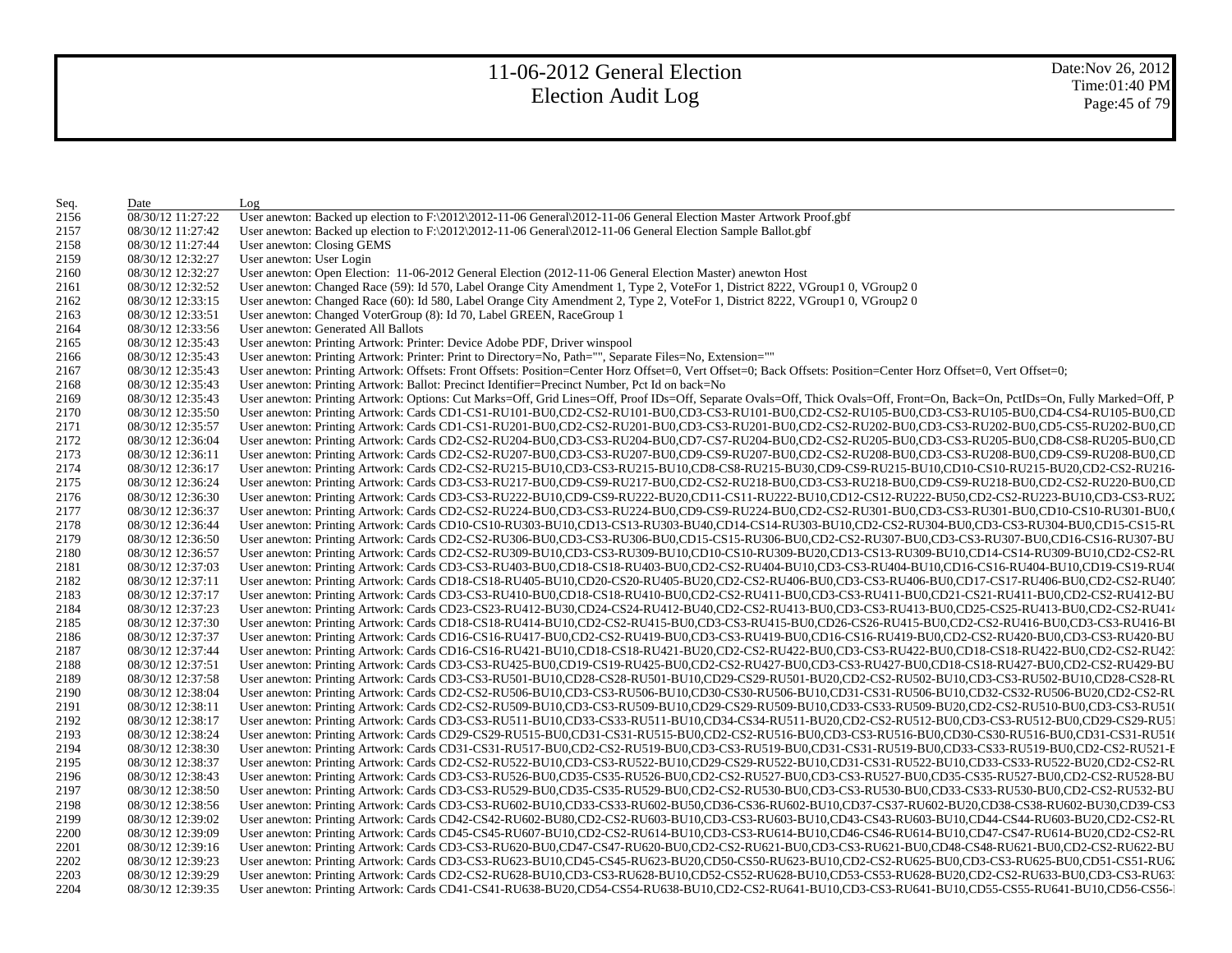Date:Nov 26, 2012 Time:01:40 PM Page:46 of 79

| Seq. | Date              | Log                                                                                                                                                                                                                            |
|------|-------------------|--------------------------------------------------------------------------------------------------------------------------------------------------------------------------------------------------------------------------------|
| 2205 | 08/30/12 12:39:42 | User anewton: Printing Artwork: Cards CD41-CS41-RU701-BU0,CD57-CS57-RU701-BU0,CD2-CS2-RU703-BU0,CD3-CS3-RU703-BU0,CD41-CS41-RU703-BU0,CD57-CS57-RU703-                                                                         |
| 2206 | 08/30/12 12:39:48 | User anewton: Printing Artwork: Cards CD2-CS2-RU706-BU0,CD3-CS3-RU706-BU0,CD59-CS59-RU706-BU0,CD2-CS2-RU709-BU0,CD3-CS3-RU709-BU0,CD60-CS60-RU709-BU                                                                           |
| 2207 | 08/30/12 12:39:55 | User anewton: Printing Artwork: Cards CD60-CS60-RU711-BU10,CD2-CS2-RU712-BU0,CD3-CS3-RU712-BU0,CD60-CS60-RU712-BU0,CD2-CS2-RU714-BU10,CD3-CS3-RU714-F                                                                          |
| 2208 | 08/30/12 12:40:02 | User anewton: Printing Artwork: Cards CD3-CS3-RU716-BU0,CD62-CS62-RU716-BU0,CD2-CS2-RU717-BU0,CD3-CS3-RU717-BU0,CD60-CS60-RU717-BU0,CD2-CS2-RU718-BU                                                                           |
| 2209 | 08/30/12 12:40:09 | User anewton: Printing Artwork: Cards CD3-CS3-RU719-BU0,CD60-CS60-RU719-BU0,CD2-CS2-RU720-BU10,CD3-CS3-RU720-BU10,CD62-CS62-RU720-BU20,CD63-CS63-RU720-BU20,CD63-CS63-RU720-BU20,CD63-CS63-RU720-BU20,CD63-CS63-RU720-BU20,CD6 |
| 2210 | 08/30/12 12:40:15 | User anewton: Printing Artwork: Cards CD2-CS2-RU725-BU0,CD3-CS3-RU725-BU0,CD63-CS63-RU725-BU0,CD2-CS2-RU726-BU0,CD3-CS3-RU726-BU0,CD58-CS58-RU726-BU0,CD58-CS58-RU726-BU                                                       |
| 2211 | 08/30/12 12:40:24 | User anewton: Printing Artwork: Cards CD63-CS63-RU728-BU10,CD2-CS2-RU729-BU0,CD3-CS3-RU729-BU0,CD63-CS63-RU729-BU0,CD2-CS2-RU732-BU10,CD3-CS3-RU732-E                                                                          |
| 2212 | 08/30/12 12:40:31 | User anewton: Printing Artwork: Cards CD3-CS3-RU733-BU0,CD63-CS63-RU733-BU0,CD2-CS2-RU803-BU0,CD3-CS3-RU803-BU0,CD62-CS62-RU803-BU0,CD2-CS2-RU804-BU                                                                           |
| 2213 | 08/30/12 12:40:37 | User anewton: Printing Artwork: Cards CD3-CS3-RU805-BU0,CD62-CS62-RU805-BU0,CD2-CS2-RU807-BU0,CD3-CS3-RU807-BU0,CD62-CS62-RU807-BU0,CD2-CS2-RU807-BU0,CD2-CS2-RU808-BU                                                         |
| 2214 | 08/30/12 12:40:44 | User anewton: Printing Artwork: Cards CD3-CS3-RU809-BU0,CD62-CS62-RU809-BU0,CD2-CS2-RU810-BU0,CD3-CS3-RU810-BU0,CD62-CS62-RU810-BU0,CD2-CS2-RU810-BU0,CD2-CS2-RU812-BU                                                         |
| 2215 | 08/30/12 12:40:51 | User anewton: Printing Artwork: Cards CD2-CS2-RU813-BU0,CD3-CS3-RU813-BU0,CD23-CS23-RU813-BU0,CD2-CS2-RU814-BU0,CD3-CS3-RU814-BU0,CD62-CS62-RU814-BU0,CD62-CS62-RU814-BU0,CD62-CS62-RU814-BU0,CD62-CS62-RU814-BU0,CD62-CS62-RU |
| 2216 | 08/30/12 12:40:57 | User anewton: Printing Artwork: Cards CD62-CS62-RU816-BU10,CD64-CS64-RU816-BU30,CD2-CS2-RU901-BU0,CD3-CS3-RU901-BU0,CD65-CS65-RU901-BU0,CD2-CS2-RU902-CS2-RU902-CS2-RU902-CS2-RU902-CS2-RU902-CS2-RU902-CS2-RU902-CS2-RU902-CS |
| 2217 | 08/30/12 12:41:04 | User anewton: Printing Artwork: Cards CD66-CS66-RU902-BU20,CD2-CS2-RU903-BU0,CD3-CS3-RU903-BU0,CD65-CS65-RU903-BU0,CD2-CS2-RU904-BU0,CD3-CS3-RU904-BU0,CD3-CS3-RU904-BU                                                        |
| 2218 | 08/30/12 12:41:09 | User anewton: Printing Artwork: Cards CD23-CS23-RU907-BU0,CD2-CS2-RU909-BU0,CD3-CS3-RU909-BU0,CD67-CS67-RU909-BU0,CD2-CS2-RU910-BU0,CD3-CS3-RU910-BU0,CD3-CS3-RU910-BU0,CD3-CS3-RU910-BU0,CD3-CS3-RU910-BU0,CD3-CS3-RU910-BU0, |
| 2219 | 08/30/12 12:41:34 | User anewton: Printing Artwork: Printer: Device Adobe PDF, Driver winspool                                                                                                                                                     |
| 2220 | 08/30/12 12:41:34 | User anewton: Printing Artwork: Printer: Print to Directory=No, Path="", Separate Files=No, Extension=""                                                                                                                       |
| 2221 | 08/30/12 12:41:34 | User anewton: Printing Artwork: Offsets: Front Offsets: Position=Center Horz Offset=0, Vert Offset=0; Back Offsets: Position=Center Horz Offset=0, Vert Offset=0;                                                              |
| 2222 | 08/30/12 12:41:34 | User anewton: Printing Artwork: Ballot: Precinct Identifier=Precinct Number, Pct Id on back=No                                                                                                                                 |
| 2223 | 08/30/12 12:41:34 | User anewton: Printing Artwork: Options: Cut Marks=Off, Grid Lines=Off, Proof IDs=Off, Separate Ovals=Off, Thick Ovals=Off, Front=On, Back=On, PctIDs=Off, Fully Marked=Off, F                                                 |
| 2224 | 08/30/12 12:42:02 | User anewton: Printing Artwork: Card Styles CS1,CS2,CS3,CS4,CS5,CS6,CS7,CS8,CS9,CS10,CS11,CS12,CS13,CS14,CS15,CS16,CS17,CS18,CS19,CS20,CS21,CS22,CS23,CS24,CS2:                                                                |
| 2225 | 08/30/12 12:42:27 | User anewton: Printing Artwork: Card Styles CS37,CS38,CS39,CS40,CS41,CS42,CS43,CS44,CS45,CS46,CS47,CS48,CS49,CS50,CS51,CS52,CS53,CS54,CS55,CS56,CS57,CS58,CS59,                                                                |
| 2226 | 08/30/12 12:43:23 | User anewton: Closing GEMS                                                                                                                                                                                                     |
| 2227 | 08/30/12 15:20:47 | User anewton: User Login                                                                                                                                                                                                       |
| 2228 | 08/30/12 15:20:47 | User anewton: Open Election: 11-06-2012 General Election (2012-11-06 General Election Master) anewton Host                                                                                                                     |
| 2229 | 08/30/12 15:22:26 | User anewton: Backed up election to $F:\2012\2012-11-06$ General $2012-11-06$ General Election West Volusia Straw Poll.gbf                                                                                                     |
| 2230 | 08/30/12 15:22:27 | User anewton: Closing GEMS                                                                                                                                                                                                     |
| 2231 | 09/04/12 13:12:20 | User anewton: User Login                                                                                                                                                                                                       |
| 2232 | 09/04/12 13:12:20 | User anewton: Open Election: 11-06-2012 General Election (2012-11-06 General Election Master) anewton Host                                                                                                                     |
| 2233 | 09/04/12 13:12:36 | User anewton: Changed Header (1): Id 10, Label Official                                                                                                                                                                        |
| 2234 | 09/04/12 13:13:01 | User anewton: Changed Race (15): Id 130, Label Supreme Court - Pariente, Type 2, VoteFor 1, District 1, VGroup1 0, VGroup2 0                                                                                                   |
| 2235 | 09/04/12 13:13:12 | User anewton: Changed Race (16): Id 140, Label Supreme Court - Quince, Type 2, VoteFor 1, District 1, VGroup1 0, VGroup2 0                                                                                                     |
| 2236 | 09/04/12 13:13:37 | User anewton: Changed Race (44): Id 440, Label Hosp Auth Group A, Seat 2, Type 1, VoteFor 1, District 8197, VGroup1 0, VGroup2 0                                                                                               |
| 2237 | 09/04/12 13:14:29 | User anewton: Changed Race (58): Id 560, Label School Board Referendum, Type 2, VoteFor 1, District 1, VGroup1 0, VGroup2 0                                                                                                    |
| 2238 | 09/04/12 13:14:29 | User anewton: Changed Candidate (122): Id 10, Label YES, Type Candidate                                                                                                                                                        |
| 2239 | 09/04/12 13:14:29 | User anewton: Changed Candidate (123): Id 20, Label NO, Type Candidate                                                                                                                                                         |
| 2240 | 09/04/12 13:14:29 | User anewton: Updating CandVGroup (122): Id 10 Voter Group <n.p.> (0), from Candidate YES (10)</n.p.>                                                                                                                          |
| 2241 | 09/04/12 13:14:29 | User anewton: Updating CandVGroup (123): Id 20 Voter Group <n.p.> (0), from Candidate NO (20)</n.p.>                                                                                                                           |
| 2242 | 09/04/12 13:14:30 | User anewton: The changes will affect ballots. Continue?: User pressed - Yes                                                                                                                                                   |
| 2243 | 09/04/12 13:14:30 | User anewton: Set Cards not Laid Out for some Ballots                                                                                                                                                                          |
| 2244 | 09/04/12 13:15:30 | User anewton: Changed Race (59): Id 570, Label Orange City Amendment 1, Type 2, VoteFor 1, District 8222, VGroup1 0, VGroup2 0                                                                                                 |
| 2245 | 09/04/12 13:16:38 | User anewton: Changed Race (60): Id 580, Label Orange City Amendment 2, Type 2, VoteFor 1, District 8222, VGroup1 0, VGroup2 0                                                                                                 |
| 2246 | 09/04/12 13:17:35 | User anewton: Changed Race (61): Id 590, Label Orange City Amendment 3, Type 2, VoteFor 1, District 8222, VGroup1 0, VGroup2 0                                                                                                 |
| 2247 | 09/04/12 13:18:13 | User anewton: Changed Race (62): Id 600, Label Ormond Beach Referendum 1, Type 2, VoteFor 1, District 8225, VGroup1 0, VGroup2 0                                                                                               |
| 2248 | 09/04/12 13:18:51 | User anewton: Changed Race (63): Id 610, Label Ormond Beach Referendum 2, Type 2, VoteFor 1, District 8225, VGroup1 0, VGroup2 0                                                                                               |
| 2249 | 09/04/12 13:19:24 | User anewton: Changed Race (64): Id 620, Label South Daytona Referendum 1, Type 2, VoteFor 1, District 8229, VGroup1 0, VGroup2 0                                                                                              |
| 2250 | 09/04/12 13:20:06 | User anewton: Previewing Ballot Text Report                                                                                                                                                                                    |
| 2251 | 09/04/12 13:21:50 | User anewton: Previewing Ballot Text Report                                                                                                                                                                                    |
| 2252 | 09/04/12 13:22:22 | User anewton: Generated All Ballots                                                                                                                                                                                            |
| 2253 | 09/04/12 13:25:57 | User anewton: Printing Artwork: Printer: Device Adobe PDF, Driver winspool                                                                                                                                                     |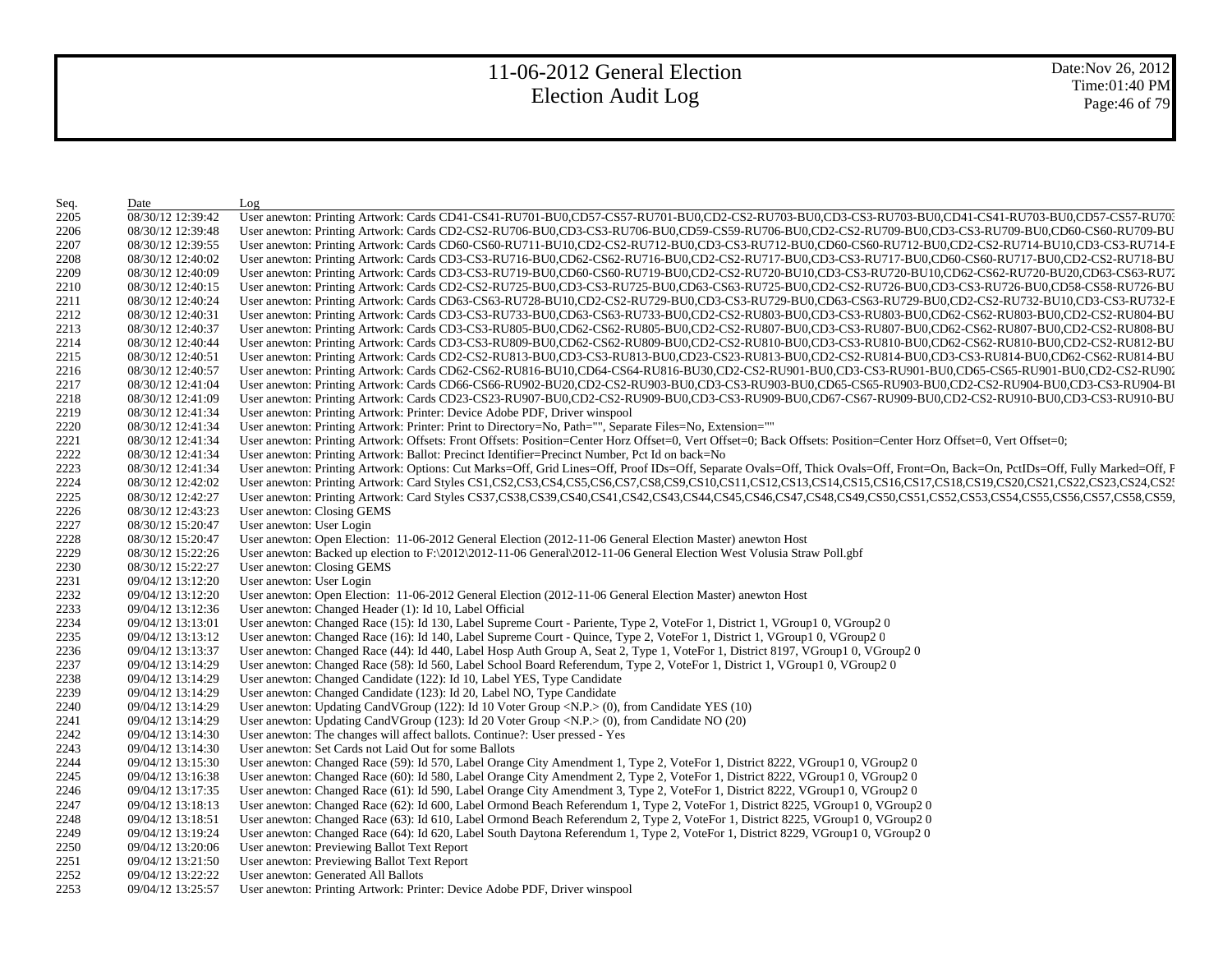| Seq. | Date              | Log                                                                                                                                                                            |
|------|-------------------|--------------------------------------------------------------------------------------------------------------------------------------------------------------------------------|
| 2254 | 09/04/12 13:25:57 | User anewton: Printing Artwork: Printer: Print to Directory=No, Path="", Separate Files=No, Extension=""                                                                       |
| 2255 | 09/04/12 13:25:57 | User anewton: Printing Artwork: Offsets: Front Offsets: Position=Center Horz Offset=0, Vert Offset=0; Back Offsets: Position=Center Horz Offset=0, Vert Offset=0;              |
| 2256 | 09/04/12 13:25:57 | User anewton: Printing Artwork: Ballot: Precinct Identifier=Precinct Number, Pct Id on back=No                                                                                 |
| 2257 | 09/04/12 13:25:57 | User anewton: Printing Artwork: Options: Cut Marks=Off, Grid Lines=Off, Proof IDs=Off, Separate Ovals=Off, Thick Ovals=Off, Front=On, Back=On, PctIDs=Off, Fully Marked=Off, F |
| 2258 | 09/04/12 13:27:08 | User anewton: Printing Artwork: Card Styles CS1,CS2,CS3,CS4,CS5,CS6,CS7,CS8,CS9,CS10,CS11,CS12,CS13,CS14,CS15,CS16,CS17,CS18,CS19,CS20,CS21,CS22,CS23,CS24,CS2:                |
| 2259 | 09/04/12 13:27:43 | User anewton: Printing Artwork: Card Styles CS37,CS38,CS39,CS40,CS41,CS42,CS43,CS44,CS45,CS46,CS47,CS48,CS49,CS50,CS51,CS52,CS53,CS54,CS55,CS56,CS57,CS58,CS59,                |
| 2260 | 09/04/12 13:28:49 | User anewton: Reset Artwork?: User pressed - OK                                                                                                                                |
| 2261 | 09/04/12 13:28:49 | User anewton: Reset Ballot Artwork                                                                                                                                             |
| 2262 | 09/04/12 13:33:46 | User anewton: Created VoterGroup (9): Id 80, Label SOCIALIST, RaceGroup 1                                                                                                      |
| 2263 | 09/04/12 13:33:46 | User anewton: Created VoterGroup (10): Id 90, Label REFORM, RaceGroup 1                                                                                                        |
| 2264 | 09/04/12 13:33:46 | User anewton: Created VoterGroup (11): Id 100, Label JUSTICE, RaceGroup 1                                                                                                      |
| 2265 | 09/04/12 13:33:46 | User anewton: Created VoterGroup (12): Id 110, Label PEACE_FREEDOM, RaceGroup 1                                                                                                |
| 2266 | 09/04/12 13:33:46 | User anewton: Created VoterGroup (13): Id 120, Label AMERICA'S, RaceGroup 1                                                                                                    |
| 2267 | 09/04/12 13:33:46 | User anewton: Created VoterGroup (14): Id 130, Label SOCIALISM_LIBERATION, RaceGroup 1                                                                                         |
| 2268 | 09/04/12 13:34:09 | User anewton: Changed Race (3): Id 10, Label President/Vice-President, Type 1, VoteFor 1, District 1, VGroup1 0, VGroup2 0                                                     |
| 2269 | 09/04/12 13:34:09 | User anewton: Changed Candidate (6): Id 200, Label Write-in, Type Write-in                                                                                                     |
| 2270 | 09/04/12 13:34:09 | User anewton: Updating CandVGroup (6): Id 200 Voter Group <n.p.> (0), from Candidate Write-in (200)</n.p.>                                                                     |
| 2271 | 09/04/12 13:39:19 | User anewton: Changed Race (3): Id 10, Label President/Vice-President, Type 1, VoteFor 1, District 1, VGroup1 0, VGroup2 0                                                     |
| 2272 | 09/04/12 13:39:19 | User anewton: Created Candidate (137): Id 70, Label Alexander/Mendoza, Type Candidate                                                                                          |
| 2273 | 09/04/12 13:39:19 | User anewton: Created Candidate (138): Id 80, Label Anderson/Rodriguez, Type Candidate                                                                                         |
| 2274 | 09/04/12 13:39:19 | User anewton: Created Candidate (139): Id 90, Label Barmett/Cross, Type Candidate                                                                                              |
| 2275 | 09/04/12 13:39:19 | User anewton: Created Candidate (140): Id 100, Label Barr/Sheehan, Type Candidate                                                                                              |
| 2276 | 09/04/12 13:39:19 | User anewton: Created Candidate (141): Id 110, Label Hoefling/Ellis, Type Candidate                                                                                            |
| 2277 | 09/04/12 13:39:19 | User anewton: Created Candidate (142): Id 120, Label Lindsay/Osorio, Type Candidate                                                                                            |
| 2278 | 09/04/12 13:39:19 | User anewton: Adding CandVGroup (137): Id 70 Voter Group SOCIALIST (80), to Candidate Alexander/Mendoza (70)                                                                   |
| 2279 | 09/04/12 13:39:19 | User anewton: Adding CandVGroup (138): Id 80 Voter Group JUSTICE (100), to Candidate Anderson/Rodriguez (80)                                                                   |
| 2280 | 09/04/12 13:39:19 | User anewton: Adding CandVGroup (139): Id 90 Voter Group REFORM (90), to Candidate Barmett/Cross (90)                                                                          |
| 2281 | 09/04/12 13:39:19 | User anewton: Adding CandVGroup (140): Id 100 Voter Group PEACE_FREEDOM (110), to Candidate Barr/Sheehan (100)                                                                 |
| 2282 | 09/04/12 13:39:19 | User anewton: Adding CandVGroup (141): Id 110 Voter Group AMERICA'S (120), to Candidate Hoefling/Ellis (110)                                                                   |
| 2283 | 09/04/12 13:39:19 | User anewton: Adding CandVGroup (142): Id 120 Voter Group SOCIALISM_LIBERATION (130), to Candidate Lindsay/Osorio (120)                                                        |
| 2284 | 09/04/12 13:40:44 | User anewton: Changed Race (3): Id 10, Label President/Vice-President, Type 1, VoteFor 1, District 1, VGroup1 0, VGroup2 0                                                     |
| 2285 | 09/04/12 13:40:44 | User anewton: Changed Candidate (137): Id 70, Label Alexander/Mendoza, Type Candidate                                                                                          |
| 2286 | 09/04/12 13:40:44 | User anewton: Changed Candidate (138): Id 80, Label Anderson/Rodriguez, Type Candidate                                                                                         |
| 2287 | 09/04/12 13:40:44 | User anewton: Changed Candidate (139): Id 90, Label Barmett/Cross, Type Candidate                                                                                              |
| 2288 | 09/04/12 13:40:44 | User anewton: Changed Candidate (140): Id 100, Label Barr/Sheehan, Type Candidate                                                                                              |
| 2289 | 09/04/12 13:40:44 | User anewton: Changed Candidate (141): Id 110, Label Hoefling/Ellis, Type Candidate                                                                                            |
| 2290 | 09/04/12 13:40:44 | User anewton: Changed Candidate (142): Id 120, Label Lindsay/Osorio, Type Candidate                                                                                            |
| 2291 | 09/04/12 13:40:44 | User anewton: Updating CandVGroup (137): Id 70 Voter Group SOCIALIST (80), from Candidate Alexander/Mendoza (70)                                                               |
| 2292 | 09/04/12 13:40:44 | User anewton: Updating CandVGroup (138): Id 80 Voter Group JUSTICE (100), from Candidate Anderson/Rodriguez (80)                                                               |
| 2293 | 09/04/12 13:40:44 | User anewton: Updating CandVGroup (139): Id 90 Voter Group REFORM (90), from Candidate Barmett/Cross (90)                                                                      |
| 2294 | 09/04/12 13:40:44 | User anewton: Updating CandVGroup (140): Id 100 Voter Group PEACE_FREEDOM (110), from Candidate Barr/Sheehan (100)                                                             |
| 2295 | 09/04/12 13:40:44 | User anewton: Updating CandVGroup (141): Id 110 Voter Group AMERICA'S (120), from Candidate Hoefling/Ellis (110)                                                               |
| 2296 | 09/04/12 13:40:44 | User anewton: Updating CandVGroup (142): Id 120 Voter Group SOCIALISM_LIBERATION (130), from Candidate Lindsay/Osorio (120)                                                    |
| 2297 | 09/04/12 13:42:36 | User anewton: Generated All Ballots                                                                                                                                            |
| 2298 | 09/04/12 13:45:00 | User anewton: Printing Artwork: Printer: Device Adobe PDF, Driver winspool                                                                                                     |
| 2299 | 09/04/12 13:45:00 | User anewton: Printing Artwork: Printer: Print to Directory=No, Path="", Separate Files=No, Extension=""                                                                       |
| 2300 | 09/04/12 13:45:00 | User anewton: Printing Artwork: Offsets: Front Offsets: Position=Center Horz Offset=0, Vert Offset=0; Back Offsets: Position=Center Horz Offset=0, Vert Offset=0;              |
| 2301 | 09/04/12 13:45:00 | User anewton: Printing Artwork: Ballot: Precinct Identifier=Precinct Number, Pct Id on back=No                                                                                 |
| 2302 | 09/04/12 13:45:00 | User anewton: Printing Artwork: Options: Cut Marks=Off, Grid Lines=Off, Proof IDs=Off, Separate Ovals=Off, Thick Ovals=Off, Front=On, Back=On, PctIDs=Off, Fully Marked=Off, F |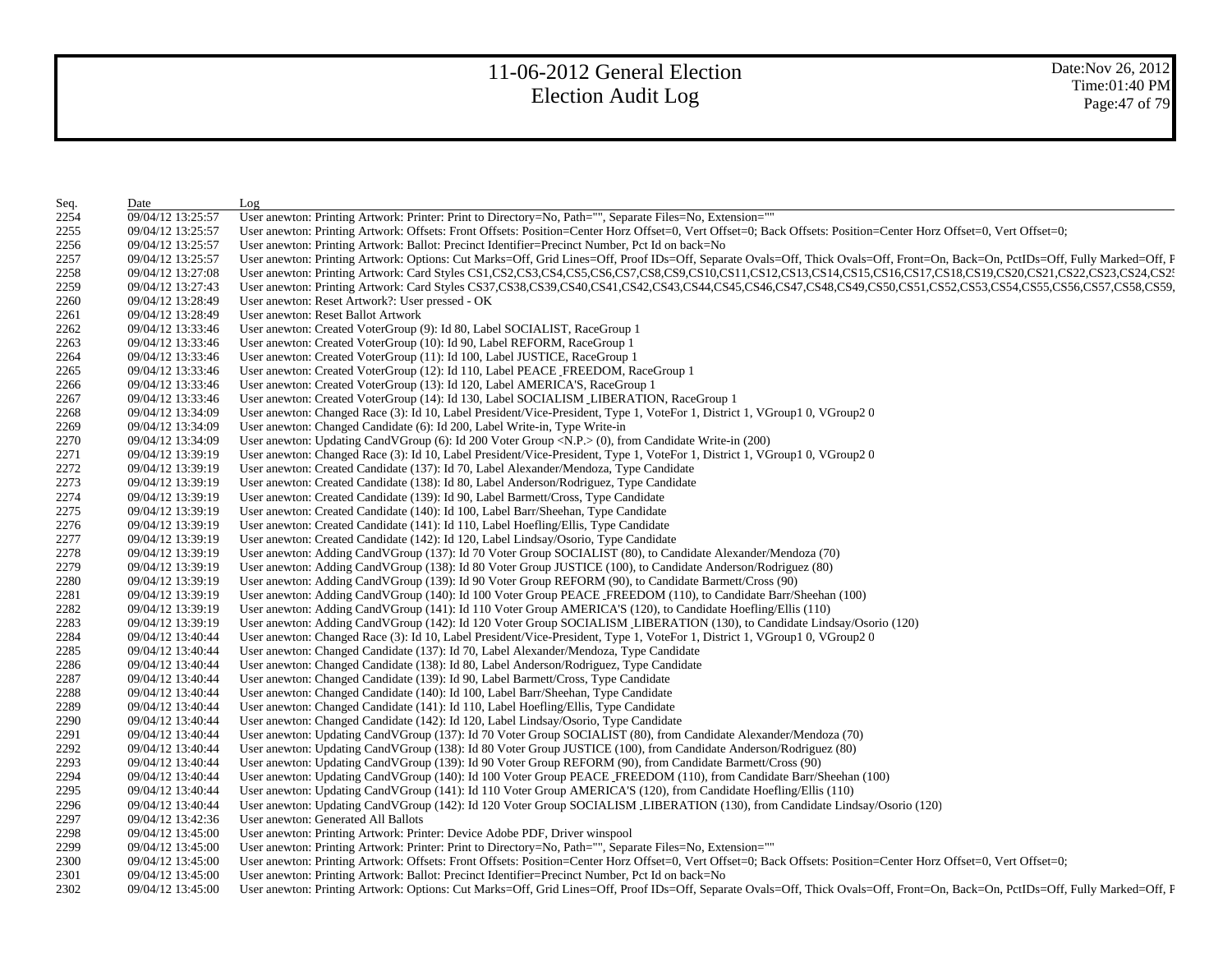| Seq. | Date              | Log                                                                                                                                                             |
|------|-------------------|-----------------------------------------------------------------------------------------------------------------------------------------------------------------|
| 2303 | 09/04/12 13:45:55 | User anewton: Printing Artwork: Card Styles CS1,CS2,CS3,CS4,CS5,CS6,CS7,CS8,CS9,CS10,CS11,CS12,CS13,CS14,CS15,CS16,CS17,CS18,CS19,CS20,CS21,CS22,CS23,CS24,CS2; |
| 2304 | 09/04/12 13:46:43 | User anewton: Printing Artwork: Card Styles CS37,CS38,CS39,CS40,CS41,CS42,CS43,CS44,CS45,CS46,CS47,CS48,CS49,CS50,CS51,CS52,CS53,CS54,CS55,CS56,CS57,CS58,CS59, |
| 2305 | 09/04/12 13:47:02 | User anewton: Backed up election to F:\2012\2012-11-06 General\2012-11-06 General Election Sample Ballot.gbf                                                    |
| 2306 | 09/04/12 13:47:17 | User anewton: Backed up election to $F:\2012\t2012-11-06$ General $\2012-11-06$ General Election Master.gbf                                                     |
| 2307 | 09/04/12 13:53:21 | User anewton: Closing GEMS                                                                                                                                      |
| 2308 | 09/04/12 14:27:18 | User anewton: User Login                                                                                                                                        |
| 2309 | 09/04/12 14:27:18 | User anewton: Open Election: 11-06-2012 General Election (2012-11-06 General Election Master) anewton Host                                                      |
| 2310 | 09/04/12 14:27:26 | User anewton: Previewing Ballot Text Report                                                                                                                     |
| 2311 | 09/04/12 14:27:34 | User anewton: Printing Ballot Text Report                                                                                                                       |
| 2312 | 09/04/12 14:27:48 | User anewton: Printing Ballot Text Report                                                                                                                       |
| 2313 | 09/04/12 14:28:17 | User anewton: Printing Ballot Text Report                                                                                                                       |
| 2314 | 09/04/12 14:28:26 | User anewton: Printing Ballot Text Report                                                                                                                       |
| 2315 | 09/04/12 14:28:49 | User anewton: Closing GEMS                                                                                                                                      |
| 2316 | 09/05/12 15:23:36 | User anewton: User Login                                                                                                                                        |
| 2317 | 09/05/12 15:23:36 | User anewton: Open Election: 11-06-2012 General Election (2012-11-06 General Election Master) anewton Host                                                      |
| 2318 | 09/05/12 15:26:22 | User anewton: Changed Race (3): Id 10, Label President/Vice-President, Type 1, VoteFor 1, District 1, VGroup1 0, VGroup2 0                                      |
| 2319 | 09/05/12 15:26:22 | User anewton: Changed Candidate (4): Id 40, Label Johnson/Gray, Type Candidate                                                                                  |
| 2320 | 09/05/12 15:26:22 | User anewton: Changed Candidate (3): Id 50, Label Goode/Clymer, Type Candidate                                                                                  |
| 2321 | 09/05/12 15:26:22 | User anewton: Changed Candidate (5): Id 30, Label Stevens/Link, Type Candidate                                                                                  |
| 2322 | 09/05/12 15:26:22 | User anewton: Changed Candidate (137): Id 80, Label Alexander/Mendoza, Type Candidate                                                                           |
| 2323 | 09/05/12 15:26:22 | User anewton: Changed Candidate (138): Id 120, Label Anderson/Rodriguez, Type Candidate                                                                         |
| 2324 | 09/05/12 15:26:22 | User anewton: Changed Candidate (139): Id 70, Label Barmett/Cross, Type Candidate                                                                               |
| 2325 | 09/05/12 15:26:22 | User anewton: Changed Candidate (142): Id 90, Label Lindsay/Osorio, Type Candidate                                                                              |
| 2326 | 09/05/12 15:26:22 | User anewton: Changed Candidate (6): Id 130, Label Write-in, Type Write-in                                                                                      |
| 2327 | 09/05/12 15:26:22 | User anewton: Updating CandVGroup (4): Id 40 Voter Group LIBERTARIAN (50), from Candidate Johnson/Gray (40)                                                     |
| 2328 | 09/05/12 15:26:22 | User anewton: Updating CandVGroup (3): Id 50 Voter Group CONSTITUTION (40), from Candidate Goode/Clymer (50)                                                    |
| 2329 | 09/05/12 15:26:22 | User anewton: Updating CandVGroup (5): Id 30 Voter Group OBJECTIVIST (60), from Candidate Stevens/Link (30)                                                     |
| 2330 | 09/05/12 15:26:22 | User anewton: Updating CandVGroup (137): Id 80 Voter Group SOCIALIST (80), from Candidate Alexander/Mendoza (80)                                                |
| 2331 | 09/05/12 15:26:22 | User anewton: Updating CandVGroup (138): Id 120 Voter Group JUSTICE (100), from Candidate Anderson/Rodriguez (120)                                              |
| 2332 | 09/05/12 15:26:22 | User anewton: Updating CandVGroup (139): Id 70 Voter Group REFORM (90), from Candidate Barmett/Cross (70)                                                       |
| 2333 | 09/05/12 15:26:22 | User anewton: Updating CandVGroup (142): Id 90 Voter Group SOCIALISM LIBERATION (130), from Candidate Lindsay/Osorio (90)                                       |
| 2334 | 09/05/12 15:26:22 | User anewton: Updating CandVGroup (6): Id 130 Voter Group < $N.P$ > (0), from Candidate Write-in (130)                                                          |
| 2335 | 09/05/12 15:26:23 | User anewton: The changes will affect ballots. Continue?: User pressed - Yes                                                                                    |
| 2336 | 09/05/12 15:26:23 | User anewton: Set Cards not Laid Out for some Ballots                                                                                                           |
| 2337 | 09/05/12 15:28:02 | User anewton: Changed Race (3): Id 10, Label President/Vice-President, Type 1, VoteFor 1, District 1, VGroup1 0, VGroup2 0                                      |
| 2338 | 09/05/12 15:28:02 | User anewton: Changed Candidate (5): Id 30, Label Stevens/Link, Type Candidate                                                                                  |
| 2339 | 09/05/12 15:28:02 | User anewton: Changed Candidate (138): Id 120, Label Anderson/Rodriguez, Type Candidate                                                                         |
| 2340 | 09/05/12 15:28:02 | User anewton: Updating CandVGroup (5): Id 30 Voter Group OBJECTIVIST (60), from Candidate Stevens/Link (30)                                                     |
| 2341 | 09/05/12 15:28:02 | User anewton: Updating CandVGroup (138): Id 120 Voter Group JUSTICE (100), from Candidate Anderson/Rodriguez (120)                                              |
| 2342 | 09/05/12 15:28:34 | User anewton: Changed Race (26): Id 240, Label Daytona Beach Mayor, Type 1, VoteFor 1, District 8227, VGroup1 0, VGroup2 0                                      |
| 2343 | 09/05/12 15:28:34 | User anewton: Changed Candidate (57): Id 10, Label Derrick L. Henry, Type Candidate                                                                             |
| 2344 | 09/05/12 15:28:34 | User anewton: Updating CandVGroup (57): Id 10 Voter Group <n.p.> (0), from Candidate Derrick L. Henry (10)</n.p.>                                               |
| 2345 | 09/05/12 15:29:51 | User anewton: Generated All Ballots                                                                                                                             |
| 2346 | 09/05/12 15:30:01 | User anewton: Printing Ballot Text Report                                                                                                                       |
| 2347 | 09/05/12 15:30:10 | User anewton: Printing Ballot Text Report                                                                                                                       |
| 2348 | 09/05/12 15:30:18 | User anewton: Previewing Ballot Text Report                                                                                                                     |
| 2349 | 09/05/12 15:30:23 | User anewton: Printing Ballot Text Report                                                                                                                       |
| 2350 | 09/05/12 15:30:48 | User anewton: Backed up election to F:\2012\2012-11-06 General\2012-11-06 General Election Master.gbf                                                           |
| 2351 | 09/05/12 15:30:57 | User anewton: Closing GEMS                                                                                                                                      |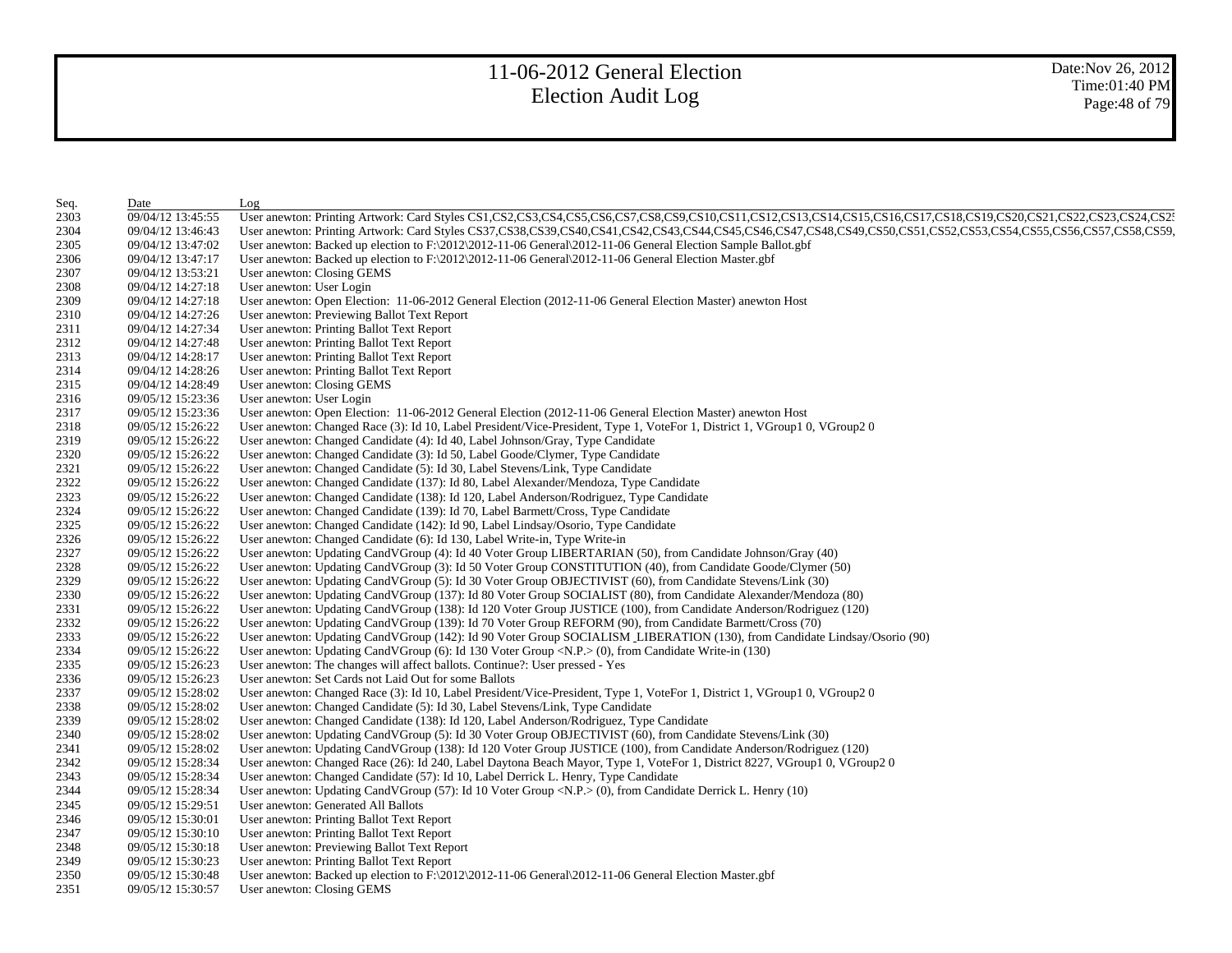| Seq. | Date              | Log                                                                                                                                                                                                                            |
|------|-------------------|--------------------------------------------------------------------------------------------------------------------------------------------------------------------------------------------------------------------------------|
| 2352 | 09/06/12 09:47:59 | User anewton: User Login                                                                                                                                                                                                       |
| 2353 | 09/06/12 09:47:59 | User anewton: Open Election: 11-06-2012 General Election (2012-11-06 General Election Master) anewton Host                                                                                                                     |
| 2354 | 09/06/12 09:48:12 | User anewton: Changed Race (55): Id 530, Label Amendment 10, Type 2, VoteFor 1, District 1, VGroup1 0, VGroup2 0                                                                                                               |
| 2355 | 09/06/12 09:48:16 | User anewton: Generated All Ballots                                                                                                                                                                                            |
| 2356 | 09/06/12 09:48:39 | User anewton: Printing Ballot Text Report                                                                                                                                                                                      |
| 2357 | 09/06/12 09:48:48 | User anewton: Printing Ballot Text Report                                                                                                                                                                                      |
| 2358 | 09/06/12 09:48:54 | User anewton: Printing Ballot Text Report                                                                                                                                                                                      |
| 2359 | 09/06/12 09:49:16 | User anewton: Closing GEMS                                                                                                                                                                                                     |
| 2360 | 09/06/12 09:53:55 | User anewton: User Login                                                                                                                                                                                                       |
| 2361 | 09/06/12 09:53:56 | User anewton: An election with same identifier is already opened.: User pressed - OK                                                                                                                                           |
| 2362 | 09/06/12 09:53:56 | User anewton: Closing GEMS                                                                                                                                                                                                     |
| 2363 | 09/06/12 09:54:36 | User anewton: User Login                                                                                                                                                                                                       |
| 2364 | 09/06/12 09:54:36 | User anewton: Open Election: 11-06-2012 General Election (2012-11-06 General Election Master) anewton Host                                                                                                                     |
| 2365 | 09/06/12 09:54:47 | User anewton: Changed Race (55): Id 530, Label Amendment 10, Type 2, VoteFor 1, District 1, VGroup1 0, VGroup2 0                                                                                                               |
| 2366 | 09/06/12 09:54:54 | User anewton: Printing Ballot Text Report                                                                                                                                                                                      |
| 2367 | 09/06/12 09:54:58 | User anewton: Printing Ballot Text Report                                                                                                                                                                                      |
| 2368 | 09/06/12 09:55:09 | User anewton: Closing GEMS                                                                                                                                                                                                     |
| 2369 | 09/06/12 10:12:54 | User anewton: User Login                                                                                                                                                                                                       |
| 2370 | 09/06/12 10:12:54 | User anewton: Open Election: 11-06-2012 General Election (2012-11-06 General Election Master) anewton Host                                                                                                                     |
| 2371 | 09/06/12 10:16:49 | User anewton: Printing Artwork: Printer: Device Adobe PDF, Driver winspool                                                                                                                                                     |
| 2372 | 09/06/12 10:16:49 | User anewton: Printing Artwork: Printer: Print to Directory=No, Path="", Separate Files=No, Extension=""                                                                                                                       |
| 2373 | 09/06/12 10:16:49 | User anewton: Printing Artwork: Offsets: Front Offsets: Position=Center Horz Offset=0, Vert Offset=0; Back Offsets: Position=Center Horz Offset=0, Vert Offset=0;                                                              |
| 2374 | 09/06/12 10:16:49 | User anewton: Printing Artwork: Ballot: Precinct Identifier=Precinct Number, Pct Id on back=No                                                                                                                                 |
| 2375 | 09/06/12 10:16:49 | User anewton: Printing Artwork: Options: Cut Marks=Off, Grid Lines=Off, Proof IDs=Off, Separate Ovals=Off, Thick Ovals=Off, Front=On, Back=On, PctIDs=Off, Fully Marked=Off, F                                                 |
| 2376 | 09/06/12 10:18:06 | User anewton: Printing Artwork: Card Styles CS1,CS2,CS3,CS4,CS5,CS6,CS7,CS8,CS9,CS10,CS11,CS12,CS13,CS14,CS15,CS16,CS17,CS18,CS19,CS20,CS21,CS22,CS23,CS24,CS2:                                                                |
| 2377 | 09/06/12 10:19:15 | User anewton: Printing Artwork: Card Styles CS37,CS38,CS39,CS40,CS41,CS42,CS43,CS44,CS45,CS46,CS47,CS48,CS49,CS50,CS51,CS52,CS53,CS54,CS55,CS56,CS57,CS58,CS59,                                                                |
| 2378 | 09/06/12 10:20:20 | User anewton: Printing Artwork: Printer: Device Adobe PDF, Driver winspool                                                                                                                                                     |
| 2379 | 09/06/12 10:20:20 | User anewton: Printing Artwork: Printer: Print to Directory=No, Path="", Separate Files=No, Extension=""                                                                                                                       |
| 2380 | 09/06/12 10:20:20 | User anewton: Printing Artwork: Offsets: Front Offsets: Position=Center Horz Offset=0, Vert Offset=0; Back Offsets: Position=Center Horz Offset=0, Vert Offset=0;                                                              |
| 2381 | 09/06/12 10:20:20 | User anewton: Printing Artwork: Ballot: Precinct Identifier=Precinct Number, Pct Id on back=No                                                                                                                                 |
| 2382 | 09/06/12 10:20:20 | User anewton: Printing Artwork: Options: Cut Marks=Off, Grid Lines=Off, Proof IDs=Off, Separate Ovals=Off, Thick Ovals=Off, Front=On, Back=On, PctIDs=On, Fully Marked=Off, P.                                                 |
| 2383 | 09/06/12 10:20:42 | User anewton: Printing Artwork: Cards CD1-CS1-RU101-BU0,CD2-CS2-RU101-BU0,CD3-CS3-RU101-BU0,CD2-CS2-RU105-BU0,CD3-CS3-RU105-BU0,CD4-CS4-RU105-BU0,CD4-CS4-RU105-BU0,CD                                                         |
| 2384 | 09/06/12 10:20:52 | User anewton: Printing Artwork: Cards CD1-CS1-RU201-BU0,CD2-CS2-RU201-BU0,CD3-CS3-RU201-BU0,CD2-CS2-RU202-BU0,CD3-CS3-RU202-BU0,CD5-CS5-RU202-BU0,CD5-CS5-RU202-BU0,CD                                                         |
| 2385 | 09/06/12 10:21:03 | User anewton: Printing Artwork: Cards CD2-CS2-RU204-BU0,CD3-CS3-RU204-BU0,CD7-CS7-RU204-BU0,CD2-CS2-RU205-BU0,CD3-CS3-RU205-BU0,CD8-CS8-RU205-BU0,CD8-CS8-RU205-BU0,CD                                                         |
| 2386 | 09/06/12 10:21:13 | User anewton: Printing Artwork: Cards CD2-CS2-RU207-BU0,CD3-CS3-RU207-BU0,CD9-CS9-RU207-BU0,CD2-CS2-RU208-BU0,CD3-CS3-RU208-BU0,CD9-CS9-RU208-BU0,CD9-CS9-RU208-BU0,CD9-CS9-RU208-BU0,CD9-CS9-RU208-BU0,CD9-CS9-RU208-BU0,CD9- |
| 2387 | 09/06/12 10:21:23 | User anewton: Printing Artwork: Cards CD2-CS2-RU215-BU10,CD3-CS3-RU215-BU10,CD8-CS8-RU215-BU30,CD9-CS9-RU215-BU10,CD10-CS10-RU215-BU20,CD2-CS2-RU216-                                                                          |
| 2388 | 09/06/12 10:21:33 | User anewton: Printing Artwork: Cards CD3-CS3-RU217-BU0,CD9-CS9-RU217-BU0,CD2-CS2-RU218-BU0,CD3-CS3-RU218-BU0,CD9-CS9-RU218-BU0,CD2-CS2-RU220-BU0,CD2-CS2-RU220-BU0,CD                                                         |
| 2389 | 09/06/12 10:21:43 | User anewton: Printing Artwork: Cards CD3-CS3-RU222-BU10,CD9-CS9-RU222-BU20,CD11-CS11-RU222-BU10,CD12-CS12-RU222-BU50,CD2-CS2-RU223-BU10,CD3-CS3-RU22                                                                          |
| 2390 | 09/06/12 10:21:53 | User anewton: Printing Artwork: Cards CD2-CS2-RU224-BU0,CD3-CS3-RU224-BU0,CD9-CS9-RU224-BU0,CD2-CS2-RU301-BU0,CD3-CS3-RU301-BU0,CD10-CS10-RU301-BU0,CD10-CS10-RU301-BU0,                                                       |
| 2391 | 09/06/12 10:22:05 | User anewton: Printing Artwork: Cards CD10-CS10-RU303-BU10,CD13-CS13-RU303-BU40,CD14-CS14-RU303-BU10,CD2-CS2-RU304-BU0,CD3-CS3-RU304-BU0,CD15-CS15-RU                                                                          |
| 2392 | 09/06/12 10:22:16 | User anewton: Printing Artwork: Cards CD2-CS2-RU306-BU0,CD3-CS3-RU306-BU0,CD15-CS15-RU306-BU0,CD2-CS2-RU307-BU0,CD3-CS3-RU307-BU0,CD16-CS16-RU307-BU                                                                           |
| 2393 | 09/06/12 10:22:27 | User anewton: Printing Artwork: Cards CD2-CS2-RU309-BU10,CD3-CS3-RU309-BU10,CD10-CS10-RU309-BU20,CD13-CS13-RU309-BU10,CD14-CS14-RU309-BU10,CD2-CS2-RU                                                                          |
| 2394 | 09/06/12 10:22:37 | User anewton: Printing Artwork: Cards CD3-CS3-RU403-BU0,CD18-CS18-RU403-BU0,CD2-CS2-RU404-BU10,CD3-CS3-RU404-BU10,CD16-CS16-RU404-BU10,CD19-CS19-RU404-BU10,CD19-CS19-RU404-BU10,CD19-CS19-RU404-BU10,CD19-CS19-RU404-BU10,CD1 |
| 2395 | 09/06/12 10:22:49 | User anewton: Printing Artwork: Cards CD18-CS18-RU405-BU10,CD20-CS20-RU405-BU20,CD2-CS2-RU406-BU0,CD3-CS3-RU406-BU0,CD17-CS17-RU406-BU0,CD2-CS2-RU406-                                                                         |
| 2396 | 09/06/12 10:22:59 | User anewton: Printing Artwork: Cards CD3-CS3-RU410-BU0,CD18-CS18-RU410-BU0,CD2-CS2-RU411-BU0,CD3-CS3-RU411-BU0,CD21-CS21-RU411-BU0,CD2-CS2-RU411-BU0,CD2-CS2-RU411-BU0,CD2-CS2-RU411-BU0,CD2-CS2-RU411-BU0,CD2-CS2-RU411-BU0, |
| 2397 | 09/06/12 10:23:08 | User anewton: Printing Artwork: Cards CD23-CS23-RU412-BU30,CD24-CS24-RU412-BU40,CD2-CS2-RU413-BU0,CD3-CS3-RU413-BU0,CD25-CS25-RU413-BU0,CD25-CS25-RU413-BU0,CD25-CS25-RU413-BU0,CD25-CS25-RU413-BU0,CD25-CS25-RU414            |
| 2398 | 09/06/12 10:23:26 | User anewton: Printing Artwork: Cards CD18-CS18-RU414-BU10,CD2-CS2-RU415-BU0,CD3-CS3-RU415-BU0,CD26-CS26-RU415-BU0,CD2-CS2-RU416-BU0,CD3-CS3-RU416-BU0,CD3-CS3-RU416-BU                                                        |
| 2399 | 09/06/12 10:23:37 | User anewton: Printing Artwork: Cards CD16-CS16-RU417-BU0,CD2-CS2-RU419-BU0,CD3-CS3-RU419-BU0,CD16-CS16-RU419-BU0,CD2-CS2-RU420-BU0,CD3-CS3-RU420-BU0,CD3-CS3-RU420-BU                                                         |
| 2400 | 09/06/12 10:23:52 | User anewton: Printing Artwork: Cards CD16-CS16-RU421-BU10,CD18-CS18-RU421-BU20,CD2-CS2-RU422-BU0,CD3-CS3-RU422-BU0,CD18-CS18-RU422-BU0,CD2-CS2-RU422-BU0,CD2-CS2-RU422-BU0,CD2-CS2-RU422-BU0,CD2-CS2-RU422-BU0,CD2-CS2-RU422- |
|      |                   |                                                                                                                                                                                                                                |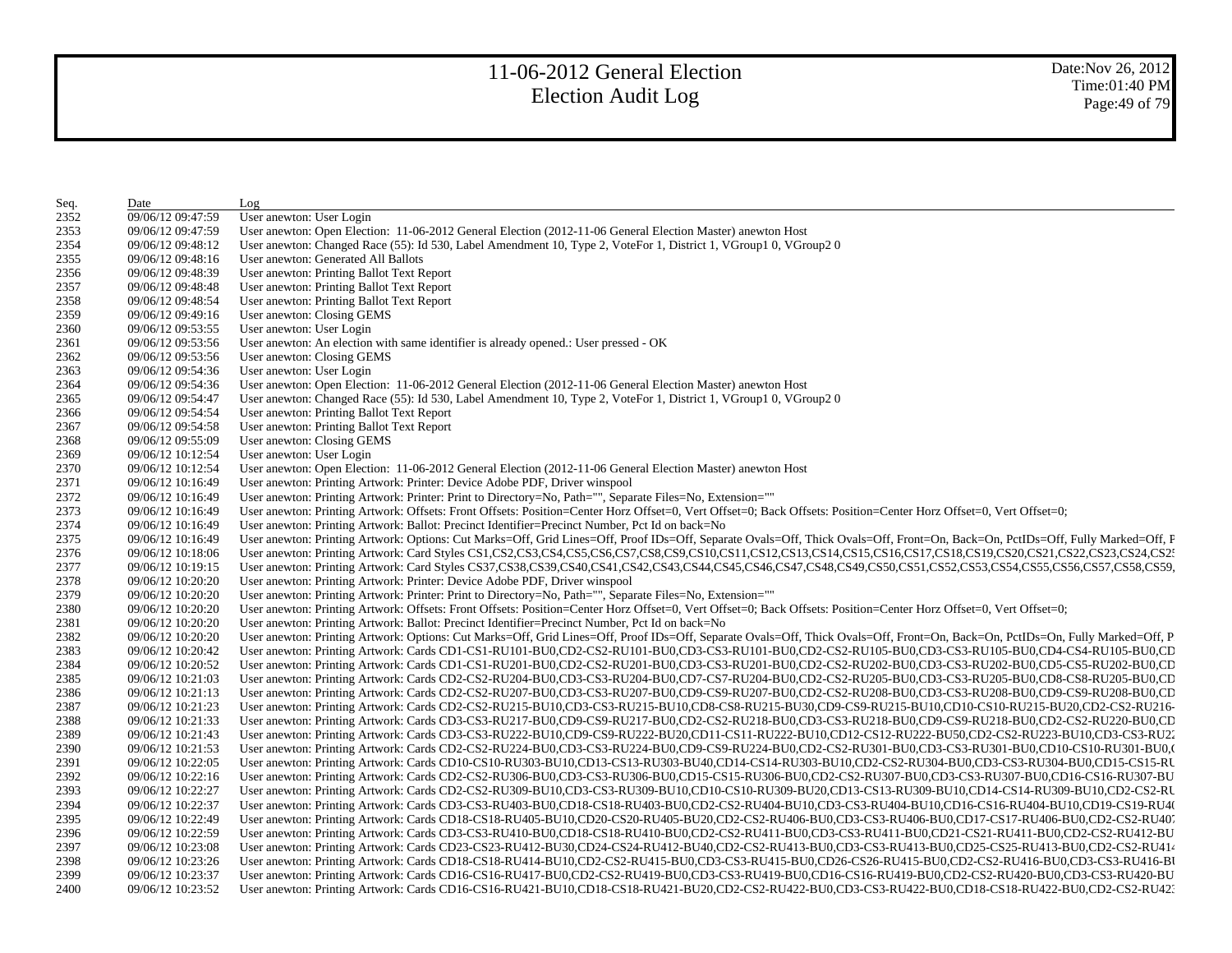Date:Nov 26, 2012 Time:01:40 PM Page:50 of 79

| Seq. | Date              | Log                                                                                                                                                                                                                            |
|------|-------------------|--------------------------------------------------------------------------------------------------------------------------------------------------------------------------------------------------------------------------------|
| 2401 | 09/06/12 10:24:03 | User anewton: Printing Artwork: Cards CD3-CS3-RU425-BU0,CD19-CS19-RU425-BU0,CD2-CS2-RU427-BU0,CD3-CS3-RU427-BU0,CD18-CS18-RU427-BU0,CD2-CS2-RU429-BU                                                                           |
| 2402 | 09/06/12 10:24:14 | User anewton: Printing Artwork: Cards CD3-CS3-RU501-BU10,CD28-CS28-RU501-BU10,CD29-CS29-RU501-BU20,CD2-CS2-RU502-BU10,CD3-CS3-RU502-BU10,CD28-CS28-RU502-BU10,CD28-CS28-RU502-BU10,CD28-CS28-RU502-BU10,CD28-CS28-RU502-BU10,C |
| 2403 | 09/06/12 10:24:25 | User anewton: Printing Artwork: Cards CD2-CS2-RU506-BU10,CD3-CS3-RU506-BU10,CD30-CS30-RU506-BU10,CD31-CS31-RU506-BU10,CD32-CS32-RU506-BU20,CD2-CS2-RU                                                                          |
| 2404 | 09/06/12 10:24:37 | User anewton: Printing Artwork: Cards CD2-CS2-RU509-BU10,CD3-CS3-RU509-BU10,CD29-CS29-RU509-BU10,CD33-CS33-RU509-BU20,CD2-CS2-RU510-BU0,CD3-CS3-RU510                                                                          |
| 2405 | 09/06/12 10:24:48 | User anewton: Printing Artwork: Cards CD3-CS3-RU511-BU10,CD33-CS33-RU511-BU10,CD34-CS34-RU511-BU20,CD2-CS2-RU512-BU0,CD3-CS3-RU512-BU0,CD29-CS29-RU51                                                                          |
| 2406 | 09/06/12 10:24:58 | User anewton: Printing Artwork: Cards CD29-CS29-RU515-BU0,CD31-CS31-RU515-BU0,CD2-CS2-RU516-BU0,CD3-CS3-RU516-BU0,CD30-CS30-RU516-BU0,CD31-CS31-RU516                                                                          |
| 2407 | 09/06/12 10:25:08 | User anewton: Printing Artwork: Cards CD31-CS31-RU517-BU0,CD2-CS2-RU519-BU0,CD3-CS3-RU519-BU0,CD31-CS31-RU519-BU0,CD33-CS33-RU519-BU0,CD2-CS2-RU521-E                                                                          |
| 2408 | 09/06/12 10:25:19 | User anewton: Printing Artwork: Cards CD2-CS2-RU522-BU10,CD3-CS3-RU522-BU10,CD29-CS29-RU522-BU10,CD31-CS31-RU522-BU10,CD33-CS33-RU522-BU20,CD2-CS2-RU                                                                          |
| 2409 | 09/06/12 10:25:30 | User anewton: Printing Artwork: Cards CD3-CS3-RU526-BU0,CD35-CS35-RU526-BU0,CD2-CS2-RU527-BU0,CD3-CS3-RU527-BU0,CD35-CS35-RU527-BU0,CD2-CS2-RU528-BU                                                                           |
| 2410 | 09/06/12 10:25:42 | User anewton: Printing Artwork: Cards CD3-CS3-RU529-BU0,CD35-CS35-RU529-BU0,CD2-CS2-RU530-BU0,CD3-CS3-RU530-BU0,CD33-CS33-RU530-BU0,CD2-CS2-RU530-BU0,CD2-CS2-RU532-BU                                                         |
| 2411 | 09/06/12 10:25:51 | User anewton: Printing Artwork: Cards CD3-CS3-RU602-BU10,CD33-CS33-RU602-BU50,CD36-CS36-RU602-BU10,CD37-CS37-RU602-BU20,CD38-CS38-RU602-BU30,CD39-CS3                                                                          |
| 2412 | 09/06/12 10:26:01 | User anewton: Printing Artwork: Cards CD42-CS42-RU602-BU80,CD2-CS2-RU603-BU10,CD3-CS3-RU603-BU10,CD43-CS43-RU603-BU10,CD44-CS44-RU603-BU20,CD2-CS2-RU                                                                          |
| 2413 | 09/06/12 10:26:12 | User anewton: Printing Artwork: Cards CD45-CS45-RU607-BU10,CD2-CS2-RU614-BU10,CD3-CS3-RU614-BU10,CD46-CS46-RU614-BU10,CD47-CS47-RU614-BU20,CD2-CS2-RU614-BU20,CD2-CS2-RU614-BU10,CD47-CS47-RU614-BU20,CD2-CS2-RU               |
| 2414 | 09/06/12 10:26:24 | User anewton: Printing Artwork: Cards CD3-CS3-RU620-BU0,CD47-CS47-RU620-BU0,CD2-CS2-RU621-BU0,CD3-CS3-RU621-BU0,CD48-CS48-RU621-BU0,CD2-CS2-RU622-BU                                                                           |
| 2415 | 09/06/12 10:26:34 | User anewton: Printing Artwork: Cards CD3-CS3-RU623-BU10,CD45-CS45-RU623-BU20,CD50-CS50-RU623-BU10,CD2-CS2-RU625-BU0,CD3-CS3-RU625-BU0,CD51-CS51-RU62                                                                          |
| 2416 | 09/06/12 10:26:47 | User anewton: Printing Artwork: Cards CD2-CS2-RU628-BU10,CD3-CS3-RU628-BU10,CD52-CS52-RU628-BU10,CD53-CS53-RU628-BU20,CD2-CS2-RU633-BU0,CD3-CS3-RU633-BU0,CD3-CS3-RU633-BU0,CD3-CS3-RU633-BU0,CD3-CS3-RU633-BU0,CD3-CS3-RU633- |
| 2417 | 09/06/12 10:26:59 | User anewton: Printing Artwork: Cards CD41-CS41-RU638-BU20,CD54-CS54-RU638-BU10,CD2-CS2-RU641-BU10,CD3-CS3-RU641-BU10,CD55-CS55-RU641-BU10,CD56-CS56-                                                                          |
| 2418 | 09/06/12 10:27:09 | User anewton: Printing Artwork: Cards CD41-CS41-RU701-BU0,CD57-CS57-RU701-BU0,CD2-CS2-RU703-BU0,CD3-CS3-RU703-BU0,CD41-CS41-RU703-BU0,CD57-CS57-RU703-                                                                         |
| 2419 | 09/06/12 10:27:19 | User anewton: Printing Artwork: Cards CD2-CS2-RU706-BU0,CD3-CS3-RU706-BU0,CD59-CS59-RU706-BU0,CD2-CS2-RU709-BU0,CD3-CS3-RU709-BU0,CD60-CS60-RU709-BU                                                                           |
| 2420 | 09/06/12 10:27:29 | User anewton: Printing Artwork: Cards CD60-CS60-RU711-BU10,CD2-CS2-RU712-BU0,CD3-CS3-RU712-BU0,CD60-CS60-RU712-BU0,CD2-CS2-RU714-BU10,CD3-CS3-RU714-F                                                                          |
| 2421 | 09/06/12 10:27:40 | User anewton: Printing Artwork: Cards CD3-CS3-RU716-BU0,CD62-CS62-RU716-BU0,CD2-CS2-RU717-BU0,CD3-CS3-RU717-BU0,CD60-CS60-RU717-BU0,CD2-CS2-RU718-BU                                                                           |
| 2422 | 09/06/12 10:27:50 | User anewton: Printing Artwork: Cards CD3-CS3-RU719-BU0,CD60-CS60-RU719-BU0,CD2-CS2-RU720-BU10,CD3-CS3-RU720-BU10,CD62-CS62-RU720-BU20,CD63-CS63-RU720-BU20,CD63-CS63-RU720-BU20,CD63-CS63-RU720-BU20,CD63-CS63-RU720-BU20,CD6 |
| 2423 | 09/06/12 10:28:01 | User anewton: Printing Artwork: Cards CD2-CS2-RU725-BU0,CD3-CS3-RU725-BU0,CD63-CS63-RU725-BU0,CD2-CS2-RU726-BU0,CD3-CS3-RU726-BU0,CD58-CS3-RU726-BU0,CD58-CS58-RU726-BU                                                        |
| 2424 | 09/06/12 10:28:11 | User anewton: Printing Artwork: Cards CD63-CS63-RU728-BU10,CD2-CS2-RU729-BU0,CD3-CS3-RU729-BU0,CD63-CS63-RU729-BU0,CD2-CS2-RU732-BU10,CD3-CS3-RU732-BU10,CD3-CS3-RU732-E                                                       |
| 2425 | 09/06/12 10:28:22 | User anewton: Printing Artwork: Cards CD3-CS3-RU733-BU0,CD63-CS63-RU733-BU0,CD2-CS2-RU803-BU0,CD3-CS3-RU803-BU0,CD62-CS62-RU803-BU0,CD2-CS2-RU803-BU0,CD2-CS2-RU804-BU                                                         |
| 2426 | 09/06/12 10:28:33 | User anewton: Printing Artwork: Cards CD3-CS3-RU805-BU0,CD62-CS62-RU805-BU0,CD2-CS2-RU807-BU0,CD3-CS3-RU807-BU0,CD62-CS62-RU807-BU0,CD2-CS2-RU807-BU0,CD2-CS2-RU808-BU                                                         |
| 2427 | 09/06/12 10:28:44 | User anewton: Printing Artwork: Cards CD3-CS3-RU809-BU0,CD62-CS62-RU809-BU0,CD2-CS2-RU810-BU0,CD3-CS3-RU810-BU0,CD62-CS62-RU810-BU0,CD2-CS2-RU810-BU0,CD2-CS2-RU812-BU                                                         |
| 2428 | 09/06/12 10:28:54 | User anewton: Printing Artwork: Cards CD2-CS2-RU813-BU0,CD3-CS3-RU813-BU0,CD23-CS23-RU813-BU0,CD2-CS2-RU814-BU0,CD3-CS3-RU814-BU0,CD62-CS62-RU814-BU0,CD62-CS62-RU814-BU0,CD62-CS62-RU814-BU0,CD62-CS62-RU814-BU0,CD62-CS62-RU |
| 2429 | 09/06/12 10:29:04 | User anewton: Printing Artwork: Cards CD62-CS62-RU816-BU10,CD64-CS64-RU816-BU30,CD2-CS2-RU901-BU0,CD3-CS3-RU901-BU0,CD65-CS65-RU901-BU0,CD2-CS2-RU902-CS2-RU902-CS2-RU902-CS2-RU902-CS2-RU902-CS2-RU902-CS2-RU902-CS2-RU902-CS |
| 2430 | 09/06/12 10:29:15 | User anewton: Printing Artwork: Cards CD66-CS66-RU902-BU20,CD2-CS2-RU903-BU0,CD3-CS3-RU903-BU0,CD65-CS65-RU903-BU0,CD2-CS2-RU904-BU0,CD3-CS3-RU904-BU0,CD3-CS3-RU904-B                                                         |
| 2431 | 09/06/12 10:29:23 | User anewton: Printing Artwork: Cards CD23-CS23-RU907-BU0,CD2-CS2-RU909-BU0,CD3-CS3-RU909-BU0,CD67-CS67-RU909-BU0,CD2-CS2-RU910-BU0,CD3-CS3-RU910-BU0,CD3-CS3-RU910-BU                                                         |
| 2432 | 09/06/12 10:30:52 | User anewton: Loaded Election                                                                                                                                                                                                  |
| 2433 | 09/06/12 10:30:52 | User anewton: Open Election: 11-06-2012 General Election (2012-11-06 General Election ARTWORK) anewton Host                                                                                                                    |
| 2434 | 09/06/12 10:30:54 | User anewton: Closing GEMS                                                                                                                                                                                                     |
| 2435 | 09/07/12 10:47:07 | User anewton: User Login                                                                                                                                                                                                       |
| 2436 | 09/07/12 10:47:07 | User anewton: Open Election: 11-06-2012 General Election (2012-11-06 General Election ARTWORK) anewton Host                                                                                                                    |
| 2437 | 09/07/12 10:51:28 | User anewton: Changed Race (50): Id 480, Label Amendment 4, Type 2, VoteFor 1, District 1, VGroup1 0, VGroup2 0                                                                                                                |
| 2438 | 09/07/12 10:52:03 | User anewton: Changed Race (51): Id 490, Label Amendment 5, Type 2, VoteFor 1, District 1, VGroup1 0, VGroup2 0                                                                                                                |
| 2439 | 09/07/12 10:52:27 | User anewton: Changed Race (51): Id 490, Label Amendment 5, Type 2, VoteFor 1, District 1, VGroup1 0, VGroup2 0                                                                                                                |
| 2440 | 09/07/12 10:53:36 | User anewton: Printing Artwork: Printer: Device Adobe PDF, Driver winspool                                                                                                                                                     |
| 2441 | 09/07/12 10:53:36 | User anewton: Printing Artwork: Printer: Print to Directory=No, Path="", Separate Files=No, Extension=""                                                                                                                       |
| 2442 | 09/07/12 10:53:36 | User anewton: Printing Artwork: Offsets: Front Offsets: Position=Center Horz Offset=0, Vert Offset=0; Back Offsets: Position=Center Horz Offset=0, Vert Offset=0;                                                              |
| 2443 | 09/07/12 10:53:36 | User anewton: Printing Artwork: Ballot: Precinct Identifier=Precinct Number, Pct Id on back=No                                                                                                                                 |
| 2444 | 09/07/12 10:53:36 | User anewton: Printing Artwork: Options: Cut Marks=On, Grid Lines=Off, Proof IDs=Off, Separate Ovals=Off, Thick Ovals=Off, Front=On, Back=On, PctIDs=Off, Fully Marked=Off, P.                                                 |
| 2445 | 09/07/12 10:53:44 | User anewton: Printing Artwork: Card Styles CS2                                                                                                                                                                                |
| 2446 | 09/07/12 10:54:27 | User anewton: Printing Artwork: Printer: Device Adobe PDF, Driver winspool                                                                                                                                                     |
| 2447 | 09/07/12 10:54:27 | User anewton: Printing Artwork: Printer: Print to Directory=No, Path="", Separate Files=No, Extension=""                                                                                                                       |
| 2448 | 09/07/12 10:54:27 | User anewton: Printing Artwork: Offsets: Front Offsets: Position=Center Horz Offset=0, Vert Offset=0; Back Offsets: Position=Center Horz Offset=0, Vert Offset=0;                                                              |
| 2449 | 09/07/12 10:54:27 | User anewton: Printing Artwork: Ballot: Precinct Identifier=Precinct Number, Pct Id on back=No                                                                                                                                 |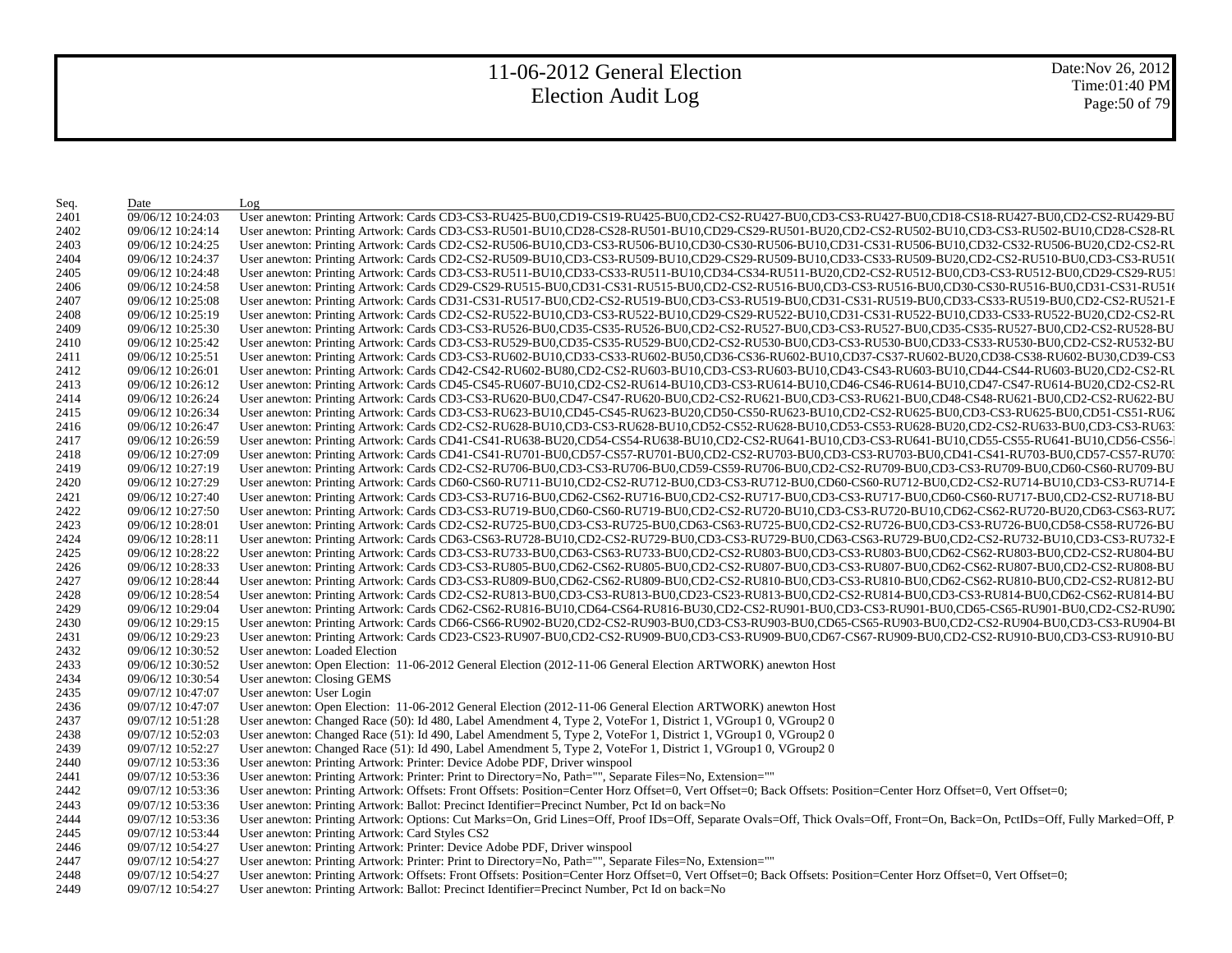Date:Nov 26, 2012 Time:01:40 PM Page:51 of 79

| Seq. | Date              | Log                                                                                                                                                                                                                            |
|------|-------------------|--------------------------------------------------------------------------------------------------------------------------------------------------------------------------------------------------------------------------------|
| 2450 | 09/07/12 10:54:27 | User anewton: Printing Artwork: Options: Cut Marks=Off, Grid Lines=Off, Proof IDs=Off, Separate Ovals=Off, Thick Ovals=Off, Front=On, Back=On, PctIDs=On, Fully Marked=Off, P.                                                 |
| 2451 | 09/07/12 10:54:44 | User anewton: Printing Artwork: Cards CD2-CS2-RU101-BU0,CD2-CS2-RU105-BU0,CD2-CS2-RU107-BU0,CD2-CS2-RU201-BU0,CD2-CS2-RU202-BU0,CD2-CS2-RU203-BU0,CD2-CS2-RU203-BU0,CD2-CS2-RU203-BU0,CD2-CS2-RU203-BU0,CD2-CS2-RU203-BU0,CD2- |
| 2452 | 09/07/12 10:54:56 | User anewton: Printing Artwork: Cards CD2-CS2-RU207-BU0,CD2-CS2-RU208-BU0,CD2-CS2-RU212-BU0,CD2-CS2-RU215-BU10,CD2-CS2-RU216-BU0,CD2-CS2-RU216-BU0,CD2-CS2-RU217-BU0,C                                                         |
| 2453 | 09/07/12 10:55:07 | User anewton: Printing Artwork: Cards CD2-CS2-RU223-BU10,CD2-CS2-RU224-BU0,CD2-CS2-RU301-BU0,CD2-CS2-RU303-BU10,CD2-CS2-RU304-BU0,CD2-CS2-RU305-BU0,                                                                           |
| 2454 | 09/07/12 10:55:20 | User anewton: Printing Artwork: Cards CD2-CS2-RU309-BU10,CD2-CS2-RU401-BU0,CD2-CS2-RU403-BU0,CD2-CS2-RU404-BU10,CD2-CS2-RU405-BU10,CD2-CS2-RU406-BU0                                                                           |
| 2455 | 09/07/12 10:55:34 | User anewton: Printing Artwork: Cards CD2-CS2-RU412-BU10,CD2-CS2-RU413-BU0,CD2-CS2-RU414-BU10,CD2-CS2-RU415-BU0,CD2-CS2-RU416-BU0,CD2-CS2-RU417-BU0,0                                                                          |
| 2456 | 09/07/12 10:55:47 | User anewton: Printing Artwork: Cards CD2-CS2-RU422-BU0,CD2-CS2-RU423-BU0,CD2-CS2-RU425-BU0,CD2-CS2-RU427-BU0,CD2-CS2-RU429-BU0,CD2-CS2-RU501-BU10,C                                                                           |
| 2457 | 09/07/12 10:55:59 | User anewton: Printing Artwork: Cards CD2-CS2-RU508-BU0,CD2-CS2-RU509-BU10,CD2-CS2-RU510-BU0,CD2-CS2-RU511-BU10,CD2-CS2-RU512-BU0,CD2-CS2-RU515-BU0,0                                                                          |
| 2458 | 09/07/12 10:56:12 | User anewton: Printing Artwork: Cards CD2-CS2-RU521-BU0,CD2-CS2-RU522-BU10,CD2-CS2-RU523-BU0,CD2-CS2-RU526-BU0,CD2-CS2-RU527-BU0,CD2-CS2-RU527-BU0,CD2-CS2-RU528-BU0,C                                                         |
| 2459 | 09/07/12 10:56:24 | User anewton: Printing Artwork: Cards CD2-CS2-RU602-BU10,CD2-CS2-RU603-BU10,CD2-CS2-RU607-BU10,CD2-CS2-RU614-BU10,CD2-CS2-RU619-BU0,CD2-CS2-RU620-BU                                                                           |
| 2460 | 09/07/12 10:56:36 | User anewton: Printing Artwork: Cards CD2-CS2-RU625-BU0,CD2-CS2-RU626-BU0,CD2-CS2-RU628-BU10,CD2-CS2-RU633-BU0,CD2-CS2-RU638-BU10,CD2-CS2-RU641-BU10                                                                           |
| 2461 | 09/07/12 10:56:49 | User anewton: Printing Artwork: Cards CD2-CS2-RU706-BU0,CD2-CS2-RU709-BU0,CD2-CS2-RU711-BU10,CD2-CS2-RU712-BU0,CD2-CS2-RU714-BU10,CD2-CS2-RU716-BU0,CD2-CS2-RU716-BU0,CD2-CS2-RU716-BU0,CD2-CS2-RU716-BU0,CD2-CS2-RU716-BU0,CD |
| 2462 | 09/07/12 10:57:01 | User anewton: Printing Artwork: Cards CD2-CS2-RU720-BU10,CD2-CS2-RU722-BU0,CD2-CS2-RU725-BU0,CD2-CS2-RU726-BU0,CD2-CS2-RU728-BU10,CD2-CS2-RU729-BU0,CD2-CS2-RU729-BU0,C                                                        |
| 2463 | 09/07/12 10:57:14 | User anewton: Printing Artwork: Cards CD2-CS2-RU804-BU0,CD2-CS2-RU805-BU0,CD2-CS2-RU807-BU0,CD2-CS2-RU808-BU0,CD2-CS2-RU809-BU0,CD2-CS2-RU810-BU0,CD                                                                           |
| 2464 | 09/07/12 10:57:24 | User anewton: Printing Artwork: Cards CD2-CS2-RU816-BU10,CD2-CS2-RU901-BU0,CD2-CS2-RU902-BU10,CD2-CS2-RU903-BU0,CD2-CS2-RU904-BU0,CD2-CS2-RU907-BU0,(                                                                          |
| 2465 | 09/07/12 13:34:49 | User anewton: Loaded Election                                                                                                                                                                                                  |
| 2466 | 09/07/12 13:34:49 | User anewton: Open Election: 11-06-2012 General Election (2012-11-06 General Election ARTWORK) anewton Host                                                                                                                    |
| 2467 | 09/07/12 13:35:04 | User anewton: Are you sure you want to delete Oak Hill Commission 2?: User pressed - Yes                                                                                                                                       |
| 2468 | 09/07/12 13:35:04 | User anewton: Deleted Race (38): Id 360 Label Oak Hill Commission 2                                                                                                                                                            |
| 2469 | 09/07/12 13:35:32 | User anewton: Save changes to Race Editor?: User pressed - No                                                                                                                                                                  |
| 2470 | 09/07/12 13:35:58 | User anewton: Changed Race (34): Id 290, Label Daytona Beach Shores Council 4, Type 1, VoteFor 1, District 8228, VGroup1 0, VGroup2 0                                                                                          |
| 2471 | 09/07/12 13:35:58 | User anewton: Deleted Candidate (75): Id 30, Label Greg Northrup                                                                                                                                                               |
| 2472 | 09/07/12 13:35:58 | User anewton: Deleted CandVGroup (75): Id 30 Voter Group <n.p.> (0), from Candidate Greg Northrup (30)</n.p.>                                                                                                                  |
| 2473 | 09/07/12 13:36:00 | User anewton: The changes will affect ballots. Continue?: User pressed - Yes                                                                                                                                                   |
| 2474 | 09/07/12 13:36:00 | User anewton: Set Cards not Laid Out for some Ballots                                                                                                                                                                          |
| 2475 | 09/07/12 13:36:34 | User anewton: Generated All Ballot Rotations                                                                                                                                                                                   |
| 2476 | 09/07/12 13:36:35 | User anewton: Couldn't generate rotations for all the ballots: User pressed - OK                                                                                                                                               |
| 2477 | 09/07/12 13:36:39 | User anewton: Generated All Ballots                                                                                                                                                                                            |
| 2478 | 09/07/12 13:37:02 | User anewton: Save changes?: User pressed - Yes                                                                                                                                                                                |
| 2479 | 09/07/12 13:37:02 | User anewton: Changed in Card Editor                                                                                                                                                                                           |
| 2480 | 09/07/12 13:39:01 | User anewton: Save changes?: User pressed - No                                                                                                                                                                                 |
| 2481 | 09/07/12 13:39:15 | User anewton: Changed Race (51): Id 490, Label Amendment 5, Type 2, VoteFor 1, District 1, VGroup1 0, VGroup2 0                                                                                                                |
| 2482 | 09/07/12 13:39:18 | User anewton: Generated All Ballots                                                                                                                                                                                            |
| 2483 | 09/07/12 13:39:32 | User anewton: Reset Artwork?: User pressed - OK                                                                                                                                                                                |
| 2484 | 09/07/12 13:39:32 | User anewton: Reset Ballot Artwork                                                                                                                                                                                             |
| 2485 | 09/07/12 13:39:48 | User anewton: Generated All Ballots                                                                                                                                                                                            |
| 2486 | 09/07/12 13:41:16 | User anewton: Save changes?: User pressed - No                                                                                                                                                                                 |
| 2487 | 09/07/12 13:41:46 | User anewton: Backed up election to F:\2012\2012-11-06 General\2012-11-06 General Election ARTWORK.gbf                                                                                                                         |
| 2488 | 09/07/12 13:42:09 | User anewton: Printing Ballot Text Report                                                                                                                                                                                      |
| 2489 | 09/07/12 13:42:18 | User anewton: Printing Ballot Text Report                                                                                                                                                                                      |
| 2490 | 09/07/12 13:42:24 | User anewton: Printing Ballot Text Report                                                                                                                                                                                      |
| 2491 | 09/07/12 13:42:40 | User anewton: Printing Artwork: Printer: Device Adobe PDF, Driver winspool                                                                                                                                                     |
| 2492 | 09/07/12 13:42:40 | User anewton: Printing Artwork: Printer: Print to Directory=No, Path="", Separate Files=No, Extension=""                                                                                                                       |
| 2493 | 09/07/12 13:42:40 | User anewton: Printing Artwork: Offsets: Front Offsets: Position=Center Horz Offset=0, Vert Offset=0; Back Offsets: Position=Center Horz Offset=0, Vert Offset=0;                                                              |
| 2494 | 09/07/12 13:42:40 | User anewton: Printing Artwork: Ballot: Precinct Identifier=Precinct Number, Pct Id on back=No                                                                                                                                 |
| 2495 | 09/07/12 13:42:40 | User anewton: Printing Artwork: Options: Cut Marks=Off, Grid Lines=Off, Proof IDs=Off, Separate Ovals=Off, Thick Ovals=Off, Front=On, Back=On, PctIDs=Off, Fully Marked=Off, F                                                 |
| 2496 | 09/07/12 13:43:01 | User anewton: Printing Artwork: Card Styles CS1, CS2, CS3, CS4, CS5, CS6, CS7, CS8, CS9                                                                                                                                        |
| 2497 | 09/07/12 13:43:14 | User anewton: Printing Artwork: Printer: Device Adobe PDF, Driver winspool                                                                                                                                                     |
| 2498 | 09/07/12 13:43:14 | User anewton: Printing Artwork: Printer: Print to Directory=No, Path="", Separate Files=No, Extension=""                                                                                                                       |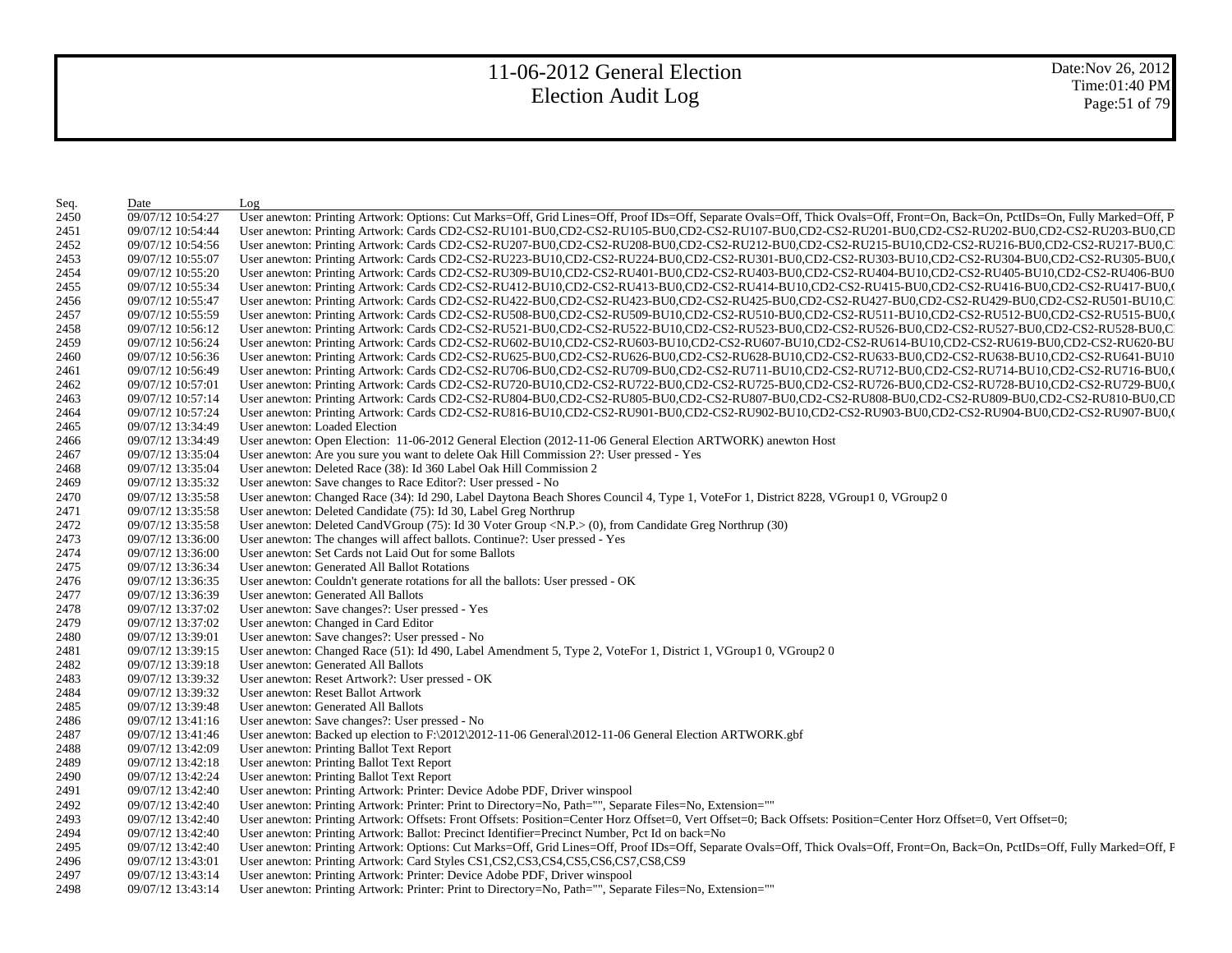| Seq. | Date              | Log                                                                                                                                                                                                                            |
|------|-------------------|--------------------------------------------------------------------------------------------------------------------------------------------------------------------------------------------------------------------------------|
| 2499 | 09/07/12 13:43:14 | User anewton: Printing Artwork: Offsets: Front Offsets: Position=Center Horz Offset=0, Vert Offset=0; Back Offsets: Position=Center Horz Offset=0, Vert Offset=0;                                                              |
| 2500 | 09/07/12 13:43:14 | User anewton: Printing Artwork: Ballot: Precinct Identifier=Precinct Number, Pct Id on back=No                                                                                                                                 |
| 2501 | 09/07/12 13:43:14 | User anewton: Printing Artwork: Options: Cut Marks=Off, Grid Lines=Off, Proof IDs=Off, Separate Ovals=Off, Thick Ovals=Off, Front=On, Back=On, PctIDs=Off, Fully Marked=Off, F                                                 |
| 2502 | 09/07/12 13:44:12 | User anewton: Printing Artwork: Card Styles CS1,CS2,CS3,CS4,CS5,CS6,CS7,CS8,CS9,CS10,CS11,CS12,CS13,CS14,CS15,CS16,CS17,CS18,CS19,CS20,CS21,CS22,CS23,CS24,CS22                                                                |
| 2503 | 09/07/12 13:45:03 | User anewton: Printing Artwork: Card Styles CS37,CS38,CS39,CS40,CS41,CS42,CS43,CS44,CS45,CS46,CS47,CS48,CS49,CS50,CS51,CS52,CS53,CS54,CS55,CS56,CS57,CS58,CS59,                                                                |
| 2504 | 09/07/12 13:45:17 | User anewton: Printing Artwork: Printer: Device Adobe PDF, Driver winspool                                                                                                                                                     |
| 2505 | 09/07/12 13:45:17 | User anewton: Printing Artwork: Printer: Print to Directory=No, Path="", Separate Files=No, Extension=""                                                                                                                       |
| 2506 | 09/07/12 13:45:17 | User anewton: Printing Artwork: Offsets: Front Offsets: Position=Center Horz Offset=0, Vert Offset=0; Back Offsets: Position=Center Horz Offset=0, Vert Offset=0;                                                              |
| 2507 | 09/07/12 13:45:17 | User anewton: Printing Artwork: Ballot: Precinct Identifier=Precinct Number, Pct Id on back=No                                                                                                                                 |
| 2508 | 09/07/12 13:45:17 | User anewton: Printing Artwork: Options: Cut Marks=Off, Grid Lines=Off, Proof IDs=Off, Separate Ovals=Off, Thick Ovals=Off, Front=On, Back=On, PctIDs=On, Fully Marked=Off, P.                                                 |
| 2509 | 09/07/12 13:45:35 | User anewton: Printing Artwork: Cards CD1-CS1-RU101-BU0,CD2-CS2-RU101-BU0,CD3-CS3-RU101-BU0,CD2-CS2-RU105-BU0,CD3-CS3-RU105-BU0,CD4-CS4-RU105-BU0,CD4-CS4-RU105-BU0,CD4-CS4-RU105-BU0,CD4-CS4-RU105-BU0,CD4-CS4-RU105-BU0,CD4- |
| 2510 | 09/07/12 13:45:47 | User anewton: Printing Artwork: Cards CD1-CS1-RU201-BU0,CD2-CS2-RU201-BU0,CD3-CS3-RU201-BU0,CD2-CS2-RU202-BU0,CD3-CS3-RU202-BU0,CD5-CS5-RU202-BU0,CD5-CS5-RU202-BU0,CD5-CS5-RU202-BU0,CD5-CS5-RU202-BU0,CD5-CS5-RU202-BU0,CD5- |
| 2511 | 09/07/12 13:45:59 | User anewton: Printing Artwork: Cards CD2-CS2-RU204-BU0,CD3-CS3-RU204-BU0,CD7-CS7-RU204-BU0,CD2-CS2-RU205-BU0,CD3-CS3-RU205-BU0,CD8-CS8-RU205-BU0,CD8-CS8-RU205-BU0,CD8-CS8-RU205-BU0,CD8-CS8-RU205-BU0,CD8-CS8-RU205-BU0,CD8- |
| 2512 | 09/07/12 13:46:13 | User anewton: Printing Artwork: Cards CD2-CS2-RU207-BU0,CD3-CS3-RU207-BU0,CD9-CS9-RU207-BU0,CD2-CS2-RU208-BU0,CD3-CS3-RU208-BU0,CD9-CS9-RU208-BU0,CD9-CS9-RU208-BU0,CD9-CS9-RU208-BU0,CD9-CS9-RU208-BU0,CD9-CS9-RU208-BU0,CD9- |
| 2513 | 09/07/12 13:46:31 | User anewton: Printing Artwork: Cards CD2-CS2-RU215-BU10,CD3-CS3-RU215-BU10,CD8-CS8-RU215-BU30,CD9-CS9-RU215-BU10,CD10-CS10-RU215-BU20,CD2-CS2-RU216-                                                                          |
| 2514 | 09/07/12 13:46:43 | User anewton: Printing Artwork: Cards CD3-CS3-RU217-BU0,CD9-CS9-RU217-BU0,CD2-CS2-RU218-BU0,CD3-CS3-RU218-BU0,CD9-CS9-RU218-BU0,CD2-CS2-RU220-BU0,CD2-CS2-RU220-BU0,CD                                                         |
| 2515 | 09/07/12 13:46:54 | User anewton: Printing Artwork: Cards CD3-CS3-RU222-BU10,CD9-CS9-RU222-BU20,CD11-CS11-RU222-BU10,CD12-CS12-RU222-BU50,CD2-CS2-RU223-BU10,CD3-CS3-RU22                                                                          |
| 2516 | 09/07/12 13:47:06 | User anewton: Printing Artwork: Cards CD2-CS2-RU224-BU0,CD3-CS3-RU224-BU0,CD9-CS9-RU224-BU0,CD2-CS2-RU301-BU0,CD3-CS3-RU301-BU0,CD10-CS10-RU301-BU0,CD10-CS10-RU301-BU0,CD4                                                    |
| 2517 | 09/07/12 13:47:18 | User anewton: Printing Artwork: Cards CD10-CS10-RU303-BU10,CD13-CS13-RU303-BU40,CD14-CS14-RU303-BU10,CD2-CS2-RU304-BU0,CD3-CS3-RU304-BU0,CD15-CS15-RU                                                                          |
| 2518 | 09/07/12 13:47:28 | User anewton: Printing Artwork: Cards CD2-CS2-RU306-BU0,CD3-CS3-RU306-BU0,CD15-CS15-RU306-BU0,CD2-CS2-RU307-BU0,CD3-CS3-RU307-BU0,CD16-CS16-RU307-BU                                                                           |
| 2519 | 09/07/12 13:47:39 | User anewton: Printing Artwork: Cards CD2-CS2-RU309-BU10,CD3-CS3-RU309-BU10,CD10-CS10-RU309-BU20,CD13-CS13-RU309-BU10,CD14-CS14-RU309-BU10,CD2-CS2-RU                                                                          |
| 2520 | 09/07/12 13:47:49 | User anewton: Printing Artwork: Cards CD3-CS3-RU403-BU0,CD18-CS18-RU403-BU0,CD2-CS2-RU404-BU10,CD3-CS3-RU404-BU10,CD16-CS16-RU404-BU10,CD19-CS19-RU404                                                                         |
| 2521 | 09/07/12 13:48:01 | User anewton: Printing Artwork: Cards CD18-CS18-RU405-BU10,CD20-CS20-RU405-BU20,CD2-CS2-RU406-BU0,CD3-CS3-RU406-BU0,CD17-CS17-RU406-BU0,CD2-CS2-RU407                                                                          |
| 2522 | 09/07/12 13:48:12 | User anewton: Printing Artwork: Cards CD3-CS3-RU410-BU0,CD18-CS18-RU410-BU0,CD2-CS2-RU411-BU0,CD3-CS3-RU411-BU0,CD21-CS21-RU411-BU0,CD2-CS2-RU411-BU0,CD2-CS2-RU412-BU                                                         |
| 2523 | 09/07/12 13:48:22 | User anewton: Printing Artwork: Cards CD23-CS23-RU412-BU30,CD24-CS24-RU412-BU40,CD2-CS2-RU413-BU0,CD3-CS3-RU413-BU0,CD25-CS25-RU413-BU0,CD2-CS2-RU413-BU0,CD2-CS2-RU414                                                        |
| 2524 | 09/07/12 13:49:02 | User anewton: Printing Artwork: Cards CD18-CS18-RU414-BU10,CD2-CS2-RU415-BU0,CD3-CS3-RU415-BU0,CD26-CS26-RU415-BU0,CD2-CS2-RU416-BU0,CD3-CS3-RU416-BU0,CD3-CS3-RU416-B                                                         |
| 2525 | 09/07/12 13:49:13 | User anewton: Printing Artwork: Cards CD16-CS16-RU417-BU0,CD2-CS2-RU419-BU0,CD3-CS3-RU419-BU0,CD16-CS16-RU419-BU0,CD2-CS2-RU420-BU0,CD3-CS3-RU420-BU0,CD3-CS3-RU420-BU                                                         |
| 2526 | 09/07/12 13:49:24 | User anewton: Printing Artwork: Cards CD16-CS16-RU421-BU10,CD18-CS18-RU421-BU20,CD2-CS2-RU422-BU0,CD3-CS3-RU422-BU0,CD18-CS18-RU422-BU0,CD2-CS2-RU422-BU0,CD2-CS2-RU422-BU0,CD2-CS2-RU422-BU0,CD2-CS2-RU423                    |
| 2527 | 09/07/12 13:49:35 | User anewton: Printing Artwork: Cards CD3-CS3-RU425-BU0,CD19-CS19-RU425-BU0,CD2-CS2-RU427-BU0,CD3-CS3-RU427-BU0,CD18-CS18-RU427-BU0,CD2-CS2-RU429-BU                                                                           |
| 2528 | 09/07/12 13:49:47 | User anewton: Printing Artwork: Cards CD3-CS3-RU501-BU10,CD28-CS28-RU501-BU10,CD29-CS29-RU501-BU20,CD2-CS2-RU502-BU10,CD3-CS3-RU502-BU10,CD28-CS28-RU502-BU10,CD28-CS28-RU502-BU10,CD28-CS28-RU502-BU10,CD28-CS28-RU502-BU10,C |
| 2529 | 09/07/12 13:49:57 | User anewton: Printing Artwork: Cards CD2-CS2-RU506-BU10,CD3-CS3-RU506-BU10,CD30-CS30-RU506-BU10,CD31-CS31-RU506-BU10,CD32-CS32-RU506-BU20,CD2-CS2-RU                                                                          |
| 2530 | 09/07/12 13:50:10 | User anewton: Printing Artwork: Cards CD2-CS2-RU509-BU10,CD3-CS3-RU509-BU10,CD29-CS29-RU509-BU10,CD33-CS33-RU509-BU20,CD2-CS2-RU510-BU0,CD3-CS3-RU510                                                                          |
| 2531 | 09/07/12 13:50:22 | User anewton: Printing Artwork: Cards CD3-CS3-RU511-BU10,CD33-CS33-RU511-BU10,CD34-CS34-RU511-BU20,CD2-CS2-RU512-BU0,CD3-CS3-RU512-BU0,CD29-CS29-RU512-BU0,CD29-CS29-RU512-BU0,CD29-CS29-RU512-BU0,CD29-CS29-RU512-BU0,CD29-CS |
| 2532 | 09/07/12 13:50:33 | User anewton: Printing Artwork: Cards CD29-CS29-RU515-BU0,CD31-CS31-RU515-BU0,CD2-CS2-RU516-BU0,CD3-CS3-RU516-BU0,CD30-CS30-RU516-BU0,CD31-CS31-RU516                                                                          |
| 2533 | 09/07/12 13:50:45 | User anewton: Printing Artwork: Cards CD31-CS31-RU517-BU0,CD2-CS2-RU519-BU0,CD3-CS3-RU519-BU0,CD31-CS31-RU519-BU0,CD33-CS33-RU519-BU0,CD2-CS2-RU521-E                                                                          |
| 2534 | 09/07/12 13:50:57 | User anewton: Printing Artwork: Cards CD2-CS2-RU522-BU10,CD3-CS3-RU522-BU10,CD29-CS29-RU522-BU10,CD31-CS31-RU522-BU10,CD33-CS33-RU522-BU20,CD2-CS2-RU                                                                          |
| 2535 | 09/07/12 13:51:09 | User anewton: Printing Artwork: Cards CD3-CS3-RU526-BU0,CD35-CS35-RU526-BU0,CD2-CS2-RU527-BU0,CD3-CS3-RU527-BU0,CD35-CS35-RU527-BU0,CD2-CS2-RU528-BU                                                                           |
| 2536 | 09/07/12 13:51:21 | User anewton: Printing Artwork: Cards CD3-CS3-RU529-BU0,CD35-CS35-RU529-BU0,CD2-CS2-RU530-BU0,CD3-CS3-RU530-BU0,CD33-CS33-RU530-BU0,CD2-CS2-RU530-BU0,CD2-CS2-RU530-BU0,CD2-CS2-RU530-BU0,CD2-CS2-RU530-BU0,CD2-CS2-RU530-BU0, |
| 2537 | 09/07/12 13:51:32 | User anewton: Printing Artwork: Cards CD3-CS3-RU602-BU10,CD33-CS33-RU602-BU50,CD36-CS36-RU602-BU10,CD37-CS37-RU602-BU20,CD38-CS38-RU602-BU30,CD39-CS3                                                                          |
| 2538 | 09/07/12 13:51:43 | User anewton: Printing Artwork: Cards CD42-CS42-RU602-BU80,CD2-CS2-RU603-BU10,CD3-CS3-RU603-BU10,CD43-CS43-RU603-BU10,CD44-CS44-RU603-BU20,CD2-CS2-RU603-BU20,CD2-CS2-RU603-BU10,CD44-CS44-RU603-BU20,CD2-CS2-RU603-BU10,CD44- |
| 2539 | 09/07/12 13:51:55 | User anewton: Printing Artwork: Cards CD45-CS45-RU607-BU10,CD2-CS2-RU614-BU10,CD3-CS3-RU614-BU10,CD46-CS46-RU614-BU10,CD47-CS47-RU614-BU20,CD2-CS2-RU614-BU20,CD2-CS2-RU                                                       |
| 2540 | 09/07/12 13:52:07 | User anewton: Printing Artwork: Cards CD3-CS3-RU620-BU0,CD47-CS47-RU620-BU0,CD2-CS2-RU621-BU0,CD3-CS3-RU621-BU0,CD48-CS48-RU621-BU0,CD2-CS2-RU621-BU0,CD2-CS2-RU622-BU                                                         |
| 2541 | 09/07/12 13:52:19 | User anewton: Printing Artwork: Cards CD3-CS3-RU623-BU10,CD45-CS45-RU623-BU20,CD50-CS50-RU623-BU10,CD2-CS2-RU625-BU0,CD3-CS3-RU625-BU0,CD51-CS51-RU62                                                                          |
| 2542 | 09/07/12 13:52:30 | User anewton: Printing Artwork: Cards CD2-CS2-RU628-BU10,CD3-CS3-RU628-BU10,CD52-CS52-RU628-BU10,CD53-CS53-RU628-BU20,CD2-CS2-RU633-BU0,CD3-CS3-RU633-BU0,CD3-CS3-RU633-BU0,CD3-CS3-RU633-BU0,CD3-CS3-RU633-BU0,CD3-CS3-RU633- |
| 2543 | 09/07/12 13:52:40 | User anewton: Printing Artwork: Cards CD41-CS41-RU638-BU20,CD54-CS54-RU638-BU10,CD2-CS2-RU641-BU10,CD3-CS3-RU641-BU10,CD55-CS55-RU641-BU10,CD56-CS56-                                                                          |
| 2544 | 09/07/12 13:52:52 | User anewton: Printing Artwork: Cards CD41-CS41-RU701-BU0,CD57-CS57-RU701-BU0,CD2-CS2-RU703-BU0,CD3-CS3-RU703-BU0,CD41-CS41-RU703-BU0,CD57-CS57-RU703-BU0,CD41-CS41-RU703-BU0,CD57-CS57-RU703-BU0,CD57-CS57-RU703-BU0,CD41-CS4 |
| 2545 | 09/07/12 13:53:04 | User anewton: Printing Artwork: Cards CD2-CS2-RU706-BU0,CD3-CS3-RU706-BU0,CD59-CS59-RU706-BU0,CD2-CS2-RU709-BU0,CD3-CS3-RU709-BU0,CD60-CS60-RU709-BU                                                                           |
| 2546 | 09/07/12 13:53:16 | User anewton: Printing Artwork: Cards CD60-CS60-RU711-BU10,CD2-CS2-RU712-BU0,CD3-CS3-RU712-BU0,CD60-CS60-RU712-BU0,CD2-CS2-RU714-BU10,CD3-CS3-RU714-E                                                                          |
| 2547 | 09/07/12 13:53:27 | User anewton: Printing Artwork: Cards CD3-CS3-RU716-BU0,CD62-CS62-RU716-BU0,CD2-CS2-RU717-BU0,CD3-CS3-RU717-BU0,CD60-CS60-RU717-BU0,CD2-CS2-RU718-BU                                                                           |
|      |                   |                                                                                                                                                                                                                                |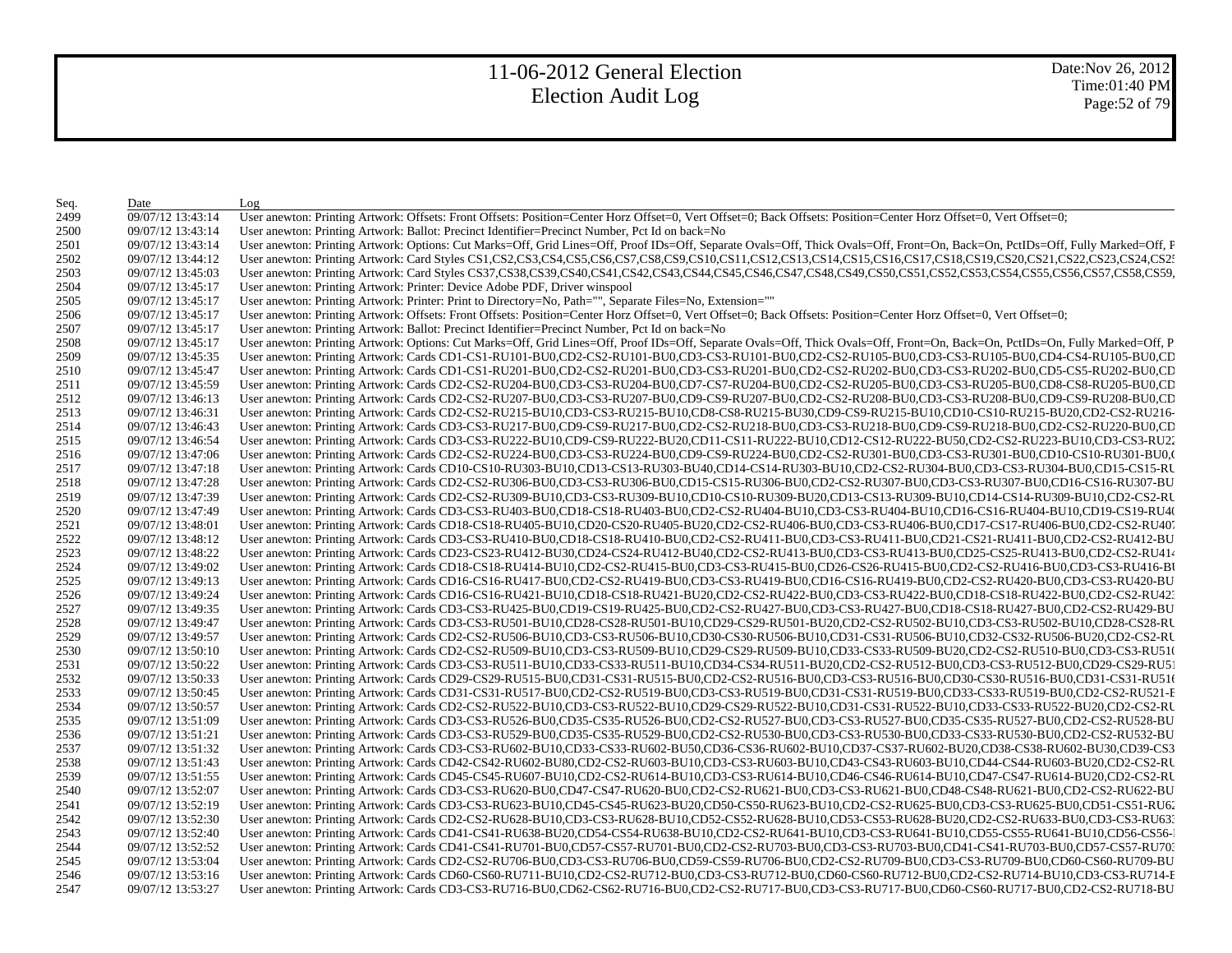Date:Nov 26, 2012 Time:01:40 PM Page:53 of 79

| Seq. | Date              | Log                                                                                                                                                                                                                            |
|------|-------------------|--------------------------------------------------------------------------------------------------------------------------------------------------------------------------------------------------------------------------------|
| 2548 | 09/07/12 13:53:40 | User anewton: Printing Artwork: Cards CD3-CS3-RU719-BU0,CD60-CS60-RU719-BU0,CD2-CS2-RU720-BU10,CD3-CS3-RU720-BU10,CD62-CS62-RU720-BU20,CD63-CS63-RU720-BU20,CD63-CS63-RU720-BU20,CD63-CS63-RU720-BU20,CD63-CS63-RU720-BU20,CD6 |
| 2549 | 09/07/12 13:53:54 | User anewton: Printing Artwork: Cards CD2-CS2-RU725-BU0,CD3-CS3-RU725-BU0,CD63-CS63-RU725-BU0,CD2-CS2-RU726-BU0,CD3-CS3-RU726-BU0,CD58-CS3-RU726-BU0,CD58-CS58-RU726-BU                                                        |
| 2550 | 09/07/12 13:54:06 | User anewton: Printing Artwork: Cards CD63-CS63-RU728-BU10,CD2-CS2-RU729-BU0,CD3-CS3-RU729-BU0,CD63-CS63-RU729-BU0,CD2-CS2-RU732-BU10,CD3-CS3-RU732-BU10,CD3-CS3-RU732-E                                                       |
| 2551 | 09/07/12 13:54:19 | User anewton: Printing Artwork: Cards CD3-CS3-RU733-BU0,CD63-CS63-RU733-BU0,CD2-CS2-RU803-BU0,CD3-CS3-RU803-BU0,CD62-CS62-RU803-BU0,CD2-CS2-RU803-BU0,CD2-CS2-RU804-BU                                                         |
| 2552 | 09/07/12 13:54:32 | User anewton: Printing Artwork: Cards CD3-CS3-RU805-BU0,CD62-CS62-RU805-BU0,CD2-CS2-RU807-BU0,CD3-CS3-RU807-BU0,CD62-CS62-RU807-BU0,CD2-CS2-RU807-BU0,CD2-CS2-RU808-BU                                                         |
| 2553 | 09/07/12 13:54:44 | User anewton: Printing Artwork: Cards CD3-CS3-RU809-BU0,CD62-CS62-RU809-BU0,CD2-CS2-RU810-BU0,CD3-CS3-RU810-BU0,CD62-CS62-RU810-BU0,CD2-CS2-RU810-BU0,CD2-CS2-RU812-BU                                                         |
| 2554 | 09/07/12 13:54:57 | User anewton: Printing Artwork: Cards CD2-CS2-RU813-BU0,CD3-CS3-RU813-BU0,CD23-CS23-RU813-BU0,CD2-CS2-RU814-BU0,CD3-CS3-RU814-BU0,CD62-CS62-RU814-BU0,CD62-CS62-RU814-BU0,CD62-CS62-RU814-BU0,CD62-CS62-RU814-BU0,CD62-CS62-RU |
| 2555 | 09/07/12 13:55:08 | User anewton: Printing Artwork: Cards CD62-CS62-RU816-BU10,CD64-CS64-RU816-BU30,CD2-CS2-RU901-BU0,CD3-CS3-RU901-BU0,CD65-CS65-RU901-BU0,CD2-CS2-RU902-CS2-RU902                                                                |
| 2556 | 09/07/12 13:55:20 | User anewton: Printing Artwork: Cards CD66-CS66-RU902-BU20,CD2-CS2-RU903-BU0,CD3-CS3-RU903-BU0,CD65-CS65-RU903-BU0,CD2-CS2-RU904-BU0,CD3-CS3-RU904-BU0,CD3-CS3-RU904-BU                                                        |
| 2557 | 09/07/12 13:55:30 | User anewton: Printing Artwork: Cards CD23-CS23-RU907-BU0,CD2-CS2-RU909-BU0,CD3-CS3-RU909-BU0,CD67-CS67-RU909-BU0,CD2-CS2-RU910-BU0,CD3-CS3-RU910-BU0,CD3-CS3-RU910-BU                                                         |
| 2558 | 09/07/12 13:55:46 | User anewton: Previewing Report: Report Precincts With Cards                                                                                                                                                                   |
| 2559 | 09/07/12 13:56:08 | User anewton: Closing GEMS                                                                                                                                                                                                     |
| 2560 | 09/07/12 17:08:19 | User anewton: User Login                                                                                                                                                                                                       |
| 2561 | 09/07/12 17:08:19 | User anewton: Open Election: 11-06-2012 General Election (2012-11-06 General Election ARTWORK) anewton Host                                                                                                                    |
| 2562 | 09/07/12 17:09:06 | User anewton: Previewing Ballot Text Report                                                                                                                                                                                    |
| 2563 | 09/07/12 17:09:49 | User anewton: Previewing Ballot Text Report                                                                                                                                                                                    |
| 2564 | 09/07/12 17:11:07 | User anewton: Changed Race (59): Id 570, Label Orange City Amendment 1, Type 2, VoteFor 1, District 8222, VGroup1 0, VGroup2 0                                                                                                 |
| 2565 | 09/07/12 17:11:34 | User anewton: Changed Race (3): Id 10, Label President/Vice-President, Type 1, VoteFor 1, District 1, VGroup1 0, VGroup2 0                                                                                                     |
| 2566 | 09/07/12 17:11:34 | User anewton: Changed Candidate (139): Id 70, Label Barnett/Cross, Type Candidate                                                                                                                                              |
| 2567 | 09/07/12 17:11:34 | User anewton: Updating CandVGroup (139): Id 70 Voter Group REFORM (90), from Candidate Barnett/Cross (70)                                                                                                                      |
| 2568 | 09/07/12 17:11:38 | User anewton: The changes will affect ballots. Continue?: User pressed - Yes                                                                                                                                                   |
| 2569 | 09/07/12 17:11:38 | User anewton: Set Cards not Laid Out for some Ballots                                                                                                                                                                          |
| 2570 | 09/07/12 17:13:00 | User anewton: Generated All Ballots                                                                                                                                                                                            |
| 2571 | 09/07/12 17:15:33 | User anewton: Printing Artwork: Printer: Device Adobe PDF, Driver winspool                                                                                                                                                     |
| 2572 | 09/07/12 17:15:33 | User anewton: Printing Artwork: Printer: Print to Directory=No, Path="", Separate Files=No, Extension=""                                                                                                                       |
| 2573 | 09/07/12 17:15:33 | User anewton: Printing Artwork: Offsets: Front Offsets: Position=Center Horz Offset=0, Vert Offset=0; Back Offsets: Position=Center Horz Offset=0, Vert Offset=0;                                                              |
| 2574 | 09/07/12 17:15:33 | User anewton: Printing Artwork: Ballot: Precinct Identifier=Precinct Number, Pct Id on back=No                                                                                                                                 |
| 2575 | 09/07/12 17:15:33 | User anewton: Printing Artwork: Options: Cut Marks=Off, Grid Lines=Off, Proof IDs=Off, Separate Ovals=Off, Thick Ovals=Off, Front=On, Back=On, PctIDs=On, Fully Marked=Off, P.                                                 |
| 2576 | 09/07/12 17:15:49 | User anewton: Printing Artwork: Cards CD67-CS67-RU909-BU0,CD66-CS66-RU902-BU20,CD66-CS66-RU910-BU0,CD65-CS65-RU901-BU0,CD65-CS65-RU902-BU10,CD65-CS65-RU902-BU10,CD65-CS65                                                     |
| 2577 | 09/07/12 17:16:01 | User anewton: Printing Artwork: Cards CD63-CS63-RU718-BU10,CD63-CS63-RU720-BU10,CD63-CS63-RU722-BU0,CD63-CS63-RU725-BU0,CD63-CS63-RU728-BU10,CD63-CS66                                                                         |
| 2578 | 09/07/12 17:16:13 | User anewton: Printing Artwork: Cards CD62-CS62-RU720-BU20,CD62-CS62-RU728-BU20,CD62-CS62-RU803-BU0,CD62-CS62-RU804-BU0,CD62-CS62-RU805-BU0,CD62-CS62-RU805-BU0,CD62-CS62-RU804-BU0,CD62-CS62-RU805-BU0,CD62-CS62-RU804-BU0,CD |
| 2579 | 09/07/12 17:16:26 | User anewton: Printing Artwork: Cards CD62-CS62-RU810-BU0,CD62-CS62-RU812-BU10,CD62-CS62-RU814-BU0,CD62-CS62-RU816-BU10,CD61-CS61-RU714-BU20,CD60-CS6                                                                          |
| 2580 | 09/07/12 17:16:38 | User anewton: Printing Artwork: Cards CD60-CS60-RU714-BU10,CD60-CS60-RU717-BU0,CD60-CS60-RU719-BU0,CD60-CS60-RU732-BU10,CD59-CS59-RU706-BU0,CD58-CS58                                                                          |
| 2581 | 09/07/12 17:16:51 | User anewton: Printing Artwork: Cards CD58-CS58-RU732-BU20,CD57-CS57-RU701-BU0,CD57-CS57-RU703-BU0,CD56-CS56-RU641-BU20,CD55-CS55-RU641-BU10,CD54-CS5                                                                          |
| 2582 | 09/07/12 17:17:15 | User anewton: Printing Artwork: Cards CD52-CS52-RU628-BU10,CD51-CS51-RU625-BU0,CD50-CS50-RU623-BU10,CD49-CS49-RU622-BU0,CD49-CS49-RU626-BU0,CD48-CS48                                                                          |
| 2583 | 09/07/12 17:17:31 | User anewton: Printing Artwork: Cards CD47-CS47-RU620-BU0,CD46-CS46-RU614-BU10,CD45-CS45-RU607-BU10,CD45-CS45-RU623-BU20,CD44-CS44-RU603-BU20,CD44-CS                                                                          |
| 2584 | 09/07/12 17:17:45 | User anewton: Printing Artwork: Cards CD41-CS41-RU602-BU70,CD41-CS41-RU638-BU20,CD41-CS41-RU701-BU0,CD41-CS41-RU703-BU0,CD40-CS40-RU602-BU60,CD39-CS3                                                                          |
| 2585 | 09/07/12 17:17:58 | User anewton: Printing Artwork: Cards CD36-CS36-RU602-BU10,CD35-CS35-RU526-BU0,CD35-CS35-RU527-BU0,CD35-CS35-RU528-BU0,CD35-CS35-RU529-BU0,CD34-CS34-                                                                          |
| 2586 | 09/07/12 17:18:13 | User anewton: Printing Artwork: Cards CD33-CS33-RU519-BU0,CD33-CS33-RU522-BU20,CD33-CS33-RU523-BU0,CD33-CS33-RU520-BU0,CD33-CS33-RU602-BU50,CD32-CS32                                                                          |
| 2587 | 09/07/12 17:18:26 | User anewton: Printing Artwork: Cards CD31-CS31-RU510-BU0,CD31-CS31-RU512-BU0,CD31-CS31-RU515-BU0,CD31-CS31-RU516-BU0,CD31-CS31-RU517-BU0,CD31-CS31-RU517-BU0,CD31-CS31-RU516-BU0,CD31-CS31-RU517-BU0,CD31-CS31-RU517-BU0,CD31 |
| 2588 | 09/07/12 17:18:39 | User anewton: Printing Artwork: Cards CD30-CS30-RU506-BU10,CD30-CS30-RU508-BU0,CD30-CS30-RU516-BU0,CD29-CS29-RU501-BU20,CD29-CS29-RU504-BU0,CD29-CS29-                                                                         |
| 2589 | 09/07/12 17:18:52 | User anewton: Printing Artwork: Cards CD29-CS29-RU515-BU0,CD29-CS29-RU517-BU0,CD29-CS29-RU521-BU0,CD29-CS29-RU522-BU10,CD28-CS28-RU501-BU10,CD28-CS28                                                                          |
| 2590 | 09/07/12 17:19:06 | User anewton: Printing Artwork: Cards CD26-CS26-RU415-BU0,CD26-CS26-RU416-BU0,CD25-CS25-RU413-BU0,CD25-CS25-RU420-BU0,CD24-CS24-RU412-BU40,CD23-CS23-                                                                          |
| 2591 | 09/07/12 17:19:20 | User anewton: Printing Artwork: Cards CD23-CS23-RU816-BU20,CD23-CS23-RU907-BU0,CD22-CS22-RU412-BU10,CD21-CS21-RU411-BU0,CD20-CS20-RU404-BU30,CD20-CS2                                                                          |
| 2592 | 09/07/12 17:19:33 | User anewton: Printing Artwork: Cards CD18-CS18-RU403-BU0,CD18-CS18-RU405-BU10,CD18-CS18-RU407-BU0,CD18-CS18-RU410-BU0,CD18-CS18-RU414-BU10,CD18-CS18                                                                          |
| 2593 | 09/07/12 17:19:49 | User anewton: Printing Artwork: Cards CD17-CS17-RU401-BU0,CD17-CS17-RU406-BU0,CD16-CS16-RU305-BU0,CD16-CS16-RU307-BU0,CD16-CS16-RU404-BU10,CD16-CS16-                                                                          |
| 2594 | 09/07/12 17:20:04 | User anewton: Printing Artwork: Cards CD16-CS16-RU421-BU10,CD16-CS16-RU423-BU0,CD15-CS15-RU304-BU0,CD15-CS15-RU306-BU0,CD14-CS14-RU303-BU10,CD14-CS14                                                                          |
| 2595 | 09/07/12 17:20:18 | User anewton: Printing Artwork: Cards CD13-CS13-RU308-BU0,CD13-CS13-RU309-BU10,CD12-CS12-RU222-BU50,CD12-CS12-RU412-BU20,CD11-CS11-RU222-BU10,CD10-CS                                                                          |
| 2596 | 09/07/12 17:20:35 | User anewton: Printing Artwork: Cards CD10-CS10-RU303-BU10,CD10-CS10-RU309-BU20,CD9-CS9-RU206-BU0,CD9-CS9-RU207-BU0,CD9-CS9-RU208-BU0,CD9-CS9-RU208-BU0,CD9-CS9-RU212-F                                                        |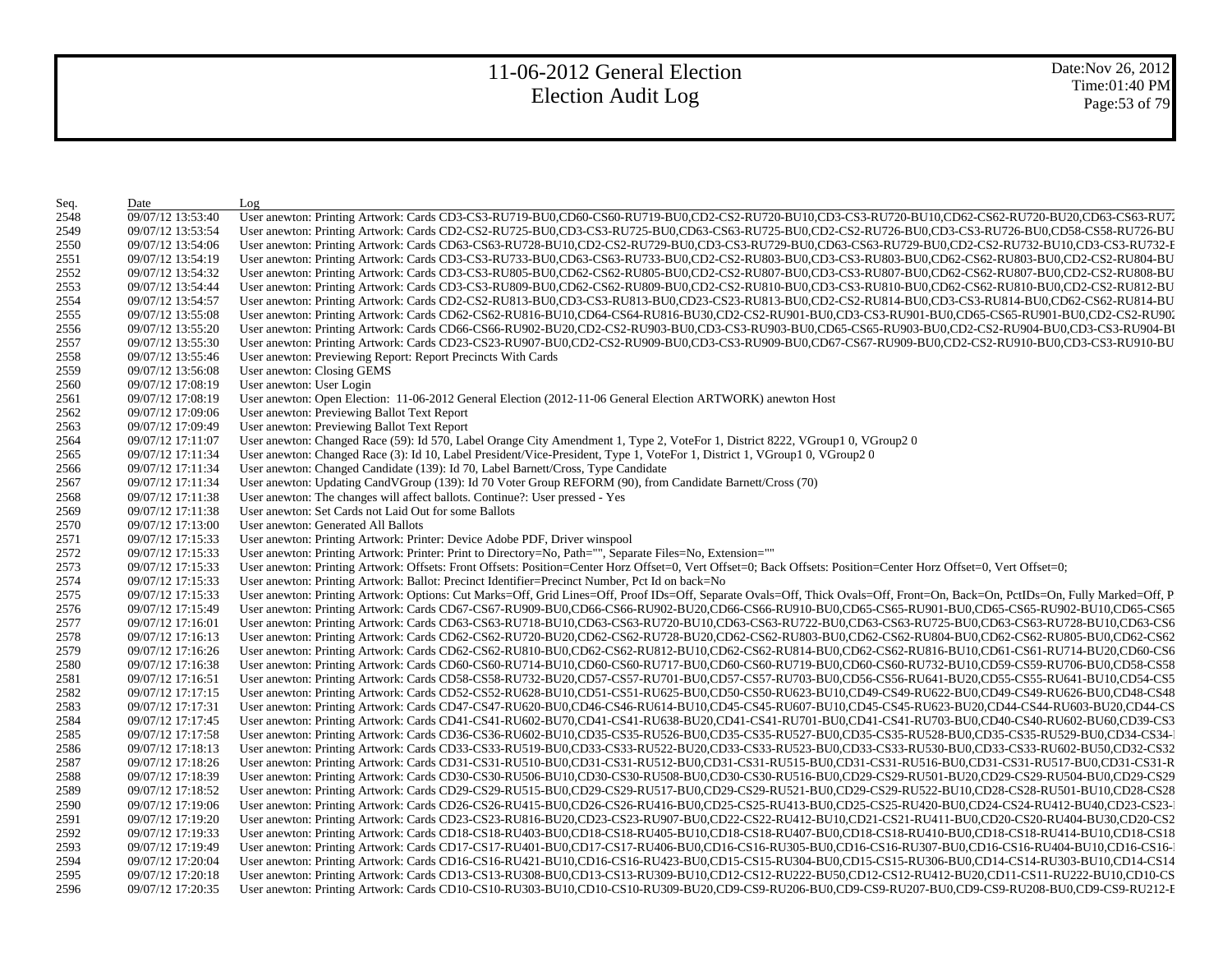| Seq. | Date              | Log                                                                                                                                                                            |
|------|-------------------|--------------------------------------------------------------------------------------------------------------------------------------------------------------------------------|
| 2597 | 09/07/12 17:20:54 | User anewton: Printing Artwork: Cards CD9-CS9-RU218-BU0,CD9-CS9-RU220-BU0,CD9-CS9-RU222-BU20,CD9-CS9-RU224-BU0,CD9-CS9-RU303-BU20,CD8-CS8-RU205-BU0,                           |
| 2598 | 09/07/12 17:21:03 | User anewton: Printing Artwork: Cards CD5-CS5-RU202-BU0,CD4-CS4-RU105-BU0,CD1-CS1-RU101-BU0,CD1-CS1-RU107-BU0,CD1-CS1-RU201-BU0                                                |
| 2599 | 09/07/12 17:22:46 | User anewton: Printing Artwork: Printer: Device Adobe PDF, Driver winspool                                                                                                     |
| 2600 | 09/07/12 17:22:46 | User anewton: Printing Artwork: Printer: Print to Directory=No, Path="", Separate Files=No, Extension=""                                                                       |
| 2601 | 09/07/12 17:22:46 | User anewton: Printing Artwork: Offsets: Front Offsets: Position=Center Horz Offset=0, Vert Offset=0; Back Offsets: Position=Center Horz Offset=0, Vert Offset=0;              |
| 2602 | 09/07/12 17:22:46 | User anewton: Printing Artwork: Ballot: Precinct Identifier=Precinct Number, Pct Id on back=No                                                                                 |
| 2603 | 09/07/12 17:22:46 | User anewton: Printing Artwork: Options: Cut Marks=Off, Grid Lines=Off, Proof IDs=Off, Separate Ovals=Off, Thick Ovals=Off, Front=On, Back=On, PctIDs=Off, Fully Marked=Off, F |
| 2604 | 09/07/12 17:23:44 | User anewton: Printing Artwork: Card Styles CS1,CS2,CS3,CS4,CS5,CS6,CS7,CS8,CS9,CS10,CS11,CS12,CS13,CS14,CS15,CS16,CS17,CS18,CS19,CS20,CS21,CS22,CS23,CS24,CS2:                |
| 2605 | 09/07/12 17:24:38 | User anewton: Printing Artwork: Card Styles CS37,CS38,CS39,CS40,CS41,CS42,CS43,CS44,CS45,CS46,CS47,CS48,CS49,CS50,CS51,CS52,CS53,CS54,CS55,CS56,CS57,CS58,CS59,CS59,           |
| 2606 | 09/07/12 17:24:49 | User anewton: Previewing Ballot Text Report                                                                                                                                    |
| 2607 | 09/07/12 17:24:54 | User anewton: Printing Ballot Text Report                                                                                                                                      |
| 2608 | 09/07/12 17:24:58 | User anewton: Printing Ballot Text Report                                                                                                                                      |
| 2609 | 09/07/12 17:25:06 | User anewton: Printing Ballot Text Report                                                                                                                                      |
| 2610 | 09/07/12 17:25:13 | User anewton: Printing Ballot Text Report                                                                                                                                      |
| 2611 | 09/07/12 17:26:40 | User anewton: Backed up election to $F:\2012\2012-11-06$ General $2012-11-06$ General Election ARTWORK.gbf                                                                     |
| 2612 | 09/07/12 17:26:52 | User anewton: Set Cards Laid Out                                                                                                                                               |
| 2613 | 09/07/12 17:27:04 | User anewton: Backed up election to $F:\2012\2012-11-06$ General $2012-11-06$ General Election LAYOUT.gbf                                                                      |
| 2614 | 09/07/12 17:27:06 | User anewton: Closing GEMS                                                                                                                                                     |
| 2615 | 09/07/12 17:28:25 | User anewton: User Login                                                                                                                                                       |
| 2616 | 09/07/12 17:28:26 | User anewton: Open Election: 11-06-2012 General Election (2012-11-06 General Election ARTWORK) anewton Host                                                                    |
| 2617 | 09/07/12 17:28:46 | User anewton: Previewing Ballot Text Report                                                                                                                                    |
| 2618 | 09/07/12 17:29:42 | User anewton: Closing GEMS                                                                                                                                                     |
| 2619 | 09/10/12 11:39:01 | User anewton: User Login                                                                                                                                                       |
| 2620 | 09/10/12 11:39:01 | User anewton: Open Election: 11-06-2012 General Election (2012-11-06 General Election ARTWORK) anewton Host                                                                    |
| 2621 | 09/10/12 11:39:09 | User anewton: Unset Cards Laid Out                                                                                                                                             |
| 2622 | 09/10/12 11:39:57 | User anewton: Changed Race (17): Id 150, Label County Court Judge 4, Type 1, VoteFor 1, District 1, VGroup1 0, VGroup2 0                                                       |
| 2623 | 09/10/12 11:39:57 | User anewton: Changed Candidate (39): Id 10, Label Christopher Kelly, Type Candidate                                                                                           |
| 2624 | 09/10/12 11:39:57 | User anewton: Updating CandVGroup (39): Id 10 Voter Group < $N.P.$ > (0), from Candidate Christopher Kelly (10)                                                                |
| 2625 | 09/10/12 11:39:57 | User anewton: The changes will affect ballots. Continue?: User pressed - Yes                                                                                                   |
| 2626 | 09/10/12 11:39:57 | User anewton: Set Cards not Laid Out for some Ballots                                                                                                                          |
| 2627 | 09/10/12 11:40:17 | User anewton: Changed Race (18): Id 160, Label School Board 4, Type 1, VoteFor 1, District 8212, VGroup1 0, VGroup2 0                                                          |
| 2628 | 09/10/12 11:40:17 | User anewton: Changed Candidate (42): Id 20, Label Linda Costello, Type Candidate                                                                                              |
| 2629 | 09/10/12 11:40:17 | User anewton: Updating CandVGroup (42): Id 20 Voter Group <n.p.> (0), from Candidate Linda Costello (20)</n.p.>                                                                |
| 2630 | 09/10/12 11:40:34 | User anewton: Changed Race (19): Id 170, Label Sheriff, Type 1, VoteFor 1, District 1, VGroup1 0, VGroup2 0                                                                    |
| 2631 | 09/10/12 11:40:34 | User anewton: Changed Candidate (43): Id 10, Label Wendell C. Bradford, Type Candidate                                                                                         |
| 2632 | 09/10/12 11:40:34 | User anewton: Updating CandVGroup $(43)$ : Id 10 Voter Group <n.p.<math>&gt; (0), from Candidate Wendell C. Bradford (10)</n.p.<math>                                          |
| 2633 | 09/10/12 11:40:50 | User anewton: Changed Race (20): Id 180, Label County Council Chair, Type 1, VoteFor 1, District 1, VGroup1 0, VGroup2 0                                                       |
| 2634 | 09/10/12 11:40:50 | User anewton: Changed Candidate (46): Id 20, Label Carl Persis, Type Candidate                                                                                                 |
| 2635 | 09/10/12 11:40:50 | User anewton: Updating CandVGroup (46): Id 20 Voter Group <n.p.> (0), from Candidate Carl Persis (20)</n.p.>                                                                   |
| 2636 | 09/10/12 11:41:06 | User anewton: Changed Race (21): Id 190, Label County Council 1, Type 1, VoteFor 1, District 8214, VGroup1 0, VGroup2 0                                                        |
| 2637 | 09/10/12 11:41:06 | User anewton: Changed Candidate (47): Id 10, Label Jeff Allebach, Type Candidate                                                                                               |
| 2638 | 09/10/12 11:41:06 | User anewton: Updating CandVGroup $(47)$ : Id 10 Voter Group <n.p.><math>\geq</math> (0), from Candidate Jeff Allebach <math>(10)</math></n.p.>                                |
| 2639 | 09/10/12 11:41:25 | User anewton: Changed Race (22): Id 200, Label County Council 2, Type 1, VoteFor 1, District 8215, VGroup1 0, VGroup2 0                                                        |
| 2640 | 09/10/12 11:41:25 | User anewton: Changed Candidate (50): Id 20, Label Joshua Wagner, Type Candidate                                                                                               |
| 2641 | 09/10/12 11:41:25 | User anewton: Updating CandVGroup (50): Id 20 Voter Group <n.p.> (0), from Candidate Joshua Wagner (20)</n.p.>                                                                 |
| 2642 | 09/10/12 11:42:15 | User anewton: Changed Race (42): Id 420, Label Indigo CDD Seat 2, Type 1, VoteFor 1, District 8435, VGroup1 0, VGroup2 0                                                       |
| 2643 | 09/10/12 11:42:15 | User anewton: Changed Candidate (91): Id 20, Label George Rauscher, Type Candidate                                                                                             |
| 2644 | 09/10/12 11:42:15 | User anewton: Updating CandVGroup (91): Id 20 Voter Group <n.p.> (0), from Candidate George Rauscher (20)</n.p.>                                                               |
| 2645 | 09/10/12 11:45:17 | User anewton: Changed Race (39): Id 370, Label Oak Hill Commission 4, Type 1, VoteFor 1, District 8234, VGroup1 0, VGroup2 0                                                   |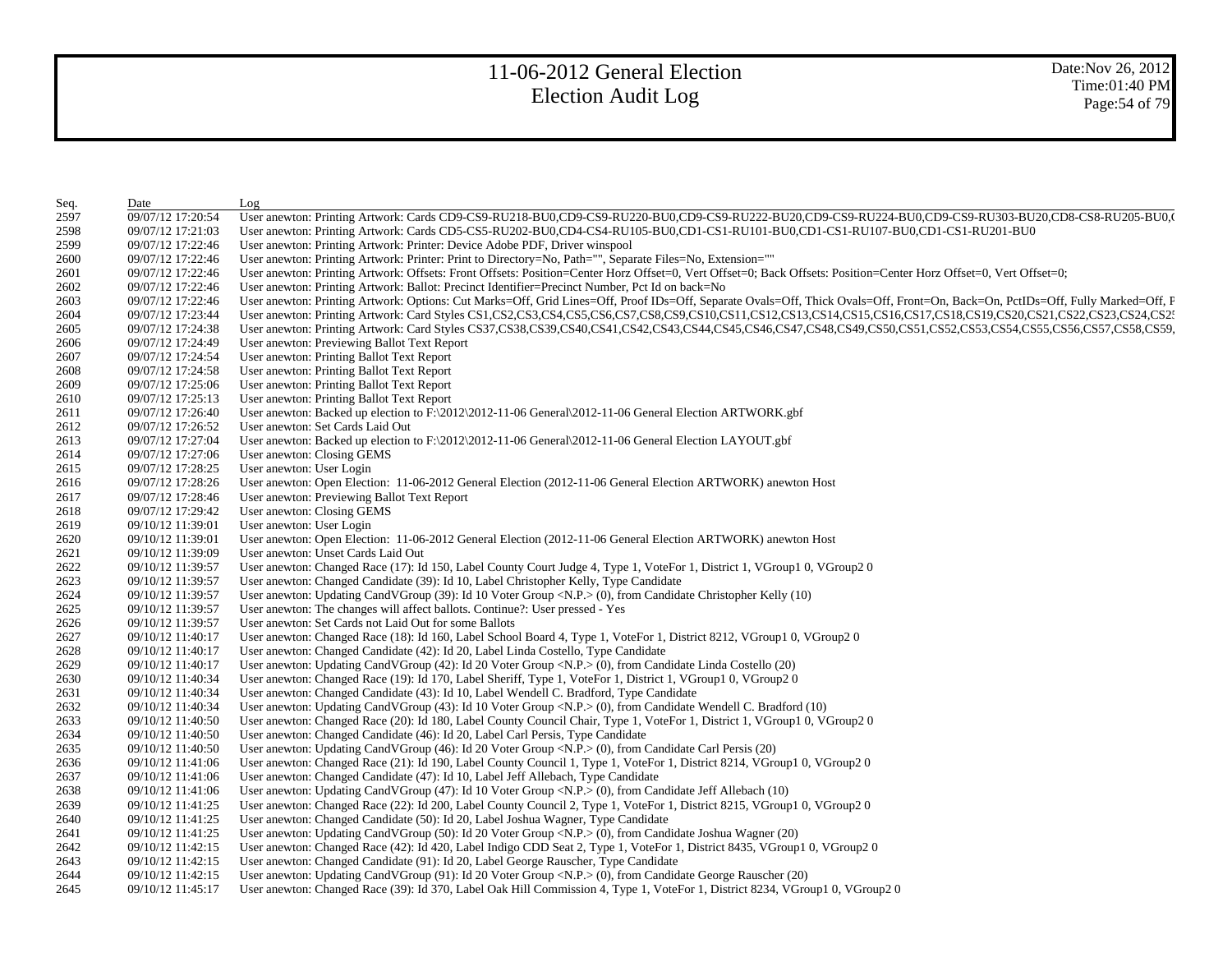| Seq. | Date              | Log                                                                                                                                                                            |
|------|-------------------|--------------------------------------------------------------------------------------------------------------------------------------------------------------------------------|
| 2646 | 09/10/12 11:45:17 | User anewton: Changed Candidate (84): Id 10, Label Jeff Bracy, Type Candidate                                                                                                  |
| 2647 | 09/10/12 11:45:17 | User anewton: Updating CandVGroup $(84)$ : Id 10 Voter Group <n.p.><math>(0)</math>, from Candidate Jeff Bracy <math>(10)</math></n.p.>                                        |
| 2648 | 09/10/12 11:46:20 | User anewton: Generated All Ballots                                                                                                                                            |
| 2649 | 09/10/12 11:47:18 | User anewton: Printing Artwork: Printer: Device Adobe PDF, Driver winspool                                                                                                     |
| 2650 | 09/10/12 11:47:18 | User anewton: Printing Artwork: Printer: Print to Directory=No, Path="", Separate Files=No, Extension=""                                                                       |
| 2651 | 09/10/12 11:47:18 | User anewton: Printing Artwork: Offsets: Front Offsets: Position=Center Horz Offset=0, Vert Offset=0; Back Offsets: Position=Center Horz Offset=0, Vert Offset=0;              |
| 2652 | 09/10/12 11:47:18 | User anewton: Printing Artwork: Ballot: Precinct Identifier=Precinct Number, Pct Id on back=No                                                                                 |
| 2653 | 09/10/12 11:47:18 | User anewton: Printing Artwork: Options: Cut Marks=Off, Grid Lines=Off, Proof IDs=Off, Separate Ovals=Off, Thick Ovals=Off, Front=On, Back=On, PctIDs=Off, Fully Marked=Off, F |
| 2654 | 09/10/12 11:48:23 | User anewton: Printing Artwork: Card Styles CS1,CS2,CS3,CS4,CS5,CS6,CS7,CS8,CS9,CS10,CS11,CS12,CS13,CS14,CS15,CS16,CS17,CS18,CS19,CS20,CS21,CS22,CS23,CS24,CS2                 |
| 2655 | 09/10/12 11:49:16 | User anewton: Printing Artwork: Card Styles CS37,CS38,CS39,CS40,CS41,CS42,CS43,CS44,CS45,CS46,CS47,CS48,CS49,CS50,CS51,CS52,CS53,CS54,CS55,CS56,CS57,CS58,CS59,                |
| 2656 | 09/10/12 11:50:19 | User anewton: Printing Artwork: Printer: Device Adobe PDF, Driver winspool                                                                                                     |
| 2657 | 09/10/12 11:50:19 | User anewton: Printing Artwork: Printer: Print to Directory=No, Path="", Separate Files=No, Extension=""                                                                       |
| 2658 | 09/10/12 11:50:19 | User anewton: Printing Artwork: Offsets: Front Offsets: Position=Center Horz Offset=0, Vert Offset=0; Back Offsets: Position=Center Horz Offset=0, Vert Offset=0;              |
| 2659 | 09/10/12 11:50:19 | User anewton: Printing Artwork: Ballot: Precinct Identifier=Precinct Number, Pct Id on back=No                                                                                 |
| 2660 | 09/10/12 11:50:19 | User anewton: Printing Artwork: Options: Cut Marks=Off, Grid Lines=Off, Proof IDs=Off, Separate Ovals=Off, Thick Ovals=Off, Front=On, Back=On, PctIDs=On, Fully Marked=Off, P. |
| 2661 | 09/10/12 11:53:17 | User anewton: Printing Artwork: Cards CD1-CS1-RU101-BU0,CD2-CS2-RU101-BU0,CD3-CS3-RU101-BU0,CD2-CS2-RU105-BU0,CD3-CS3-RU105-BU0,CD4-CS4-RU105-BU0,CD4-CS4-RU105-BU0,CD         |
| 2662 | 09/10/12 11:53:24 | User anewton: Printing Artwork: Cards CD1-CS1-RU201-BU0,CD2-CS2-RU201-BU0                                                                                                      |
| 2663 | 09/10/12 11:54:09 | User anewton: Changed Race (28): Id 260, Label Daytona Beach Commission 4, Type 1, VoteFor 1, District 8253, VGroup1 0, VGroup2 0                                              |
| 2664 | 09/10/12 11:54:09 | User anewton: Changed Candidate (61): Id 10, Label Rob Gilliland, Type Candidate                                                                                               |
| 2665 | 09/10/12 11:54:09 | User anewton: Updating CandVGroup $(61)$ : Id 10 Voter Group <n.p.><math>(0)</math>, from Candidate Rob Gilliland <math>(10)</math></n.p.>                                     |
| 2666 | 09/10/12 11:54:10 | User anewton: The changes will affect ballots. Continue?: User pressed - Yes                                                                                                   |
| 2667 | 09/10/12 11:54:10 | User anewton: Set Cards not Laid Out for some Ballots                                                                                                                          |
| 2668 | 09/10/12 11:54:32 | User anewton: Changed Race (18): Id 160, Label School Board 4, Type 1, VoteFor 1, District 8212, VGroup1 0, VGroup2 0                                                          |
| 2669 | 09/10/12 11:54:32 | User anewton: Changed Candidate (42): Id 20, Label Linda G. Costello, Type Candidate                                                                                           |
| 2670 | 09/10/12 11:54:32 | User anewton: Updating CandVGroup $(42)$ : Id 20 Voter Group <n.p.<math>&gt; (0), from Candidate Linda G. Costello (20)</n.p.<math>                                            |
| 2671 | 09/10/12 11:54:33 | User anewton: The changes will affect ballots. Continue?: User pressed - Yes                                                                                                   |
| 2672 | 09/10/12 11:54:33 | User anewton: Set Cards not Laid Out for some Ballots                                                                                                                          |
| 2673 | 09/10/12 11:54:41 | User anewton: Changed Race (19): Id 170, Label Sheriff, Type 1, VoteFor 1, District 1, VGroup1 0, VGroup2 0                                                                    |
| 2674 | 09/10/12 11:54:41 | User anewton: Changed Candidate (43): Id 10, Label Wendell Bradford, Type Candidate                                                                                            |
| 2675 | 09/10/12 11:54:41 | User anewton: Updating CandVGroup $(43)$ : Id 10 Voter Group <n.p.><math>(0)</math>, from Candidate Wendell Bradford <math>(10)</math></n.p.>                                  |
| 2676 | 09/10/12 11:54:42 | User anewton: The changes will affect ballots. Continue?: User pressed - Yes                                                                                                   |
| 2677 | 09/10/12 11:54:42 | User anewton: Set Cards not Laid Out for some Ballots                                                                                                                          |
| 2678 | 09/10/12 11:54:49 | User anewton: Changed Race (20): Id 180, Label County Council Chair, Type 1, VoteFor 1, District 1, VGroup1 0, VGroup2 0                                                       |
| 2679 | 09/10/12 11:54:49 | User anewton: Changed Candidate (46): Id 20, Label Carl G. Persis, Type Candidate                                                                                              |
| 2680 | 09/10/12 11:54:49 | User anewton: Updating CandVGroup (46): Id 20 Voter Group <n.p.> (0), from Candidate Carl G. Persis (20)</n.p.>                                                                |
| 2681 | 09/10/12 11:54:55 | User anewton: Changed Race (21): Id 190, Label County Council 1, Type 1, VoteFor 1, District 8214, VGroup1 0, VGroup2 0                                                        |
| 2682 | 09/10/12 11:54:55 | User anewton: Changed Candidate (47): Id 10, Label Jeff H. Allebach, Type Candidate                                                                                            |
| 2683 | 09/10/12 11:54:55 | User anewton: Updating CandVGroup $(47)$ : Id 10 Voter Group <n.p.><math>(0)</math>, from Candidate Jeff H. Allebach <math>(10)</math></n.p.>                                  |
| 2684 | 09/10/12 11:55:07 | User anewton: Changed Race (22): Id 200, Label County Council 2, Type 1, VoteFor 1, District 8215, VGroup1 0, VGroup2 0                                                        |
| 2685 | 09/10/12 11:55:07 | User anewton: Changed Candidate (50): Id 20, Label Joshua J. Wagner, Type Candidate                                                                                            |
| 2686 | 09/10/12 11:55:07 | User anewton: Updating CandVGroup (50): Id 20 Voter Group <n.p.> (0), from Candidate Joshua J. Wagner (20)</n.p.>                                                              |
| 2687 | 09/10/12 11:56:47 | User anewton: Changed Race (42): Id 420, Label Indigo CDD Seat 2, Type 1, VoteFor 1, District 8435, VGroup1 0, VGroup2 0                                                       |
| 2688 | 09/10/12 11:56:47 | User anewton: Changed Candidate (91): Id 20, Label George A. Rauscher, Type Candidate                                                                                          |
| 2689 | 09/10/12 11:56:47 | User anewton: Updating CandVGroup $(91)$ : Id 20 Voter Group <n.p.><math>(0)</math>, from Candidate George A. Rauscher <math>(20)</math></n.p.>                                |
| 2690 | 09/10/12 11:57:25 | User anewton: Generated All Ballots                                                                                                                                            |
| 2691 | 09/10/12 11:59:27 | User anewton: Printing Artwork: Printer: Device Adobe PDF, Driver winspool                                                                                                     |
| 2692 | 09/10/12 11:59:27 | User anewton: Printing Artwork: Printer: Print to Directory=No, Path="", Separate Files=No, Extension=""                                                                       |
| 2693 | 09/10/12 11:59:27 | User anewton: Printing Artwork: Offsets: Front Offsets: Position=Center Horz Offset=0, Vert Offset=0; Back Offsets: Position=Center Horz Offset=0, Vert Offset=0;              |
| 2694 | 09/10/12 11:59:27 | User anewton: Printing Artwork: Ballot: Precinct Identifier=Precinct Number, Pct Id on back=No                                                                                 |
|      |                   |                                                                                                                                                                                |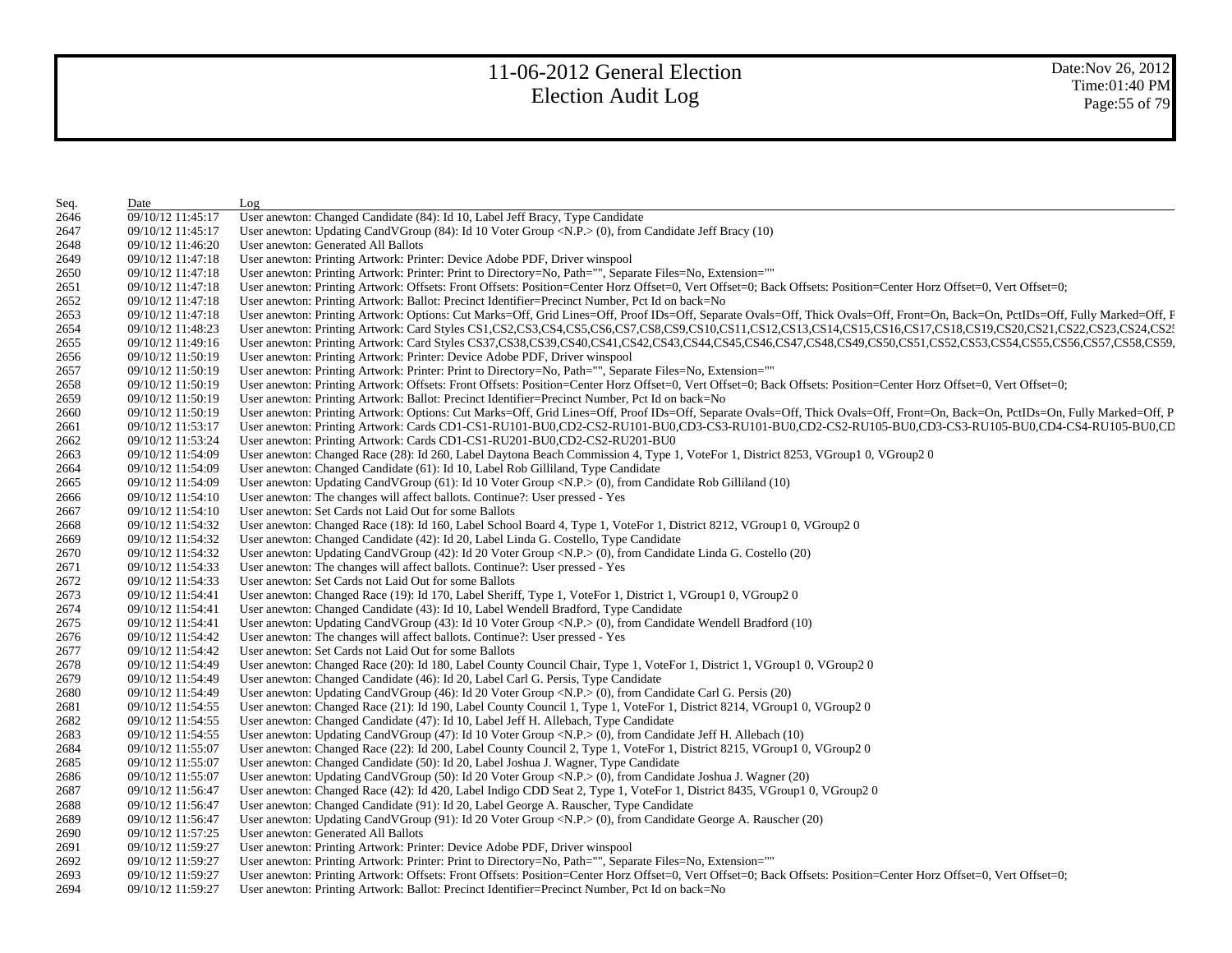| Seq.         | Date                                   | Log                                                                                                                                                                                                                                                                                                                                                                                    |
|--------------|----------------------------------------|----------------------------------------------------------------------------------------------------------------------------------------------------------------------------------------------------------------------------------------------------------------------------------------------------------------------------------------------------------------------------------------|
| 2695         | 09/10/12 11:59:27                      | User anewton: Printing Artwork: Options: Cut Marks=Off, Grid Lines=Off, Proof IDs=Off, Separate Ovals=Off, Thick Ovals=Off, Front=On, Back=On, PctIDs=Off, Fully Marked=Off, F                                                                                                                                                                                                         |
| 2696         | 09/10/12 12:00:26                      | User anewton: Printing Artwork: Card Styles CS1,CS2,CS3,CS4,CS5,CS6,CS7,CS8,CS9,CS10,CS11,CS12,CS13,CS14,CS15,CS16,CS17,CS18,CS19,CS20,CS21,CS22,CS23,CS24,CS22                                                                                                                                                                                                                        |
| 2697         | 09/10/12 12:01:16                      | User anewton: Printing Artwork: Card Styles CS37,CS38,CS39,CS40,CS41,CS42,CS43,CS44,CS45,CS46,CS47,CS48,CS49,CS50,CS51,CS52,CS53,CS54,CS55,CS56,CS57,CS58,CS59,                                                                                                                                                                                                                        |
| 2698         | 09/10/12 12:01:33                      | User anewton: Printing Artwork: Printer: Device Adobe PDF, Driver winspool                                                                                                                                                                                                                                                                                                             |
| 2699         | 09/10/12 12:01:33                      | User anewton: Printing Artwork: Printer: Print to Directory=No, Path="", Separate Files=No, Extension=""                                                                                                                                                                                                                                                                               |
| 2700         | 09/10/12 12:01:33                      | User anewton: Printing Artwork: Offsets: Front Offsets: Position=Center Horz Offset=0, Vert Offset=0; Back Offsets: Position=Center Horz Offset=0, Vert Offset=0;                                                                                                                                                                                                                      |
| 2701         | 09/10/12 12:01:33                      | User anewton: Printing Artwork: Ballot: Precinct Identifier=Precinct Number, Pct Id on back=No                                                                                                                                                                                                                                                                                         |
| 2702         | 09/10/12 12:01:33                      | User anewton: Printing Artwork: Options: Cut Marks=Off, Grid Lines=Off, Proof IDs=Off, Separate Ovals=Off, Thick Ovals=Off, Front=On, Back=On, PctIDs=On, Fully Marked=Off, P.                                                                                                                                                                                                         |
| 2703         | 09/10/12 12:01:53                      | User anewton: Printing Artwork: Cards CD1-CS1-RU101-BU0,CD2-CS2-RU101-BU0,CD3-CS3-RU101-BU0,CD2-CS2-RU105-BU0,CD3-CS3-RU105-BU0,CD4-CS4-RU105-BU0,CD4-CS4-RU105-BU0,CD4-CS4-RU105-BU0,CD4-CS4-RU105-BU0,CD4-CS4-RU105-BU0,CD4-                                                                                                                                                         |
| 2704         | 09/10/12 12:02:09                      | User anewton: Printing Artwork: Cards CD1-CS1-RU201-BU0,CD2-CS2-RU201-BU0,CD3-CS3-RU201-BU0,CD2-CS2-RU202-BU0,CD3-CS3-RU202-BU0,CD5-CS5-RU202-BU0,CD5-CS5-RU202-BU0,CD5                                                                                                                                                                                                                |
| 2705         | 09/10/12 12:02:25                      | User anewton: Printing Artwork: Cards CD2-CS2-RU204-BU0,CD3-CS3-RU204-BU0,CD7-CS7-RU204-BU0,CD2-CS2-RU205-BU0,CD3-CS3-RU205-BU0,CD8-CS8-RU205-BU0,CD8-CS8-RU205-BU0,CD8-CS8-RU205-BU0,CD8-CS8-RU205-BU0,CD8-CS8-RU205-BU0,CD8-                                                                                                                                                         |
| 2706         | 09/10/12 12:02:40                      | User anewton: Printing Artwork: Cards CD2-CS2-RU207-BU0,CD3-CS3-RU207-BU0,CD9-CS9-RU207-BU0,CD2-CS2-RU208-BU0,CD3-CS3-RU208-BU0,CD9-CS9-RU208-BU0,CD9-CS9-RU208-BU0,CD9-CS9-RU208-BU0,CD9-CS9-RU208-BU0,CD9-CS9-RU208-BU0,CD9-                                                                                                                                                         |
| 2707         | 09/10/12 12:02:55                      | User anewton: Printing Artwork: Cards CD2-CS2-RU215-BU10,CD3-CS3-RU215-BU10,CD8-CS8-RU215-BU30,CD9-CS9-RU215-BU10,CD10-CS10-RU215-BU20,CD2-CS2-RU216-                                                                                                                                                                                                                                  |
| 2708         | 09/10/12 12:03:14                      | User anewton: Printing Artwork: Cards CD3-CS3-RU217-BU0,CD9-CS9-RU217-BU0,CD2-CS2-RU218-BU0,CD3-CS3-RU218-BU0,CD9-CS9-RU218-BU0,CD2-CS2-RU220-BU0,CD2                                                                                                                                                                                                                                  |
| 2709         | 09/10/12 12:03:26                      | User anewton: Printing Artwork: Cards CD3-CS3-RU222-BU10,CD9-CS9-RU222-BU20,CD11-CS11-RU222-BU10,CD12-CS12-RU222-BU50,CD2-CS2-RU223-BU10,CD3-CS3-RU22                                                                                                                                                                                                                                  |
| 2710         | 09/10/12 12:03:41                      | User anewton: Printing Artwork: Cards CD2-CS2-RU224-BU0,CD3-CS3-RU224-BU0,CD9-CS9-RU224-BU0,CD2-CS2-RU301-BU0,CD3-CS3-RU301-BU0,CD10-CS10-RU301-BU0,CD10-CS10-RU301-BU0,                                                                                                                                                                                                               |
| 2711         | 09/10/12 12:03:57                      | User anewton: Printing Artwork: Cards CD10-CS10-RU303-BU10,CD13-CS13-RU303-BU40,CD14-CS14-RU303-BU10,CD2-CS2-RU304-BU0,CD3-CS3-RU304-BU0,CD15-CS15-RU                                                                                                                                                                                                                                  |
| 2712         | 09/10/12 12:04:14                      | User anewton: Printing Artwork: Cards CD2-CS2-RU306-BU0,CD3-CS3-RU306-BU0,CD15-CS15-RU306-BU0,CD2-CS2-RU307-BU0,CD3-CS3-RU307-BU0,CD16-CS16-RU307-BU                                                                                                                                                                                                                                   |
| 2713         | 09/10/12 12:04:29                      | User anewton: Printing Artwork: Cards CD2-CS2-RU309-BU10,CD3-CS3-RU309-BU10,CD10-CS10-RU309-BU20,CD13-CS13-RU309-BU10,CD14-CS14-RU309-BU10,CD2-CS2-RU                                                                                                                                                                                                                                  |
| 2714         | 09/10/12 12:04:41                      | User anewton: Printing Artwork: Cards CD3-CS3-RU403-BU0,CD18-CS18-RU403-BU0,CD2-CS2-RU404-BU10,CD3-CS3-RU404-BU10,CD16-CS16-RU404-BU10,CD19-CS19-RU404                                                                                                                                                                                                                                 |
| 2715         | 09/10/12 12:04:57                      | User anewton: Printing Artwork: Cards CD18-CS18-RU405-BU10,CD20-CS20-RU405-BU20,CD2-CS2-RU406-BU0,CD3-CS3-RU406-BU0,CD17-CS17-RU406-BU0,CD2-CS2-RU407                                                                                                                                                                                                                                  |
| 2716         | 09/10/12 12:05:10                      | User anewton: Printing Artwork: Cards CD3-CS3-RU410-BU0,CD18-CS18-RU410-BU0,CD2-CS2-RU411-BU0,CD3-CS3-RU411-BU0,CD21-CS21-RU411-BU0,CD2-CS2-RU411-BU0,CD2-CS2-RU412-BU                                                                                                                                                                                                                 |
| 2717         | 09/10/12 12:05:23                      | User anewton: Printing Artwork: Cards CD23-CS23-RU412-BU30,CD24-CS24-RU412-BU40,CD2-CS2-RU413-BU0,CD3-CS3-RU413-BU0,CD25-CS25-RU413-BU0,CD2-CS2-RU413-BU0,CD25-CS25-RU413-BU0,CD2-CS2-RU414                                                                                                                                                                                            |
| 2718         | 09/10/12 12:05:38                      | User anewton: Printing Artwork: Cards CD18-CS18-RU414-BU10,CD2-CS2-RU415-BU0,CD3-CS3-RU415-BU0,CD26-CS26-RU415-BU0,CD2-CS2-RU416-BU0,CD3-CS3-RU416-BU0,CD3-CS3-RU416-B                                                                                                                                                                                                                 |
| 2719         | 09/10/12 12:05:53                      | User anewton: Printing Artwork: Cards CD16-CS16-RU417-BU0,CD2-CS2-RU419-BU0,CD3-CS3-RU419-BU0,CD16-CS16-RU419-BU0,CD2-CS2-RU420-BU0,CD3-CS3-RU420-BU0,CD3-CS3-RU420-BU                                                                                                                                                                                                                 |
| 2720         | 09/10/12 12:06:07                      | User anewton: Printing Artwork: Cards CD16-CS16-RU421-BU10,CD18-CS18-RU421-BU20,CD2-CS2-RU422-BU0,CD3-CS3-RU422-BU0,CD18-CS18-RU422-BU0,CD2-CS2-RU422-BU0,CD2-CS2-RU422-BU0,CD2-CS2-RU422-BU0,CD2-CS2-RU423                                                                                                                                                                            |
| 2721         | 09/10/12 12:06:22                      | User anewton: Printing Artwork: Cards CD3-CS3-RU425-BU0,CD19-CS19-RU425-BU0,CD2-CS2-RU427-BU0,CD3-CS3-RU427-BU0,CD18-CS18-RU427-BU0,CD2-CS2-RU429-BU                                                                                                                                                                                                                                   |
| 2722         | 09/10/12 12:06:37                      | User anewton: Printing Artwork: Cards CD3-CS3-RU501-BU10,CD28-CS28-RU501-BU10,CD29-CS29-RU501-BU20,CD2-CS2-RU502-BU10,CD3-CS3-RU502-BU10,CD28-CS28-RU502-BU10,CD28-CS28-RU502-BU10,CD28-CS28-RU502-BU10,CD28-CS28-RU502-BU10,C                                                                                                                                                         |
| 2723         | 09/10/12 12:06:50                      | User anewton: Printing Artwork: Cards CD2-CS2-RU506-BU10,CD3-CS3-RU506-BU10,CD30-CS30-RU506-BU10,CD31-CS31-RU506-BU10,CD32-CS32-RU506-BU20,CD2-CS2-RU                                                                                                                                                                                                                                  |
| 2724         | 09/10/12 12:07:07                      | User anewton: Printing Artwork: Cards CD2-CS2-RU509-BU10,CD3-CS3-RU509-BU10,CD29-CS29-RU509-BU10,CD33-CS33-RU509-BU20,CD2-CS2-RU510-BU0,CD3-CS3-RU510                                                                                                                                                                                                                                  |
| 2725         | 09/10/12 12:07:33                      | User anewton: Printing Artwork: Cards CD3-CS3-RU511-BU10,CD33-CS33-RU511-BU10,CD34-CS34-RU511-BU20,CD2-CS2-RU512-BU0,CD3-CS3-RU512-BU0,CD29-CS29-RU512-BU0,CD29-CS29-RU512-BU0,CD29-CS29-RU512-BU0,CD29-CS29-RU512-BU0,CD29-CS                                                                                                                                                         |
| 2726         | 09/10/12 12:07:48                      | User anewton: Printing Artwork: Cards CD29-CS29-RU515-BU0,CD31-CS31-RU515-BU0,CD2-CS2-RU516-BU0,CD3-CS3-RU516-BU0,CD30-CS30-RU516-BU0,CD31-CS31-RU516                                                                                                                                                                                                                                  |
| 2727         | 09/10/12 12:08:04                      | User anewton: Printing Artwork: Cards CD31-CS31-RU517-BU0,CD2-CS2-RU519-BU0,CD3-CS3-RU519-BU0,CD31-CS31-RU519-BU0,CD33-CS33-RU519-BU0,CD2-CS2-RU521-E                                                                                                                                                                                                                                  |
| 2728         | 09/10/12 12:08:18                      | User anewton: Printing Artwork: Cards CD2-CS2-RU522-BU10,CD3-CS3-RU522-BU10,CD29-CS29-RU522-BU10,CD31-CS31-RU522-BU10,CD33-CS33-RU522-BU20,CD2-CS2-RU                                                                                                                                                                                                                                  |
| 2729         | 09/10/12 12:08:32                      | User anewton: Printing Artwork: Cards CD3-CS3-RU526-BU0,CD35-CS35-RU526-BU0,CD2-CS2-RU527-BU0,CD3-CS3-RU527-BU0,CD35-CS35-RU527-BU0,CD2-CS2-RU527-BU0,CD2-CS2-RU528-BU                                                                                                                                                                                                                 |
| 2730         | 09/10/12 12:08:46                      | User anewton: Printing Artwork: Cards CD3-CS3-RU529-BU0,CD35-CS35-RU529-BU0,CD2-CS2-RU530-BU0,CD3-CS3-RU530-BU0,CD33-CS33-RU530-BU0,CD2-CS2-RU530-BU0,CD2-CS2-RU530-BU0,CD2-CS2-RU530-BU0,CD2-CS2-RU530-BU0,CD2-CS2-RU530-BU0,                                                                                                                                                         |
| 2731         | 09/10/12 12:09:00                      | User anewton: Printing Artwork: Cards CD3-CS3-RU602-BU10,CD33-CS33-RU602-BU50,CD36-CS36-RU602-BU10,CD37-CS37-RU602-BU20,CD38-CS38-RU602-BU30,CD39-CS3                                                                                                                                                                                                                                  |
| 2732         | 09/10/12 12:09:14                      | User anewton: Printing Artwork: Cards CD42-CS42-RU602-BU80,CD2-CS2-RU603-BU10,CD3-CS3-RU603-BU10,CD43-CS43-RU603-BU10,CD44-CS44-RU603-BU20,CD2-CS2-RU603-BU10,CD44-CS44-RU603-BU20,CD2-CS2-RU                                                                                                                                                                                          |
| 2733         | 09/10/12 12:09:29                      | User anewton: Printing Artwork: Cards CD45-CS45-RU607-BU10,CD2-CS2-RU614-BU10,CD3-CS3-RU614-BU10,CD46-CS46-RU614-BU10,CD47-CS47-RU614-BU20,CD2-CS2-RU614-BU20,CD2-CS2-RU                                                                                                                                                                                                               |
| 2734         | 09/10/12 12:09:44                      | User anewton: Printing Artwork: Cards CD3-CS3-RU620-BU0,CD47-CS47-RU620-BU0,CD2-CS2-RU621-BU0,CD3-CS3-RU621-BU0,CD48-CS48-RU621-BU0,CD2-CS2-RU622-BU                                                                                                                                                                                                                                   |
| 2735         | 09/10/12 12:10:00                      | User anewton: Printing Artwork: Cards CD3-CS3-RU623-BU10,CD45-CS45-RU623-BU20,CD50-CS50-RU623-BU10,CD2-CS2-RU625-BU0,CD3-CS3-RU625-BU0,CD51-CS51-RU625-BU0,CD51-CS51-RU625-BU0,CD51-CS51-RU625-BU0,CD51-CS51-RU625-BU0,CD51-CS                                                                                                                                                         |
| 2736         | 09/10/12 12:10:15                      | User anewton: Printing Artwork: Cards CD2-CS2-RU628-BU10,CD3-CS3-RU628-BU10,CD52-CS52-RU628-BU10,CD53-CS53-RU628-BU20,CD2-CS2-RU633-BU0,CD3-CS3-RU633-BU0,CD3-CS3-RU633-BU0,CD3-CS3-RU633-BU0,CD3-CS3-RU633-BU0,CD3-CS3-RU633-                                                                                                                                                         |
| 2737         | 09/10/12 12:10:28                      | User anewton: Printing Artwork: Cards CD41-CS41-RU638-BU20,CD54-CS54-RU638-BU10,CD2-CS2-RU641-BU10,CD3-CS3-RU641-BU10,CD55-CS55-RU641-BU10,CD56-CS56-                                                                                                                                                                                                                                  |
| 2738         | 09/10/12 12:10:41<br>09/10/12 12:10:56 | User anewton: Printing Artwork: Cards CD41-CS41-RU701-BU0,CD57-CS57-RU701-BU0,CD2-CS2-RU703-BU0,CD3-CS3-RU703-BU0,CD41-CS41-RU703-BU0,CD57-CS57-RU703-BU0,CD41-CS41-RU703-BU0,CD57-CS57-RU703-BU0,CD41-CS41-RU703-BU0,CD57-CS5<br>User anewton: Printing Artwork: Cards CD2-CS2-RU706-BU0,CD3-CS3-RU706-BU0,CD59-CS59-RU706-BU0,CD2-CS2-RU709-BU0,CD3-CS3-RU709-BU0,CD60-CS60-RU709-BU |
| 2739         |                                        | User anewton: Printing Artwork: Cards CD60-CS60-RU711-BU10,CD2-CS2-RU712-BU0,CD3-CS3-RU712-BU0,CD60-CS60-RU712-BU0,CD2-CS2-RU714-BU10,CD3-CS3-RU714-B                                                                                                                                                                                                                                  |
| 2740         | 09/10/12 12:11:11<br>09/10/12 12:11:24 | User anewton: Printing Artwork: Cards CD3-CS3-RU716-BU0,CD62-CS62-RU716-BU0,CD2-CS2-RU717-BU0,CD3-CS3-RU717-BU0,CD60-CS60-RU717-BU0,CD2-CS2-RU718-BU                                                                                                                                                                                                                                   |
| 2741<br>2742 | 09/10/12 12:11:39                      | User anewton: Printing Artwork: Cards CD3-CS3-RU719-BU0,CD60-CS60-RU719-BU0,CD2-CS2-RU720-BU10,CD3-CS3-RU720-BU10,CD62-CS62-RU720-BU20,CD63-CS63-RU720-BU20,CD63-CS63-RU720-BU20,CD63-CS63-RU720-BU20,CD63-CS63-RU720-BU20,CD6                                                                                                                                                         |
| 2743         | 09/10/12 12:11:53                      | User anewton: Printing Artwork: Cards CD2-CS2-RU725-BU0,CD3-CS3-RU725-BU0,CD63-CS63-RU725-BU0,CD2-CS2-RU726-BU0,CD3-CS3-RU726-BU0,CD58-CS58-RU726-BU0,CD58-CS58-RU726-BU                                                                                                                                                                                                               |
|              |                                        |                                                                                                                                                                                                                                                                                                                                                                                        |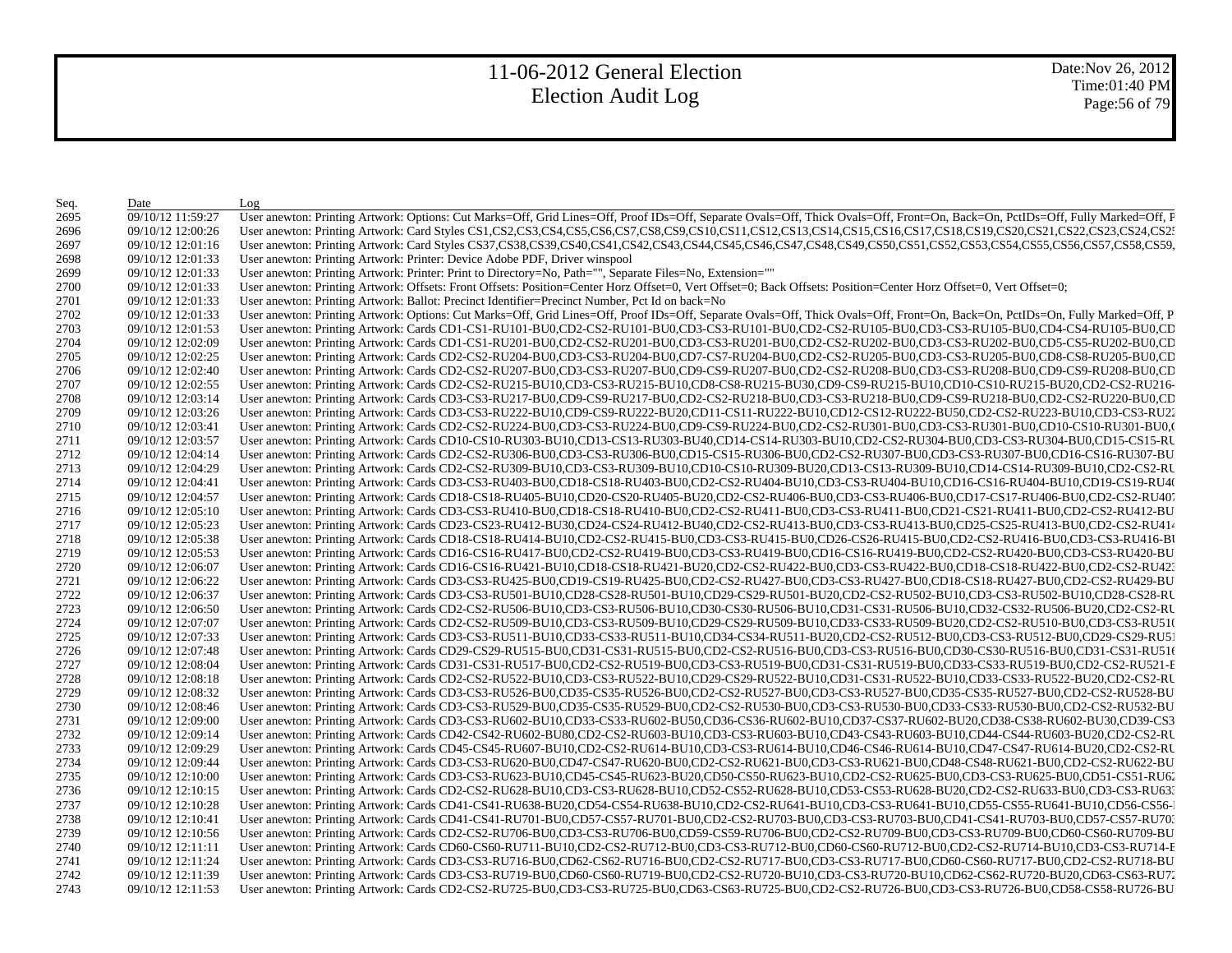Date:Nov 26, 2012 Time:01:40 PM Page:57 of 79

| Seq. | Date              | Log                                                                                                                                                                                                                            |
|------|-------------------|--------------------------------------------------------------------------------------------------------------------------------------------------------------------------------------------------------------------------------|
| 2744 | 09/10/12 12:12:08 | User anewton: Printing Artwork: Cards CD63-CS63-RU728-BU10,CD2-CS2-RU729-BU0,CD3-CS3-RU729-BU0,CD63-CS63-RU729-BU0,CD2-CS2-RU732-BU10,CD3-CS3-RU732-BU10,CD3-CS3-RU732-E                                                       |
| 2745 | 09/10/12 12:12:23 | User anewton: Printing Artwork: Cards CD3-CS3-RU733-BU0,CD63-CS63-RU733-BU0,CD2-CS2-RU803-BU0,CD3-CS3-RU803-BU0,CD62-CS62-RU803-BU0,CD2-CS2-RU803-BU0,CD2-CS2-RU804-BU                                                         |
| 2746 | 09/10/12 12:12:37 | User anewton: Printing Artwork: Cards CD3-CS3-RU805-BU0,CD62-CS62-RU805-BU0,CD2-CS2-RU807-BU0,CD3-CS3-RU807-BU0,CD62-CS62-RU807-BU0,CD2-CS2-RU807-BU0,CD2-CS2-RU808-BU                                                         |
| 2747 | 09/10/12 12:12:52 | User anewton: Printing Artwork: Cards CD3-CS3-RU809-BU0,CD62-CS62-RU809-BU0,CD2-CS2-RU810-BU0,CD3-CS3-RU810-BU0,CD62-CS62-RU810-BU0,CD2-CS2-RU810-BU0,CD2-CS2-RU812-BU                                                         |
| 2748 | 09/10/12 12:13:08 | User anewton: Printing Artwork: Cards CD2-CS2-RU813-BU0,CD3-CS3-RU813-BU0,CD23-CS23-RU813-BU0,CD2-CS2-RU814-BU0,CD3-CS3-RU814-BU0,CD62-CS62-RU814-BU0,CD62-CS62-RU814-BU0,CD5-CS3-RU814-BU0,CD62-CS62-RU814-BU0,CD5            |
| 2749 | 09/10/12 12:13:20 | User anewton: Printing Artwork: Cards CD62-CS62-RU816-BU10,CD64-CS64-RU816-BU30,CD2-CS2-RU901-BU0,CD3-CS3-RU901-BU0,CD65-CS65-RU901-BU0,CD2-CS2-RU901-BU0,CD2-CS2-RU901-BU0,CD2-CS2-RU901-BU0,CD2-CS2-RU902-CS2-RU902-CS2-RU90 |
| 2750 | 09/10/12 12:13:35 | User anewton: Printing Artwork: Cards CD66-CS66-RU902-BU20,CD2-CS2-RU903-BU0,CD3-CS3-RU903-BU0,CD65-CS65-RU903-BU0,CD2-CS2-RU904-BU0,CD3-CS3-RU904-BU0,CD3-CS3-RU904-BU                                                        |
| 2751 | 09/10/12 12:13:46 | User anewton: Printing Artwork: Cards CD23-CS23-RU907-BU0,CD2-CS2-RU909-BU0,CD3-CS3-RU909-BU0,CD67-CS67-RU909-BU0,CD2-CS2-RU910-BU0,CD3-CS3-RU910-BU0,CD3-CS3-RU910-BU0,CD3-CS3-RU910-BU0,CD3-CS3-RU910-BU0,CD3-CS3-RU910-BU0, |
| 2752 | 09/10/12 12:16:48 | User anewton: Backed up election to $F:\2012\2012-11-06$ General $2012-11-06$ General Election ARTWORK.gbf                                                                                                                     |
| 2753 | 09/10/12 12:17:08 | User anewton: Backed up election to F:\2012\2012-11-06 General\2012-11-06 General Election AUDIO.gbf                                                                                                                           |
| 2754 | 09/10/12 12:17:14 | User anewton: Set Cards Laid Out                                                                                                                                                                                               |
| 2755 | 09/10/12 12:17:22 | User anewton: Printing Ballot Text Report                                                                                                                                                                                      |
| 2756 | 09/10/12 12:17:23 | User anewton: Encountered an improper argument.: User pressed - OK                                                                                                                                                             |
| 2757 | 09/10/12 12:17:28 | User anewton: Printing Ballot Text Report                                                                                                                                                                                      |
| 2758 | 09/10/12 12:17:37 | User anewton: Printing Ballot Text Report                                                                                                                                                                                      |
| 2759 | 09/10/12 12:17:44 | User anewton: Printing Ballot Text Report                                                                                                                                                                                      |
| 2760 | 09/10/12 12:17:52 | User anewton: Closing GEMS                                                                                                                                                                                                     |
| 2761 | 09/10/12 14:53:27 | User anewton: User Login                                                                                                                                                                                                       |
| 2762 | 09/10/12 14:53:27 | User anewton: Open Election: 11-06-2012 General Election (2012-11-06 General Election ARTWORK) anewton Host                                                                                                                    |
| 2763 | 09/10/12 14:53:34 | User anewton: Unset Cards Laid Out                                                                                                                                                                                             |
| 2764 | 09/10/12 14:54:50 | User anewton: Created Header (18): Id 180, Label The City of Daytona Beach Special                                                                                                                                             |
| 2765 | 09/10/12 14:56:12 | User anewton: Changed Header (18): Id 180, Label The City of Daytona Beach Special                                                                                                                                             |
| 2766 | 09/10/12 14:56:43 | User anewton: The changes will affect ballots. Continue?: User pressed - Yes                                                                                                                                                   |
| 2767 | 09/10/12 14:56:43 | User anewton: Set Cards not Laid Out for some Ballots                                                                                                                                                                          |
| 2768 | 09/10/12 14:56:43 | User anewton: Changed Header (18): Id 180, Label The City of Daytona Beach Special                                                                                                                                             |
| 2769 | 09/10/12 14:56:49 | User anewton: Changed Header (4): Id 40, Label The City of Daytona Beach                                                                                                                                                       |
| 2770 | 09/10/12 14:57:07 | User anewton: Generated All Ballots                                                                                                                                                                                            |
| 2771 | 09/10/12 15:02:41 | User anewton: Set Cards Laid Out                                                                                                                                                                                               |
| 2772 | 09/10/12 15:02:53 | User anewton: Printing Ballot Text Report                                                                                                                                                                                      |
| 2773 | 09/10/12 15:02:59 | User anewton: Printing Ballot Text Report                                                                                                                                                                                      |
| 2774 | 09/10/12 15:03:05 | User anewton: Printing Ballot Text Report                                                                                                                                                                                      |
| 2775 | 09/10/12 15:03:19 | User anewton: Printing Artwork: Printer: Device Adobe PDF, Driver winspool                                                                                                                                                     |
| 2776 | 09/10/12 15:03:19 | User anewton: Printing Artwork: Printer: Print to Directory=No, Path="", Separate Files=No, Extension=""                                                                                                                       |
| 2777 | 09/10/12 15:03:19 | User anewton: Printing Artwork: Offsets: Front Offsets: Position=Center Horz Offset=0, Vert Offset=0; Back Offsets: Position=Center Horz Offset=0, Vert Offset=0;                                                              |
| 2778 | 09/10/12 15:03:19 | User anewton: Printing Artwork: Ballot: Precinct Identifier=Precinct Number, Pct Id on back=No                                                                                                                                 |
| 2779 | 09/10/12 15:03:19 | User anewton: Printing Artwork: Options: Cut Marks=Off, Grid Lines=Off, Proof IDs=Off, Separate Ovals=Off, Thick Ovals=Off, Front=On, Back=On, PctIDs=Off, Fully Marked=Off, F                                                 |
| 2780 | 09/10/12 15:04:34 | User anewton: Printing Artwork: Card Styles CS1,CS2,CS3,CS4,CS5,CS6,CS7,CS8,CS9,CS10,CS11,CS12,CS13,CS14,CS15,CS16,CS17,CS18,CS19,CS20,CS21,CS22,CS23,CS24,CS2:                                                                |
| 2781 | 09/10/12 15:05:28 | User anewton: Printing Artwork: Card Styles CS37,CS38,CS39,CS40,CS41,CS42,CS43,CS44,CS45,CS46,CS47,CS48,CS49,CS50,CS51,CS52,CS53,CS54,CS55,CS56,CS57,CS58,CS59,                                                                |
| 2782 | 09/10/12 15:05:41 | User anewton: Printing Artwork: Printer: Device Adobe PDF, Driver winspool                                                                                                                                                     |
| 2783 | 09/10/12 15:05:41 | User anewton: Printing Artwork: Printer: Print to Directory=No, Path="", Separate Files=No, Extension=""                                                                                                                       |
| 2784 | 09/10/12 15:05:41 | User anewton: Printing Artwork: Offsets: Front Offsets: Position=Center Horz Offset=0, Vert Offset=0; Back Offsets: Position=Center Horz Offset=0, Vert Offset=0;                                                              |
| 2785 | 09/10/12 15:05:41 | User anewton: Printing Artwork: Ballot: Precinct Identifier=Precinct Number, Pct Id on back=No                                                                                                                                 |
| 2786 | 09/10/12 15:05:41 | User anewton: Printing Artwork: Options: Cut Marks=Off, Grid Lines=Off, Proof IDs=Off, Separate Ovals=Off, Thick Ovals=Off, Front=On, Back=On, PctIDs=On, Fully Marked=Off, P.                                                 |
| 2787 | 09/10/12 15:05:59 | User anewton: Printing Artwork: Cards CD1-CS1-RU101-BU0,CD2-CS2-RU101-BU0,CD3-CS3-RU101-BU0,CD2-CS2-RU105-BU0,CD3-CS3-RU105-BU0,CD4-CS4-RU105-BU0,CD4-CS4-RU105-BU0,CD4-CS4-RU105-BU0,CD4-CS4-RU105-BU0,CD4-CS4-RU105-BU0,CD4- |
| 2788 | 09/10/12 15:06:13 | User anewton: Printing Artwork: Cards CD1-CS1-RU201-BU0,CD2-CS2-RU201-BU0,CD3-CS3-RU201-BU0,CD2-CS2-RU202-BU0,CD3-CS3-RU202-BU0,CD5-CS5-RU202-BU0,CD5-CS5-RU202-BU0,CD5-CS5-RU202-BU0,CD5-CS5-RU202-BU0,CD5-CS5-RU202-BU0,CD5- |
| 2789 | 09/10/12 15:06:28 | User anewton: Printing Artwork: Cards CD2-CS2-RU204-BU0,CD3-CS3-RU204-BU0,CD7-CS7-RU204-BU0,CD2-CS2-RU205-BU0,CD3-CS3-RU205-BU0,CD8-CS8-RU205-BU0,CD8-CS8-RU205-BU0,CD8-CS8-RU205-BU0,CD8-CS8-RU205-BU0,CD8-CS8-RU205-BU0,CD8- |
| 2790 | 09/10/12 15:06:43 | User anewton: Printing Artwork: Cards CD2-CS2-RU207-BU0,CD3-CS3-RU207-BU0,CD9-CS9-RU207-BU0,CD2-CS2-RU208-BU0,CD3-CS3-RU208-BU0,CD9-CS9-RU208-BU0,CD9-CS9-RU208-BU0,CD9-CS9-RU208-BU0,CD9-CS9-RU208-BU0,CD9-CS9-RU208-BU0,CD9- |
| 2791 | 09/10/12 15:06:56 | User anewton: Printing Artwork: Cards CD2-CS2-RU215-BU10,CD3-CS3-RU215-BU10,CD8-CS8-RU215-BU30,CD9-CS9-RU215-BU10,CD10-CS10-RU215-BU20,CD2-CS2-RU216-                                                                          |
| 2792 | 09/10/12 15:07:11 | User anewton: Printing Artwork: Cards CD3-CS3-RU217-BU0,CD9-CS9-RU217-BU0,CD2-CS2-RU218-BU0,CD3-CS3-RU218-BU0,CD9-CS9-RU218-BU0,CD2-CS2-RU220-BU0,CD2-CS2-RU220-BU0,CD                                                         |
|      |                   |                                                                                                                                                                                                                                |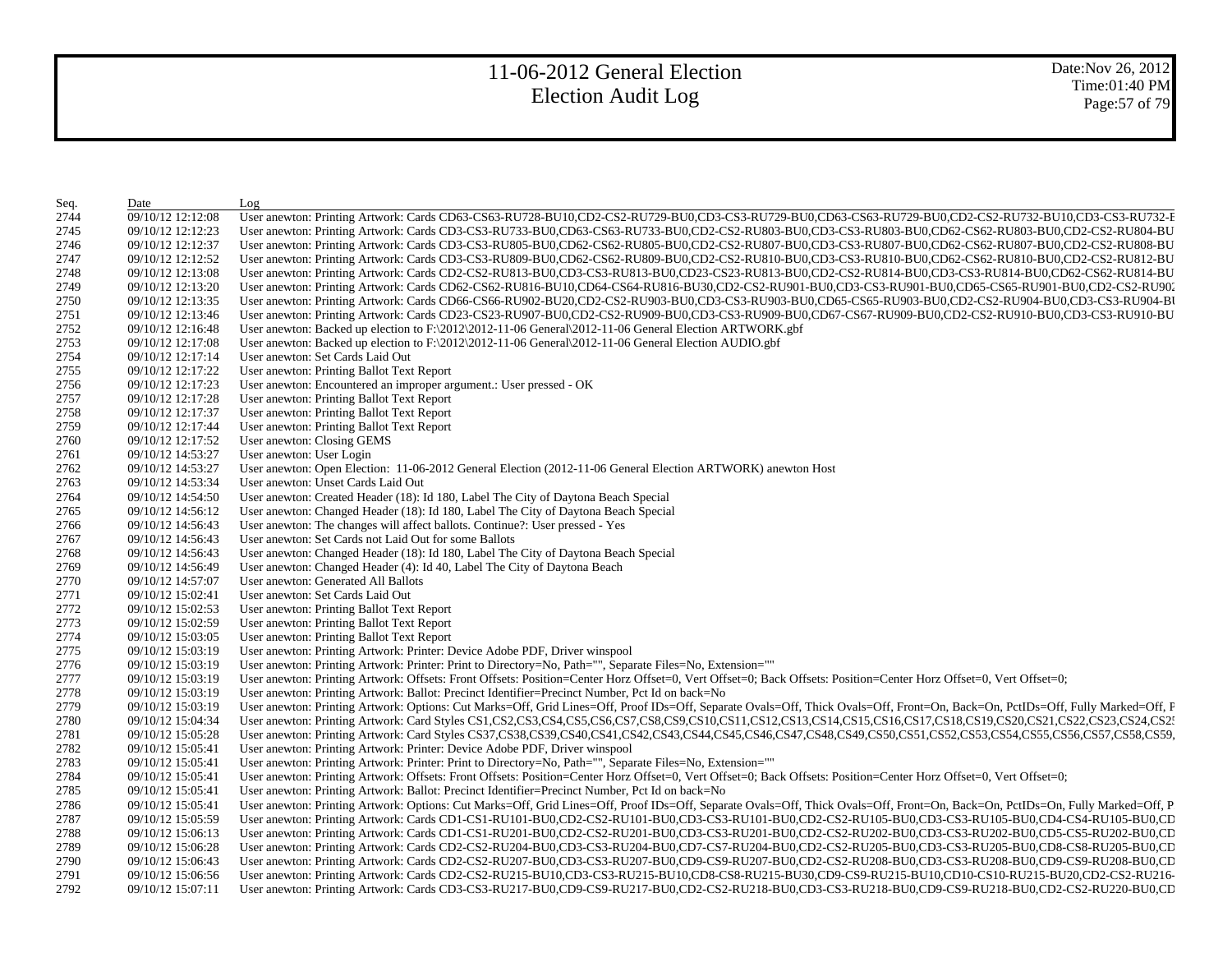Date:Nov 26, 2012 Time:01:40 PM Page:58 of 79

| Seq. | Date              | Log                                                                                                                                                                                                                            |
|------|-------------------|--------------------------------------------------------------------------------------------------------------------------------------------------------------------------------------------------------------------------------|
| 2793 | 09/10/12 15:07:24 | User anewton: Printing Artwork: Cards CD3-CS3-RU222-BU10,CD9-CS9-RU222-BU20,CD11-CS11-RU222-BU10,CD12-CS12-RU222-BU50,CD2-CS2-RU223-BU10,CD3-CS3-RU22                                                                          |
| 2794 | 09/10/12 15:07:38 | User anewton: Printing Artwork: Cards CD2-CS2-RU224-BU0,CD3-CS3-RU224-BU0,CD9-CS9-RU224-BU0,CD2-CS2-RU301-BU0,CD3-CS3-RU301-BU0,CD10-CS10-RU301-BU0,CD10-CS10-RU301-BU0,CD2-CS2-RU301-BU0,CD10-CS10-RU301-BU0,CD2-CS2-RU301-BU |
| 2795 | 09/10/12 15:07:52 | User anewton: Printing Artwork: Cards CD10-CS10-RU303-BU10,CD13-CS13-RU303-BU40,CD14-CS14-RU303-BU10,CD2-CS2-RU304-BU0,CD3-CS3-RU304-BU0,CD15-CS15-RL                                                                          |
| 2796 | 09/10/12 15:08:06 | User anewton: Printing Artwork: Cards CD2-CS2-RU306-BU0,CD3-CS3-RU306-BU0,CD15-CS15-RU306-BU0,CD2-CS2-RU307-BU0,CD3-CS3-RU307-BU0,CD16-CS16-RU307-BU                                                                           |
| 2797 | 09/10/12 15:08:19 | User anewton: Printing Artwork: Cards CD2-CS2-RU309-BU10,CD3-CS3-RU309-BU10,CD10-CS10-RU309-BU20,CD13-CS13-RU309-BU10,CD14-CS14-RU309-BU10,CD2-CS2-RU                                                                          |
| 2798 | 09/10/12 15:08:32 | User anewton: Printing Artwork: Cards CD3-CS3-RU403-BU0,CD18-CS18-RU403-BU0,CD2-CS2-RU404-BU10,CD3-CS3-RU404-BU10,CD16-CS16-RU404-BU10,CD19-CS19-RU404                                                                         |
| 2799 | 09/10/12 15:08:49 | User anewton: Printing Artwork: Cards CD18-CS18-RU405-BU10,CD20-CS20-RU405-BU20,CD2-CS2-RU406-BU0,CD3-CS3-RU406-BU0,CD17-CS17-RU406-BU0,CD2-CS2-RU407                                                                          |
| 2800 | 09/10/12 15:09:10 | User anewton: Printing Artwork: Cards CD3-CS3-RU410-BU0,CD18-CS18-RU410-BU0,CD2-CS2-RU411-BU0,CD3-CS3-RU411-BU0,CD21-CS21-RU411-BU0,CD2-CS2-RU411-BU0,CD2-CS2-RU412-BU                                                         |
| 2801 | 09/10/12 15:09:23 | User anewton: Printing Artwork: Cards CD23-CS23-RU412-BU30,CD24-CS24-RU412-BU40,CD2-CS2-RU413-BU0,CD3-CS3-RU413-BU0,CD25-CS25-RU413-BU0,CD2-CS2-RU413-BU0,CD25-CS25-RU413-BU0,CD2-CS2-RU414                                    |
| 2802 | 09/10/12 15:09:39 | User anewton: Printing Artwork: Cards CD18-CS18-RU414-BU10,CD2-CS2-RU415-BU0,CD3-CS3-RU415-BU0,CD26-CS26-RU415-BU0,CD2-CS2-RU416-BU0,CD3-CS3-RU416-BU0,CD3-CS3-RU416-B                                                         |
| 2803 | 09/10/12 15:10:00 | User anewton: Printing Artwork: Cards CD16-CS16-RU417-BU0,CD2-CS2-RU419-BU0,CD3-CS3-RU419-BU0,CD16-CS16-RU419-BU0,CD2-CS2-RU420-BU0,CD3-CS3-RU420-BU0,CD3-CS3-RU420-BU                                                         |
| 2804 | 09/10/12 15:10:17 | User anewton: Printing Artwork: Cards CD16-CS16-RU421-BU10,CD18-CS18-RU421-BU20,CD2-CS2-RU422-BU0,CD3-CS3-RU422-BU0,CD18-CS18-RU422-BU0,CD2-CS2-RU422-BU0,CD2-CS2-RU422-BU0,CD2-CS2-RU422-BU0,CD2-CS2-RU423                    |
| 2805 | 09/10/12 15:10:34 | User anewton: Printing Artwork: Cards CD3-CS3-RU425-BU0,CD19-CS19-RU425-BU0,CD2-CS2-RU427-BU0,CD3-CS3-RU427-BU0,CD18-CS18-RU427-BU0,CD2-CS2-RU429-BU                                                                           |
| 2806 | 09/10/12 15:10:47 | User anewton: Printing Artwork: Cards CD3-CS3-RU501-BU10,CD28-CS28-RU501-BU10,CD29-CS29-RU501-BU20,CD2-CS2-RU502-BU10,CD3-CS3-RU502-BU10,CD28-CS28-RU502-BU10,CD28-CS28-RU502-BU10,CD28-CS28-RU502-BU10,CD28-CS28-RU502-BU10,C |
| 2807 | 09/10/12 15:11:02 | User anewton: Printing Artwork: Cards CD2-CS2-RU506-BU10,CD3-CS3-RU506-BU10,CD30-CS30-RU506-BU10,CD31-CS31-RU506-BU10,CD32-CS32-RU506-BU20,CD2-CS2-RU                                                                          |
| 2808 | 09/10/12 15:11:22 | User anewton: Printing Artwork: Cards CD2-CS2-RU509-BU10,CD3-CS3-RU509-BU10,CD29-CS29-RU509-BU10,CD33-CS33-RU509-BU20,CD2-CS2-RU510-BU0,CD3-CS3-RU510                                                                          |
| 2809 | 09/10/12 15:11:36 | User anewton: Printing Artwork: Cards CD3-CS3-RU511-BU10,CD33-CS33-RU511-BU10,CD34-CS34-RU511-BU20,CD2-CS2-RU512-BU0,CD3-CS3-RU512-BU0,CD29-CS29-RU5                                                                           |
| 2810 | 09/10/12 15:11:51 | User anewton: Printing Artwork: Cards CD29-CS29-RU515-BU0,CD31-CS31-RU515-BU0,CD2-CS2-RU516-BU0,CD3-CS3-RU516-BU0,CD30-CS30-RU516-BU0,CD31-CS31-RU516                                                                          |
| 2811 | 09/10/12 15:12:10 | User anewton: Printing Artwork: Cards CD31-CS31-RU517-BU0,CD2-CS2-RU519-BU0,CD3-CS3-RU519-BU0,CD31-CS31-RU519-BU0,CD33-CS33-RU519-BU0,CD2-CS2-RU521-E                                                                          |
| 2812 | 09/10/12 15:12:24 | User anewton: Printing Artwork: Cards CD2-CS2-RU522-BU10,CD3-CS3-RU522-BU10,CD29-CS29-RU522-BU10,CD31-CS31-RU522-BU10,CD33-CS33-RU522-BU20,CD2-CS2-RU                                                                          |
| 2813 | 09/10/12 15:12:37 | User anewton: Printing Artwork: Cards CD3-CS3-RU526-BU0,CD35-CS35-RU526-BU0,CD2-CS2-RU527-BU0,CD3-CS3-RU527-BU0,CD35-CS35-RU527-BU0,CD2-CS2-RU527-BU0,CD2-CS2-RU528-BU                                                         |
| 2814 | 09/10/12 15:12:51 | User anewton: Printing Artwork: Cards CD3-CS3-RU529-BU0,CD35-CS35-RU529-BU0,CD2-CS2-RU530-BU0,CD3-CS3-RU530-BU0,CD33-CS33-RU530-BU0,CD2-CS2-RU530-BU0,CD2-CS2-RU530-BU0,CD2-CS2-RU530-BU0,CD2-CS2-RU530-BU0,CD2-CS2-RU530-BU0, |
| 2815 | 09/10/12 15:13:05 | User anewton: Printing Artwork: Cards CD3-CS3-RU602-BU10,CD33-CS33-RU602-BU50,CD36-CS36-RU602-BU10,CD37-CS37-RU602-BU20,CD38-CS38-RU602-BU30,CD39-CS3                                                                          |
| 2816 | 09/10/12 15:13:21 | User anewton: Printing Artwork: Cards CD42-CS42-RU602-BU80,CD2-CS2-RU603-BU10,CD3-CS3-RU603-BU10,CD43-CS43-RU603-BU10,CD44-CS44-RU603-BU20,CD2-CS2-RU603-BU20,CD2-CS2-RU603-BU10,CD44-CS44-RU603-BU20,CD2-CS2-RU603-BU10,CD44- |
| 2817 | 09/10/12 15:13:36 | User anewton: Printing Artwork: Cards CD45-CS45-RU607-BU10,CD2-CS2-RU614-BU10,CD3-CS3-RU614-BU10,CD46-CS46-RU614-BU10,CD47-CS47-RU614-BU20,CD2-CS2-RU614-BU20,CD2-CS2-RU614-BU10,CD47-CS47-RU614-BU20,CD2-CS2-RU614-BU         |
| 2818 | 09/10/12 15:13:54 | User anewton: Printing Artwork: Cards CD3-CS3-RU620-BU0,CD47-CS47-RU620-BU0,CD2-CS2-RU621-BU0,CD3-CS3-RU621-BU0,CD48-CS48-RU621-BU0,CD2-CS2-RU621-BU0,CD2-CS2-RU621-BU0,CD2-CS2-RU621-BU0,CD2-CS2-RU621-BU0,CD2-CS2-RU621-BU0, |
| 2819 | 09/10/12 15:14:12 | User anewton: Printing Artwork: Cards CD3-CS3-RU623-BU10,CD45-CS45-RU623-BU20,CD50-CS50-RU623-BU10,CD2-CS2-RU625-BU0,CD3-CS3-RU625-BU0,CD51-CS51-RU62                                                                          |
| 2820 | 09/10/12 15:14:31 | User anewton: Printing Artwork: Cards CD2-CS2-RU628-BU10,CD3-CS3-RU628-BU10,CD52-CS52-RU628-BU10,CD53-CS53-RU628-BU20,CD2-CS2-RU633-BU0,CD3-CS3-RU633-BU0,CD3-CS3-RU633-BU0,CD3-CS3-RU633-BU0,CD3-CS3-RU633-BU0,CD3-CS3-RU633- |
| 2821 | 09/10/12 15:14:43 | User anewton: Printing Artwork: Cards CD41-CS41-RU638-BU20,CD54-CS54-RU638-BU10,CD2-CS2-RU641-BU10,CD3-CS3-RU641-BU10,CD55-CS55-RU641-BU10,CD56-CS56-                                                                          |
| 2822 | 09/10/12 15:14:58 | User anewton: Printing Artwork: Cards CD41-CS41-RU701-BU0,CD57-CS57-RU701-BU0,CD2-CS2-RU703-BU0,CD3-CS3-RU703-BU0,CD41-CS41-RU703-BU0,CD57-CS57-RU703-BU0,CD41-CS41-RU703-BU0,CD57-CS57-RU703-BU0,CD57-CS57-RU703-BU0,CD41-CS4 |
| 2823 | 09/10/12 15:15:13 | User anewton: Printing Artwork: Cards CD2-CS2-RU706-BU0,CD3-CS3-RU706-BU0,CD59-CS59-RU706-BU0,CD2-CS2-RU709-BU0,CD3-CS3-RU709-BU0,CD60-CS60-RU709-BU                                                                           |
| 2824 | 09/10/12 15:15:27 | User anewton: Printing Artwork: Cards CD60-CS60-RU711-BU10,CD2-CS2-RU712-BU0,CD3-CS3-RU712-BU0,CD60-CS60-RU712-BU0,CD2-CS2-RU714-BU10,CD3-CS3-RU714-E                                                                          |
| 2825 | 09/10/12 15:15:41 | User anewton: Printing Artwork: Cards CD3-CS3-RU716-BU0,CD62-CS62-RU716-BU0,CD2-CS2-RU717-BU0,CD3-CS3-RU717-BU0,CD60-CS60-RU717-BU0,CD2-CS2-RU718-BU                                                                           |
| 2826 | 09/10/12 15:15:56 | User anewton: Printing Artwork: Cards CD3-CS3-RU719-BU0,CD60-CS60-RU719-BU0,CD2-CS2-RU720-BU10,CD3-CS3-RU720-BU10,CD62-CS62-RU720-BU20,CD63-CS63-RU720-BU20,CD63-CS63-RU720-BU20,CD63-CS63-RU720-BU20,CD63-CS63-RU720-BU20,CD6 |
| 2827 | 09/10/12 15:16:15 | User anewton: Printing Artwork: Cards CD2-CS2-RU725-BU0,CD3-CS3-RU725-BU0,CD63-CS63-RU725-BU0,CD2-CS2-RU726-BU0,CD3-CS3-RU726-BU0,CD58-CS58-RU726-BU0,CD58-CS58-RU726-BU                                                       |
| 2828 | 09/10/12 15:16:30 | User anewton: Printing Artwork: Cards CD63-CS63-RU728-BU10,CD2-CS2-RU729-BU0,CD3-CS3-RU729-BU0,CD63-CS63-RU729-BU0,CD2-CS2-RU732-BU10,CD3-CS3-RU732-E                                                                          |
| 2829 | 09/10/12 15:16:42 | User anewton: Printing Artwork: Cards CD3-CS3-RU733-BU0,CD63-CS63-RU733-BU0,CD2-CS2-RU803-BU0,CD3-CS3-RU803-BU0,CD62-CS62-RU803-BU0,CD2-CS2-RU803-BU0,CD2-CS2-RU804-BU                                                         |
| 2830 | 09/10/12 15:16:56 | User anewton: Printing Artwork: Cards CD3-CS3-RU805-BU0,CD62-CS62-RU805-BU0,CD2-CS2-RU807-BU0,CD3-CS3-RU807-BU0,CD62-CS62-RU807-BU0,CD2-CS2-RU807-BU0,CD2-CS2-RU807-BU0,CD2-CS2-RU807-BU0,CD2-CS2-RU807-BU0,CD2-CS2-RU807-BU0, |
| 2831 | 09/10/12 15:17:12 | User anewton: Printing Artwork: Cards CD3-CS3-RU809-BU0,CD62-CS62-RU809-BU0,CD2-CS2-RU810-BU0,CD3-CS3-RU810-BU0,CD62-CS62-RU810-BU0,CD2-CS2-RU810-BU0,CD2-CS2-RU810-BU0,CD2-CS2-RU810-BU0,CD2-CS2-RU810-BU0,CD2-CS2-RU810-BU0, |
| 2832 | 09/10/12 15:17:25 | User anewton: Printing Artwork: Cards CD2-CS2-RU813-BU0,CD3-CS3-RU813-BU0,CD23-CS23-RU813-BU0,CD2-CS2-RU814-BU0,CD3-CS3-RU814-BU0,CD62-CS62-RU814-BU0,CD62-CS62-RU814-BU0,CD62-CS62-RU814-BU0,CD62-CS62-RU814-BU0,CD62-CS62-RU |
| 2833 | 09/10/12 15:17:38 | User anewton: Printing Artwork: Cards CD62-CS62-RU816-BU10,CD64-CS64-RU816-BU30,CD2-CS2-RU901-BU0,CD3-CS3-RU901-BU0,CD65-CS65-RU901-BU0,CD2-CS2-RU901-BU0,CD2-CS2-RU901-BU0,CD2-CS2-RU901-BU0,CD2-CS2-RU902-CS2-RU902-CS2-RU90 |
| 2834 | 09/10/12 15:17:53 | User anewton: Printing Artwork: Cards CD66-CS66-RU902-BU20,CD2-CS2-RU903-BU0,CD3-CS3-RU903-BU0,CD65-CS65-RU903-BU0,CD2-CS2-RU904-BU0,CD3-CS3-RU904-BU0,CD3-CS3-RU904-B                                                         |
| 2835 | 09/10/12 15:18:04 | User anewton: Printing Artwork: Cards CD23-CS23-RU907-BU0,CD2-CS2-RU909-BU0,CD3-CS3-RU909-BU0,CD67-CS67-RU909-BU0,CD2-CS2-RU910-BU0,CD3-CS3-RU910-BU0,CD3-CS3-RU910-BU                                                         |
| 2836 | 09/10/12 15:18:31 | User anewton: Previewing Report: Card Styles With Headers and Races                                                                                                                                                            |
| 2837 | 09/10/12 15:19:43 | User anewton: Backed up election to F:\2012\2012-11-06 General\2012-11-06 General Election ARTWORK.gbf                                                                                                                         |
| 2838 | 09/10/12 15:19:54 | User anewton: Backed up election to F:\2012\2012-11-06 General\2012-11-06 General Election AUDIO.gbf                                                                                                                           |
| 2839 | 09/10/12 15:19:59 | User anewton: Closing GEMS                                                                                                                                                                                                     |
| 2840 | 09/10/12 17:15:54 | User anewton: User Login                                                                                                                                                                                                       |
| 2841 | 09/10/12 17:15:54 | User anewton: Open Election: 11-06-2012 General Election (2012-11-06 General Election ARTWORK) anewton Host                                                                                                                    |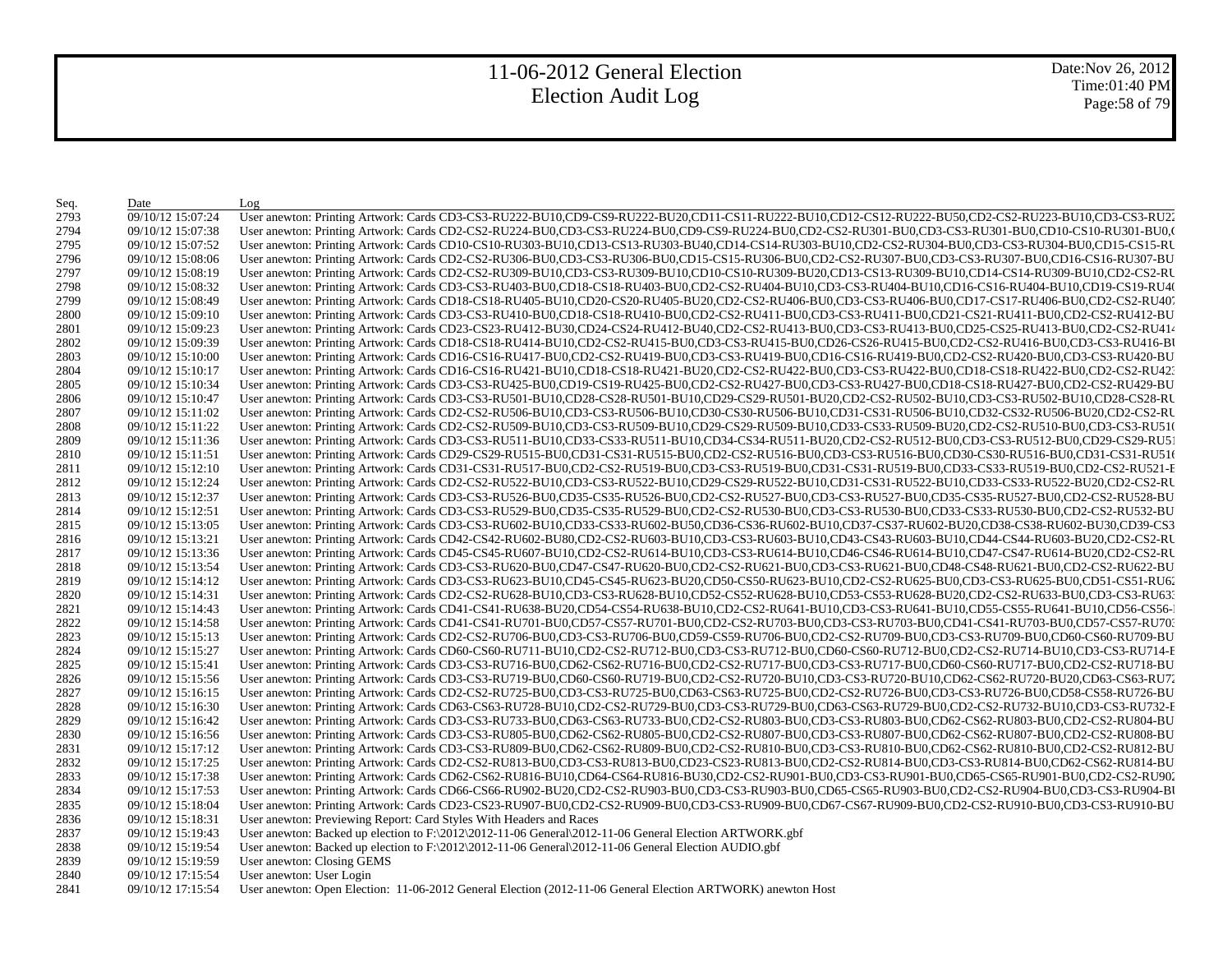| Seq. | Date              | Log                                                                                                                                                                                                                            |
|------|-------------------|--------------------------------------------------------------------------------------------------------------------------------------------------------------------------------------------------------------------------------|
| 2842 | 09/10/12 17:16:15 | User anewton: Unset Cards Laid Out                                                                                                                                                                                             |
| 2843 | 09/10/12 17:16:29 | User anewton: Changed Race (35): Id 330, Label Edgewater Council 1, Type 1, VoteFor 1, District 8233, VGroup1 0, VGroup2 0                                                                                                     |
| 2844 | 09/10/12 17:16:29 | User anewton: Changed Candidate (76): Id 20, Label Christine Power, Type Candidate                                                                                                                                             |
| 2845 | 09/10/12 17:16:29 | User anewton: Changed Candidate (77): Id 10, Label James Paul Brown, Type Candidate                                                                                                                                            |
| 2846 | 09/10/12 17:16:29 | User anewton: Updating CandVGroup (76): Id 20 Voter Group <n.p.> (0), from Candidate Christine Power (20)</n.p.>                                                                                                               |
| 2847 | 09/10/12 17:16:29 | User anewton: Updating CandVGroup (77): Id 10 Voter Group <n.p.> (0), from Candidate James Paul Brown (10)</n.p.>                                                                                                              |
| 2848 | 09/10/12 17:16:30 | User anewton: The changes will affect ballots. Continue?: User pressed - Yes                                                                                                                                                   |
| 2849 | 09/10/12 17:16:30 | User anewton: Set Cards not Laid Out for some Ballots                                                                                                                                                                          |
| 2850 | 09/10/12 17:16:32 | User anewton: Generated All Ballots                                                                                                                                                                                            |
| 2851 | 09/10/12 17:18:00 | User anewton: Set Cards Laid Out                                                                                                                                                                                               |
| 2852 | 09/10/12 17:18:11 | User anewton: Printing Artwork: Printer: Device Adobe PDF, Driver winspool                                                                                                                                                     |
| 2853 | 09/10/12 17:18:11 | User anewton: Printing Artwork: Printer: Print to Directory=No, Path="", Separate Files=No, Extension=""                                                                                                                       |
| 2854 | 09/10/12 17:18:11 | User anewton: Printing Artwork: Offsets: Front Offsets: Position=Center Horz Offset=0, Vert Offset=0; Back Offsets: Position=Center Horz Offset=0, Vert Offset=0;                                                              |
| 2855 | 09/10/12 17:18:11 | User anewton: Printing Artwork: Ballot: Precinct Identifier=Precinct Number, Pct Id on back=No                                                                                                                                 |
| 2856 | 09/10/12 17:18:11 | User anewton: Printing Artwork: Options: Cut Marks=Off, Grid Lines=Off, Proof IDs=Off, Separate Ovals=Off, Thick Ovals=Off, Front=On, Back=On, PctIDs=Off, Fully Marked=Off, F                                                 |
| 2857 | 09/10/12 17:18:20 | User anewton: Printing Artwork: Card Styles CS65, CS66                                                                                                                                                                         |
| 2858 | 09/10/12 17:18:40 | User anewton: Printing Artwork: Printer: Device Adobe PDF, Driver winspool                                                                                                                                                     |
| 2859 | 09/10/12 17:18:40 | User anewton: Printing Artwork: Printer: Print to Directory=No, Path="", Separate Files=No, Extension=""                                                                                                                       |
| 2860 | 09/10/12 17:18:40 | User anewton: Printing Artwork: Offsets: Front Offsets: Position=Center Horz Offset=0, Vert Offset=0; Back Offsets: Position=Center Horz Offset=0, Vert Offset=0;                                                              |
| 2861 | 09/10/12 17:18:40 | User anewton: Printing Artwork: Ballot: Precinct Identifier=Precinct Number, Pct Id on back=No                                                                                                                                 |
| 2862 | 09/10/12 17:18:40 | User anewton: Printing Artwork: Options: Cut Marks=Off, Grid Lines=Off, Proof IDs=Off, Separate Ovals=Off, Thick Ovals=Off, Front=On, Back=On, PctIDs=On, Fully Marked=Off, P                                                  |
| 2863 | 09/10/12 17:18:53 | User anewton: Printing Artwork: Cards CD66-CS66-RU902-BU20,CD66-CS66-RU910-BU0,CD65-CS65-RU901-BU0,CD65-CS65-RU902-BU10,CD65-CS65-RU903-BU0,CD65-CS65-RU903-BU0,CD65-CS65-RU903-BU0,CD65-CS65-RU903-BU0,CD65-CS65-RU903-BU0,CD |
| 2864 | 09/10/12 17:18:57 | User anewton: Closing GEMS                                                                                                                                                                                                     |
| 2865 | 09/10/12 17:19:16 | User anewton: User Login                                                                                                                                                                                                       |
| 2866 | 09/10/12 17:19:16 | User anewton: Open Election: 11-06-2012 General Election (2012-11-06 General Election ARTWORK) anewton Host                                                                                                                    |
| 2867 | 09/10/12 17:19:25 | User anewton: Backed up election to F:\2012\2012-11-06 General\2012-11-06 General Election ARTWORK.gbf                                                                                                                         |
| 2868 | 09/10/12 17:19:40 | User anewton: Backed up election to $F:\2012\t2012-11-06$ General $\2012-11-06$ General Election AUDIO.gbf                                                                                                                     |
| 2869 | 09/10/12 17:19:58 | User anewton: Backed up election to $E:\langle 2012-11-06 \text{ General Electron AUDIO}, gbf$                                                                                                                                 |
| 2870 | 09/10/12 17:20:02 | User anewton: Closing GEMS                                                                                                                                                                                                     |
| 2871 | 09/12/12 17:26:15 | User anewton: User Login                                                                                                                                                                                                       |
| 2872 | 09/12/12 17:26:15 | User anewton: Open Election: 11-06-2012 General Election (2012-11-06 General Election ARTWORK) anewton Host                                                                                                                    |
| 2873 | 09/12/12 17:26:30 | User anewton: Set Cards Printed                                                                                                                                                                                                |
| 2874 | 09/12/12 17:26:30 | User anewton: Set for election                                                                                                                                                                                                 |
| 2875 | 09/12/12 17:26:57 | User anewton: Exported election to E:\2012-11-06 General Election TEST DECK.txt                                                                                                                                                |
| 2876 | 09/12/12 17:27:38 | User anewton: Rich Text Export completed: 693 records exported: User pressed - OK                                                                                                                                              |
| 2877 | 09/12/12 17:27:38 | User anewton: Export rich text data to - E:\Volusia County, FL.txt                                                                                                                                                             |
| 2878 | 09/12/12 17:27:39 | User anewton: Closing GEMS                                                                                                                                                                                                     |
| 2879 | 09/14/12 13:54:36 | User anewton: User Login                                                                                                                                                                                                       |
| 2880 | 09/14/12 13:54:36 | User anewton: Open Election: 11-06-2012 General Election (2012-11-06 General Election ARTWORK) anewton Host                                                                                                                    |
| 2881 | 09/14/12 13:55:14 | User anewton: Loaded Election                                                                                                                                                                                                  |
| 2882 | 09/14/12 13:55:14 | User anewton: Open Election: 11-06-2012 General Election (2012-11-06 General Election LAYOUT) anewton Host                                                                                                                     |
| 2883 | 09/14/12 13:55:27 | User anewton: WARNING: This will clear all the election results. Would you like to do a backup first?: User pressed - No                                                                                                       |
| 2884 | 09/14/12 13:55:27 | User anewton: Unset for election                                                                                                                                                                                               |
| 2885 | 09/14/12 13:55:41 | User anewton: Backed up election to F:\2012\2012-11-06 General\2012-11-06 General Election TABULATION TEST.gbf                                                                                                                 |
| 2886 | 09/14/12 13:55:42 | User anewton: Closing GEMS                                                                                                                                                                                                     |
| 2887 | 09/14/12 14:00:25 | User anewton: User Login                                                                                                                                                                                                       |
| 2888 | 09/14/12 14:00:25 | User anewton: Open Election: 11-06-2012 General Election (2012-11-06 General Election LAYOUT) anewton Host                                                                                                                     |
| 2889 | 09/14/12 14:00:34 | User anewton: Changed Race (39): Id 370, Label Oak Hill Commission 4, Type 1, VoteFor 1, District 8234, VGroup1 0, VGroup2 0                                                                                                   |
| 2890 | 09/14/12 14:00:43 | User anewton: Changed VoteCenter (3): Id 20, Label Early Voting OSX <default vc="">, Cat. 2, NumOSMemCards 0, NumTSMemCards 0, NumOSXMemCards 0, CountMethod "Manual"</default>                                                |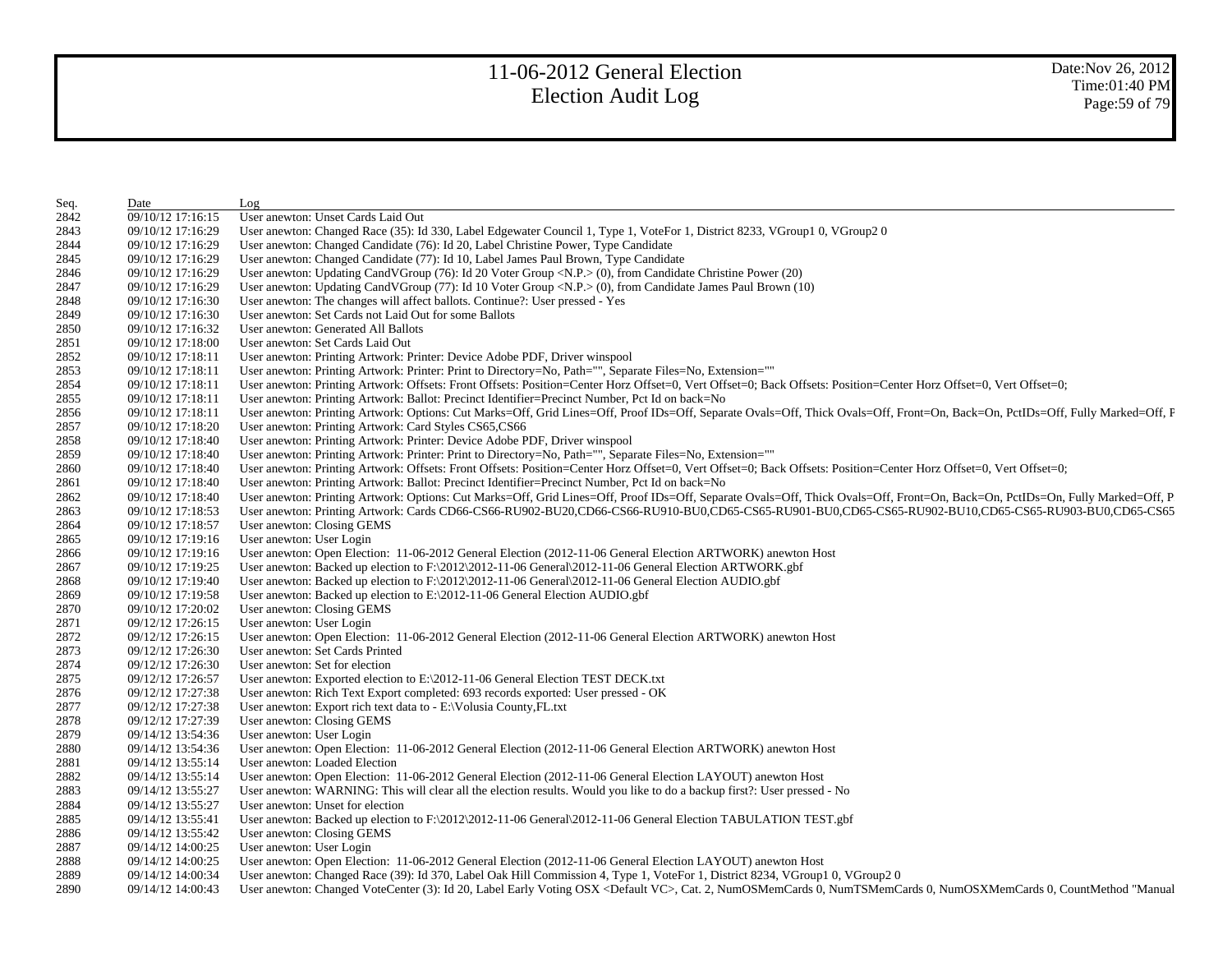| Seq. | Date              | Log                                                                                                                                                                             |
|------|-------------------|---------------------------------------------------------------------------------------------------------------------------------------------------------------------------------|
| 2891 | 09/14/12 14:00:47 | User anewton: Are you sure you want to delete Early Voting AVE <default vc="">?: User pressed - No</default>                                                                    |
| 2892 | 09/14/12 14:00:51 | User anewton: Changed VoteCenter (4): Id 30, Label Early Voting AVE <default vc="">, Cat. 3, NumOSMemCards 0, NumTSMemCards 0, NumOSXMemCards 0, CountMethod "Manual</default>  |
| 2893 | 09/14/12 14:00:57 | User anewton: Changed VoteCenter (248): Id 40, Label Absentee <default vc="">, Cat. 6, NumOSMemCards 0, NumTSMemCards 0, NumOSXMemCards 0, CountMethod "Manual Entry</default>  |
| 2894 | 09/14/12 14:01:02 | User anewton: Changed VoteCenter (6): Id 50, Label Other Non-Polling <default vc="">, Cat. 5, NumOSMemCards 0, NumTSMemCards 0, NumOSXMemCards 0, CountMethod "Manual</default> |
| 2895 | 09/14/12 14:04:32 | User anewton: Backed up election to F:\2012\2012-11-06 General\2012-11-06 General Election LAYOUT.gbf                                                                           |
| 2896 | 09/14/12 14:05:01 | User anewton: Closing GEMS                                                                                                                                                      |
| 2897 | 09/14/12 14:40:41 | User anewton: User Login                                                                                                                                                        |
| 2898 | 09/14/12 14:40:41 | User anewton: Open Election: 11-06-2012 General Election (2012-11-06 General Election LAYOUT) anewton Host                                                                      |
| 2899 | 09/14/12 14:41:13 | User anewton: Dragging Report Precinct(s) (101,105,107,201,202,203,204,205,206,207,208,212,215,216,217,218,220,222,223,224,301,303,304,305,306,307,308,309,401,403,404,405,400  |
| 2900 | 09/14/12 14:41:14 | User anewton: Dragging Report Precinct(s) (101,105,107,201,202,203,204,205,206,207,208,212,215,216,217,218,220,222,223,224,301,303,304,305,306,307,308,309,401,403,404,405,400  |
| 2901 | 09/14/12 14:41:16 | User anewton: Dragging Report Precinct(s) (101,105,107,201,202,203,204,205,206,207,208,212,215,216,217,218,220,222,223,224,301,303,304,305,306,307,308,309,401,403,404,405,400  |
| 2902 | 09/14/12 14:41:18 | User anewton: Dragging Report Precinct(s) (101,105,107,201,202,203,204,205,206,207,208,212,215,216,217,218,220,222,223,224,301,303,304,305,306,307,308,309,401,403,404,405,400  |
| 2903 | 09/14/12 14:41:19 | User anewton: Dragging Report Precinct(s) (101,105,107,201,202,203,204,205,206,207,208,212,215,216,217,218,220,222,223,224,301,303,304,305,306,307,308,309,401,403,404,405,400  |
| 2904 | 09/14/12 14:41:24 | User anewton: Dragging Report Precinct(s) (101,105,107,201,202,203,204,205,206,207,208,212,215,216,217,218,220,222,223,224,301,303,304,305,306,307,308,309,401,403,404,405,400  |
| 2905 | 09/14/12 14:41:26 | User anewton: Dragging Report Precinct(s) (101,105,107,201,202,203,204,205,206,207,208,212,215,216,217,218,220,222,223,224,301,303,304,305,306,307,308,309,401,403,404,405,400  |
| 2906 | 09/14/12 14:41:28 | User anewton: Dragging Report Precinct(s) (101,105,107,201,202,203,204,205,206,207,208,212,215,216,217,218,220,222,223,224,301,303,304,305,306,307,308,309,401,403,404,405,400  |
| 2907 | 09/14/12 14:41:29 | User anewton: Dragging Report Precinct(s) (101,105,107,201,202,203,204,205,206,207,208,212,215,216,217,218,220,222,223,224,301,303,304,305,306,307,308,309,401,403,404,405,400  |
| 2908 | 09/14/12 14:41:31 | User anewton: Dragging Report Precinct(s) (101,105,107,201,202,203,204,205,206,207,208,212,215,216,217,218,220,222,223,224,301,303,304,305,306,307,308,309,401,403,404,405,404  |
| 2909 | 09/14/12 14:41:34 | User anewton: Dragging Report Precinct(s) (101,105,107,201,202,203,204,205,206,207,208,212,215,216,217,218,220,222,223,224,301,303,304,305,306,307,308,309,401,403,404,405,400  |
| 2910 | 09/14/12 14:41:36 | User anewton: Dragging Report Precinct(s) (101,105,107,201,202,203,204,205,206,207,208,212,215,216,217,218,220,222,223,224,301,303,304,305,306,307,308,309,401,403,404,405,404  |
| 2911 | 09/14/12 14:41:37 | User anewton: Dragging Report Precinct(s) (101,105,107,201,202,203,204,205,206,207,208,212,215,216,217,218,220,222,223,224,301,303,304,305,306,307,308,309,401,403,404,405,400  |
| 2912 | 09/14/12 14:41:39 | User anewton: Dragging Report Precinct(s) (101,105,107,201,202,203,204,205,206,207,208,212,215,216,217,218,220,222,223,224,301,303,304,305,306,307,308,309,401,403,404,405,404  |
| 2913 | 09/14/12 14:41:40 | User anewton: Dragging Report Precinct(s) (101,105,107,201,202,203,204,205,206,207,208,212,215,216,217,218,220,222,223,224,301,303,304,305,306,307,308,309,401,403,404,405,400  |
| 2914 | 09/14/12 14:41:42 | User anewton: Dragging Report Precinct(s) (101,105,107,201,202,203,204,205,206,207,208,212,215,216,217,218,220,222,223,224,301,303,304,305,306,307,308,309,401,403,404,405,404  |
| 2915 | 09/14/12 14:41:46 | User anewton: Dragging Report Precinct(s) (101,105,107,201,202,203,204,205,206,207,208,212,215,216,217,218,220,222,223,224,301,303,304,305,306,307,308,309,401,403,404,405,400  |
| 2916 | 09/14/12 14:41:48 | User anewton: Dragging Report Precinct(s) (101,105,107,201,202,203,204,205,206,207,208,212,215,216,217,218,220,222,223,224,301,303,304,305,306,307,308,309,401,403,404,405,400  |
| 2917 | 09/14/12 14:41:49 | User anewton: Dragging Report Precinct(s) (101,105,107,201,202,203,204,205,206,207,208,212,215,216,217,218,220,222,223,224,301,303,304,305,306,307,308,309,401,403,404,405,400  |
| 2918 | 09/14/12 14:42:23 | User anewton: Changed VoteCenter (7): Id 1001, Label 1001, Cat. 0, NumOSMemCards 2, NumTSMemCards 0, NumOSXMemCards 0, CountMethod "Polling"                                    |
| 2919 | 09/14/12 14:42:27 | User anewton: Changed VoteCenter (8): Id 1002, Label 1002, Cat. 0, NumOSMemCards 2, NumTSMemCards 0, NumOSXMemCards 0, CountMethod "Polling"                                    |
| 2920 | 09/14/12 14:42:31 | User anewton: Changed VoteCenter (9): Id 1003, Label 1003, Cat. 0, NumOSMemCards 2, NumTSMemCards 0, NumOSXMemCards 0, CountMethod "Polling"                                    |
| 2921 | 09/14/12 14:42:35 | User anewton: Changed VoteCenter (10): Id 2001, Label 2001, Cat. 0, NumOSMemCards 2, NumTSMemCards 0, NumOSXMemCards 0, CountMethod "Polling"                                   |
| 2922 | 09/14/12 14:42:38 | User anewton: Changed VoteCenter (11): Id 2002, Label 2002, Cat. 0, NumOSMemCards 2, NumTSMemCards 0, NumOSXMemCards 0, CountMethod "Polling"                                   |
| 2923 | 09/14/12 14:42:42 | User anewton: Changed VoteCenter (13): Id 2003, Label 2003, Cat. 0, NumOSMemCards 2, NumTSMemCards 0, NumOSXMemCards 0, CountMethod "Polling"                                   |
| 2924 | 09/14/12 14:42:46 | User anewton: Changed VoteCenter (15): Id 2004, Label 2004, Cat. 0, NumOSMemCards 2, NumTSMemCards 0, NumOSXMemCards 0, CountMethod "Polling"                                   |
| 2925 | 09/14/12 14:42:49 | User anewton: Changed VoteCenter (16): Id 2005, Label 2005, Cat. 0, NumOSMemCards 2, NumTSMemCards 0, NumOSXMemCards 0, CountMethod "Polling"                                   |
| 2926 | 09/14/12 14:42:52 | User anewton: Changed VoteCenter (17): Id 2006, Label 2006, Cat. 0, NumOSMemCards 2, NumTSMemCards 0, NumOSXMemCards 0, CountMethod "Polling"                                   |
| 2927 | 09/14/12 14:42:57 | User anewton: Changed VoteCenter (19): Id 2008, Label 2008, Cat. 0, NumOSMemCards 2, NumTSMemCards 0, NumOSXMemCards 0, CountMethod "Polling"                                   |
| 2928 | 09/14/12 14:43:01 | User anewton: Changed VoteCenter (18): Id 2007, Label 2007, Cat. 0, NumOSMemCards 2, NumTSMemCards 0, NumOSXMemCards 0, CountMethod "Polling"                                   |
| 2929 | 09/14/12 14:43:05 | User anewton: Changed VoteCenter (20): Id 2009, Label 2009, Cat. 0, NumOSMemCards 2, NumTSMemCards 0, NumOSXMemCards 0, CountMethod "Polling"                                   |
| 2930 | 09/14/12 14:43:09 | User anewton: Changed VoteCenter (21): Id 2010, Label 2010, Cat. 0, NumOSMemCards 2, NumTSMemCards 0, NumOSXMemCards 0, CountMethod "Polling"                                   |
| 2931 | 09/14/12 14:43:13 | User anewton: Changed VoteCenter (22): Id 2011, Label 2011, Cat. 0, NumOSMemCards 2, NumTSMemCards 0, NumOSXMemCards 0, CountMethod "Polling"                                   |
| 2932 | 09/14/12 14:43:17 | User anewton: Changed VoteCenter (24): Id 2012, Label 2012, Cat. 0, NumOSMemCards 2, NumTSMemCards 0, NumOSXMemCards 0, CountMethod "Polling"                                   |
| 2933 | 09/14/12 14:43:20 | User anewton: Changed VoteCenter (27): Id 3001, Label 3001, Cat. 0, NumOSMemCards 2, NumTSMemCards 0, NumOSXMemCards 0, CountMethod "Polling"                                   |
| 2934 | 09/14/12 14:43:23 | User anewton: Changed VoteCenter (28): Id 3002, Label 3002, Cat. 0, NumOSMemCards 2, NumTSMemCards 0, NumOSXMemCards 0, CountMethod "Polling'                                   |
| 2935 | 09/14/12 14:43:26 | User anewton: Changed VoteCenter (29): Id 3003, Label 3003, Cat. 0, NumOSMemCards 2, NumTSMemCards 0, NumOSXMemCards 0, CountMethod "Polling"                                   |
| 2936 | 09/14/12 14:43:29 | User anewton: Changed VoteCenter (30): Id 3004, Label 3004, Cat. 0, NumOSMemCards 2, NumTSMemCards 0, NumOSXMemCards 0, CountMethod "Polling'                                   |
| 2937 | 09/14/12 14:43:33 | User anewton: Changed VoteCenter (32): Id 3005, Label 3005, Cat. 0, NumOSMemCards 2, NumTSMemCards 0, NumOSXMemCards 0, CountMethod "Polling"                                   |
| 2938 | 09/14/12 14:43:36 | User anewton: Changed VoteCenter (33): Id 3006, Label 3006, Cat. 0, NumOSMemCards 2, NumTSMemCards 0, NumOSXMemCards 0, CountMethod "Polling'                                   |
| 2939 | 09/14/12 14:43:39 | User anewton: Changed VoteCenter (34): Id 3007, Label 3007, Cat. 0, NumOSMemCards 2, NumTSMemCards 0, NumOSXMemCards 0, CountMethod "Polling'                                   |
|      |                   |                                                                                                                                                                                 |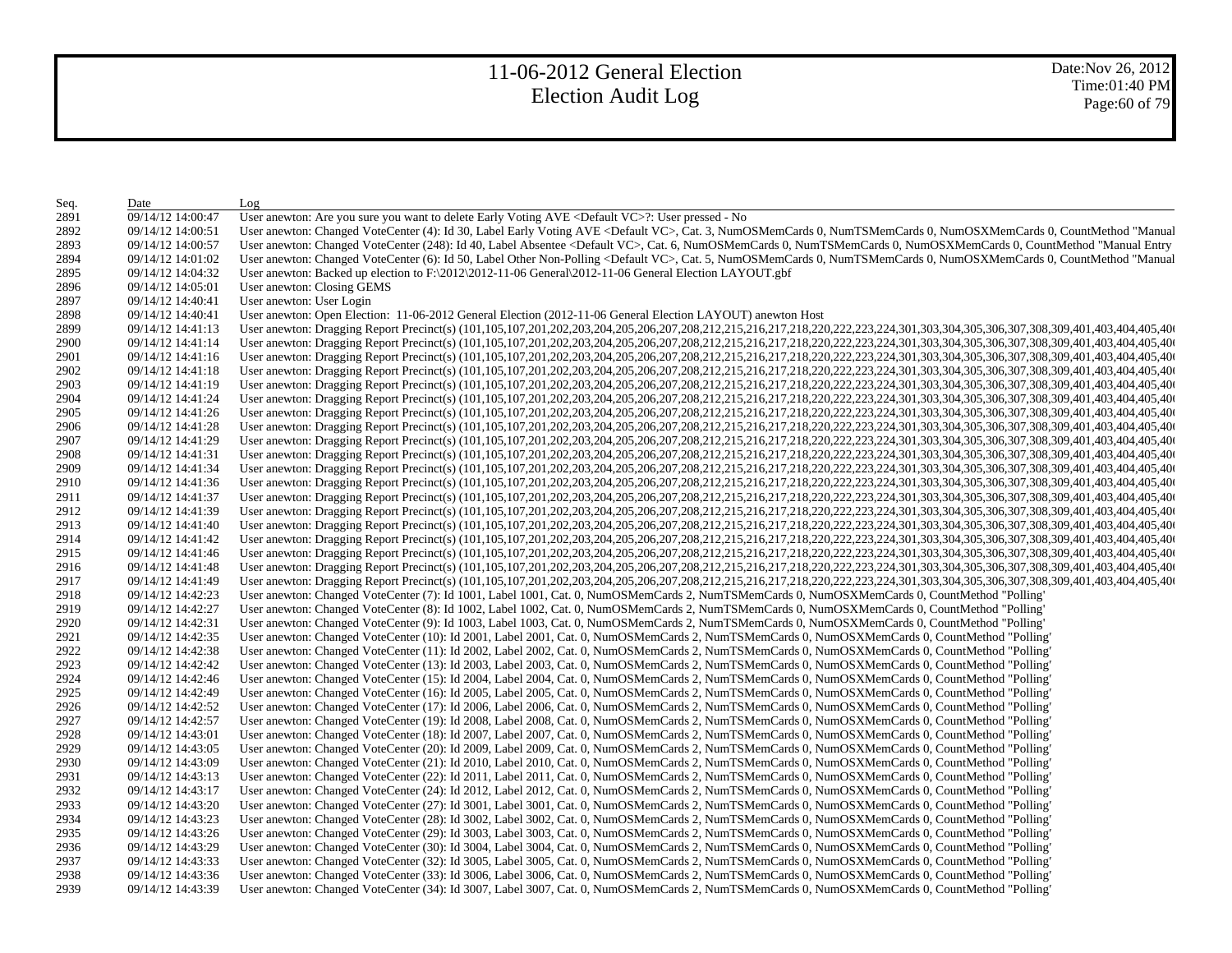Date:Nov 26, 2012 Time:01:40 PM Page:61 of 79

| Seq. | Date              | Log                                                                                                                                           |
|------|-------------------|-----------------------------------------------------------------------------------------------------------------------------------------------|
| 2940 | 09/14/12 14:43:43 | User anewton: Changed VoteCenter (35): Id 4001, Label 4001, Cat. 0, NumOSMemCards 2, NumTSMemCards 0, NumOSXMemCards 0, CountMethod "Polling' |
| 2941 | 09/14/12 14:43:46 | User anewton: Changed VoteCenter (36): Id 4002, Label 4002, Cat. 0, NumOSMemCards 2, NumTSMemCards 0, NumOSXMemCards 0, CountMethod "Polling" |
| 2942 | 09/14/12 14:43:51 | User anewton: Changed VoteCenter (37): Id 4003, Label 4003, Cat. 0, NumOSMemCards 2, NumTSMemCards 0, NumOSXMemCards 0, CountMethod "Polling" |
| 2943 | 09/14/12 14:43:55 | User anewton: Changed VoteCenter (38): Id 4004, Label 4004, Cat. 0, NumOSMemCards 2, NumTSMemCards 0, NumOSXMemCards 0, CountMethod "Polling" |
| 2944 | 09/14/12 14:43:58 | User anewton: Changed VoteCenter (39): Id 4005, Label 4005, Cat. 0, NumOSMemCards 2, NumTSMemCards 0, NumOSXMemCards 0, CountMethod "Polling" |
| 2945 | 09/14/12 14:44:01 | User anewton: Changed VoteCenter (40): Id 4006, Label 4006, Cat. 0, NumOSMemCards 2, NumTSMemCards 0, NumOSXMemCards 0, CountMethod "Polling" |
| 2946 | 09/14/12 14:44:05 | User anewton: Changed VoteCenter (41): Id 4007, Label 4007, Cat. 0, NumOSMemCards 2, NumTSMemCards 0, NumOSXMemCards 0, CountMethod "Polling" |
| 2947 | 09/14/12 14:44:08 | User anewton: Changed VoteCenter (42): Id 4008, Label 4008, Cat. 0, NumOSMemCards 2, NumTSMemCards 0, NumOSXMemCards 0, CountMethod "Polling" |
| 2948 | 09/14/12 14:44:12 | User anewton: Changed VoteCenter (44): Id 4009, Label 4009, Cat. 0, NumOSMemCards 2, NumTSMemCards 0, NumOSXMemCards 0, CountMethod "Polling" |
| 2949 | 09/14/12 14:44:15 | User anewton: Changed VoteCenter (45): Id 4010, Label 4010, Cat. 0, NumOSMemCards 2, NumTSMemCards 0, NumOSXMemCards 0, CountMethod "Polling" |
| 2950 | 09/14/12 14:44:18 | User anewton: Changed VoteCenter (46): Id 4011, Label 4011, Cat. 0, NumOSMemCards 2, NumTSMemCards 0, NumOSXMemCards 0, CountMethod "Polling" |
| 2951 | 09/14/12 14:44:21 | User anewton: Changed VoteCenter (47): Id 4012, Label 4012, Cat. 0, NumOSMemCards 2, NumTSMemCards 0, NumOSXMemCards 0, CountMethod "Polling" |
| 2952 | 09/14/12 14:44:24 | User anewton: Changed VoteCenter (49): Id 4013, Label 4013, Cat. 0, NumOSMemCards 2, NumTSMemCards 0, NumOSXMemCards 0, CountMethod "Polling" |
| 2953 | 09/14/12 14:44:28 | User anewton: Changed VoteCenter (50): Id 4014, Label 4014, Cat. 0, NumOSMemCards 2, NumTSMemCards 0, NumOSXMemCards 0, CountMethod "Polling" |
| 2954 | 09/14/12 14:44:31 | User anewton: Changed VoteCenter (52): Id 4015, Label 4015, Cat. 0, NumOSMemCards 2, NumTSMemCards 0, NumOSXMemCards 0, CountMethod "Polling" |
| 2955 | 09/14/12 14:44:37 | User anewton: Changed VoteCenter (53): Id 4016, Label 4016, Cat. 0, NumOSMemCards 2, NumTSMemCards 0, NumOSXMemCards 0, CountMethod "Polling" |
| 2956 | 09/14/12 14:44:41 | User anewton: Changed VoteCenter (54): Id 4017, Label 4017, Cat. 0, NumOSMemCards 2, NumTSMemCards 0, NumOSXMemCards 0, CountMethod "Polling' |
| 2957 | 09/14/12 14:51:11 | User anewton: Changed VoteCenter (57): Id 5001, Label 5001, Cat. 0, NumOSMemCards 2, NumTSMemCards 0, NumOSXMemCards 0, CountMethod "Polling" |
| 2958 | 09/14/12 14:51:15 | User anewton: Changed VoteCenter (58): Id 5002, Label 5002, Cat. 0, NumOSMemCards 2, NumTSMemCards 0, NumOSXMemCards 0, CountMethod "Polling' |
| 2959 | 09/14/12 14:51:18 | User anewton: Changed VoteCenter (59): Id 5003, Label 5003, Cat. 0, NumOSMemCards 2, NumTSMemCards 0, NumOSXMemCards 0, CountMethod "Polling" |
| 2960 | 09/14/12 14:51:21 | User anewton: Changed VoteCenter (60): Id 5004, Label 5004, Cat. 0, NumOSMemCards 2, NumTSMemCards 0, NumOSXMemCards 0, CountMethod "Polling" |
| 2961 | 09/14/12 14:51:24 | User anewton: Changed VoteCenter (61): Id 5005, Label 5005, Cat. 0, NumOSMemCards 2, NumTSMemCards 0, NumOSXMemCards 0, CountMethod "Polling" |
| 2962 | 09/14/12 14:51:27 | User anewton: Changed VoteCenter (63): Id 5006, Label 5006, Cat. 0, NumOSMemCards 2, NumTSMemCards 0, NumOSXMemCards 0, CountMethod "Polling" |
| 2963 | 09/14/12 14:51:30 | User anewton: Changed VoteCenter (65): Id 5007, Label 5007, Cat. 0, NumOSMemCards 2, NumTSMemCards 0, NumOSXMemCards 0, CountMethod "Polling" |
| 2964 | 09/14/12 14:51:33 | User anewton: Changed VoteCenter (66): Id 5008, Label 5008, Cat. 0, NumOSMemCards 2, NumTSMemCards 0, NumOSXMemCards 0, CountMethod "Polling" |
| 2965 | 09/14/12 14:51:36 | User anewton: Changed VoteCenter (67): Id 5009, Label 5009, Cat. 0, NumOSMemCards 2, NumTSMemCards 0, NumOSXMemCards 0, CountMethod "Polling" |
| 2966 | 09/14/12 14:51:39 | User anewton: Changed VoteCenter (68): Id 5010, Label 5010, Cat. 0, NumOSMemCards 2, NumTSMemCards 0, NumOSXMemCards 0, CountMethod "Polling' |
| 2967 | 09/14/12 14:51:41 | User anewton: Changed VoteCenter (70): Id 5011, Label 5011, Cat. 0, NumOSMemCards 2, NumTSMemCards 0, NumOSXMemCards 0, CountMethod "Polling" |
| 2968 | 09/14/12 14:51:44 | User anewton: Changed VoteCenter (71): Id 5012, Label 5012, Cat. 0, NumOSMemCards 2, NumTSMemCards 0, NumOSXMemCards 0, CountMethod "Polling' |
| 2969 | 09/14/12 14:51:47 | User anewton: Changed VoteCenter (73): Id 5013, Label 5013, Cat. 0, NumOSMemCards 2, NumTSMemCards 0, NumOSXMemCards 0, CountMethod "Polling" |
| 2970 | 09/14/12 14:51:49 | User anewton: Changed VoteCenter (74): Id 5014, Label 5014, Cat. 0, NumOSMemCards 2, NumTSMemCards 0, NumOSXMemCards 0, CountMethod "Polling" |
| 2971 | 09/14/12 14:51:54 | User anewton: Changed VoteCenter (77): Id 5015, Label 5015, Cat. 0, NumOSMemCards 2, NumTSMemCards 0, NumOSXMemCards 0, CountMethod "Polling" |
| 2972 | 09/14/12 14:51:57 | User anewton: Changed VoteCenter (78): Id 5016, Label 5016, Cat. 0, NumOSMemCards 2, NumTSMemCards 0, NumOSXMemCards 0, CountMethod "Polling" |
| 2973 | 09/14/12 14:52:00 | User anewton: Changed VoteCenter (79): Id 6001, Label 6001, Cat. 0, NumOSMemCards 2, NumTSMemCards 0, NumOSXMemCards 0, CountMethod "Polling" |
| 2974 | 09/14/12 14:52:03 | User anewton: Changed VoteCenter (80): Id 6002, Label 6002, Cat. 0, NumOSMemCards 2, NumTSMemCards 0, NumOSXMemCards 0, CountMethod "Polling" |
| 2975 | 09/14/12 14:52:06 | User anewton: Changed VoteCenter (81): Id 6003, Label 6003, Cat. 0, NumOSMemCards 2, NumTSMemCards 0, NumOSXMemCards 0, CountMethod "Polling" |
| 2976 | 09/14/12 14:52:11 | User anewton: Changed VoteCenter (82): Id 6004, Label 6004, Cat. 0, NumOSMemCards 2, NumTSMemCards 0, NumOSXMemCards 0, CountMethod "Polling" |
| 2977 | 09/14/12 14:52:14 | User anewton: Changed VoteCenter (83): Id 6005, Label 6005, Cat. 0, NumOSMemCards 2, NumTSMemCards 0, NumOSXMemCards 0, CountMethod "Polling" |
| 2978 | 09/14/12 14:52:18 | User anewton: Changed VoteCenter (84): Id 6006, Label 6006, Cat. 0, NumOSMemCards 2, NumTSMemCards 0, NumOSXMemCards 0, CountMethod "Polling' |
| 2979 | 09/14/12 14:52:22 | User anewton: Changed VoteCenter (86): Id 6007, Label 6007, Cat. 0, NumOSMemCards 2, NumTSMemCards 0, NumOSXMemCards 0, CountMethod "Polling" |
| 2980 | 09/14/12 14:52:25 | User anewton: Changed VoteCenter (87): Id 6008, Label 6008, Cat. 0, NumOSMemCards 2, NumTSMemCards 0, NumOSXMemCards 0, CountMethod "Polling" |
| 2981 | 09/14/12 14:52:31 | User anewton: Changed VoteCenter (89): Id 6009, Label 6009, Cat. 0, NumOSMemCards 2, NumTSMemCards 0, NumOSXMemCards 0, CountMethod "Polling" |
| 2982 | 09/14/12 14:52:37 | User anewton: Changed VoteCenter (90): Id 6010, Label 6010, Cat. 0, NumOSMemCards 2, NumTSMemCards 0, NumOSXMemCards 0, CountMethod "Polling" |
| 2983 | 09/14/12 14:52:40 | User anewton: Changed VoteCenter (91): Id 6011, Label 6011, Cat. 0, NumOSMemCards 2, NumTSMemCards 0, NumOSXMemCards 0, CountMethod "Polling" |
| 2984 | 09/14/12 14:52:43 | User anewton: Changed VoteCenter (92): Id 6012, Label 6012, Cat. 0, NumOSMemCards 2, NumTSMemCards 0, NumOSXMemCards 0, CountMethod "Polling" |
| 2985 | 09/14/12 14:52:46 | User anewton: Changed VoteCenter (93): Id 6013, Label 6013, Cat. 0, NumOSMemCards 2, NumTSMemCards 0, NumOSXMemCards 0, CountMethod "Polling" |
| 2986 | 09/14/12 14:52:49 | User anewton: Changed VoteCenter (94): Id 7001, Label 7001, Cat. 0, NumOSMemCards 2, NumTSMemCards 0, NumOSXMemCards 0, CountMethod "Polling" |
| 2987 | 09/14/12 14:52:52 | User anewton: Changed VoteCenter (95): Id 7002, Label 7002, Cat. 0, NumOSMemCards 2, NumTSMemCards 0, NumOSXMemCards 0, CountMethod "Polling" |
| 2988 | 09/14/12 14:57:02 | User anewton: Changed VoteCenter (96): Id 7003, Label 7003, Cat. 0, NumOSMemCards 2, NumTSMemCards 0, NumOSXMemCards 0, CountMethod "Polling" |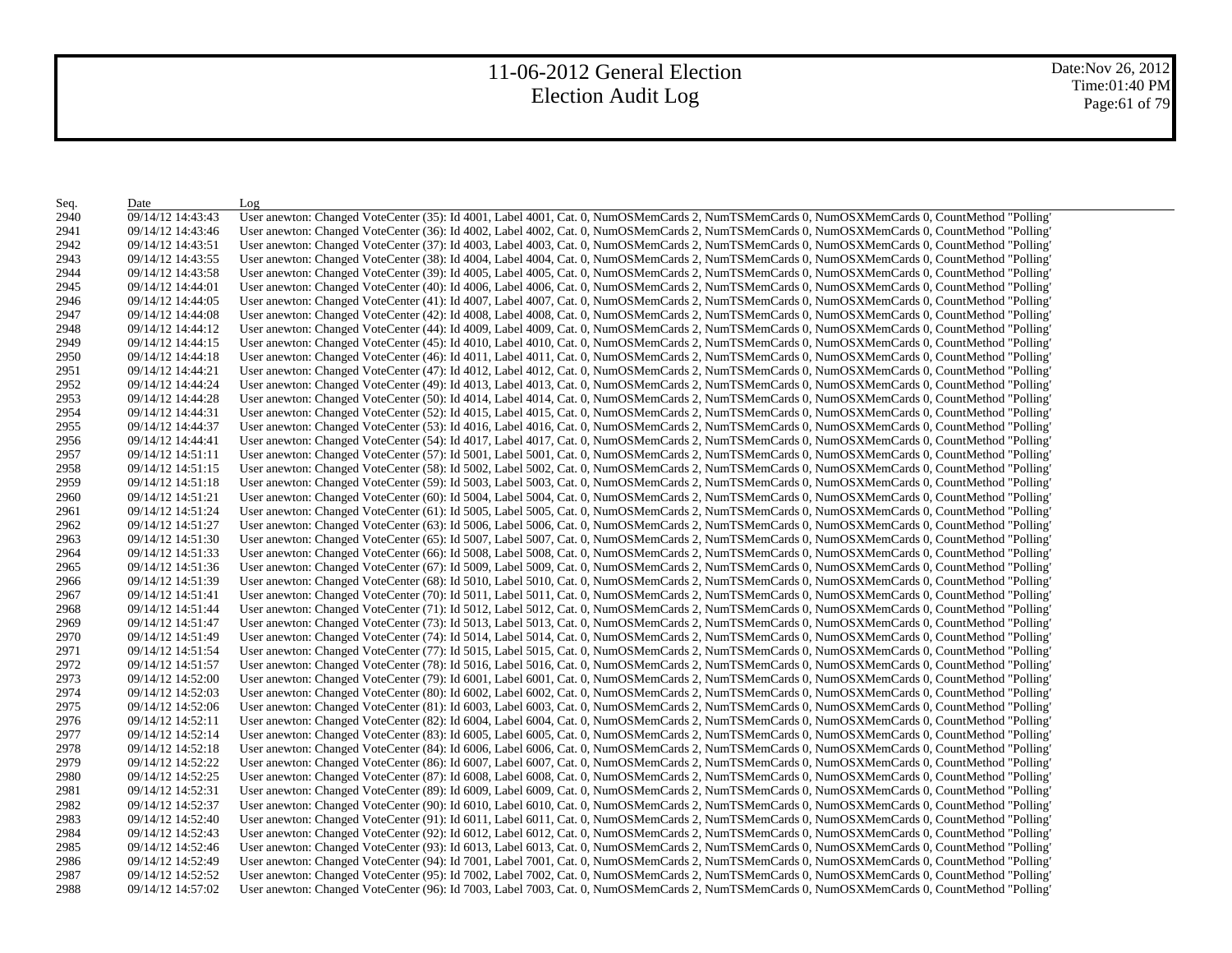Date:Nov 26, 2012 Time:01:40 PM Page:62 of 79

| Seq. | Date              | Log                                                                                                                                                    |
|------|-------------------|--------------------------------------------------------------------------------------------------------------------------------------------------------|
| 2989 | 09/14/12 14:57:07 | User anewton: Changed VoteCenter (97): Id 7004, Label 7004, Cat. 0, NumOSMemCards 2, NumTSMemCards 0, NumOSXMemCards 0, CountMethod "Polling"          |
| 2990 | 09/14/12 14:57:11 | User anewton: Changed VoteCenter (98): Id 7005, Label 7005, Cat. 0, NumOSMemCards 2, NumTSMemCards 0, NumOSXMemCards 0, CountMethod "Polling"          |
| 2991 | 09/14/12 14:57:15 | User anewton: Changed VoteCenter (99): Id 7006, Label 7006, Cat. 0, NumOSMemCards 2, NumTSMemCards 0, NumOSXMemCards 0, CountMethod "Polling"          |
| 2992 | 09/14/12 14:57:18 | User anewton: Changed VoteCenter (100): Id 7007, Label 7007, Cat. 0, NumOSMemCards 2, NumTSMemCards 0, NumOSXMemCards 0, CountMethod "Polling"         |
| 2993 | 09/14/12 14:57:21 | User anewton: Changed VoteCenter (101): Id 7008, Label 7008, Cat. 0, NumOSMemCards 2, NumTSMemCards 0, NumOSXMemCards 0, CountMethod "Polling"         |
| 2994 | 09/14/12 14:57:23 | User anewton: Changed VoteCenter (102): Id 7009, Label 7009, Cat. 0, NumOSMemCards 2, NumTSMemCards 0, NumOSXMemCards 0, CountMethod "Polling"         |
| 2995 | 09/14/12 14:57:27 | User anewton: Changed VoteCenter (104): Id 7010, Label 7010, Cat. 0, NumOSMemCards 2, NumTSMemCards 0, NumOSXMemCards 0, CountMethod "Polling'         |
| 2996 | 09/14/12 14:57:30 | User anewton: Changed VoteCenter (105): Id 7011, Label 7011, Cat. 0, NumOSMemCards 2, NumTSMemCards 0, NumOSXMemCards 0, CountMethod "Polling"         |
| 2997 | 09/14/12 14:57:33 | User anewton: Changed VoteCenter (107): Id 7012, Label 7012, Cat. 0, NumOSMemCards 2, NumTSMemCards 0, NumOSXMemCards 0, CountMethod "Polling"         |
| 2998 | 09/14/12 14:57:36 | User anewton: Changed VoteCenter (108): Id 7013, Label 7013, Cat. 0, NumOSMemCards 2, NumTSMemCards 0, NumOSXMemCards 0, CountMethod "Polling"         |
| 2999 | 09/14/12 14:57:40 | User anewton: Changed VoteCenter (109): Id 7014, Label 7014, Cat. 0, NumOSMemCards 2, NumTSMemCards 0, NumOSXMemCards 0, CountMethod "Polling"         |
| 3000 | 09/14/12 14:57:43 | User anewton: Changed VoteCenter (110): Id 7015, Label 7015, Cat. 0, NumOSMemCards 2, NumTSMemCards 0, NumOSXMemCards 0, CountMethod "Polling"         |
| 3001 | 09/14/12 14:57:46 | User anewton: Changed VoteCenter (111): Id 7016, Label 7016, Cat. 0, NumOSMemCards 2, NumTSMemCards 0, NumOSXMemCards 0, CountMethod "Polling"         |
| 3002 | 09/14/12 14:57:55 | User anewton: Changed VoteCenter (112): Id 7017, Label 7017, Cat. 0, NumOSMemCards 2, NumTSMemCards 0, NumOSXMemCards 0, CountMethod "Polling"         |
| 3003 | 09/14/12 14:57:59 | User anewton: Changed VoteCenter (113): Id 7018, Label 7018, Cat. 0, NumOSMemCards 2, NumTSMemCards 0, NumOSXMemCards 0, CountMethod "Polling'         |
| 3004 | 09/14/12 14:58:02 | User anewton: Changed VoteCenter (114): Id 8001, Label 8001, Cat. 0, NumOSMemCards 2, NumTSMemCards 0, NumOSXMemCards 0, CountMethod "Polling"         |
| 3005 | 09/14/12 14:58:05 | User anewton: Changed VoteCenter (115): Id 8002, Label 8002, Cat. 0, NumOSMemCards 2, NumTSMemCards 0, NumOSXMemCards 0, CountMethod "Polling'         |
| 3006 | 09/14/12 14:58:08 | User anewton: Changed VoteCenter (116): Id 8003, Label 8003, Cat. 0, NumOSMemCards 2, NumTSMemCards 0, NumOSXMemCards 0, CountMethod "Polling"         |
| 3007 | 09/14/12 14:58:11 | User anewton: Changed VoteCenter (117): Id 8004, Label 8004, Cat. 0, NumOSMemCards 2, NumTSMemCards 0, NumOSXMemCards 0, CountMethod "Polling'         |
| 3008 | 09/14/12 14:58:13 | User anewton: Changed VoteCenter (118): Id 8005, Label 8005, Cat. 0, NumOSMemCards 2, NumTSMemCards 0, NumOSXMemCards 0, CountMethod "Polling"         |
| 3009 | 09/14/12 14:58:17 | User anewton: Changed VoteCenter (119): Id 8006, Label 8006, Cat. 0, NumOSMemCards 2, NumTSMemCards 0, NumOSXMemCards 0, CountMethod "Polling'         |
| 3010 | 09/14/12 14:58:20 | User anewton: Changed VoteCenter (121): Id 8007, Label 8007, Cat. 0, NumOSMemCards 2, NumTSMemCards 0, NumOSXMemCards 0, CountMethod "Polling"         |
| 3011 | 09/14/12 14:58:22 | User anewton: Changed VoteCenter (122): Id 8008, Label 8008, Cat. 0, NumOSMemCards 2, NumTSMemCards 0, NumOSXMemCards 0, CountMethod "Polling'         |
| 3012 | 09/14/12 14:58:25 | User anewton: Changed VoteCenter (123): Id 8009, Label 8009, Cat. 0, NumOSMemCards 2, NumTSMemCards 0, NumOSXMemCards 0, CountMethod "Polling"         |
| 3013 | 09/14/12 14:58:28 | User anewton: Changed VoteCenter (124): Id 8010, Label 8010, Cat. 0, NumOSMemCards 2, NumTSMemCards 0, NumOSXMemCards 0, CountMethod "Polling"         |
| 3014 | 09/14/12 14:58:31 | User anewton: Changed VoteCenter (125): Id 9001, Label 9001, Cat. 0, NumOSMemCards 2, NumTSMemCards 0, NumOSXMemCards 0, CountMethod "Polling"         |
| 3015 | 09/14/12 14:58:34 | User anewton: Changed VoteCenter (126): Id 9002, Label 9002, Cat. 0, NumOSMemCards 2, NumTSMemCards 0, NumOSXMemCards 0, CountMethod "Polling'         |
| 3016 | 09/14/12 14:58:38 | User anewton: Changed VoteCenter (127): Id 9003, Label 9003, Cat. 0, NumOSMemCards 2, NumTSMemCards 0, NumOSXMemCards 0, CountMethod "Polling"         |
| 3017 | 09/14/12 14:58:41 | User anewton: Changed VoteCenter (128): Id 9004, Label 9004, Cat. 0, NumOSMemCards 2, NumTSMemCards 0, NumOSXMemCards 0, CountMethod "Polling"         |
| 3018 | 09/14/12 14:58:44 | User anewton: Changed VoteCenter (129): Id 9005, Label 9005, Cat. 0, NumOSMemCards 2, NumTSMemCards 0, NumOSXMemCards 0, CountMethod "Polling"         |
| 3019 | 09/14/12 14:58:47 | User anewton: Changed VoteCenter (130): Id 9006, Label 9006, Cat. 0, NumOSMemCards 2, NumTSMemCards 0, NumOSXMemCards 0, CountMethod "Polling"         |
| 3020 | 09/14/12 14:59:01 | User anewton: Backed up election to $F:\2012\2012-11-06$ General $2012-11-06$ General Election LAYOUT gbf                                              |
| 3021 | 09/14/12 14:59:02 | User anewton: Closing GEMS                                                                                                                             |
| 3022 | 09/14/12 15:07:30 | User anewton: User Login                                                                                                                               |
| 3023 | 09/14/12 15:07:30 | User anewton: Open Election: 11-06-2012 General Election (2012-11-06 General Election LAYOUT) anewton Host                                             |
| 3024 | 09/14/12 15:08:14 | User anewton: Closing GEMS                                                                                                                             |
| 3025 | 09/28/12 13:30:46 | User anewton: User Login                                                                                                                               |
| 3026 | 09/28/12 13:30:46 | User anewton: Open Election: 11-06-2012 General Election (2012-11-06 General Election LAYOUT) anewton Host                                             |
| 3027 | 09/28/12 13:31:10 | User anewton: Audio files source folder set to $-E$ : 11062012 Audio                                                                                   |
| 3028 | 09/28/12 13:31:17 | User anewton: Set audio format to - MPEG Layer-3 11.025 kHz, 16 kbps, Mono                                                                             |
| 3029 | 09/28/12 13:31:18 | User anewton: Loading audio from $-E$ : 11062012 Audio                                                                                                 |
| 3030 | 09/28/12 13:33:52 | User anewton: Set for election                                                                                                                         |
| 3031 | 09/28/12 13:35:26 | User anewton: Changed VoteCenter (234): Id 20010, Label EV DOE OSX, Cat. 2, NumOSMemCards 0, NumTSMemCards 0, NumOSXMemCards 10, CountMethod "Polling" |
| 3032 | 09/28/12 13:35:31 | User anewton: Changed VoteCenter (235): Id 20020, Label EV DLT OSX, Cat. 2, NumOSMemCards 0, NumTSMemCards 0, NumOSXMemCards 10, CountMethod "Polling" |
| 3033 | 09/28/12 13:35:34 | User anewton: Changed VoteCenter (236): Id 20030, Label EV OB OSX, Cat. 2, NumOSMemCards 0, NumTSMemCards 0, NumOSXMemCards 10, CountMethod "Polling"  |
| 3034 | 09/28/12 13:35:40 | User anewton: Changed VoteCenter (237): Id 20040, Label EV DB OSX, Cat. 2, NumOSMemCards 0, NumTSMemCards 0, NumOSXMemCards 10, CountMethod "Polling"  |
| 3035 | 09/28/12 13:35:44 | User anewton: Changed VoteCenter (238): Id 20050, Label EV NSB OSX, Cat. 2, NumOSMemCards 0, NumTSMemCards 0, NumOSXMemCards 10, CountMethod "Polling  |
| 3036 | 09/28/12 13:36:39 | User anewton: Changed Language (2): 20 Spanish                                                                                                         |
| 3037 | 09/28/12 13:38:07 | User anewton: Audio files source folder set to $- E \setminus 11062012$ Audio                                                                          |
|      |                   |                                                                                                                                                        |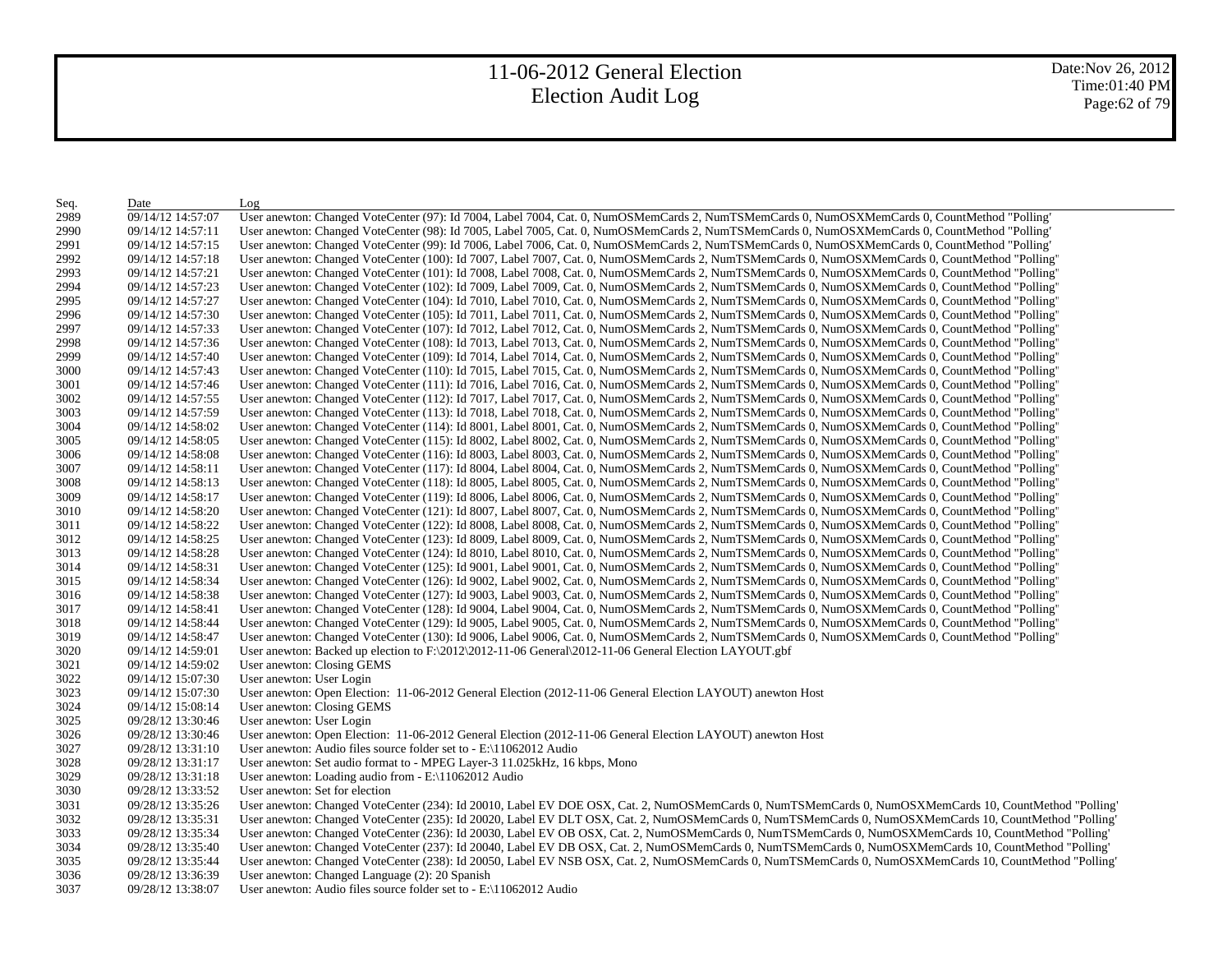| Seq. | Date              | Log                                                                                                                                                                          |
|------|-------------------|------------------------------------------------------------------------------------------------------------------------------------------------------------------------------|
| 3038 | 09/28/12 13:38:08 | User anewton: Loading audio from - E:\11062012 Audio                                                                                                                         |
| 3039 | 09/28/12 14:53:46 | User anewton: Previewing Report: Ballot Styles With Races                                                                                                                    |
| 3040 | 09/28/12 14:59:21 | User anewton: Are you sure you want to reset?: User pressed - Yes                                                                                                            |
| 3041 | 09/28/12 15:00:45 | User anewton: Previewing Report: Races With Ballot Styles                                                                                                                    |
| 3042 | 09/28/12 16:57:27 | User anewton: Closing GEMS                                                                                                                                                   |
| 3043 | 10/01/12 08:52:01 | User anewton: User Login                                                                                                                                                     |
| 3044 | 10/01/12 08:52:01 | User anewton: Open Election: 11-06-2012 General Election (2012-11-06 General Election LAYOUT) anewton Host                                                                   |
| 3045 | 10/01/12 11:32:18 | User anewton: Changed VoteCenter (249): Id 40010, Label Absentee 1, Cat. 6, NumOSMemCards 0, NumTSMemCards 0, NumOSXMemCards 2, CountMethod "Polling"                        |
| 3046 | 10/01/12 11:32:21 | User anewton: Changed VoteCenter (250): Id 40020, Label Absentee 2, Cat. 6, NumOSMemCards 0, NumTSMemCards 0, NumOSXMemCards 2, CountMethod "Polling"                        |
| 3047 | 10/01/12 11:32:24 | User anewton: Changed VoteCenter (251): Id 40030, Label Absentee 3, Cat. 6, NumOSMemCards 0, NumTSMemCards 0, NumOSXMemCards 2, CountMethod "Polling"                        |
| 3048 | 10/01/12 11:32:27 | User anewton: Changed VoteCenter (252): Id 40040, Label Absentee 4, Cat. 6, NumOSMemCards 0, NumTSMemCards 0, NumOSXMemCards 2, CountMethod "Polling"                        |
| 3049 | 10/01/12 11:32:30 | User anewton: Changed VoteCenter (253): Id 40050, Label Absentee 5, Cat. 6, NumOSMemCards 0, NumTSMemCards 0, NumOSXMemCards 2, CountMethod "Polling"                        |
| 3050 | 10/01/12 12:24:11 | User anewton: Changed VoteCenter (249): Id 40010, Label Absentee 1, Cat. 6, NumOSMemCards 0, NumTSMemCards 0, NumOSXMemCards 10, CountMethod "Polling"                       |
| 3051 | 10/01/12 12:47:02 | User anewton: Closing GEMS                                                                                                                                                   |
| 3052 | 10/01/12 12:47:19 | User anewton: User Login                                                                                                                                                     |
| 3053 | 10/01/12 12:47:19 | User anewton: Open Election: 11-06-2012 General Election (2012-11-06 General Election LAYOUT) anewton Host                                                                   |
| 3054 | 10/01/12 14:14:44 | User anewton: Loaded Election                                                                                                                                                |
| 3055 | 10/01/12 14:14:44 | User anewton: Open Election: 11-06-2012 General Election (2012-11-06 General Election ACTIVE) anewton Host                                                                   |
| 3056 | 10/01/12 14:14:54 | User anewton: Changed VoteCenter (250): Id 40020, Label Absentee 2, Cat. 6, NumOSMemCards 0, NumTSMemCards 0, NumOSXMemCards 1, CountMethod "Polling'                        |
| 3057 | 10/01/12 14:14:58 | User anewton: Changed VoteCenter (251): Id 40030, Label Absentee 3, Cat. 6, NumOSMemCards 0, NumTSMemCards 0, NumOSXMemCards 1, CountMethod "Polling"                        |
| 3058 | 10/01/12 14:15:01 | User anewton: Changed VoteCenter (252): Id 40040, Label Absentee 4, Cat. 6, NumOSMemCards 0, NumTSMemCards 0, NumOSXMemCards 1, CountMethod "Polling"                        |
| 3059 | 10/01/12 14:15:04 | User anewton: Changed VoteCenter (253): Id 40050, Label Absentee 5, Cat. 6, NumOSMemCards 0, NumTSMemCards 0, NumOSXMemCards 1, CountMethod "Polling'                        |
| 3060 | 10/01/12 16:24:29 | User anewton: Backed up election to F:\2012\2012-11-06 General\2012-11-06 General Election ACTIVE.gbf                                                                        |
| 3061 | 10/01/12 16:24:41 | User anewton: Closing GEMS                                                                                                                                                   |
| 3062 | 10/04/12 09:07:39 | User anewton: User Login                                                                                                                                                     |
| 3063 | 10/04/12 09:07:39 | User anewton: Open Election: 11-06-2012 General Election (2012-11-06 General Election ACTIVE) anewton Host                                                                   |
| 3064 | 10/04/12 09:07:56 | User anewton: Backed up election to F:\2012\2012-11-06 General\2012-11-06 General Election PRE-LA.gbf                                                                        |
| 3065 | 10/04/12 09:07:58 | User anewton: Closing GEMS                                                                                                                                                   |
| 3066 | 10/15/12 13:50:39 | User anewton: User Login                                                                                                                                                     |
| 3067 | 10/15/12 13:50:39 | User anewton: Open Election: 11-06-2012 General Election (2012-11-06 General Election ACTIVE) anewton Host                                                                   |
| 3068 | 10/15/12 13:52:51 | User anewton: Closing GEMS                                                                                                                                                   |
| 3069 | 10/24/12 12:44:44 | User gbuchanan: Login attempt failed: invalid credentials.                                                                                                                   |
| 3070 | 10/24/12 12:44:45 | User: User Verification Failed.: User pressed - OK                                                                                                                           |
| 3071 | 10/24/12 12:44:48 | User gbuchanan: Login attempt failed: invalid credentials.                                                                                                                   |
| 3072 | 10/24/12 12:44:48 | User: User Verification Failed.: User pressed - OK                                                                                                                           |
| 3073 | 10/24/12 12:44:51 | User gbuchanan: Login attempt failed: invalid credentials.                                                                                                                   |
| 3074 | 10/24/12 12:44:52 | User: User Verification Failed.: User pressed - OK                                                                                                                           |
| 3075 | 10/24/12 12:44:54 | User gbuchanan: User Login                                                                                                                                                   |
| 3076 | 10/24/12 12:44:54 | User gbuchanan: Open Election: 11-06-2012 General Election (2012-11-06 General Election ACTIVE) gbuchanan Host                                                               |
| 3077 | 10/24/12 12:45:31 | User gbuchanan: Backed up election to F:\2012\2012-11-06 General\2012-11-06 General Election ACTIVE.gbf                                                                      |
| 3078 | 10/24/12 12:45:35 | User gbuchanan: Closing GEMS                                                                                                                                                 |
| 3079 | 10/25/12 06:27:14 | User anewton: User Login                                                                                                                                                     |
| 3080 | 10/25/12 06:27:14 | User anewton: Open Election: 11-06-2012 General Election (2012-11-06 General Election ACTIVE) anewton Host                                                                   |
| 3081 | 10/25/12 06:28:28 | User anewton: Loaded Election                                                                                                                                                |
| 3082 | 10/25/12 06:28:28 | User anewton: Open Election: 11-06-2012 General Election (2012-11-06 General Election ACTIVE - OS AB TEST) anewton Host                                                      |
| 3083 | 10/25/12 06:28:56 | User anewton: Save changes to Report Precinct Editor?: User pressed - No                                                                                                     |
| 3084 | 10/25/12 06:29:30 | User anewton: WARNING: This will clear all the election results. Would you like to do a backup first?: User pressed - No                                                     |
| 3085 | 10/25/12 06:29:33 | User anewton: WARNING: Some memory cards have already been programmed. By exiting set-for-election, you may have to re-program some or all memory cards. Okay to proceed?: U |
| 3086 | 10/25/12 06:29:33 | User anewton: Unset for election                                                                                                                                             |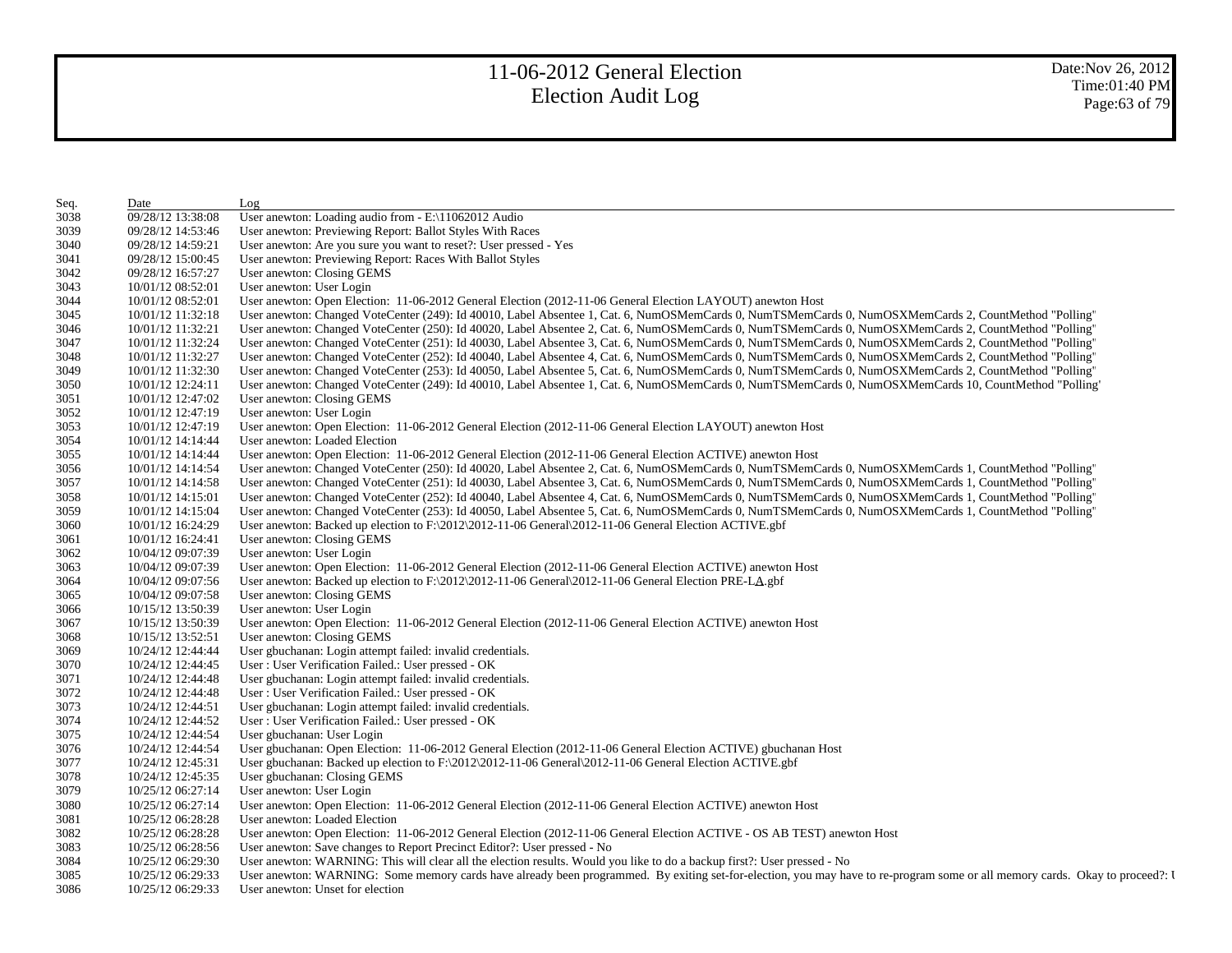| 3087<br>User anewton: Are you sure you want to delete these 75 items?: User pressed - Yes<br>10/25/12 06:29:45<br>3088<br>User anewton: Deleted Report Precinct (54): Id 501 Label 501<br>10/25/12 06:29:45<br>3089<br>10/25/12 06:29:45<br>User anewton: Deleted Report Precinct (55): Id 502 Label 502<br>3090<br>10/25/12 06:29:46<br>User anewton: Deleted Report Precinct (56): Id 504 Label 504<br>3091<br>10/25/12 06:29:46<br>User anewton: Deleted Report Precinct (57): Id 506 Label 506<br>3092<br>10/25/12 06:29:46<br>User anewton: Deleted Report Precinct (58): Id 508 Label 508<br>3093<br>10/25/12 06:29:46<br>User anewton: Deleted Report Precinct (59): Id 509 Label 509<br>3094<br>User anewton: Deleted Report Precinct (60): Id 510 Label 510<br>10/25/12 06:29:46<br>3095<br>10/25/12 06:29:46<br>User anewton: Deleted Report Precinct (61): Id 511 Label 511<br>3096<br>10/25/12 06:29:46<br>User anewton: Deleted Report Precinct (62): Id 512 Label 512<br>3097<br>10/25/12 06:29:46<br>User anewton: Deleted Report Precinct (63): Id 515 Label 515<br>3098<br>User anewton: Deleted Report Precinct (64): Id 516 Label 516<br>10/25/12 06:29:46<br>3099<br>10/25/12 06:29:47<br>User anewton: Deleted Report Precinct (65): Id 517 Label 517<br>3100<br>10/25/12 06:29:47<br>User anewton: Deleted Report Precinct (66): Id 519 Label 519<br>3101<br>10/25/12 06:29:47<br>User anewton: Deleted Report Precinct (67): Id 521 Label 521<br>3102<br>10/25/12 06:29:47<br>User anewton: Deleted Report Precinct (68): Id 522 Label 522<br>3103<br>10/25/12 06:29:47<br>User anewton: Deleted Report Precinct (69): Id 523 Label 523<br>3104<br>10/25/12 06:29:47<br>User anewton: Deleted Report Precinct (70): Id 526 Label 526<br>3105<br>10/25/12 06:29:47<br>User anewton: Deleted Report Precinct (71): Id 527 Label 527<br>3106<br>User anewton: Deleted Report Precinct (72): Id 528 Label 528<br>10/25/12 06:29:47<br>3107<br>10/25/12 06:29:47<br>User anewton: Deleted Report Precinct (73): Id 529 Label 529<br>3108<br>10/25/12 06:29:47<br>User anewton: Deleted Report Precinct (74): Id 530 Label 530<br>3109<br>10/25/12 06:29:48<br>User anewton: Deleted Report Precinct (75): Id 532 Label 532<br>3110<br>10/25/12 06:29:48<br>User anewton: Deleted Report Precinct (76): Id 602 Label 602<br>3111<br>10/25/12 06:29:48<br>User anewton: Deleted Report Precinct (77): Id 603 Label 603<br>3112<br>10/25/12 06:29:48<br>User anewton: Deleted Report Precinct (78): Id 607 Label 607<br>3113<br>10/25/12 06:29:48<br>User anewton: Deleted Report Precinct (79): Id 614 Label 614<br>3114<br>10/25/12 06:29:49<br>User anewton: Deleted Report Precinct (80): Id 619 Label 619<br>3115<br>User anewton: Deleted Report Precinct (81): Id 620 Label 620<br>10/25/12 06:29:49<br>3116<br>10/25/12 06:29:49<br>User anewton: Deleted Report Precinct (82): Id 621 Label 621<br>3117<br>User anewton: Deleted Report Precinct (83): Id 622 Label 622<br>10/25/12 06:29:49<br>3118<br>10/25/12 06:29:50<br>User anewton: Deleted Report Precinct (84): Id 623 Label 623<br>3119<br>10/25/12 06:29:50<br>User anewton: Deleted Report Precinct (85): Id 625 Label 625<br>3120<br>10/25/12 06:29:50<br>User anewton: Deleted Report Precinct (86): Id 626 Label 626<br>3121<br>10/25/12 06:29:50<br>User anewton: Deleted Report Precinct (87): Id 628 Label 628<br>3122<br>10/25/12 06:29:50<br>User anewton: Deleted Report Precinct (88): Id 633 Label 633<br>3123<br>10/25/12 06:29:51<br>User anewton: Deleted Report Precinct (89): Id 638 Label 638<br>3124<br>10/25/12 06:29:51<br>User anewton: Deleted Report Precinct (90): Id 641 Label 641<br>3125<br>10/25/12 06:29:51<br>User anewton: Deleted Report Precinct (91): Id 701 Label 701<br>3126<br>10/25/12 06:29:51<br>User anewton: Deleted Report Precinct (92): Id 703 Label 703<br>3127<br>10/25/12 06:29:51<br>User anewton: Deleted Report Precinct (93): Id 705 Label 705<br>3128<br>10/25/12 06:29:51<br>User anewton: Deleted Report Precinct (94): Id 706 Label 706<br>3129<br>10/25/12 06:29:52<br>User anewton: Deleted Report Precinct (95): Id 709 Label 709<br>3130<br>10/25/12 06:29:52<br>User anewton: Deleted Report Precinct (96): Id 711 Label 711 | Seq. | Date              | Log                                                          |
|-------------------------------------------------------------------------------------------------------------------------------------------------------------------------------------------------------------------------------------------------------------------------------------------------------------------------------------------------------------------------------------------------------------------------------------------------------------------------------------------------------------------------------------------------------------------------------------------------------------------------------------------------------------------------------------------------------------------------------------------------------------------------------------------------------------------------------------------------------------------------------------------------------------------------------------------------------------------------------------------------------------------------------------------------------------------------------------------------------------------------------------------------------------------------------------------------------------------------------------------------------------------------------------------------------------------------------------------------------------------------------------------------------------------------------------------------------------------------------------------------------------------------------------------------------------------------------------------------------------------------------------------------------------------------------------------------------------------------------------------------------------------------------------------------------------------------------------------------------------------------------------------------------------------------------------------------------------------------------------------------------------------------------------------------------------------------------------------------------------------------------------------------------------------------------------------------------------------------------------------------------------------------------------------------------------------------------------------------------------------------------------------------------------------------------------------------------------------------------------------------------------------------------------------------------------------------------------------------------------------------------------------------------------------------------------------------------------------------------------------------------------------------------------------------------------------------------------------------------------------------------------------------------------------------------------------------------------------------------------------------------------------------------------------------------------------------------------------------------------------------------------------------------------------------------------------------------------------------------------------------------------------------------------------------------------------------------------------------------------------------------------------------------------------------------------------------------------------------------------------------------------------------------------------------------------------------------------------------------------------------------------------------------------------------------------------------------------------------------------------------------------------------------------------------------------------------------------------------------------------------------------------------------------------------------------------------------------------------------------------------------------------------------------------------------------------------------------------------------------------------------------------------------------------------------------------------------------------------------------------------------------------------------|------|-------------------|--------------------------------------------------------------|
|                                                                                                                                                                                                                                                                                                                                                                                                                                                                                                                                                                                                                                                                                                                                                                                                                                                                                                                                                                                                                                                                                                                                                                                                                                                                                                                                                                                                                                                                                                                                                                                                                                                                                                                                                                                                                                                                                                                                                                                                                                                                                                                                                                                                                                                                                                                                                                                                                                                                                                                                                                                                                                                                                                                                                                                                                                                                                                                                                                                                                                                                                                                                                                                                                                                                                                                                                                                                                                                                                                                                                                                                                                                                                                                                                                                                                                                                                                                                                                                                                                                                                                                                                                                                                                                                               |      |                   |                                                              |
|                                                                                                                                                                                                                                                                                                                                                                                                                                                                                                                                                                                                                                                                                                                                                                                                                                                                                                                                                                                                                                                                                                                                                                                                                                                                                                                                                                                                                                                                                                                                                                                                                                                                                                                                                                                                                                                                                                                                                                                                                                                                                                                                                                                                                                                                                                                                                                                                                                                                                                                                                                                                                                                                                                                                                                                                                                                                                                                                                                                                                                                                                                                                                                                                                                                                                                                                                                                                                                                                                                                                                                                                                                                                                                                                                                                                                                                                                                                                                                                                                                                                                                                                                                                                                                                                               |      |                   |                                                              |
|                                                                                                                                                                                                                                                                                                                                                                                                                                                                                                                                                                                                                                                                                                                                                                                                                                                                                                                                                                                                                                                                                                                                                                                                                                                                                                                                                                                                                                                                                                                                                                                                                                                                                                                                                                                                                                                                                                                                                                                                                                                                                                                                                                                                                                                                                                                                                                                                                                                                                                                                                                                                                                                                                                                                                                                                                                                                                                                                                                                                                                                                                                                                                                                                                                                                                                                                                                                                                                                                                                                                                                                                                                                                                                                                                                                                                                                                                                                                                                                                                                                                                                                                                                                                                                                                               |      |                   |                                                              |
|                                                                                                                                                                                                                                                                                                                                                                                                                                                                                                                                                                                                                                                                                                                                                                                                                                                                                                                                                                                                                                                                                                                                                                                                                                                                                                                                                                                                                                                                                                                                                                                                                                                                                                                                                                                                                                                                                                                                                                                                                                                                                                                                                                                                                                                                                                                                                                                                                                                                                                                                                                                                                                                                                                                                                                                                                                                                                                                                                                                                                                                                                                                                                                                                                                                                                                                                                                                                                                                                                                                                                                                                                                                                                                                                                                                                                                                                                                                                                                                                                                                                                                                                                                                                                                                                               |      |                   |                                                              |
|                                                                                                                                                                                                                                                                                                                                                                                                                                                                                                                                                                                                                                                                                                                                                                                                                                                                                                                                                                                                                                                                                                                                                                                                                                                                                                                                                                                                                                                                                                                                                                                                                                                                                                                                                                                                                                                                                                                                                                                                                                                                                                                                                                                                                                                                                                                                                                                                                                                                                                                                                                                                                                                                                                                                                                                                                                                                                                                                                                                                                                                                                                                                                                                                                                                                                                                                                                                                                                                                                                                                                                                                                                                                                                                                                                                                                                                                                                                                                                                                                                                                                                                                                                                                                                                                               |      |                   |                                                              |
|                                                                                                                                                                                                                                                                                                                                                                                                                                                                                                                                                                                                                                                                                                                                                                                                                                                                                                                                                                                                                                                                                                                                                                                                                                                                                                                                                                                                                                                                                                                                                                                                                                                                                                                                                                                                                                                                                                                                                                                                                                                                                                                                                                                                                                                                                                                                                                                                                                                                                                                                                                                                                                                                                                                                                                                                                                                                                                                                                                                                                                                                                                                                                                                                                                                                                                                                                                                                                                                                                                                                                                                                                                                                                                                                                                                                                                                                                                                                                                                                                                                                                                                                                                                                                                                                               |      |                   |                                                              |
|                                                                                                                                                                                                                                                                                                                                                                                                                                                                                                                                                                                                                                                                                                                                                                                                                                                                                                                                                                                                                                                                                                                                                                                                                                                                                                                                                                                                                                                                                                                                                                                                                                                                                                                                                                                                                                                                                                                                                                                                                                                                                                                                                                                                                                                                                                                                                                                                                                                                                                                                                                                                                                                                                                                                                                                                                                                                                                                                                                                                                                                                                                                                                                                                                                                                                                                                                                                                                                                                                                                                                                                                                                                                                                                                                                                                                                                                                                                                                                                                                                                                                                                                                                                                                                                                               |      |                   |                                                              |
|                                                                                                                                                                                                                                                                                                                                                                                                                                                                                                                                                                                                                                                                                                                                                                                                                                                                                                                                                                                                                                                                                                                                                                                                                                                                                                                                                                                                                                                                                                                                                                                                                                                                                                                                                                                                                                                                                                                                                                                                                                                                                                                                                                                                                                                                                                                                                                                                                                                                                                                                                                                                                                                                                                                                                                                                                                                                                                                                                                                                                                                                                                                                                                                                                                                                                                                                                                                                                                                                                                                                                                                                                                                                                                                                                                                                                                                                                                                                                                                                                                                                                                                                                                                                                                                                               |      |                   |                                                              |
|                                                                                                                                                                                                                                                                                                                                                                                                                                                                                                                                                                                                                                                                                                                                                                                                                                                                                                                                                                                                                                                                                                                                                                                                                                                                                                                                                                                                                                                                                                                                                                                                                                                                                                                                                                                                                                                                                                                                                                                                                                                                                                                                                                                                                                                                                                                                                                                                                                                                                                                                                                                                                                                                                                                                                                                                                                                                                                                                                                                                                                                                                                                                                                                                                                                                                                                                                                                                                                                                                                                                                                                                                                                                                                                                                                                                                                                                                                                                                                                                                                                                                                                                                                                                                                                                               |      |                   |                                                              |
|                                                                                                                                                                                                                                                                                                                                                                                                                                                                                                                                                                                                                                                                                                                                                                                                                                                                                                                                                                                                                                                                                                                                                                                                                                                                                                                                                                                                                                                                                                                                                                                                                                                                                                                                                                                                                                                                                                                                                                                                                                                                                                                                                                                                                                                                                                                                                                                                                                                                                                                                                                                                                                                                                                                                                                                                                                                                                                                                                                                                                                                                                                                                                                                                                                                                                                                                                                                                                                                                                                                                                                                                                                                                                                                                                                                                                                                                                                                                                                                                                                                                                                                                                                                                                                                                               |      |                   |                                                              |
|                                                                                                                                                                                                                                                                                                                                                                                                                                                                                                                                                                                                                                                                                                                                                                                                                                                                                                                                                                                                                                                                                                                                                                                                                                                                                                                                                                                                                                                                                                                                                                                                                                                                                                                                                                                                                                                                                                                                                                                                                                                                                                                                                                                                                                                                                                                                                                                                                                                                                                                                                                                                                                                                                                                                                                                                                                                                                                                                                                                                                                                                                                                                                                                                                                                                                                                                                                                                                                                                                                                                                                                                                                                                                                                                                                                                                                                                                                                                                                                                                                                                                                                                                                                                                                                                               |      |                   |                                                              |
|                                                                                                                                                                                                                                                                                                                                                                                                                                                                                                                                                                                                                                                                                                                                                                                                                                                                                                                                                                                                                                                                                                                                                                                                                                                                                                                                                                                                                                                                                                                                                                                                                                                                                                                                                                                                                                                                                                                                                                                                                                                                                                                                                                                                                                                                                                                                                                                                                                                                                                                                                                                                                                                                                                                                                                                                                                                                                                                                                                                                                                                                                                                                                                                                                                                                                                                                                                                                                                                                                                                                                                                                                                                                                                                                                                                                                                                                                                                                                                                                                                                                                                                                                                                                                                                                               |      |                   |                                                              |
|                                                                                                                                                                                                                                                                                                                                                                                                                                                                                                                                                                                                                                                                                                                                                                                                                                                                                                                                                                                                                                                                                                                                                                                                                                                                                                                                                                                                                                                                                                                                                                                                                                                                                                                                                                                                                                                                                                                                                                                                                                                                                                                                                                                                                                                                                                                                                                                                                                                                                                                                                                                                                                                                                                                                                                                                                                                                                                                                                                                                                                                                                                                                                                                                                                                                                                                                                                                                                                                                                                                                                                                                                                                                                                                                                                                                                                                                                                                                                                                                                                                                                                                                                                                                                                                                               |      |                   |                                                              |
|                                                                                                                                                                                                                                                                                                                                                                                                                                                                                                                                                                                                                                                                                                                                                                                                                                                                                                                                                                                                                                                                                                                                                                                                                                                                                                                                                                                                                                                                                                                                                                                                                                                                                                                                                                                                                                                                                                                                                                                                                                                                                                                                                                                                                                                                                                                                                                                                                                                                                                                                                                                                                                                                                                                                                                                                                                                                                                                                                                                                                                                                                                                                                                                                                                                                                                                                                                                                                                                                                                                                                                                                                                                                                                                                                                                                                                                                                                                                                                                                                                                                                                                                                                                                                                                                               |      |                   |                                                              |
|                                                                                                                                                                                                                                                                                                                                                                                                                                                                                                                                                                                                                                                                                                                                                                                                                                                                                                                                                                                                                                                                                                                                                                                                                                                                                                                                                                                                                                                                                                                                                                                                                                                                                                                                                                                                                                                                                                                                                                                                                                                                                                                                                                                                                                                                                                                                                                                                                                                                                                                                                                                                                                                                                                                                                                                                                                                                                                                                                                                                                                                                                                                                                                                                                                                                                                                                                                                                                                                                                                                                                                                                                                                                                                                                                                                                                                                                                                                                                                                                                                                                                                                                                                                                                                                                               |      |                   |                                                              |
|                                                                                                                                                                                                                                                                                                                                                                                                                                                                                                                                                                                                                                                                                                                                                                                                                                                                                                                                                                                                                                                                                                                                                                                                                                                                                                                                                                                                                                                                                                                                                                                                                                                                                                                                                                                                                                                                                                                                                                                                                                                                                                                                                                                                                                                                                                                                                                                                                                                                                                                                                                                                                                                                                                                                                                                                                                                                                                                                                                                                                                                                                                                                                                                                                                                                                                                                                                                                                                                                                                                                                                                                                                                                                                                                                                                                                                                                                                                                                                                                                                                                                                                                                                                                                                                                               |      |                   |                                                              |
|                                                                                                                                                                                                                                                                                                                                                                                                                                                                                                                                                                                                                                                                                                                                                                                                                                                                                                                                                                                                                                                                                                                                                                                                                                                                                                                                                                                                                                                                                                                                                                                                                                                                                                                                                                                                                                                                                                                                                                                                                                                                                                                                                                                                                                                                                                                                                                                                                                                                                                                                                                                                                                                                                                                                                                                                                                                                                                                                                                                                                                                                                                                                                                                                                                                                                                                                                                                                                                                                                                                                                                                                                                                                                                                                                                                                                                                                                                                                                                                                                                                                                                                                                                                                                                                                               |      |                   |                                                              |
|                                                                                                                                                                                                                                                                                                                                                                                                                                                                                                                                                                                                                                                                                                                                                                                                                                                                                                                                                                                                                                                                                                                                                                                                                                                                                                                                                                                                                                                                                                                                                                                                                                                                                                                                                                                                                                                                                                                                                                                                                                                                                                                                                                                                                                                                                                                                                                                                                                                                                                                                                                                                                                                                                                                                                                                                                                                                                                                                                                                                                                                                                                                                                                                                                                                                                                                                                                                                                                                                                                                                                                                                                                                                                                                                                                                                                                                                                                                                                                                                                                                                                                                                                                                                                                                                               |      |                   |                                                              |
|                                                                                                                                                                                                                                                                                                                                                                                                                                                                                                                                                                                                                                                                                                                                                                                                                                                                                                                                                                                                                                                                                                                                                                                                                                                                                                                                                                                                                                                                                                                                                                                                                                                                                                                                                                                                                                                                                                                                                                                                                                                                                                                                                                                                                                                                                                                                                                                                                                                                                                                                                                                                                                                                                                                                                                                                                                                                                                                                                                                                                                                                                                                                                                                                                                                                                                                                                                                                                                                                                                                                                                                                                                                                                                                                                                                                                                                                                                                                                                                                                                                                                                                                                                                                                                                                               |      |                   |                                                              |
|                                                                                                                                                                                                                                                                                                                                                                                                                                                                                                                                                                                                                                                                                                                                                                                                                                                                                                                                                                                                                                                                                                                                                                                                                                                                                                                                                                                                                                                                                                                                                                                                                                                                                                                                                                                                                                                                                                                                                                                                                                                                                                                                                                                                                                                                                                                                                                                                                                                                                                                                                                                                                                                                                                                                                                                                                                                                                                                                                                                                                                                                                                                                                                                                                                                                                                                                                                                                                                                                                                                                                                                                                                                                                                                                                                                                                                                                                                                                                                                                                                                                                                                                                                                                                                                                               |      |                   |                                                              |
|                                                                                                                                                                                                                                                                                                                                                                                                                                                                                                                                                                                                                                                                                                                                                                                                                                                                                                                                                                                                                                                                                                                                                                                                                                                                                                                                                                                                                                                                                                                                                                                                                                                                                                                                                                                                                                                                                                                                                                                                                                                                                                                                                                                                                                                                                                                                                                                                                                                                                                                                                                                                                                                                                                                                                                                                                                                                                                                                                                                                                                                                                                                                                                                                                                                                                                                                                                                                                                                                                                                                                                                                                                                                                                                                                                                                                                                                                                                                                                                                                                                                                                                                                                                                                                                                               |      |                   |                                                              |
|                                                                                                                                                                                                                                                                                                                                                                                                                                                                                                                                                                                                                                                                                                                                                                                                                                                                                                                                                                                                                                                                                                                                                                                                                                                                                                                                                                                                                                                                                                                                                                                                                                                                                                                                                                                                                                                                                                                                                                                                                                                                                                                                                                                                                                                                                                                                                                                                                                                                                                                                                                                                                                                                                                                                                                                                                                                                                                                                                                                                                                                                                                                                                                                                                                                                                                                                                                                                                                                                                                                                                                                                                                                                                                                                                                                                                                                                                                                                                                                                                                                                                                                                                                                                                                                                               |      |                   |                                                              |
|                                                                                                                                                                                                                                                                                                                                                                                                                                                                                                                                                                                                                                                                                                                                                                                                                                                                                                                                                                                                                                                                                                                                                                                                                                                                                                                                                                                                                                                                                                                                                                                                                                                                                                                                                                                                                                                                                                                                                                                                                                                                                                                                                                                                                                                                                                                                                                                                                                                                                                                                                                                                                                                                                                                                                                                                                                                                                                                                                                                                                                                                                                                                                                                                                                                                                                                                                                                                                                                                                                                                                                                                                                                                                                                                                                                                                                                                                                                                                                                                                                                                                                                                                                                                                                                                               |      |                   |                                                              |
|                                                                                                                                                                                                                                                                                                                                                                                                                                                                                                                                                                                                                                                                                                                                                                                                                                                                                                                                                                                                                                                                                                                                                                                                                                                                                                                                                                                                                                                                                                                                                                                                                                                                                                                                                                                                                                                                                                                                                                                                                                                                                                                                                                                                                                                                                                                                                                                                                                                                                                                                                                                                                                                                                                                                                                                                                                                                                                                                                                                                                                                                                                                                                                                                                                                                                                                                                                                                                                                                                                                                                                                                                                                                                                                                                                                                                                                                                                                                                                                                                                                                                                                                                                                                                                                                               |      |                   |                                                              |
|                                                                                                                                                                                                                                                                                                                                                                                                                                                                                                                                                                                                                                                                                                                                                                                                                                                                                                                                                                                                                                                                                                                                                                                                                                                                                                                                                                                                                                                                                                                                                                                                                                                                                                                                                                                                                                                                                                                                                                                                                                                                                                                                                                                                                                                                                                                                                                                                                                                                                                                                                                                                                                                                                                                                                                                                                                                                                                                                                                                                                                                                                                                                                                                                                                                                                                                                                                                                                                                                                                                                                                                                                                                                                                                                                                                                                                                                                                                                                                                                                                                                                                                                                                                                                                                                               |      |                   |                                                              |
|                                                                                                                                                                                                                                                                                                                                                                                                                                                                                                                                                                                                                                                                                                                                                                                                                                                                                                                                                                                                                                                                                                                                                                                                                                                                                                                                                                                                                                                                                                                                                                                                                                                                                                                                                                                                                                                                                                                                                                                                                                                                                                                                                                                                                                                                                                                                                                                                                                                                                                                                                                                                                                                                                                                                                                                                                                                                                                                                                                                                                                                                                                                                                                                                                                                                                                                                                                                                                                                                                                                                                                                                                                                                                                                                                                                                                                                                                                                                                                                                                                                                                                                                                                                                                                                                               |      |                   |                                                              |
|                                                                                                                                                                                                                                                                                                                                                                                                                                                                                                                                                                                                                                                                                                                                                                                                                                                                                                                                                                                                                                                                                                                                                                                                                                                                                                                                                                                                                                                                                                                                                                                                                                                                                                                                                                                                                                                                                                                                                                                                                                                                                                                                                                                                                                                                                                                                                                                                                                                                                                                                                                                                                                                                                                                                                                                                                                                                                                                                                                                                                                                                                                                                                                                                                                                                                                                                                                                                                                                                                                                                                                                                                                                                                                                                                                                                                                                                                                                                                                                                                                                                                                                                                                                                                                                                               |      |                   |                                                              |
|                                                                                                                                                                                                                                                                                                                                                                                                                                                                                                                                                                                                                                                                                                                                                                                                                                                                                                                                                                                                                                                                                                                                                                                                                                                                                                                                                                                                                                                                                                                                                                                                                                                                                                                                                                                                                                                                                                                                                                                                                                                                                                                                                                                                                                                                                                                                                                                                                                                                                                                                                                                                                                                                                                                                                                                                                                                                                                                                                                                                                                                                                                                                                                                                                                                                                                                                                                                                                                                                                                                                                                                                                                                                                                                                                                                                                                                                                                                                                                                                                                                                                                                                                                                                                                                                               |      |                   |                                                              |
|                                                                                                                                                                                                                                                                                                                                                                                                                                                                                                                                                                                                                                                                                                                                                                                                                                                                                                                                                                                                                                                                                                                                                                                                                                                                                                                                                                                                                                                                                                                                                                                                                                                                                                                                                                                                                                                                                                                                                                                                                                                                                                                                                                                                                                                                                                                                                                                                                                                                                                                                                                                                                                                                                                                                                                                                                                                                                                                                                                                                                                                                                                                                                                                                                                                                                                                                                                                                                                                                                                                                                                                                                                                                                                                                                                                                                                                                                                                                                                                                                                                                                                                                                                                                                                                                               |      |                   |                                                              |
|                                                                                                                                                                                                                                                                                                                                                                                                                                                                                                                                                                                                                                                                                                                                                                                                                                                                                                                                                                                                                                                                                                                                                                                                                                                                                                                                                                                                                                                                                                                                                                                                                                                                                                                                                                                                                                                                                                                                                                                                                                                                                                                                                                                                                                                                                                                                                                                                                                                                                                                                                                                                                                                                                                                                                                                                                                                                                                                                                                                                                                                                                                                                                                                                                                                                                                                                                                                                                                                                                                                                                                                                                                                                                                                                                                                                                                                                                                                                                                                                                                                                                                                                                                                                                                                                               |      |                   |                                                              |
|                                                                                                                                                                                                                                                                                                                                                                                                                                                                                                                                                                                                                                                                                                                                                                                                                                                                                                                                                                                                                                                                                                                                                                                                                                                                                                                                                                                                                                                                                                                                                                                                                                                                                                                                                                                                                                                                                                                                                                                                                                                                                                                                                                                                                                                                                                                                                                                                                                                                                                                                                                                                                                                                                                                                                                                                                                                                                                                                                                                                                                                                                                                                                                                                                                                                                                                                                                                                                                                                                                                                                                                                                                                                                                                                                                                                                                                                                                                                                                                                                                                                                                                                                                                                                                                                               |      |                   |                                                              |
|                                                                                                                                                                                                                                                                                                                                                                                                                                                                                                                                                                                                                                                                                                                                                                                                                                                                                                                                                                                                                                                                                                                                                                                                                                                                                                                                                                                                                                                                                                                                                                                                                                                                                                                                                                                                                                                                                                                                                                                                                                                                                                                                                                                                                                                                                                                                                                                                                                                                                                                                                                                                                                                                                                                                                                                                                                                                                                                                                                                                                                                                                                                                                                                                                                                                                                                                                                                                                                                                                                                                                                                                                                                                                                                                                                                                                                                                                                                                                                                                                                                                                                                                                                                                                                                                               |      |                   |                                                              |
|                                                                                                                                                                                                                                                                                                                                                                                                                                                                                                                                                                                                                                                                                                                                                                                                                                                                                                                                                                                                                                                                                                                                                                                                                                                                                                                                                                                                                                                                                                                                                                                                                                                                                                                                                                                                                                                                                                                                                                                                                                                                                                                                                                                                                                                                                                                                                                                                                                                                                                                                                                                                                                                                                                                                                                                                                                                                                                                                                                                                                                                                                                                                                                                                                                                                                                                                                                                                                                                                                                                                                                                                                                                                                                                                                                                                                                                                                                                                                                                                                                                                                                                                                                                                                                                                               |      |                   |                                                              |
|                                                                                                                                                                                                                                                                                                                                                                                                                                                                                                                                                                                                                                                                                                                                                                                                                                                                                                                                                                                                                                                                                                                                                                                                                                                                                                                                                                                                                                                                                                                                                                                                                                                                                                                                                                                                                                                                                                                                                                                                                                                                                                                                                                                                                                                                                                                                                                                                                                                                                                                                                                                                                                                                                                                                                                                                                                                                                                                                                                                                                                                                                                                                                                                                                                                                                                                                                                                                                                                                                                                                                                                                                                                                                                                                                                                                                                                                                                                                                                                                                                                                                                                                                                                                                                                                               |      |                   |                                                              |
|                                                                                                                                                                                                                                                                                                                                                                                                                                                                                                                                                                                                                                                                                                                                                                                                                                                                                                                                                                                                                                                                                                                                                                                                                                                                                                                                                                                                                                                                                                                                                                                                                                                                                                                                                                                                                                                                                                                                                                                                                                                                                                                                                                                                                                                                                                                                                                                                                                                                                                                                                                                                                                                                                                                                                                                                                                                                                                                                                                                                                                                                                                                                                                                                                                                                                                                                                                                                                                                                                                                                                                                                                                                                                                                                                                                                                                                                                                                                                                                                                                                                                                                                                                                                                                                                               |      |                   |                                                              |
|                                                                                                                                                                                                                                                                                                                                                                                                                                                                                                                                                                                                                                                                                                                                                                                                                                                                                                                                                                                                                                                                                                                                                                                                                                                                                                                                                                                                                                                                                                                                                                                                                                                                                                                                                                                                                                                                                                                                                                                                                                                                                                                                                                                                                                                                                                                                                                                                                                                                                                                                                                                                                                                                                                                                                                                                                                                                                                                                                                                                                                                                                                                                                                                                                                                                                                                                                                                                                                                                                                                                                                                                                                                                                                                                                                                                                                                                                                                                                                                                                                                                                                                                                                                                                                                                               |      |                   |                                                              |
|                                                                                                                                                                                                                                                                                                                                                                                                                                                                                                                                                                                                                                                                                                                                                                                                                                                                                                                                                                                                                                                                                                                                                                                                                                                                                                                                                                                                                                                                                                                                                                                                                                                                                                                                                                                                                                                                                                                                                                                                                                                                                                                                                                                                                                                                                                                                                                                                                                                                                                                                                                                                                                                                                                                                                                                                                                                                                                                                                                                                                                                                                                                                                                                                                                                                                                                                                                                                                                                                                                                                                                                                                                                                                                                                                                                                                                                                                                                                                                                                                                                                                                                                                                                                                                                                               |      |                   |                                                              |
|                                                                                                                                                                                                                                                                                                                                                                                                                                                                                                                                                                                                                                                                                                                                                                                                                                                                                                                                                                                                                                                                                                                                                                                                                                                                                                                                                                                                                                                                                                                                                                                                                                                                                                                                                                                                                                                                                                                                                                                                                                                                                                                                                                                                                                                                                                                                                                                                                                                                                                                                                                                                                                                                                                                                                                                                                                                                                                                                                                                                                                                                                                                                                                                                                                                                                                                                                                                                                                                                                                                                                                                                                                                                                                                                                                                                                                                                                                                                                                                                                                                                                                                                                                                                                                                                               |      |                   |                                                              |
|                                                                                                                                                                                                                                                                                                                                                                                                                                                                                                                                                                                                                                                                                                                                                                                                                                                                                                                                                                                                                                                                                                                                                                                                                                                                                                                                                                                                                                                                                                                                                                                                                                                                                                                                                                                                                                                                                                                                                                                                                                                                                                                                                                                                                                                                                                                                                                                                                                                                                                                                                                                                                                                                                                                                                                                                                                                                                                                                                                                                                                                                                                                                                                                                                                                                                                                                                                                                                                                                                                                                                                                                                                                                                                                                                                                                                                                                                                                                                                                                                                                                                                                                                                                                                                                                               |      |                   |                                                              |
|                                                                                                                                                                                                                                                                                                                                                                                                                                                                                                                                                                                                                                                                                                                                                                                                                                                                                                                                                                                                                                                                                                                                                                                                                                                                                                                                                                                                                                                                                                                                                                                                                                                                                                                                                                                                                                                                                                                                                                                                                                                                                                                                                                                                                                                                                                                                                                                                                                                                                                                                                                                                                                                                                                                                                                                                                                                                                                                                                                                                                                                                                                                                                                                                                                                                                                                                                                                                                                                                                                                                                                                                                                                                                                                                                                                                                                                                                                                                                                                                                                                                                                                                                                                                                                                                               |      |                   |                                                              |
|                                                                                                                                                                                                                                                                                                                                                                                                                                                                                                                                                                                                                                                                                                                                                                                                                                                                                                                                                                                                                                                                                                                                                                                                                                                                                                                                                                                                                                                                                                                                                                                                                                                                                                                                                                                                                                                                                                                                                                                                                                                                                                                                                                                                                                                                                                                                                                                                                                                                                                                                                                                                                                                                                                                                                                                                                                                                                                                                                                                                                                                                                                                                                                                                                                                                                                                                                                                                                                                                                                                                                                                                                                                                                                                                                                                                                                                                                                                                                                                                                                                                                                                                                                                                                                                                               |      |                   |                                                              |
|                                                                                                                                                                                                                                                                                                                                                                                                                                                                                                                                                                                                                                                                                                                                                                                                                                                                                                                                                                                                                                                                                                                                                                                                                                                                                                                                                                                                                                                                                                                                                                                                                                                                                                                                                                                                                                                                                                                                                                                                                                                                                                                                                                                                                                                                                                                                                                                                                                                                                                                                                                                                                                                                                                                                                                                                                                                                                                                                                                                                                                                                                                                                                                                                                                                                                                                                                                                                                                                                                                                                                                                                                                                                                                                                                                                                                                                                                                                                                                                                                                                                                                                                                                                                                                                                               |      |                   |                                                              |
|                                                                                                                                                                                                                                                                                                                                                                                                                                                                                                                                                                                                                                                                                                                                                                                                                                                                                                                                                                                                                                                                                                                                                                                                                                                                                                                                                                                                                                                                                                                                                                                                                                                                                                                                                                                                                                                                                                                                                                                                                                                                                                                                                                                                                                                                                                                                                                                                                                                                                                                                                                                                                                                                                                                                                                                                                                                                                                                                                                                                                                                                                                                                                                                                                                                                                                                                                                                                                                                                                                                                                                                                                                                                                                                                                                                                                                                                                                                                                                                                                                                                                                                                                                                                                                                                               |      |                   |                                                              |
|                                                                                                                                                                                                                                                                                                                                                                                                                                                                                                                                                                                                                                                                                                                                                                                                                                                                                                                                                                                                                                                                                                                                                                                                                                                                                                                                                                                                                                                                                                                                                                                                                                                                                                                                                                                                                                                                                                                                                                                                                                                                                                                                                                                                                                                                                                                                                                                                                                                                                                                                                                                                                                                                                                                                                                                                                                                                                                                                                                                                                                                                                                                                                                                                                                                                                                                                                                                                                                                                                                                                                                                                                                                                                                                                                                                                                                                                                                                                                                                                                                                                                                                                                                                                                                                                               |      |                   |                                                              |
|                                                                                                                                                                                                                                                                                                                                                                                                                                                                                                                                                                                                                                                                                                                                                                                                                                                                                                                                                                                                                                                                                                                                                                                                                                                                                                                                                                                                                                                                                                                                                                                                                                                                                                                                                                                                                                                                                                                                                                                                                                                                                                                                                                                                                                                                                                                                                                                                                                                                                                                                                                                                                                                                                                                                                                                                                                                                                                                                                                                                                                                                                                                                                                                                                                                                                                                                                                                                                                                                                                                                                                                                                                                                                                                                                                                                                                                                                                                                                                                                                                                                                                                                                                                                                                                                               | 3131 | 10/25/12 06:29:52 | User anewton: Deleted Report Precinct (97): Id 712 Label 712 |
| 3132<br>10/25/12 06:29:52<br>User anewton: Deleted Report Precinct (98): Id 714 Label 714                                                                                                                                                                                                                                                                                                                                                                                                                                                                                                                                                                                                                                                                                                                                                                                                                                                                                                                                                                                                                                                                                                                                                                                                                                                                                                                                                                                                                                                                                                                                                                                                                                                                                                                                                                                                                                                                                                                                                                                                                                                                                                                                                                                                                                                                                                                                                                                                                                                                                                                                                                                                                                                                                                                                                                                                                                                                                                                                                                                                                                                                                                                                                                                                                                                                                                                                                                                                                                                                                                                                                                                                                                                                                                                                                                                                                                                                                                                                                                                                                                                                                                                                                                                     |      |                   |                                                              |
| 3133<br>10/25/12 06:29:52<br>User anewton: Deleted Report Precinct (99): Id 716 Label 716                                                                                                                                                                                                                                                                                                                                                                                                                                                                                                                                                                                                                                                                                                                                                                                                                                                                                                                                                                                                                                                                                                                                                                                                                                                                                                                                                                                                                                                                                                                                                                                                                                                                                                                                                                                                                                                                                                                                                                                                                                                                                                                                                                                                                                                                                                                                                                                                                                                                                                                                                                                                                                                                                                                                                                                                                                                                                                                                                                                                                                                                                                                                                                                                                                                                                                                                                                                                                                                                                                                                                                                                                                                                                                                                                                                                                                                                                                                                                                                                                                                                                                                                                                                     |      |                   |                                                              |
| 3134<br>10/25/12 06:29:52<br>User anewton: Deleted Report Precinct (100): Id 717 Label 717                                                                                                                                                                                                                                                                                                                                                                                                                                                                                                                                                                                                                                                                                                                                                                                                                                                                                                                                                                                                                                                                                                                                                                                                                                                                                                                                                                                                                                                                                                                                                                                                                                                                                                                                                                                                                                                                                                                                                                                                                                                                                                                                                                                                                                                                                                                                                                                                                                                                                                                                                                                                                                                                                                                                                                                                                                                                                                                                                                                                                                                                                                                                                                                                                                                                                                                                                                                                                                                                                                                                                                                                                                                                                                                                                                                                                                                                                                                                                                                                                                                                                                                                                                                    |      |                   |                                                              |
| 3135<br>10/25/12 06:29:53<br>User anewton: Deleted Report Precinct (101): Id 718 Label 718                                                                                                                                                                                                                                                                                                                                                                                                                                                                                                                                                                                                                                                                                                                                                                                                                                                                                                                                                                                                                                                                                                                                                                                                                                                                                                                                                                                                                                                                                                                                                                                                                                                                                                                                                                                                                                                                                                                                                                                                                                                                                                                                                                                                                                                                                                                                                                                                                                                                                                                                                                                                                                                                                                                                                                                                                                                                                                                                                                                                                                                                                                                                                                                                                                                                                                                                                                                                                                                                                                                                                                                                                                                                                                                                                                                                                                                                                                                                                                                                                                                                                                                                                                                    |      |                   |                                                              |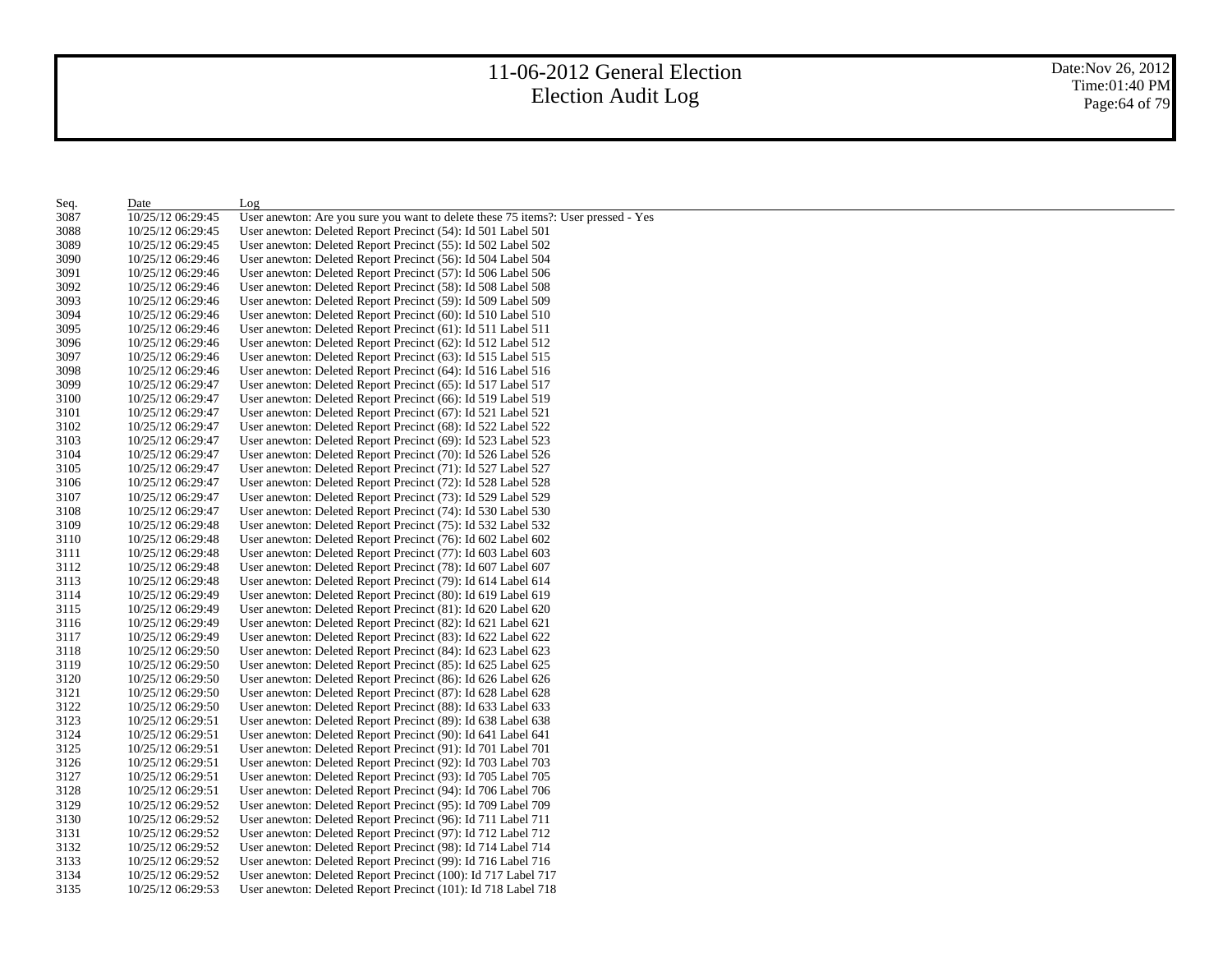| Seq. | Date              | Log                                                                               |
|------|-------------------|-----------------------------------------------------------------------------------|
| 3136 | 10/25/12 06:29:53 | User anewton: Deleted Report Precinct (102): Id 719 Label 719                     |
| 3137 | 10/25/12 06:29:53 | User anewton: Deleted Report Precinct (103): Id 720 Label 720                     |
| 3138 | 10/25/12 06:29:53 | User anewton: Deleted Report Precinct (104): Id 722 Label 722                     |
| 3139 | 10/25/12 06:29:53 | User anewton: Deleted Report Precinct (105): Id 725 Label 725                     |
| 3140 | 10/25/12 06:29:53 | User anewton: Deleted Report Precinct (106): Id 726 Label 726                     |
| 3141 | 10/25/12 06:29:53 | User anewton: Deleted Report Precinct (107): Id 728 Label 728                     |
| 3142 | 10/25/12 06:29:54 | User anewton: Deleted Report Precinct (108): Id 729 Label 729                     |
| 3143 | 10/25/12 06:29:54 | User anewton: Deleted Report Precinct (109): Id 732 Label 732                     |
| 3144 | 10/25/12 06:29:54 | User anewton: Deleted Report Precinct (110): Id 733 Label 733                     |
| 3145 | 10/25/12 06:29:54 | User anewton: Deleted Report Precinct (111): Id 803 Label 803                     |
| 3146 | 10/25/12 06:29:54 | User anewton: Deleted Report Precinct (112): Id 804 Label 804                     |
| 3147 | 10/25/12 06:29:54 | User anewton: Deleted Report Precinct (113): Id 805 Label 805                     |
| 3148 | 10/25/12 06:29:55 | User anewton: Deleted Report Precinct (114): Id 807 Label 807                     |
| 3149 | 10/25/12 06:29:55 | User anewton: Deleted Report Precinct (115): Id 808 Label 808                     |
| 3150 | 10/25/12 06:29:55 | User anewton: Deleted Report Precinct (116): Id 809 Label 809                     |
| 3151 | 10/25/12 06:29:55 | User anewton: Deleted Report Precinct (117): Id 810 Label 810                     |
| 3152 | 10/25/12 06:29:55 | User anewton: Deleted Report Precinct (118): Id 812 Label 812                     |
| 3153 | 10/25/12 06:29:55 | User anewton: Deleted Report Precinct (119): Id 813 Label 813                     |
| 3154 | 10/25/12 06:29:55 | User anewton: Deleted Report Precinct (120): Id 814 Label 814                     |
| 3155 | 10/25/12 06:29:56 | User anewton: Deleted Report Precinct (121): Id 816 Label 816                     |
| 3156 | 10/25/12 06:29:56 | User anewton: Deleted Report Precinct (122): Id 901 Label 901                     |
| 3157 | 10/25/12 06:29:56 | User anewton: Deleted Report Precinct (123): Id 902 Label 902                     |
| 3158 | 10/25/12 06:29:56 | User anewton: Deleted Report Precinct (124): Id 903 Label 903                     |
| 3159 | 10/25/12 06:29:56 | User anewton: Deleted Report Precinct (125): Id 904 Label 904                     |
| 3160 | 10/25/12 06:29:56 | User anewton: Deleted Report Precinct (126): Id 907 Label 907                     |
| 3161 | 10/25/12 06:29:56 | User anewton: Deleted Report Precinct (127): Id 909 Label 909                     |
| 3162 | 10/25/12 06:29:57 | User anewton: Deleted Report Precinct (128): Id 910 Label 910                     |
| 3163 | 10/25/12 06:30:09 | User anewton: Are you sure you want to delete these 50 items?: User pressed - Yes |
| 3164 | 10/25/12 06:30:09 | User anewton: Deleted Report Precinct (4): Id 101 Label 101                       |
| 3165 | 10/25/12 06:30:09 | User anewton: Deleted Report Precinct (5): Id 105 Label 105                       |
| 3166 | 10/25/12 06:30:09 | User anewton: Deleted Report Precinct (6): Id 107 Label 107                       |
| 3167 | 10/25/12 06:30:09 | User anewton: Deleted Report Precinct (7): Id 201 Label 201                       |
| 3168 | 10/25/12 06:30:09 | User anewton: Deleted Report Precinct (8): Id 202 Label 202                       |
| 3169 | 10/25/12 06:30:09 | User anewton: Deleted Report Precinct (9): Id 203 Label 203                       |
| 3170 | 10/25/12 06:30:09 | User anewton: Deleted Report Precinct (10): Id 204 Label 204                      |
| 3171 | 10/25/12 06:30:09 | User anewton: Deleted Report Precinct (11): Id 205 Label 205                      |
| 3172 | 10/25/12 06:30:09 | User anewton: Deleted Report Precinct (12): Id 206 Label 206                      |
| 3173 | 10/25/12 06:30:09 | User anewton: Deleted Report Precinct (13): Id 207 Label 207                      |
| 3174 | 10/25/12 06:30:09 | User anewton: Deleted Report Precinct (14): Id 208 Label 208                      |
| 3175 | 10/25/12 06:30:09 | User anewton: Deleted Report Precinct (15): Id 212 Label 212                      |
| 3176 | 10/25/12 06:30:09 | User anewton: Deleted Report Precinct (16): Id 215 Label 215                      |
| 3177 | 10/25/12 06:30:09 | User anewton: Deleted Report Precinct (17): Id 216 Label 216                      |
| 3178 | 10/25/12 06:30:10 | User anewton: Deleted Report Precinct (18): Id 217 Label 217                      |
| 3179 | 10/25/12 06:30:10 | User anewton: Deleted Report Precinct (19): Id 218 Label 218                      |
| 3180 | 10/25/12 06:30:10 | User anewton: Deleted Report Precinct (20): Id 220 Label 220                      |
| 3181 | 10/25/12 06:30:10 | User anewton: Deleted Report Precinct (21): Id 222 Label 222                      |
| 3182 | 10/25/12 06:30:10 | User anewton: Deleted Report Precinct (22): Id 223 Label 223                      |
| 3183 | 10/25/12 06:30:10 | User anewton: Deleted Report Precinct (23): Id 224 Label 224                      |
| 3184 | 10/25/12 06:30:10 | User anewton: Deleted Report Precinct (24): Id 301 Label 301                      |
|      |                   |                                                                                   |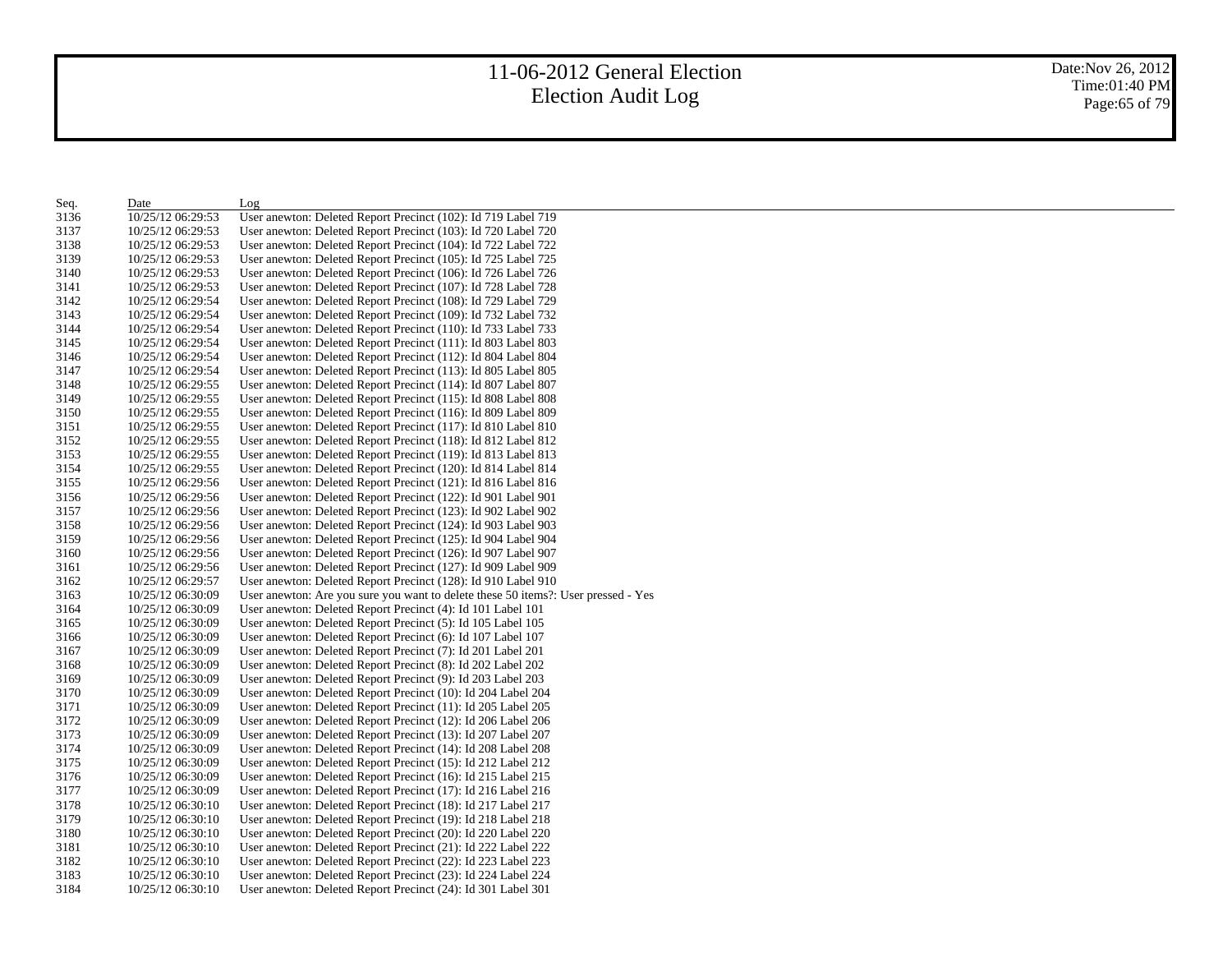| Seq.         | Date                                   | Log                                                                                                                            |
|--------------|----------------------------------------|--------------------------------------------------------------------------------------------------------------------------------|
| 3185         | 10/25/12 06:30:10                      | User anewton: Deleted Report Precinct (25): Id 303 Label 303                                                                   |
| 3186         | 10/25/12 06:30:10                      | User anewton: Deleted Report Precinct (26): Id 304 Label 304                                                                   |
| 3187         | 10/25/12 06:30:10                      | User anewton: Deleted Report Precinct (27): Id 305 Label 305                                                                   |
| 3188         | 10/25/12 06:30:10                      | User anewton: Deleted Report Precinct (28): Id 306 Label 306                                                                   |
| 3189         | 10/25/12 06:30:10                      | User anewton: Deleted Report Precinct (29): Id 307 Label 307                                                                   |
| 3190         | 10/25/12 06:30:10                      | User anewton: Deleted Report Precinct (30): Id 308 Label 308                                                                   |
| 3191         | 10/25/12 06:30:10                      | User anewton: Deleted Report Precinct (31): Id 309 Label 309                                                                   |
| 3192         | 10/25/12 06:30:10                      | User anewton: Deleted Report Precinct (32): Id 401 Label 401                                                                   |
| 3193         | 10/25/12 06:30:10                      | User anewton: Deleted Report Precinct (33): Id 403 Label 403                                                                   |
| 3194         | 10/25/12 06:30:10                      | User anewton: Deleted Report Precinct (34): Id 404 Label 404                                                                   |
| 3195         | 10/25/12 06:30:10                      | User anewton: Deleted Report Precinct (35): Id 405 Label 405                                                                   |
| 3196         | 10/25/12 06:30:11                      | User anewton: Deleted Report Precinct (36): Id 406 Label 406                                                                   |
| 3197         | 10/25/12 06:30:11                      | User anewton: Deleted Report Precinct (37): Id 407 Label 407                                                                   |
| 3198         | 10/25/12 06:30:11                      | User anewton: Deleted Report Precinct (38): Id 410 Label 410                                                                   |
| 3199         | 10/25/12 06:30:11                      | User anewton: Deleted Report Precinct (39): Id 411 Label 411                                                                   |
| 3200         | 10/25/12 06:30:11                      | User anewton: Deleted Report Precinct (40): Id 412 Label 412                                                                   |
| 3201         | 10/25/12 06:30:11                      | User anewton: Deleted Report Precinct (41): Id 413 Label 413                                                                   |
| 3202         | 10/25/12 06:30:11                      | User anewton: Deleted Report Precinct (42): Id 414 Label 414                                                                   |
| 3203         | 10/25/12 06:30:11                      | User anewton: Deleted Report Precinct (43): Id 415 Label 415                                                                   |
| 3204         | 10/25/12 06:30:11                      | User anewton: Deleted Report Precinct (44): Id 416 Label 416                                                                   |
| 3205         | 10/25/12 06:30:11                      | User anewton: Deleted Report Precinct (45): Id 417 Label 417                                                                   |
| 3206         | 10/25/12 06:30:11                      | User anewton: Deleted Report Precinct (46): Id 419 Label 419                                                                   |
| 3207         | 10/25/12 06:30:11                      | User anewton: Deleted Report Precinct (47): Id 420 Label 420                                                                   |
| 3208         | 10/25/12 06:30:11                      | User anewton: Deleted Report Precinct (48): Id 421 Label 421                                                                   |
| 3209         | 10/25/12 06:30:11                      | User anewton: Deleted Report Precinct (49): Id 422 Label 422                                                                   |
| 3210         | 10/25/12 06:30:11                      | User anewton: Deleted Report Precinct (50): Id 423 Label 423                                                                   |
| 3211         | 10/25/12 06:30:12                      | User anewton: Deleted Report Precinct (51): Id 425 Label 425                                                                   |
| 3212         | 10/25/12 06:30:12                      | User anewton: Deleted Report Precinct (52): Id 427 Label 427                                                                   |
| 3213         | 10/25/12 06:30:12                      | User anewton: Deleted Report Precinct (53): Id 429 Label 429                                                                   |
| 3214         | 10/25/12 06:30:19                      | User anewton: Are you sure you want to delete these 38 items?: User pressed - Yes                                              |
| 3215         | 10/25/12 06:30:19                      | User anewton: Deleted Report Precinct (91): Id 701 Label 701                                                                   |
| 3216         | 10/25/12 06:30:19                      | User anewton: Deleted Report Precinct (92): Id 703 Label 703                                                                   |
| 3217         | 10/25/12 06:30:20                      | User anewton: Deleted Report Precinct (93): Id 705 Label 705                                                                   |
| 3218         | 10/25/12 06:30:20                      | User anewton: Deleted Report Precinct (94): Id 706 Label 706                                                                   |
| 3219         | 10/25/12 06:30:20                      | User anewton: Deleted Report Precinct (95): Id 709 Label 709                                                                   |
| 3220         | 10/25/12 06:30:20                      | User anewton: Deleted Report Precinct (96): Id 711 Label 711                                                                   |
| 3221         | 10/25/12 06:30:20                      | User anewton: Deleted Report Precinct (97): Id 712 Label 712                                                                   |
| 3222         | 10/25/12 06:30:20                      | User anewton: Deleted Report Precinct (98): Id 714 Label 714                                                                   |
| 3223         | 10/25/12 06:30:20                      | User anewton: Deleted Report Precinct (99): Id 716 Label 716                                                                   |
| 3224         | 10/25/12 06:30:20                      | User anewton: Deleted Report Precinct (100): Id 717 Label 717                                                                  |
| 3225         | 10/25/12 06:30:20                      | User anewton: Deleted Report Precinct (101): Id 718 Label 718                                                                  |
| 3226         | 10/25/12 06:30:20                      | User anewton: Deleted Report Precinct (102): Id 719 Label 719                                                                  |
| 3227         | 10/25/12 06:30:21                      | User anewton: Deleted Report Precinct (103): Id 720 Label 720                                                                  |
| 3228         | 10/25/12 06:30:21                      | User anewton: Deleted Report Precinct (104): Id 722 Label 722                                                                  |
| 3229         | 10/25/12 06:30:21                      | User anewton: Deleted Report Precinct (105): Id 725 Label 725                                                                  |
| 3230         | 10/25/12 06:30:21                      | User anewton: Deleted Report Precinct (106): Id 726 Label 726                                                                  |
| 3231         | 10/25/12 06:30:21<br>10/25/12 06:30:21 | User anewton: Deleted Report Precinct (107): Id 728 Label 728<br>User anewton: Deleted Report Precinct (108): Id 729 Label 729 |
| 3232<br>3233 | 10/25/12 06:30:21                      | User anewton: Deleted Report Precinct (109): Id 732 Label 732                                                                  |
|              |                                        |                                                                                                                                |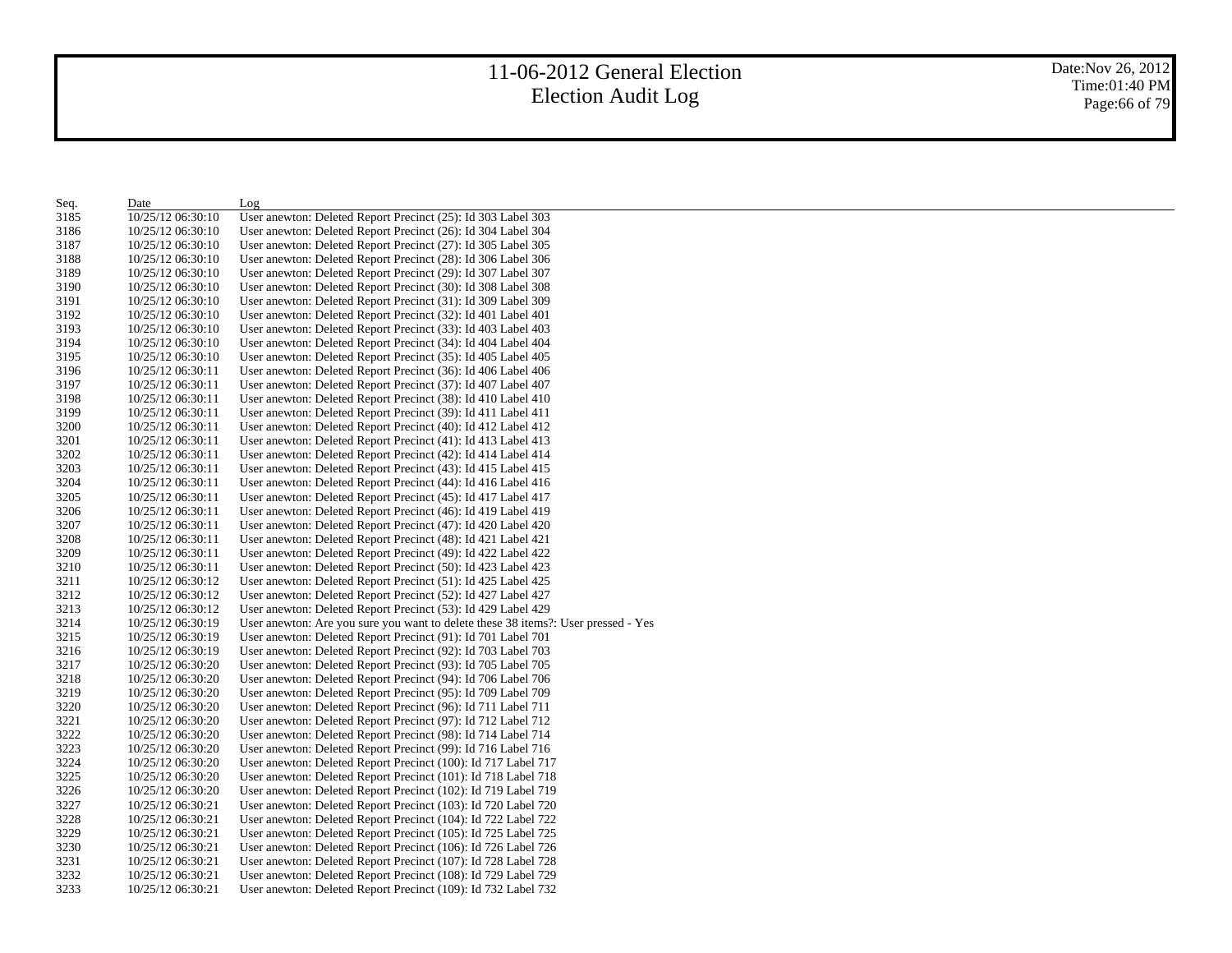| Seq. | Date              | Log                                                                               |
|------|-------------------|-----------------------------------------------------------------------------------|
| 3234 | 10/25/12 06:30:21 | User anewton: Deleted Report Precinct (110): Id 733 Label 733                     |
| 3235 | 10/25/12 06:30:21 | User anewton: Deleted Report Precinct (111): Id 803 Label 803                     |
| 3236 | 10/25/12 06:30:22 | User anewton: Deleted Report Precinct (112): Id 804 Label 804                     |
| 3237 | 10/25/12 06:30:22 | User anewton: Deleted Report Precinct (113): Id 805 Label 805                     |
| 3238 | 10/25/12 06:30:22 | User anewton: Deleted Report Precinct (114): Id 807 Label 807                     |
| 3239 | 10/25/12 06:30:22 | User anewton: Deleted Report Precinct (115): Id 808 Label 808                     |
| 3240 | 10/25/12 06:30:23 | User anewton: Deleted Report Precinct (116): Id 809 Label 809                     |
| 3241 | 10/25/12 06:30:23 | User anewton: Deleted Report Precinct (117): Id 810 Label 810                     |
| 3242 | 10/25/12 06:30:23 | User anewton: Deleted Report Precinct (118): Id 812 Label 812                     |
| 3243 | 10/25/12 06:30:23 | User anewton: Deleted Report Precinct (119): Id 813 Label 813                     |
| 3244 | 10/25/12 06:30:23 | User anewton: Deleted Report Precinct (120): Id 814 Label 814                     |
| 3245 | 10/25/12 06:30:24 | User anewton: Deleted Report Precinct (121): Id 816 Label 816                     |
| 3246 | 10/25/12 06:30:24 | User anewton: Deleted Report Precinct (122): Id 901 Label 901                     |
| 3247 | 10/25/12 06:30:24 | User anewton: Deleted Report Precinct (123): Id 902 Label 902                     |
| 3248 | 10/25/12 06:30:24 | User anewton: Deleted Report Precinct (124): Id 903 Label 903                     |
| 3249 | 10/25/12 06:30:24 | User anewton: Deleted Report Precinct (125): Id 904 Label 904                     |
| 3250 | 10/25/12 06:30:24 | User anewton: Deleted Report Precinct (126): Id 907 Label 907                     |
| 3251 | 10/25/12 06:30:24 | User anewton: Deleted Report Precinct (127): Id 909 Label 909                     |
| 3252 | 10/25/12 06:30:24 | User anewton: Deleted Report Precinct (128): Id 910 Label 910                     |
| 3253 | 10/25/12 06:31:04 | User anewton: Are you sure you want to delete these 87 items?: User pressed - Yes |
| 3254 | 10/25/12 06:31:04 | User anewton: Deleted Report Precinct (4): Id 101 Label 101                       |
| 3255 | 10/25/12 06:31:04 | User anewton: Deleted Report Precinct (5): Id 105 Label 105                       |
| 3256 | 10/25/12 06:31:04 | User anewton: Deleted Report Precinct (6): Id 107 Label 107                       |
| 3257 | 10/25/12 06:31:04 | User anewton: Deleted Report Precinct (7): Id 201 Label 201                       |
| 3258 | 10/25/12 06:31:04 | User anewton: Deleted Report Precinct (8): Id 202 Label 202                       |
| 3259 | 10/25/12 06:31:04 | User anewton: Deleted Report Precinct (9): Id 203 Label 203                       |
| 3260 | 10/25/12 06:31:04 | User anewton: Deleted Report Precinct (10): Id 204 Label 204                      |
| 3261 | 10/25/12 06:31:04 | User anewton: Deleted Report Precinct (11): Id 205 Label 205                      |
| 3262 | 10/25/12 06:31:04 | User anewton: Deleted Report Precinct (12): Id 206 Label 206                      |
| 3263 | 10/25/12 06:31:05 | User anewton: Deleted Report Precinct (13): Id 207 Label 207                      |
| 3264 | 10/25/12 06:31:05 | User anewton: Deleted Report Precinct (14): Id 208 Label 208                      |
| 3265 | 10/25/12 06:31:05 | User anewton: Deleted Report Precinct (15): Id 212 Label 212                      |
| 3266 | 10/25/12 06:31:05 | User anewton: Deleted Report Precinct (16): Id 215 Label 215                      |
| 3267 | 10/25/12 06:31:05 | User anewton: Deleted Report Precinct (17): Id 216 Label 216                      |
| 3268 | 10/25/12 06:31:05 | User anewton: Deleted Report Precinct (18): Id 217 Label 217                      |
| 3269 | 10/25/12 06:31:05 | User anewton: Deleted Report Precinct (19): Id 218 Label 218                      |
| 3270 | 10/25/12 06:31:05 | User anewton: Deleted Report Precinct (20): Id 220 Label 220                      |
| 3271 | 10/25/12 06:31:05 | User anewton: Deleted Report Precinct (21): Id 222 Label 222                      |
| 3272 | 10/25/12 06:31:05 | User anewton: Deleted Report Precinct (22): Id 223 Label 223                      |
| 3273 | 10/25/12 06:31:05 | User anewton: Deleted Report Precinct (23): Id 224 Label 224                      |
| 3274 | 10/25/12 06:31:05 | User anewton: Deleted Report Precinct (24): Id 301 Label 301                      |
| 3275 | 10/25/12 06:31:05 | User anewton: Deleted Report Precinct (25): Id 303 Label 303                      |
| 3276 | 10/25/12 06:31:05 | User anewton: Deleted Report Precinct (26): Id 304 Label 304                      |
| 3277 | 10/25/12 06:31:05 | User anewton: Deleted Report Precinct (27): Id 305 Label 305                      |
| 3278 | 10/25/12 06:31:06 | User anewton: Deleted Report Precinct (28): Id 306 Label 306                      |
| 3279 | 10/25/12 06:31:06 | User anewton: Deleted Report Precinct (29): Id 307 Label 307                      |
| 3280 | 10/25/12 06:31:06 | User anewton: Deleted Report Precinct (30): Id 308 Label 308                      |
| 3281 | 10/25/12 06:31:06 | User anewton: Deleted Report Precinct (31): Id 309 Label 309                      |
| 3282 | 10/25/12 06:31:06 | User anewton: Deleted Report Precinct (32): Id 401 Label 401                      |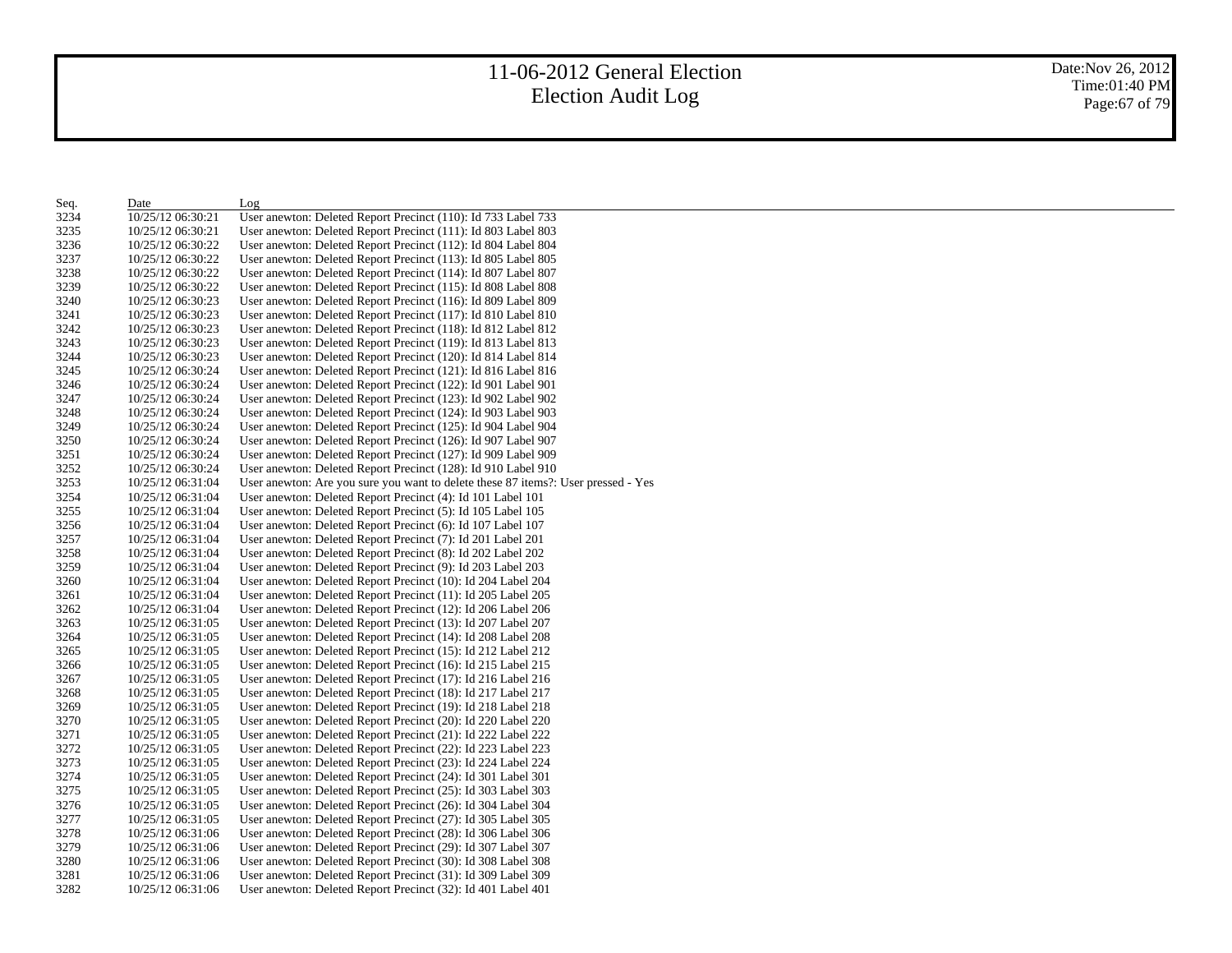Date:Nov 26, 2012 Time:01:40 PM Page:68 of 79

| Seq. | Date              | Log                                                          |
|------|-------------------|--------------------------------------------------------------|
| 3283 | 10/25/12 06:31:06 | User anewton: Deleted Report Precinct (33): Id 403 Label 403 |
| 3284 | 10/25/12 06:31:06 | User anewton: Deleted Report Precinct (34): Id 404 Label 404 |
| 3285 | 10/25/12 06:31:06 | User anewton: Deleted Report Precinct (35): Id 405 Label 405 |
| 3286 | 10/25/12 06:31:06 | User anewton: Deleted Report Precinct (36): Id 406 Label 406 |
| 3287 | 10/25/12 06:31:07 | User anewton: Deleted Report Precinct (37): Id 407 Label 407 |
| 3288 | 10/25/12 06:31:07 | User anewton: Deleted Report Precinct (38): Id 410 Label 410 |
| 3289 | 10/25/12 06:31:07 | User anewton: Deleted Report Precinct (39): Id 411 Label 411 |
| 3290 | 10/25/12 06:31:07 | User anewton: Deleted Report Precinct (40): Id 412 Label 412 |
| 3291 | 10/25/12 06:31:08 | User anewton: Deleted Report Precinct (41): Id 413 Label 413 |
| 3292 | 10/25/12 06:31:08 | User anewton: Deleted Report Precinct (42): Id 414 Label 414 |
| 3293 | 10/25/12 06:31:08 | User anewton: Deleted Report Precinct (43): Id 415 Label 415 |
| 3294 | 10/25/12 06:31:08 | User anewton: Deleted Report Precinct (44): Id 416 Label 416 |
| 3295 | 10/25/12 06:31:08 | User anewton: Deleted Report Precinct (45): Id 417 Label 417 |
| 3296 | 10/25/12 06:31:09 | User anewton: Deleted Report Precinct (46): Id 419 Label 419 |
| 3297 | 10/25/12 06:31:09 | User anewton: Deleted Report Precinct (47): Id 420 Label 420 |
| 3298 | 10/25/12 06:31:09 | User anewton: Deleted Report Precinct (48): Id 421 Label 421 |
| 3299 | 10/25/12 06:31:09 | User anewton: Deleted Report Precinct (49): Id 422 Label 422 |
| 3300 | 10/25/12 06:31:10 | User anewton: Deleted Report Precinct (50): Id 423 Label 423 |
| 3301 | 10/25/12 06:31:10 | User anewton: Deleted Report Precinct (51): Id 425 Label 425 |
| 3302 | 10/25/12 06:31:10 | User anewton: Deleted Report Precinct (52): Id 427 Label 427 |
| 3303 | 10/25/12 06:31:10 | User anewton: Deleted Report Precinct (53): Id 429 Label 429 |
| 3304 | 10/25/12 06:31:10 | User anewton: Deleted Report Precinct (54): Id 501 Label 501 |
| 3305 | 10/25/12 06:31:11 | User anewton: Deleted Report Precinct (55): Id 502 Label 502 |
| 3306 | 10/25/12 06:31:11 | User anewton: Deleted Report Precinct (56): Id 504 Label 504 |
| 3307 | 10/25/12 06:31:11 | User anewton: Deleted Report Precinct (57): Id 506 Label 506 |
| 3308 | 10/25/12 06:31:11 | User anewton: Deleted Report Precinct (58): Id 508 Label 508 |
| 3309 | 10/25/12 06:31:12 | User anewton: Deleted Report Precinct (59): Id 509 Label 509 |
| 3310 | 10/25/12 06:31:12 | User anewton: Deleted Report Precinct (60): Id 510 Label 510 |
| 3311 | 10/25/12 06:31:12 | User anewton: Deleted Report Precinct (61): Id 511 Label 511 |
| 3312 | 10/25/12 06:31:12 | User anewton: Deleted Report Precinct (62): Id 512 Label 512 |
| 3313 | 10/25/12 06:31:13 | User anewton: Deleted Report Precinct (63): Id 515 Label 515 |
| 3314 | 10/25/12 06:31:13 | User anewton: Deleted Report Precinct (64): Id 516 Label 516 |
| 3315 | 10/25/12 06:31:13 | User anewton: Deleted Report Precinct (65): Id 517 Label 517 |
| 3316 | 10/25/12 06:31:13 | User anewton: Deleted Report Precinct (66): Id 519 Label 519 |
| 3317 | 10/25/12 06:31:14 | User anewton: Deleted Report Precinct (67): Id 521 Label 521 |
| 3318 | 10/25/12 06:31:14 | User anewton: Deleted Report Precinct (68): Id 522 Label 522 |
| 3319 | 10/25/12 06:31:14 | User anewton: Deleted Report Precinct (69): Id 523 Label 523 |
| 3320 | 10/25/12 06:31:14 | User anewton: Deleted Report Precinct (70): Id 526 Label 526 |
| 3321 | 10/25/12 06:31:14 | User anewton: Deleted Report Precinct (71): Id 527 Label 527 |
| 3322 | 10/25/12 06:31:15 | User anewton: Deleted Report Precinct (72): Id 528 Label 528 |
| 3323 | 10/25/12 06:31:15 | User anewton: Deleted Report Precinct (73): Id 529 Label 529 |
| 3324 | 10/25/12 06:31:15 | User anewton: Deleted Report Precinct (74): Id 530 Label 530 |
| 3325 | 10/25/12 06:31:15 | User anewton: Deleted Report Precinct (75): Id 532 Label 532 |
| 3326 | 10/25/12 06:31:16 | User anewton: Deleted Report Precinct (76): Id 602 Label 602 |
| 3327 | 10/25/12 06:31:16 | User anewton: Deleted Report Precinct (77): Id 603 Label 603 |
| 3328 | 10/25/12 06:31:16 | User anewton: Deleted Report Precinct (78): Id 607 Label 607 |
| 3329 | 10/25/12 06:31:16 | User anewton: Deleted Report Precinct (79): Id 614 Label 614 |
| 3330 | 10/25/12 06:31:17 | User anewton: Deleted Report Precinct (80): Id 619 Label 619 |
| 3331 | 10/25/12 06:31:17 | User anewton: Deleted Report Precinct (81): Id 620 Label 620 |
|      |                   |                                                              |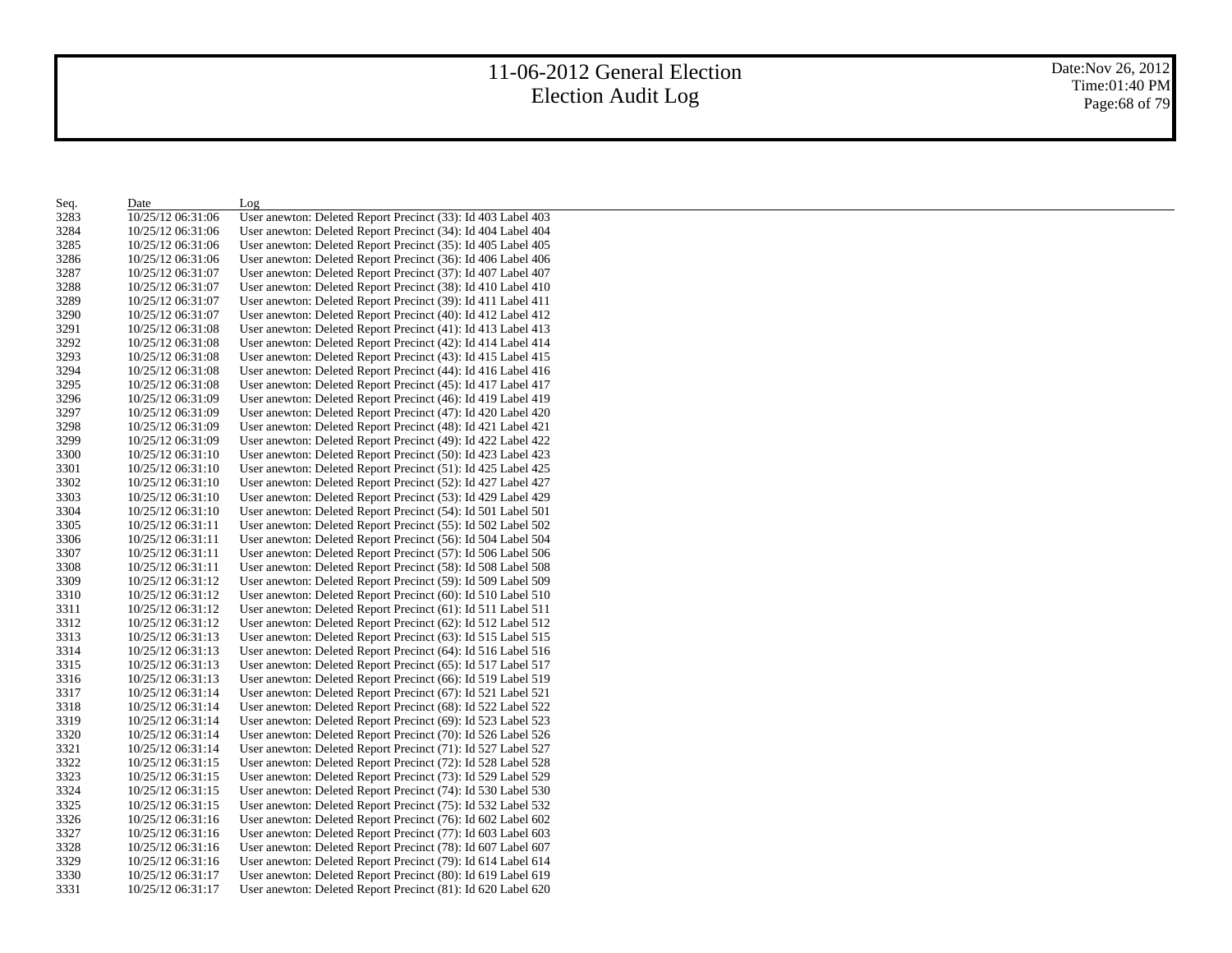| Seq. | Date              | Log                                                                                                                                                                           |
|------|-------------------|-------------------------------------------------------------------------------------------------------------------------------------------------------------------------------|
| 3332 | 10/25/12 06:31:17 | User anewton: Deleted Report Precinct (82): Id 621 Label 621                                                                                                                  |
| 3333 | 10/25/12 06:31:17 | User anewton: Deleted Report Precinct (83): Id 622 Label 622                                                                                                                  |
| 3334 | 10/25/12 06:31:17 | User anewton: Deleted Report Precinct (84): Id 623 Label 623                                                                                                                  |
| 3335 | 10/25/12 06:31:18 | User anewton: Deleted Report Precinct (85): Id 625 Label 625                                                                                                                  |
| 3336 | 10/25/12 06:31:18 | User anewton: Deleted Report Precinct (86): Id 626 Label 626                                                                                                                  |
| 3337 | 10/25/12 06:31:18 | User anewton: Deleted Report Precinct (87): Id 628 Label 628                                                                                                                  |
| 3338 | 10/25/12 06:31:18 | User anewton: Deleted Report Precinct (88): Id 633 Label 633                                                                                                                  |
| 3339 | 10/25/12 06:31:18 | User anewton: Deleted Report Precinct (89): Id 638 Label 638                                                                                                                  |
| 3340 | 10/25/12 06:31:18 | User anewton: Deleted Report Precinct (90): Id 641 Label 641                                                                                                                  |
| 3341 | 10/25/12 06:31:33 | User anewton: Some programmed memory cards have been found. Would you like to try to recover them? Unrecovered memory cards will have to be reprogrammed.: User pressed - Ye: |
| 3342 | 10/25/12 06:32:20 | User anewton: Set for election                                                                                                                                                |
| 3343 | 10/25/12 06:33:29 | User anewton: Changed VoteCenter (250): Id 40020, Label Absentee 2 - OS 100-400, Cat. 6, NumOSMemCards 1, NumTSMemCards 0, NumOSXMemCards 0, CountMethod "Polling'            |
| 3344 | 10/25/12 06:33:47 | User anewton: Changed VoteCenter (251): Id 40030, Label AB 3 500-600, Cat. 6, NumOSMemCards 0, NumTSMemCards 0, NumOSXMemCards 1, CountMethod "Polling"                       |
| 3345 | 10/25/12 06:33:58 | User anewton: Changed VoteCenter (250): Id 40020, Label AB 2 OS 100-400, Cat. 6, NumOSMemCards 1, NumTSMemCards 0, NumOSXMemCards 0, CountMethod "Polling'                    |
| 3346 | 10/25/12 06:34:06 | User anewton: Changed VoteCenter (251): Id 40030, Label AB 3 OS 500-600, Cat. 6, NumOSMemCards 0, NumTSMemCards 0, NumOSXMemCards 1, CountMethod "Polling'                    |
| 3347 | 10/25/12 06:34:17 | User anewton: Changed VoteCenter (252): Id 40040, Label AB 4 OS 700-900, Cat. 6, NumOSMemCards 0, NumTSMemCards 0, NumOSXMemCards 1, CountMethod "Polling"                    |
| 3348 | 10/25/12 06:34:31 | User anewton: Changed VoteCenter (249): Id 40010, Label Absentee 1 - OSX, Cat. 6, NumOSMemCards 0, NumTSMemCards 0, NumOSXMemCards 10, CountMethod "Polling'                  |
| 3349 | 10/25/12 06:35:34 | User anewton: Changed VoteCenter (250): Id 40020, Label AB 2 OS 100-400, Cat. 6, NumOSMemCards 8, NumTSMemCards 0, NumOSXMemCards 0, CountMethod "Polling'                    |
| 3350 | 10/25/12 06:36:27 | User anewton: Changed VoteCenter (251): Id 40030, Label AB 3 OS 500-600, Cat. 6, NumOSMemCards 4, NumTSMemCards 0, NumOSXMemCards 0, CountMethod "Polling'                    |
| 3351 | 10/25/12 06:36:34 | User anewton: Changed VoteCenter (252): Id 40040, Label AB 4 OS 700-900, Cat. 6, NumOSMemCards 6, NumTSMemCards 0, NumOSXMemCards 0, CountMethod "Polling'                    |
| 3352 | 10/25/12 06:44:04 | User anewton: Loaded Election                                                                                                                                                 |
| 3353 | 10/25/12 06:44:05 | User anewton: Open Election: 11-06-2012 General Election (2012-11-06 General Election ACTIVE OS AB) anewton Host                                                              |
| 3354 | 10/25/12 06:46:29 | User anewton: Are you sure you want to reset?: User pressed - Yes                                                                                                             |
| 3355 | 10/25/12 07:35:03 | User anewton: Backed up election to F:\2012\2012-11-06 General\2012-11-06 General Election 100% LA w AB-OS.gbf                                                                |
| 3356 | 10/25/12 07:35:06 | User anewton: Closing GEMS                                                                                                                                                    |
| 3357 | 10/26/12 13:40:37 | User anewton: User Login                                                                                                                                                      |
| 3358 | 10/26/12 13:40:37 | User anewton: Open Election: 11-06-2012 General Election (2012-11-06 General Election ACTIVE OS AB) anewton Host                                                              |
| 3359 | 10/26/12 13:42:32 | User anewton: Created MonitorScript (1): 10 Jurisdiction Wide                                                                                                                 |
| 3360 | 10/26/12 13:42:52 | User anewton: Backed up election to F:\2012\2012-11-06 General\2012-11-06 General Election ACTIVE OS AB.gbf                                                                   |
| 3361 | 10/26/12 13:42:56 | User anewton: Closing GEMS                                                                                                                                                    |
| 3362 | 10/27/12 16:11:00 | User anewton: User Login                                                                                                                                                      |
| 3363 | 10/27/12 16:11:00 | User anewton: Open Election: 11-06-2012 General Election (2012-11-06 General Election ACTIVE OS AB) anewton Host                                                              |
| 3364 | 10/27/12 16:12:19 | User anewton: Loaded Election                                                                                                                                                 |
| 3365 | 10/27/12 16:12:19 | User anewton: Open Election: 11-06-2012 General Election (2012-11-06 General Election OSX Addl Cards) anewton Host                                                            |
| 3366 | 10/27/12 16:12:32 | User anewton: Changed VoteCenter (234): Id 20010, Label EV DOE OSX, Cat. 2, NumOSMemCards 0, NumTSMemCards 0, NumOSXMemCards 17, CountMethod "Polling'                        |
| 3367 | 10/27/12 16:12:37 | User anewton: Changed VoteCenter (235): Id 20020, Label EV DLT OSX, Cat. 2, NumOSMemCards 0, NumTSMemCards 0, NumOSXMemCards 17, CountMethod "Polling'                        |
| 3368 | 10/27/12 16:12:42 | User anewton: Changed VoteCenter (236): Id 20030, Label EV OB OSX, Cat. 2, NumOSMemCards 0, NumTSMemCards 0, NumOSXMemCards 17, CountMethod "Polling'                         |
| 3369 | 10/27/12 16:12:45 | User anewton: Changed VoteCenter (237): Id 20040, Label EV DB OSX, Cat. 2, NumOSMemCards 0, NumTSMemCards 0, NumOSXMemCards 17, CountMethod "Polling'                         |
| 3370 | 10/27/12 16:12:49 | User anewton: Changed VoteCenter (238): Id 20050, Label EV NSB OSX, Cat. 2, NumOSMemCards 0, NumTSMemCards 0, NumOSXMemCards 17, CountMethod "Polling"                        |
| 3371 | 10/27/12 16:59:11 | User anewton: Backed up election to $F \ 2012\ 2012-11-06$ General $2012-11-06$ General Election ACTIVE.gbf                                                                   |
| 3372 | 10/27/12 16:59:12 | User anewton: Closing GEMS                                                                                                                                                    |
| 3373 | 11/02/12 18:14:30 | User anewton: User Login                                                                                                                                                      |
| 3374 | 11/02/12 18:14:30 | User anewton: Open Election: 11-06-2012 General Election (2012-11-06 General Election OSX Addl Cards) anewton Host                                                            |
| 3375 | 11/02/12 18:33:31 | User anewton: Changed in Voter Registration                                                                                                                                   |
| 3376 | 11/02/12 18:33:48 | User anewton: Previewing Summary Report                                                                                                                                       |
| 3377 | 11/02/12 18:34:08 | User anewton: Previewing Summary Report                                                                                                                                       |
| 3378 | 11/02/12 18:35:18 | User anewton: Backed up election to F:\2012\2012-11-06 General\2012-11-06 General Election OSX Addl Cards.gbf                                                                 |
| 3379 | 11/02/12 18:35:21 | User anewton: Closing GEMS                                                                                                                                                    |
| 3380 | 11/03/12 18:18:01 | User anewton: User Login                                                                                                                                                      |
|      |                   |                                                                                                                                                                               |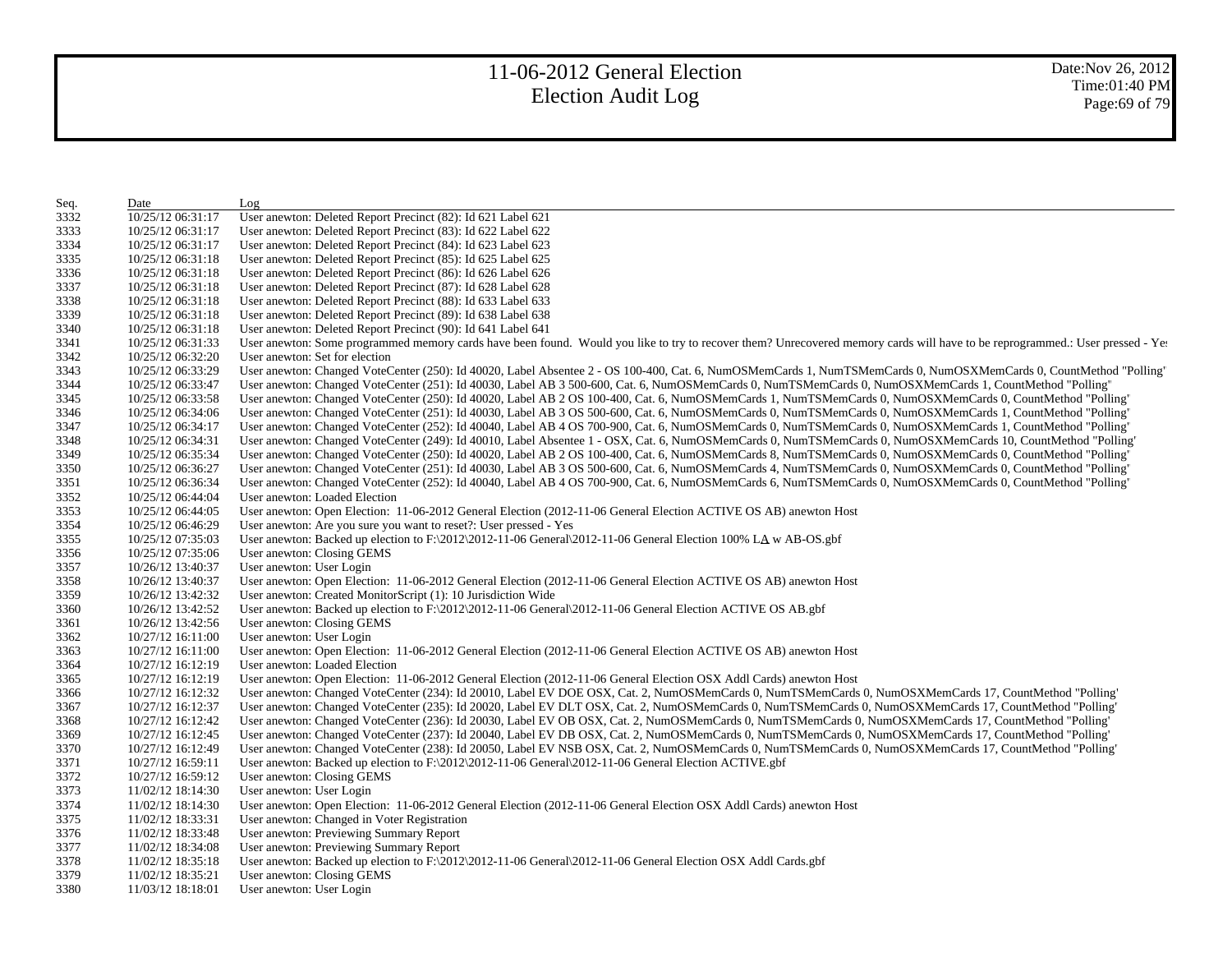| 11/03/12 18:18:01<br>11/03/12 18:18:35<br>11/03/12 18:23:47<br>11/03/12 18:23:56<br>11/06/12 06:03:41<br>11/06/12 06:03:41<br>11/06/12 06:06:48<br>11/06/12 06:06:48<br>11/06/12 06:06:48 | User anewton: Open Election: 11-06-2012 General Election (2012-11-06 General Election OSX Addl Cards) anewton Host<br>User anewton: Changed VoteCenter (249): Id 40010, Label Absentee 1 - OSX, Cat. 6, NumOSMemCards 0, NumTSMemCards 0, NumOSXMemCards 14, CountMethod "Polling'<br>User anewton: Backed up election to F:\2012\2012-11-06 General\2012-11-06 General Election OSX Addl Cards.gbf<br>User anewton: Closing GEMS<br>User anewton: User Login<br>User anewton: Open Election: 11-06-2012 General Election (2012-11-06 General Election OSX Addl Cards) anewton Host<br>User anewton: Created ReportingSet (1): 10 President_Vice-President |
|-------------------------------------------------------------------------------------------------------------------------------------------------------------------------------------------|------------------------------------------------------------------------------------------------------------------------------------------------------------------------------------------------------------------------------------------------------------------------------------------------------------------------------------------------------------------------------------------------------------------------------------------------------------------------------------------------------------------------------------------------------------------------------------------------------------------------------------------------------------|
|                                                                                                                                                                                           |                                                                                                                                                                                                                                                                                                                                                                                                                                                                                                                                                                                                                                                            |
|                                                                                                                                                                                           |                                                                                                                                                                                                                                                                                                                                                                                                                                                                                                                                                                                                                                                            |
|                                                                                                                                                                                           |                                                                                                                                                                                                                                                                                                                                                                                                                                                                                                                                                                                                                                                            |
|                                                                                                                                                                                           |                                                                                                                                                                                                                                                                                                                                                                                                                                                                                                                                                                                                                                                            |
|                                                                                                                                                                                           |                                                                                                                                                                                                                                                                                                                                                                                                                                                                                                                                                                                                                                                            |
|                                                                                                                                                                                           |                                                                                                                                                                                                                                                                                                                                                                                                                                                                                                                                                                                                                                                            |
|                                                                                                                                                                                           |                                                                                                                                                                                                                                                                                                                                                                                                                                                                                                                                                                                                                                                            |
|                                                                                                                                                                                           | User anewton: Created ReportingSet (2): 20 US Senate                                                                                                                                                                                                                                                                                                                                                                                                                                                                                                                                                                                                       |
|                                                                                                                                                                                           | User anewton: Created ReportingSet (3): 30 US Representative District 7                                                                                                                                                                                                                                                                                                                                                                                                                                                                                                                                                                                    |
| 11/06/12 06:06:48                                                                                                                                                                         | User anewton: Created ReportingSet (4): 40 State Senate District 10                                                                                                                                                                                                                                                                                                                                                                                                                                                                                                                                                                                        |
| 11/06/12 06:07:07                                                                                                                                                                         | User anewton: Previewing Summary Report                                                                                                                                                                                                                                                                                                                                                                                                                                                                                                                                                                                                                    |
| 11/06/12 06:07:41                                                                                                                                                                         | User anewton: Previewing SOVC Report                                                                                                                                                                                                                                                                                                                                                                                                                                                                                                                                                                                                                       |
| 11/06/12 06:08:34                                                                                                                                                                         | User anewton: Previewing Summary Report                                                                                                                                                                                                                                                                                                                                                                                                                                                                                                                                                                                                                    |
| 11/06/12 06:08:43                                                                                                                                                                         | User anewton: Previewing Summary Report                                                                                                                                                                                                                                                                                                                                                                                                                                                                                                                                                                                                                    |
| 11/06/12 06:14:11                                                                                                                                                                         | User anewton: Previewing Summary Report                                                                                                                                                                                                                                                                                                                                                                                                                                                                                                                                                                                                                    |
| 11/06/12 06:14:40                                                                                                                                                                         | User anewton: Previewing Summary Report                                                                                                                                                                                                                                                                                                                                                                                                                                                                                                                                                                                                                    |
| 11/06/12 06:15:09                                                                                                                                                                         | User anewton: Previewing Summary Report                                                                                                                                                                                                                                                                                                                                                                                                                                                                                                                                                                                                                    |
| 11/06/12 06:17:12                                                                                                                                                                         | User anewton: Previewing SOVC Report                                                                                                                                                                                                                                                                                                                                                                                                                                                                                                                                                                                                                       |
| 11/06/12 06:17:21                                                                                                                                                                         | User anewton: Previewing SOVC Report                                                                                                                                                                                                                                                                                                                                                                                                                                                                                                                                                                                                                       |
| 11/06/12 06:19:27                                                                                                                                                                         | User anewton: Loaded Election                                                                                                                                                                                                                                                                                                                                                                                                                                                                                                                                                                                                                              |
| 11/06/12 06:19:27                                                                                                                                                                         | User anewton: Open Election: 11-06-2012 General Election (2012-11-06 General Election ELECTIONDAY) anewton Host                                                                                                                                                                                                                                                                                                                                                                                                                                                                                                                                            |
| 11/06/12 06:19:47                                                                                                                                                                         | User anewton: Previewing Summary Report                                                                                                                                                                                                                                                                                                                                                                                                                                                                                                                                                                                                                    |
| 11/06/12 06:33:21                                                                                                                                                                         | User anewton: Closing GEMS                                                                                                                                                                                                                                                                                                                                                                                                                                                                                                                                                                                                                                 |
| 11/06/12 07:33:12                                                                                                                                                                         | User anewton: User Login                                                                                                                                                                                                                                                                                                                                                                                                                                                                                                                                                                                                                                   |
| 11/06/12 07:33:12                                                                                                                                                                         | User anewton: Open Election: 11-06-2012 General Election (2012-11-06 General Election ELECTIONDAY) anewton Host                                                                                                                                                                                                                                                                                                                                                                                                                                                                                                                                            |
| 11/06/12 07:33:36                                                                                                                                                                         | User anewton: Closing GEMS                                                                                                                                                                                                                                                                                                                                                                                                                                                                                                                                                                                                                                 |
| 11/06/12 07:42:55                                                                                                                                                                         | User anewton: User Login                                                                                                                                                                                                                                                                                                                                                                                                                                                                                                                                                                                                                                   |
| 11/06/12 07:42:55                                                                                                                                                                         | User anewton: Open Election: 11-06-2012 General Election (2012-11-06 General Election ELECTIONDAY) anewton Host                                                                                                                                                                                                                                                                                                                                                                                                                                                                                                                                            |
| 11/06/12 07:51:24                                                                                                                                                                         | User anewton: Closing GEMS                                                                                                                                                                                                                                                                                                                                                                                                                                                                                                                                                                                                                                 |
| 11/06/12 08:01:46                                                                                                                                                                         | User anewton: User Login                                                                                                                                                                                                                                                                                                                                                                                                                                                                                                                                                                                                                                   |
| 11/06/12 08:01:46                                                                                                                                                                         | User anewton: Open Election: 11-06-2012 General Election (2012-11-06 General Election ELECTIONDAY) anewton Host                                                                                                                                                                                                                                                                                                                                                                                                                                                                                                                                            |
| 11/06/12 08:12:52                                                                                                                                                                         | User anewton: Closing GEMS                                                                                                                                                                                                                                                                                                                                                                                                                                                                                                                                                                                                                                 |
| 11/06/12 11:34:45                                                                                                                                                                         | User anewton: User Login                                                                                                                                                                                                                                                                                                                                                                                                                                                                                                                                                                                                                                   |
| 11/06/12 11:34:45                                                                                                                                                                         | User anewton: Open Election: 11-06-2012 General Election (2012-11-06 General Election ELECTIONDAY) anewton Host                                                                                                                                                                                                                                                                                                                                                                                                                                                                                                                                            |
| 11/06/12 15:51:22                                                                                                                                                                         | User anewton: Previewing Summary Report                                                                                                                                                                                                                                                                                                                                                                                                                                                                                                                                                                                                                    |
| 11/06/12 15:52:15                                                                                                                                                                         | User anewton: Closing GEMS                                                                                                                                                                                                                                                                                                                                                                                                                                                                                                                                                                                                                                 |
| 11/06/12 16:03:32                                                                                                                                                                         | User anewton: User Login                                                                                                                                                                                                                                                                                                                                                                                                                                                                                                                                                                                                                                   |
| 11/06/12 16:03:32                                                                                                                                                                         | User anewton: Open Election: 11-06-2012 General Election (2012-11-06 General Election ELECTIONDAY) anewton Host                                                                                                                                                                                                                                                                                                                                                                                                                                                                                                                                            |
| 11/06/12 16:27:22                                                                                                                                                                         | User anewton: Backed up election to F:\2012\2012-11-06 General\2012-11-06 General Election ELECTIONDAY.gbf                                                                                                                                                                                                                                                                                                                                                                                                                                                                                                                                                 |
| 11/06/12 16:27:31                                                                                                                                                                         | User anewton: Closing GEMS                                                                                                                                                                                                                                                                                                                                                                                                                                                                                                                                                                                                                                 |
| 11/06/12 18:15:06                                                                                                                                                                         | User anewton: User Login                                                                                                                                                                                                                                                                                                                                                                                                                                                                                                                                                                                                                                   |
| 11/06/12 18:15:06                                                                                                                                                                         | User anewton: Open Election: 11-06-2012 General Election (2012-11-06 General Election ELECTIONDAY) anewton Host                                                                                                                                                                                                                                                                                                                                                                                                                                                                                                                                            |
| 11/06/12 18:15:08                                                                                                                                                                         | User anewton: Closing GEMS                                                                                                                                                                                                                                                                                                                                                                                                                                                                                                                                                                                                                                 |
| 11/06/12 18:25:31                                                                                                                                                                         | User anewton: User Login                                                                                                                                                                                                                                                                                                                                                                                                                                                                                                                                                                                                                                   |
| 11/06/12 18:25:32                                                                                                                                                                         | User anewton: Open Election: 11-06-2012 General Election (2012-11-06 General Election ELECTIONDAY) anewton Host                                                                                                                                                                                                                                                                                                                                                                                                                                                                                                                                            |
| 11/06/12 18:27:02                                                                                                                                                                         | User anewton: Closing GEMS                                                                                                                                                                                                                                                                                                                                                                                                                                                                                                                                                                                                                                 |
| 11/06/12 18:39:11                                                                                                                                                                         | User anewton: User Login                                                                                                                                                                                                                                                                                                                                                                                                                                                                                                                                                                                                                                   |
| 11/06/12 18:39:12                                                                                                                                                                         | User anewton: Open Election: 11-06-2012 General Election (2012-11-06 General Election ELECTIONDAY) anewton Host                                                                                                                                                                                                                                                                                                                                                                                                                                                                                                                                            |
| 11/06/12 18:44:20                                                                                                                                                                         | User anewton: Result server source file location set to $-E:\1-06-2012$ Reporting                                                                                                                                                                                                                                                                                                                                                                                                                                                                                                                                                                          |
|                                                                                                                                                                                           |                                                                                                                                                                                                                                                                                                                                                                                                                                                                                                                                                                                                                                                            |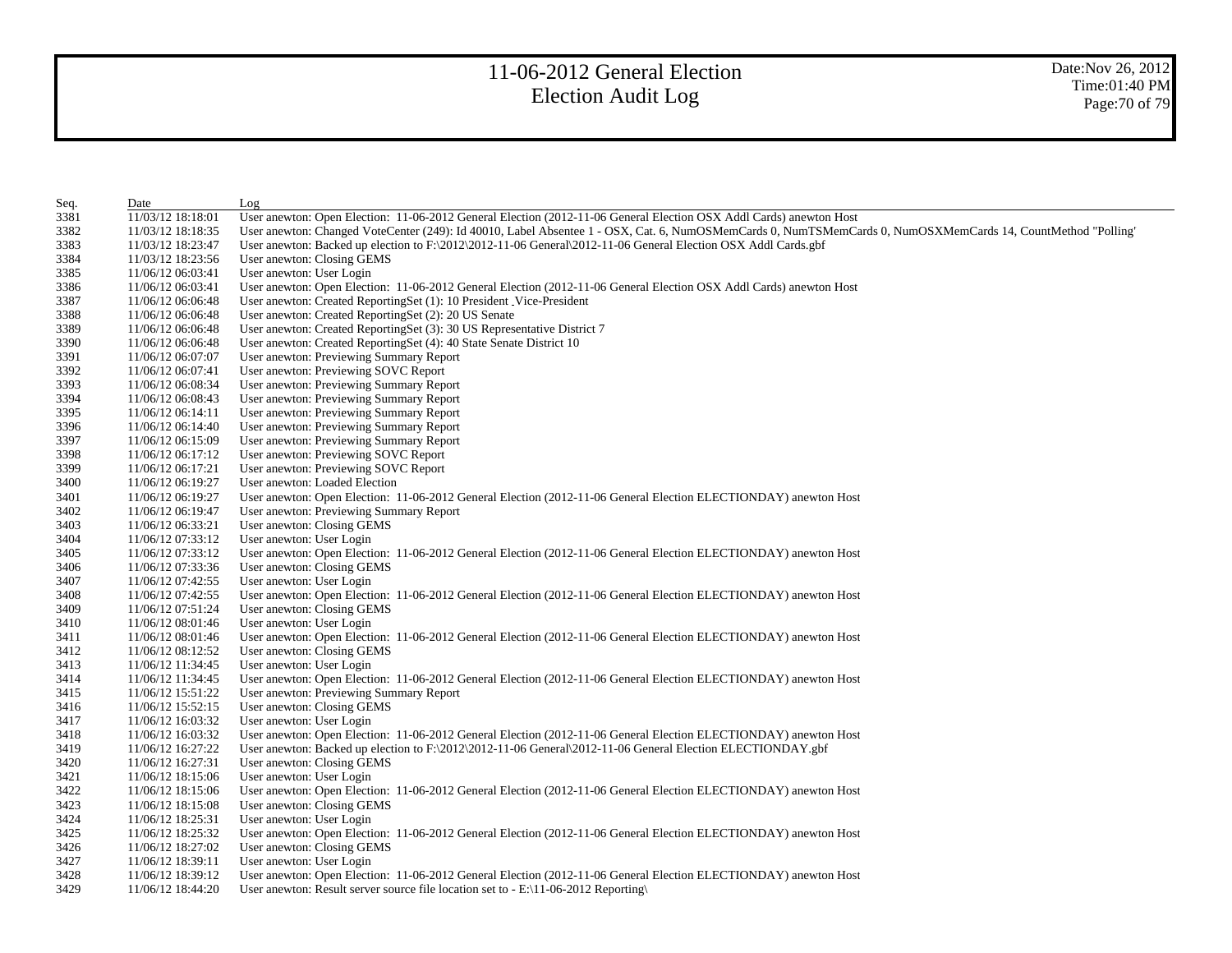| Seq. | Date              | Log                                                                                                                                                                                 |
|------|-------------------|-------------------------------------------------------------------------------------------------------------------------------------------------------------------------------------|
| 3430 | 11/06/12 18:47:20 | User anewton: Previewing Summary Report                                                                                                                                             |
| 3431 | 11/06/12 18:47:30 | User anewton: Previewing Summary Report                                                                                                                                             |
| 3432 | 11/06/12 18:48:14 | User anewton: Previewing Summary Report                                                                                                                                             |
| 3433 | 11/06/12 18:50:36 | User anewton: Previewing Summary Report                                                                                                                                             |
| 3434 | 11/06/12 18:53:06 | User anewton: Starting Result Server                                                                                                                                                |
| 3435 | 11/06/12 19:01:11 | User anewton: Created standard export results file -E:\11-06-2012 Reporting\VOL11062012_results.txt                                                                                 |
| 3436 | 11/06/12 19:02:13 | User anewton: Printing Summary Report -1                                                                                                                                            |
| 3437 | 11/06/12 19:02:13 | User anewton: Printing Summary Report                                                                                                                                               |
| 3438 | 11/06/12 19:02:23 | User anewton: Printing Summary Report -1                                                                                                                                            |
| 3439 | 11/06/12 19:02:23 | User anewton: Printing Summary Report                                                                                                                                               |
| 3440 | 11/06/12 19:04:01 | User anewton: Previewing Summary Report                                                                                                                                             |
| 3441 | 11/06/12 19:04:16 | User anewton: Previewing Summary Report                                                                                                                                             |
| 3442 | 11/06/12 19:04:36 | User anewton: Previewing Summary Report                                                                                                                                             |
| 3443 | 11/06/12 19:04:57 | User anewton: Previewing Summary Report                                                                                                                                             |
| 3444 | 11/06/12 19:06:08 | User anewton: Printing Summary Report -1                                                                                                                                            |
| 3445 | 11/06/12 19:06:08 | User anewton: Printing Summary Report                                                                                                                                               |
| 3446 | 11/06/12 19:09:51 | User anewton: Created standard export results file -E:\11-06-2012 Reporting\VOL11062012_results.txt                                                                                 |
| 3447 | 11/06/12 19:11:05 | User anewton: E:\11-06-2012 Reporting\RESULT.TMP contains an incorrect path.: User pressed - OK                                                                                     |
| 3448 | 11/06/12 19:11:05 | User anewton: Stopping Result Server                                                                                                                                                |
| 3449 | 11/06/12 19:11:10 | User anewton: Starting Result Server                                                                                                                                                |
| 3450 | 11/06/12 19:11:26 | User anewton: Previewing Summary Report                                                                                                                                             |
| 3451 | 11/06/12 19:11:54 | User anewton: Previewing Summary Report                                                                                                                                             |
| 3452 | 11/06/12 19:12:03 | User anewton: Previewing Summary Report                                                                                                                                             |
| 3453 | 11/06/12 19:12:27 | User anewton: Previewing Summary Report                                                                                                                                             |
| 3454 | 11/06/12 19:12:33 | User anewton: Previewing Summary Report                                                                                                                                             |
| 3455 | 11/06/12 19:24:26 | User anewton: Printing Summary Report -1                                                                                                                                            |
| 3456 | 11/06/12 19:24:26 | User anewton: Printing Summary Report                                                                                                                                               |
| 3457 | 11/06/12 19:24:41 | User anewton: Printing Report: AccuVote-OS Status By Upload Time Report                                                                                                             |
| 3458 | 11/06/12 19:24:43 | User anewton: Failed to Start Printing or Viewing Report AccuVoteStatusReportByUploadTime.rpt Error(545) Error in File C:\Program Files\Premier Election Solutions\GEMS 1.21\Report |
| 3459 | 11/06/12 19:24:43 | User anewton: Previewing Report: AccuVote-OS Status By Upload Time Report                                                                                                           |
| 3460 | 11/06/12 19:24:54 | User anewton: Previewing Report: AccuVote-TS Status By Upload Time Report                                                                                                           |
| 3461 | 11/06/12 19:25:08 | User anewton: Previewing Report: AccuVote-OS Status By Upload Time Report                                                                                                           |
| 3462 | 11/06/12 19:25:34 | User anewton: Created standard export results file -E:\11-06-2012 Reporting\VOL11062012_results.txt                                                                                 |
| 3463 | 11/06/12 19:26:51 | User anewton: Previewing Summary Report                                                                                                                                             |
| 3464 | 11/06/12 19:27:00 | User anewton: Previewing Summary Report                                                                                                                                             |
| 3465 | 11/06/12 19:29:36 | User anewton: E:\11-06-2012 Reporting\RESULT.TMP contains an incorrect path.: User pressed - OK                                                                                     |
| 3466 | 11/06/12 19:29:36 | User anewton: Stopping Result Server                                                                                                                                                |
| 3467 | 11/06/12 19:29:55 | User anewton: Starting Result Server                                                                                                                                                |
| 3468 | 11/06/12 19:38:10 | User anewton: Previewing Summary Report                                                                                                                                             |
| 3469 | 11/06/12 19:38:16 | User anewton: Previewing Summary Report                                                                                                                                             |
| 3470 | 11/06/12 19:38:22 | User anewton: Previewing Summary Report                                                                                                                                             |
| 3471 | 11/06/12 19:39:34 | User anewton: Printing Summary Report -1                                                                                                                                            |
| 3472 | 11/06/12 19:39:34 | User anewton: Printing Summary Report                                                                                                                                               |
| 3473 | 11/06/12 19:39:41 | User anewton: Previewing Report: AccuVote-OS Status By Upload Time Report                                                                                                           |
| 3474 | 11/06/12 19:39:53 | User anewton: Previewing Report: AccuVote-TS Status By Upload Time Report                                                                                                           |
| 3475 | 11/06/12 19:40:14 | User anewton: Created standard export results file -E:\11-06-2012 Reporting\VOL11062012_results.txt                                                                                 |
| 3476 | 11/06/12 19:42:38 | User anewton: Previewing Summary Report                                                                                                                                             |
| 3477 | 11/06/12 19:44:08 | User anewton: Previewing Summary Report                                                                                                                                             |
| 3478 | 11/06/12 19:54:16 | User anewton: Printing Summary Report -1                                                                                                                                            |
|      |                   |                                                                                                                                                                                     |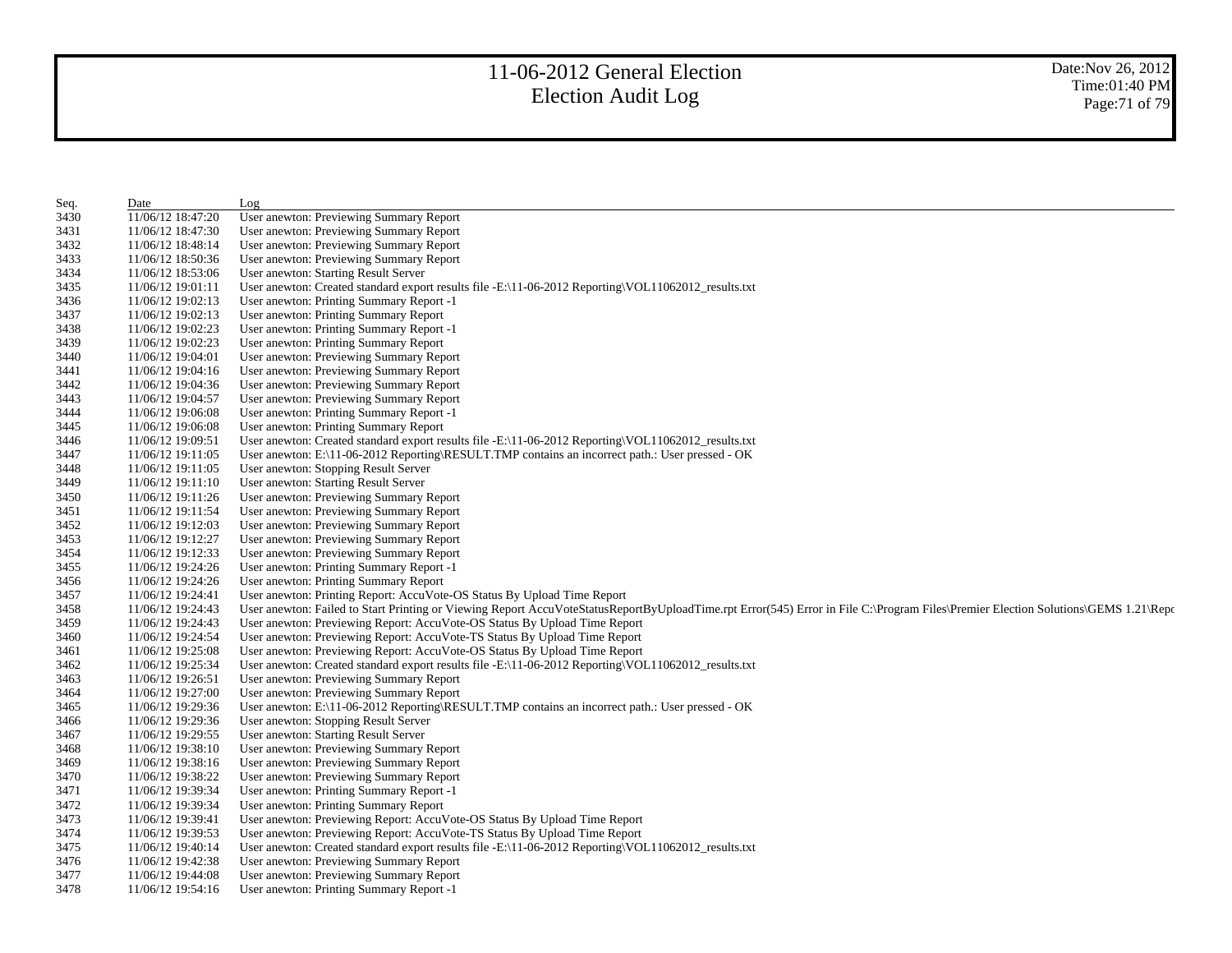| Seq. | Date              | Log                                                                                                             |
|------|-------------------|-----------------------------------------------------------------------------------------------------------------|
| 3479 | 11/06/12 19:54:16 | User anewton: Printing Summary Report                                                                           |
| 3480 | 11/06/12 19:54:23 | User anewton: Previewing Report: AccuVote-OS Status By Upload Time Report                                       |
| 3481 | 11/06/12 19:55:09 | User anewton: User Login                                                                                        |
| 3482 | 11/06/12 19:55:09 | User anewton: Open Election: 11-06-2012 General Election (2012-11-06 General Election ELECTIONDAY) anewton Host |
| 3483 | 11/06/12 19:55:54 | User anewton: Previewing Report: AccuVote-OS Status By Upload Time Report                                       |
| 3484 | 11/06/12 19:57:29 | User anewton: Created standard export results file -E:\11-06-2012 Reporting\VOL11062012_results.txt             |
| 3485 | 11/06/12 19:58:04 | User anewton: Previewing Report: AccuVote-OS Status By Upload Time Report                                       |
| 3486 | 11/06/12 19:58:59 | User anewton: Previewing Report: AccuVote-TS Status By Upload Time Report                                       |
| 3487 | 11/06/12 20:10:09 | User anewton: Printing Summary Report -1                                                                        |
| 3488 | 11/06/12 20:10:09 | User anewton: Printing Summary Report                                                                           |
| 3489 | 11/06/12 20:10:21 | User anewton: Starting Result Server                                                                            |
| 3490 | 11/06/12 20:10:28 | User anewton: Result server source file location set to - E:\11-06-2012 Reporting\                              |
| 3491 | 11/06/12 20:10:44 | User anewton: Created standard export results file -E:\11-06-2012 Reporting\VOL11062012_results.txt             |
| 3492 | 11/06/12 20:10:51 | User anewton: Previewing Report: AccuVote-TS Status By Upload Time Report                                       |
| 3493 | 11/06/12 20:11:30 | User anewton: Previewing Report: AccuVote-OS Status By Upload Time Report                                       |
| 3494 | 11/06/12 20:15:35 | User anewton: E:\11-06-2012 Reporting\RESULT.TMP contains an incorrect path.: User pressed - OK                 |
| 3495 | 11/06/12 20:15:35 | User anewton: Stopping Result Server                                                                            |
| 3496 | 11/06/12 20:28:41 | User anewton: Starting Result Server                                                                            |
| 3497 | 11/06/12 20:28:42 | User anewton: Printing Summary Report -1                                                                        |
| 3498 | 11/06/12 20:28:42 | User anewton: Printing Summary Report                                                                           |
| 3499 | 11/06/12 20:28:53 | User anewton: Previewing Report: AccuVote-OS Status By Upload Time Report                                       |
| 3500 | 11/06/12 20:29:31 | User anewton: Previewing Report: AccuVote-TS Status By Upload Time Report                                       |
| 3501 | 11/06/12 20:30:20 | User anewton: Created standard export results file -E:\11-06-2012 Reporting\VOL11062012_results.txt             |
| 3502 | 11/06/12 20:33:46 | User anewton: E:\11-06-2012 Reporting\RESULT.TMP contains an incorrect path.: User pressed - OK                 |
| 3503 | 11/06/12 20:33:46 | User anewton: Stopping Result Server                                                                            |
| 3504 | 11/06/12 20:36:10 | User anewton: Backed up election to F:\2012\2012-11-06 General\2012-11-06 General Election ELECTIONDAY.gbf      |
| 3505 | 11/06/12 20:36:13 | User anewton: Closing GEMS                                                                                      |
| 3506 | 11/06/12 20:37:30 | User anewton: User Login                                                                                        |
| 3507 | 11/06/12 20:37:30 | User anewton: Open Election: 11-06-2012 General Election (2012-11-06 General Election ELECTIONDAY) anewton Host |
| 3508 | 11/06/12 20:39:51 | User anewton: Closing GEMS                                                                                      |
| 3509 | 11/06/12 20:41:07 | User anewton: User Login                                                                                        |
| 3510 | 11/06/12 20:41:07 | User anewton: Open Election: 11-06-2012 General Election (2012-11-06 General Election ELECTIONDAY) anewton Host |
| 3511 | 11/06/12 20:47:50 | User anewton: Previewing Report: AccuVote-OS Status By Upload Time Report                                       |
| 3512 | 11/06/12 20:48:44 | User anewton: Previewing Report: AccuVote-TS Status By Upload Time Report                                       |
| 3513 | 11/06/12 20:50:25 | User anewton: Printing Summary Report -1                                                                        |
| 3514 | 11/06/12 20:50:25 | User anewton: Printing Summary Report                                                                           |
| 3515 | 11/06/12 20:50:35 | User anewton: Result server source file location set to - E:\11-06-2012 Reporting\                              |
| 3516 | 11/06/12 20:50:36 | User anewton: Starting Result Server                                                                            |
| 3517 | 11/06/12 20:50:43 | User anewton: Result Server is still running. Okay to close?: User pressed - No                                 |
| 3518 | 11/06/12 20:50:54 | User anewton: Created standard export results file -E:\11-06-2012 Reporting\VOL11062012_results.txt             |
| 3519 | 11/06/12 20:56:39 | User anewton: E:\11-06-2012 Reporting\RESULT.TMP contains an incorrect path.: User pressed - OK                 |
| 3520 | 11/06/12 20:56:39 | User anewton: Stopping Result Server                                                                            |
| 3521 | 11/06/12 21:17:54 | User anewton: Printing Summary Report -1                                                                        |
| 3522 | 11/06/12 21:17:54 | User anewton: Printing Summary Report                                                                           |
| 3523 | 11/06/12 21:18:02 | User anewton: Starting Result Server                                                                            |
| 3524 | 11/06/12 21:18:11 | User anewton: Result Server is still running. Okay to close?: User pressed - Yes                                |
| 3525 | 11/06/12 21:18:11 | User anewton: Stopping Result Server                                                                            |
| 3526 | 11/06/12 21:18:19 | User anewton: Previewing Report: AccuVote-OS Status By Upload Time Report                                       |
| 3527 | 11/06/12 21:18:31 | User anewton: Previewing Report: AccuVote-TS Status By Upload Time Report                                       |
|      |                   |                                                                                                                 |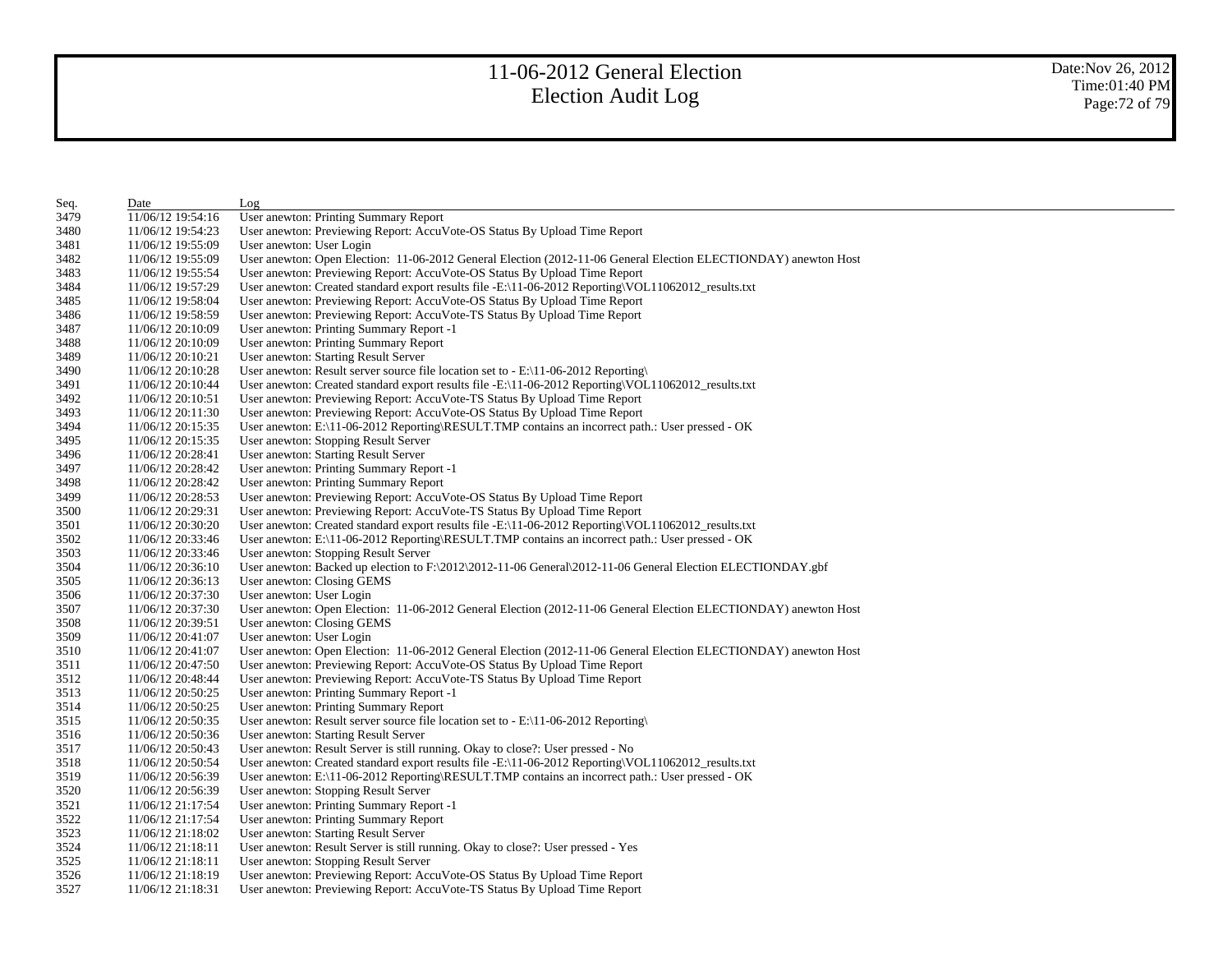| Seq. | Date              | Log                                                                                                                                                                                 |
|------|-------------------|-------------------------------------------------------------------------------------------------------------------------------------------------------------------------------------|
| 3528 | 11/06/12 21:19:41 | User anewton: Created standard export results file -E:\11-06-2012 Reporting\VOL11062012_results.txt                                                                                 |
| 3529 | 11/06/12 21:20:14 | User anewton: Previewing Summary Report                                                                                                                                             |
| 3530 | 11/06/12 21:21:27 | User anewton: Previewing Summary Report                                                                                                                                             |
| 3531 | 11/06/12 21:40:06 | User anewton: Printing Summary Report -1                                                                                                                                            |
| 3532 | 11/06/12 21:40:06 | User anewton: Printing Summary Report                                                                                                                                               |
| 3533 | 11/06/12 21:40:14 | User anewton: Starting Result Server                                                                                                                                                |
| 3534 | 11/06/12 21:40:19 | User anewton: Result Server is still running. Okay to close?: User pressed - Yes                                                                                                    |
| 3535 | 11/06/12 21:40:19 | User anewton: Stopping Result Server                                                                                                                                                |
| 3536 | 11/06/12 21:40:24 | User anewton: Previewing Report: AccuVote-OS Status By Upload Time Report                                                                                                           |
| 3537 | 11/06/12 21:41:02 | User anewton: Previewing Report: AccuVote-TS Status By Upload Time Report                                                                                                           |
| 3538 | 11/06/12 21:41:47 | User anewton: Created standard export results file -E:\11-06-2012 Reporting\VOL11062012_results.txt                                                                                 |
| 3539 | 11/06/12 21:52:00 | User anewton: Previewing Summary Report                                                                                                                                             |
| 3540 | 11/06/12 22:09:10 | User anewton: Previewing Summary Report                                                                                                                                             |
| 3541 | 11/06/12 22:09:19 | User anewton: Printing Summary Report -1                                                                                                                                            |
| 3542 | 11/06/12 22:09:19 | User anewton: Printing Summary Report                                                                                                                                               |
| 3543 | 11/06/12 22:09:28 | User anewton: Starting Result Server                                                                                                                                                |
| 3544 | 11/06/12 22:09:33 | User anewton: Result Server is still running. Okay to close?: User pressed - Yes                                                                                                    |
| 3545 | 11/06/12 22:09:33 | User anewton: Stopping Result Server                                                                                                                                                |
| 3546 | 11/06/12 22:09:41 | User anewton: Previewing Report: AccuVote-OS Status By Upload Time Report                                                                                                           |
| 3547 | 11/06/12 22:10:18 | User anewton: Previewing Report: AccuVote-TS Status By Upload Time Report                                                                                                           |
| 3548 | 11/06/12 22:11:20 | User anewton: Previewing Summary Report                                                                                                                                             |
| 3549 | 11/06/12 22:11:37 | User anewton: Created ReportingSet (5): 50 No Label                                                                                                                                 |
| 3550 | 11/06/12 22:11:45 | User anewton: Previewing Summary Report                                                                                                                                             |
| 3551 | 11/06/12 22:11:55 | User anewton: Previewing Summary Report                                                                                                                                             |
| 3552 | 11/06/12 22:13:02 | User anewton: Created standard export results file -E:\11-06-2012 Reporting\VOL11062012_results.txt                                                                                 |
| 3553 | 11/06/12 22:30:58 | User anewton: Created standard export results file -E:\11-06-2012 Reporting\VOL11062012_results.txt                                                                                 |
| 3554 | 11/06/12 22:31:02 | User anewton: Starting Result Server                                                                                                                                                |
| 3555 | 11/06/12 22:31:11 | User anewton: Result Server is still running. Okay to close?: User pressed - Yes                                                                                                    |
| 3556 | 11/06/12 22:31:11 | User anewton: Stopping Result Server                                                                                                                                                |
| 3557 | 11/06/12 22:31:19 | User anewton: Previewing Summary Report                                                                                                                                             |
| 3558 | 11/06/12 22:31:31 | User anewton: Printing Summary Report -1                                                                                                                                            |
| 3559 | 11/06/12 22:31:31 | User anewton: Printing Summary Report                                                                                                                                               |
|      |                   | User anewton: Previewing Report: AccuVote-OS Status By Upload Time Report                                                                                                           |
| 3560 | 11/06/12 22:32:05 |                                                                                                                                                                                     |
| 3561 | 11/06/12 22:32:55 | User anewton: Previewing Report: AccuVote-TS Status By Upload Time Report                                                                                                           |
| 3562 | 11/06/12 22:48:06 | User anewton: Created standard export results file -E:\11-06-2012 Reporting\VOL11062012_results.txt                                                                                 |
| 3563 | 11/06/12 22:48:17 | User anewton: Previewing Summary Report                                                                                                                                             |
| 3564 | 11/06/12 22:48:27 | User anewton: Printing Summary Report -1                                                                                                                                            |
| 3565 | 11/06/12 22:48:27 | User anewton: Printing Summary Report                                                                                                                                               |
| 3566 | 11/06/12 22:48:36 | User anewton: Printing Report: AccuVote-OS Status By Upload Time Report                                                                                                             |
| 3567 | 11/06/12 22:48:37 | User anewton: Failed to Start Printing or Viewing Report AccuVoteStatusReportByUploadTime.rpt Error(545) Error in File C:\Program Files\Premier Election Solutions\GEMS 1.21\Report |
| 3568 | 11/06/12 22:48:38 | User anewton: Previewing Report: AccuVote-OS Status By Upload Time Report                                                                                                           |
| 3569 | 11/06/12 22:48:50 | User anewton: Previewing Report: AccuVote-TS Status By Upload Time Report                                                                                                           |
| 3570 | 11/06/12 22:49:45 | User anewton: Starting Result Server                                                                                                                                                |
| 3571 | 11/06/12 22:49:52 | User anewton: Result Server is still running. Okay to close?: User pressed - Yes                                                                                                    |
| 3572 | 11/06/12 22:49:52 | User anewton: Stopping Result Server                                                                                                                                                |
| 3573 | 11/06/12 23:14:25 | User anewton: Created standard export results file -E:\11-06-2012 Reporting\VOL11062012_results.txt                                                                                 |
| 3574 | 11/06/12 23:14:34 | User anewton: Previewing Summary Report                                                                                                                                             |
| 3575 | 11/06/12 23:14:38 | User anewton: Printing Summary Report                                                                                                                                               |
| 3576 | 11/06/12 23:14:51 | User anewton: Starting Result Server                                                                                                                                                |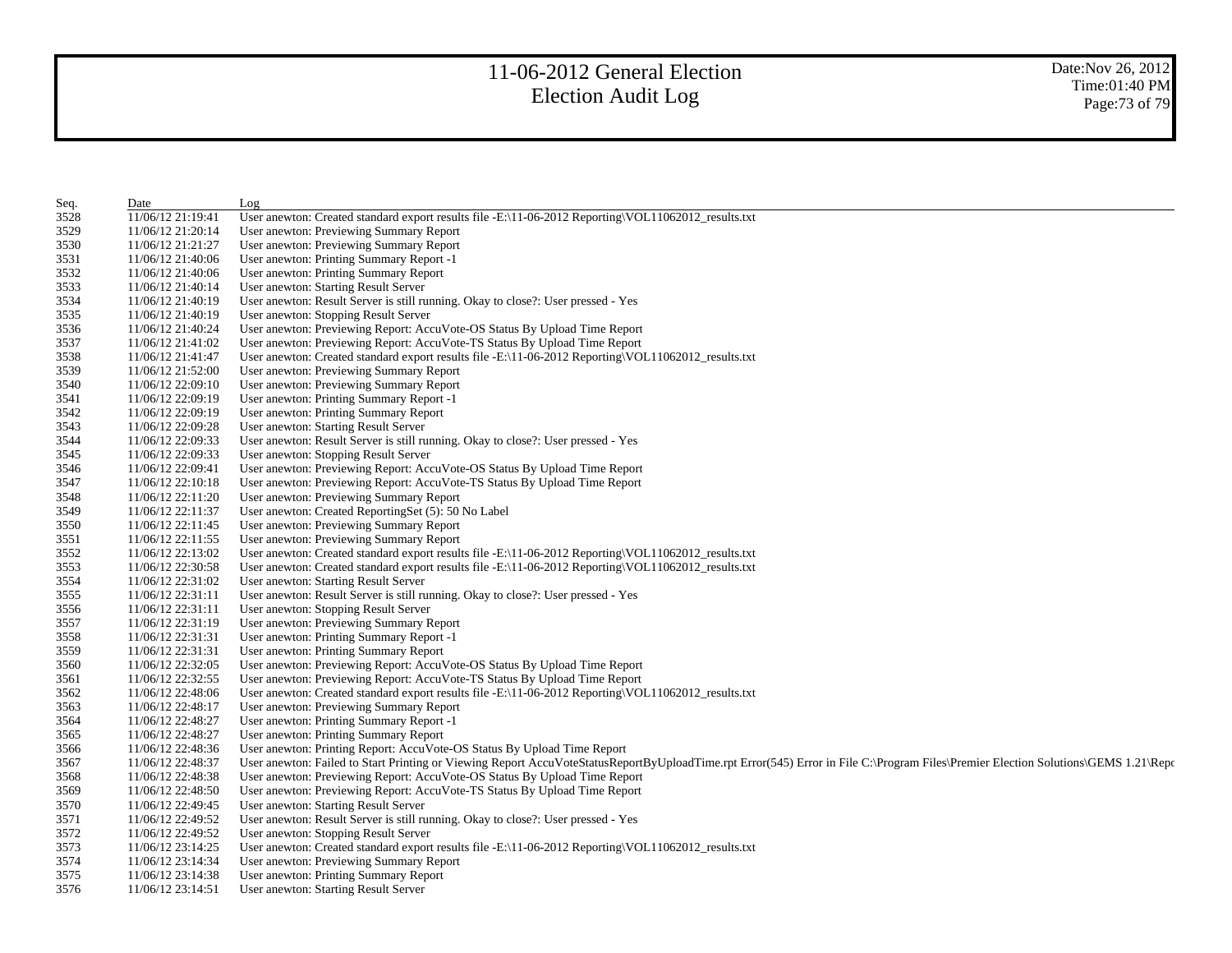| Seq. | Date              | Log                                                                                                             |
|------|-------------------|-----------------------------------------------------------------------------------------------------------------|
| 3577 | 11/06/12 23:15:05 | User anewton: Result Server is still running. Okay to close?: User pressed - Yes                                |
| 3578 | 11/06/12 23:15:05 | User anewton: Stopping Result Server                                                                            |
| 3579 | 11/06/12 23:40:32 | User anewton: Starting Result Server                                                                            |
| 3580 | 11/06/12 23:40:36 | User anewton: Result Server is still running. Okay to close?: User pressed - No                                 |
| 3581 | 11/06/12 23:40:44 | User anewton: Previewing Summary Report                                                                         |
| 3582 | 11/06/12 23:40:50 | User anewton: Printing Summary Report -1                                                                        |
| 3583 | 11/06/12 23:40:50 | User anewton: Printing Summary Report                                                                           |
| 3584 | 11/06/12 23:41:07 | User anewton: Created standard export results file -E:\11-06-2012 Reporting\VOL11062012 results.txt             |
| 3585 | 11/06/12 23:43:25 | User anewton: Result Server is still running. Okay to close?: User pressed - Yes                                |
| 3586 | 11/06/12 23:43:25 | User anewton: Stopping Result Server                                                                            |
| 3587 | 11/07/12 00:06:49 | User anewton: Printing Summary Report -1                                                                        |
| 3588 | 11/07/12 00:06:49 | User anewton: Printing Summary Report                                                                           |
| 3589 | 11/07/12 00:06:56 | User anewton: Starting Result Server                                                                            |
| 3590 | 11/07/12 00:07:06 | User anewton: Result Server is still running. Okay to close?: User pressed - Yes                                |
| 3591 | 11/07/12 00:07:06 | User anewton: Stopping Result Server                                                                            |
| 3592 | 11/07/12 00:07:15 | User anewton: Created standard export results file -E:\11-06-2012 Reporting\VOL11062012_results.txt             |
| 3593 | 11/07/12 00:09:18 | User anewton: Previewing Summary Report                                                                         |
| 3594 | 11/07/12 00:33:14 | User anewton: Previewing Summary Report                                                                         |
| 3595 | 11/07/12 00:41:08 | User anewton: Previewing Summary Report                                                                         |
| 3596 | 11/07/12 00:54:17 | User anewton: Created standard export results file -E:\11-06-2012 Reporting\VOL11062012_results.txt             |
| 3597 | 11/07/12 02:30:44 | User anewton: Printing Summary Report -1                                                                        |
| 3598 | 11/07/12 02:30:44 | User anewton: Printing Summary Report                                                                           |
| 3599 | 11/07/12 02:30:51 | User anewton: Starting Result Server                                                                            |
| 3600 | 11/07/12 02:31:02 | User anewton: Created standard export results file -E:\11-06-2012 Reporting\VOL11062012 results.txt             |
| 3601 | 11/07/12 02:33:42 | User anewton: Result Server is still running. Okay to close?: User pressed - Yes                                |
| 3602 | 11/07/12 02:33:42 | User anewton: Stopping Result Server                                                                            |
| 3603 | 11/07/12 02:36:01 | User anewton: Previewing Summary Report                                                                         |
| 3604 | 11/07/12 02:39:00 | User anewton: Printing Summary Report -1                                                                        |
| 3605 | 11/07/12 02:39:00 | User anewton: Printing Summary Report                                                                           |
| 3606 | 11/07/12 02:39:06 | User anewton: Starting Result Server                                                                            |
| 3607 | 11/07/12 02:39:14 | User anewton: Result Server is still running. Okay to close?: User pressed - Yes                                |
| 3608 | 11/07/12 02:39:14 | User anewton: Stopping Result Server                                                                            |
| 3609 | 11/07/12 02:39:25 | User anewton: Created standard export results file -E:\11-06-2012 Reporting\VOL11062012 results.txt             |
| 3610 | 11/07/12 02:39:46 | User anewton: Previewing Summary Report                                                                         |
| 3611 | 11/07/12 02:40:17 | User anewton: Printing Summary Report -1                                                                        |
| 3612 | 11/07/12 02:40:17 | User anewton: Printing Summary Report                                                                           |
| 3613 | 11/07/12 02:40:24 | User anewton: Starting Result Server                                                                            |
| 3614 | 11/07/12 02:40:30 | User anewton: Result Server is still running. Okay to close?: User pressed - Yes                                |
| 3615 | 11/07/12 02:40:30 | User anewton: Stopping Result Server                                                                            |
| 3616 | 11/07/12 02:40:40 | User anewton: Created standard export results file -E:\11-06-2012 Reporting\VOL11062012_results.txt             |
| 3617 | 11/07/12 02:41:54 | User anewton: Closing GEMS                                                                                      |
| 3618 | 11/07/12 02:42:19 | User anewton: User Login                                                                                        |
| 3619 | 11/07/12 02:42:19 | User anewton: Open Election: 11-06-2012 General Election (2012-11-06 General Election ELECTIONDAY) anewton Host |
| 3620 | 11/07/12 02:42:41 | User anewton: Backed up election to F:\2012\2012-11-06 General\2012-11-06 General Election ELECTIONDAY.gbf      |
| 3621 | 11/07/12 02:42:48 | User anewton: Closing GEMS                                                                                      |
| 3622 | 11/07/12 09:17:23 | User anewton: User Login                                                                                        |
| 3623 | 11/07/12 09:17:23 | User anewton: Open Election: 11-06-2012 General Election (2012-11-06 General Election ELECTIONDAY) anewton Host |
| 3624 | 11/07/12 09:17:36 | User anewton: Printing Summary Report -1                                                                        |
| 3625 | 11/07/12 09:17:36 | User anewton: Printing Summary Report                                                                           |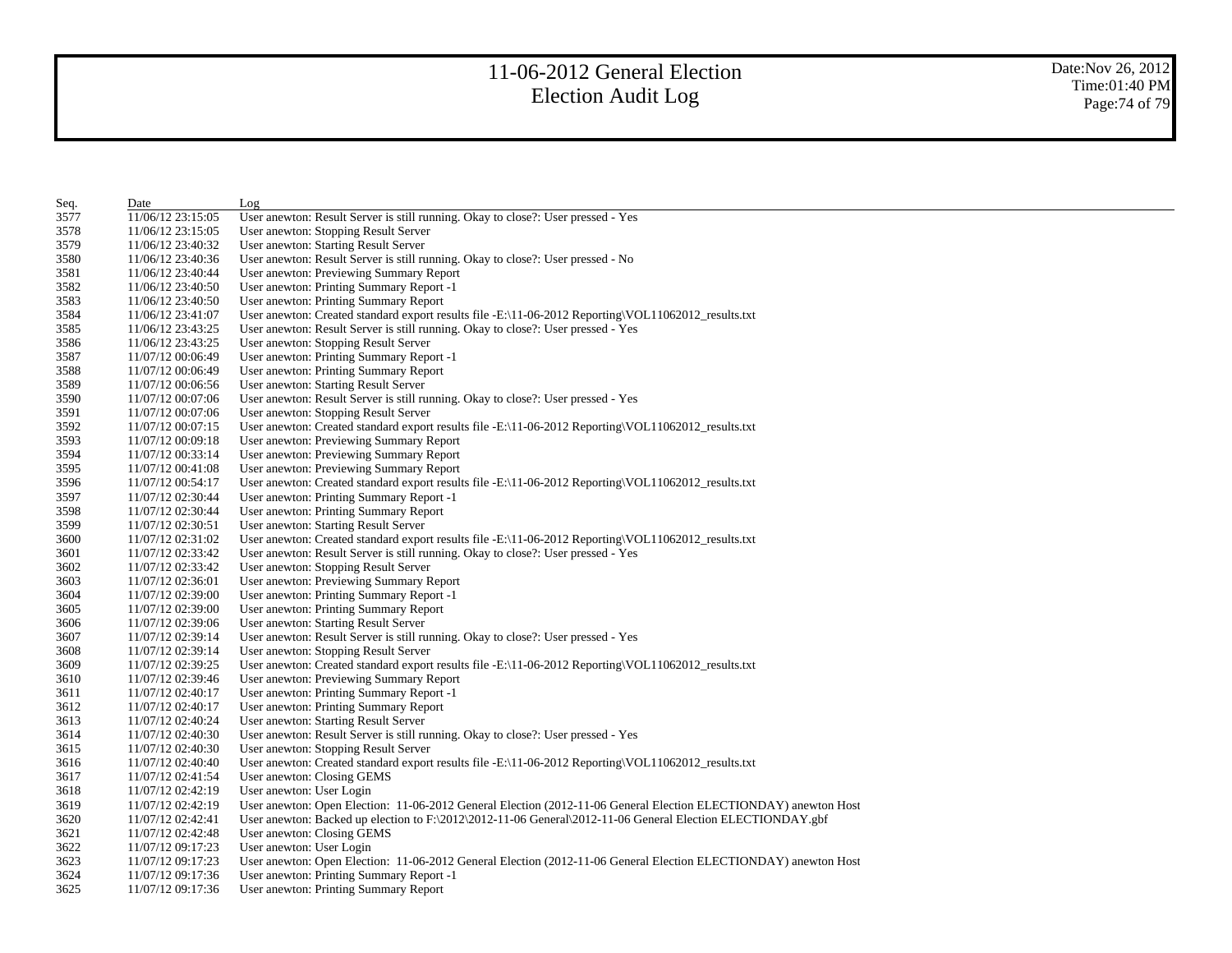Date:Nov 26, 2012 Time:01:40 PM Page:75 of 79

| Seq. | Date              | Log                                                                                                                  |
|------|-------------------|----------------------------------------------------------------------------------------------------------------------|
| 3626 | 11/07/12 09:17:51 | User anewton: Previewing SOVC Report                                                                                 |
| 3627 | 11/07/12 09:18:06 | User anewton: Printing SOVC Report                                                                                   |
| 3628 | 11/07/12 09:18:12 | User anewton: Previewing SOVC Report                                                                                 |
| 3629 | 11/07/12 09:21:19 | User anewton: Printing SOVC Report                                                                                   |
| 3630 | 11/07/12 09:24:00 | User anewton: Deleted ReportingSet (5): 50 No Label                                                                  |
| 3631 | 11/07/12 09:24:00 | User anewton: Created ReportingSet (6): 50 School Board Referendum                                                   |
| 3632 | 11/07/12 09:24:24 | User anewton: Previewing SOVC Report                                                                                 |
| 3633 | 11/07/12 09:24:54 | User anewton: Printing SOVC Report                                                                                   |
| 3634 | 11/07/12 09:25:39 | User anewton: Previewing SOVC Report                                                                                 |
| 3635 | 11/07/12 09:25:55 | User anewton: Previewing SOVC Report                                                                                 |
| 3636 | 11/07/12 09:26:08 | User anewton: Previewing SOVC Report                                                                                 |
| 3637 | 11/07/12 09:26:18 | User anewton: Previewing SOVC Report                                                                                 |
| 3638 | 11/07/12 09:26:48 | User anewton: Previewing SOVC Report                                                                                 |
| 3639 | 11/07/12 09:26:57 | User anewton: Previewing SOVC Report                                                                                 |
| 3640 | 11/07/12 09:27:09 | User anewton: Printing SOVC Report                                                                                   |
| 3641 | 11/07/12 09:27:58 | User anewton: Previewing SOVC Report                                                                                 |
| 3642 | 11/07/12 09:28:32 | User anewton: Previewing SOVC Report                                                                                 |
| 3643 | 11/07/12 09:28:49 | User anewton: Previewing SOVC Report                                                                                 |
| 3644 | 11/07/12 09:29:00 | User anewton: Previewing SOVC Report                                                                                 |
| 3645 | 11/07/12 09:29:23 | User anewton: Previewing SOVC Report                                                                                 |
| 3646 | 11/07/12 09:30:02 | User anewton: Previewing SOVC Report                                                                                 |
| 3647 | 11/07/12 09:30:26 | User anewton: Previewing SOVC Report                                                                                 |
| 3648 | 11/07/12 09:30:56 | User anewton: Previewing SOVC Report                                                                                 |
| 3649 | 11/07/12 09:31:19 | User anewton: Printing SOVC Report                                                                                   |
| 3650 | 11/07/12 09:31:58 |                                                                                                                      |
| 3651 | 11/07/12 09:32:17 | User anewton: Previewing SOVC Report<br>User anewton: Previewing SOVC Report                                         |
| 3652 | 11/07/12 09:32:48 |                                                                                                                      |
| 3653 | 11/07/12 09:33:03 | User anewton: Previewing SOVC Report<br>User anewton: Previewing SOVC Report                                         |
| 3654 | 11/07/12 09:33:15 | User anewton: Previewing SOVC Report                                                                                 |
| 3655 | 11/07/12 09:33:27 | User anewton: Previewing SOVC Report                                                                                 |
| 3656 | 11/07/12 09:33:40 | User anewton: Printing SOVC Report                                                                                   |
| 3657 | 11/07/12 09:34:05 |                                                                                                                      |
| 3658 | 11/07/12 09:34:37 | User anewton: Printing SOVC Report<br>User anewton: Previewing SOVC Report                                           |
| 3659 | 11/07/12 09:34:47 |                                                                                                                      |
| 3660 | 11/07/12 09:35:00 | User anewton: Previewing SOVC Report<br>User anewton: Previewing SOVC Report                                         |
| 3661 |                   |                                                                                                                      |
| 3662 | 11/07/12 09:35:22 | User anewton: Previewing SOVC Report                                                                                 |
| 3663 | 11/07/12 09:35:41 | User anewton: Changed ReportingSet (3): 30 US Representative District 7                                              |
| 3664 | 11/07/12 09:36:04 | User anewton: Previewing SOVC Report                                                                                 |
| 3665 | 11/07/12 09:36:11 | User anewton: Printing SOVC Report                                                                                   |
| 3666 | 11/07/12 09:36:56 | User anewton: Previewing SOVC Report                                                                                 |
| 3667 | 11/07/12 09:37:05 | User anewton: Printing SOVC Report                                                                                   |
|      | 11/07/12 09:38:57 | User anewton: Backed up election to F:\2012\2012-11-06 General\2012-11-06 General Election ELECTIONDAY.gbf           |
| 3668 | 11/07/12 09:40:05 | User anewton: Loaded Election                                                                                        |
| 3669 | 11/07/12 09:40:05 | User anewton: Open Election: 11-06-2012 General Election (2012-11-06 General Election PRELIMINARY) anewton Host      |
| 3670 | 11/07/12 09:40:45 | User anewton: Backed up election to F:\2012\2012-11-06 General\2012-11-06 General Election RECOUNT SB Referendum.gbf |
| 3671 | 11/07/12 09:40:50 | User anewton: Closing GEMS                                                                                           |
| 3672 | 11/07/12 10:05:10 | User anewton: User Login                                                                                             |
| 3673 | 11/07/12 10:05:11 | User anewton: Open Election: 11-06-2012 General Election (2012-11-06 General Election PRELIMINARY) anewton Host      |
| 3674 | 11/07/12 10:05:44 | User anewton: Previewing Cards Cast Report                                                                           |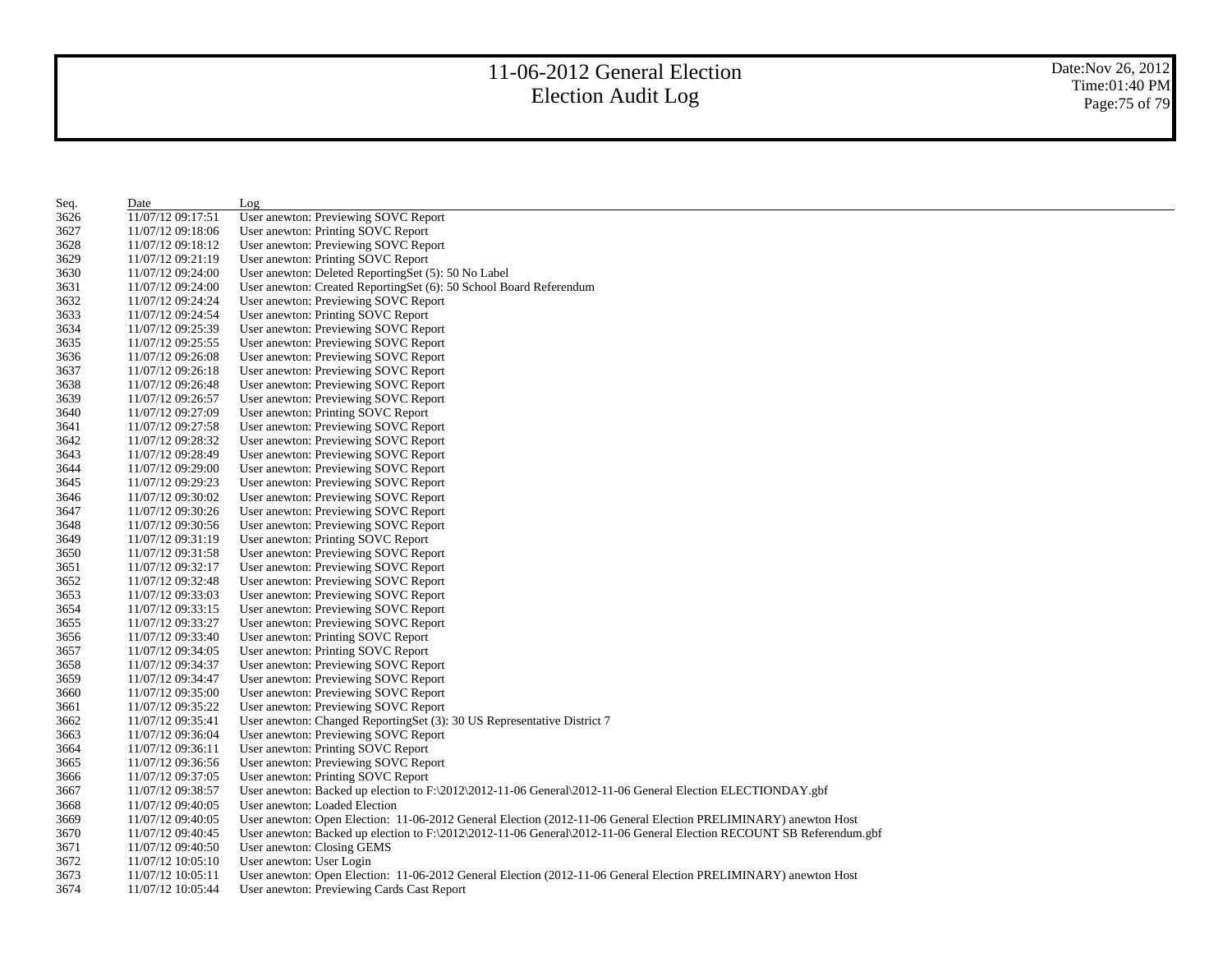| Seq. | Date              | Log                                                                                                             |
|------|-------------------|-----------------------------------------------------------------------------------------------------------------|
| 3675 | 11/07/12 10:06:59 | User anewton: Printing Card Cast Report                                                                         |
| 3676 | 11/07/12 10:06:59 | User anewton: Printing Cards Cast Report                                                                        |
| 3677 | 11/07/12 10:07:30 | User anewton: Closing GEMS                                                                                      |
| 3678 | 11/07/12 14:55:55 | User anewton: User Login                                                                                        |
| 3679 | 11/07/12 14:55:55 | User anewton: Open Election: 11-06-2012 General Election (2012-11-06 General Election PRELIMINARY) anewton Host |
| 3680 | 11/07/12 14:56:14 | User anewton: Previewing Summary Report                                                                         |
| 3681 | 11/07/12 14:56:31 | User anewton: Previewing Summary Report                                                                         |
| 3682 | 11/07/12 14:56:40 | User anewton: Previewing Summary Report                                                                         |
| 3683 | 11/07/12 14:56:47 | User anewton: Printing Summary Report -1                                                                        |
| 3684 | 11/07/12 14:56:47 | User anewton: Printing Summary Report                                                                           |
| 3685 | 11/07/12 14:57:16 | User anewton: Printing Summary Report -1                                                                        |
| 3686 | 11/07/12 14:57:16 | User anewton: Printing Summary Report                                                                           |
| 3687 | 11/07/12 14:58:38 | User anewton: Printing Summary Report -1                                                                        |
| 3688 | 11/07/12 14:58:38 | User anewton: Printing Summary Report                                                                           |
| 3689 | 11/07/12 14:59:17 | User anewton: Printing Summary Report -1                                                                        |
| 3690 | 11/07/12 14:59:17 | User anewton: Printing Summary Report                                                                           |
| 3691 | 11/07/12 14:59:43 | User anewton: Printing Summary Report -1                                                                        |
| 3692 | 11/07/12 14:59:43 | User anewton: Printing Summary Report                                                                           |
| 3693 | 11/07/12 15:00:46 | User anewton: Previewing Summary Report                                                                         |
| 3694 | 11/07/12 15:00:55 | User anewton: Printing Summary Report -1                                                                        |
| 3695 | 11/07/12 15:00:55 | User anewton: Printing Summary Report                                                                           |
| 3696 | 11/07/12 15:01:24 | User anewton: Printing Summary Report -1                                                                        |
| 3697 | 11/07/12 15:01:24 | User anewton: Printing Summary Report                                                                           |
| 3698 | 11/07/12 15:01:51 | User anewton: Closing GEMS                                                                                      |
| 3699 | 11/07/12 15:03:48 | User anewton: User Login                                                                                        |
| 3700 | 11/07/12 15:03:48 | User anewton: Open Election: 11-06-2012 General Election (2012-11-06 General Election PRELIMINARY) anewton Host |
| 3701 | 11/07/12 15:04:52 | User anewton: Previewing Cards Cast Report                                                                      |
| 3702 | 11/07/12 15:05:59 | User anewton: Previewing Cards Cast Report                                                                      |
| 3703 | 11/07/12 15:06:39 | User anewton: Previewing Cards Cast Report                                                                      |
| 3704 | 11/07/12 15:06:49 | User anewton: Print entire report ?: User pressed - Yes                                                         |
| 3705 | 11/07/12 15:06:49 | User anewton: Printing Cards Cast Report                                                                        |
| 3706 | 11/07/12 15:08:07 | User anewton: Closing GEMS                                                                                      |
| 3707 | 11/07/12 18:58:56 | User anewton: User Login                                                                                        |
| 3708 | 11/07/12 18:58:56 | User anewton: Open Election: 11-06-2012 General Election (2012-11-06 General Election PRELIMINARY) anewton Host |
| 3709 | 11/07/12 19:10:35 | User anewton: Backed up election to F:\2012\2012-11-06 General\2012-11-06 General Election PRELIMINARY.gbf      |
| 3710 | 11/07/12 19:10:46 | User anewton: Previewing Summary Report                                                                         |
| 3711 | 11/07/12 19:10:56 | User anewton: Printing Summary Report -1                                                                        |
| 3712 | 11/07/12 19:10:56 | User anewton: Printing Summary Report                                                                           |
| 3713 | 11/07/12 19:11:06 | User anewton: Previewing Summary Report                                                                         |
| 3714 | 11/07/12 19:11:59 | User anewton: Starting Result Server                                                                            |
| 3715 | 11/07/12 19:12:03 | User anewton: Result Server is still running. Okay to close?: User pressed - Yes                                |
| 3716 | 11/07/12 19:12:03 | User anewton: Stopping Result Server                                                                            |
| 3717 | 11/07/12 19:12:17 | User anewton: Created standard export results file -                                                            |
| 3718 | 11/07/12 19:12:35 | User anewton: Printing Summary Report -1                                                                        |
| 3719 | 11/07/12 19:12:35 | User anewton: Printing Summary Report                                                                           |
| 3720 | 11/07/12 19:12:40 | User anewton: Starting Result Server                                                                            |
| 3721 | 11/07/12 19:12:44 | User anewton: Result Server is still running. Okay to close?: User pressed - No                                 |
| 3722 | 11/07/12 19:12:48 | User anewton: Result server source file location set to $-E:\1-06-2012$ Reporting                               |
| 3723 | 11/07/12 19:12:52 | User anewton: Result Server is still running. Okay to close?: User pressed - Yes                                |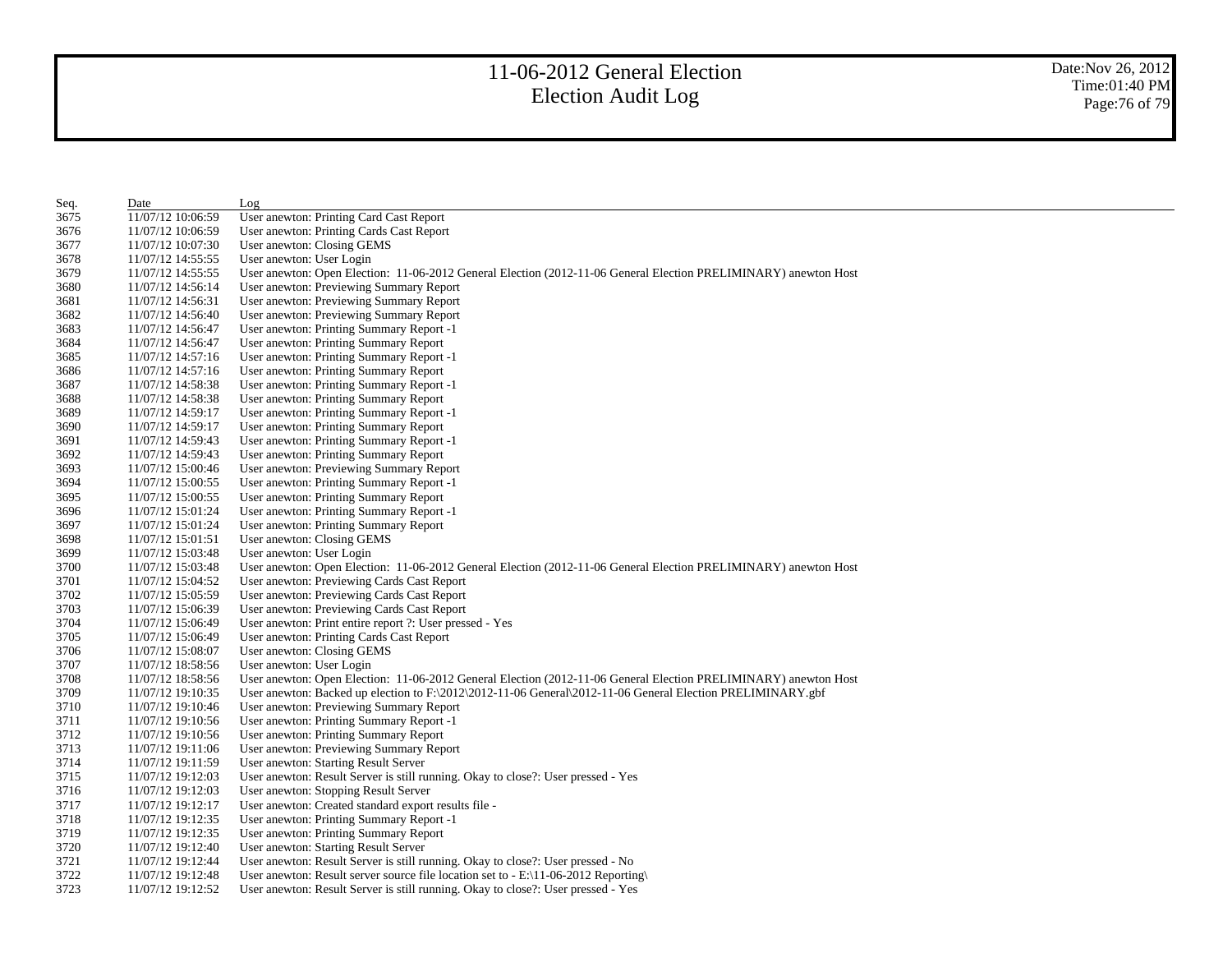| Seq. | Date              | Log                                                                                                             |
|------|-------------------|-----------------------------------------------------------------------------------------------------------------|
| 3724 | 11/07/12 19:12:52 | User anewton: Stopping Result Server                                                                            |
| 3725 | 11/07/12 19:13:05 | User anewton: Created standard export results file -E:\11-06-2012 Reporting\VOL11062012_results.txt             |
| 3726 | 11/07/12 19:13:08 | User anewton: Closing GEMS                                                                                      |
| 3727 | 11/08/12 11:32:19 | User anewton: User Login                                                                                        |
| 3728 | 11/08/12 11:32:19 | User anewton: Open Election: 11-06-2012 General Election (2012-11-06 General Election PRELIMINARY) anewton Host |
| 3729 | 11/08/12 11:32:54 | User anewton: Previewing Cards Cast Report                                                                      |
| 3730 | 11/08/12 11:34:18 | User anewton: Printing Card Cast Report                                                                         |
| 3731 | 11/08/12 11:34:18 | User anewton: Printing Cards Cast Report                                                                        |
| 3732 | 11/08/12 11:34:45 | User anewton: Closing GEMS                                                                                      |
| 3733 | 11/08/12 15:27:17 | User anewton: User Login                                                                                        |
| 3734 | 11/08/12 15:27:17 | User anewton: Open Election: 11-06-2012 General Election (2012-11-06 General Election PRELIMINARY) anewton Host |
| 3735 | 11/08/12 15:51:39 | User anewton: Previewing Summary Report                                                                         |
| 3736 | 11/08/12 15:52:00 | User anewton: Previewing Summary Report                                                                         |
| 3737 | 11/08/12 15:52:17 | User anewton: Printing Summary Report -1                                                                        |
| 3738 | 11/08/12 15:52:17 | User anewton: Printing Summary Report                                                                           |
| 3739 | 11/08/12 16:04:22 | User anewton: Previewing Summary Report                                                                         |
| 3740 | 11/08/12 16:29:36 | User anewton: Previewing Summary Report                                                                         |
| 3741 | 11/08/12 16:31:39 | User anewton: Closing GEMS                                                                                      |
| 3742 | 11/09/12 12:44:09 | User anewton: User Login                                                                                        |
| 3743 | 11/09/12 12:44:09 | User anewton: Open Election: 11-06-2012 General Election (2012-11-06 General Election PRELIMINARY) anewton Host |
| 3744 | 11/09/12 13:03:41 | User anewton: Backed up election to $F:\2012\2012-11-06$ General $\2012-11-06$ General Election PRELIMINARY.gbf |
| 3745 | 11/09/12 13:07:34 | User anewton: Closing GEMS                                                                                      |
| 3746 | 11/09/12 13:16:07 | User anewton: User Login                                                                                        |
| 3747 | 11/09/12 13:16:07 | User anewton: Open Election: 11-06-2012 General Election (2012-11-06 General Election PRELIMINARY) anewton Host |
| 3748 | 11/09/12 13:16:32 | User anewton: Previewing Cards Cast Report                                                                      |
| 3749 | 11/09/12 13:18:59 | User anewton: Printing Card Cast Report                                                                         |
| 3750 | 11/09/12 13:18:59 | User anewton: Printing Cards Cast Report                                                                        |
| 3751 | 11/09/12 13:19:01 | User anewton: Previewing Cards Cast Report                                                                      |
| 3752 | 11/09/12 13:19:08 | User anewton: Closing GEMS                                                                                      |
| 3753 | 11/09/12 16:22:36 | User anewton: User Login                                                                                        |
| 3754 | 11/09/12 16:22:36 | User anewton: Open Election: 11-06-2012 General Election (2012-11-06 General Election PRELIMINARY) anewton Host |
| 3755 | 11/09/12 16:23:37 | User anewton: Previewing Cards Cast Report                                                                      |
| 3756 | 11/09/12 16:24:15 | User anewton: Printing Card Cast Report                                                                         |
| 3757 | 11/09/12 16:24:15 | User anewton: Printing Cards Cast Report                                                                        |
| 3758 | 11/09/12 16:49:37 | User anewton: Previewing Summary Report                                                                         |
| 3759 | 11/09/12 16:52:32 | User anewton: Previewing Cards Cast Report                                                                      |
| 3760 | 11/09/12 16:53:12 | User anewton: Previewing Cards Cast Report                                                                      |
| 3761 | 11/09/12 16:59:58 | User anewton: Login attempt failed: invalid credentials.                                                        |
| 3762 | 11/09/12 16:59:59 | User: User Verification Failed.: User pressed - OK                                                              |
| 3763 | 11/09/12 17:00:01 | User anewton: Loaded Election                                                                                   |
| 3764 | 11/09/12 17:00:01 | User anewton: Open Election: 11-06-2012 General Election (2012-11-06 General Election UNOFFICIAL) anewton Host  |
| 3765 | 11/09/12 17:00:09 | User anewton: Starting Result Server                                                                            |
| 3766 | 11/09/12 17:00:12 | User anewton: Result server source file location set to - E:\11-06-2012 Reporting\                              |
| 3767 | 11/09/12 17:00:13 | User anewton: Stopping Result Server                                                                            |
| 3768 | 11/09/12 17:00:13 | User anewton: Starting Result Server                                                                            |
| 3769 | 11/09/12 17:00:19 | User anewton: Result Server is still running. Okay to close?: User pressed - Yes                                |
| 3770 | 11/09/12 17:00:19 | User anewton: Stopping Result Server                                                                            |
| 3771 | 11/09/12 17:00:29 | User anewton: Previewing Summary Report                                                                         |
| 3772 | 11/09/12 17:00:53 | User anewton: Printing Summary Report -1                                                                        |
|      |                   |                                                                                                                 |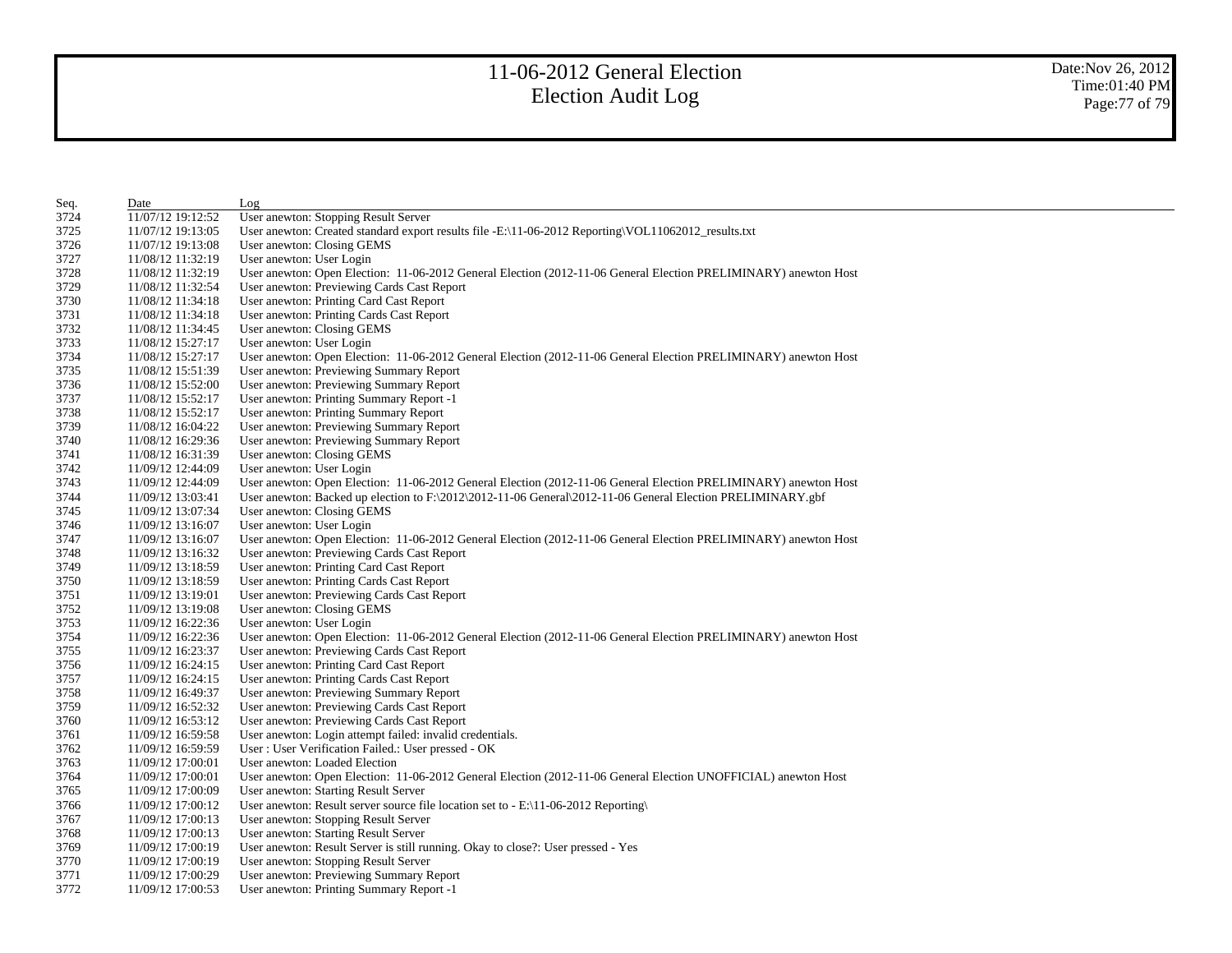Date:Nov 26, 2012 Time:01:40 PM Page:78 of 79

| Seq. | Date              | Log                                                                                                            |
|------|-------------------|----------------------------------------------------------------------------------------------------------------|
| 3773 | 11/09/12 17:00:53 | User anewton: Printing Summary Report                                                                          |
| 3774 | 11/09/12 17:01:03 | User anewton: Printing Summary Report -1                                                                       |
| 3775 | 11/09/12 17:01:03 | User anewton: Printing Summary Report                                                                          |
| 3776 | 11/09/12 17:01:15 | User anewton: Created standard export results file -E:\11-06-2012 Reporting\VOL11062012_results.txt            |
| 3777 | 11/09/12 17:01:31 | User anewton: Previewing SOVC Report                                                                           |
| 3778 | 11/09/12 17:01:39 | User anewton: Printing SOVC Report                                                                             |
| 3779 | 11/09/12 17:03:20 | User anewton: Closing GEMS                                                                                     |
| 3780 | 11/09/12 17:05:35 | User anewton: User Login                                                                                       |
| 3781 | 11/09/12 17:05:35 | User anewton: Open Election: 11-06-2012 General Election (2012-11-06 General Election UNOFFICIAL) anewton Host |
| 3782 | 11/09/12 17:05:48 | User anewton: Previewing Summary Report                                                                        |
| 3783 | 11/09/12 17:13:00 | User anewton: Previewing Cards Cast Report                                                                     |
| 3784 | 11/09/12 17:13:40 | User anewton: Printing Card Cast Report                                                                        |
| 3785 | 11/09/12 17:13:40 | User anewton: Printing Cards Cast Report                                                                       |
| 3786 | 11/09/12 17:14:35 | User anewton: Printing Card Cast Report                                                                        |
| 3787 | 11/09/12 17:14:35 | User anewton: Printing Cards Cast Report                                                                       |
| 3788 | 11/09/12 17:15:23 | User anewton: Closing GEMS                                                                                     |
| 3789 | 11/10/12 13:06:27 | User anewton: User Login                                                                                       |
| 3790 | 11/10/12 13:06:27 | User anewton: Open Election: 11-06-2012 General Election (2012-11-06 General Election UNOFFICIAL) anewton Host |
| 3791 | 11/10/12 13:06:56 | User anewton: Backed up election to $F:\2012\t2012-11-06$ General $2012-11-06$ General Election DOE Totals.gbf |
| 3792 | 11/10/12 13:07:30 | User anewton: Backed up election to F:\2012\2012-11-06 General\2012-11-06 General Election DLT Totals.gbf      |
| 3793 | 11/10/12 13:08:06 | User anewton: Backed up election to $F:\2012\2012-11-06$ General $2012-11-06$ General Election OB Totals.gbf   |
| 3794 | 11/10/12 13:08:47 | User anewton: Backed up election to F:\2012\2012-11-06 General\2012-11-06 General Election DB Totals.gbf       |
| 3795 | 11/10/12 13:10:10 | User anewton: Backed up election to F:\2012\2012-11-06 General\2012-11-06 General Election NSB Totals.gbf      |
| 3796 | 11/10/12 13:10:13 | User anewton: Closing GEMS                                                                                     |
| 3797 | 11/11/12 14:24:22 | User anewton: User Login                                                                                       |
| 3798 | 11/11/12 14:24:22 | User anewton: Open Election: 11-06-2012 General Election (2012-11-06 General Election UNOFFICIAL) anewton Host |
| 3799 | 11/11/12 14:24:42 | User anewton: Previewing SOVC Report                                                                           |
| 3800 | 11/11/12 14:25:00 | User anewton: Closing GEMS                                                                                     |
| 3801 | 11/15/12 12:22:59 | User anewton: User Login                                                                                       |
| 3802 | 11/15/12 12:22:59 | User anewton: Open Election: 11-06-2012 General Election (2012-11-06 General Election UNOFFICIAL) anewton Host |
| 3803 | 11/15/12 12:23:12 | User anewton: Previewing Summary Report                                                                        |
| 3804 | 11/15/12 12:28:11 | User anewton: Closing GEMS                                                                                     |
| 3805 | 11/15/12 16:03:40 | User anewton: User Login                                                                                       |
| 3806 | 11/15/12 16:03:41 | User anewton: Open Election: 11-06-2012 General Election (2012-11-06 General Election UNOFFICIAL) anewton Host |
| 3807 | 11/15/12 16:06:12 | User anewton: Previewing Report: AccuVote-OS Status By Upload Time Report                                      |
| 3808 | 11/15/12 16:06:32 | User anewton: Previewing Report: AccuVote-TS Status By Upload Time Report                                      |
| 3809 | 11/15/12 16:07:10 | User anewton: Previewing Report: Races With Report Precincts                                                   |
| 3810 | 11/15/12 16:07:40 | User anewton: Closing GEMS                                                                                     |
| 3811 | 11/17/12 10:01:11 | User anewton: User Login                                                                                       |
| 3812 | 11/17/12 10:01:11 | User anewton: Open Election: 11-06-2012 General Election (2012-11-06 General Election UNOFFICIAL) anewton Host |
| 3813 | 11/17/12 10:45:25 | User anewton: Previewing Summary Report                                                                        |
| 3814 | 11/17/12 10:47:52 | User anewton: Previewing Summary Report                                                                        |
| 3815 | 11/17/12 10:52:05 | User anewton: Previewing Summary Report                                                                        |
| 3816 | 11/17/12 10:52:26 | User anewton: Printing Summary Report -1                                                                       |
| 3817 | 11/17/12 10:52:26 | User anewton: Printing Summary Report                                                                          |
| 3818 | 11/17/12 10:52:58 | User anewton: Created standard export results file -E:\11-06-2012 Reporting\VOL11062012_results.txt            |
| 3819 | 11/17/12 10:59:52 | User anewton: Backed up election to E:\11-06-2012 Reporting\VOL20121106_ElectBakup.gbf                         |
| 3820 | 11/17/12 11:00:08 | User anewton: Printing SOVC Report                                                                             |
| 3821 | 11/17/12 11:03:18 | User anewton: Previewing Summary Report                                                                        |
|      |                   |                                                                                                                |